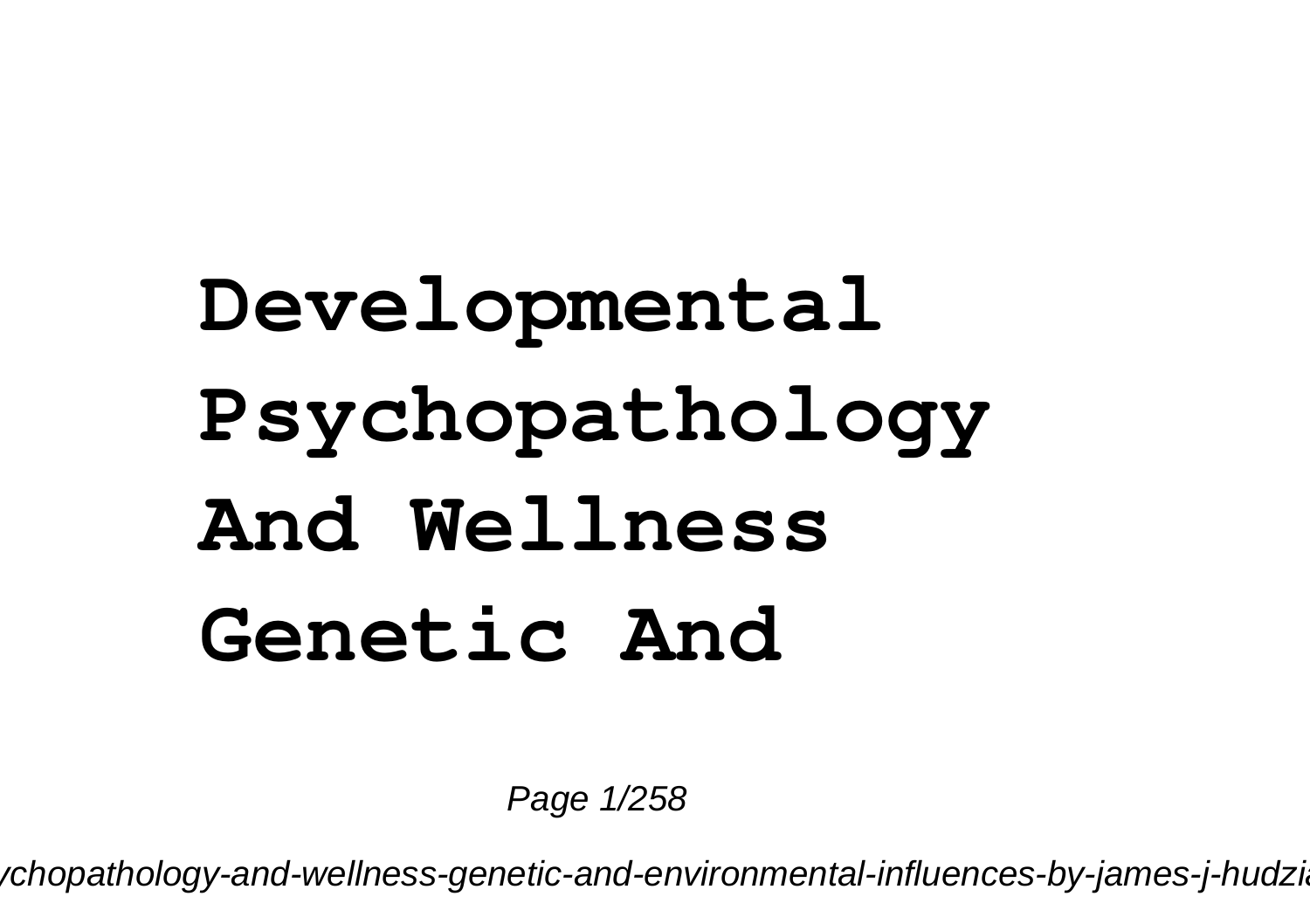## **Environmental Influences By James J Hudziak 2008 03 15**

Resilience is a topic that is currently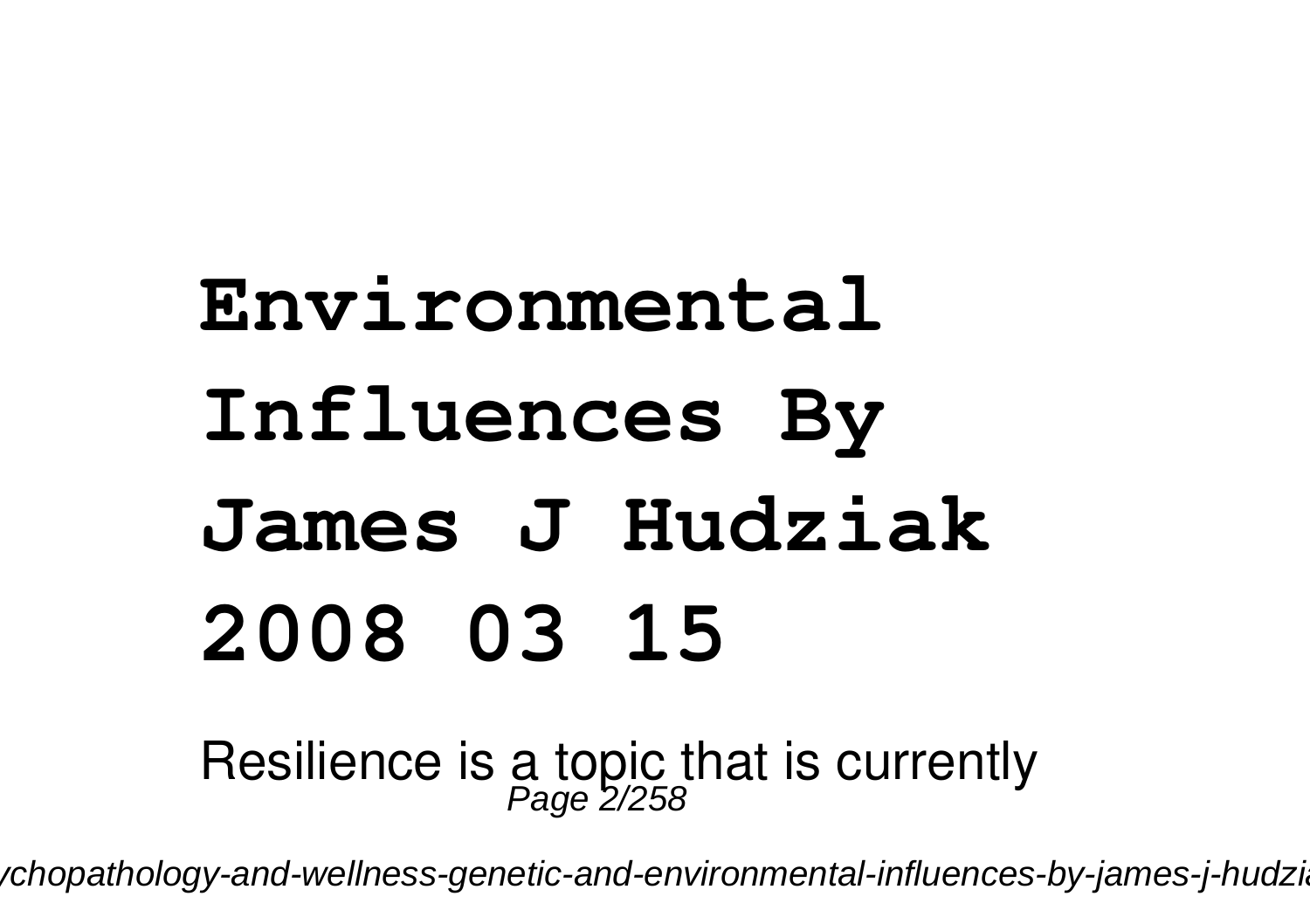receiving increased attention. In general, resilience refers to the capacity of those who, even under the most stressful circumstances, are able to cope, to rebound, and to go on and thrive. Resilient families are able to regain their balance following crises that arise as a function of either nature Page 3/258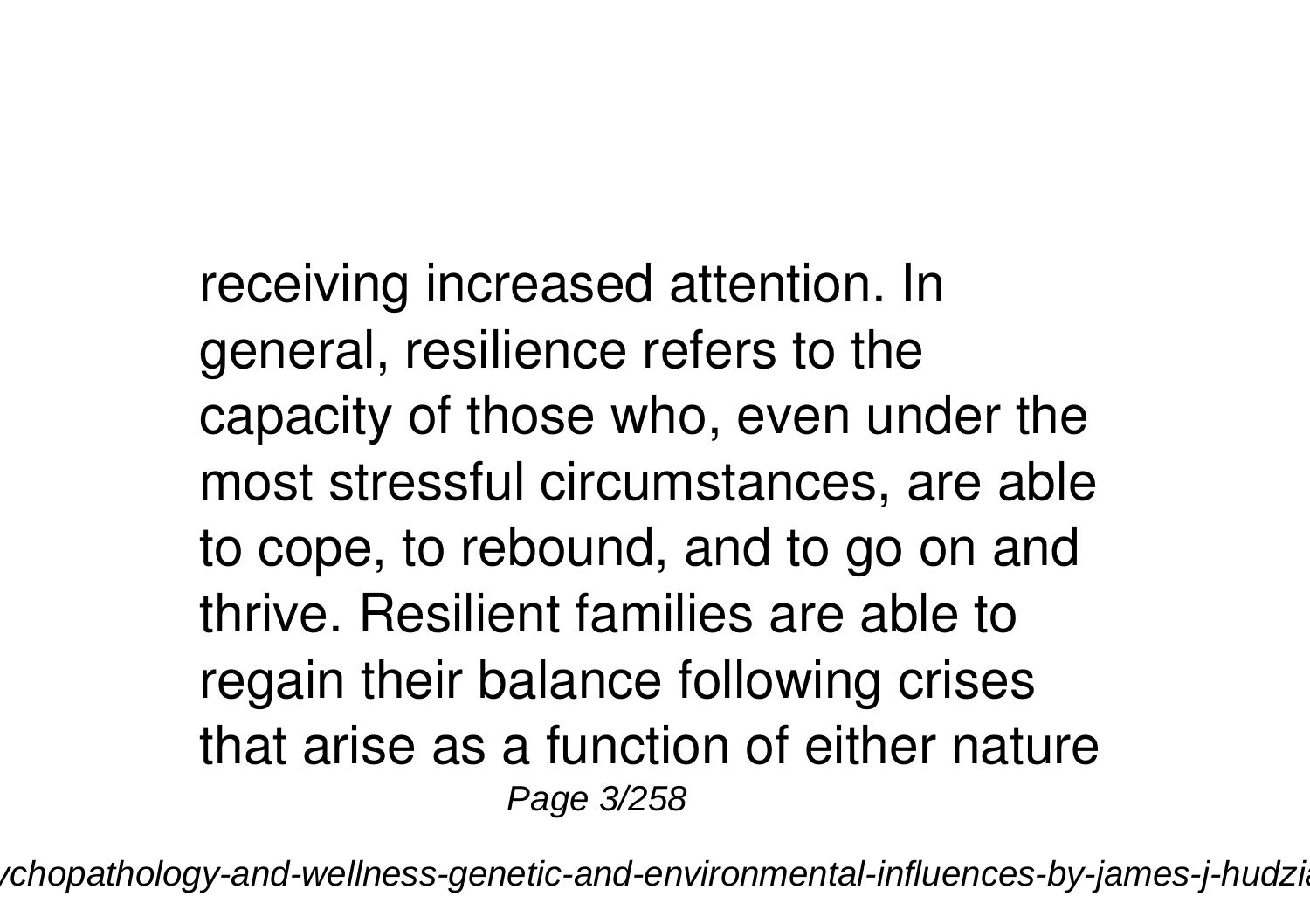or nurture, and to continue to encourage and support their members as they deal with the necessary requirements for accommodation, adaptation and, ultimately, healthy survival. Handbook of Family Resilience provides a broad body of knowledge regarding the traits and Page 4/258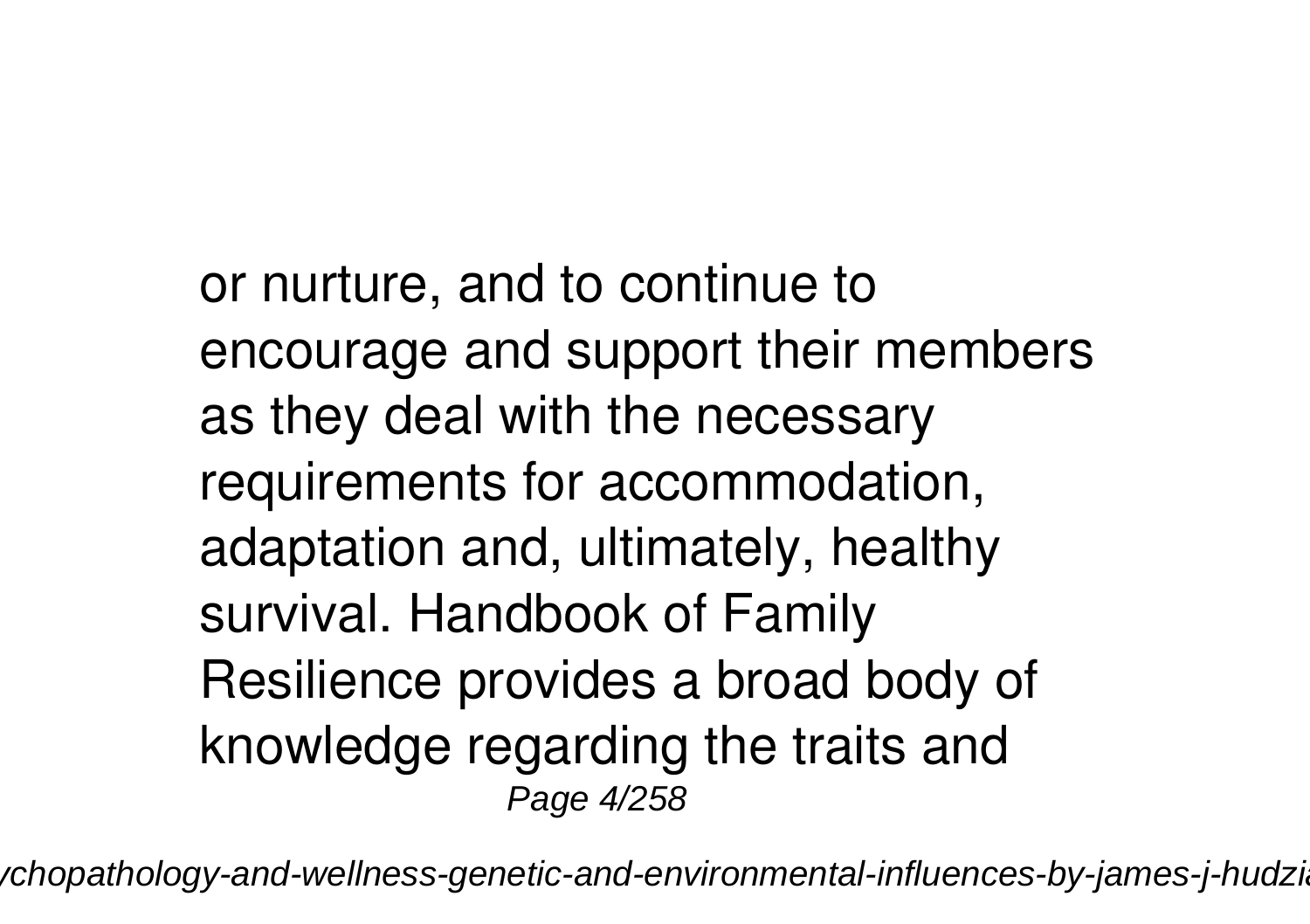patterns found to characterize resilient individuals and well-functioning families, including those with diverse structures, various ethnic backgrounds and a variety of non-traditional forms. This Handbook brings together a variety of perspectives aimed at understanding and helping to facilitate Page 5/258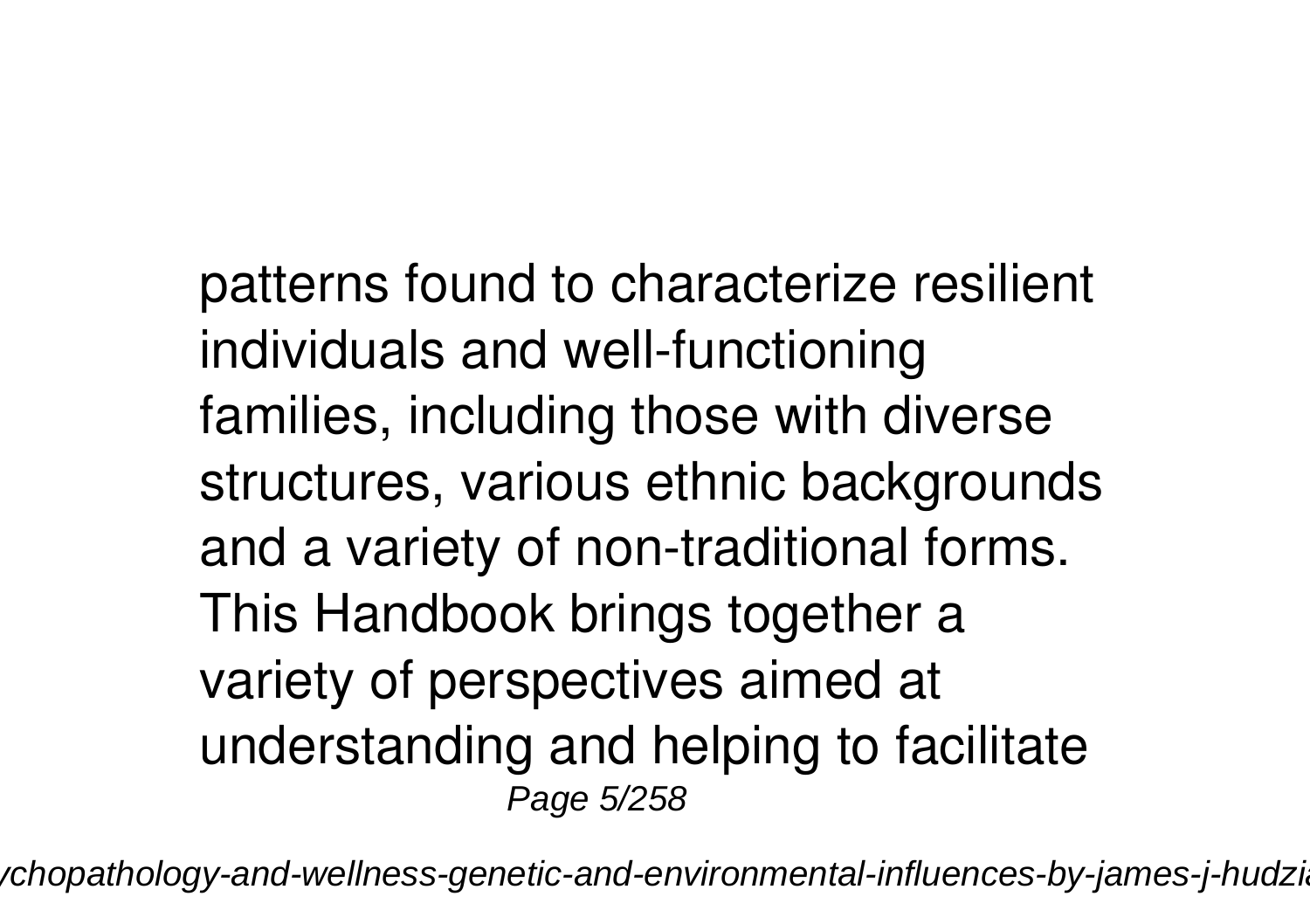- resilience in families relative to a full range of challenges.
- Extremely gender variant children and adolescents (minors), increasingly referred to as 'trans' or 'transgender children,' are small in number. In recent years, their situation has become highly sensationalized, whilst Page 6/258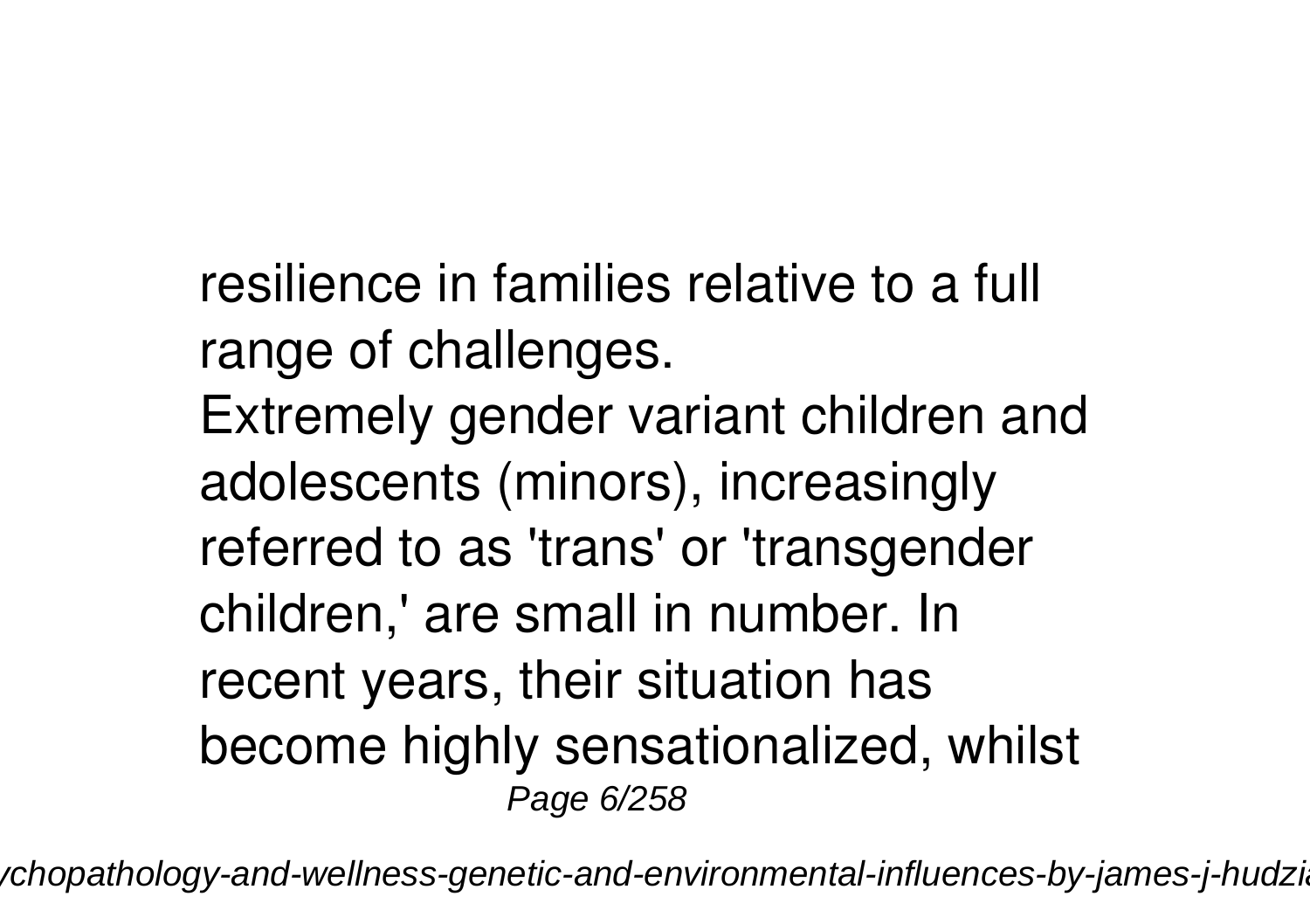the matter of how to best treat them remains an area of controversy. A growing body of research supports emerging treatment approaches, but more research is still needed to answer a host of questions: Do trans minors have a psychiatric disorder or a normal variation of gender Page 7/258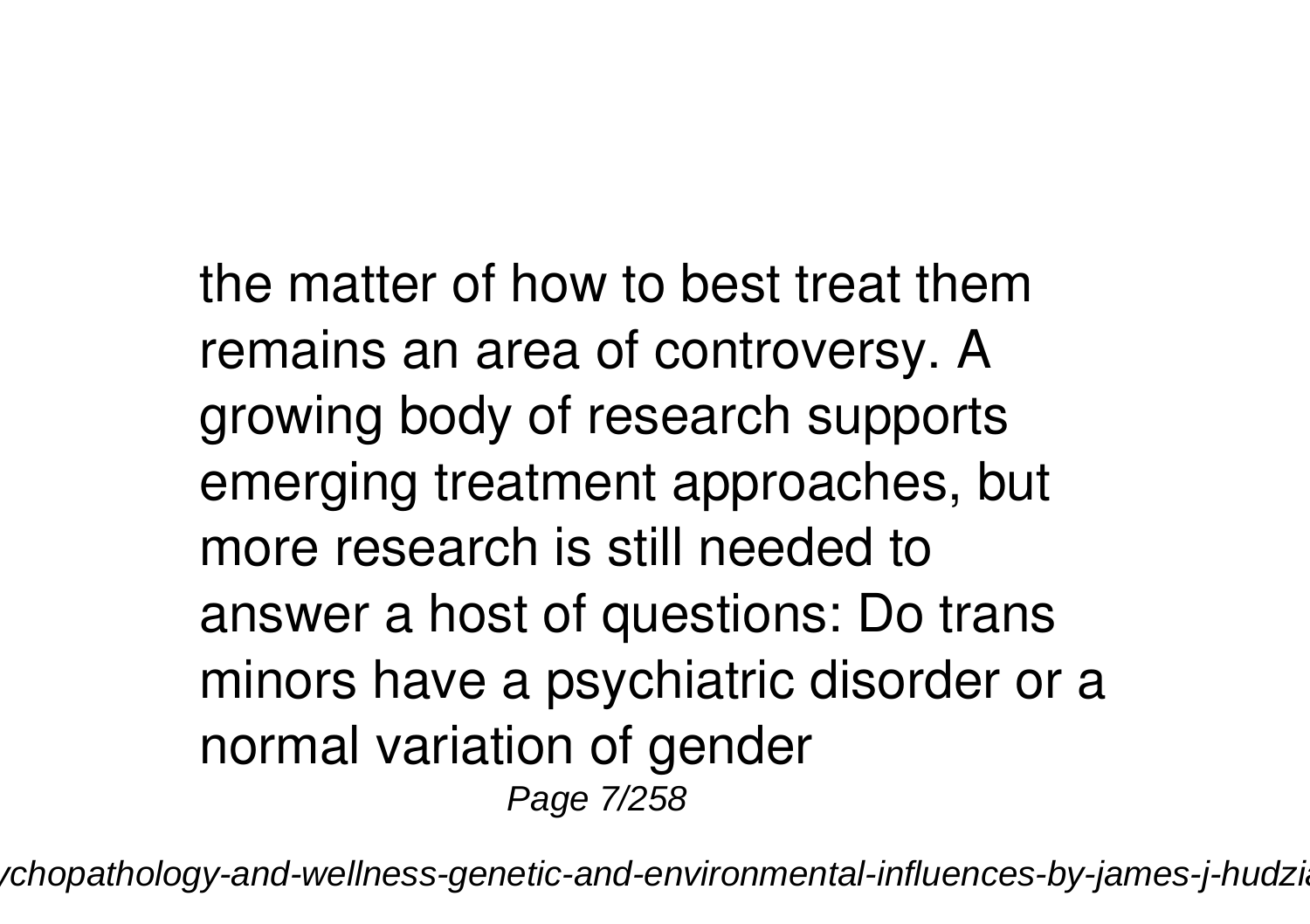presentation? Should treatment be aimed at helping them accept the bodies into which they were born or should parents, clinicians and schools accommodate their wishes of transition? At what age should transition begin? What are the implications  $\square$  physical, psychological, Page 8/258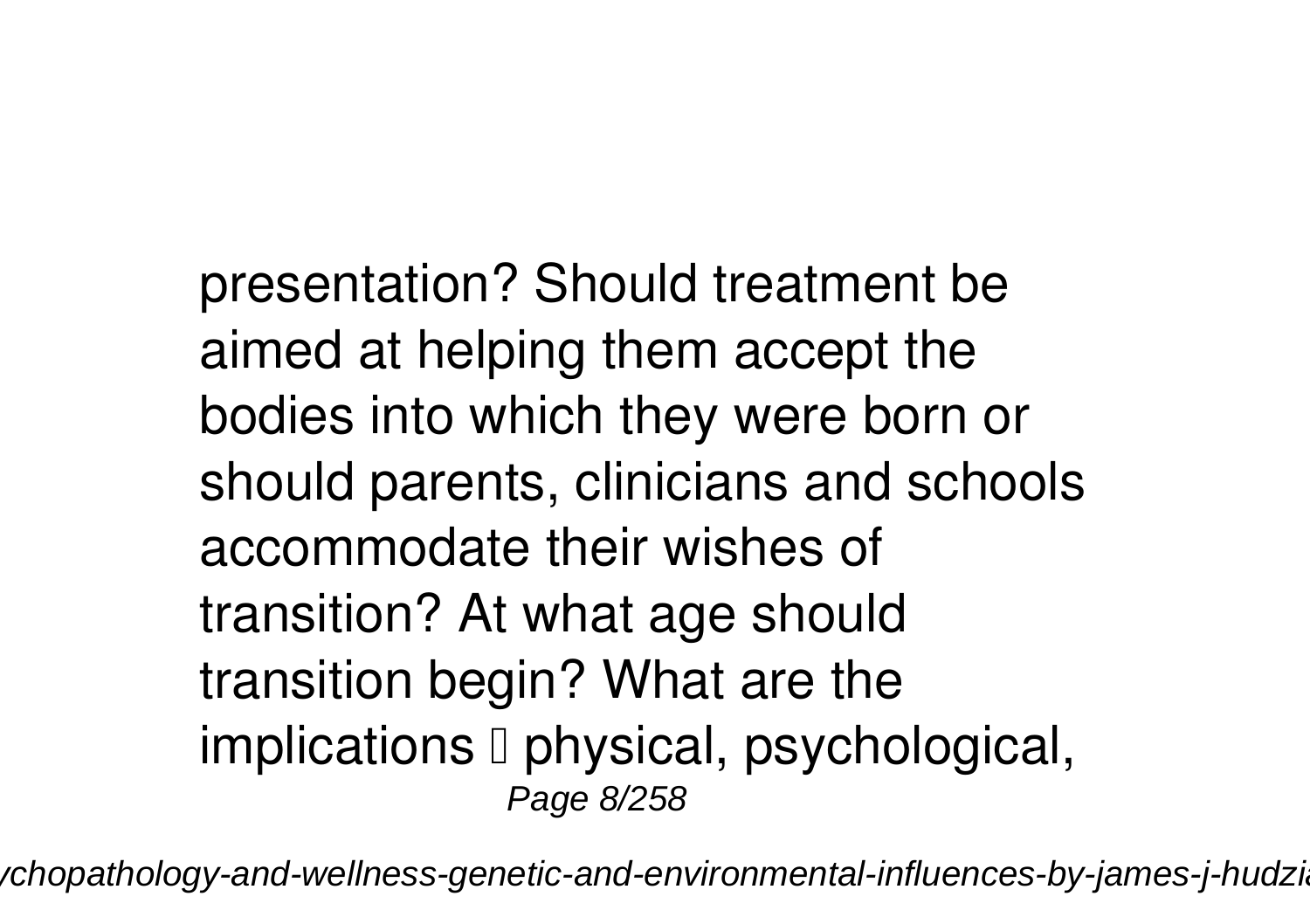social and ethical  $\parallel$  of various treatment approaches? The first part of this volume explores different clinical approaches to transgender minors in the USA and abroad. The second part contains responses to these approaches by commentators from various fields including biology, Page 9/258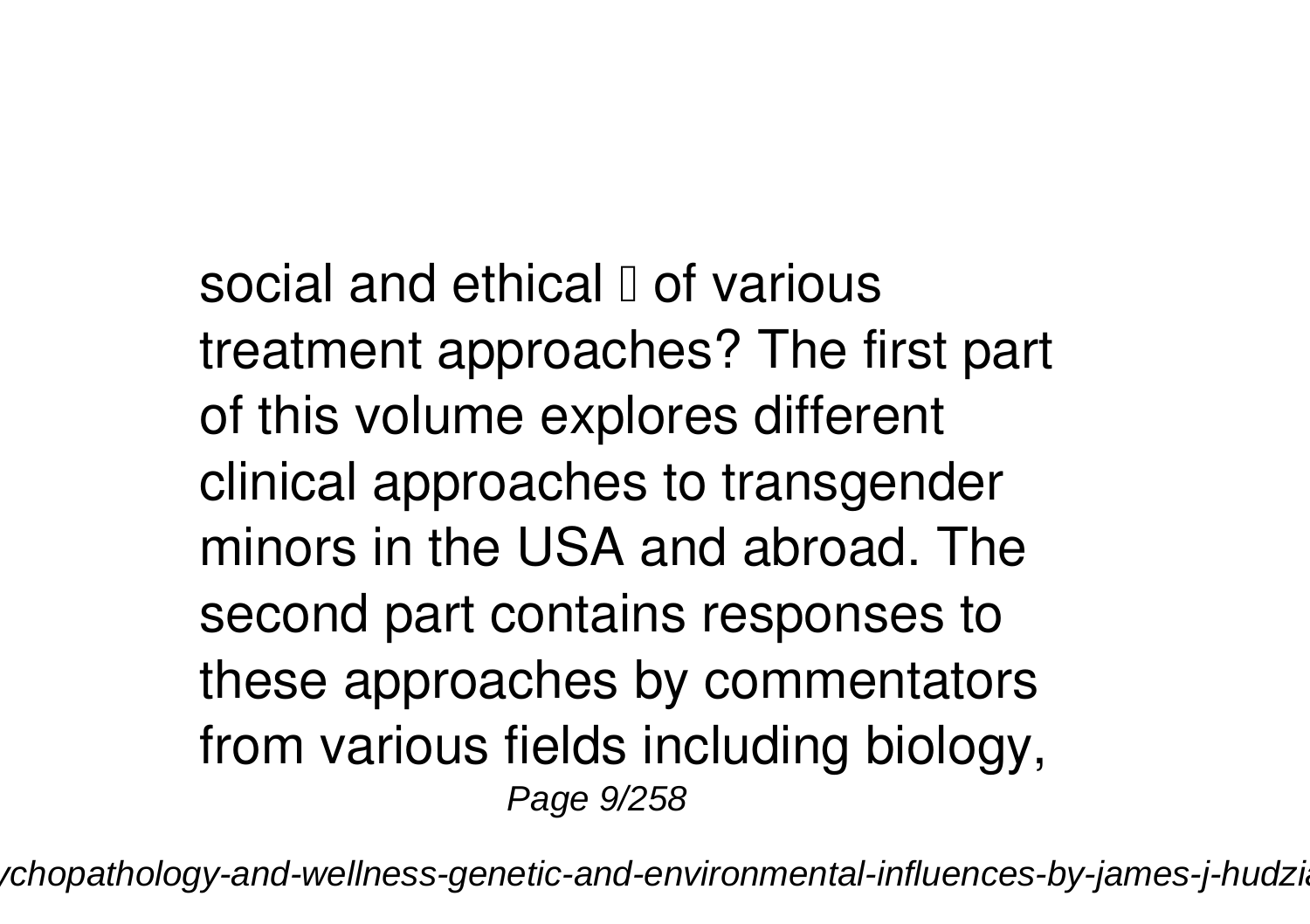child psychiatry, civil rights activism, ethics, law, gender studies, queer theory and psychoanalysis. The work will be an invaluable source for parents and families looking at how to proceed with a trans child, as well as clinicians seeking to make appropriate referrals. This book was originally Page 10/258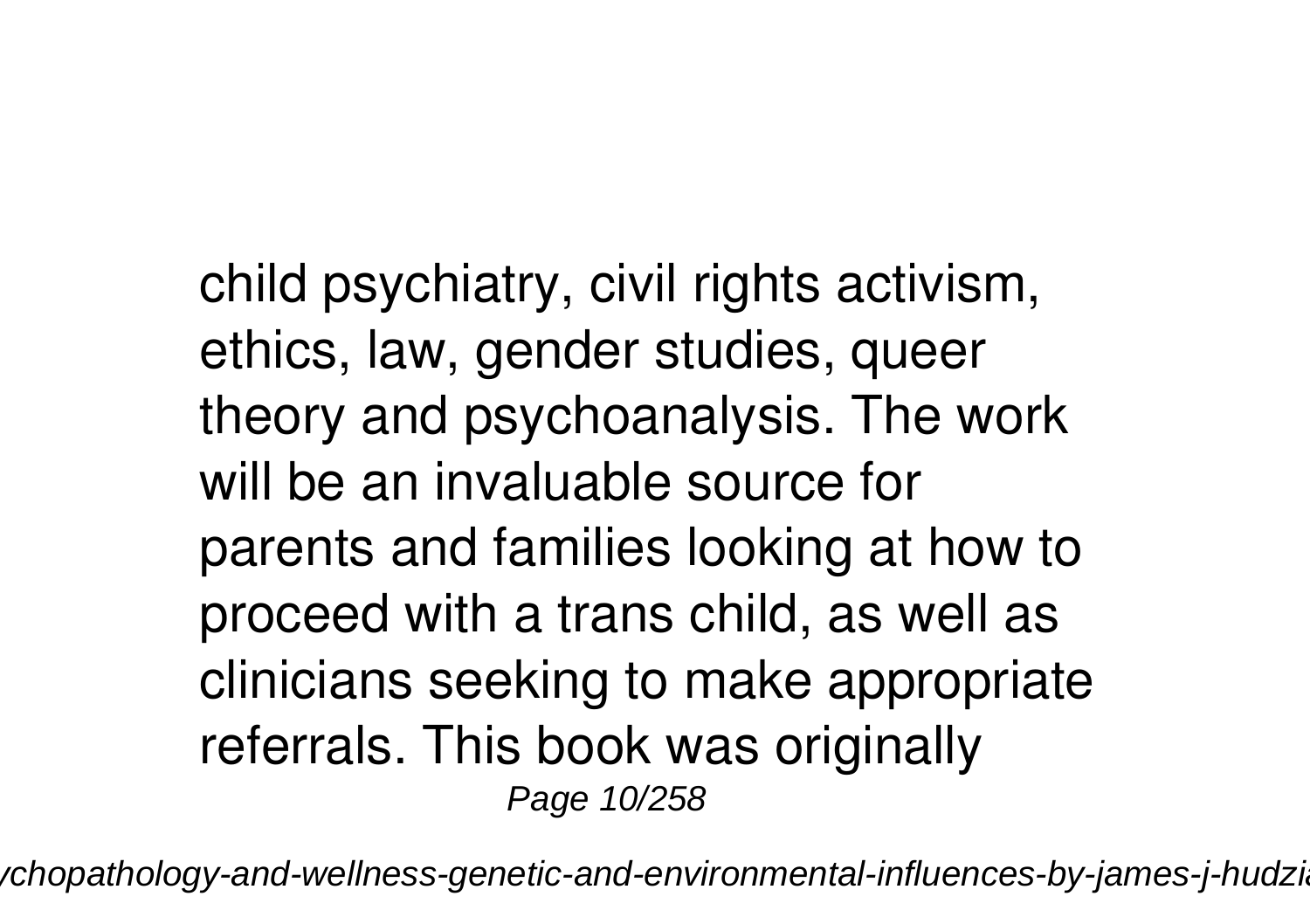published as a special issue of the Journal of Homosexuality. Western societies face many challenges. The growing inequality and the diminishing role of the welfare state and the rapid accumulation of the resources of a finite planet at the top 1% have made the world an Page 11/258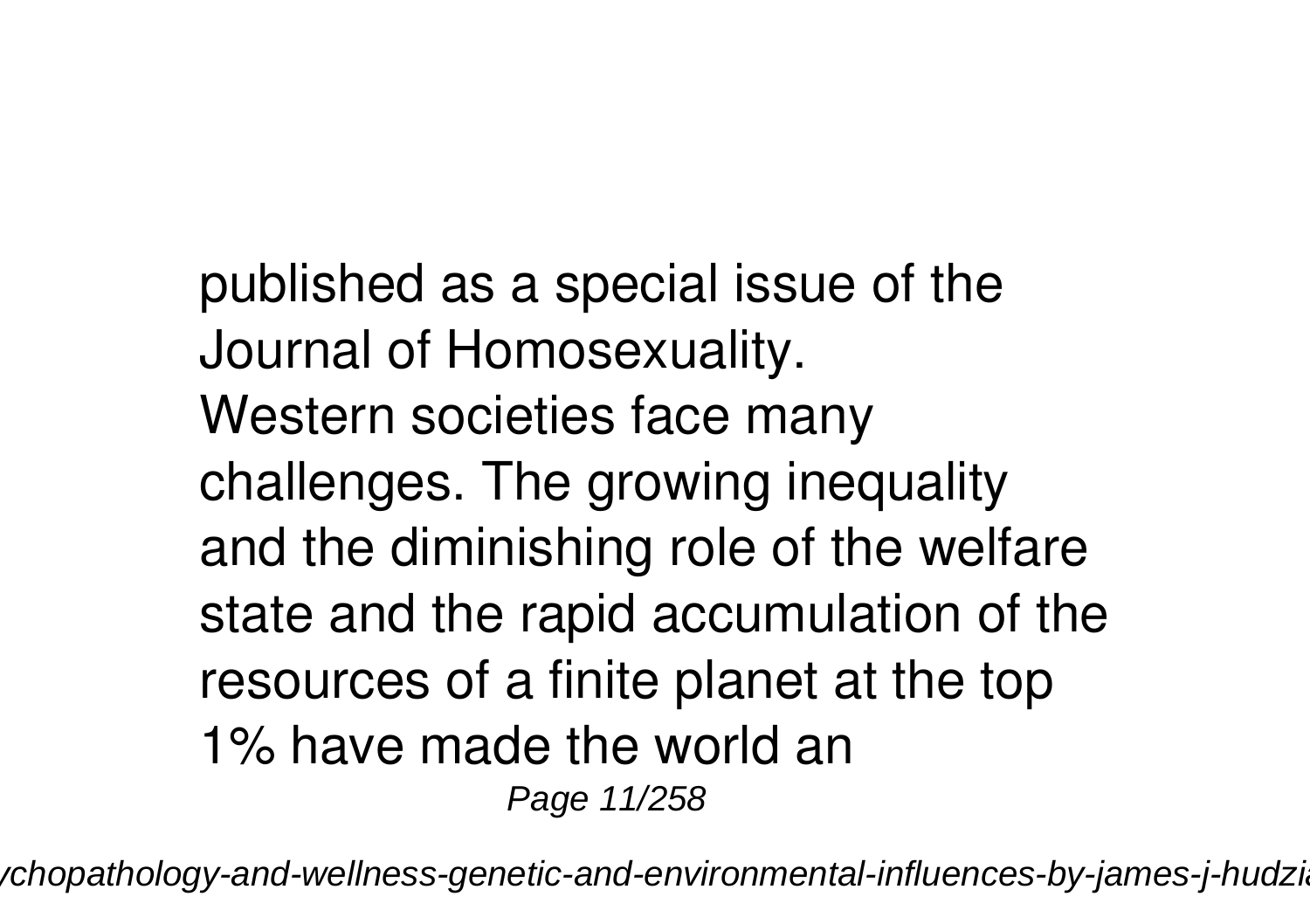inhospitable place to many families. Parents are left alone to deal with the big societal problems and reverse their impact on their children's educational achievement and life chances. The 'average' working family is sliding down the social ladder with a significant impact on children's Page 12/258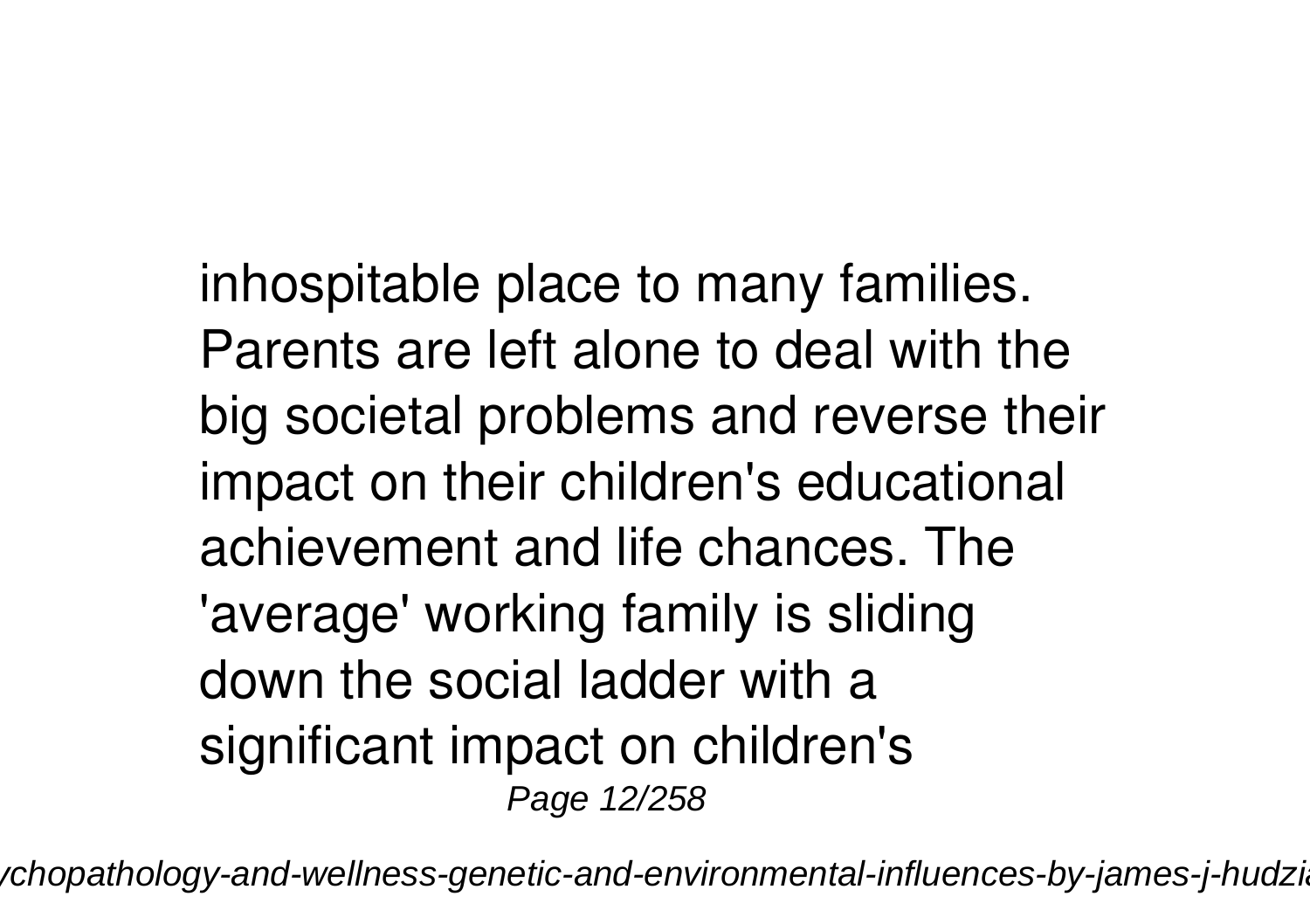learning and wellbeing. We now know that parental involvement with children's learning (although important in its own right) is not the primary mechanism through which poverty translates to underachievement and reduced social mobility. Far more relevant to children's learning and Page 13/258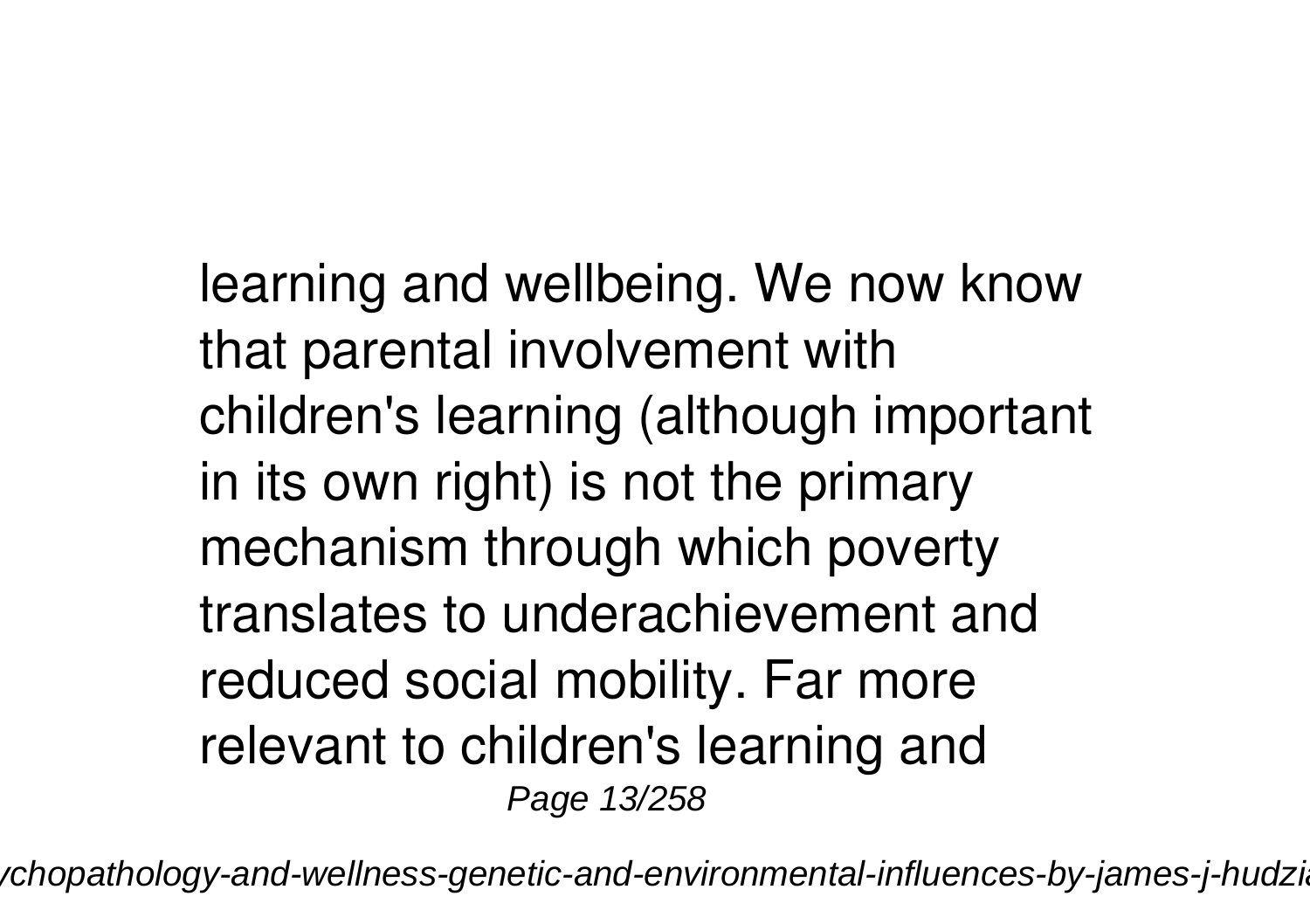emotional wellbeing is their parents' income and educational qualifications. The mantra of 'what parents do matters' is hypocritical considering the strong influence that poverty has on parents and children. We can no longer argue that we live in a classless society, especially as it becomes clear Page 14/258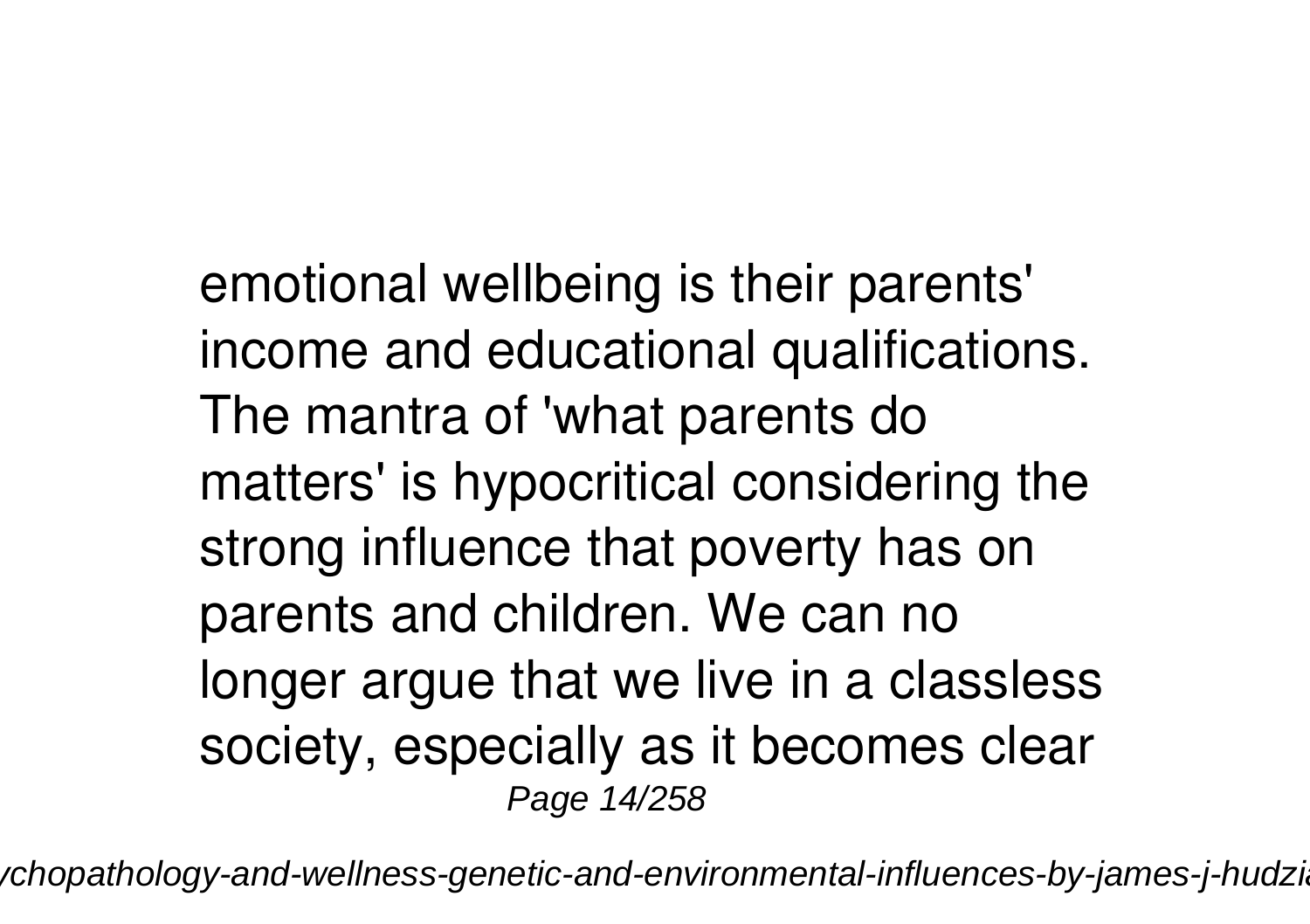that most governmental reforms are class based and affect poor families disproportionately. In this book, Dimitra Hartas explores parenting and its influence on children's learning and wellbeing while examining the impact of social class amidst policy initiatives to eradicate child poverty in 21st Page 15/258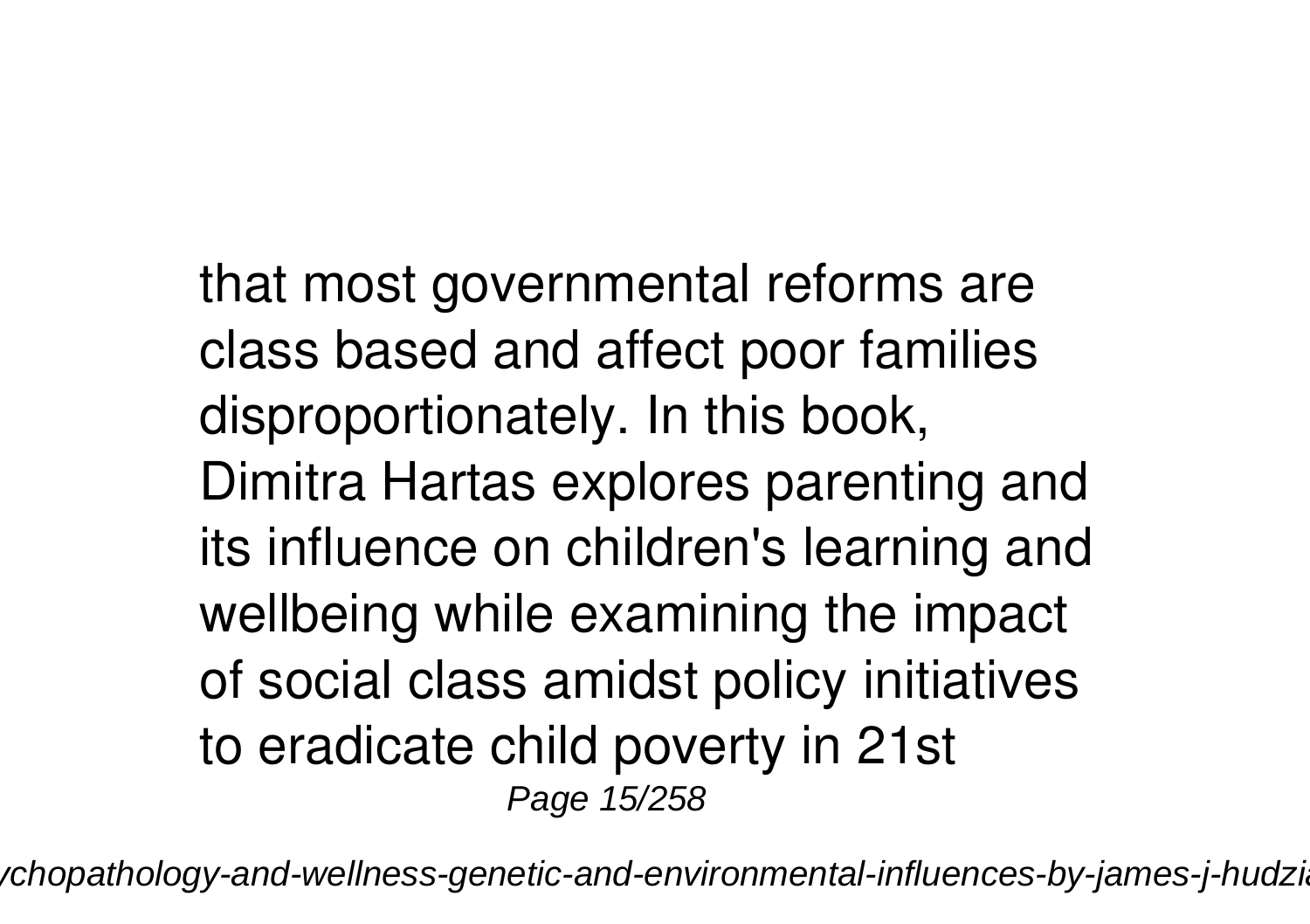Century Britain.

This fully updated new edition of The Oxford Handbook of Infant, Toddler, and Preschool Mental Health Assessment remains the leading reference for those seeking to understand and assess mental health in infants and young children. Detailing Page 16/258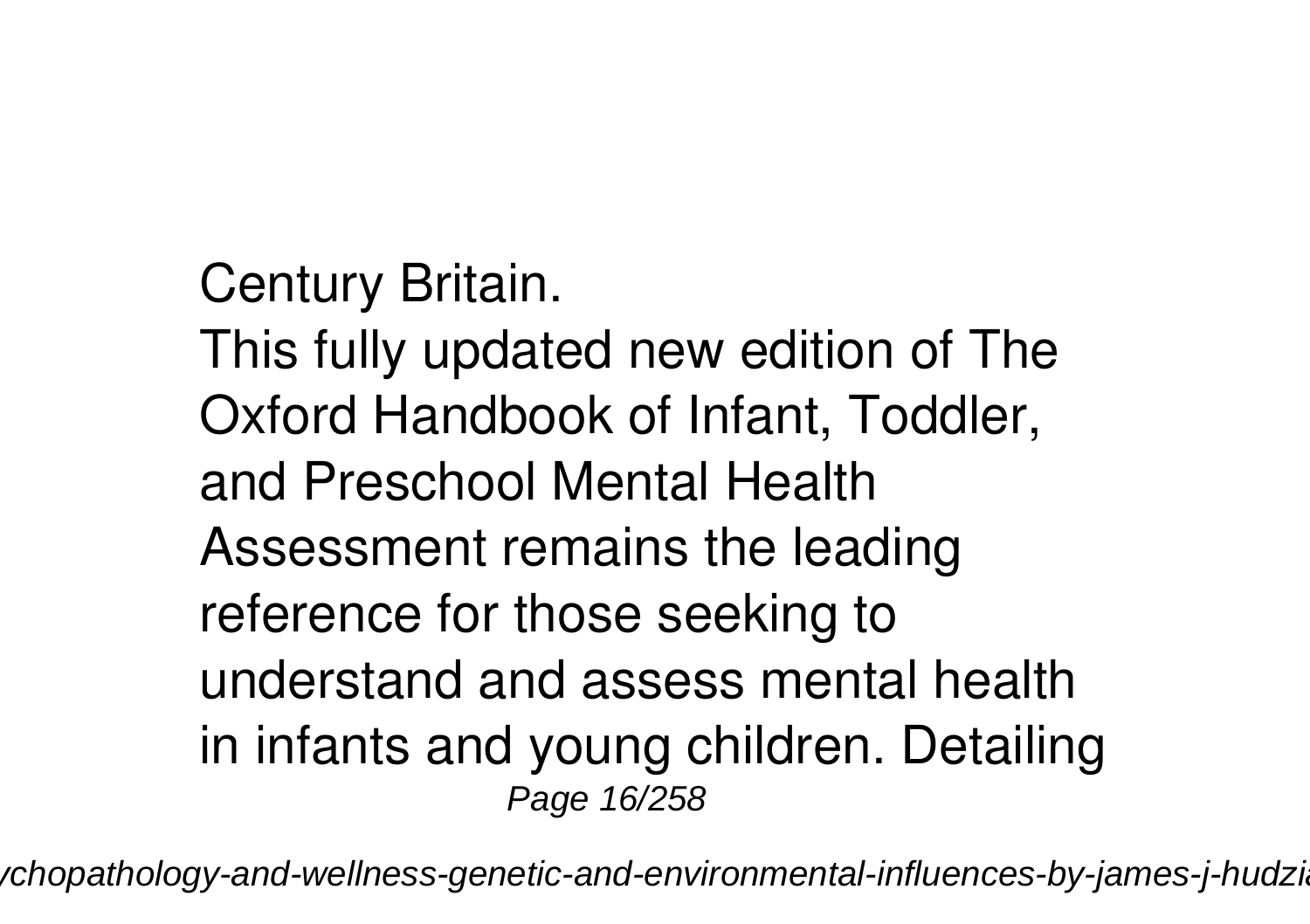the latest empirical research on measures and methods of infant and young child assessment and providing clinically applicable information for practitioners, this handbook takes a closer look at current developmentally based conceptualizations of mental health function and dysfunction in Page 17/258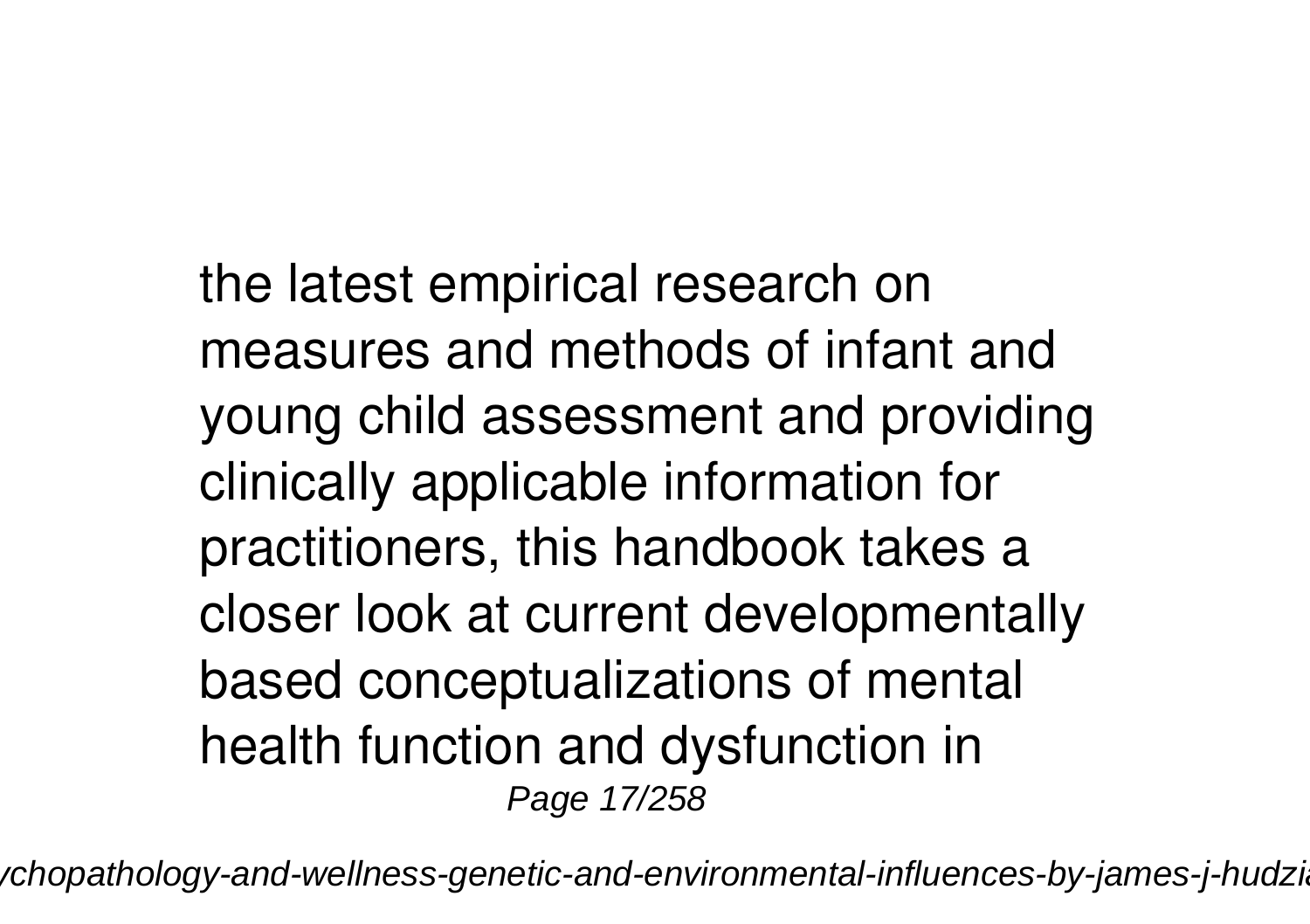infants and young children as well as current and new diagnostic criteria in specific disorders such as sensory modulation dysfunction, autism spectrum disorders, affective disorders, and post-traumatic stress disorder. Presented in four sections, chapters correspond to four broad Page 18/258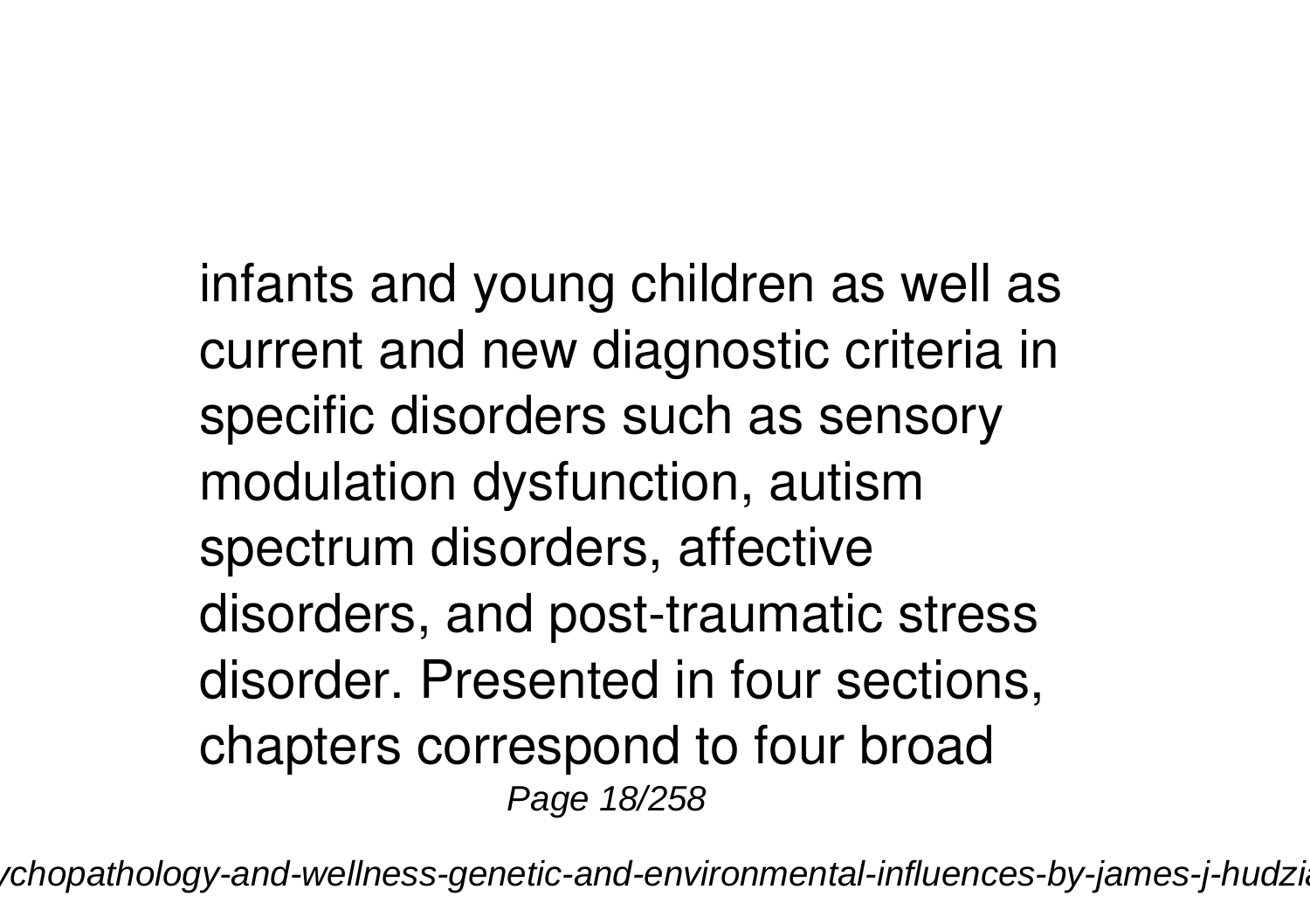themes: contextual factors in early assessment; temperament and regulation in assessment of young children; early problems and disorders; and translation and varied applied settings for assessment. Each chapter presents state of the science information on valid, developmentally Page 19/258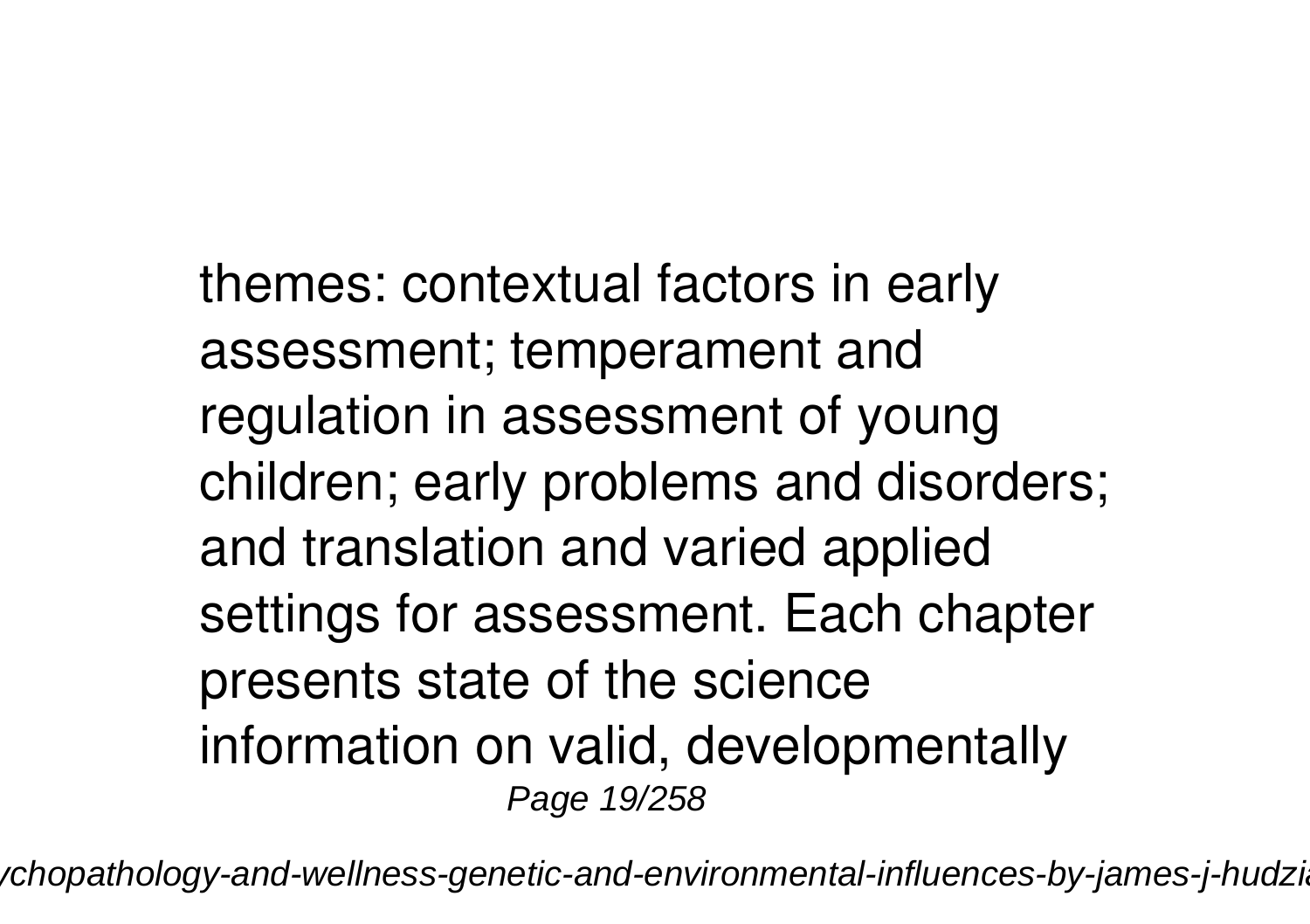based clinical assessment and makes recommendations based on developmental theory, empirical findings, and clinical experience. Chapters have been added to this second edition covering family assessment, early care and educational environments, new Page 20/258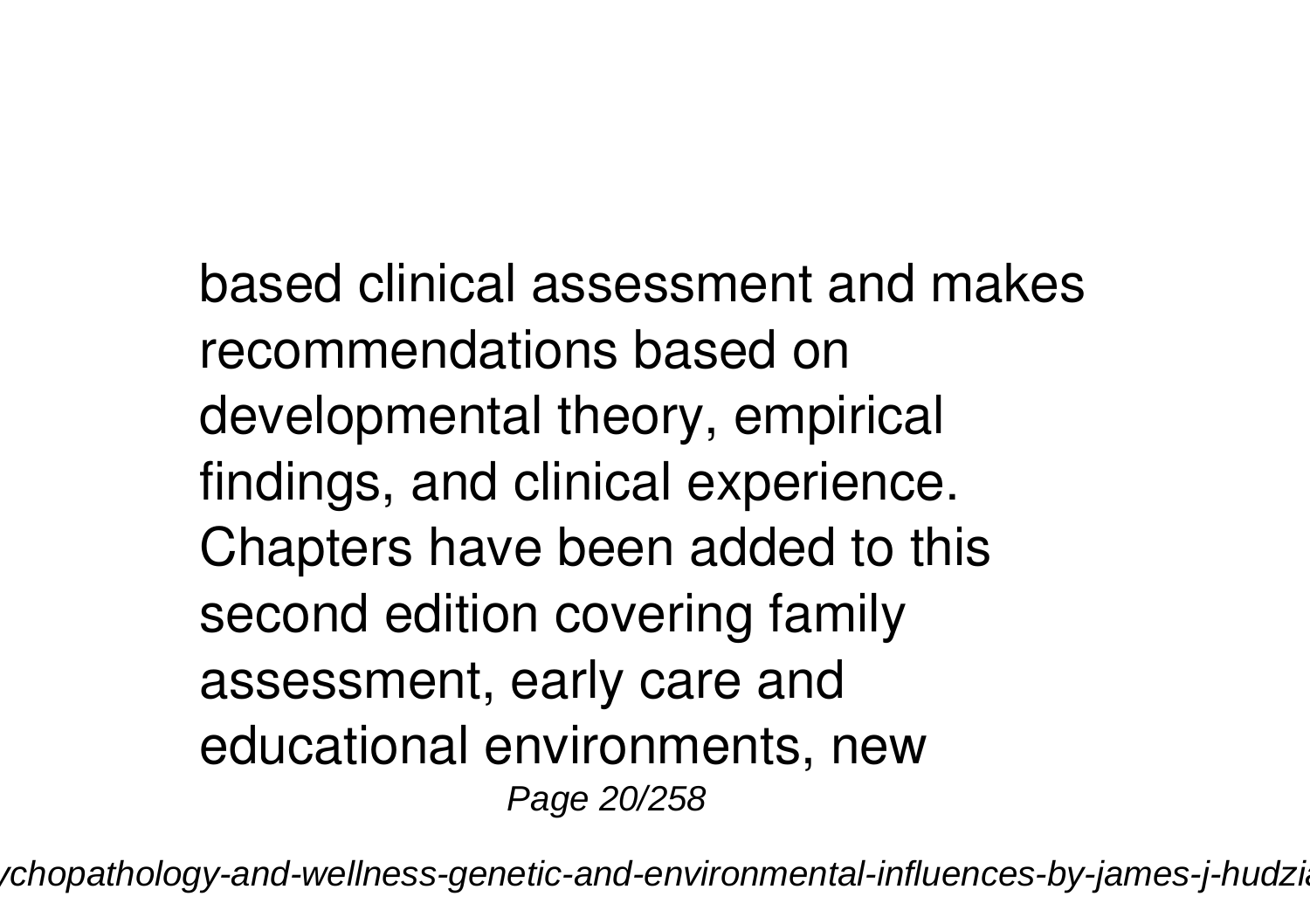approaches for distinguishing temperament from psychopathology, assessing language, and implementing second stage screening and referral. The volume recognizes and highlights the important role of developmental, social, and cultural contexts in approaching the challenge Page 21/258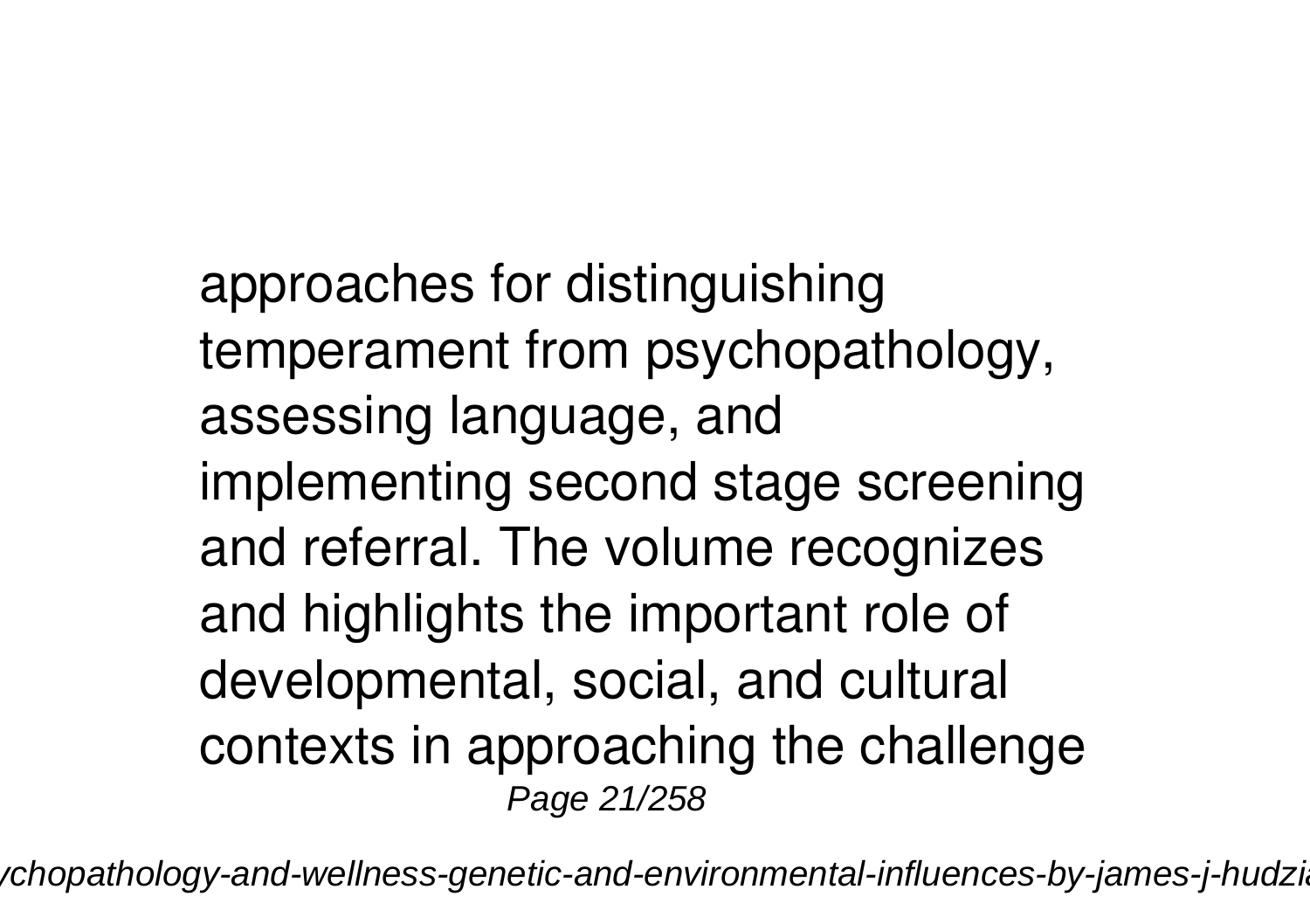of assessing early problems and disorders. This new, updated volume will be an ideal resource for teachers, researchers, and a wide variety of clinicians and trainees including child psychologists and psychiatrists, early interventionists, and early special educators.

Page 22/258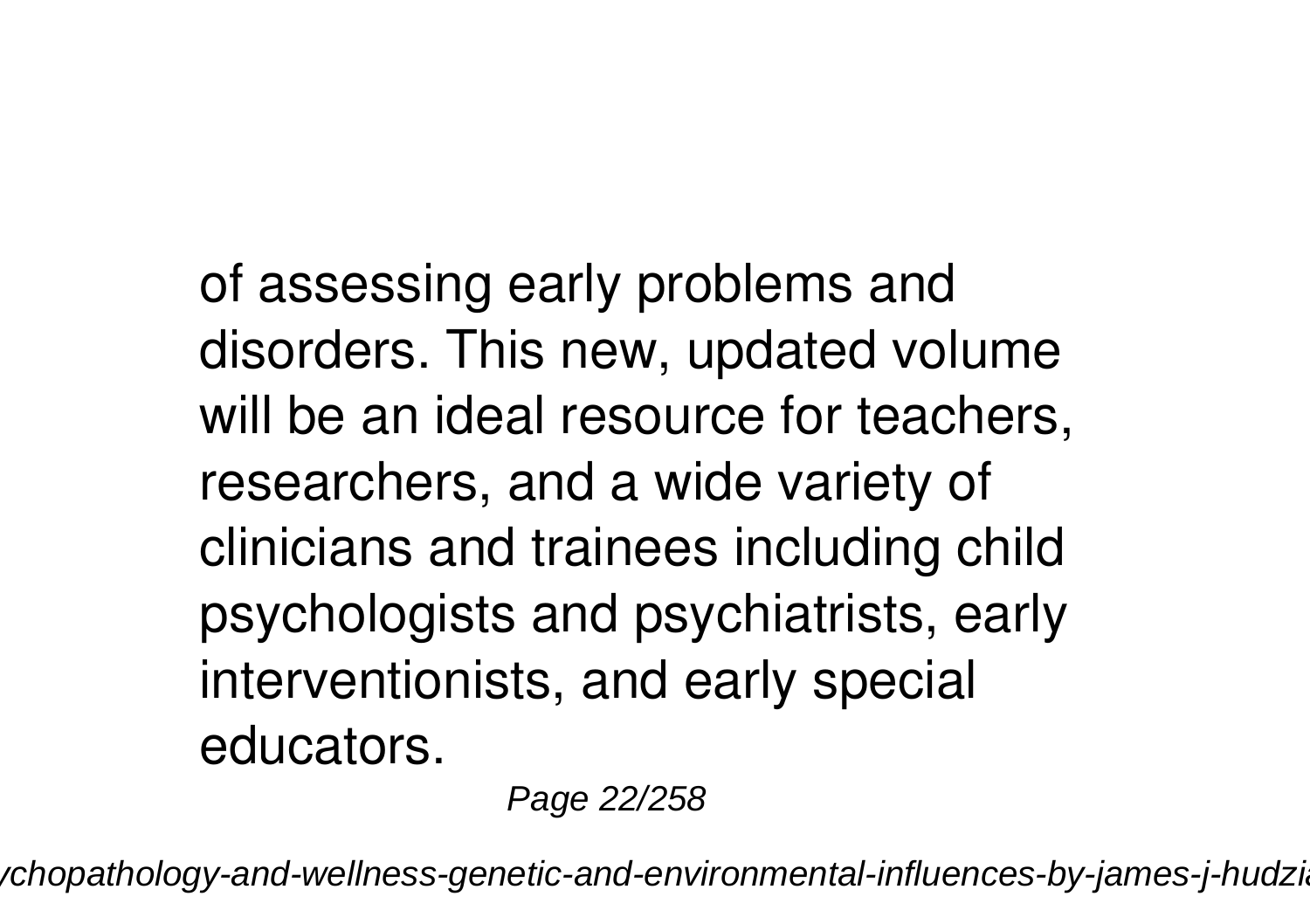A Dynamic Perspective Best Practices in School Neuropsychology Treating Transgender Children and **Adolescents** Depression and Heart Disease A Casebook Integrating Research and Practice Page 23/258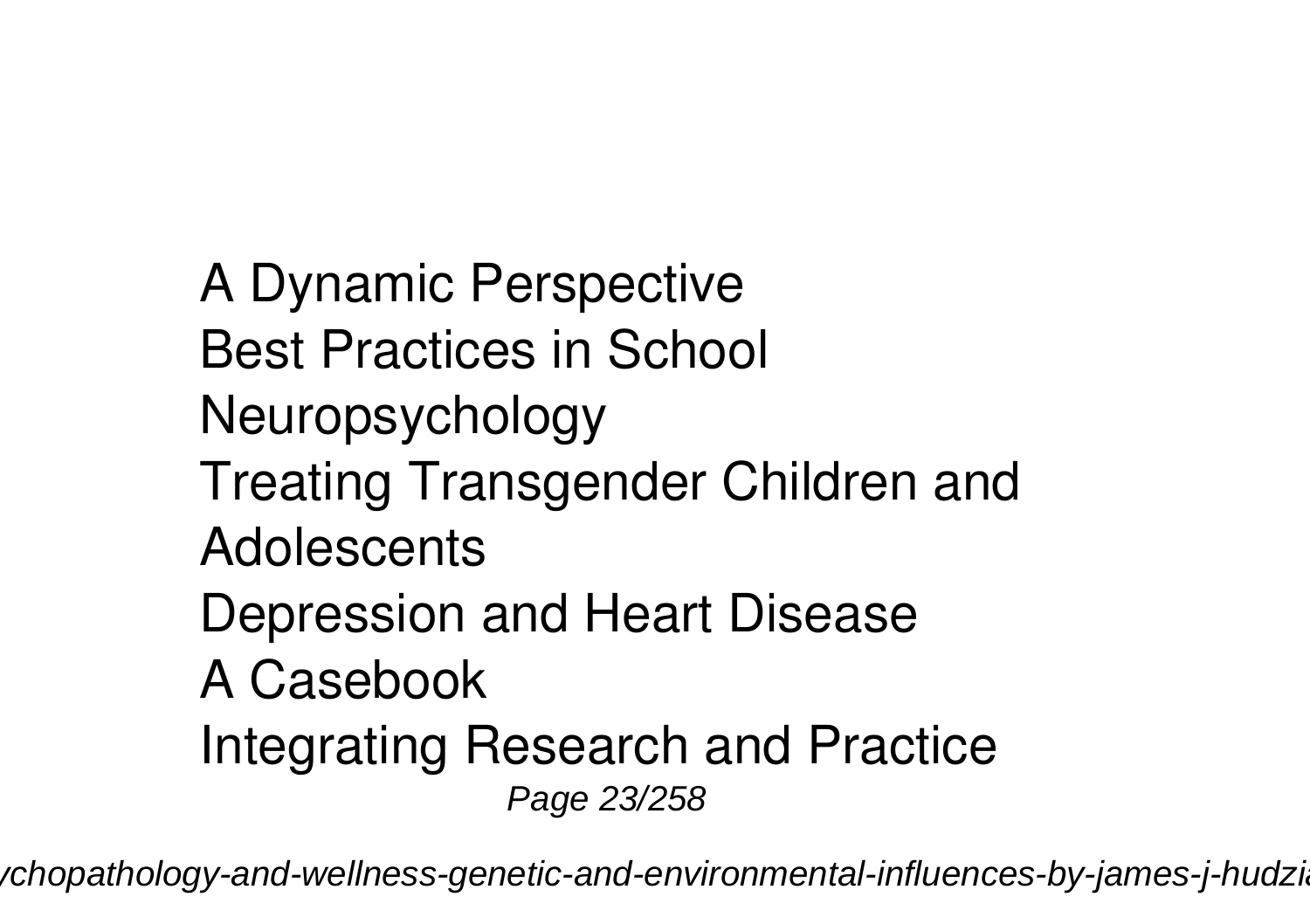*A major benchmark in the understanding of psychiatric illness in children and adolescents, Developmental Psychopathology and Wellness reports on progress in identifying genetic and environmental* Page 24/258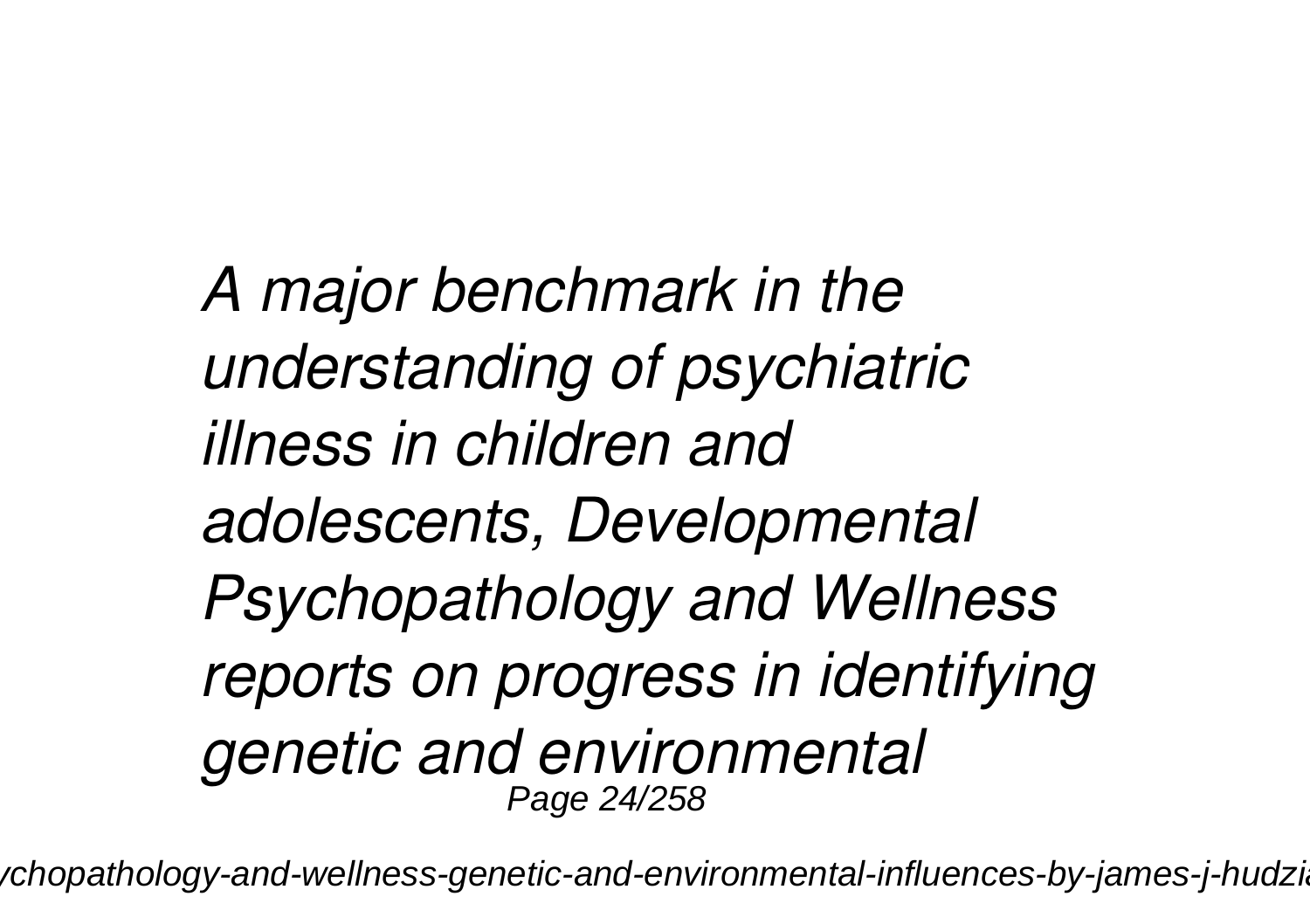*influences on emotionalbehavioral disorders. A team of 22 international authorities presents work that changes the way child psychiatry and clinical psychology are conceptualized, debunking misconceptions about* Page 25/258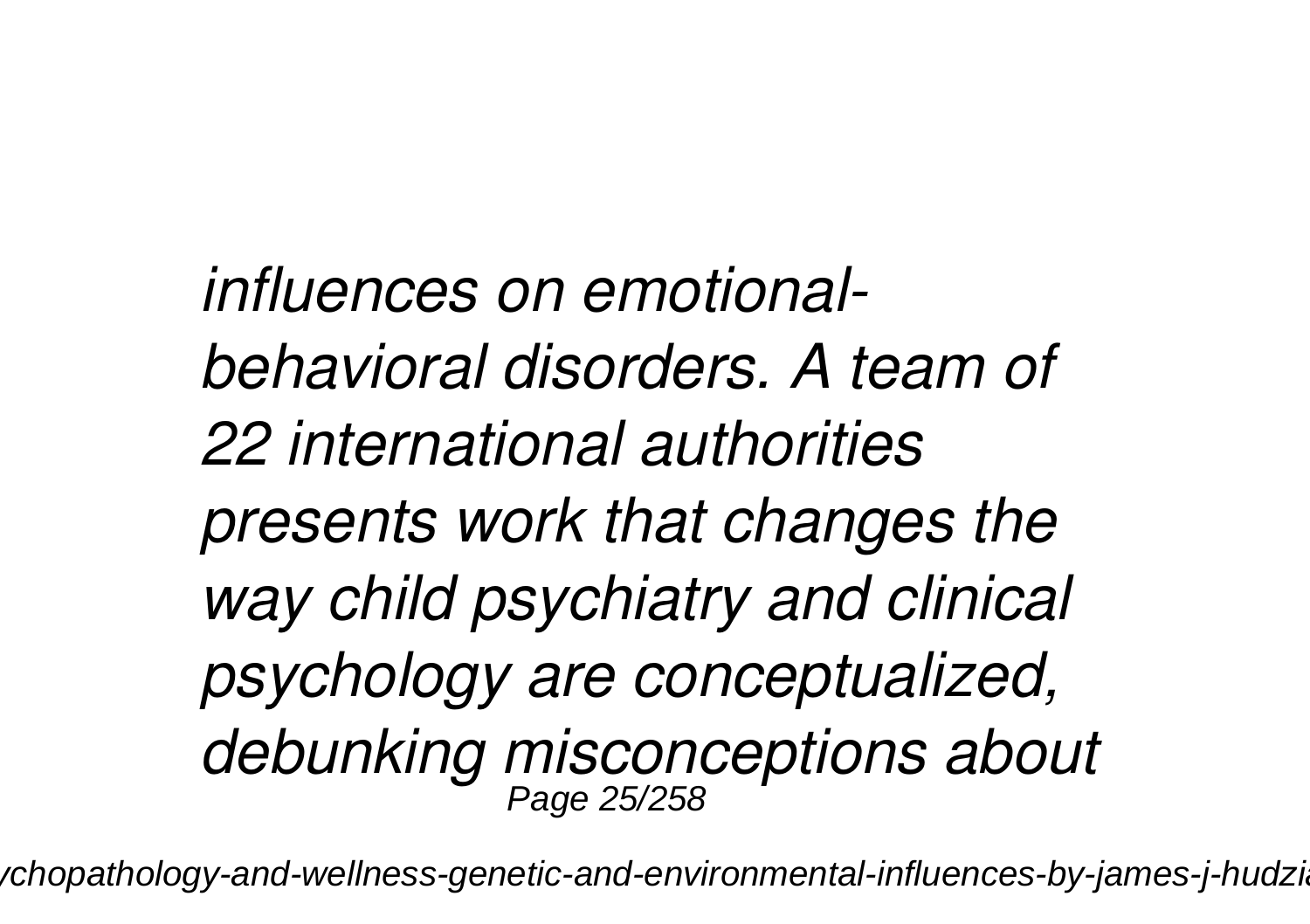*depression, antisocial behavior, and other conditions to enhance our understanding of the causes of child psychopathology -- and improve the ways we treat these disorders. Coverage of basic principles describes the influence* Page 26/258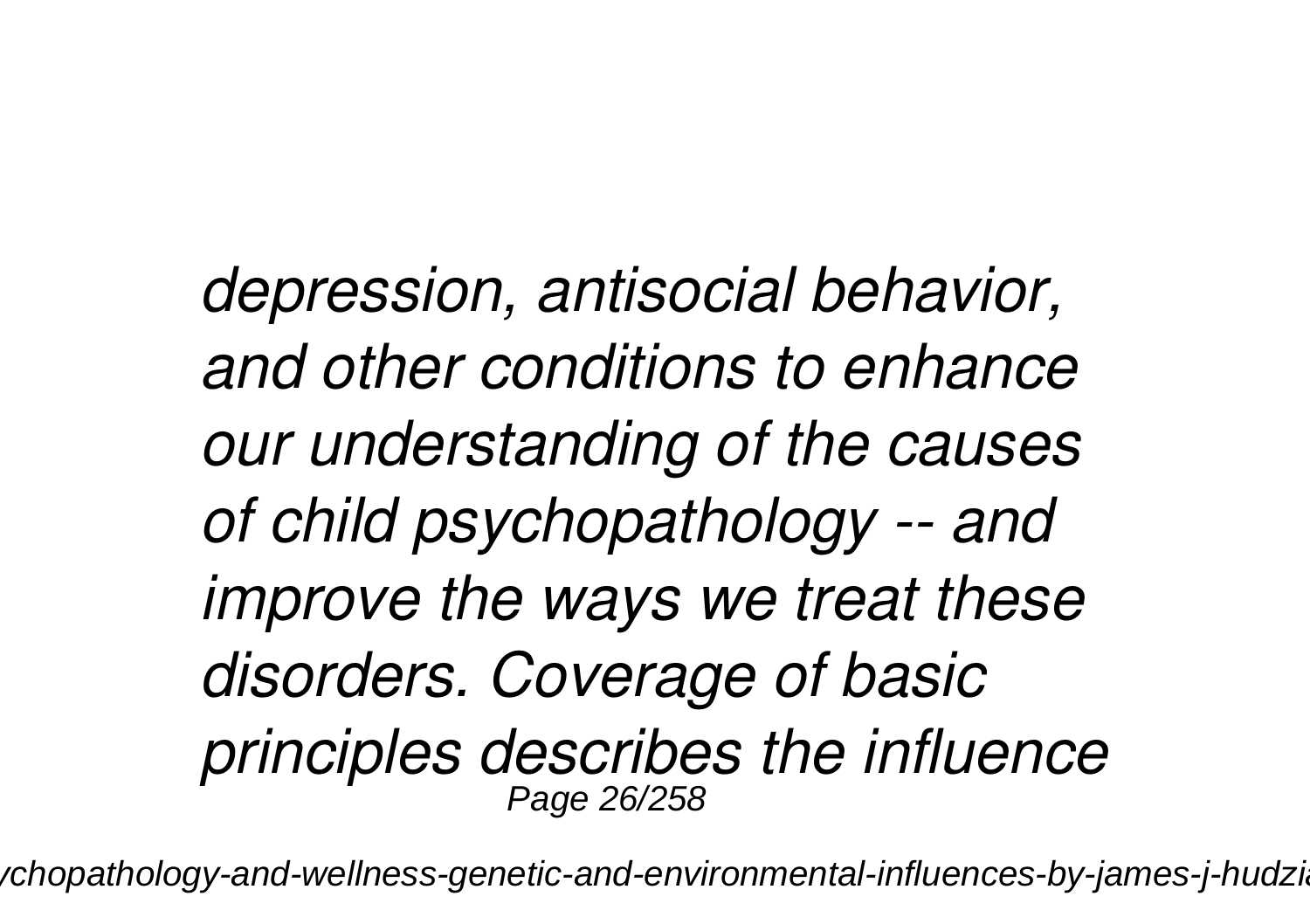*of genomic medicine, as explained by trailblazers in the field who demonstrate the importance of the developmental perspective. Chapters on geneenvironment interaction review the important concepts of* Page 27/258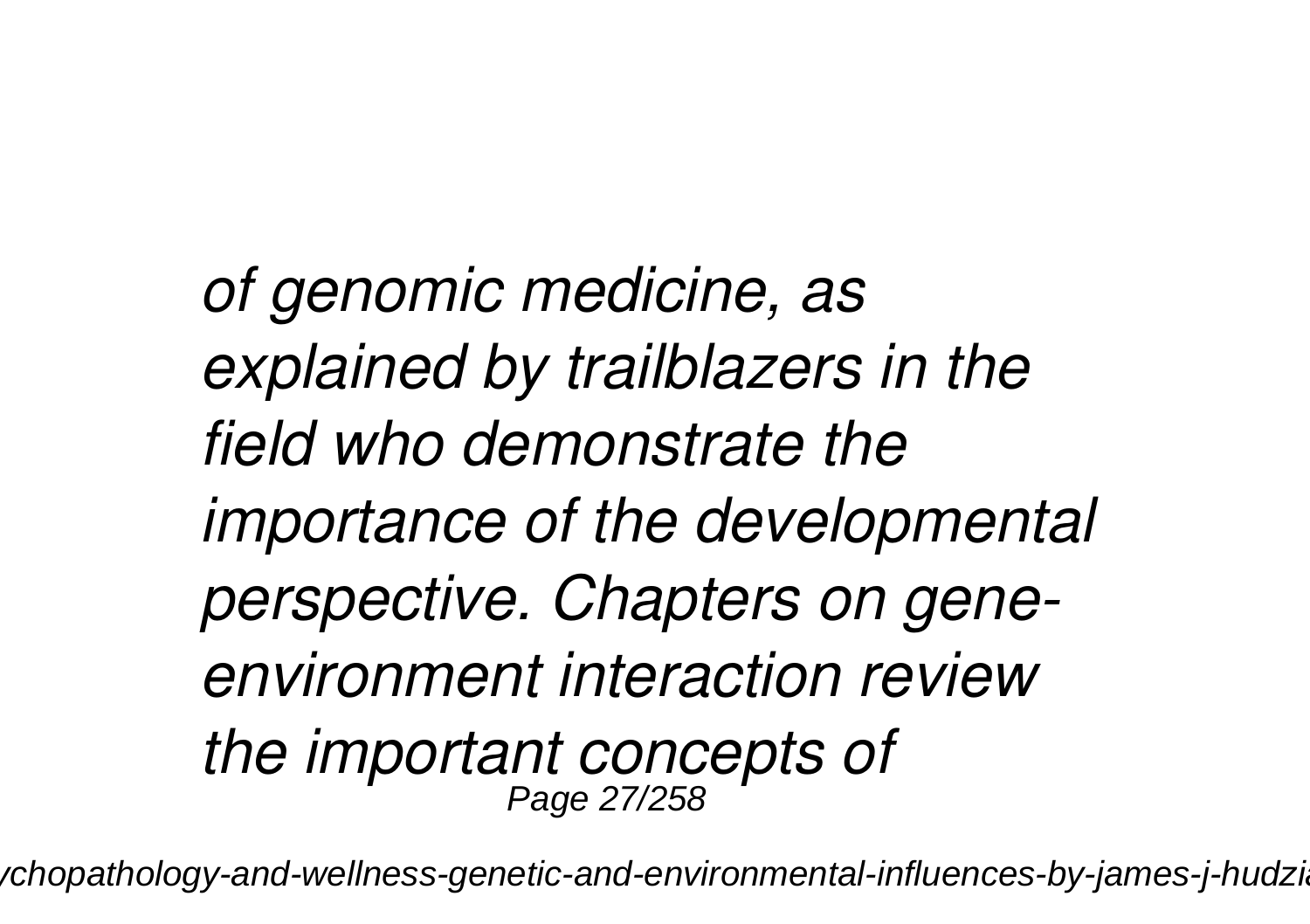*personality and temperament, cognition, and sex -- including findings from molecular genetic investigations on adolescent cognition, temperament, and brain function. Disorder-based examples show how emotional-*Page 28/258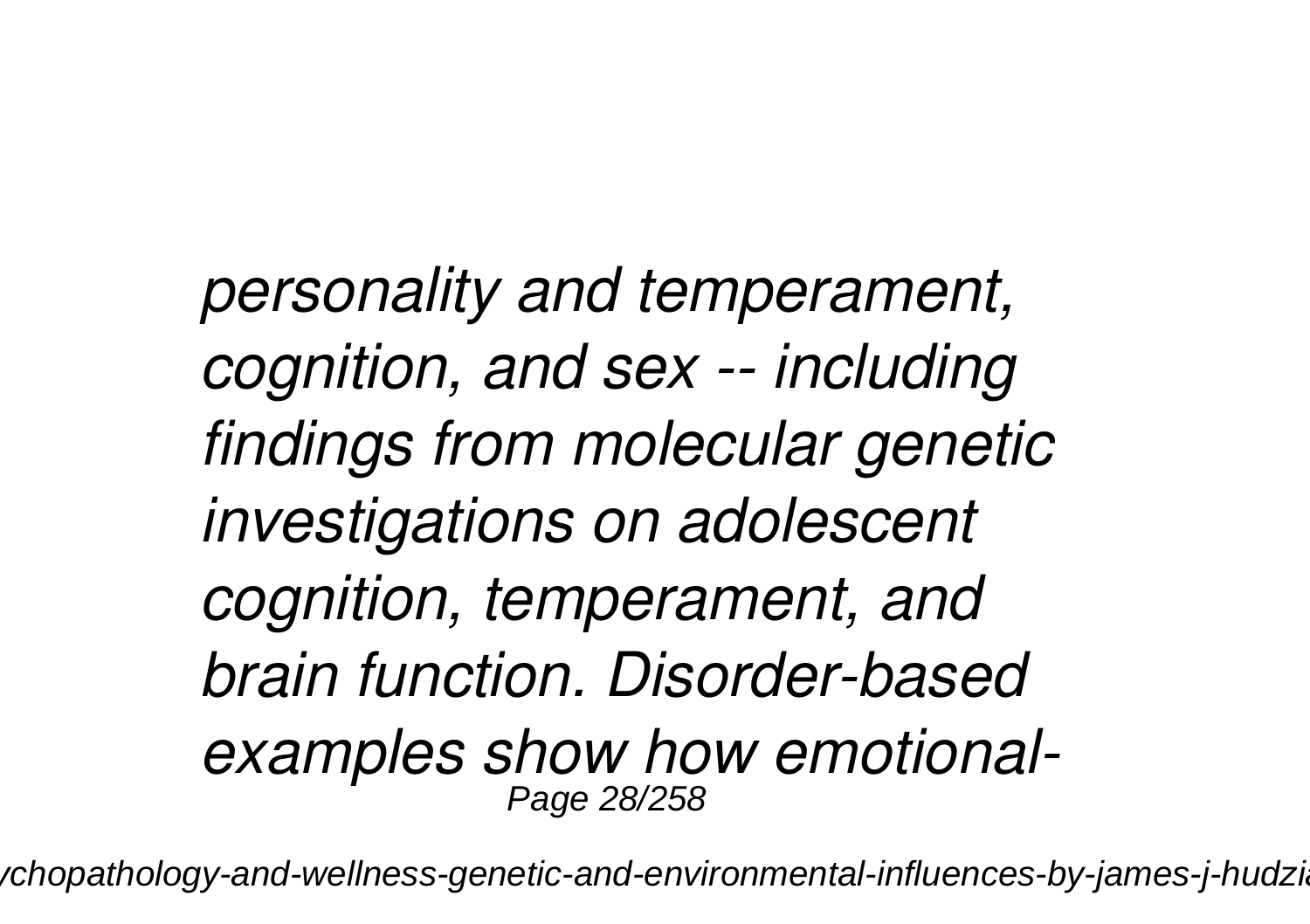*behavioral illness and wellness attest to the interaction of genetic and environmental factors over time, providing new insight into the study of anxious depression, ADHD, autism, and antisocial personality disorders. And in* Page 29/258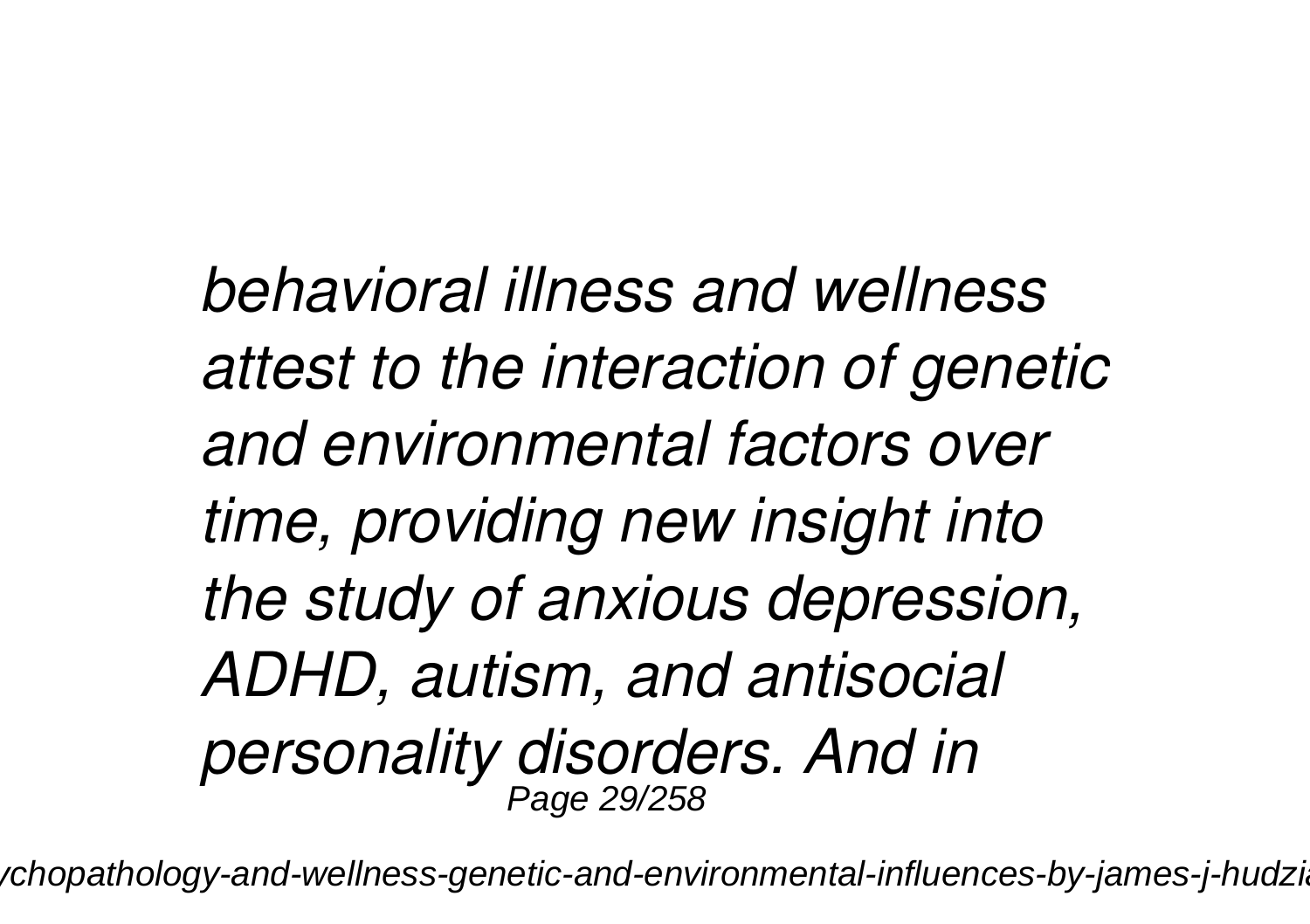*considering how we can bridge the gap between research and clinical applications, Dr. Hudziak describes his family-based geneenvironment approach as a means of better understanding etiopathology and treatment.* Page 30/258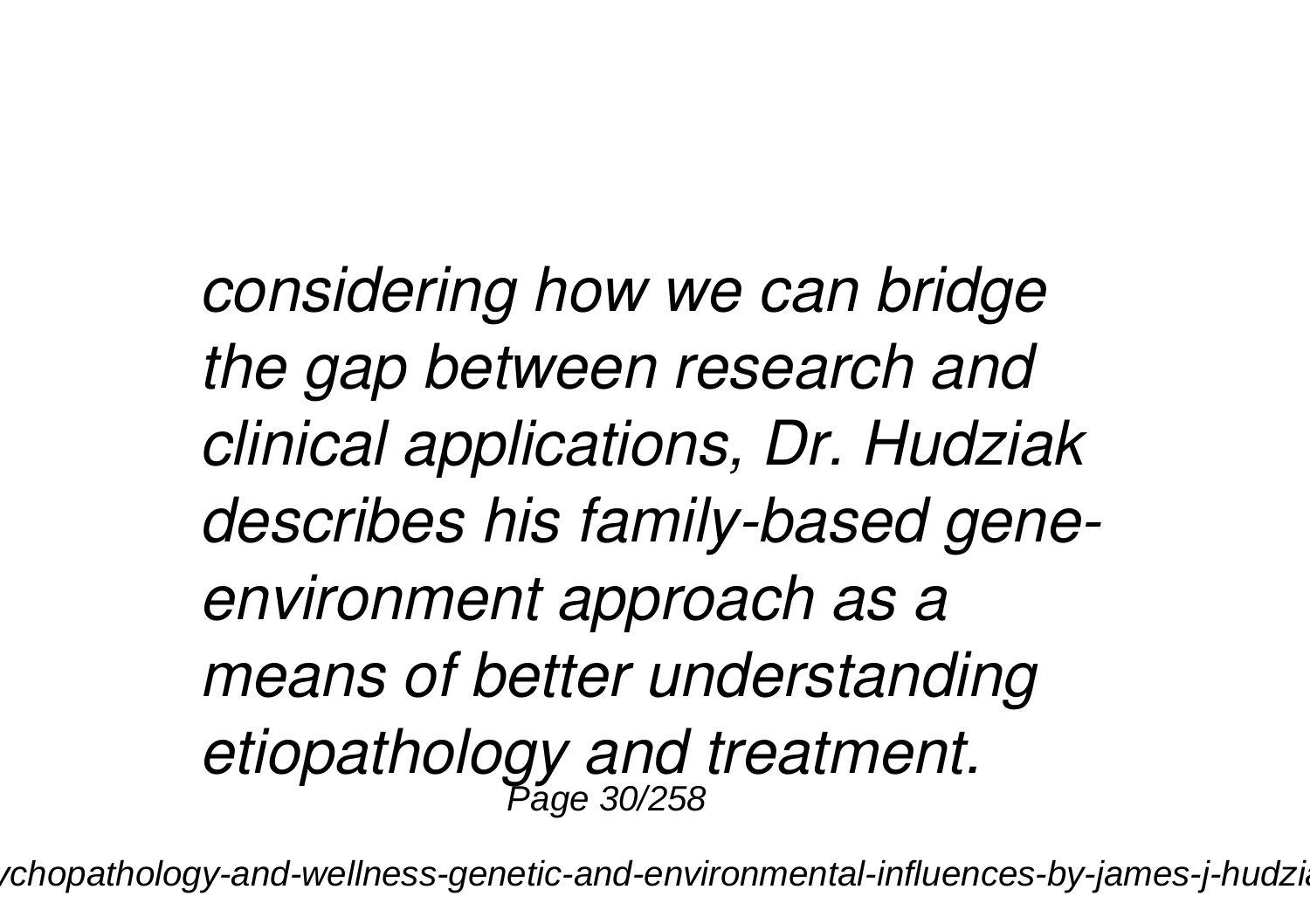*Among the other significant contributions: Thomas Achenbach focuses on the importance of culture in understanding the genetic and environmental impact on children, with insights into* Page 31/258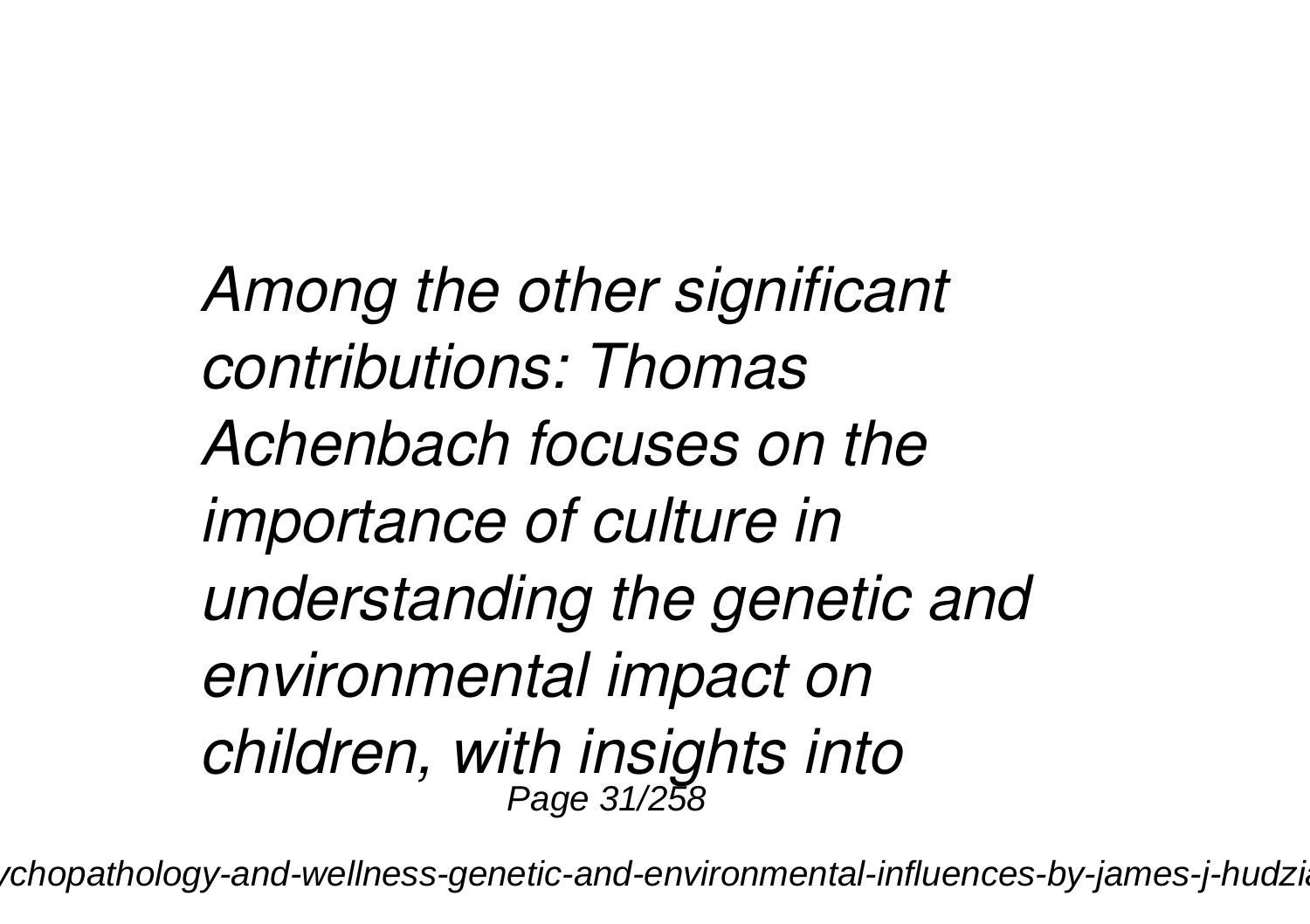*measuring these sources of influence. Joan Kaufman reports on her seminal work on the genetic and environmental modifiers of risk and resilience in child abuse, relating maltreatment to other forms of* Page 32/258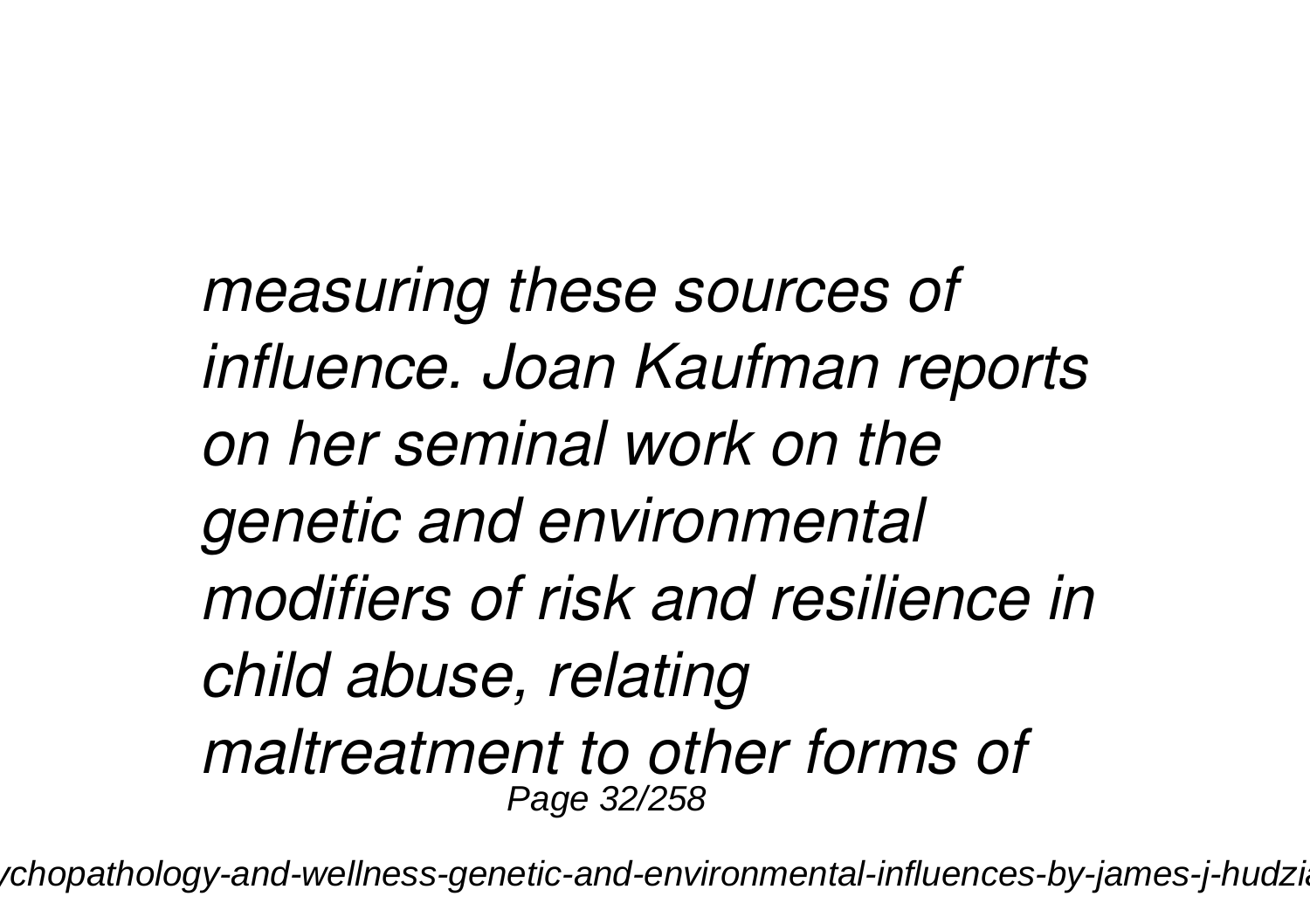*environmental risk, genetic mediation, and reactivity. D. I. Boomsma describes the genetic architecture of childhood worry, presenting data from an extraordinary sample of 30,000 twin pairs. Frank Verhulst draws* Page 33/258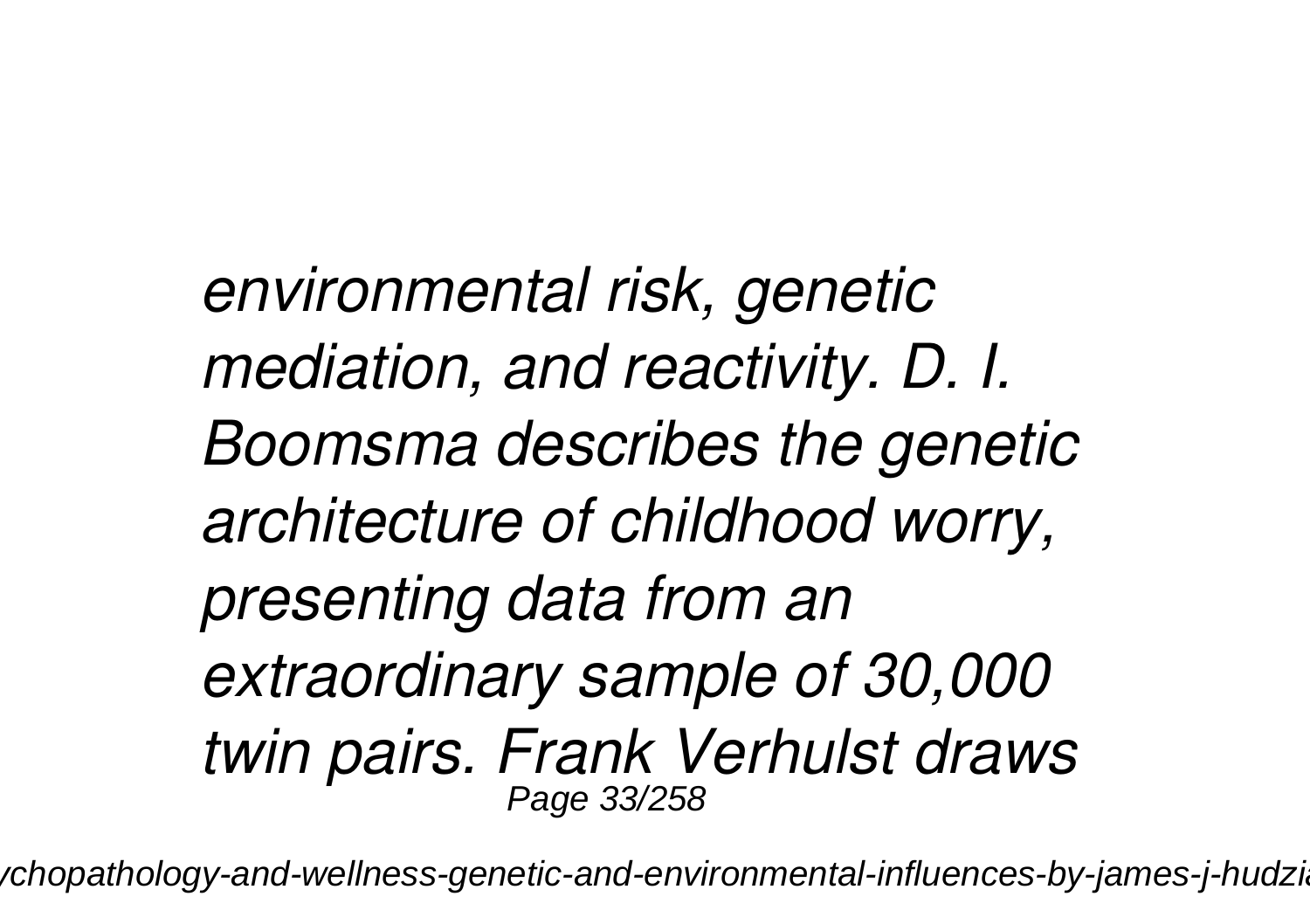*on a 14-year study to detail the advantages of the developmental perspective in understanding antisocial behavior. Stephen Faraone offers guidelines for moving beyond statistics to document the functional* Page 34/258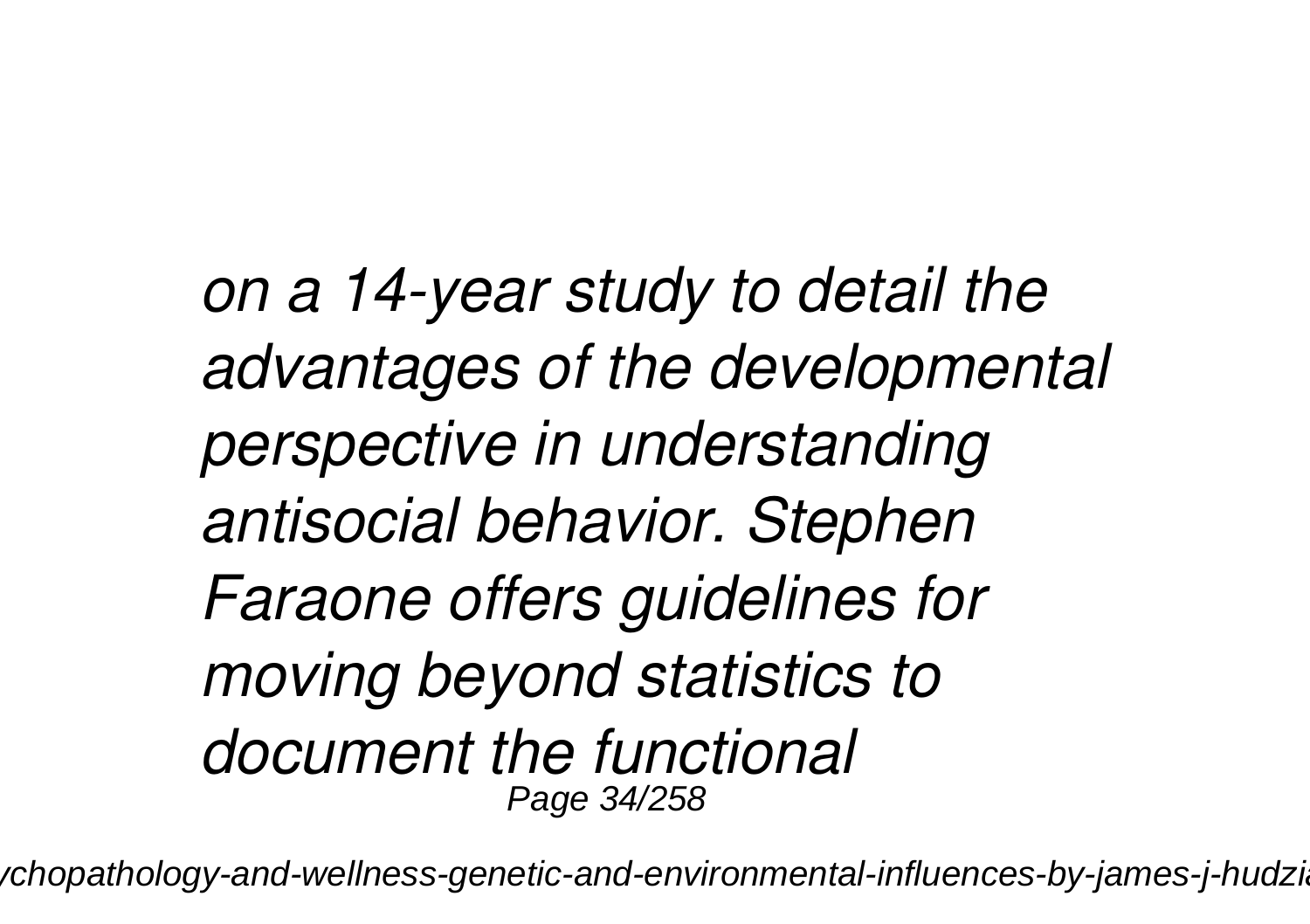*significance of DNA variants associated with psychopathology. As the contributors ably demonstrate, these new approaches to the care and treatment of at-risk children are applicable to daily* Page 35/258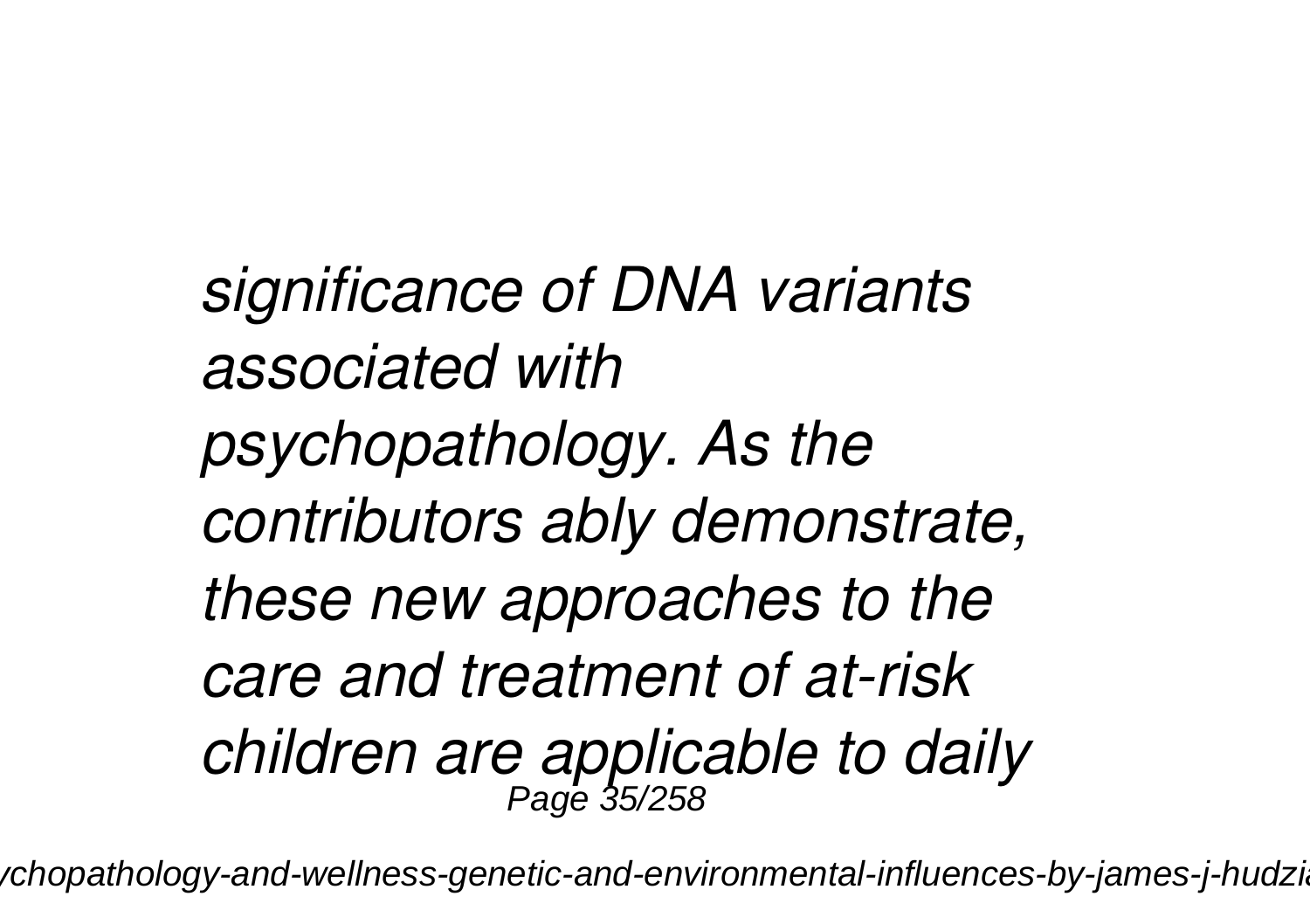*practice, teaching, and research. Developmental Psychopathology and Wellness shows that these psychopathologies are not a matter of nature versus nurture or genes versus environment, but rather an intertwining web of* Page 36/258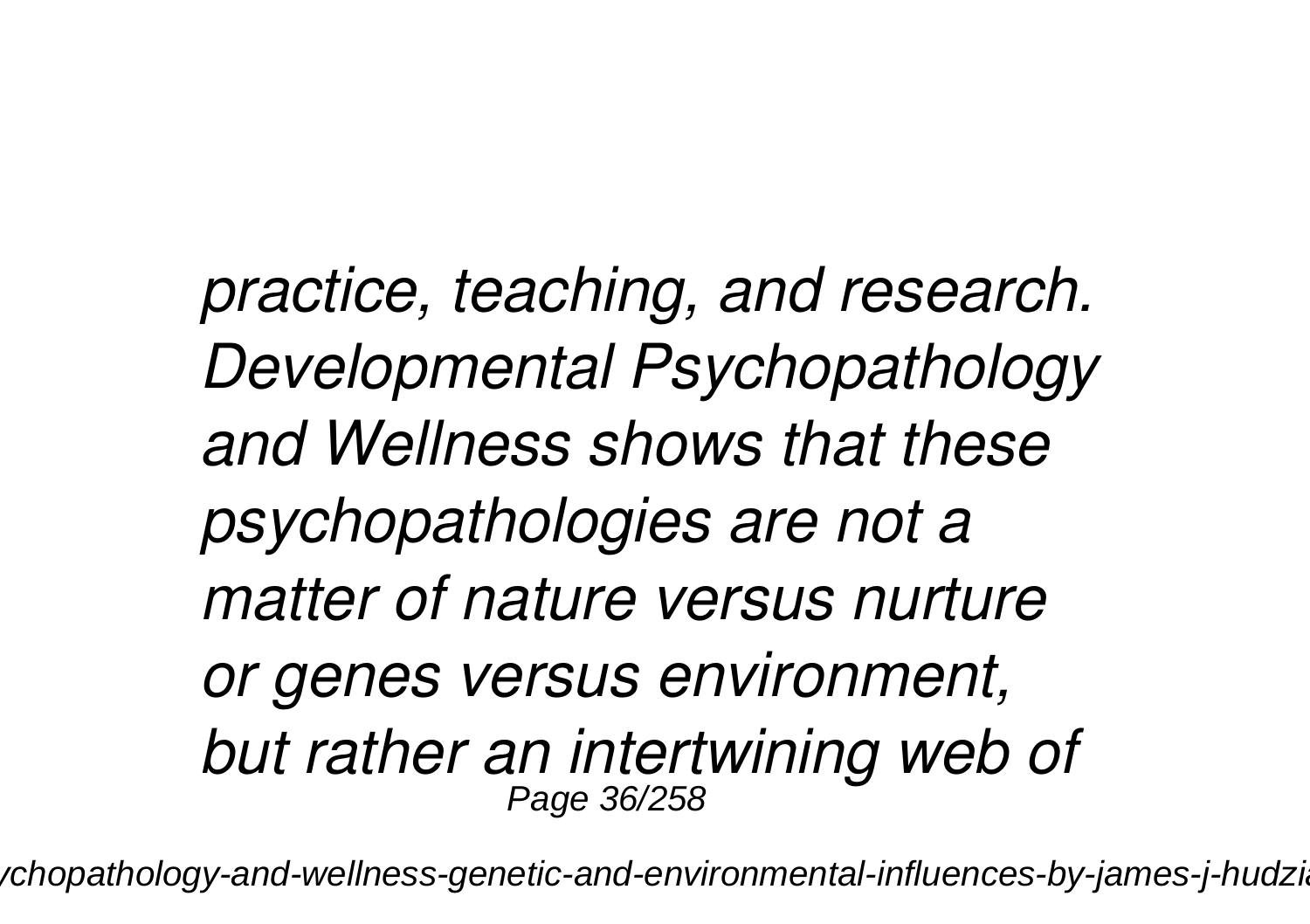*them all.*

*A comprehensive guide to the practice of school neuropsychology It is an exciting time to specialize in school neuropsychology, with countless theoretically and* Page 37/258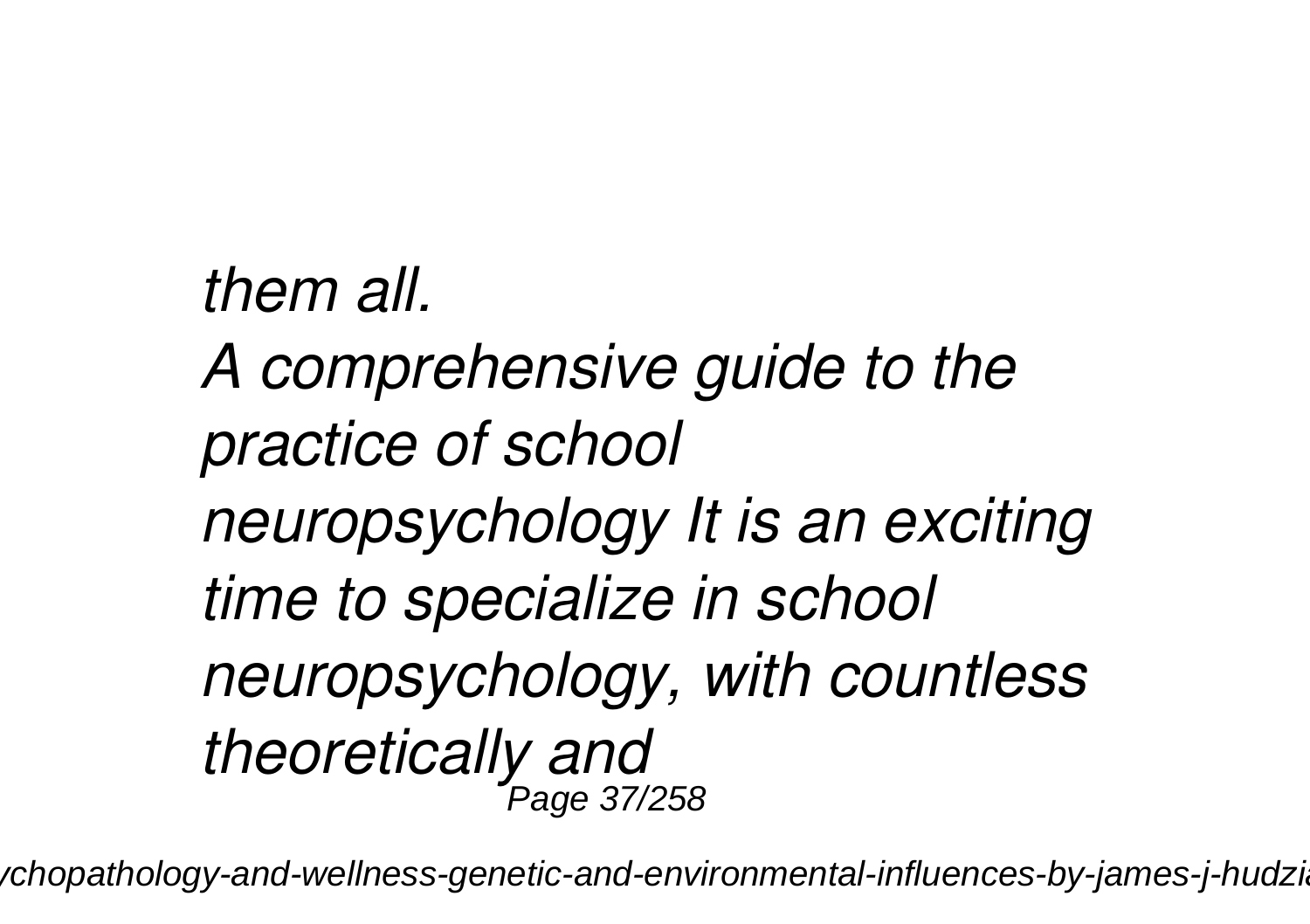*psychometrically sound assessment instruments available for practitioners to use in their evaluations of children with special needs. Yet the field faces the challenges of establishing evidence-based* Page 38/258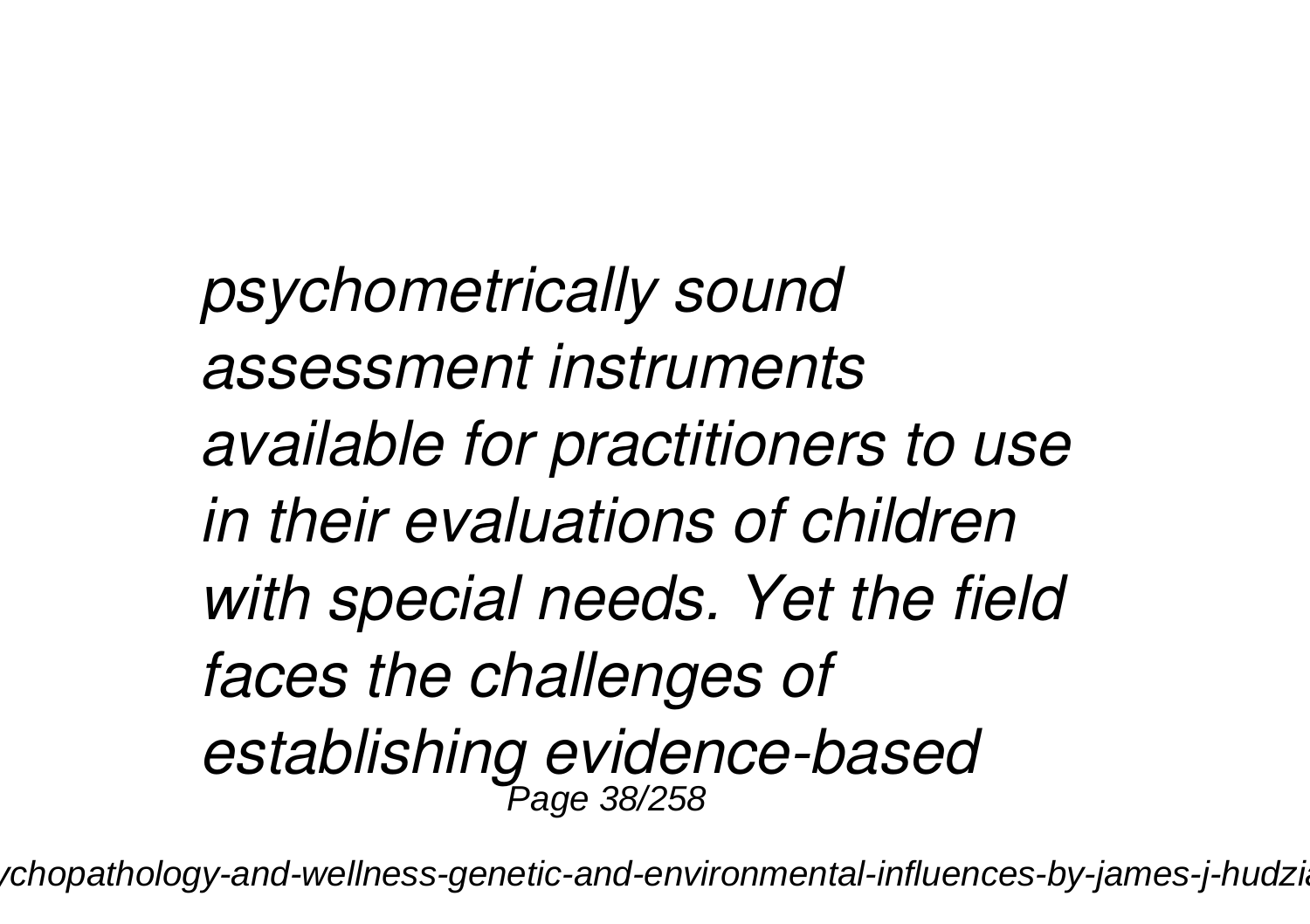*linkages between assessment and interventions and of broadening its approaches to culturally diverse populations. Edited by a leading expert in school neuropsychology, Best Practices in School* Page 39/258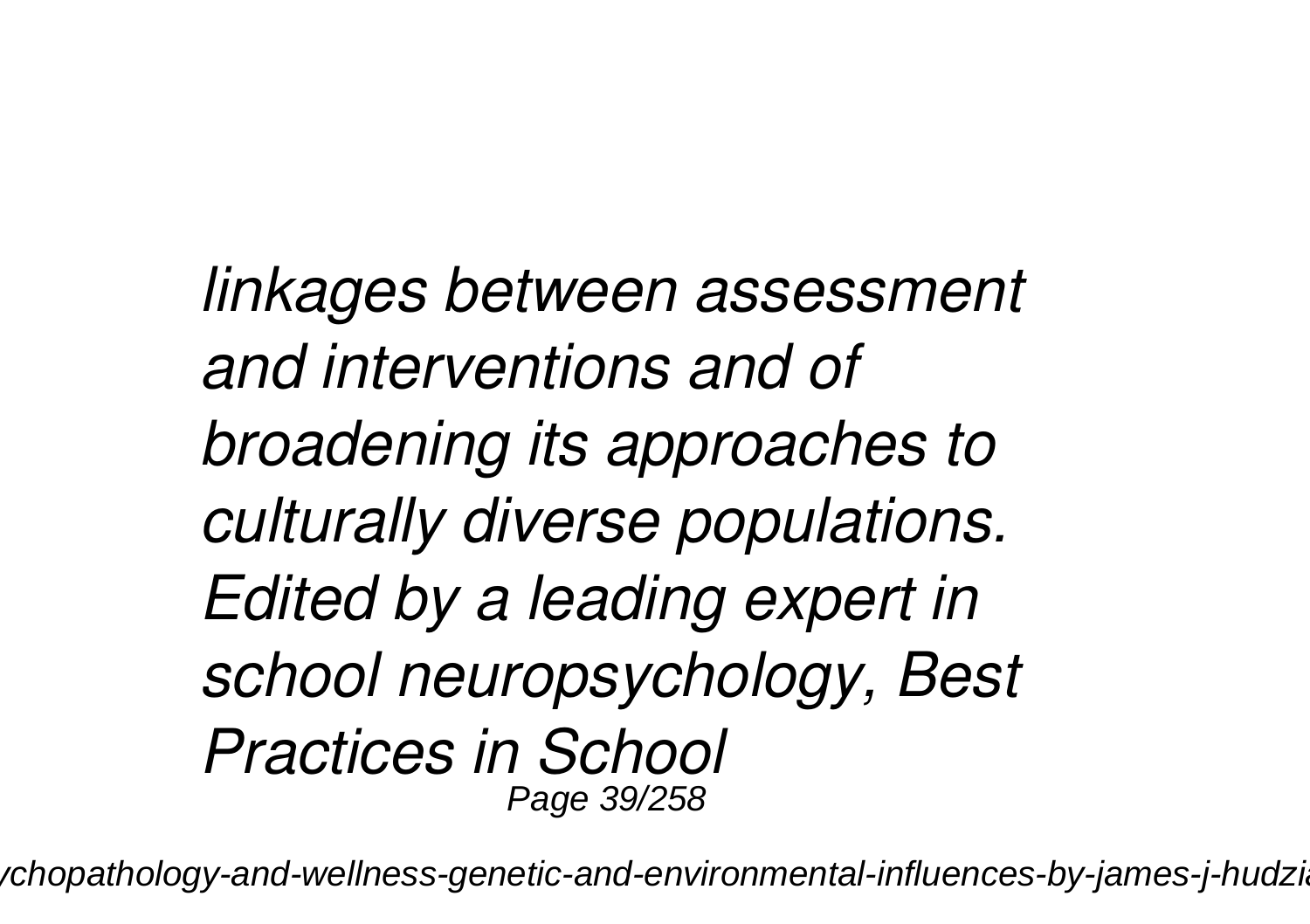*Neuropsychology: Guidelines for Effective Practice, Assessment, and Evidence-Based Intervention addresses these challenges and their solutions and provides learning specialists and school psychologists with clear* Page 40/258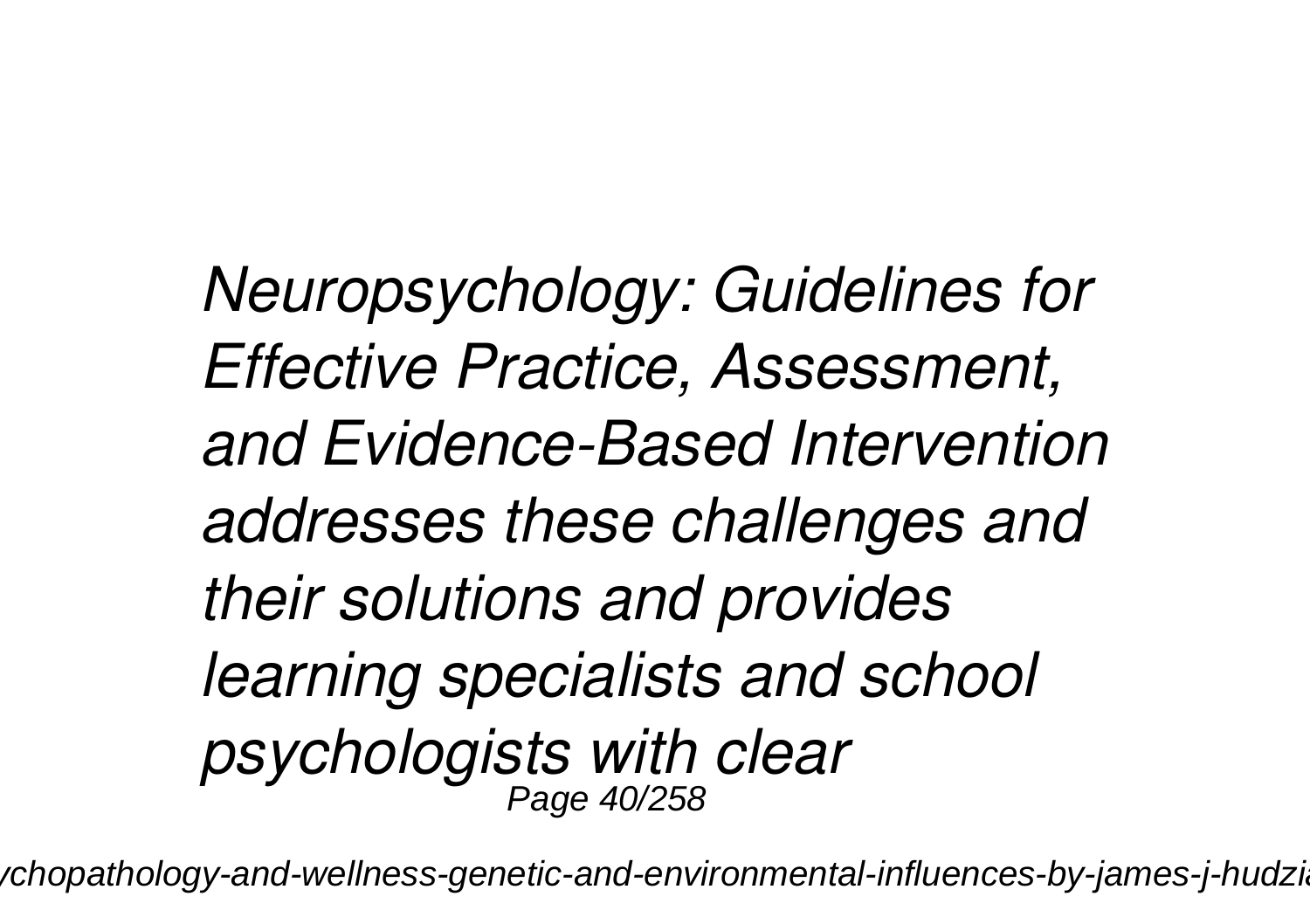*coverage and vital information on this burgeoning area of practice within school psychology. This insightful reference features comprehensive discussion of: Current school neuropsychological assessment* Page 41/258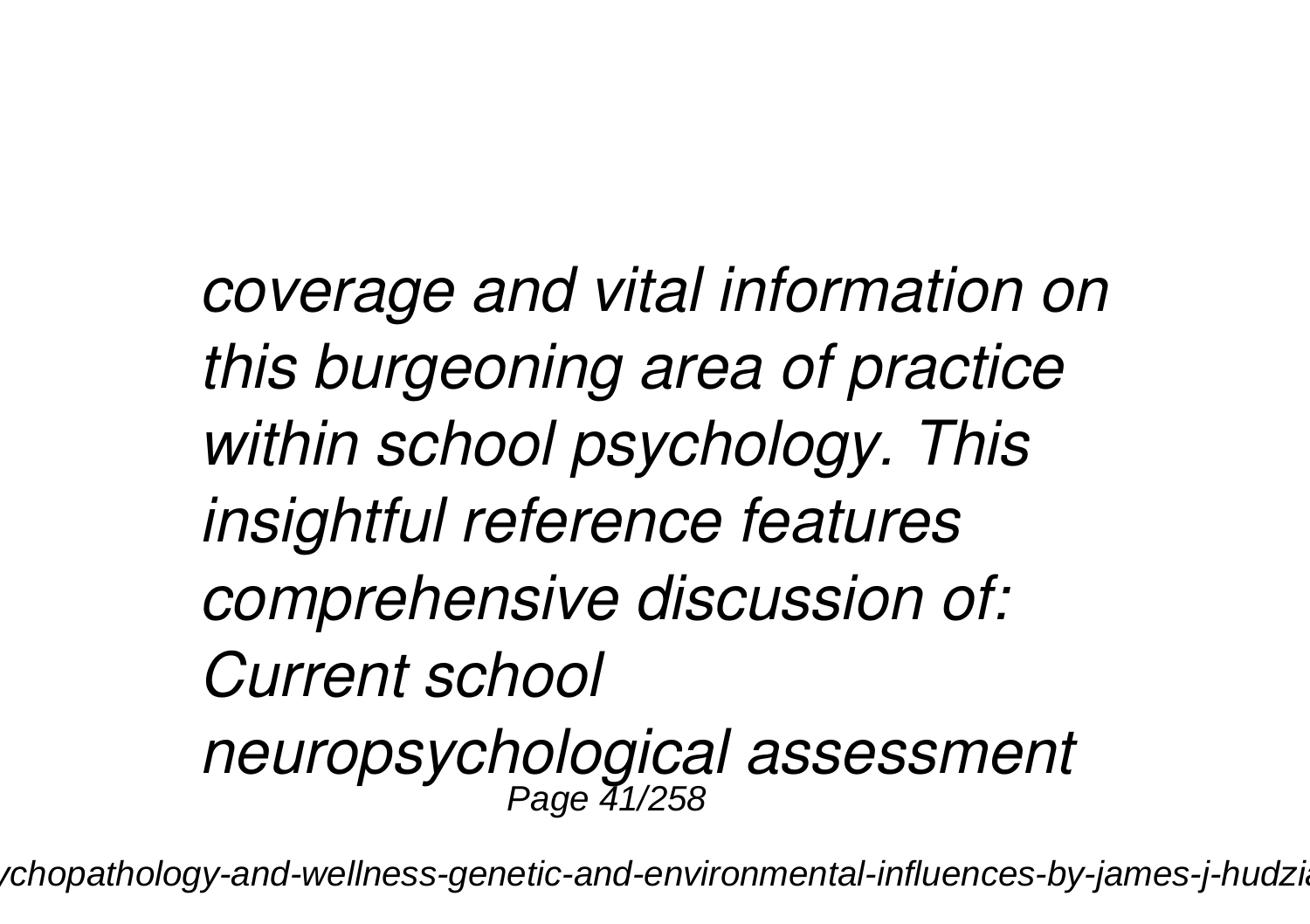*and intervention models Best practices in assessing cognitive processes An overview of what neuroscience offers to the practice of school neuropsychology How school neuropsychology fits within a* Page 42/258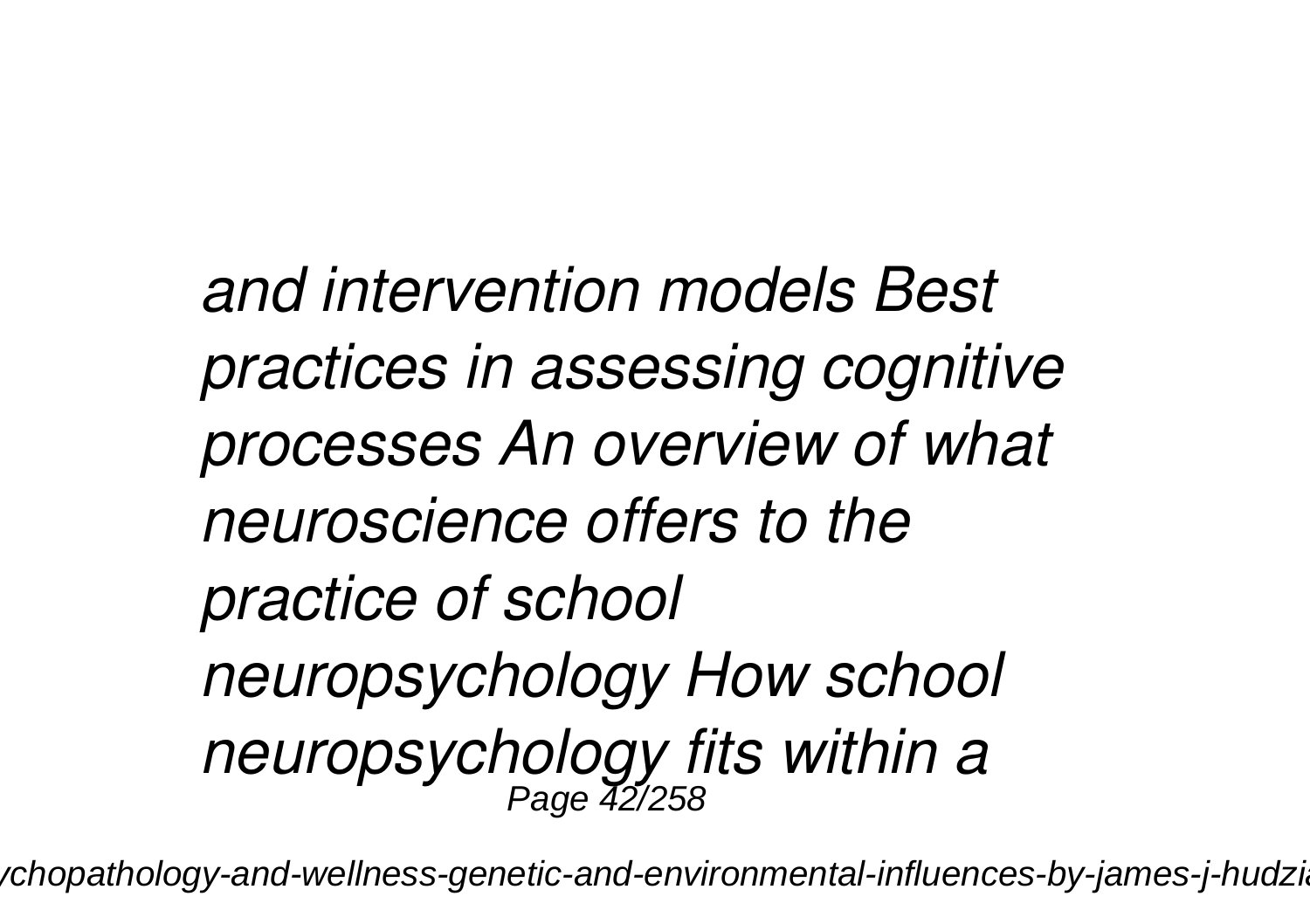*Response to Intervention (RTI) model The rationale for the importance of school psychologists' collaboration with parents, educators, and other professionals to maximize services to children Clinical* Page 43/258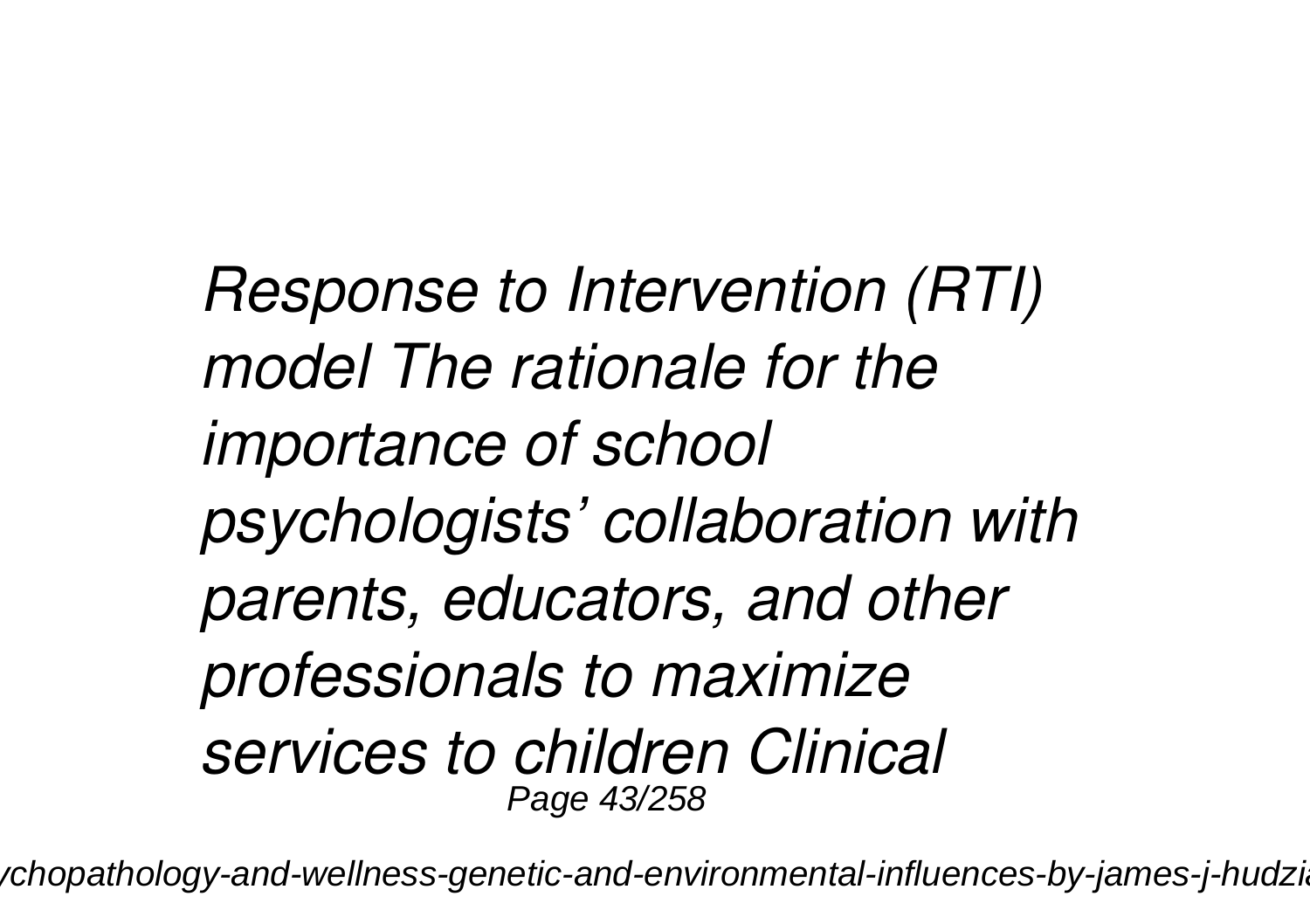*applications of school neuropsychology with special populations, academic disabilities, processing deficits, and medical disorders Unique challenges in working with culturally diverse populations* Page 44/258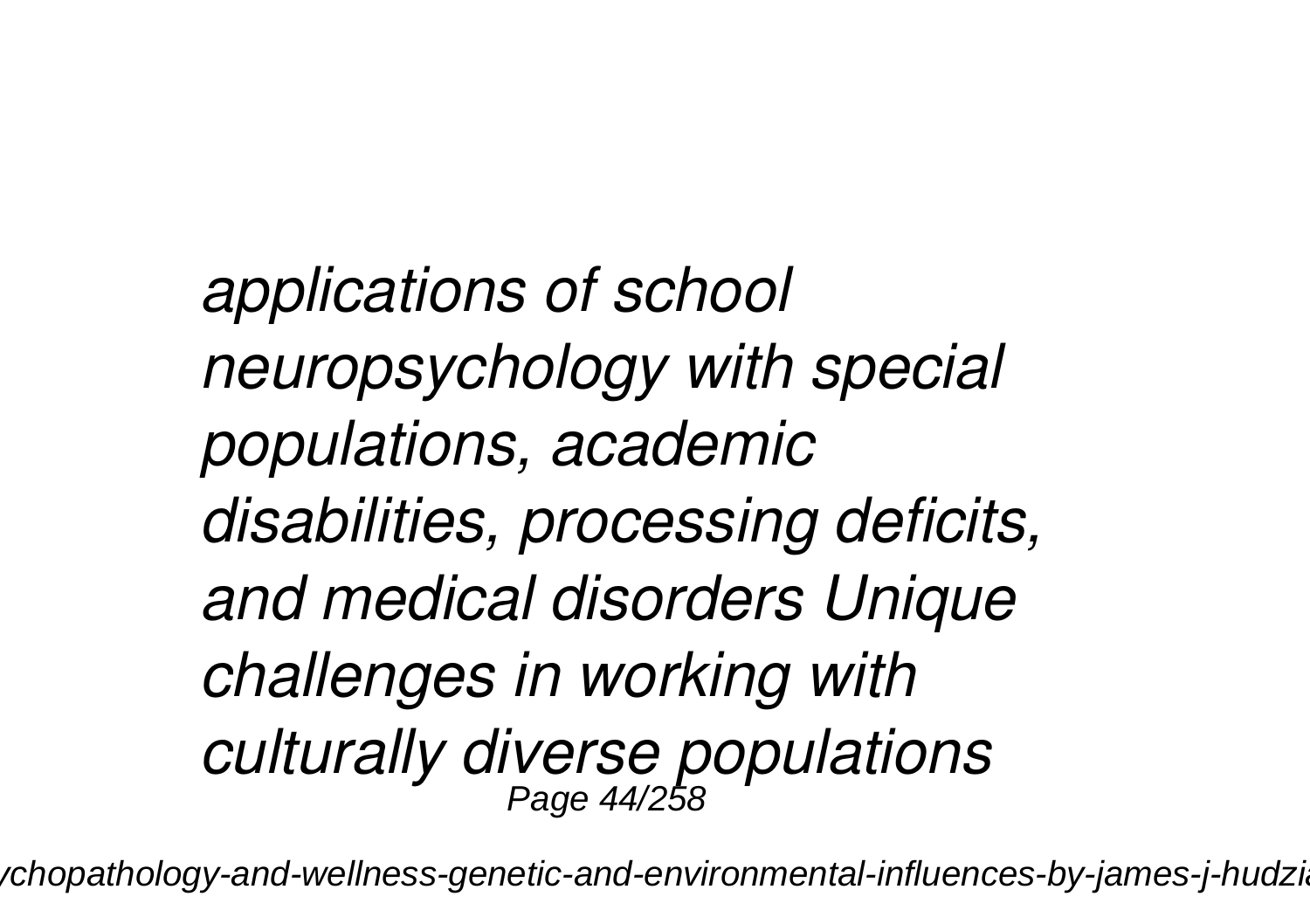*Featuring contributions from internationally renowned school psychologists, neuropsychologists, clinicians, and academics, Best Practices in School Neuropsychology is the first book of its kind to present* Page 45/258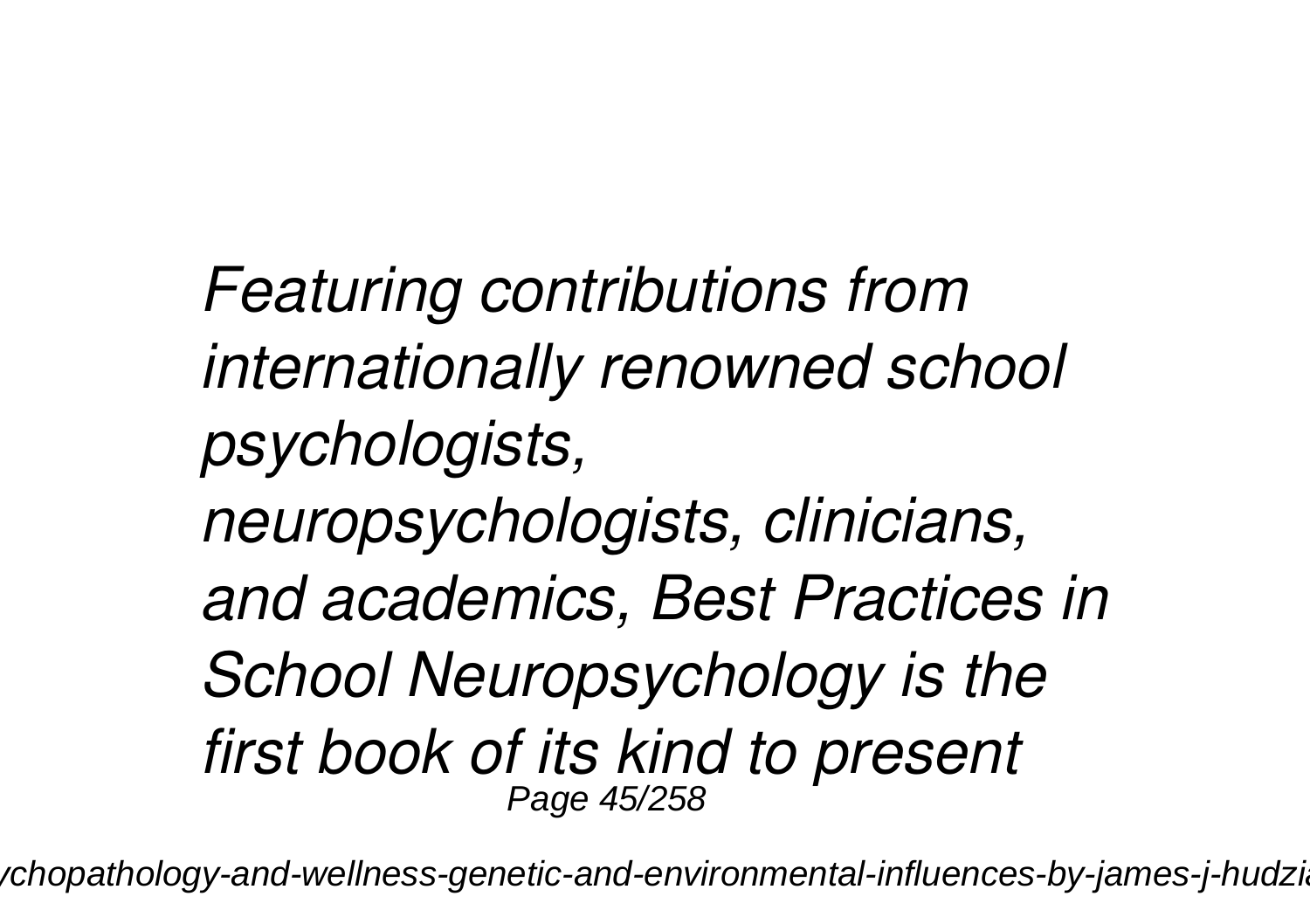*best practices and evidenceinformed guidelines for the assessment and intervention of children with learning disabilities, as well as other issues practitioners working with children encounter in school* Page 46/258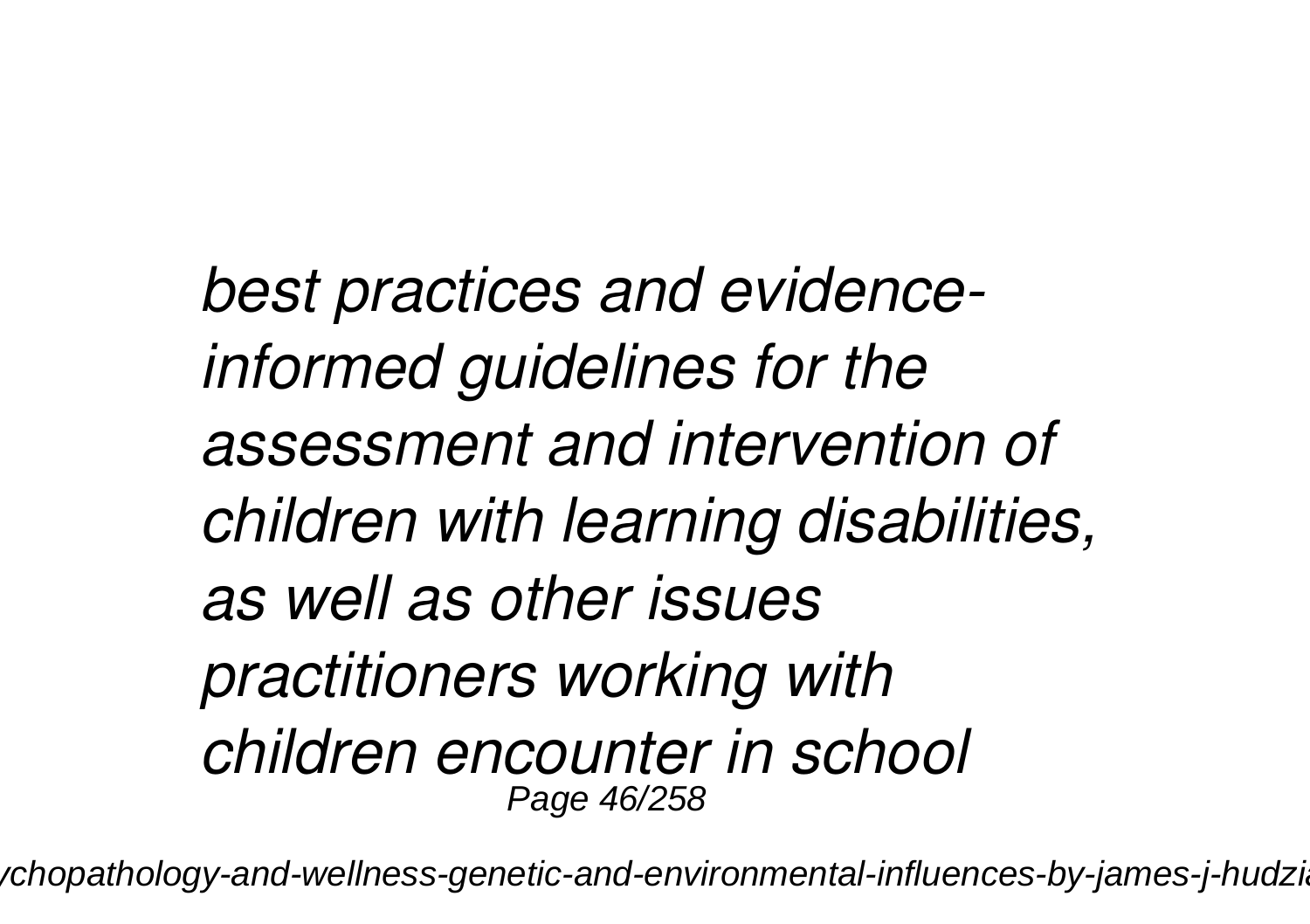*settings. DANIEL C. MILLER, PhD, is a Professor and Chair of the Department of Psychology and Philosophy at Texas Woman's University in Denton, Texas. He is a former director of the School Psychology Graduate* Page 47/258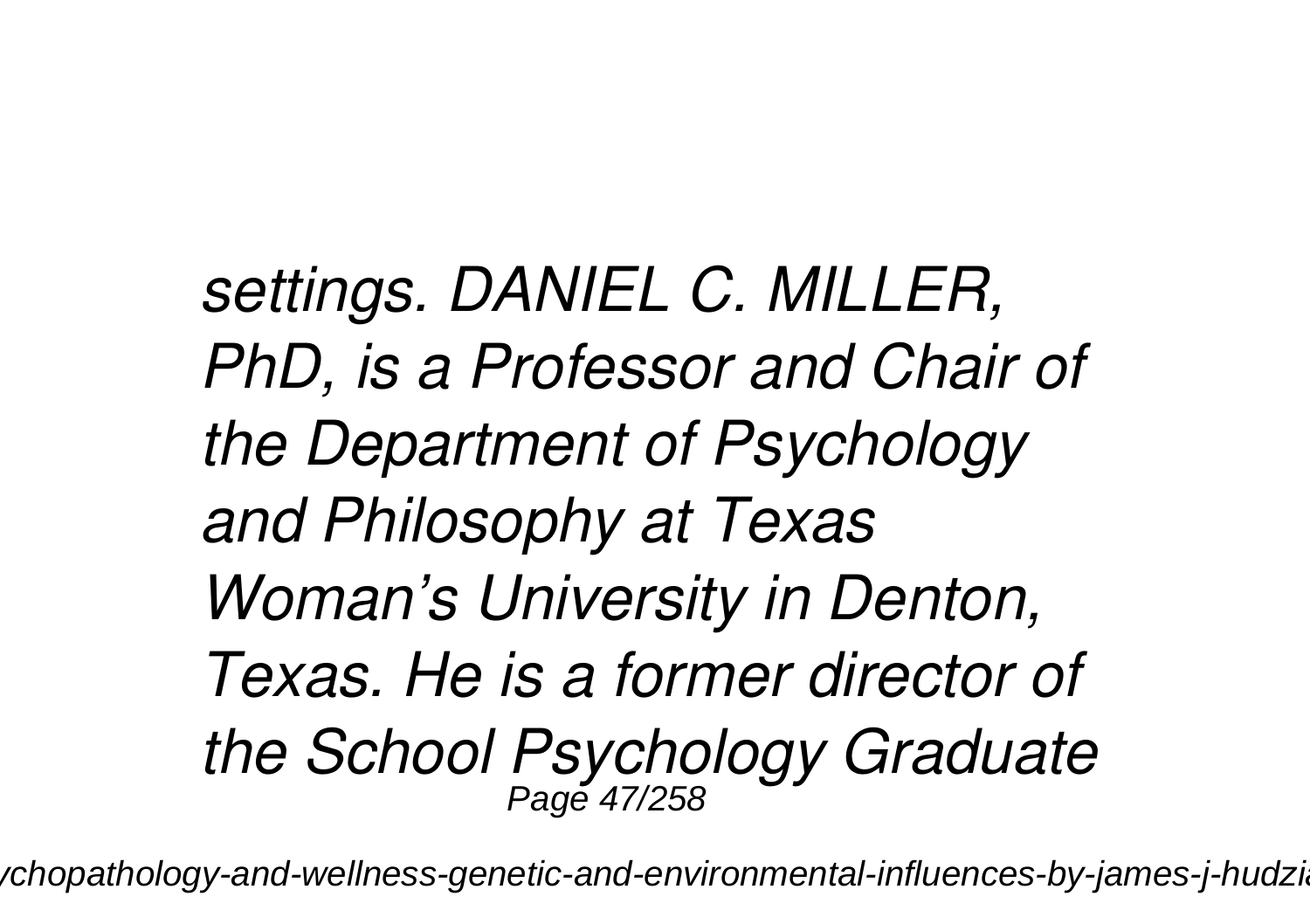*Training Programs and past president of the National Association of School Psychologists. He is the author of Essentials of School Neuropsychological Assessment. Dr. Miller is also the President* Page 48/258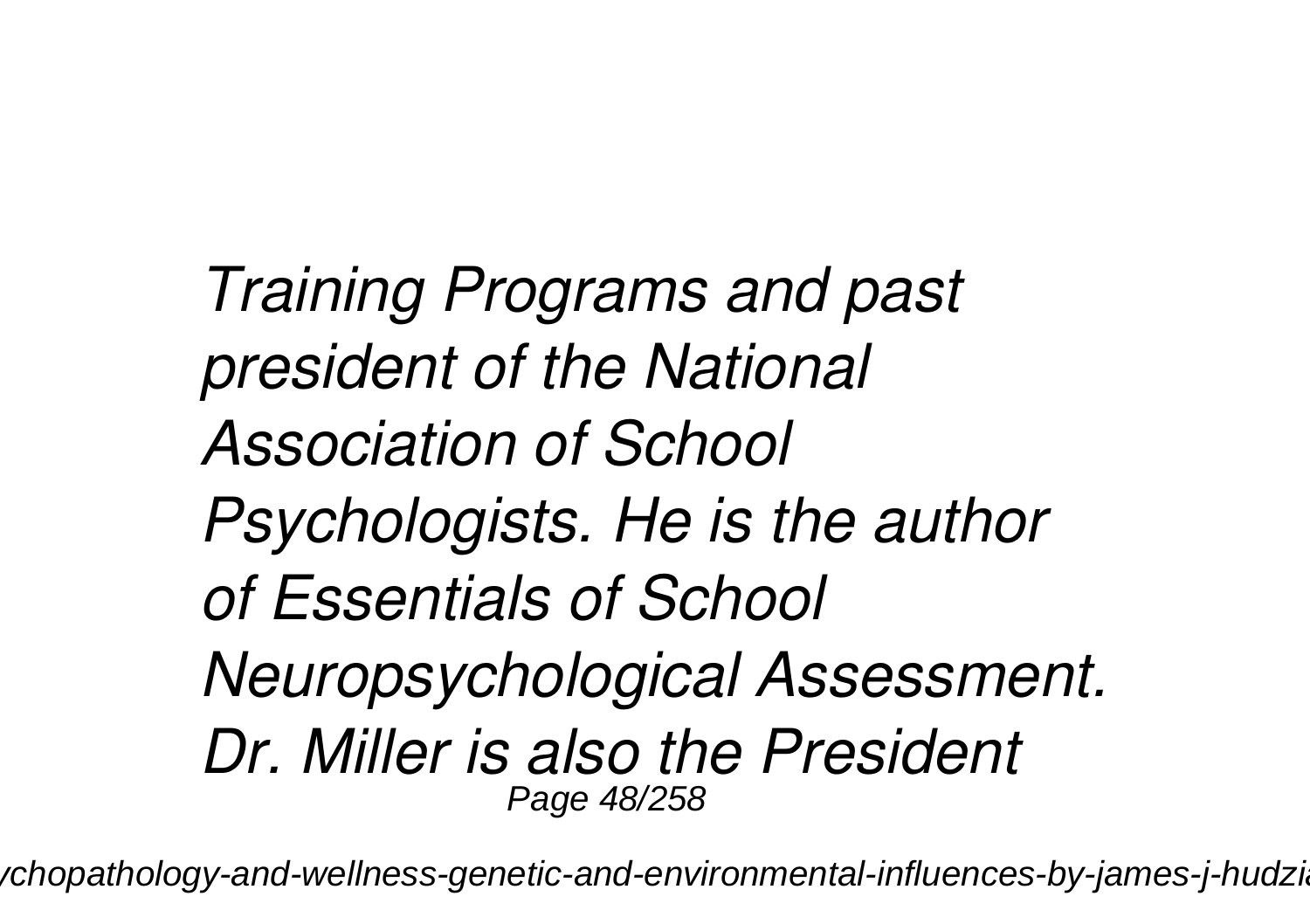*and founder of KIDS, Inc., a company that specializes in early childhood education and screening products. In Understanding Abnormal Child Psychology, students will learn about both normative and* Page 49/258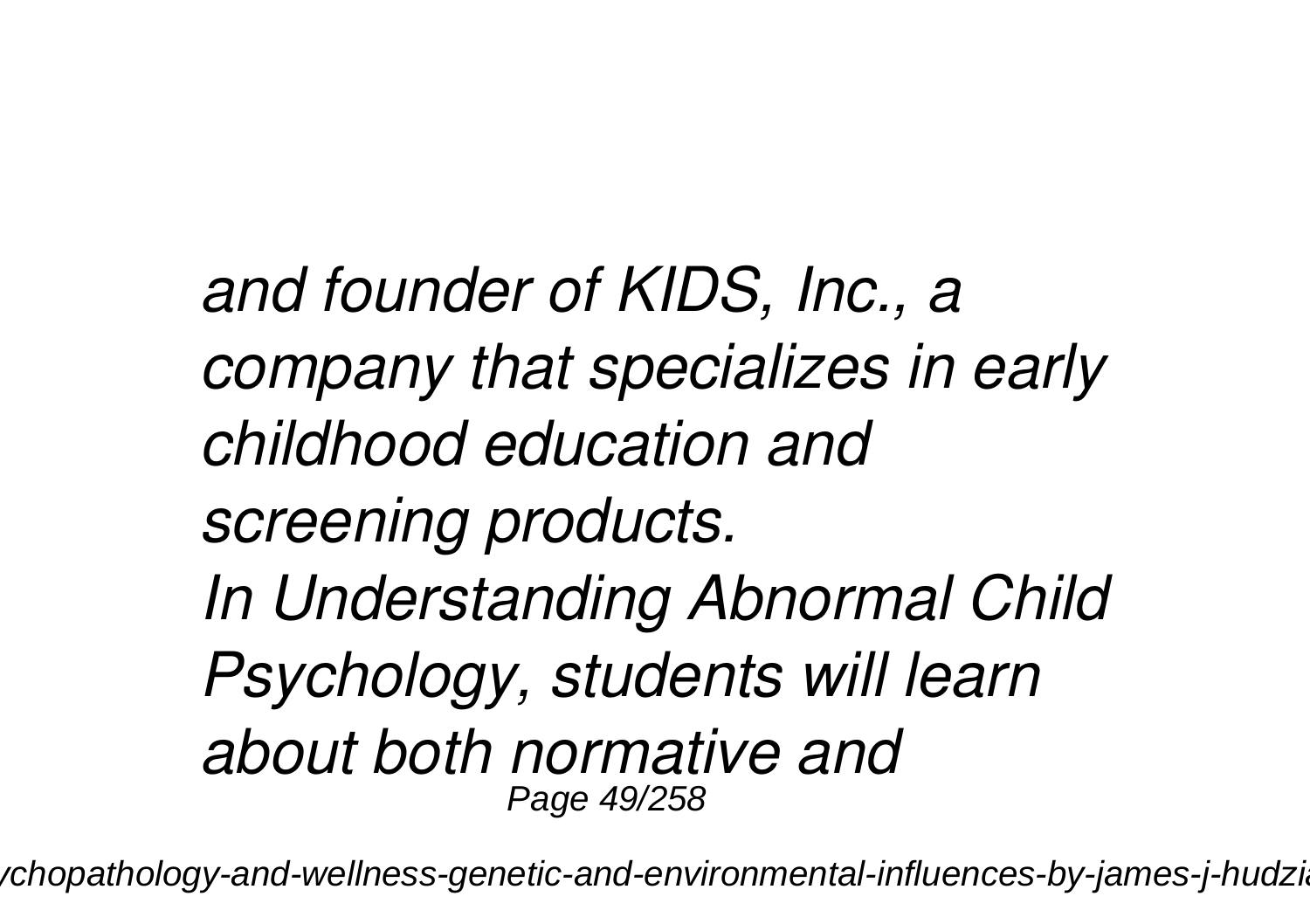*abnormal development throughout children's lives. Consistent with previous editions, several themes run throughout the book: Developmental psychopathology: Children's and adolescents'* Page 50/258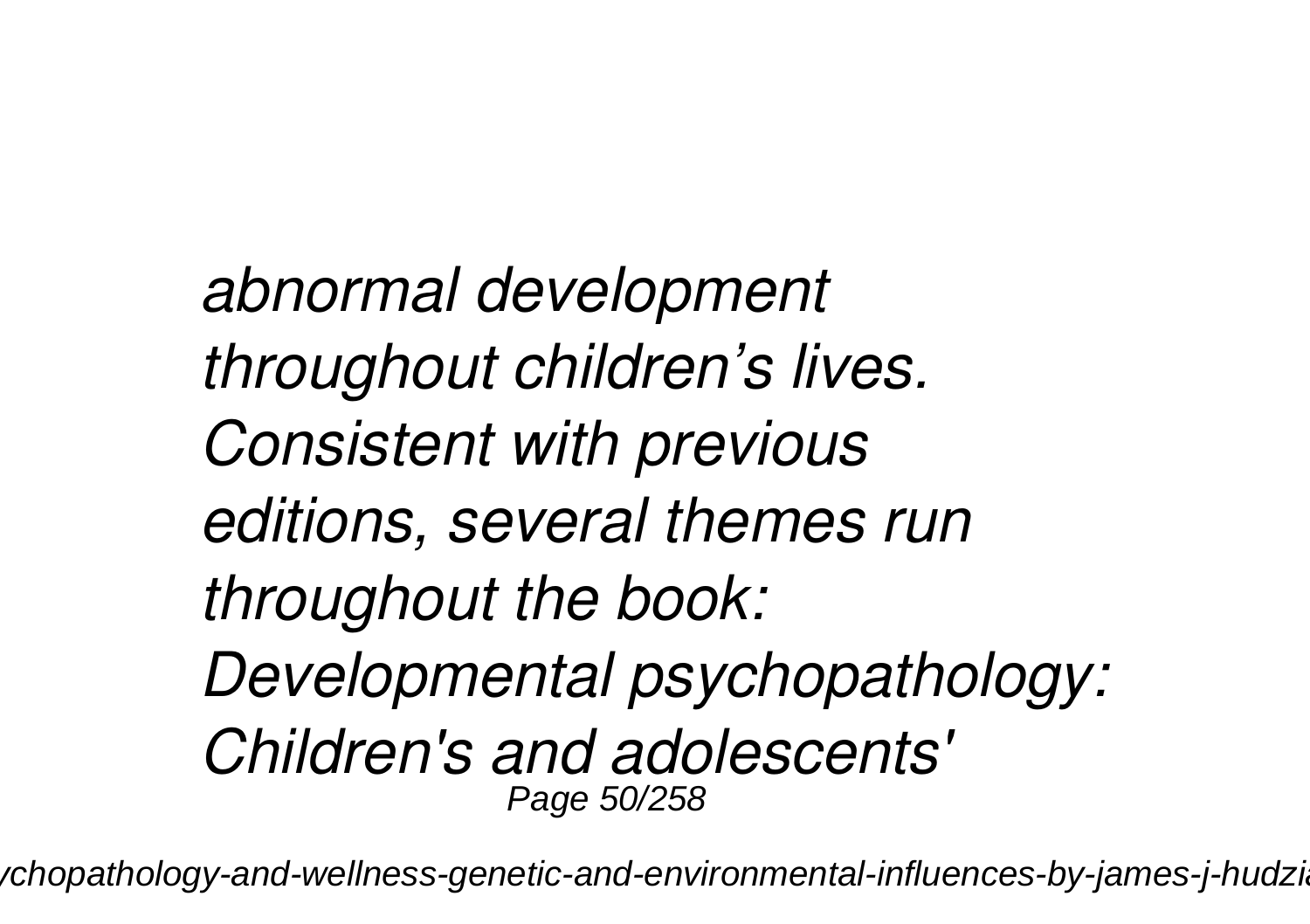*behaviors are on a continuum (from very adaptive to very maladaptive), with only the very severe ends of the spectrum being conceptualized as disorders. Diversity, inclusion, and understanding: Special* Page 51/258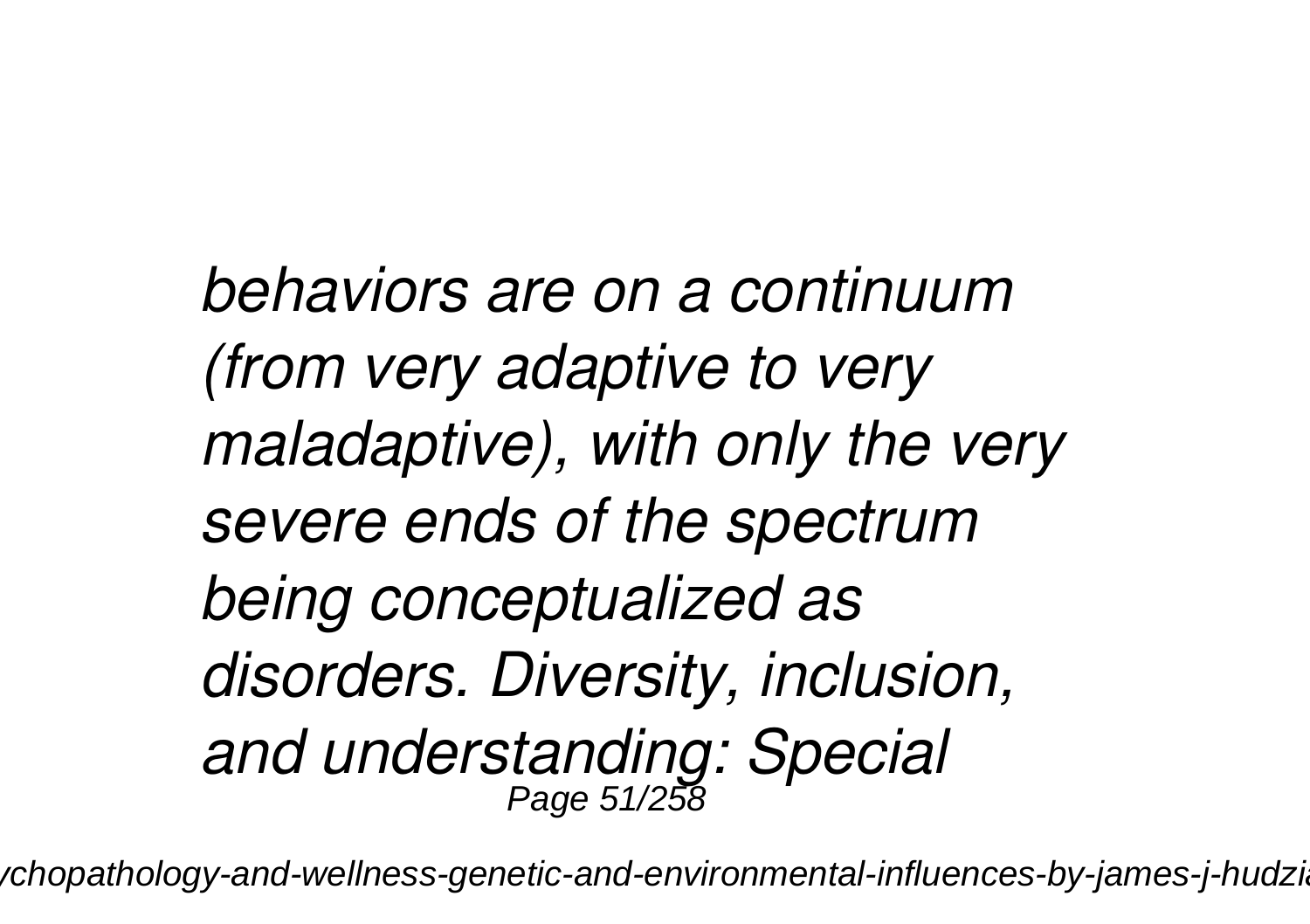*attention is given to issues of race/ethnicity, gender, family constellation, religious orientation, primary language, socioeconomic status, and physical differences to help students see the commonalities* Page 52/258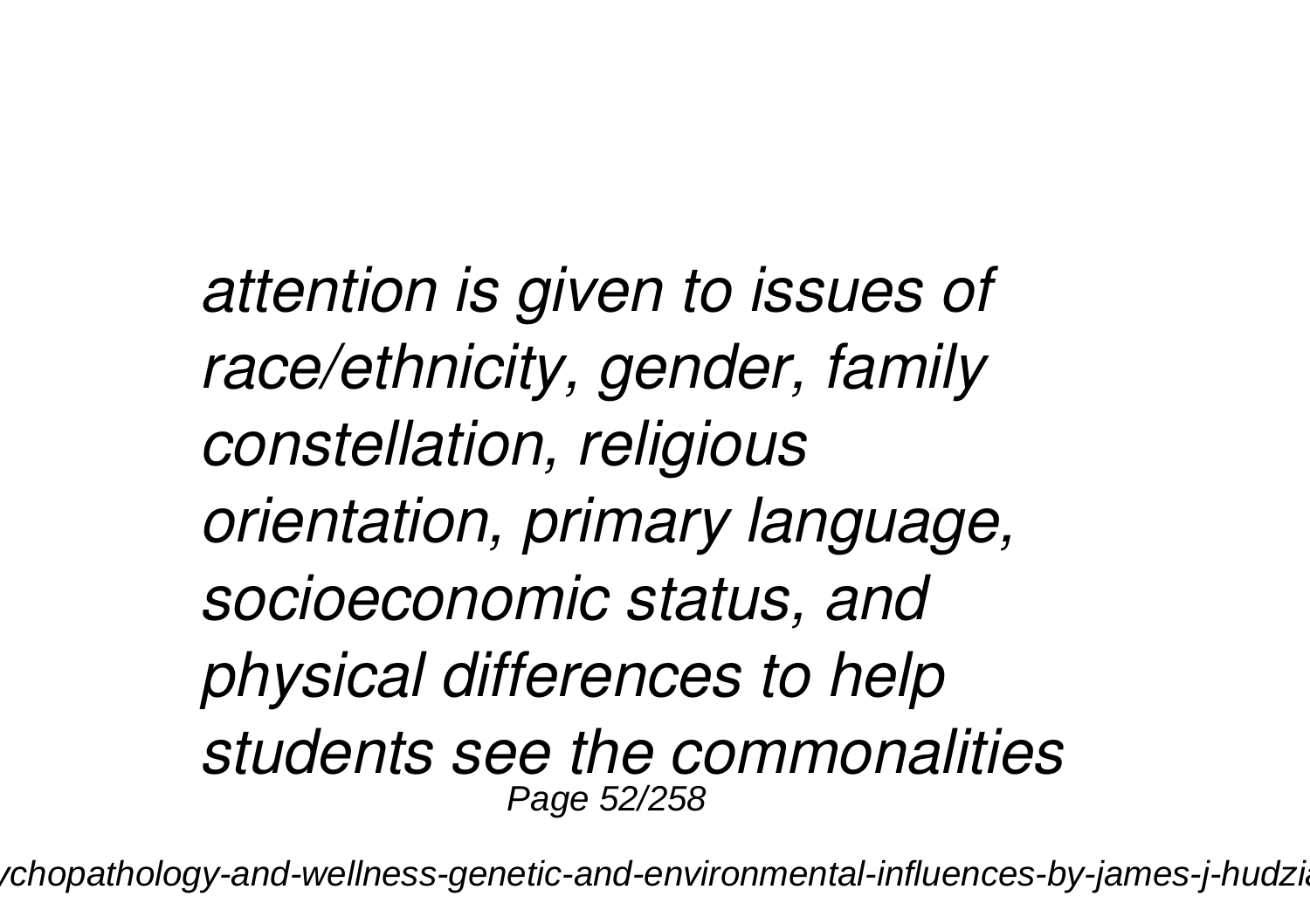*and differences of abnormal child behavior within a cross-cultural and international context. New to the 4th edition Completely revised in both structure and content to reflect the DSM-5 Increase coverage of risk factors* Page 53/258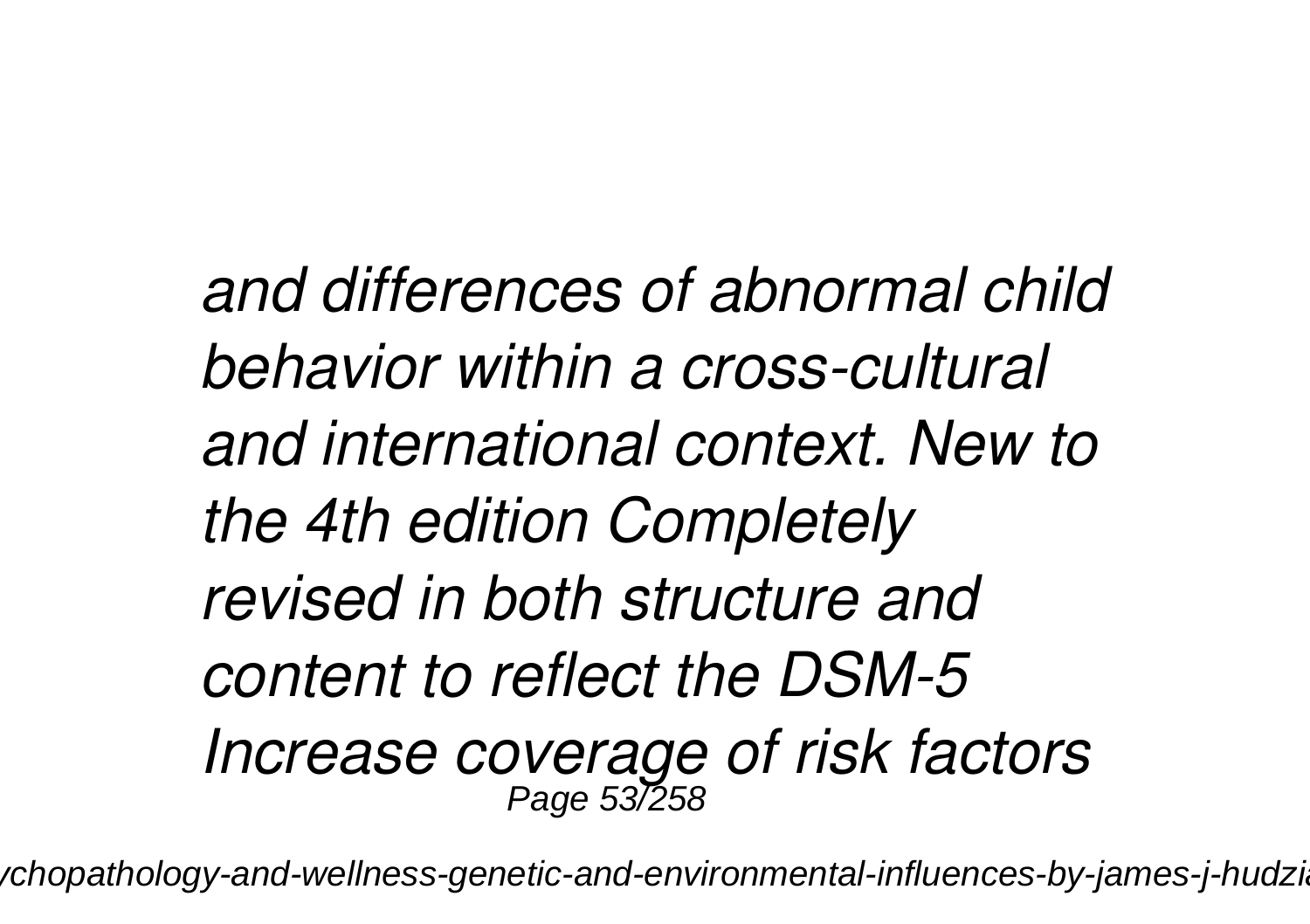*related to long-term effects of sexual abuse and bullying. Increased coverage of diversity to include new "diversities" that have emerged as important, i.e. transgender children New research on suicide and suicide* Page 54/258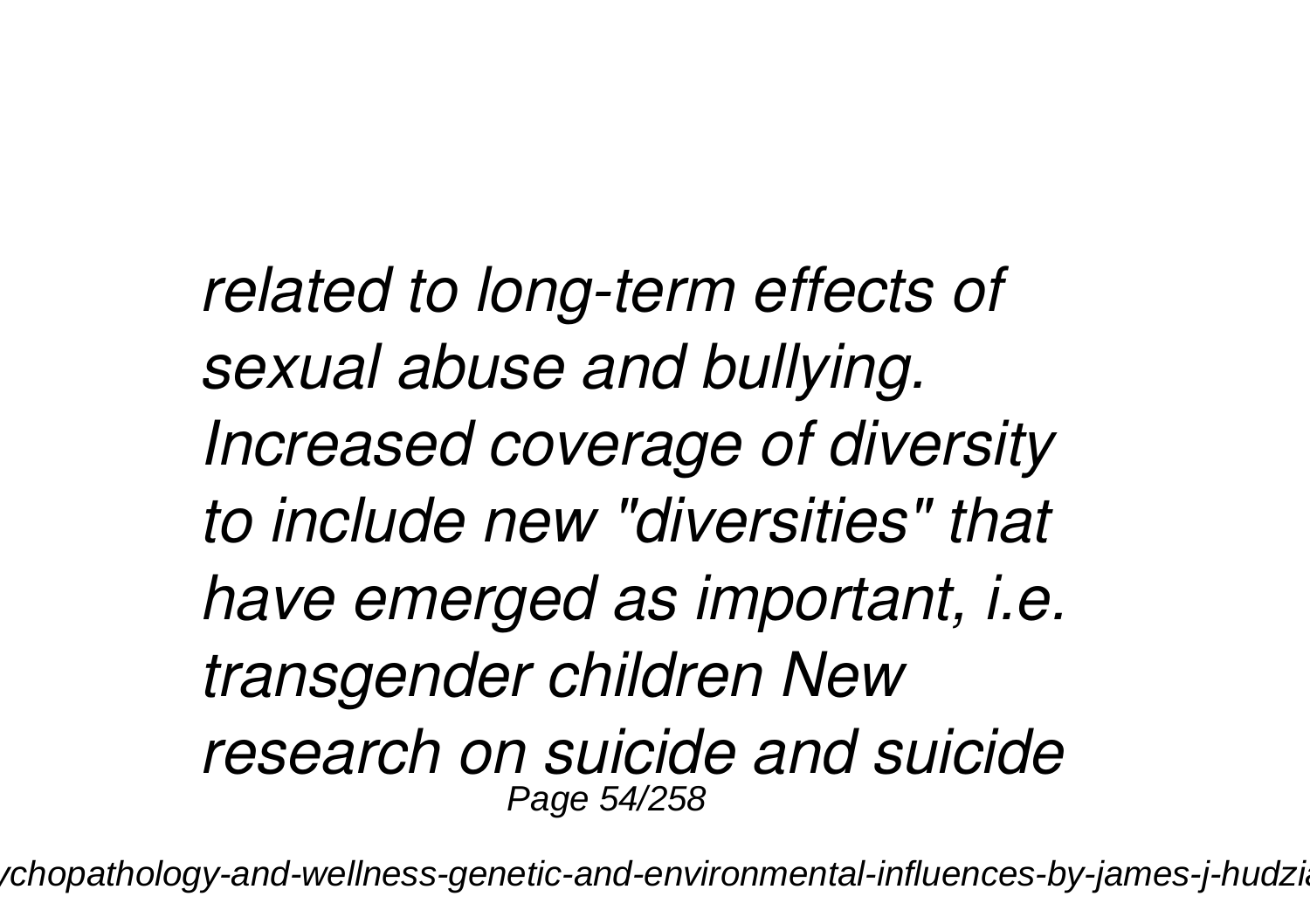*prevention This book is about the role that the imperfect, the disquieting and the dystopian are currently playing in the construction of Irish identities. All the essays assess identity issues that* Page 55/258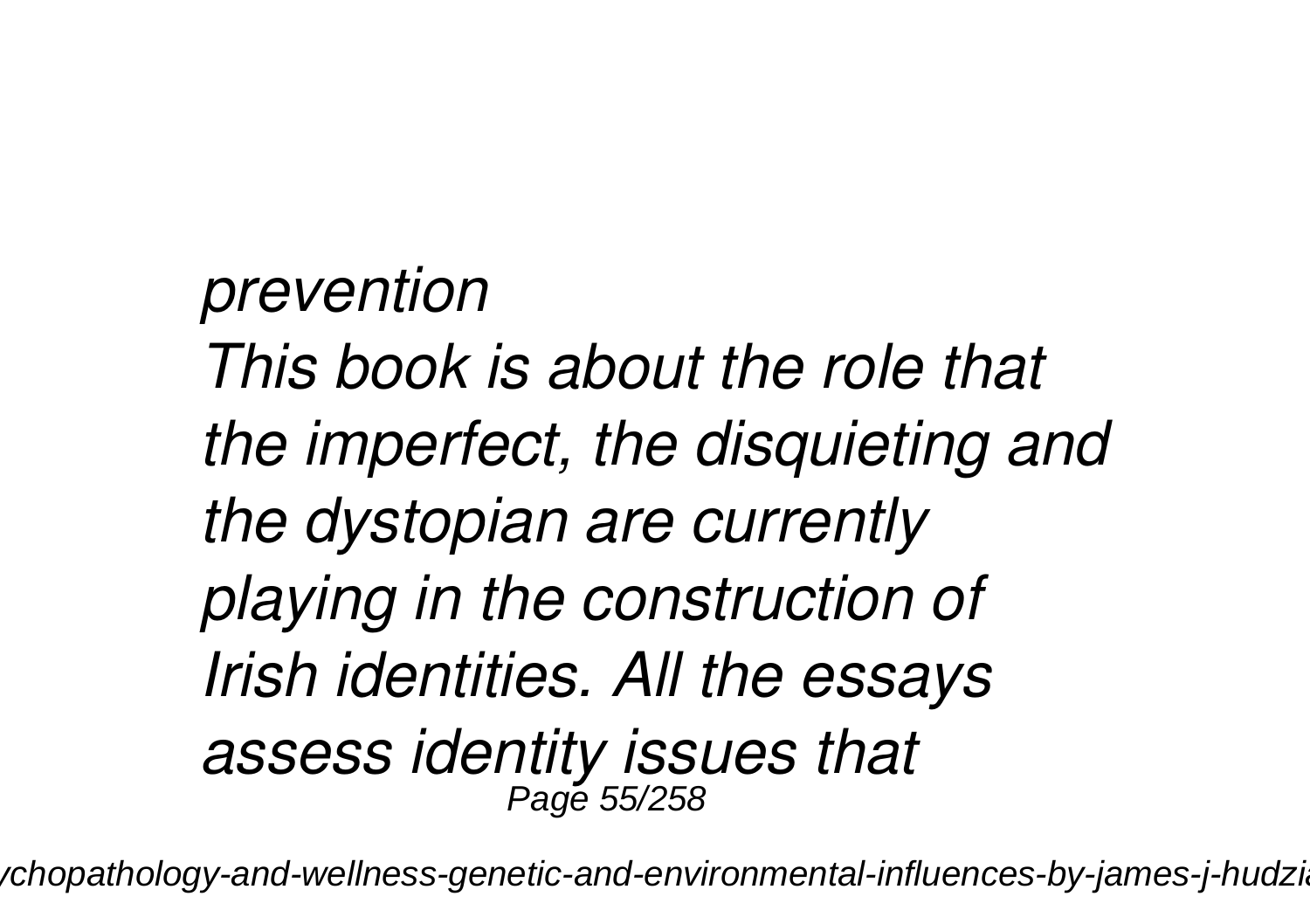*require urgent examination, problematize canonical definitions of Irishness and, above all, look at the ways in which the artistic output of the country has been altered by the* Celtic Tiger phenomenon and its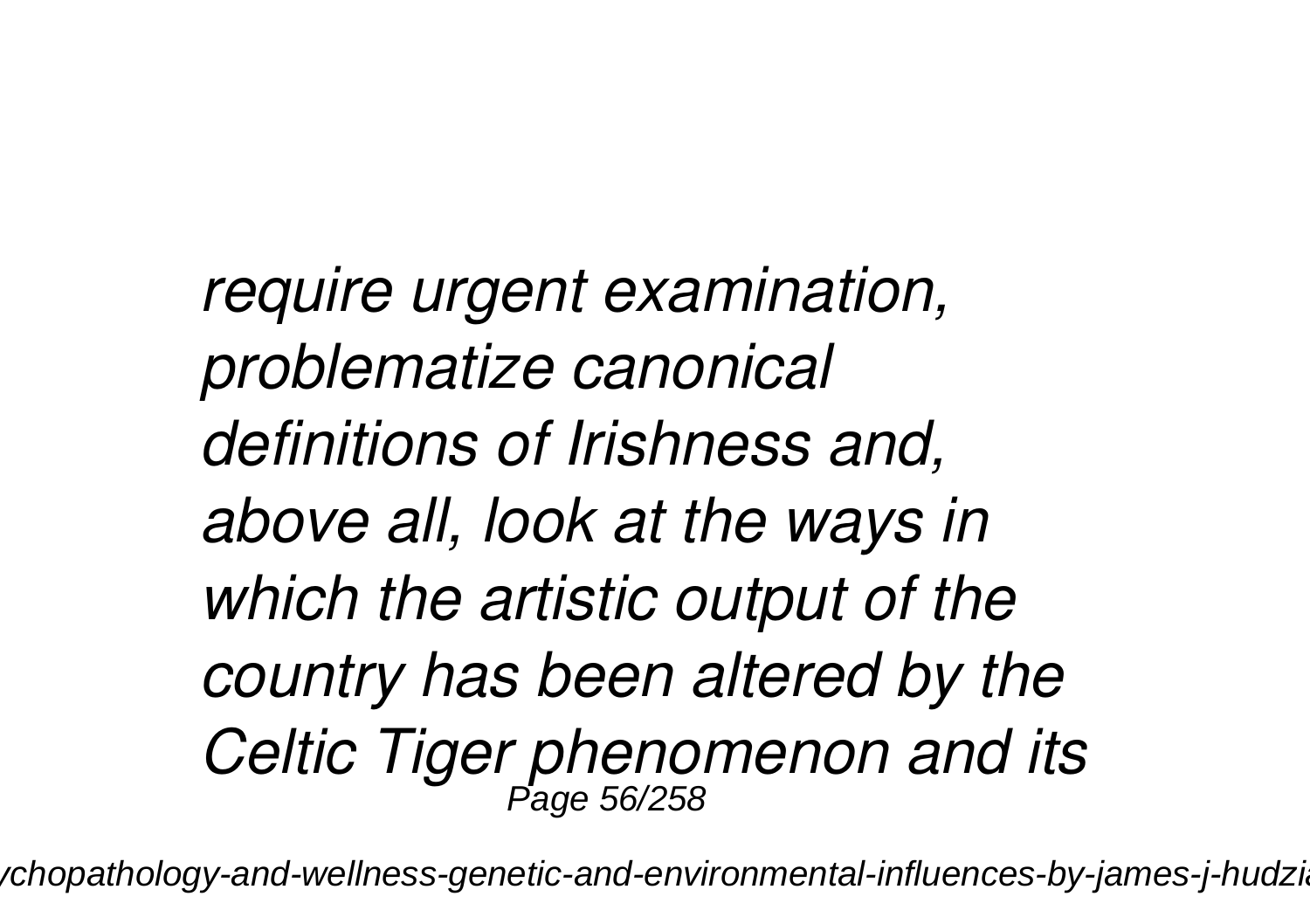*subsequent demise. Recent narrative from Ireland, principally published in the twenty-first century and/or at the end of the 1990s, is dealt with extensively. The authors examined include Eavan Boland, Mary Rose* Page 57/258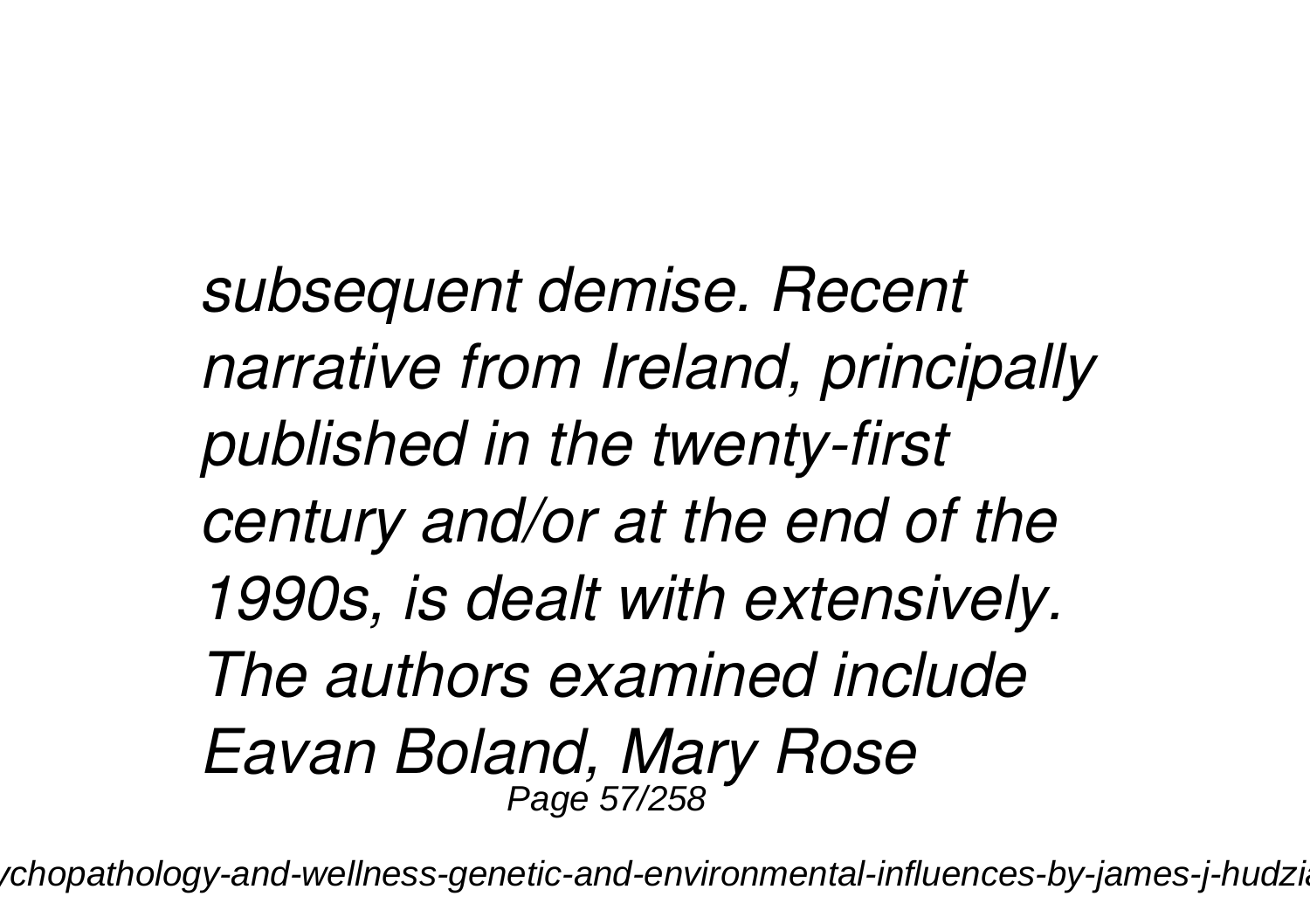*Callaghan, Peter Cunningham, Emma Donoghue, Anne Enright, Emer Martin, Lia Mills, Paul Muldoon, Eiléan Ní Chuilleanáin, Bernard O'Donoghue, Peter Sirr and David Wheatley. Casebook in Child Behavior* Page 58/258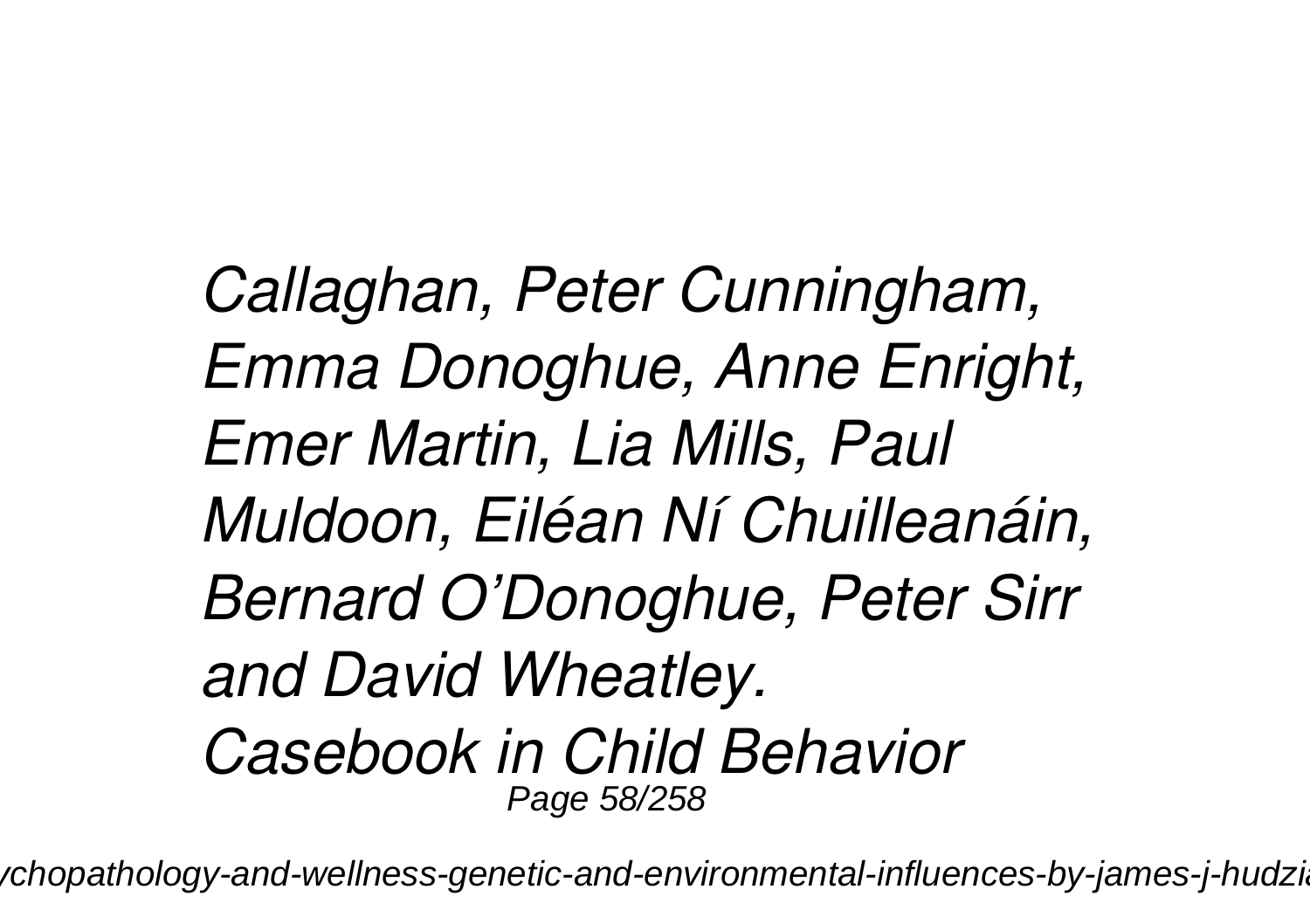*Disorders Advanced Musical Performance: Investigations in Higher Education Learning The Cambridge Handbook of Psychology and Economic Behaviour* Page 59/258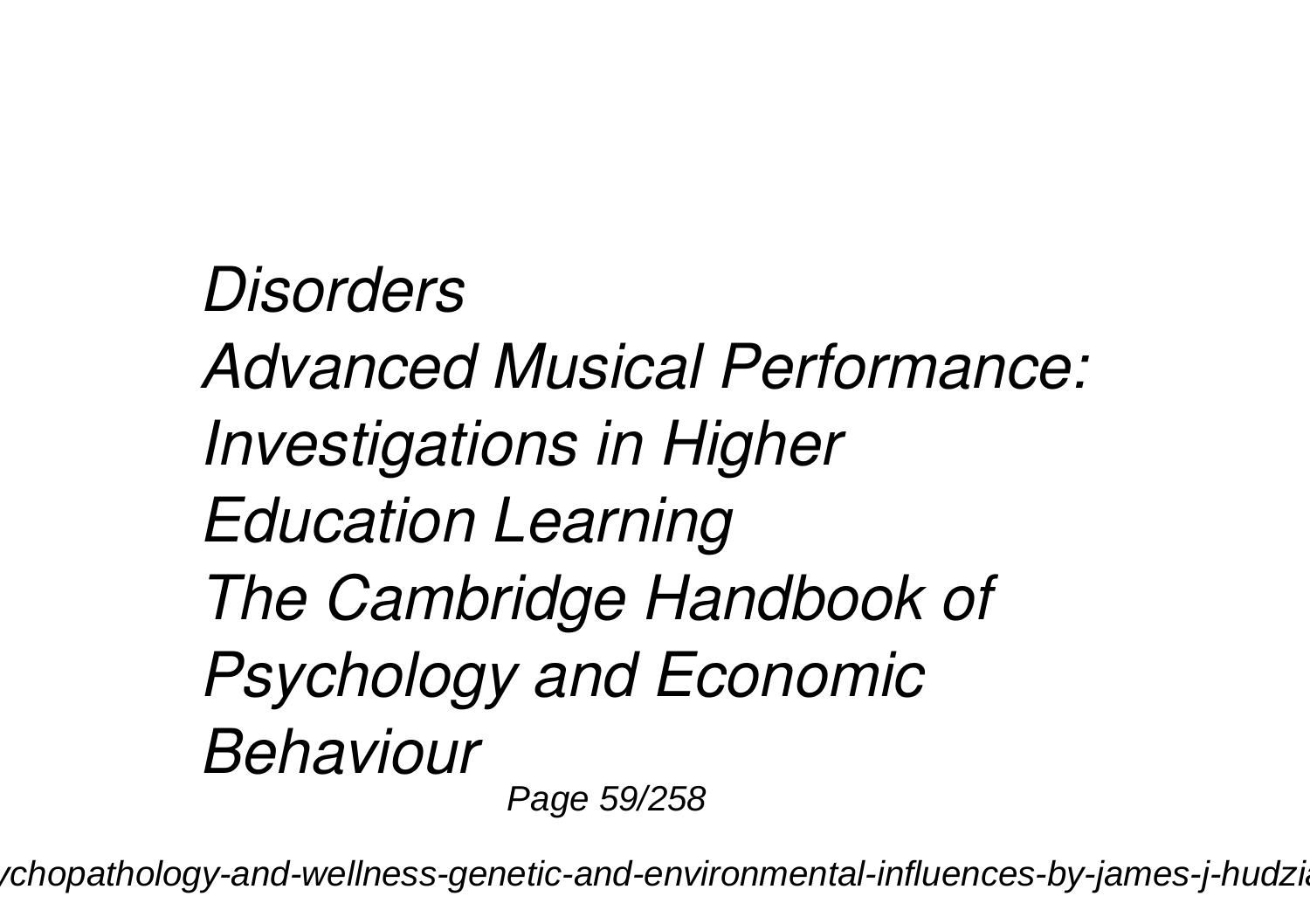*Past, Present, and Prospect The Oxford Handbook of Infant, Toddler, and Preschool Mental Health Assessment Introduction to Clinical Psychology* **This updated and expanded third** Page 60/258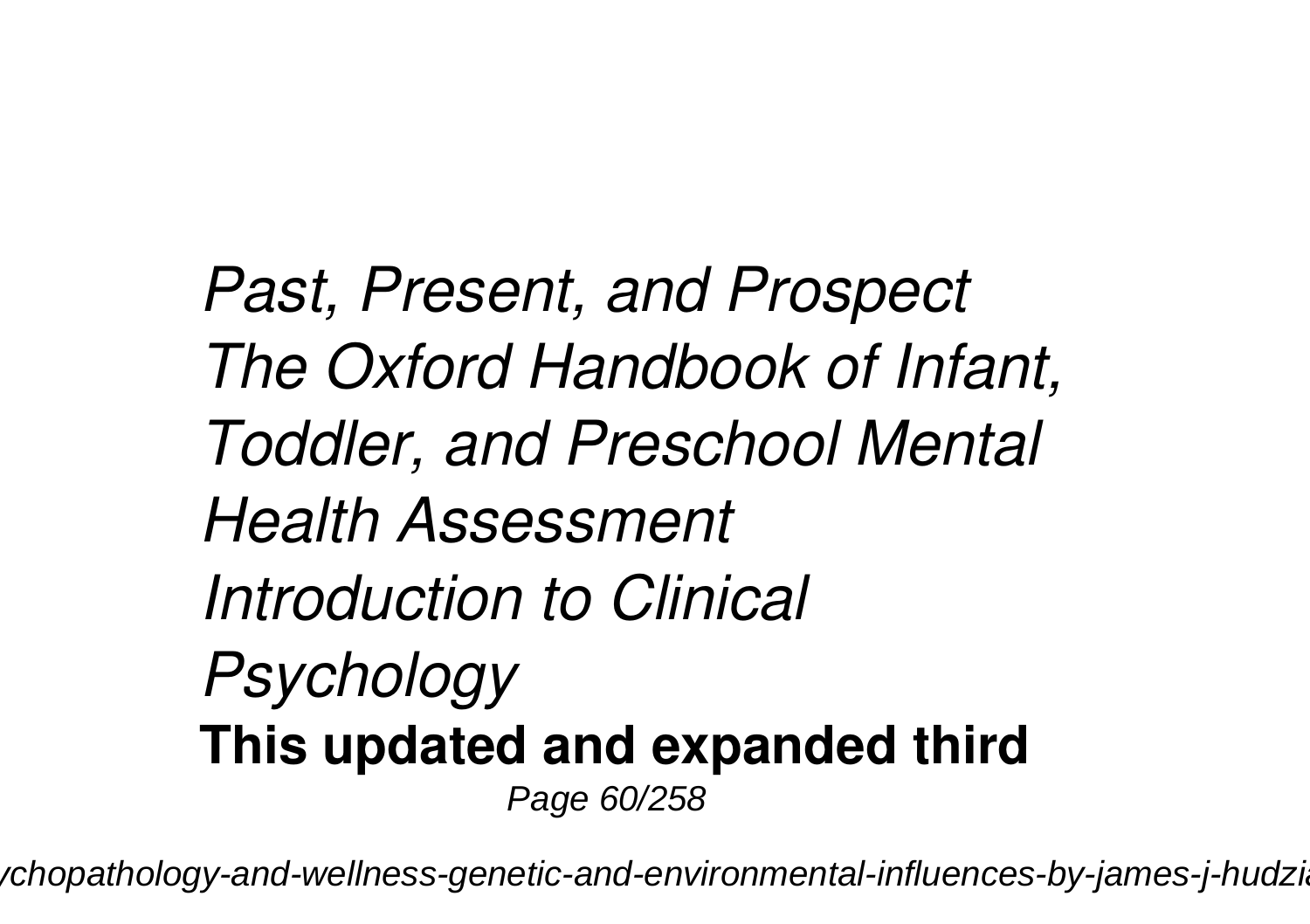**edition examines the significant changes impacting children in our society and is a significant revision of the second edition, presented 10 years previous. During that period, there have been many important "firsts" in the United States: the first African-American president;** Page 61/258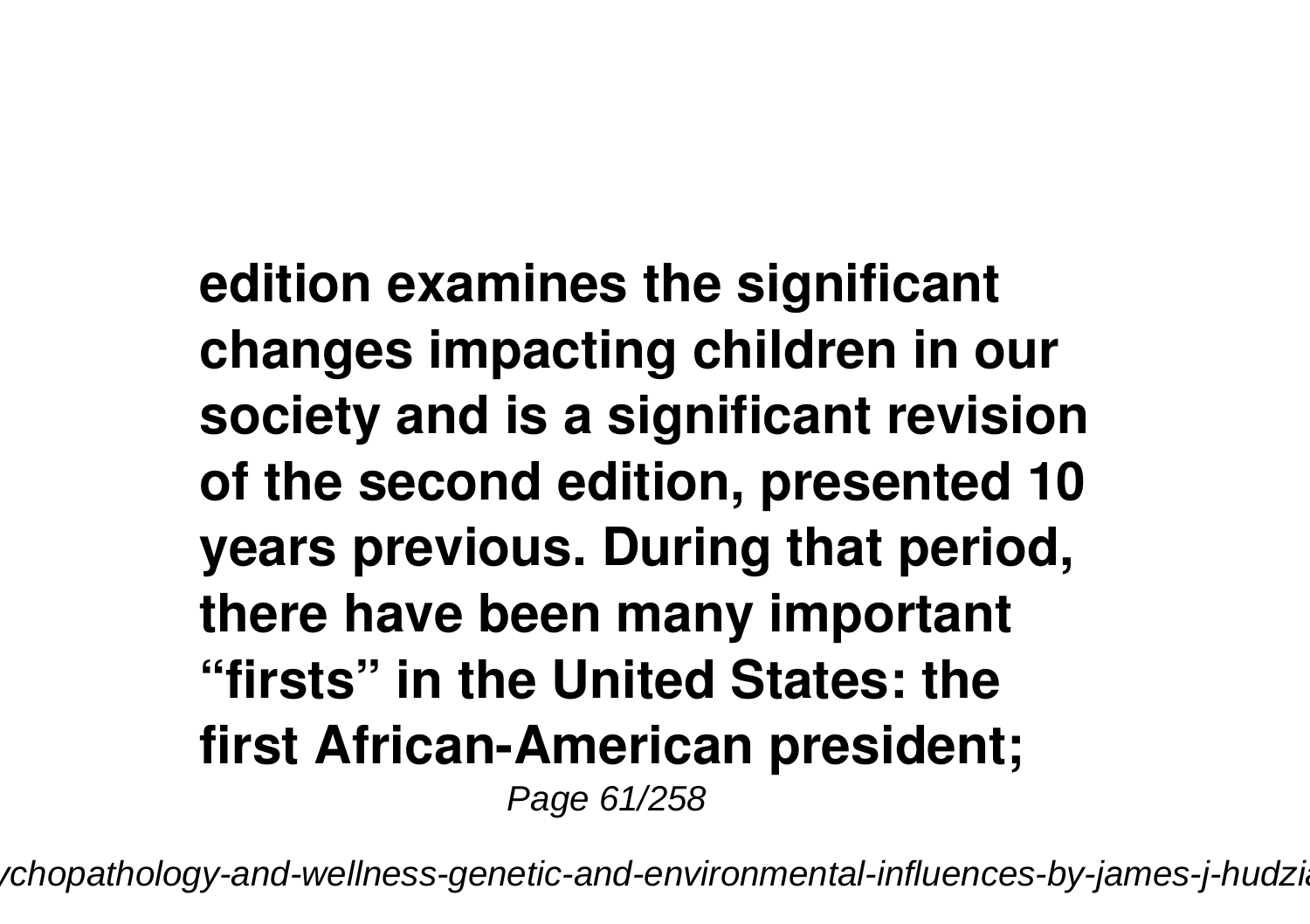**the first attempt at a health care system that includes everyone; the first time for gay marriage sanctioned by the federal government; numerous firsts in medical care; a growing globalization; and the ongoing technology revolution changing** Page 62/258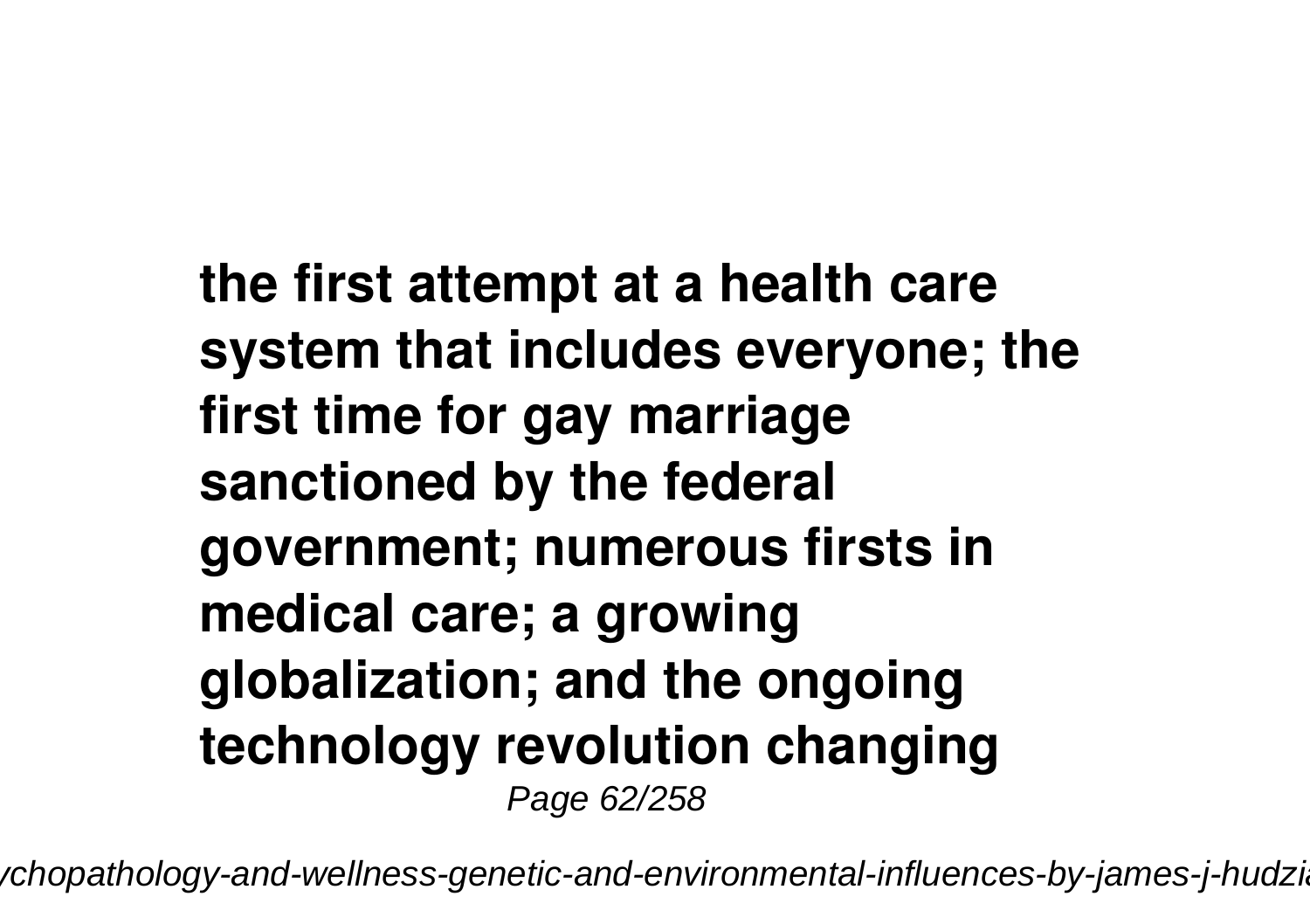**lives from day to day. At the same time, however, there have been reactionary pulls that have halted progress in many critical areas such as income inequality, racism, poverty, violence, terrorist acts, and critical flaws in the educational and criminal justice systems that** Page 63/258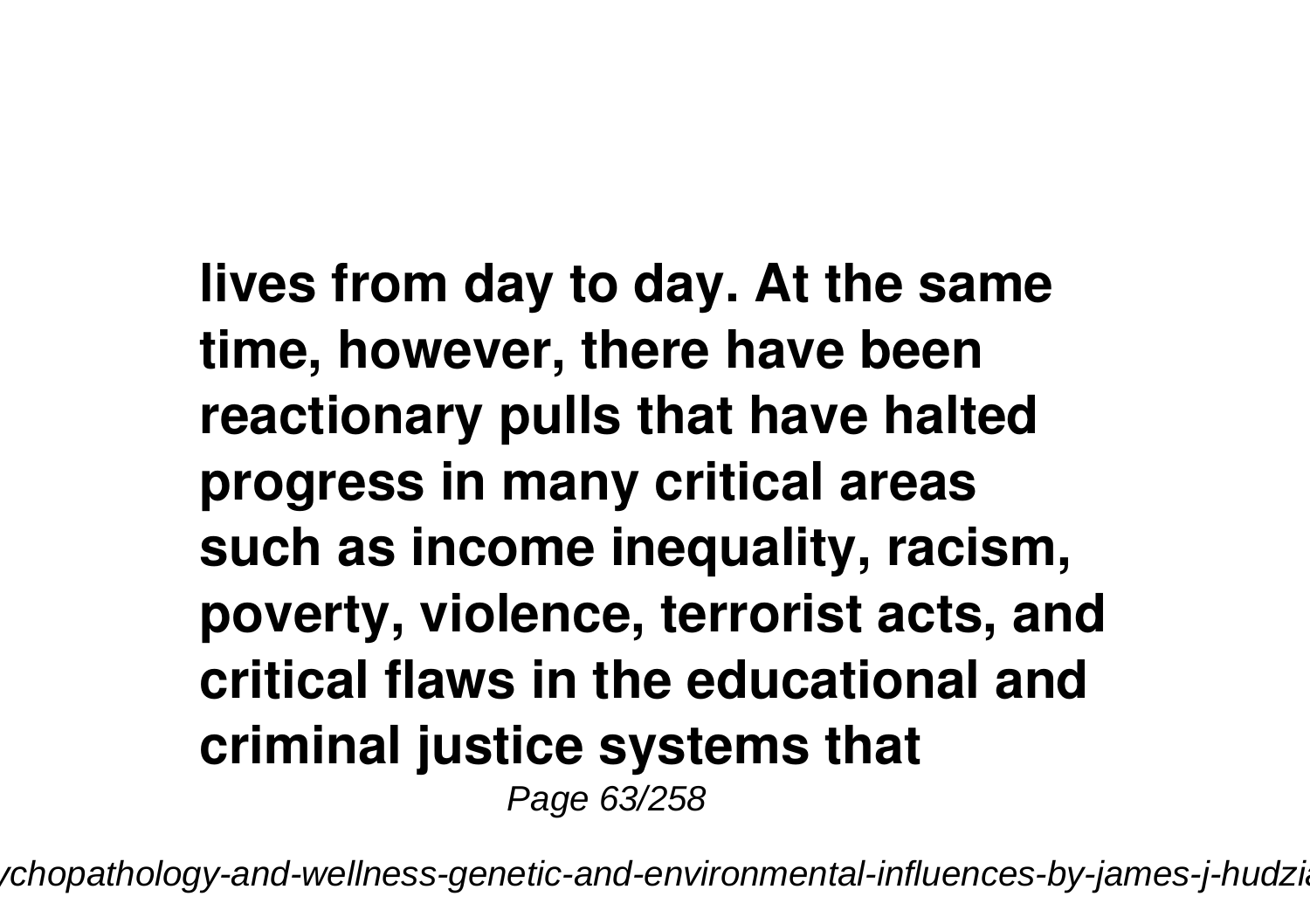**continue to have disastrous consequences for children. The chapters in the book discuss the cost in human terms of some of the missing opportunities for urban children and youth and illustrate the impact of social welfare policies on children, their families, and on the** Page 64/258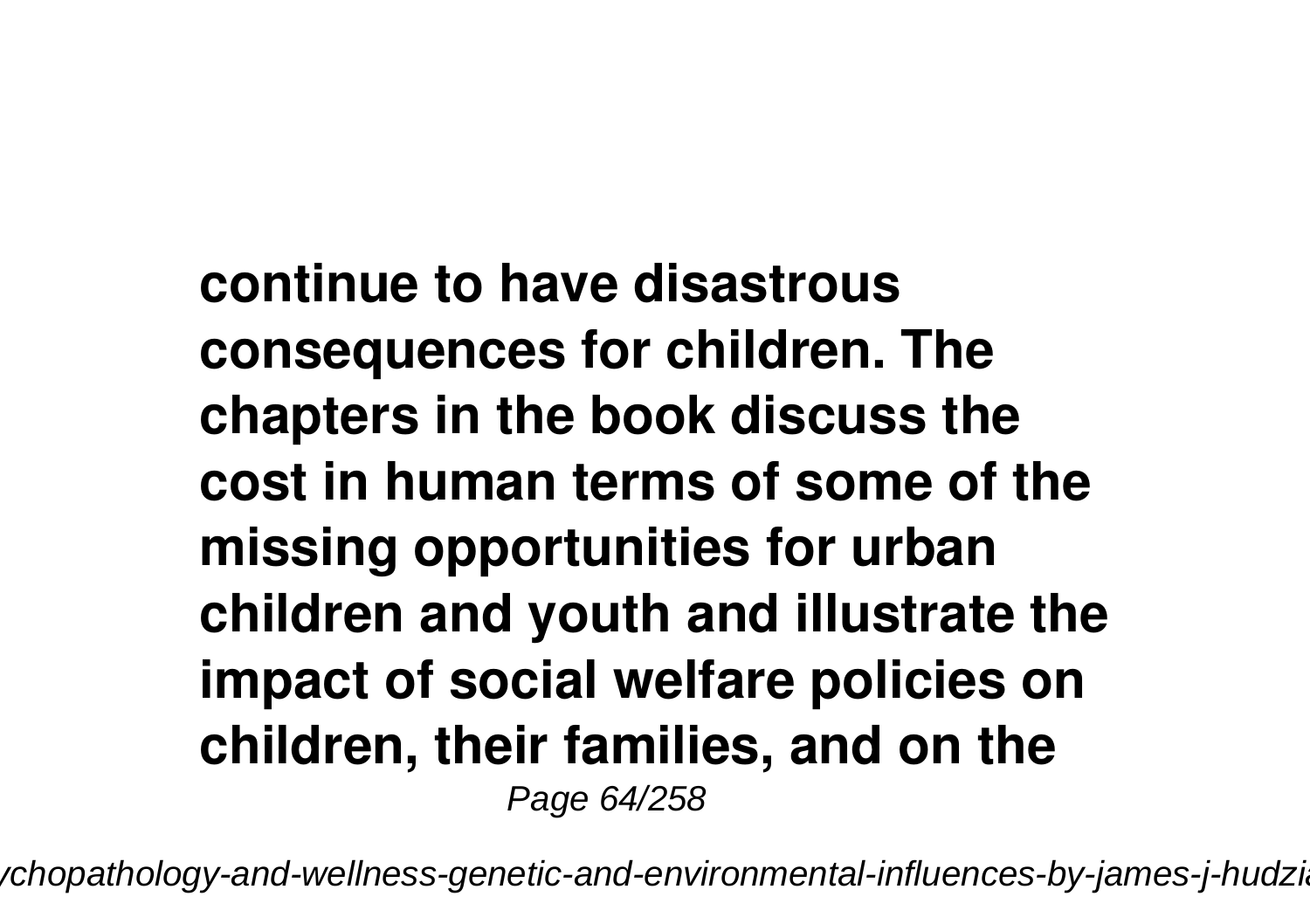**broader society. To better prepare social workers to meet some of the pressing needs to children, three completely new chapters have been added to this edition: "Beyond School and Community Violence: Providing Environments Where Children Thrive"; "Urban Lesbian,** Page 65/258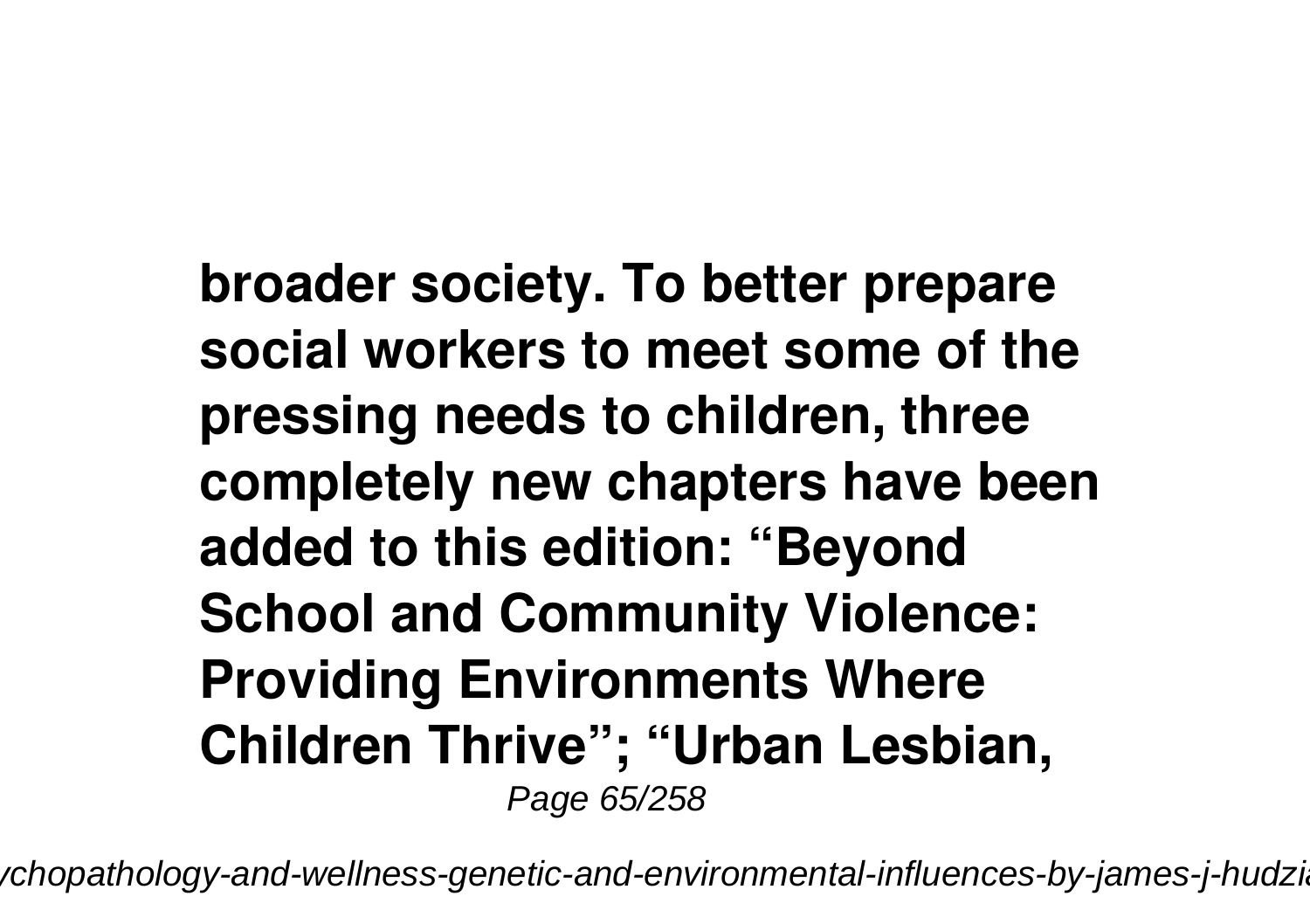**Gay, Bisexual, and Transgender Children"; and "Substance Use by Urban Children." In addition to sections on "Economic, Social, and Environmental Factors Impacting on Urban Children," and "Familial Factors Impacting on Urban Children," a new section,** Page 66/258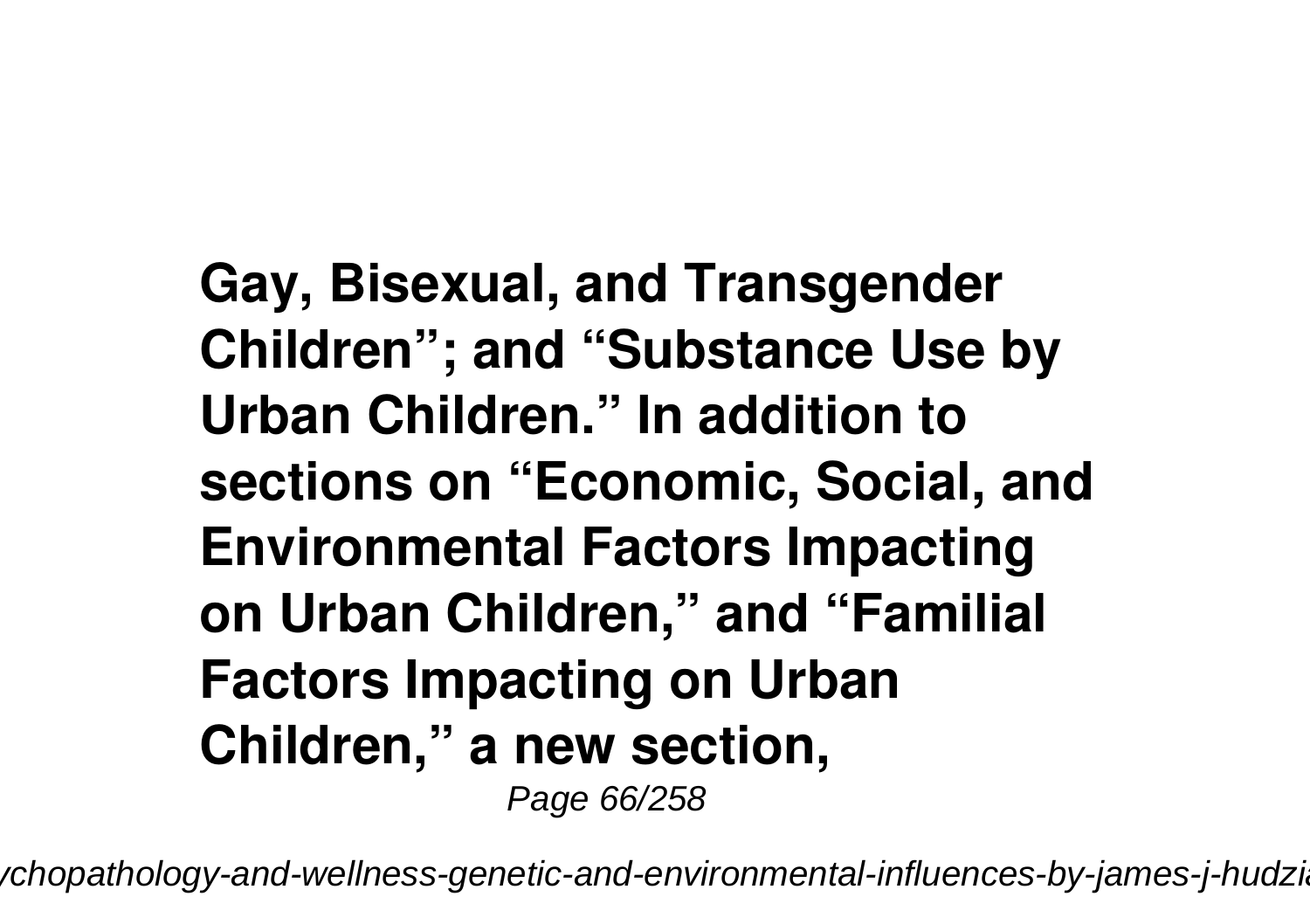**"Behavioral and Physical Health and Urban Children," has been introduced. This new edition provides a significant resource for students and professionals in social work, family counseling, human services, psychology, and criminal justice. Most importantly,** Page 67/258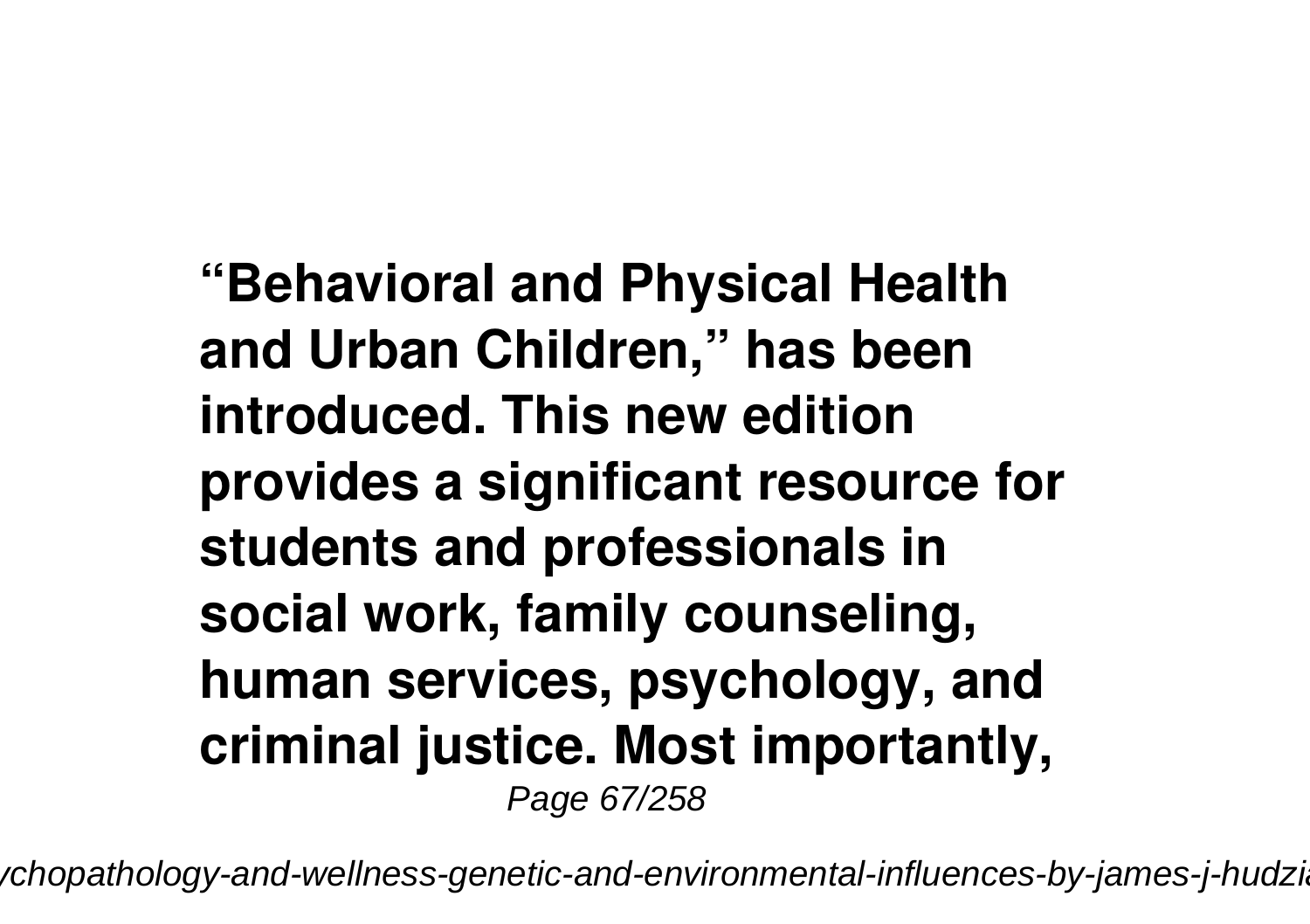**the various chapters in this text will help social workers and social work students recognize the nature of some of the current problems affecting children and come up with innovative solutions for the future. Exploring the differences between temperamental traits and** Page 68/258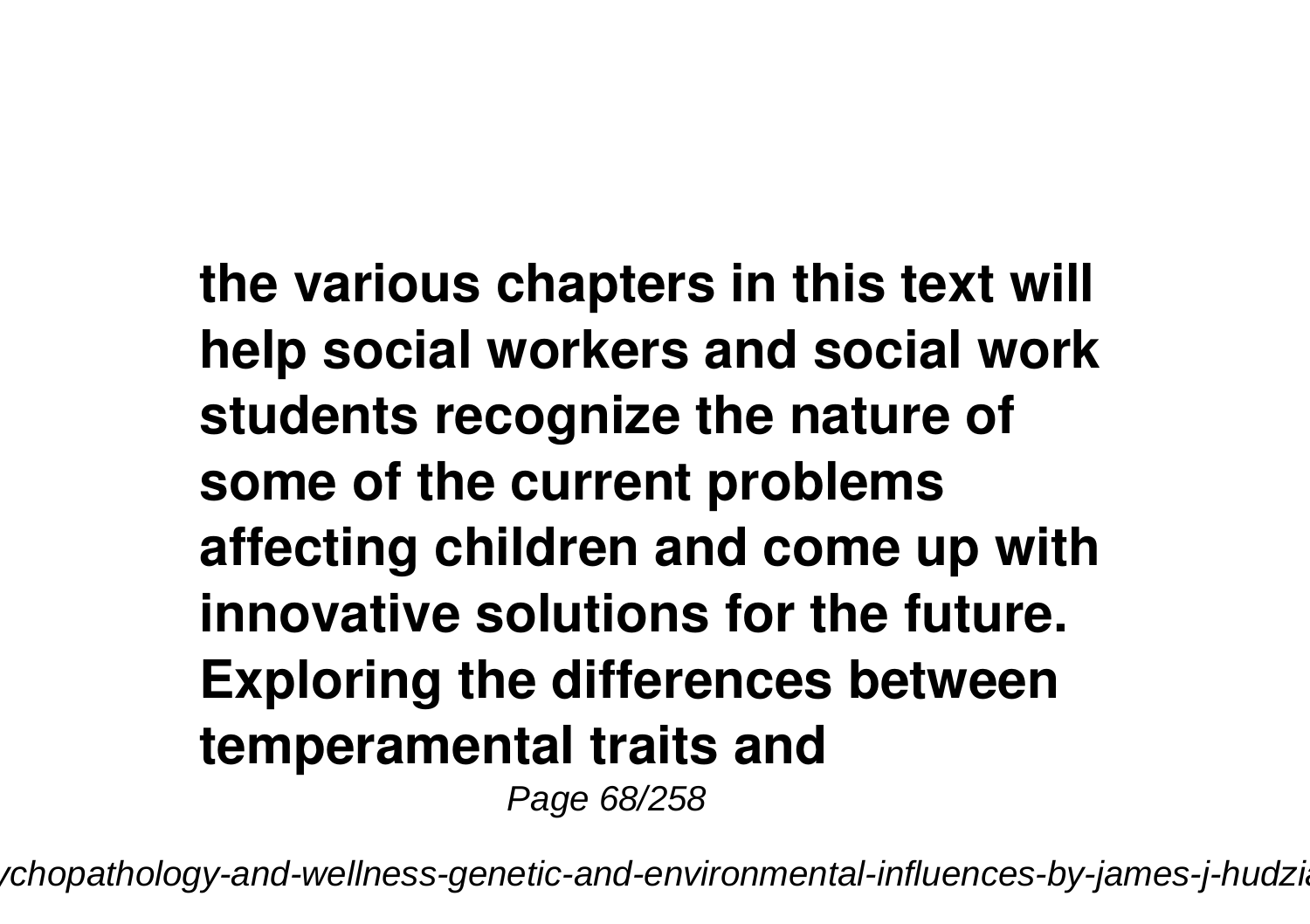**psychological disorders. What is the difference between a child who is temperamentally sad and one who has depression? Can a kid be angry by temperament without being mentally ill? How can two thrill-seeking parents end up with a shy, risk-averse child? The subject** Page 69/258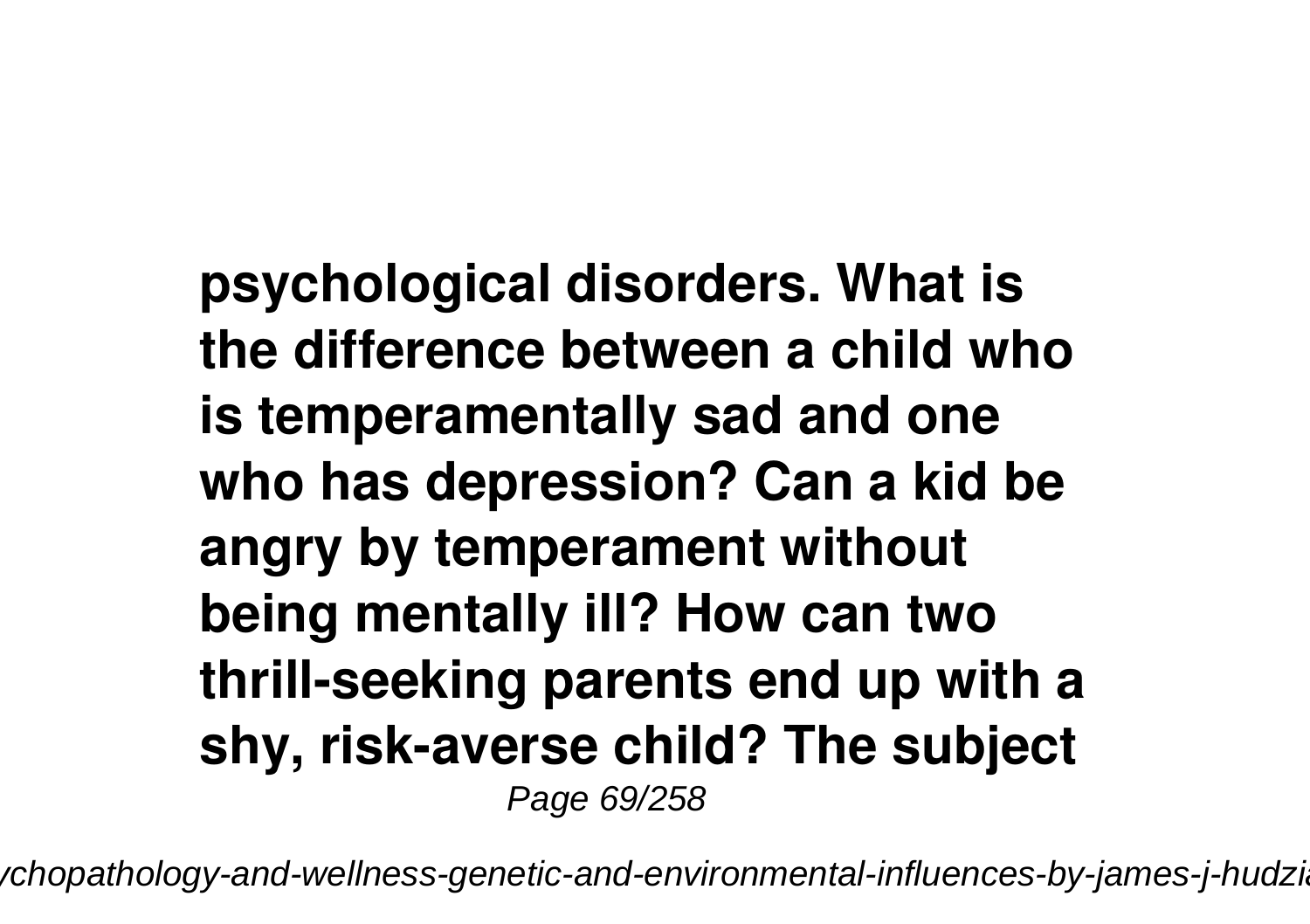**of personality and how we differ from one another behaviorally has long fascinated parents, teachers, and scientists, but because no true "pathology" was involved, it was traditionally the arena of psychologists and behavioral scientists. Today, the question of** Page 70/258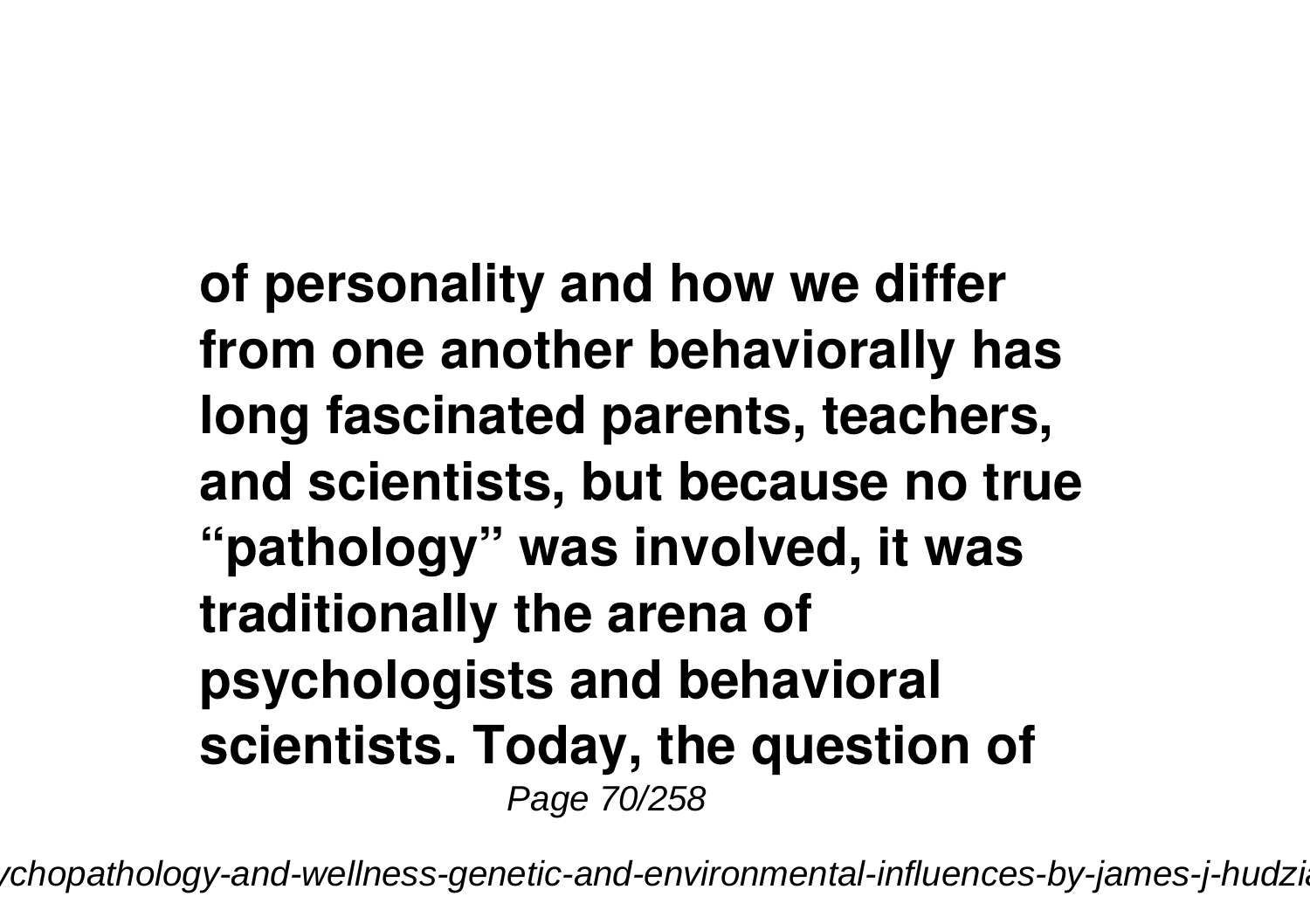**temperament—and how it contributes to the development of psychiatric disorders—is one posed by mainstream psychiatry as a major area of investigation. From depression to ADHD to autism, temperament can play a definite role, but how, and to what degree?** Page 71/258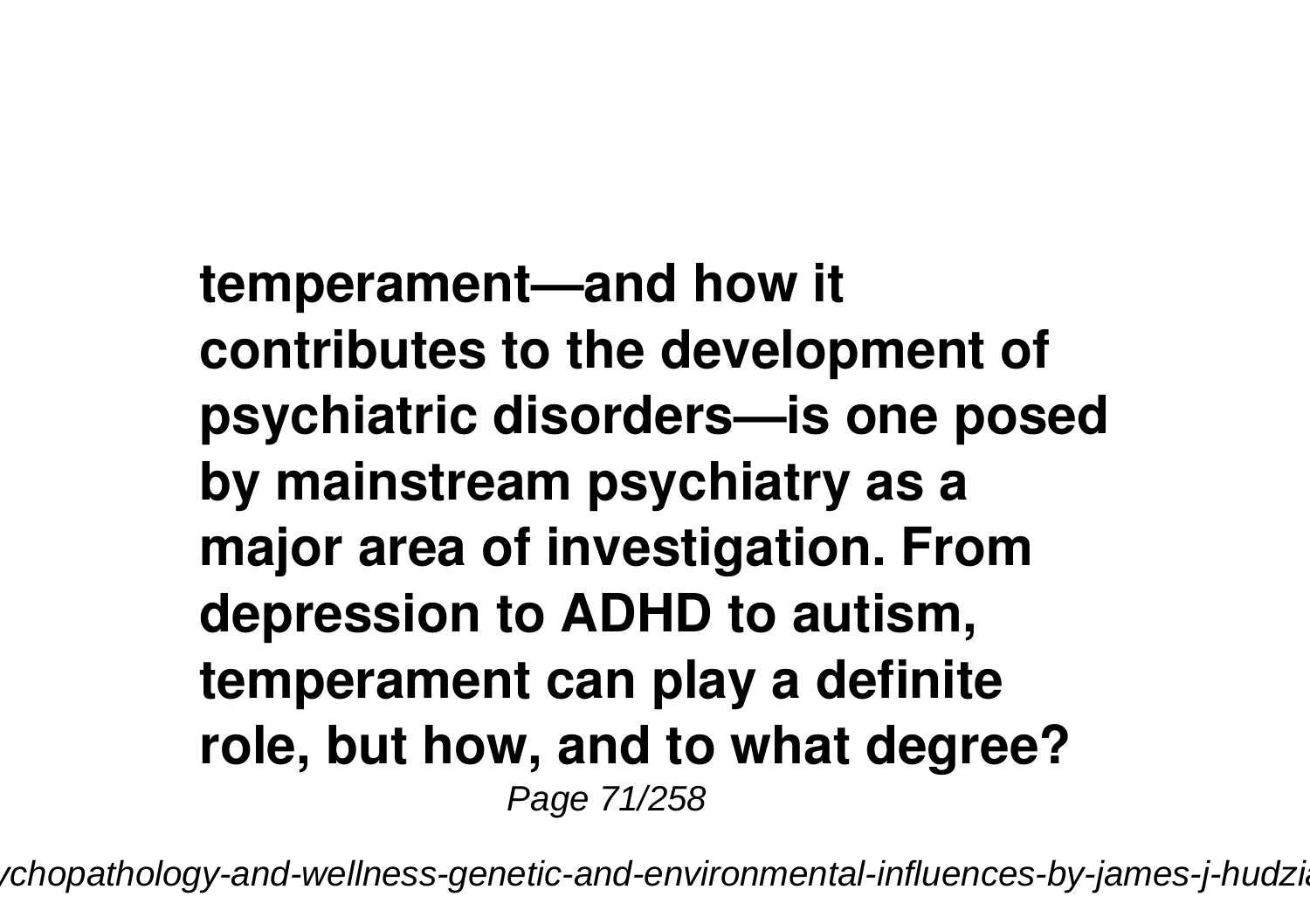**In this book, David Rettew examines the research and discusses the factors that can propel children with particular temperamental tendencies toward or away from more problematic trajectories. Oftentimes, the owners and** Page 72/258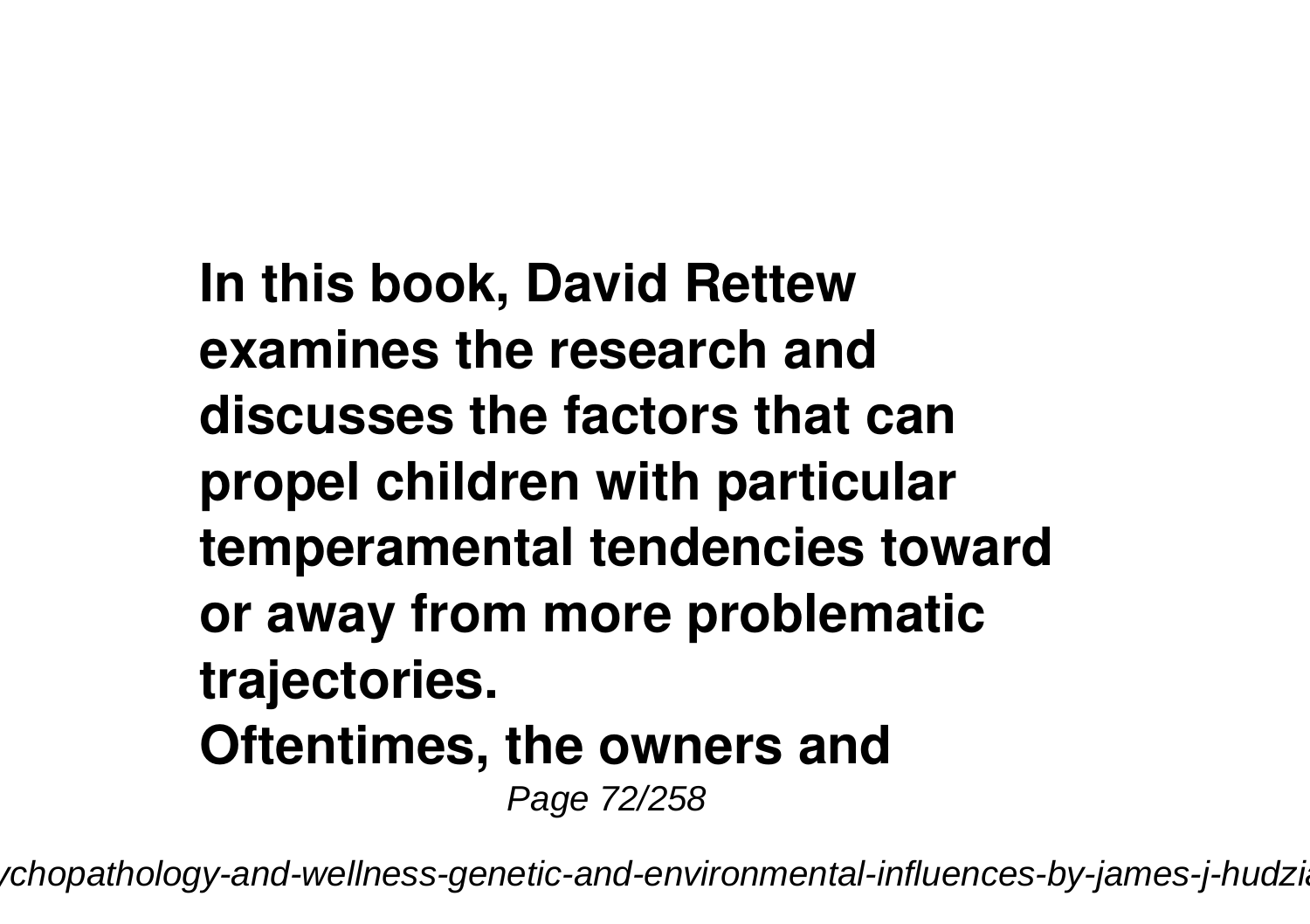**entrepreneurs whose small businesses are undergoing financial problems suffer high emotional costs. These individuals can experience significant setbacks in their entrepreneurial journeys as well as depression and other negative emotions from the stress** Page 73/258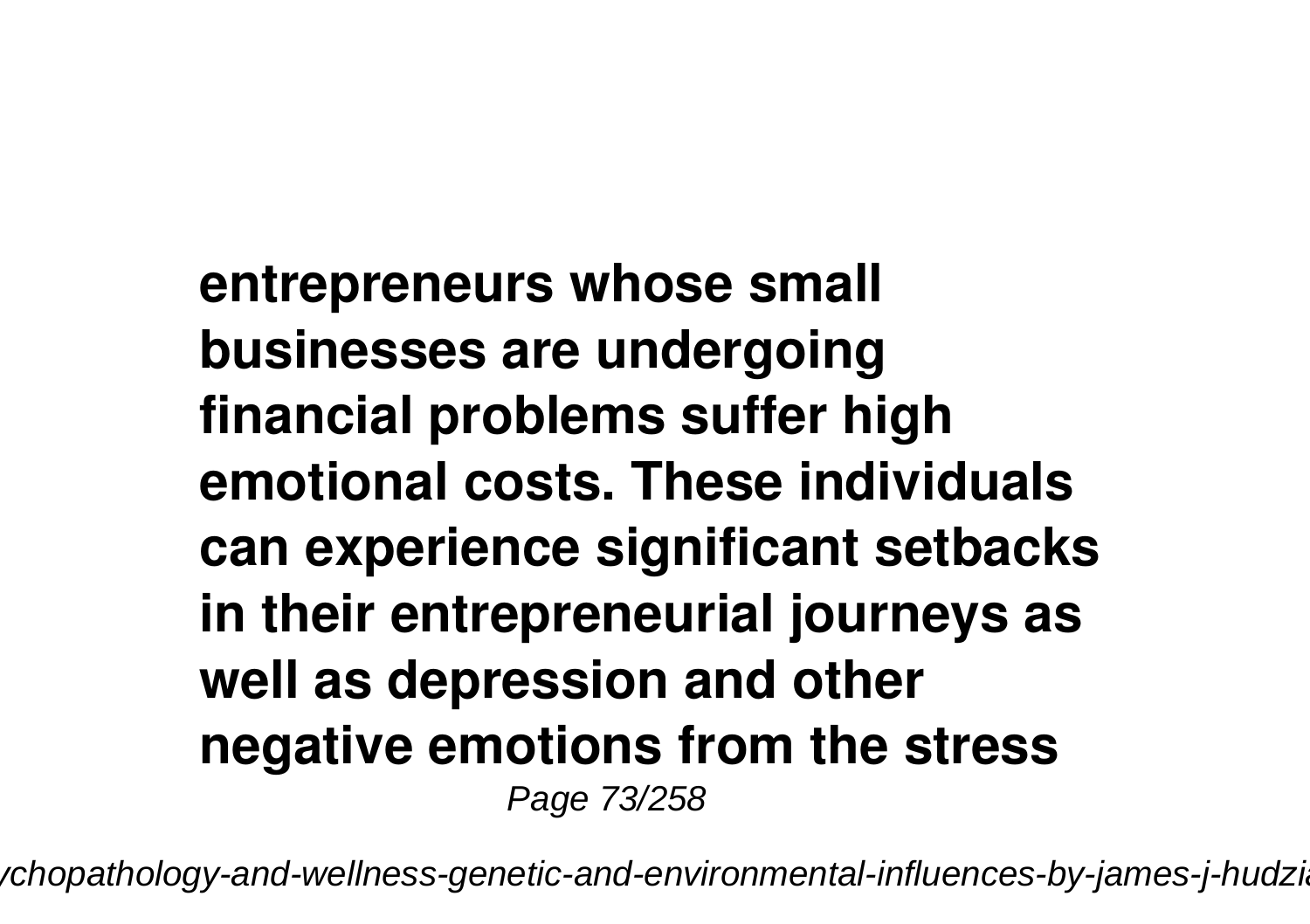**of crisis episodes. However, businesses that are in crisis also provide valuable learning opportunities for adapting and changing in order to successfully face future challenging situations. Cases on Small Business Economics and Development** Page 74/258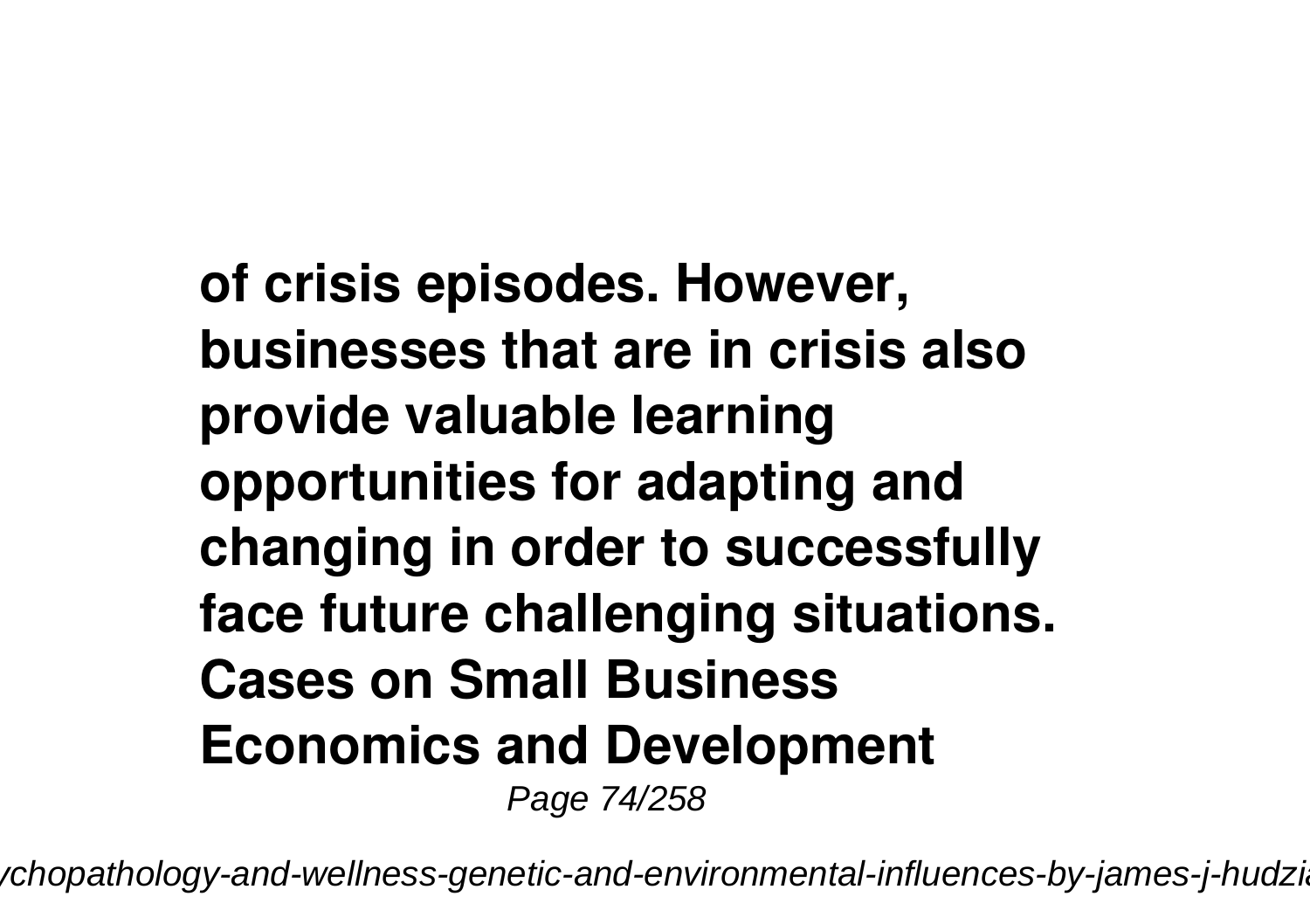**During Economic Crises presents a diverse range of perspectives and insights into global developments in entrepreneurship and captures a diverse collection of methodologies and outcomes from various countries in the realm of small business economics and their** Page 75/258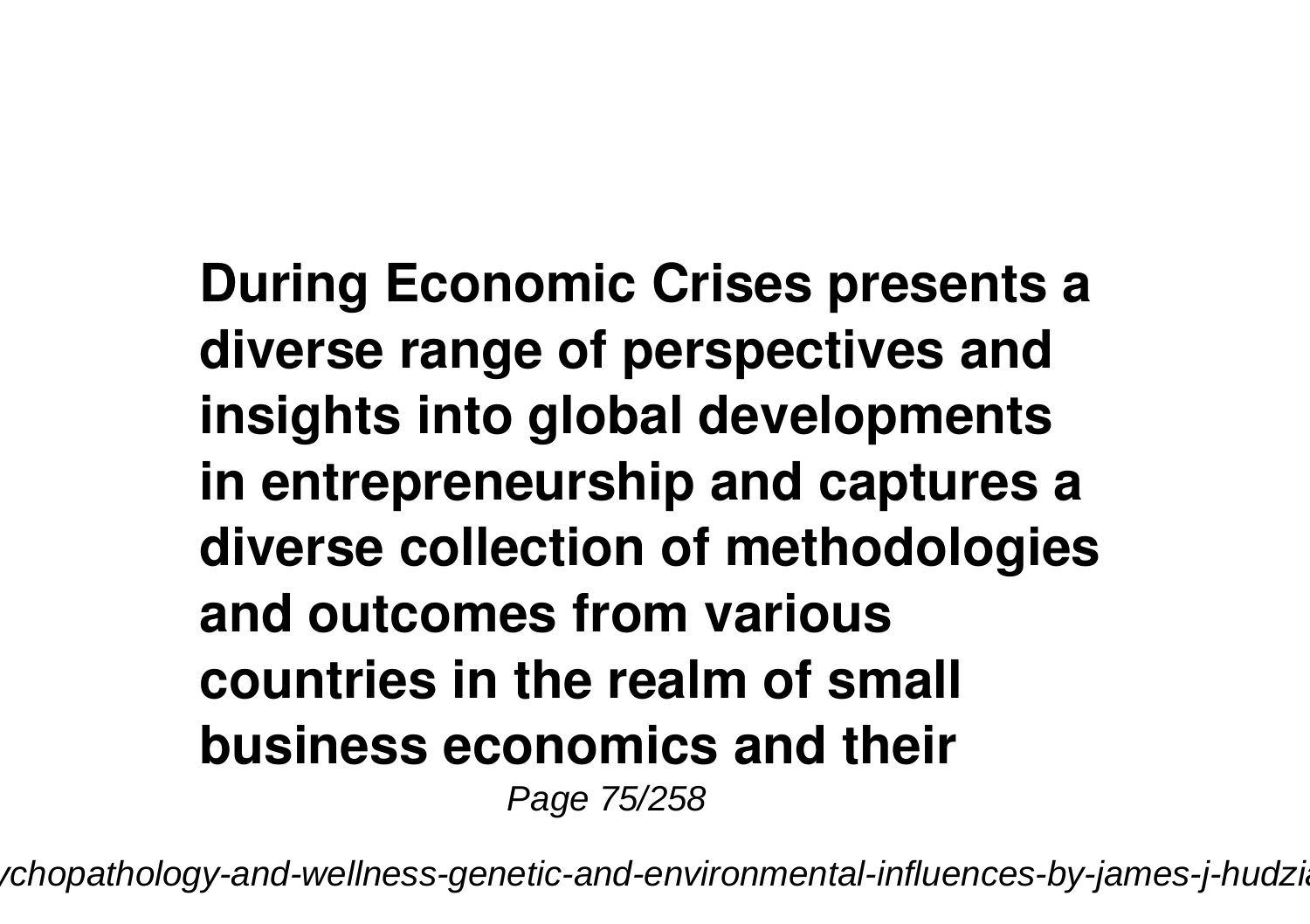**development. Including case studies that discuss the COVID-19 pandemic, risk management, and entrepreneurial resiliency, this case book serves as an excellent companion for entrepreneurs, small business owners, managers, executives, economists, business** Page 76/258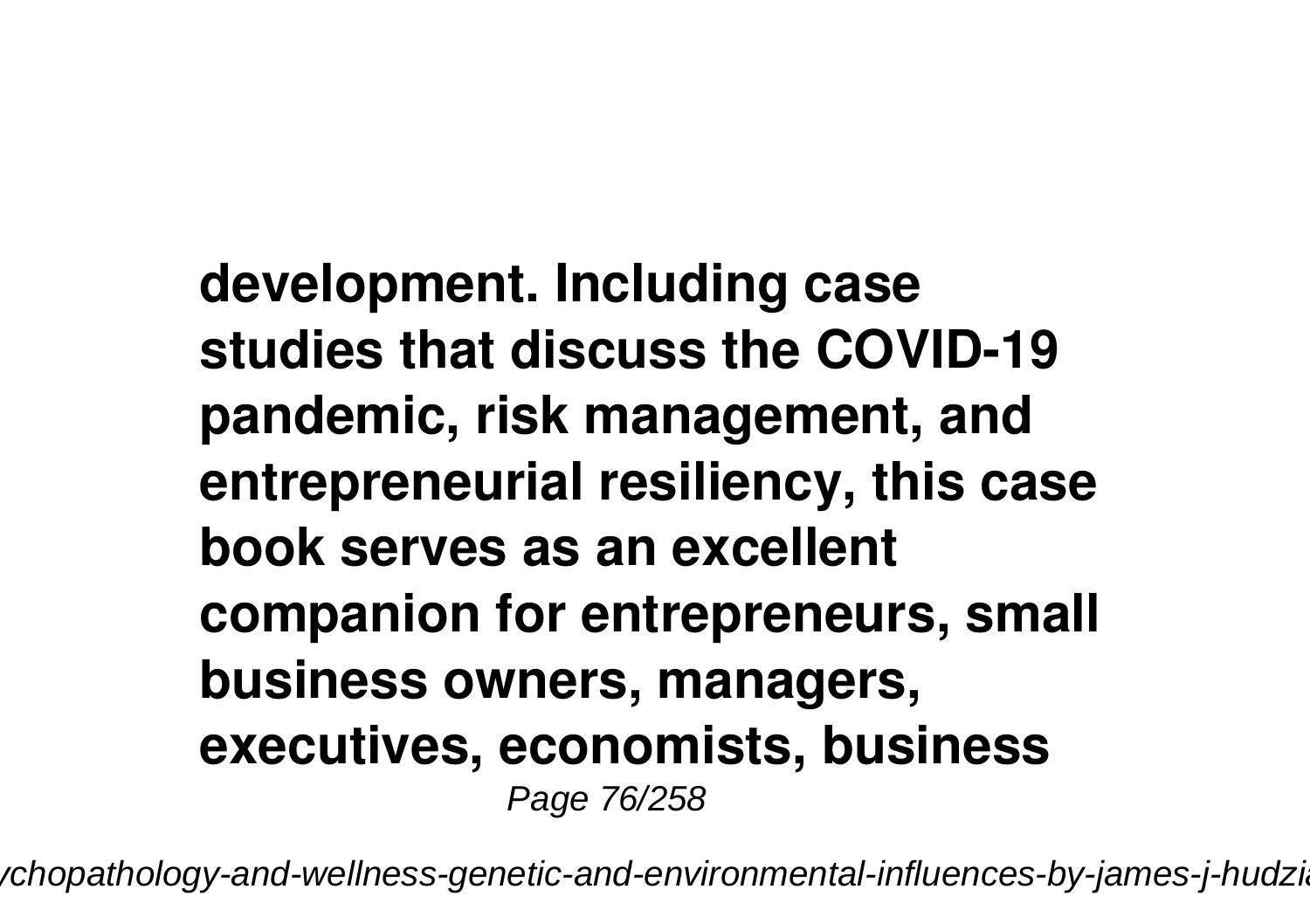**professionals, academicians, students, and researchers. More than two decades after Michael Rutter (1987) published his summary of protective processes associated with resilience, researchers continue to report definitional ambiguity in how to** Page 77/258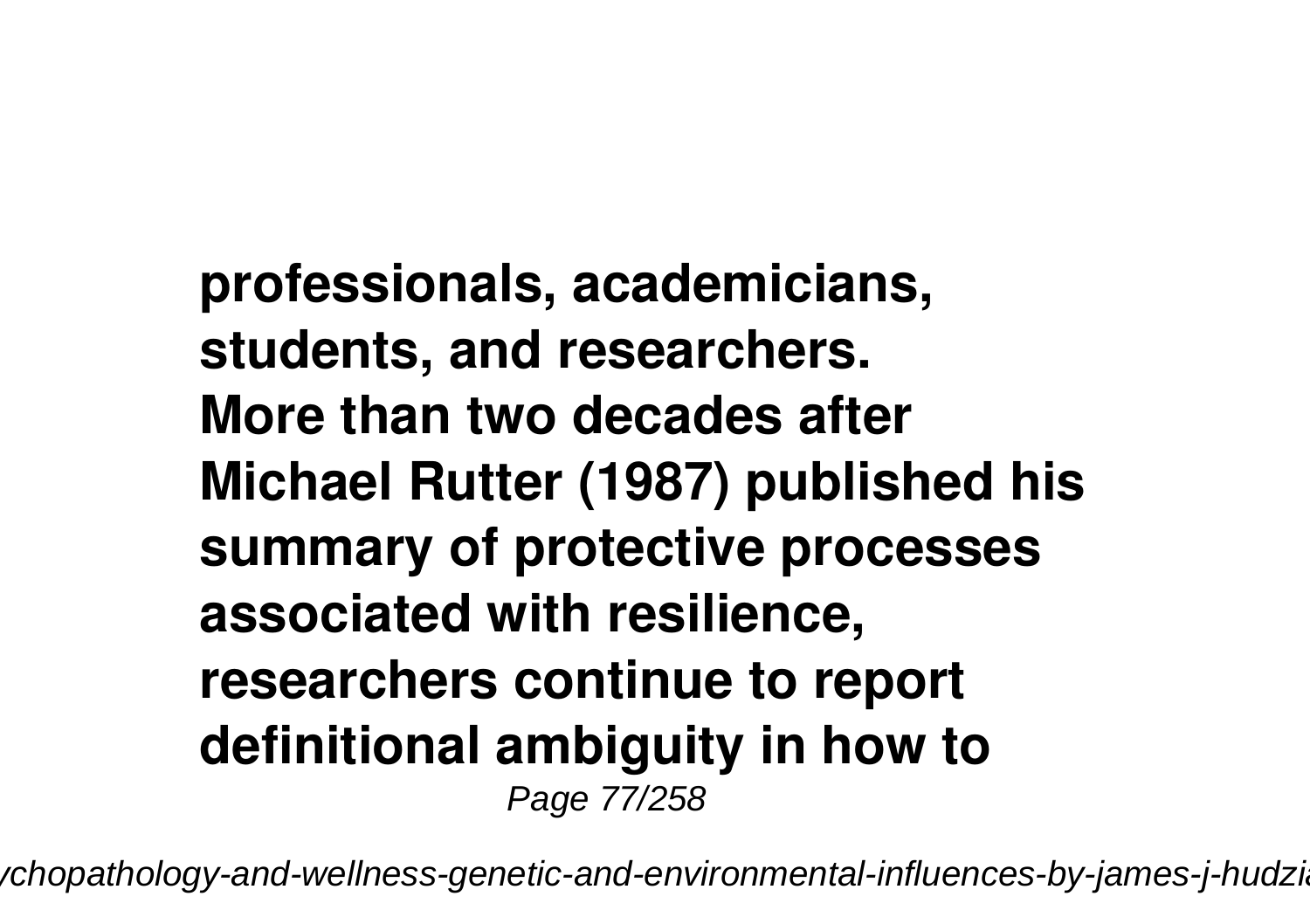**define and operationalize positive development under adversity. The problem has been partially the result of a dominant view of resilience as something individuals have, rather than as a process that families, schools,communities and governments facilitate. Because** Page 78/258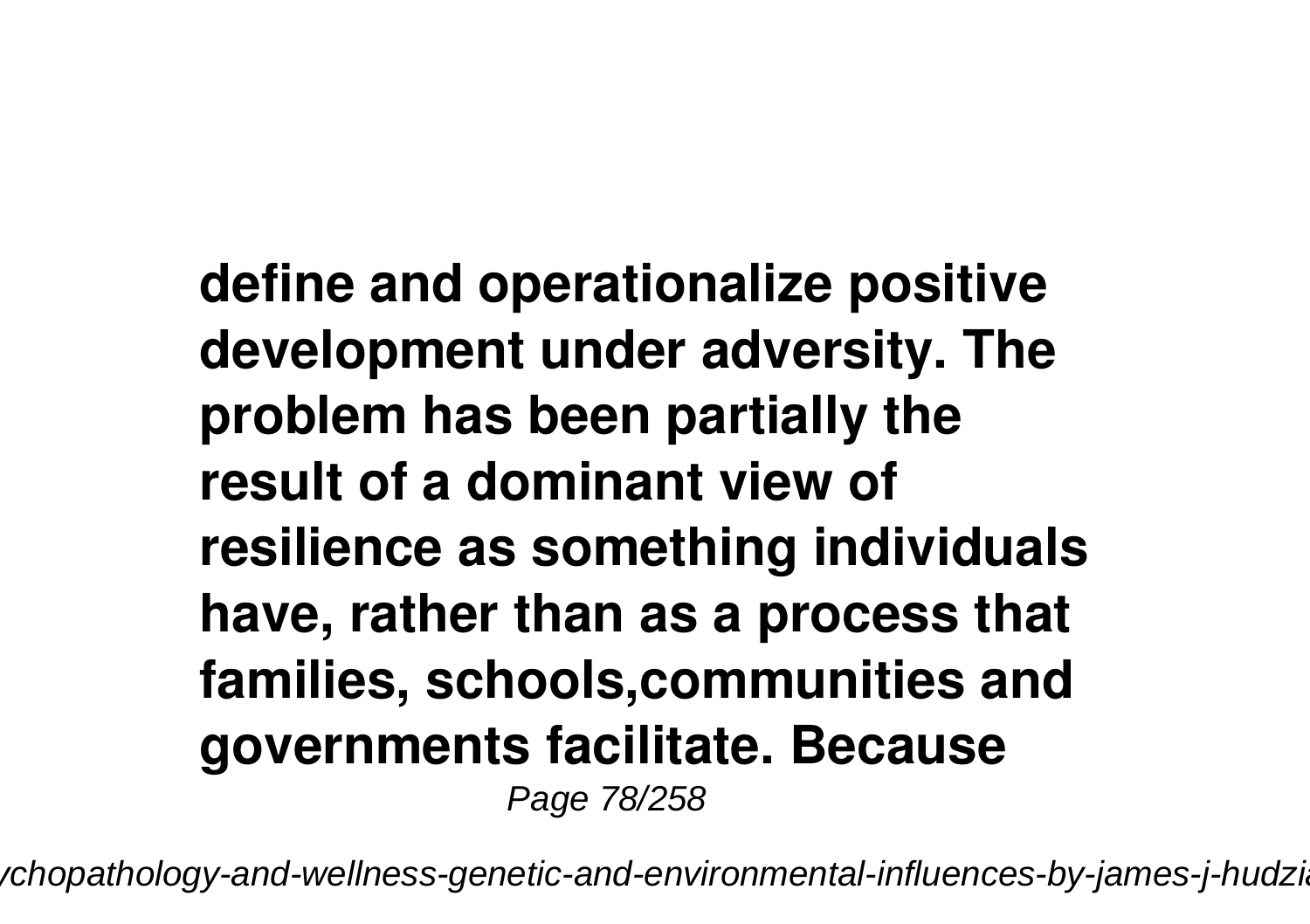**resilience is related to the presence of social risk factors, there is a need for an ecological interpretation of the construct that acknowledges the importance of people's interactions with their environments. The Social Ecology of Resilience provides evidence for** Page 79/258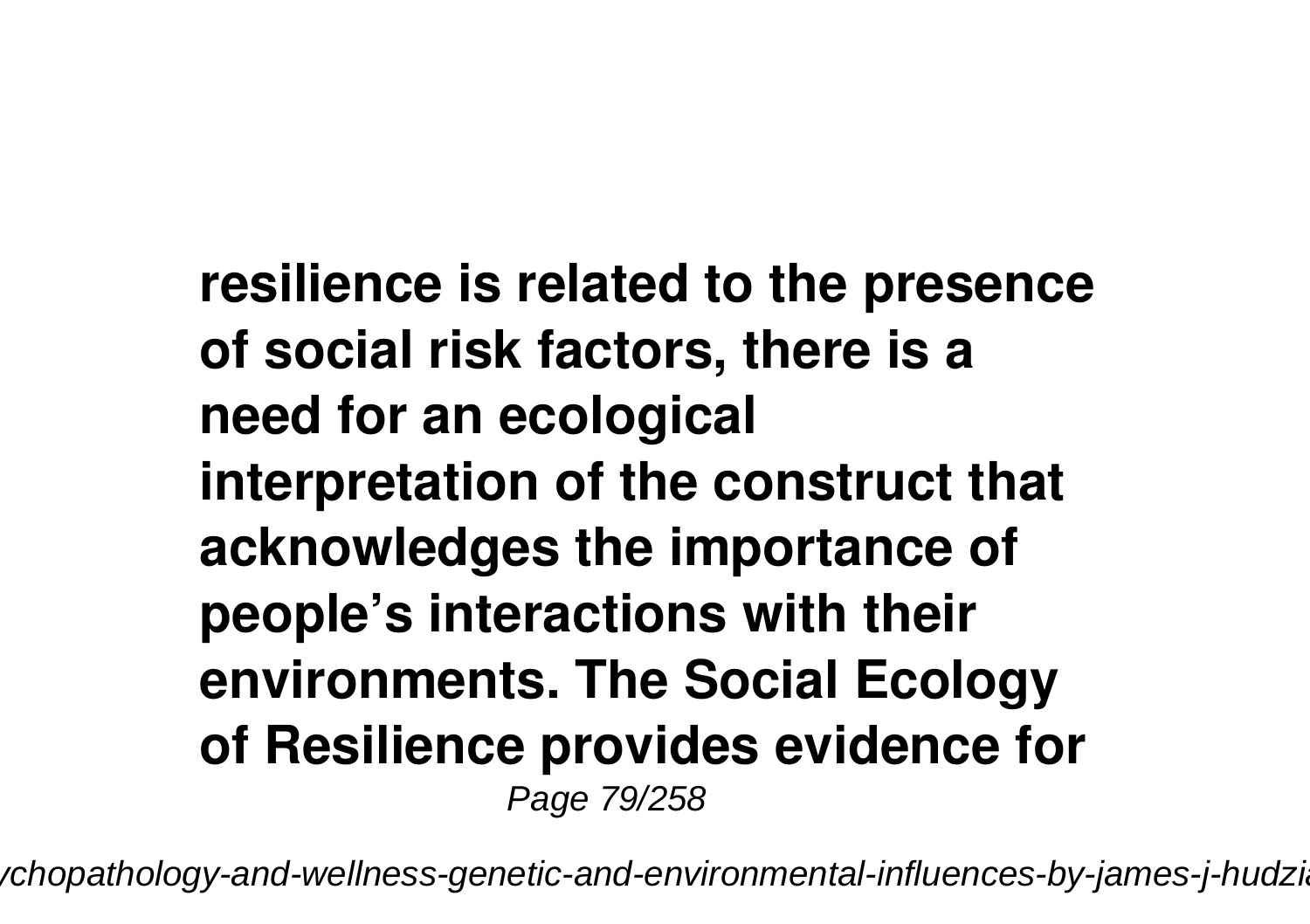**this ecological understanding of resilience in ways that help to resolve both definition and measurement problems. The SAGE Encyclopedia of Intellectual and Developmental Disorders Children's social and emotional** Page 80/258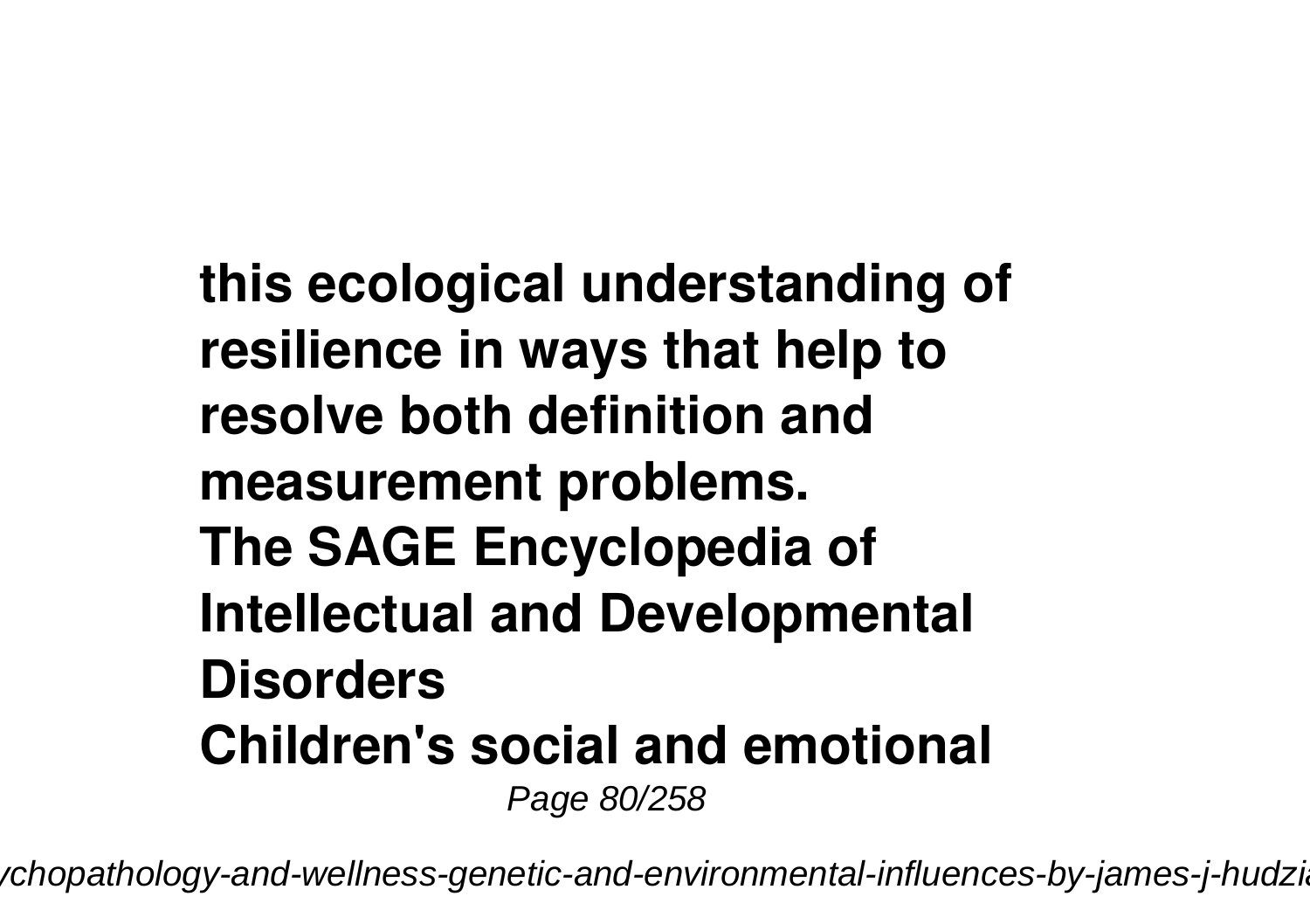**wellbeing in schools National Identities and Imperfections in Contemporary Irish Literature Social Anxiety in Childhood: Bridging Developmental and Clinical Perspectives Guidelines for Effective Practice,** Page 81/258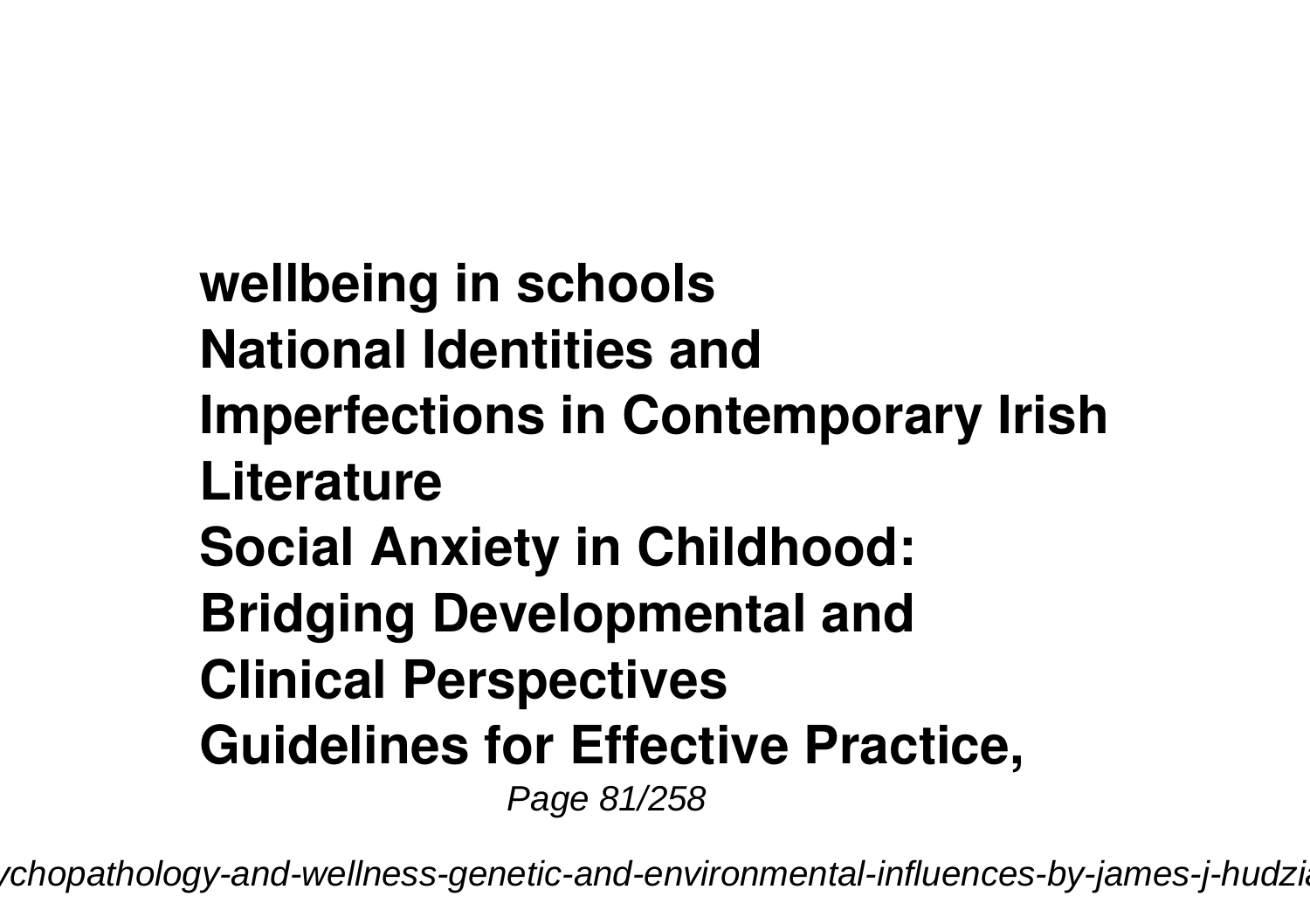## **Assessment, and Evidence-Based Intervention Juvenile Delinquency**

*Until researchers and theorists account for the complex relationship between resilience and culture, explanations of why some*

Page 82/258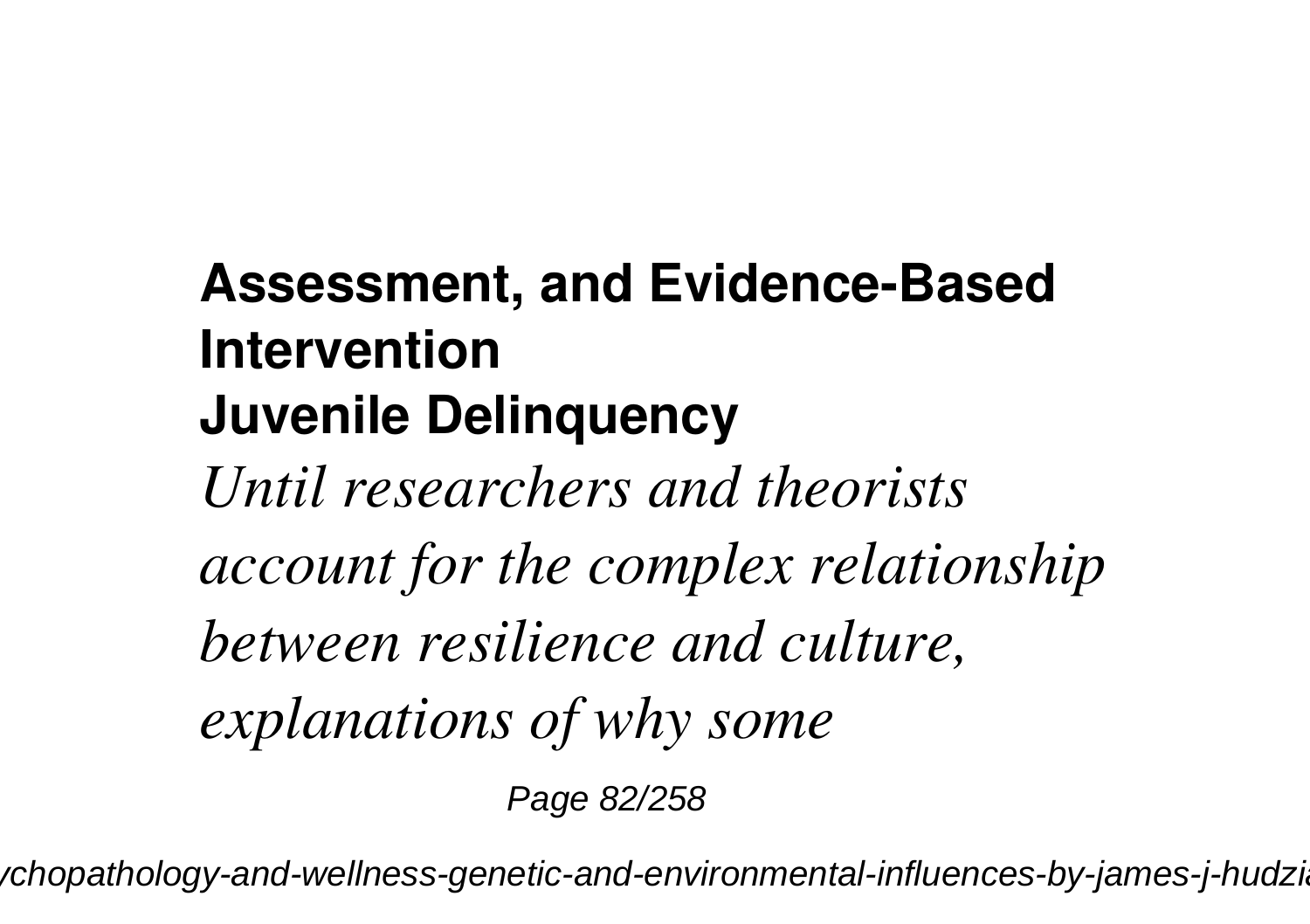*individuals prevail in the face of adversity will remain incomplete. This edited volume addresses this crucial issue by bringing together emerging discussions of the ways in which culture shapes resilience, the theory that informs these various* Page 83/258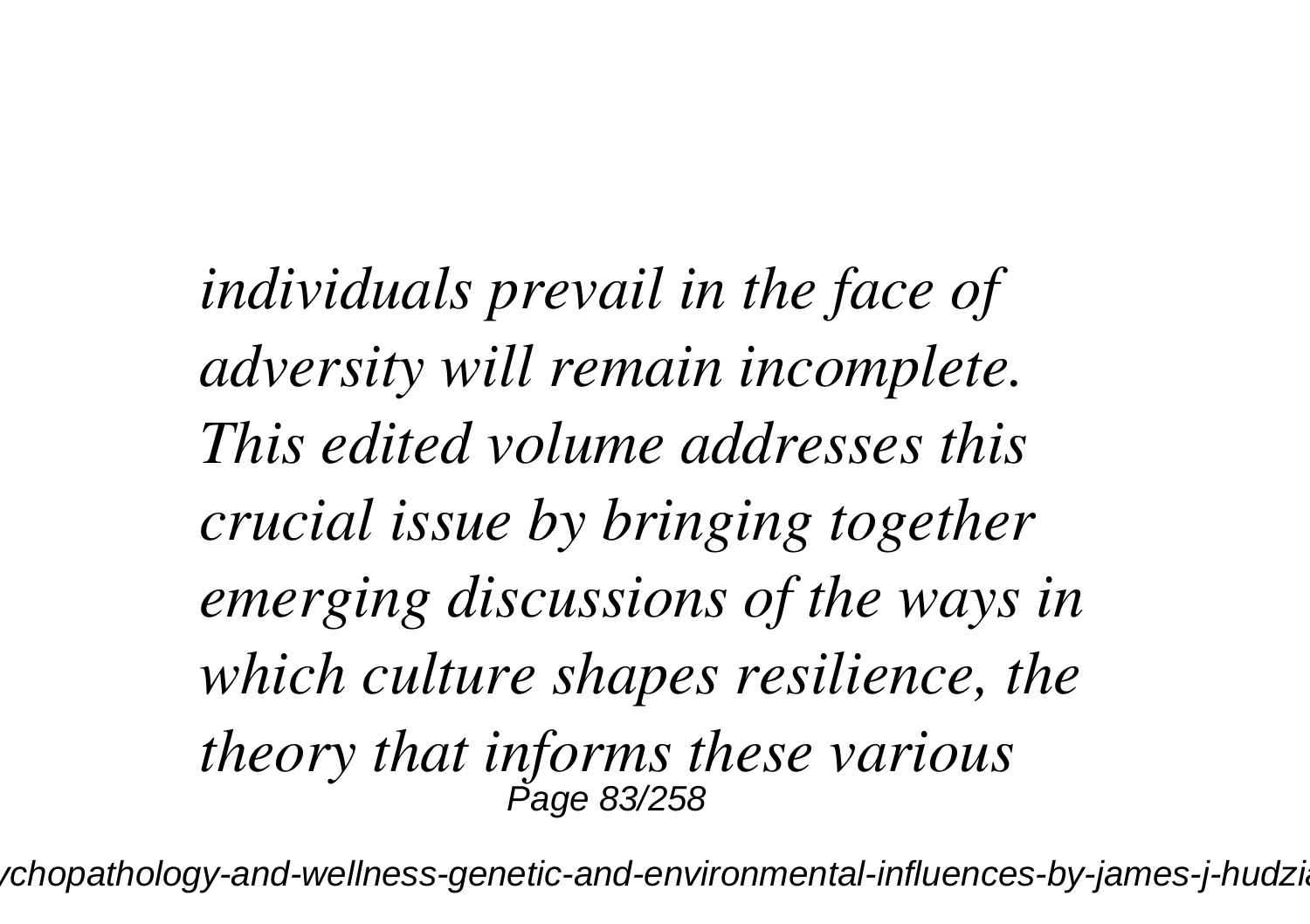*studies, and important considerations for researchers as they continue to investigate resilience. Using research from majority and minority world contexts, 'Youth Resilience and Culture: Commonalities and* Page 84/258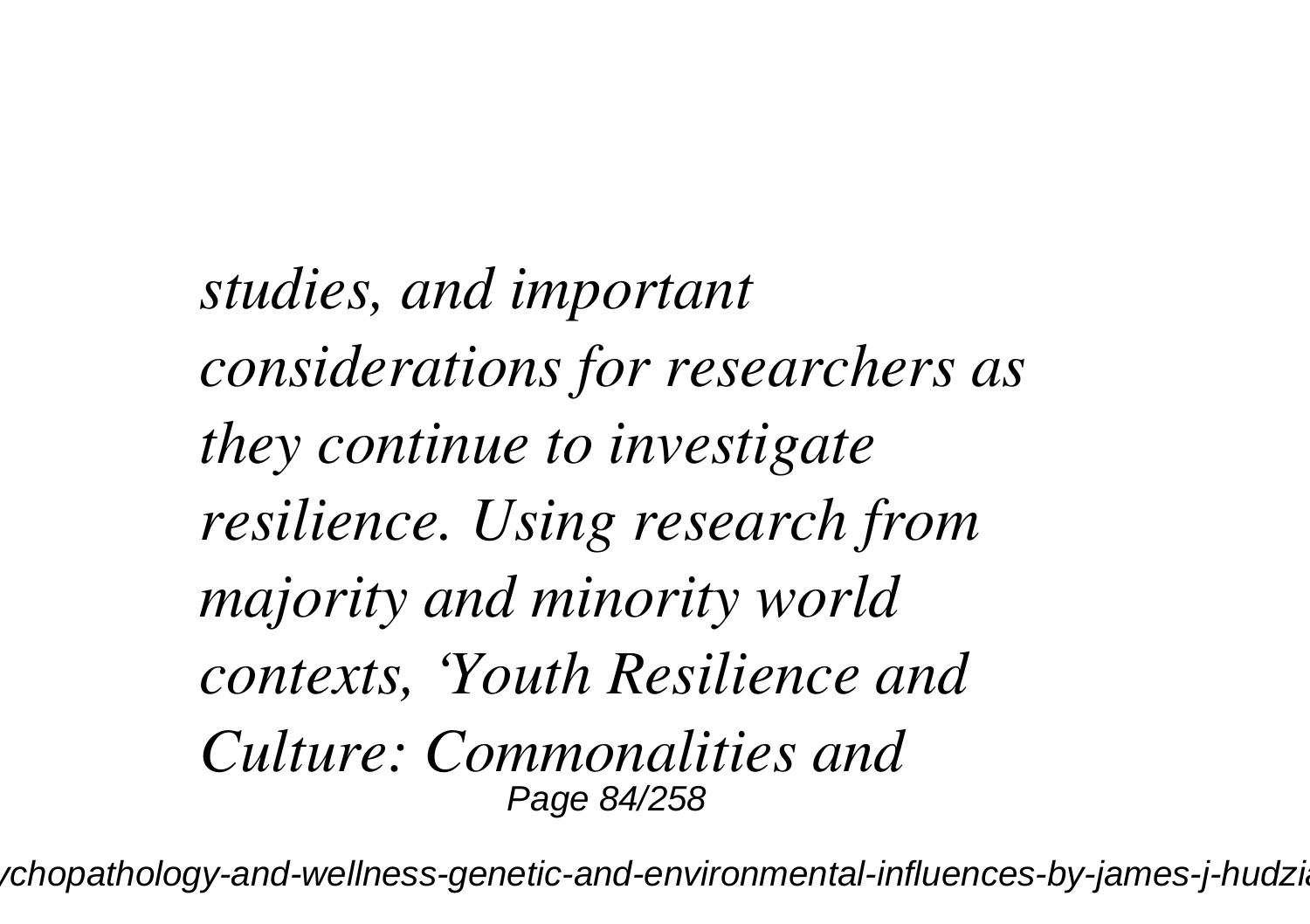*Complexities' highlights that nonstereotypical, critical appreciation of the cultural systems in which youth are embedded, and/or affiliate with, is pivotal to understanding why particular resilience processes matter for particular youth in a* Page 85/258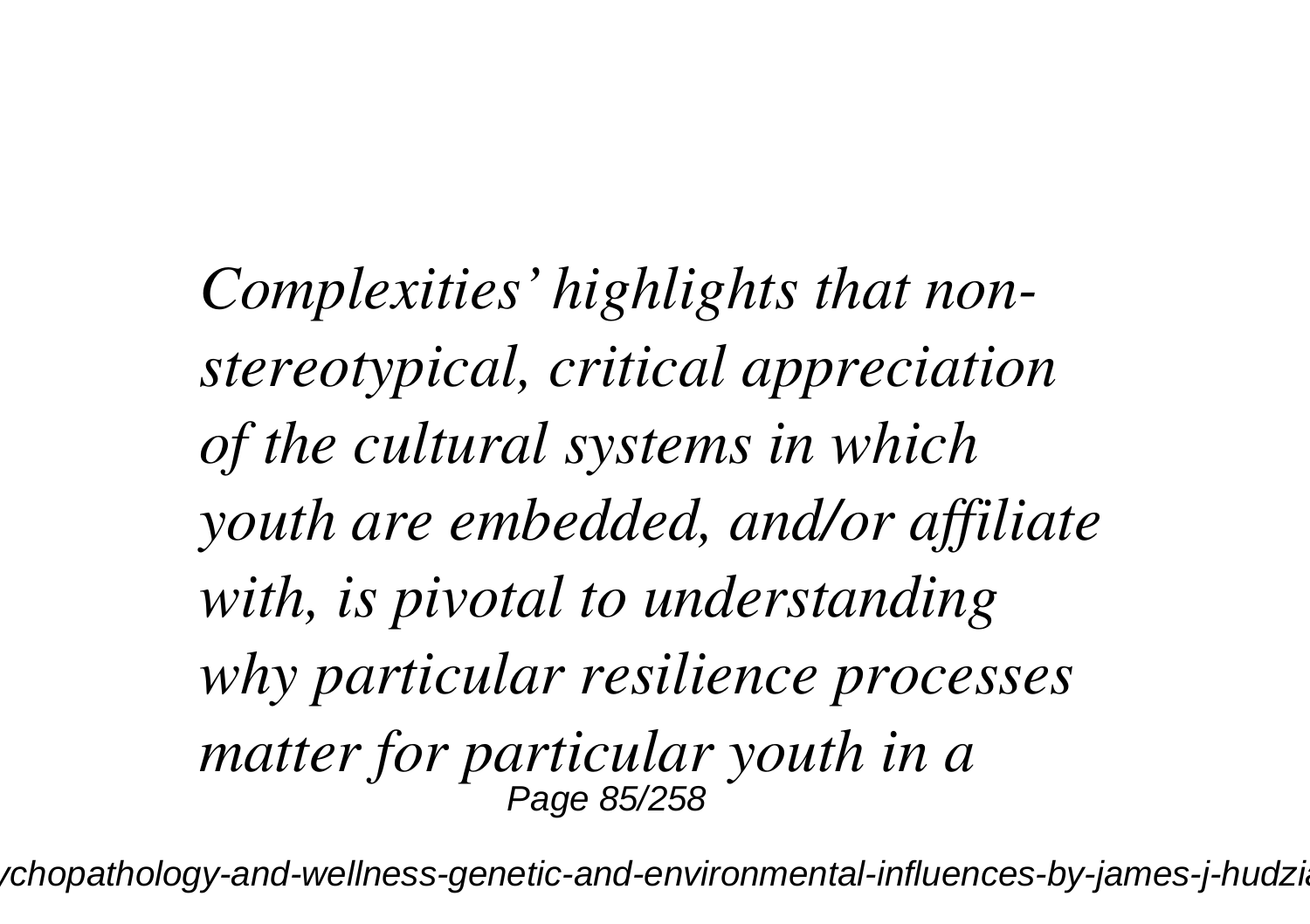*particular life-world at a particular point in time. In doing so, this book sensitizes readers to the importance of accounting for the influence of cultural contexts on resilience processes, and to the danger of conceptualising and/or* Page 86/258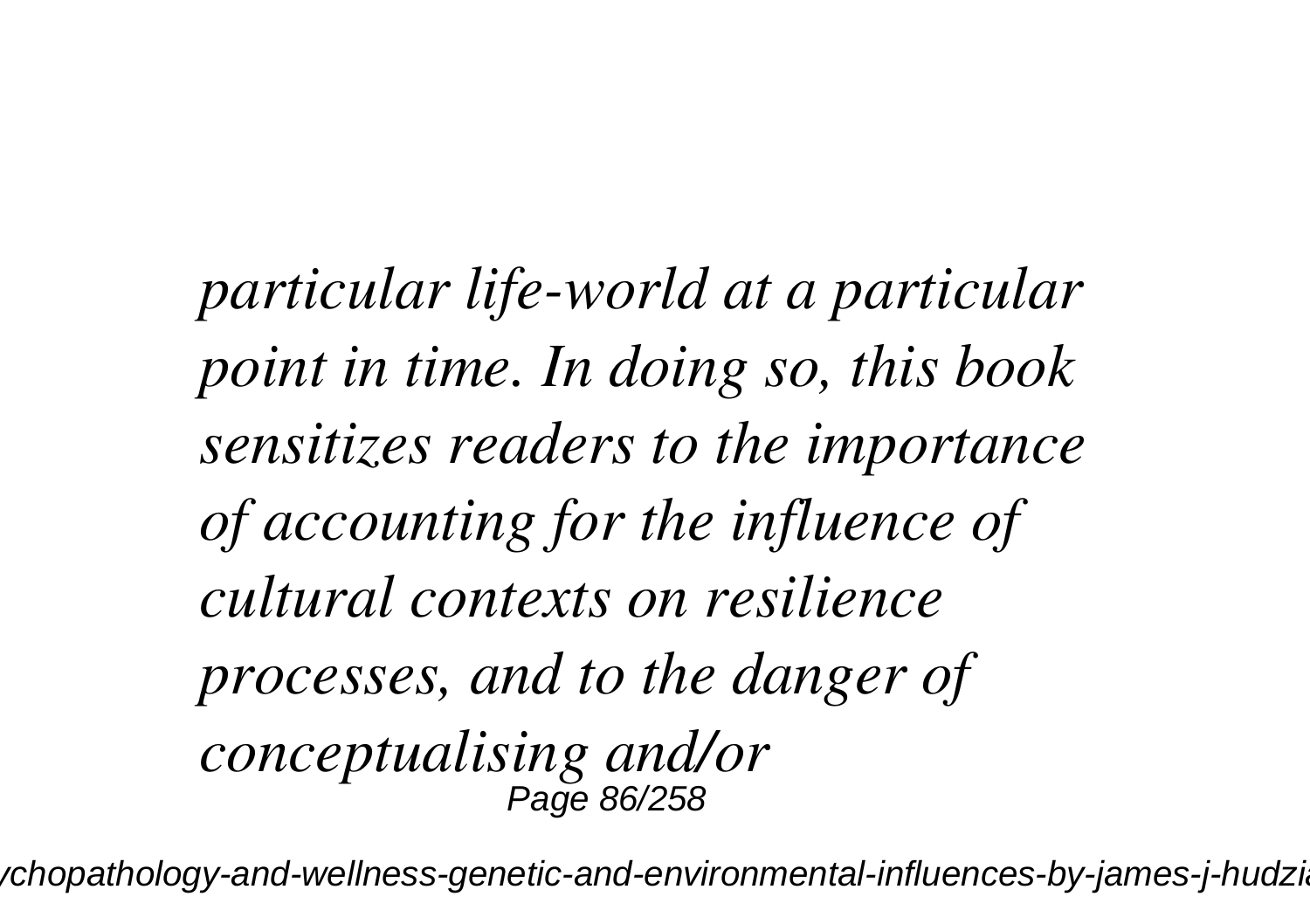*operationalising resilience, culture, and their interplay, simplistically or idealistically. In short, the progressive contents of 'Youth Resilience and Culture: Commonalities and Complexities' make it an essential read for* Page 87/258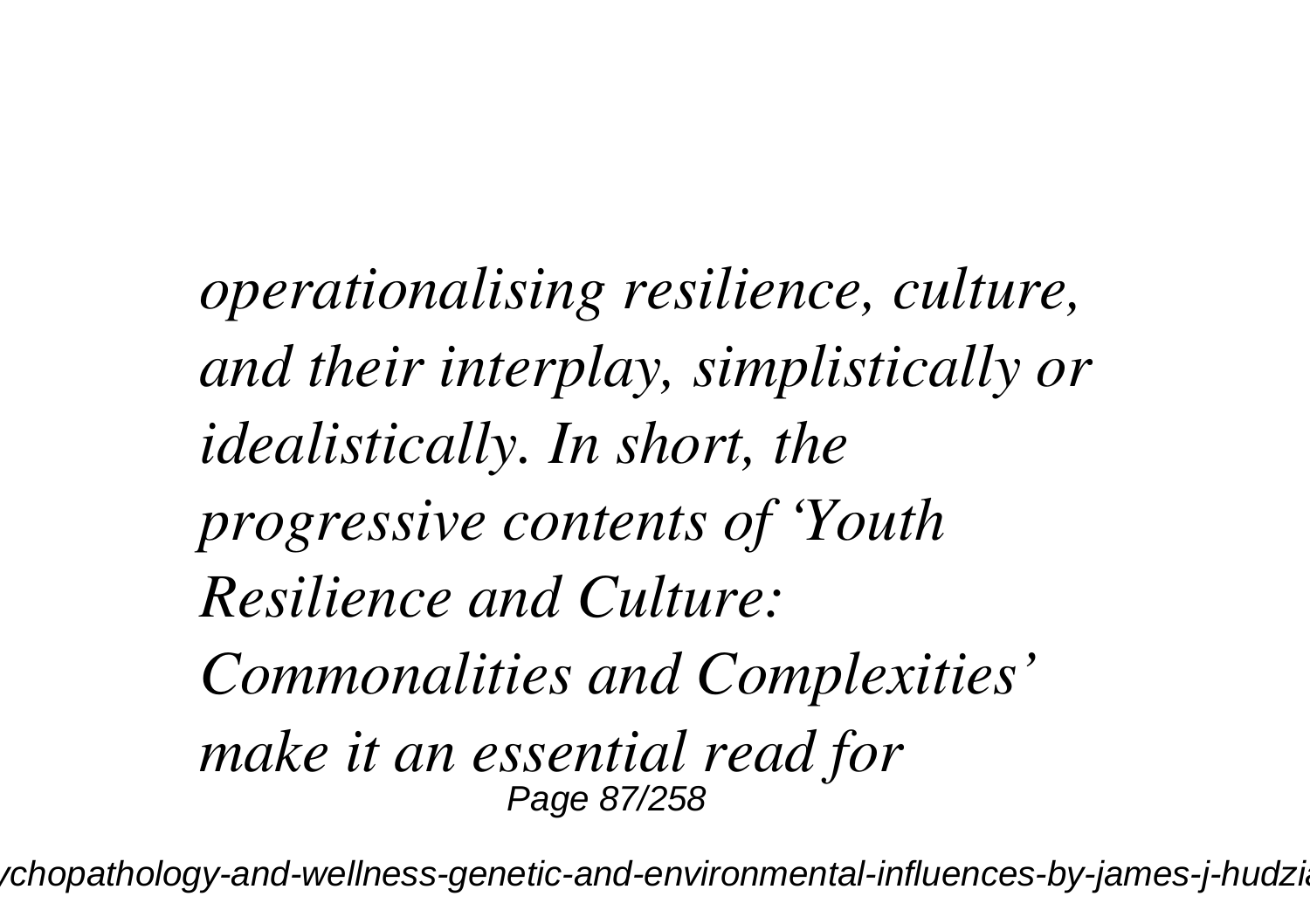*resilience-focused scholars, students, academics, and researchers, as well as policy makers, practitioners, and humanitarian workers engaged with high-risk populations. Social anxiety in childhood is the* Page 88/258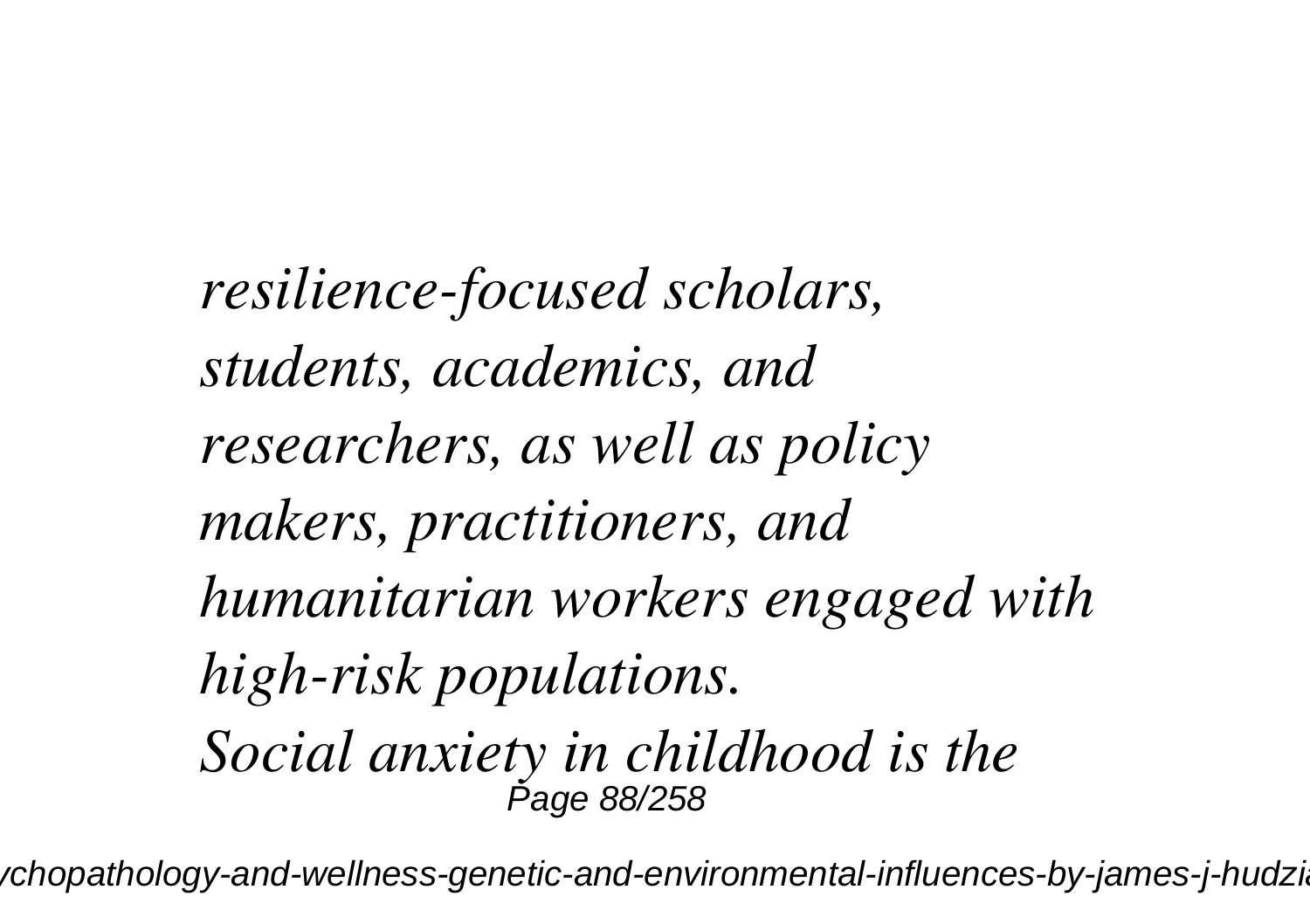*focus of research in three psychological research traditions: developmental studies emphasizing dispositional constructs such as behavioral inhibition and its biological substrates; development investigations emphasizing affective-*Page 89/258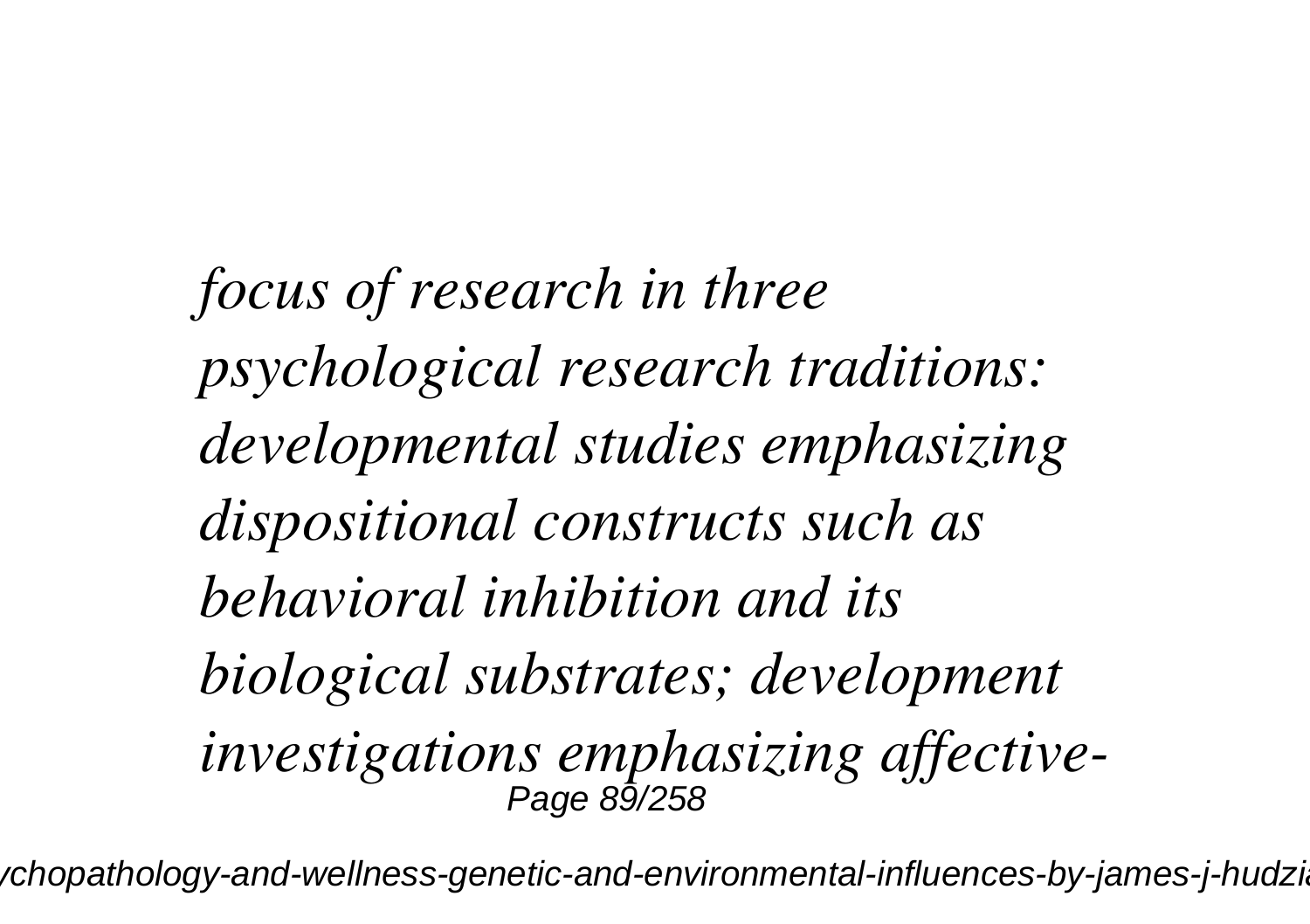*behavioral characterists (anxious solitude/withdrawal) and their parent-child and peer-relational precursors and moderators; and clinical investigations of social anxiety disorder (also known as social phobia) emphasizing a variety* Page 90/258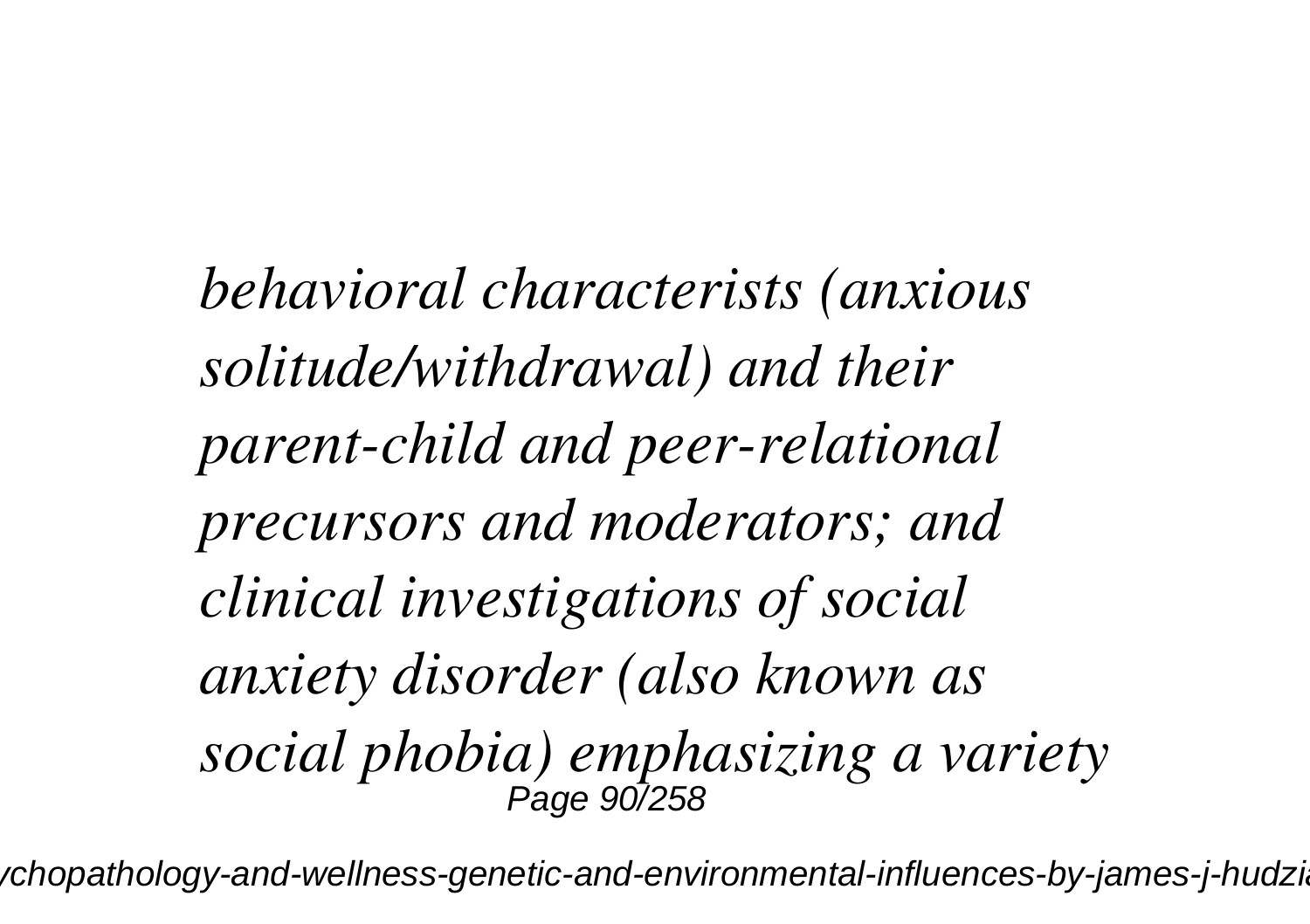*of etiolofical factors, diagnosis, and treatment. In this volume, we review and identify gaps in extant evidence that permit (or impeded) researchers from the three traditions to translate their core definitional constructs in ways that would* Page 91/258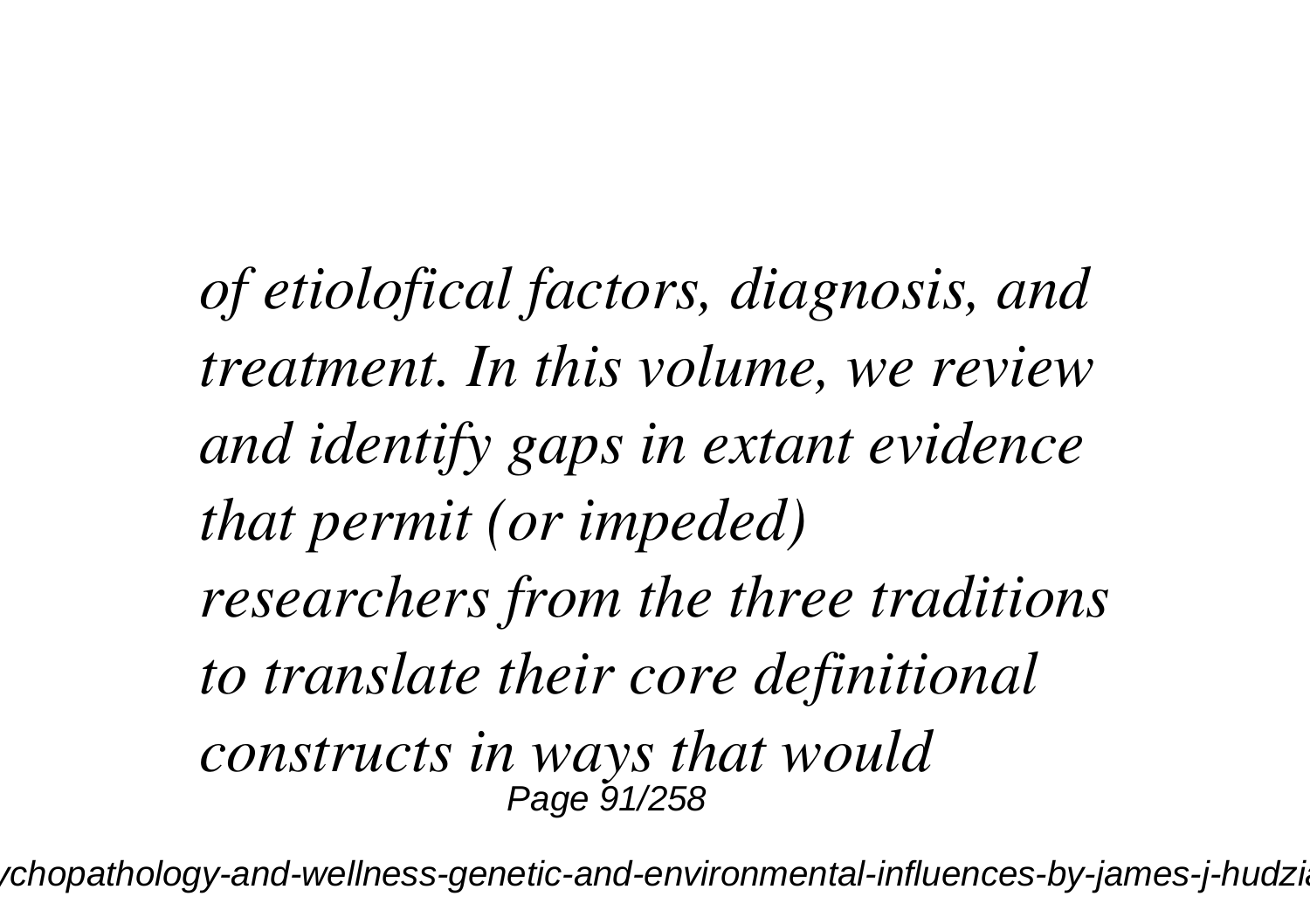*facilitate the use of one another's research. Topics include: Conceptual relations between anxiety disorder and fearful temperament Factors contributing to the emergence of anxiety among behaviorally inhibited children: the* Page 92/258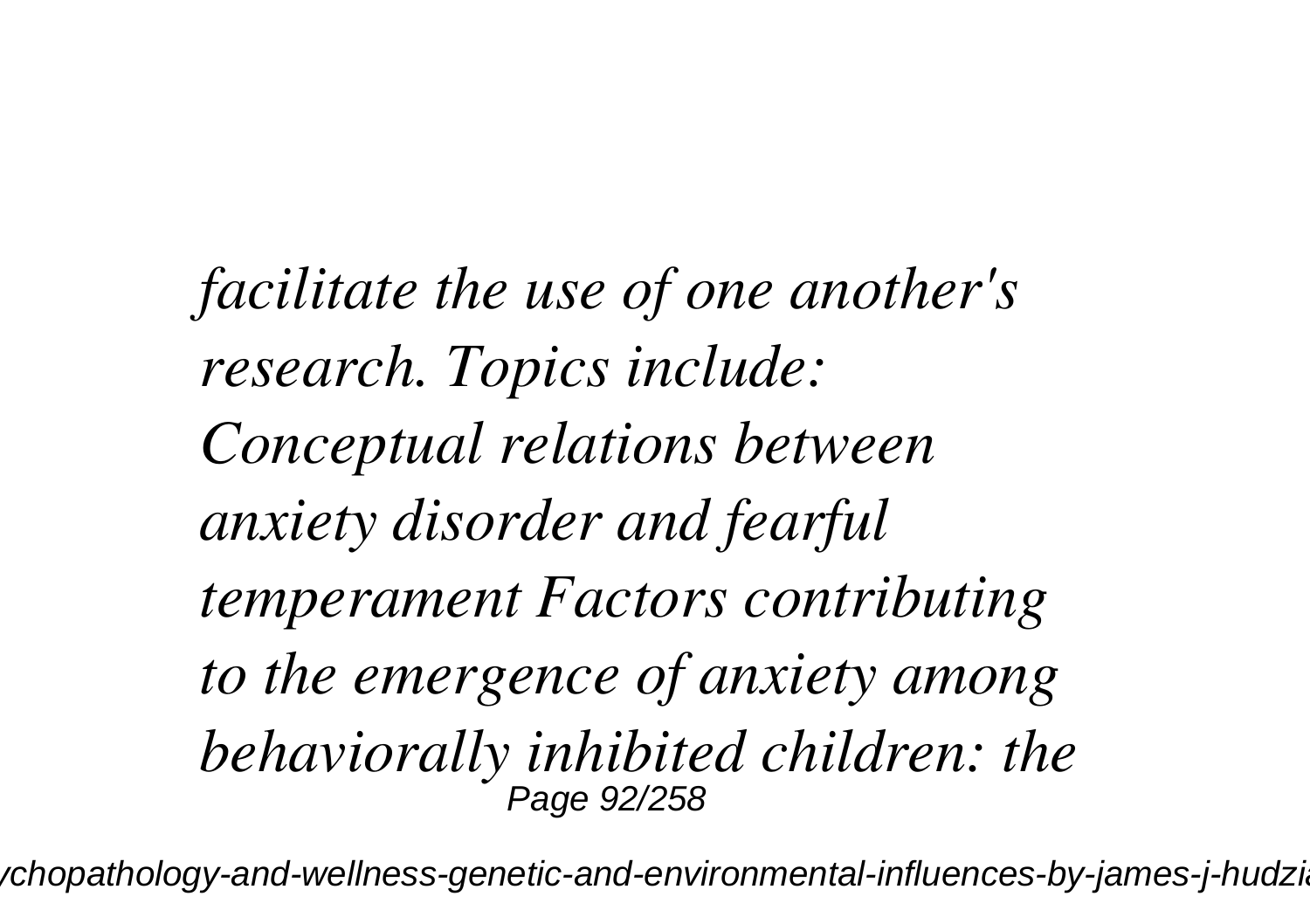*role of attention Familial and temperamental risk factors for social anxiety disorder Anxious solitude, withdrawal and anxiety disorders; conceptualization, cooccurrence, and peer processes parents, peers and social* Page 93/258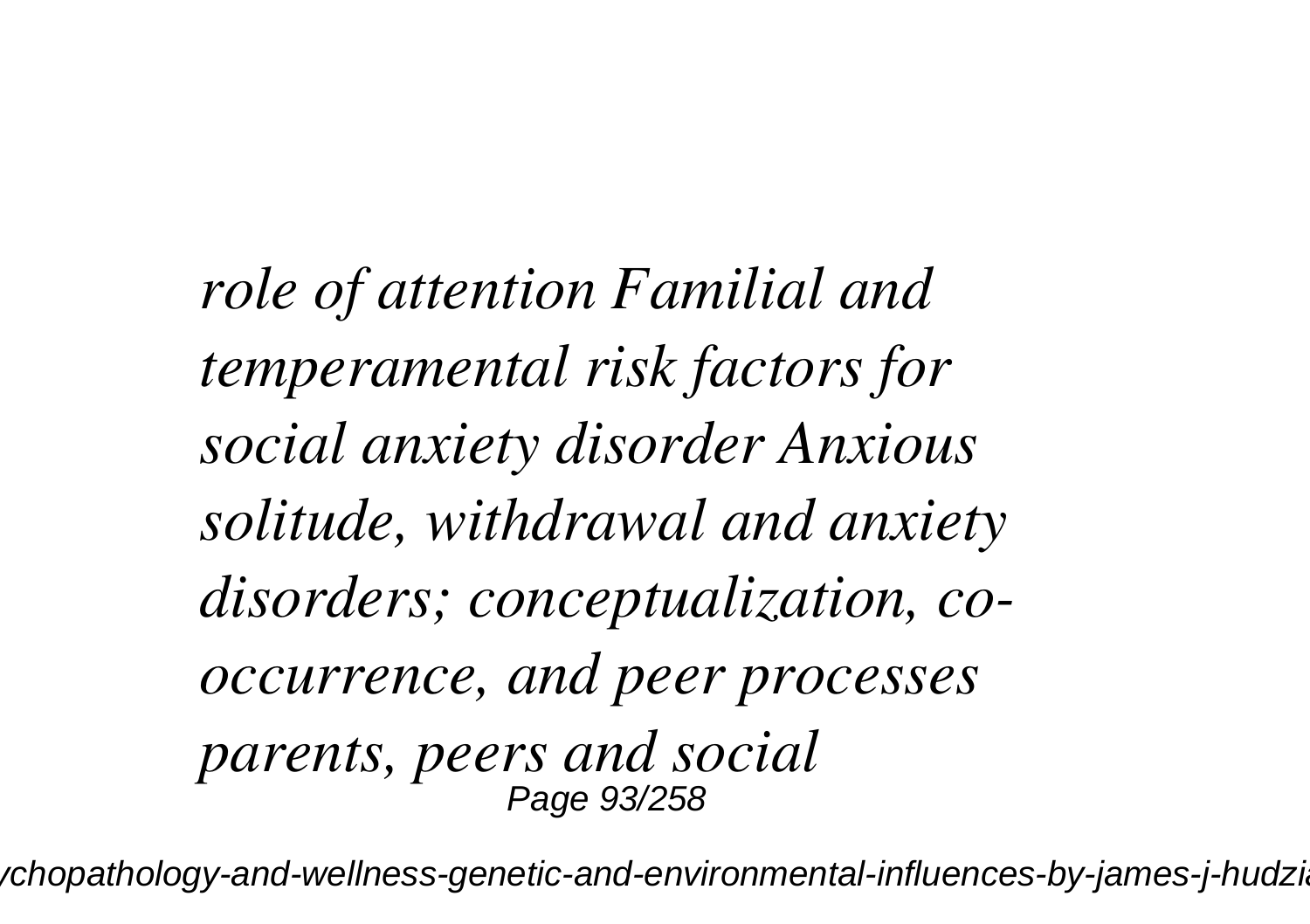*withdrawal in childhood Intimately connected to this translation of constructs is a discussion of the conceptualization of core states (anxiety, wariness, solitude) and their manifestations across childhood, as well as corresponding* Page 94/258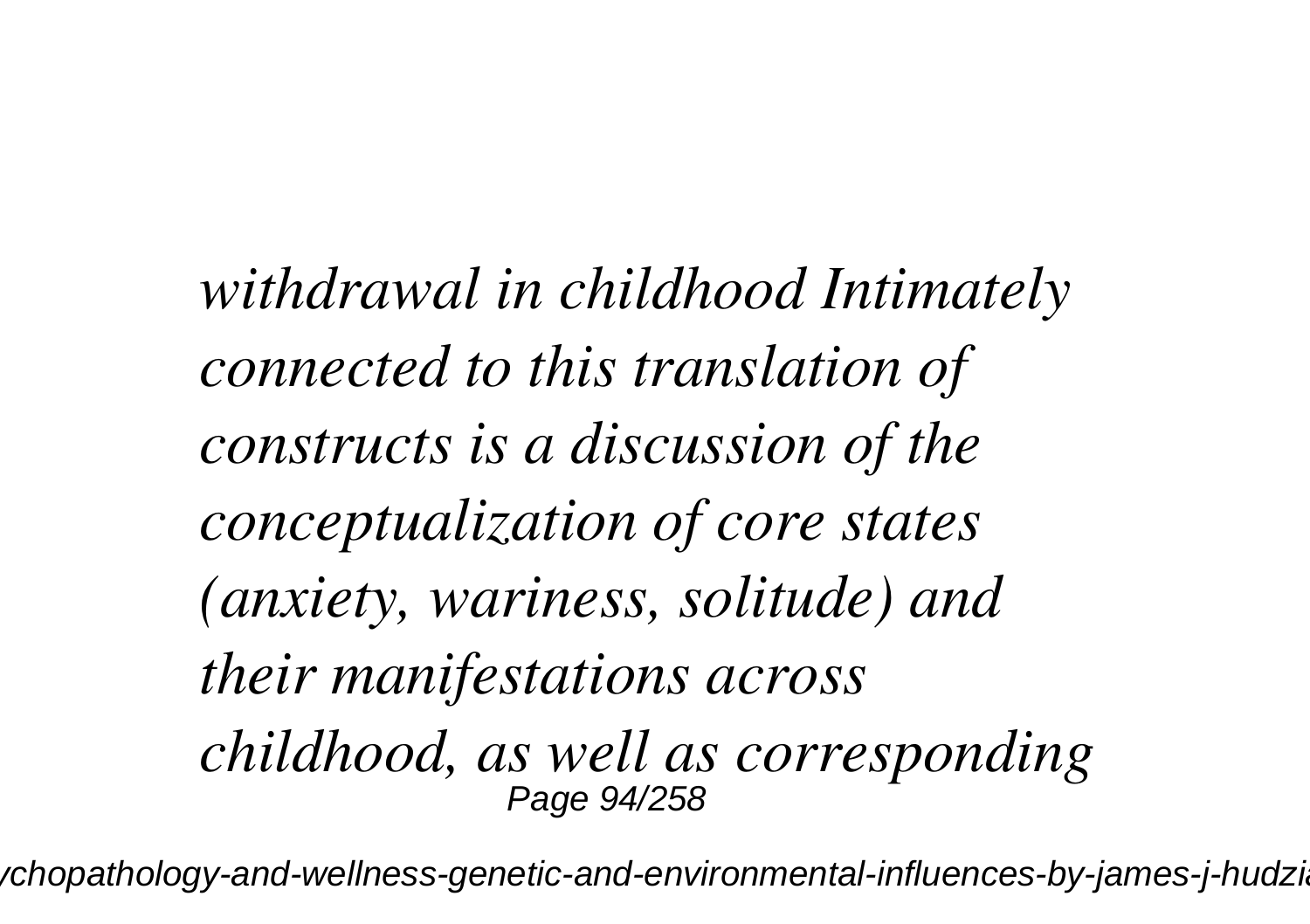*methodologies. Extant research is analyzed from an integrative, overarching framework of developmental psychopathology in which children's adjustment is conceptualized as multiply determined such that children who* Page 95/258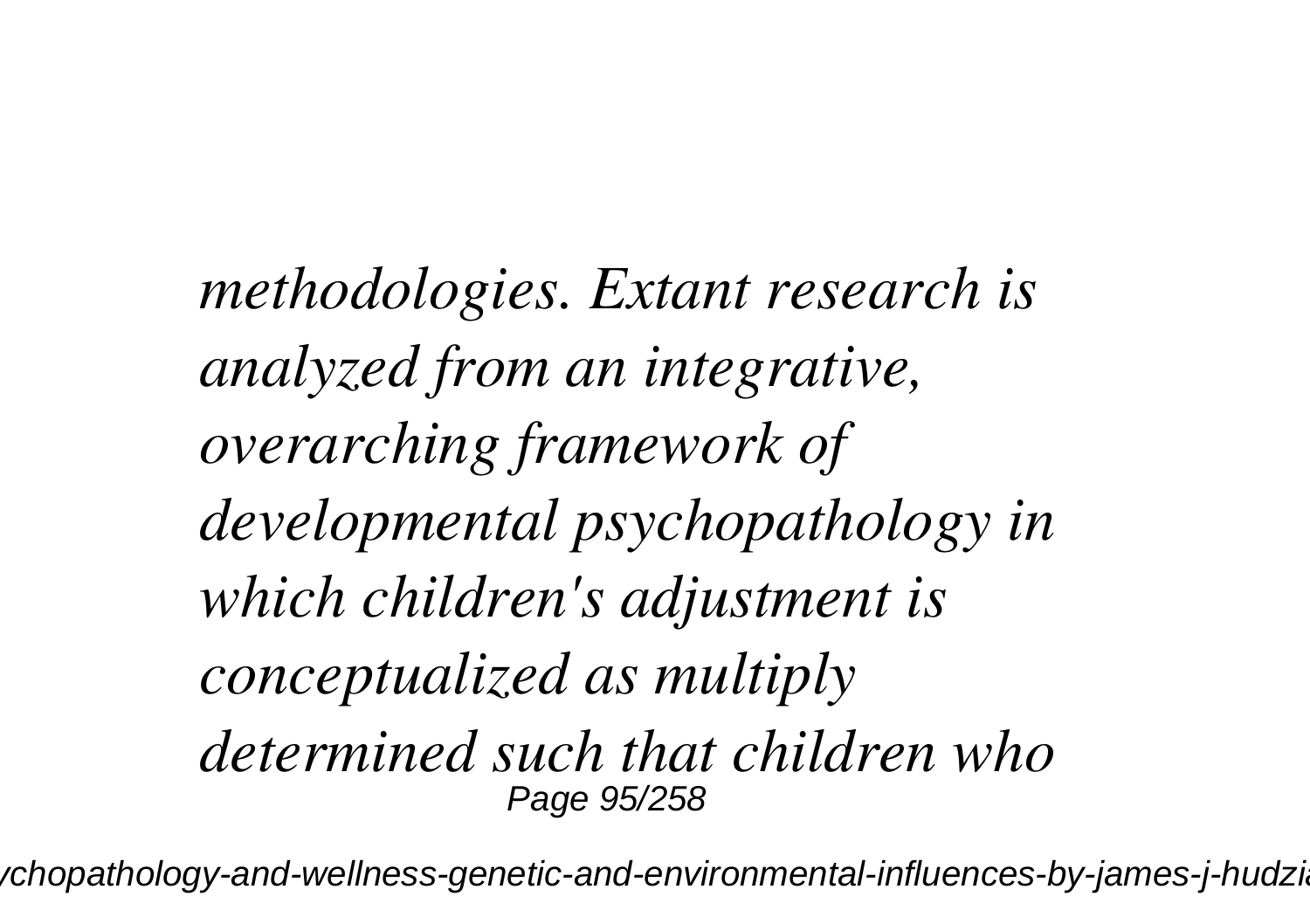*share certain risks may display diverse adjustment over time (multifinality) and children with diverse risks may develop shared adaptational difficulties over time (equifinality). Finally, key themes for future integrative research are* Page 96/258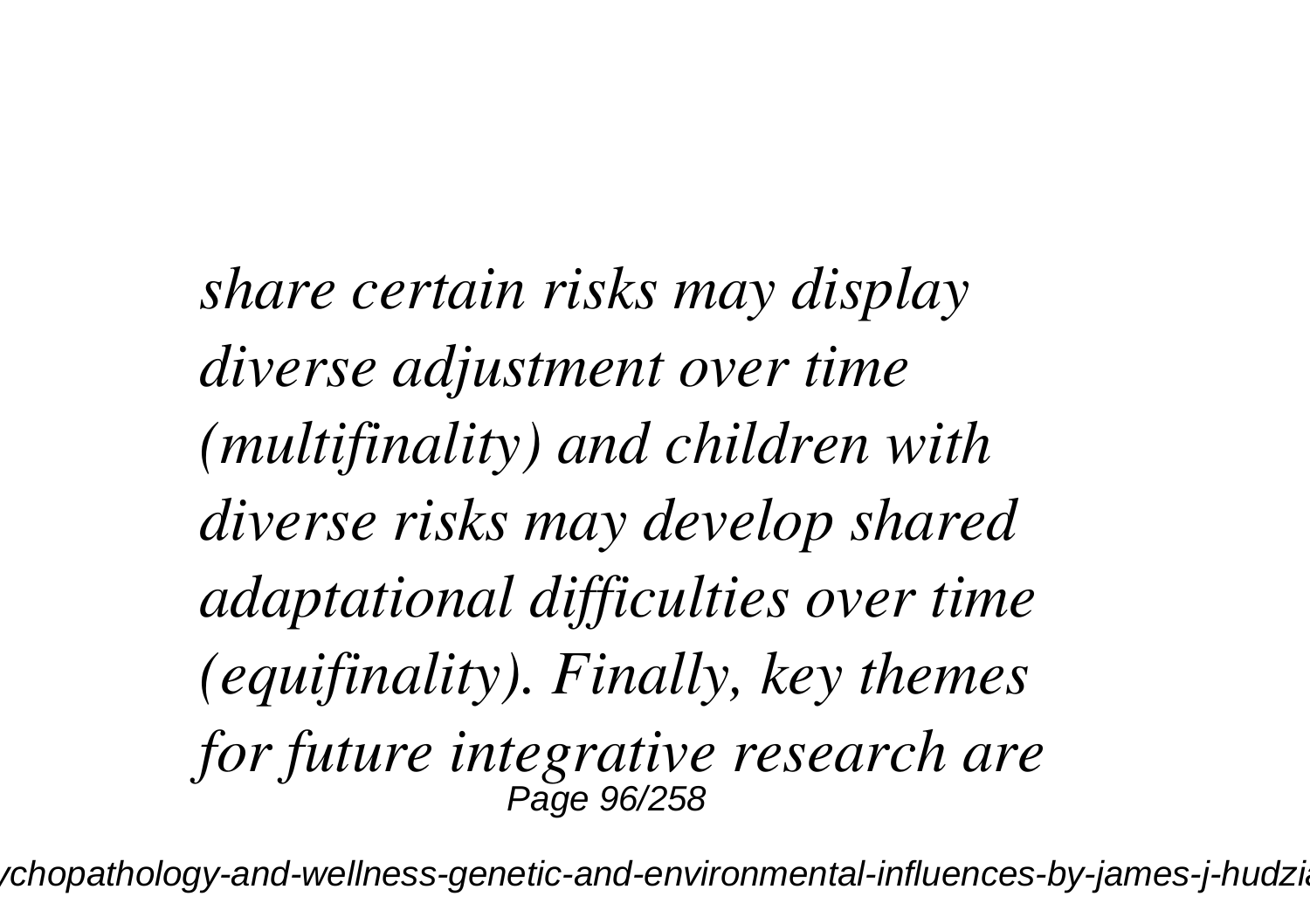*identified and implications for preventative and early intervention in childhood social anxiety are discussed. This is the 127th volume of the Jossey-Bass quarterly report series New Directions for Child and Adolescent Development. The* Page 97/258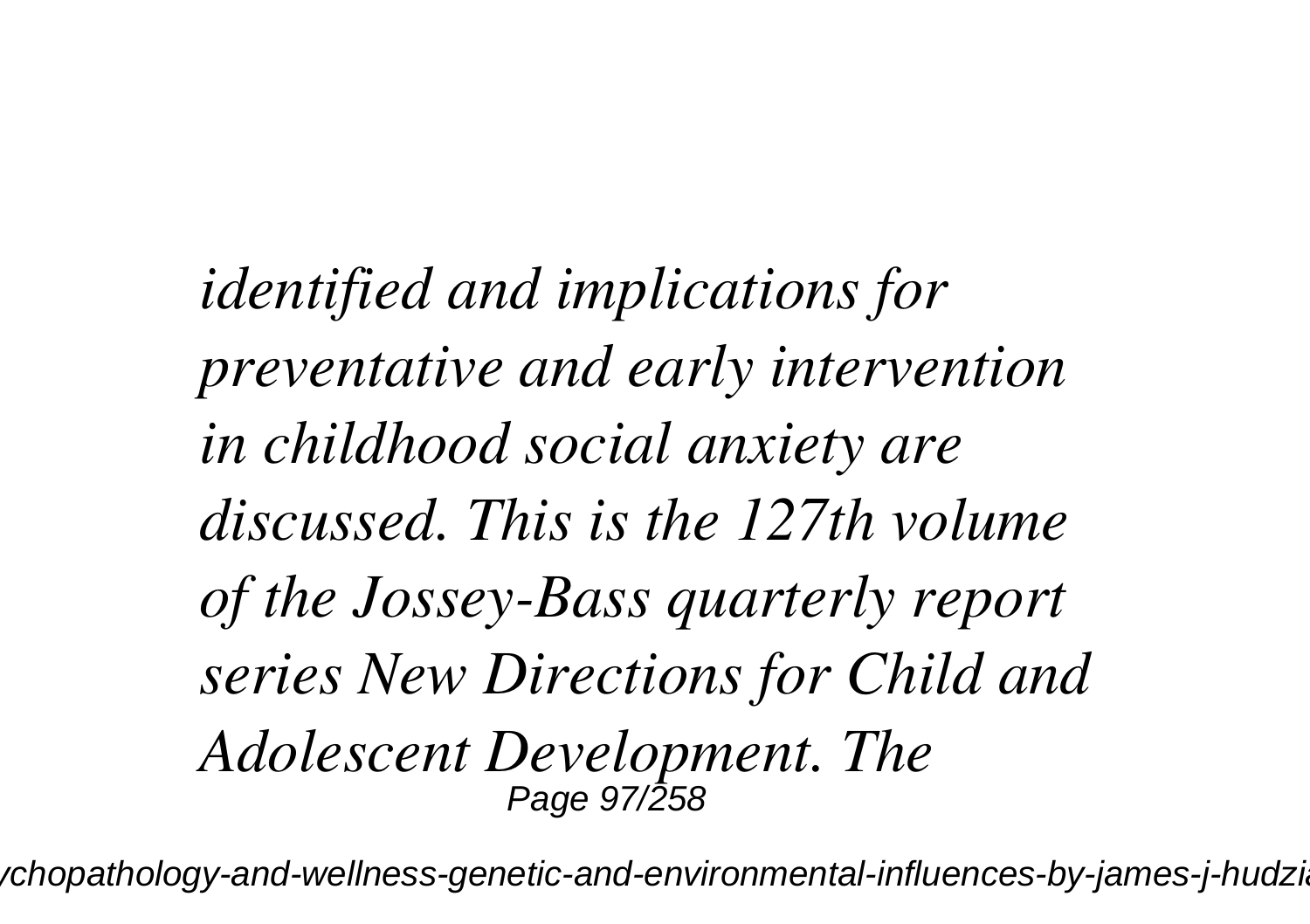*mission of New Directions for Child and Adolescent Development is to provide scientific and scholarly presentations on cutting edge issues and concepts in the field of child and adolescent development. Each volume focuses on a specific "new* Page 98/258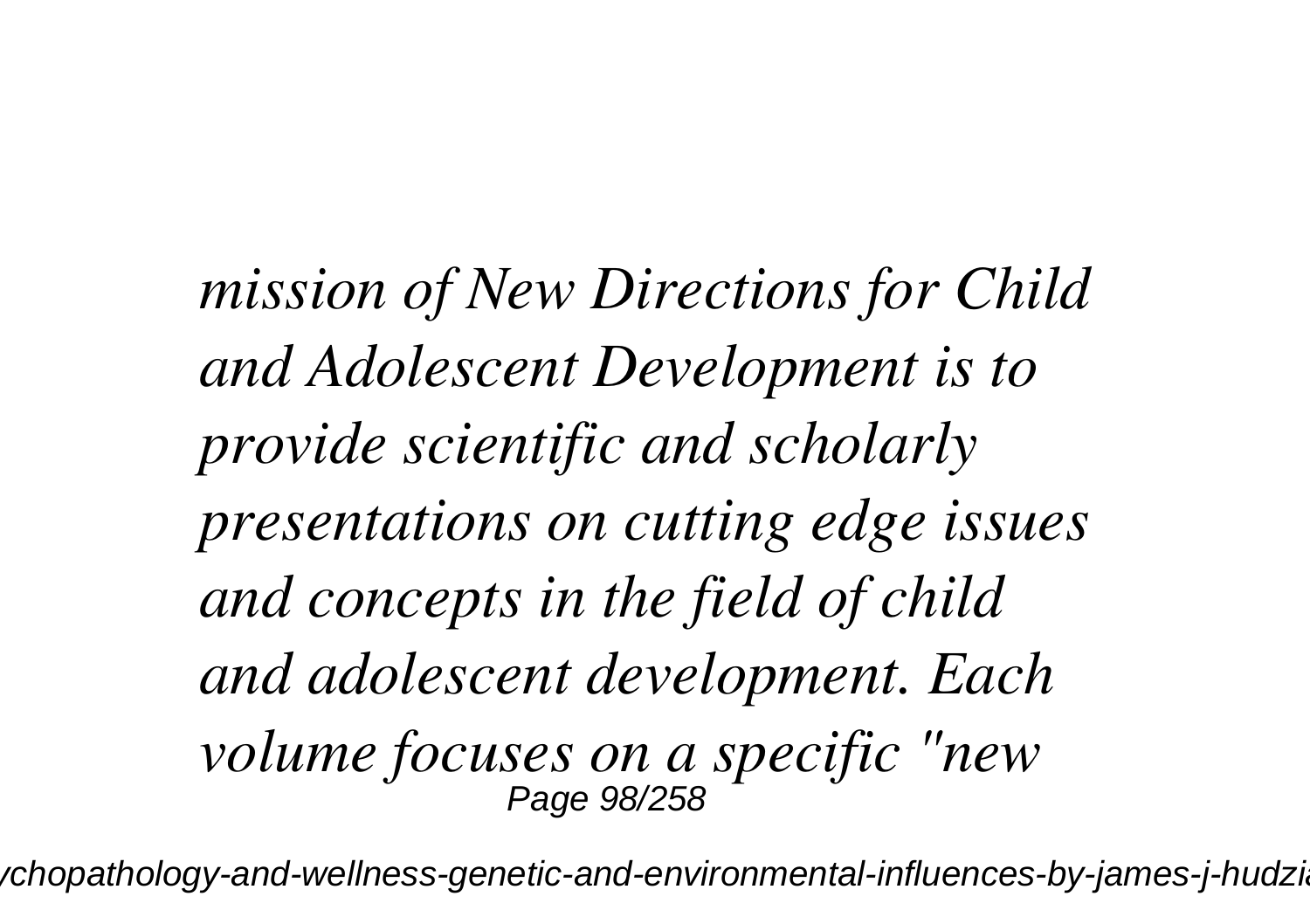*direction" or research topic, and is edited by an expert or experts on that topic.*

*Autism is an emerging area of basic and clinical research, and has only recently been recognized as a major topic in biomedical research.* Page 99/258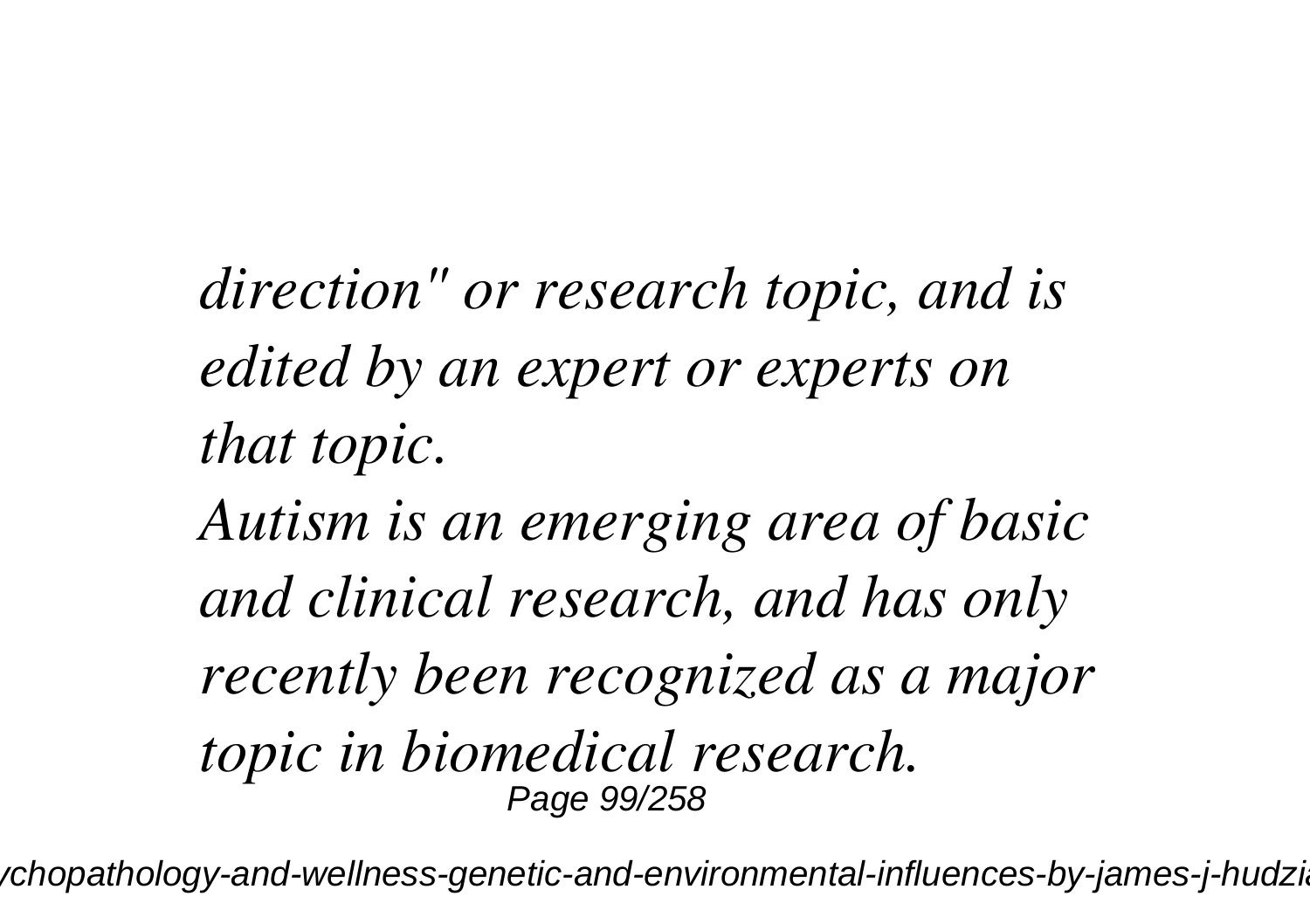*Approximately 1 in 150 children are diagnosed as autistic, so it is also an intense growth area in behavioral and educational treatments. Financial resources have begun to be raised for more comprehensive research and an increasing number* Page 100/258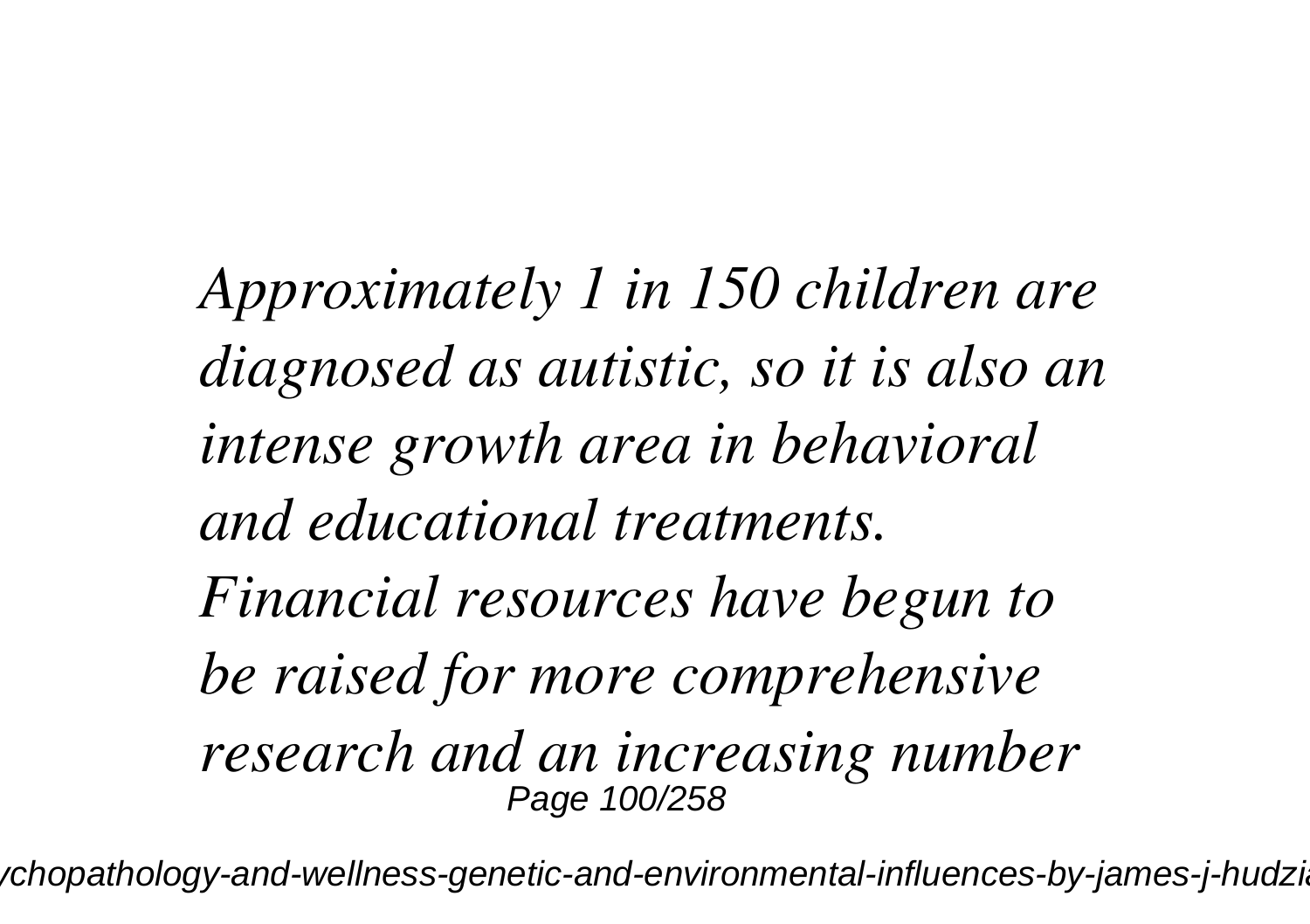*of scientists are becoming involved in autism research. In many respects, autism has become a model for conducting translational research on a psychiatric disorder. This text provides a comprehensive summary of all current knowledge* Page 101/258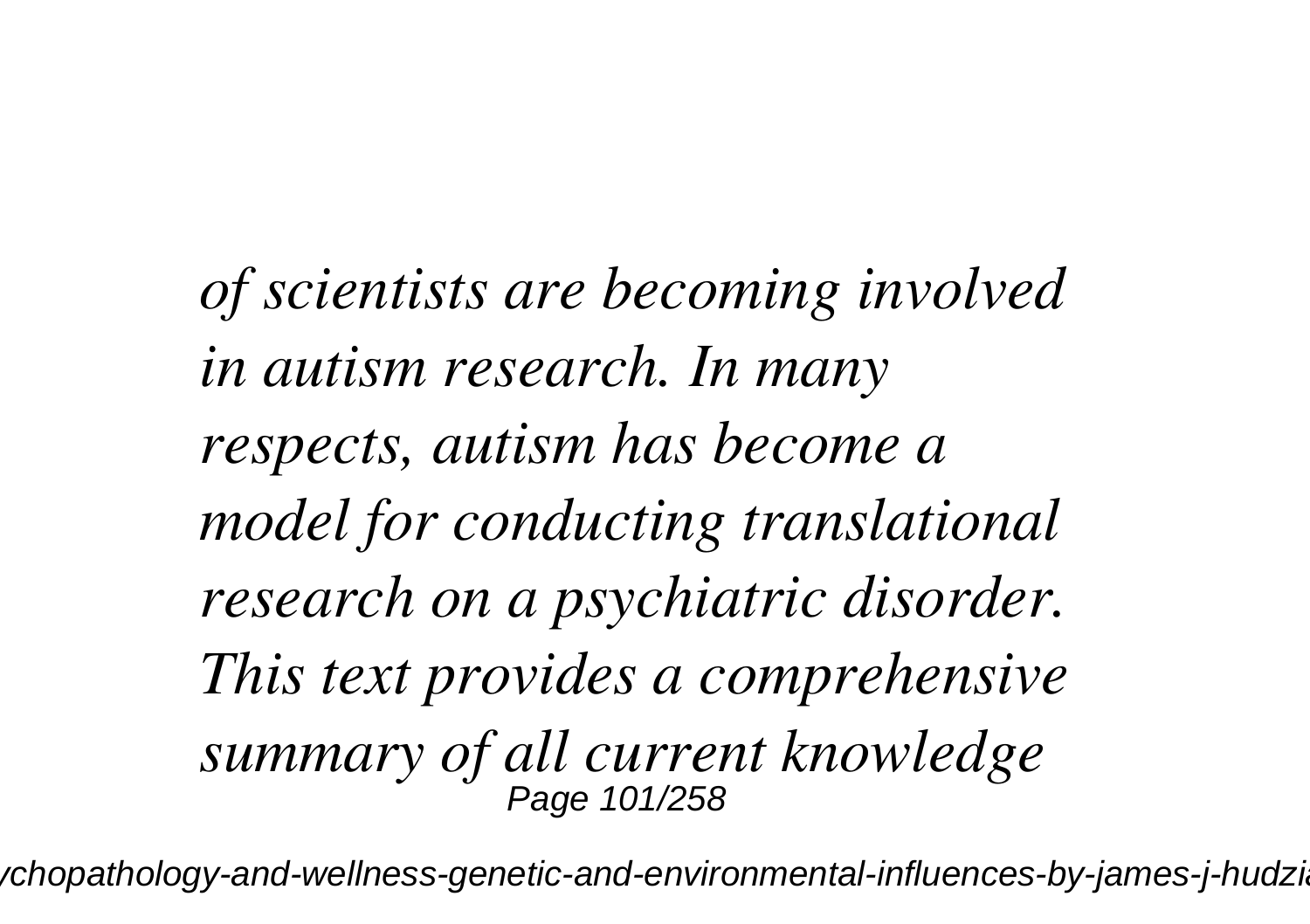*related to the behavioral, experiential, and biomedical features of the autism spectrum disorders including major behavioral and cognitive syndromology, common co-morbid conditions, neuropathology,* Page 102/258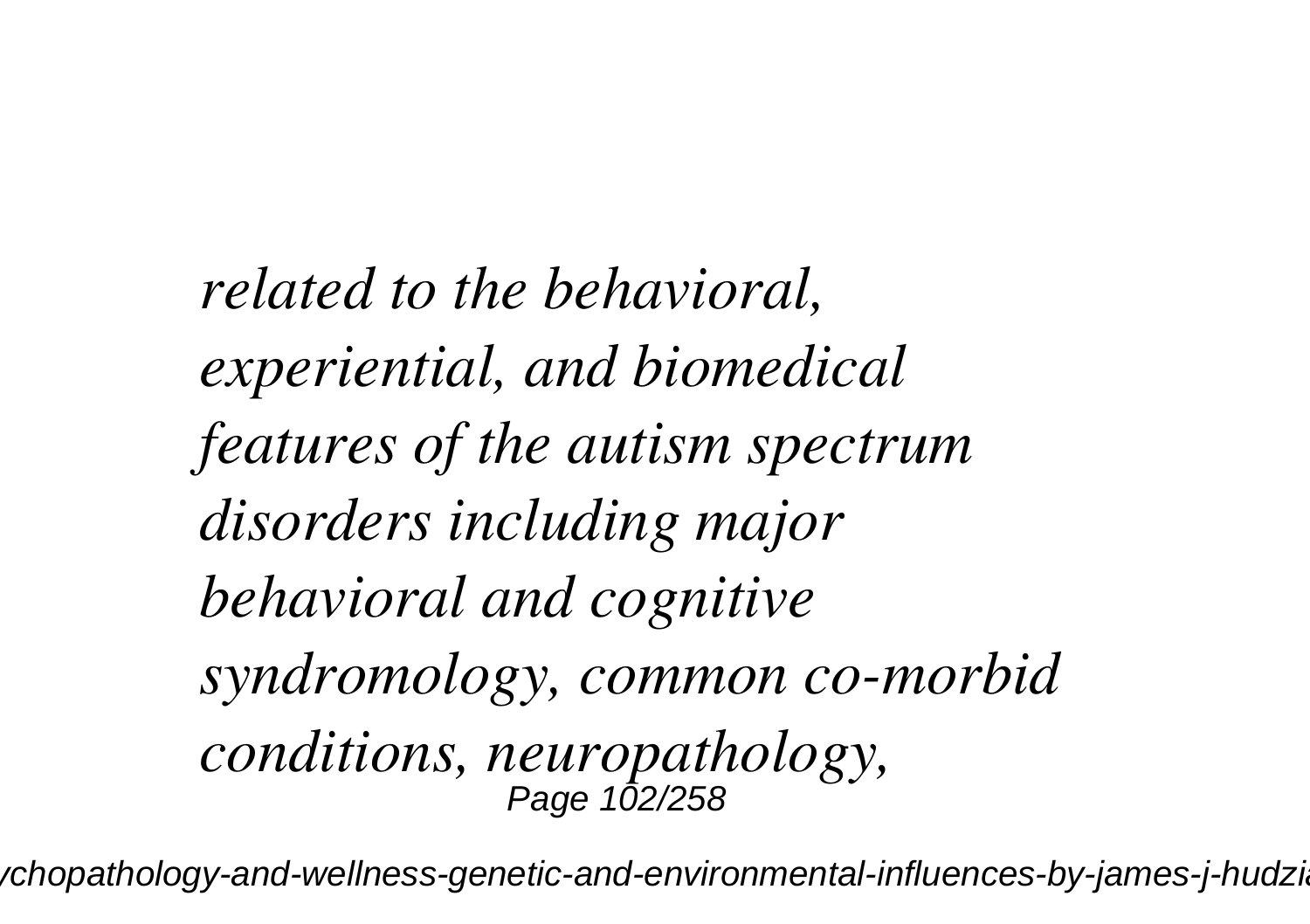*neuroimmunology, and other neurological correlates such as seizures, allergy and immunology, gastroenterology, infectious disease, and epidemiology. Edited by three leading researchers, this volume contains over 80 chapters and nine* Page 103/258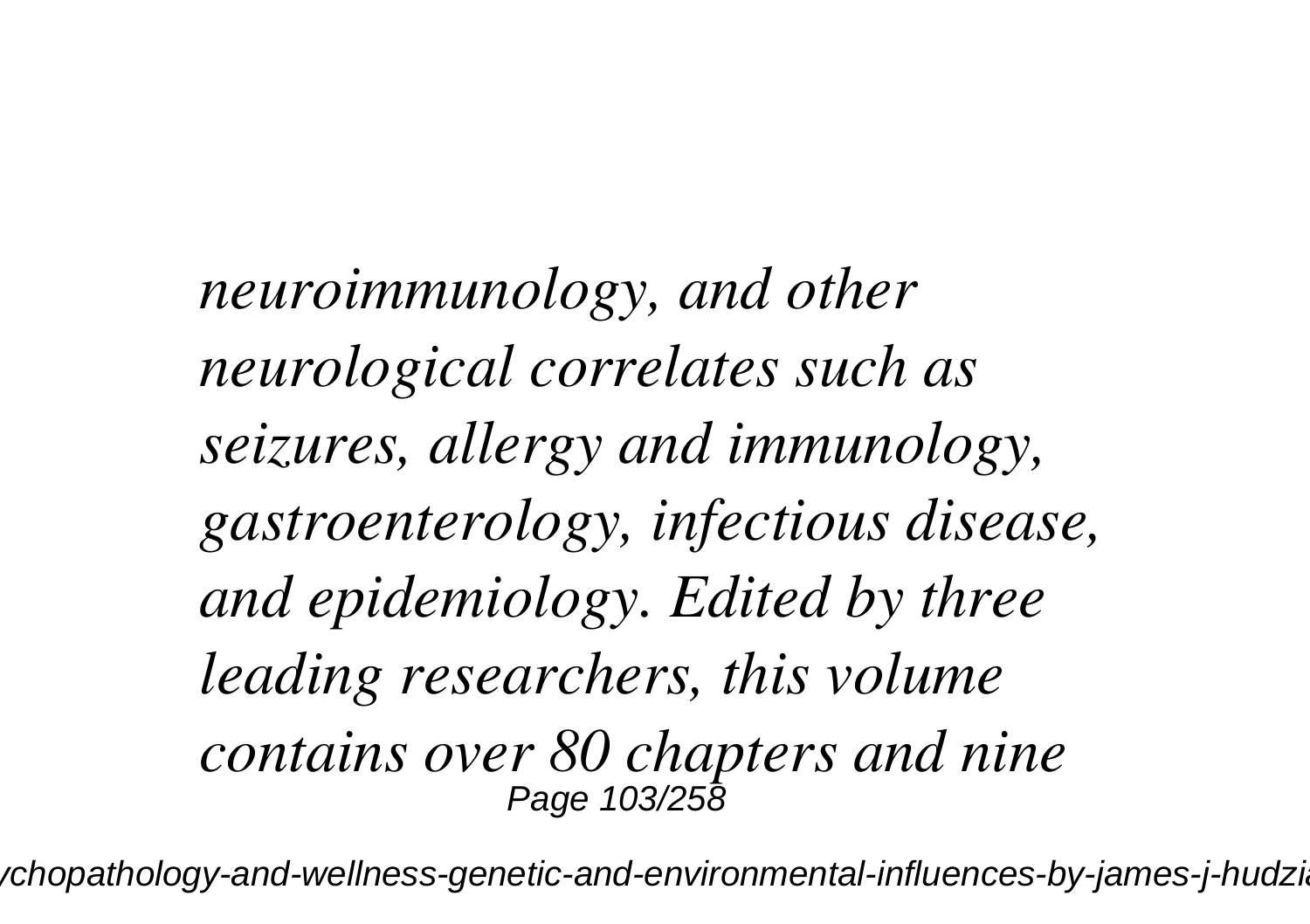*shorter commentaries by thought leaders in the field, making the book a virtual "who's who" of autism research. This carefully developed book is a comprehensive and authoritative reference for what we know in this area as well as a* Page 104/258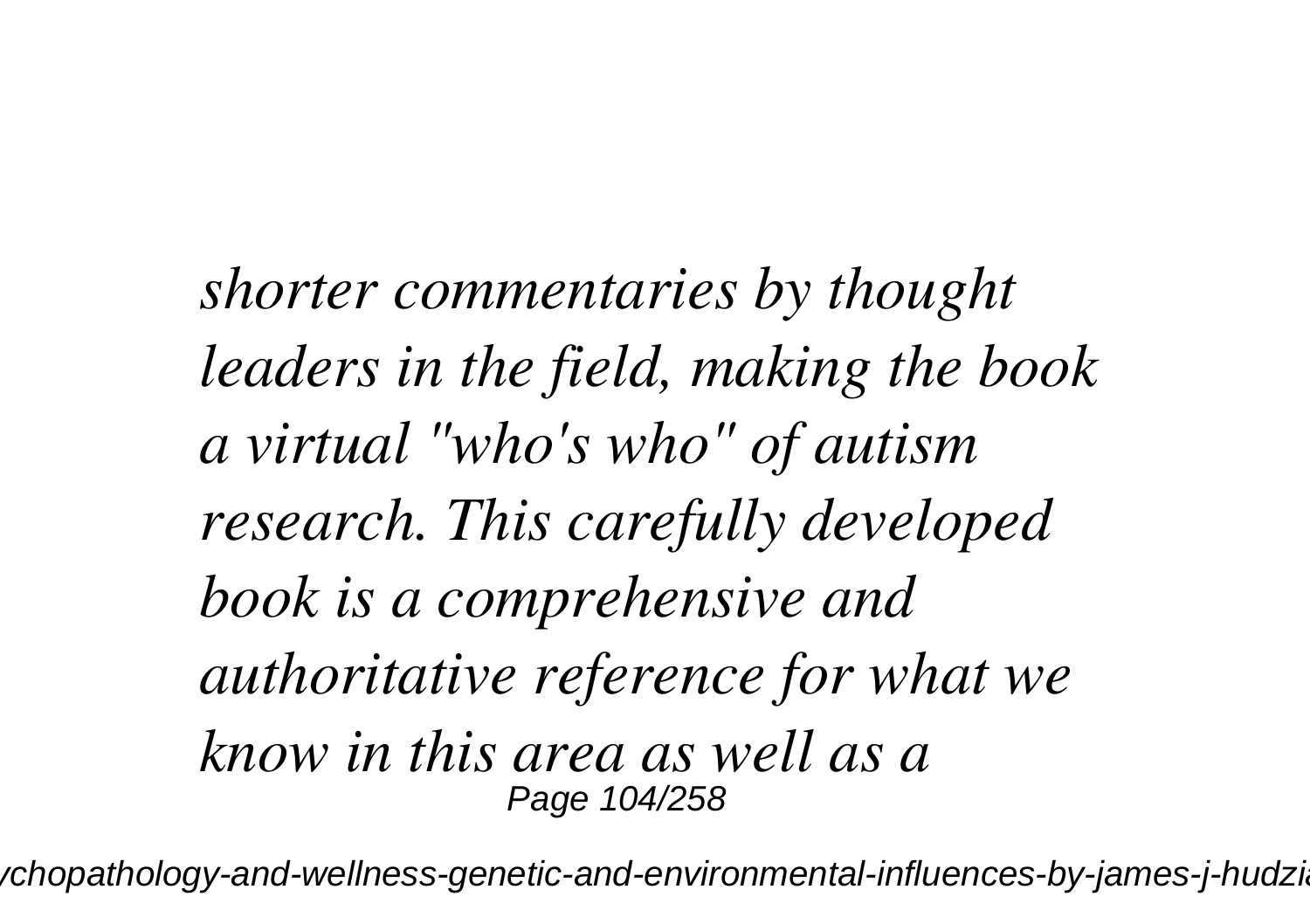*guidepost for the next several years in all areas of autism research. This fourth edition provides the most comprehensive guide to the field of counselling psychology, exploring a range of theories and philosophical underpinnings, practice approaches* Page 105/258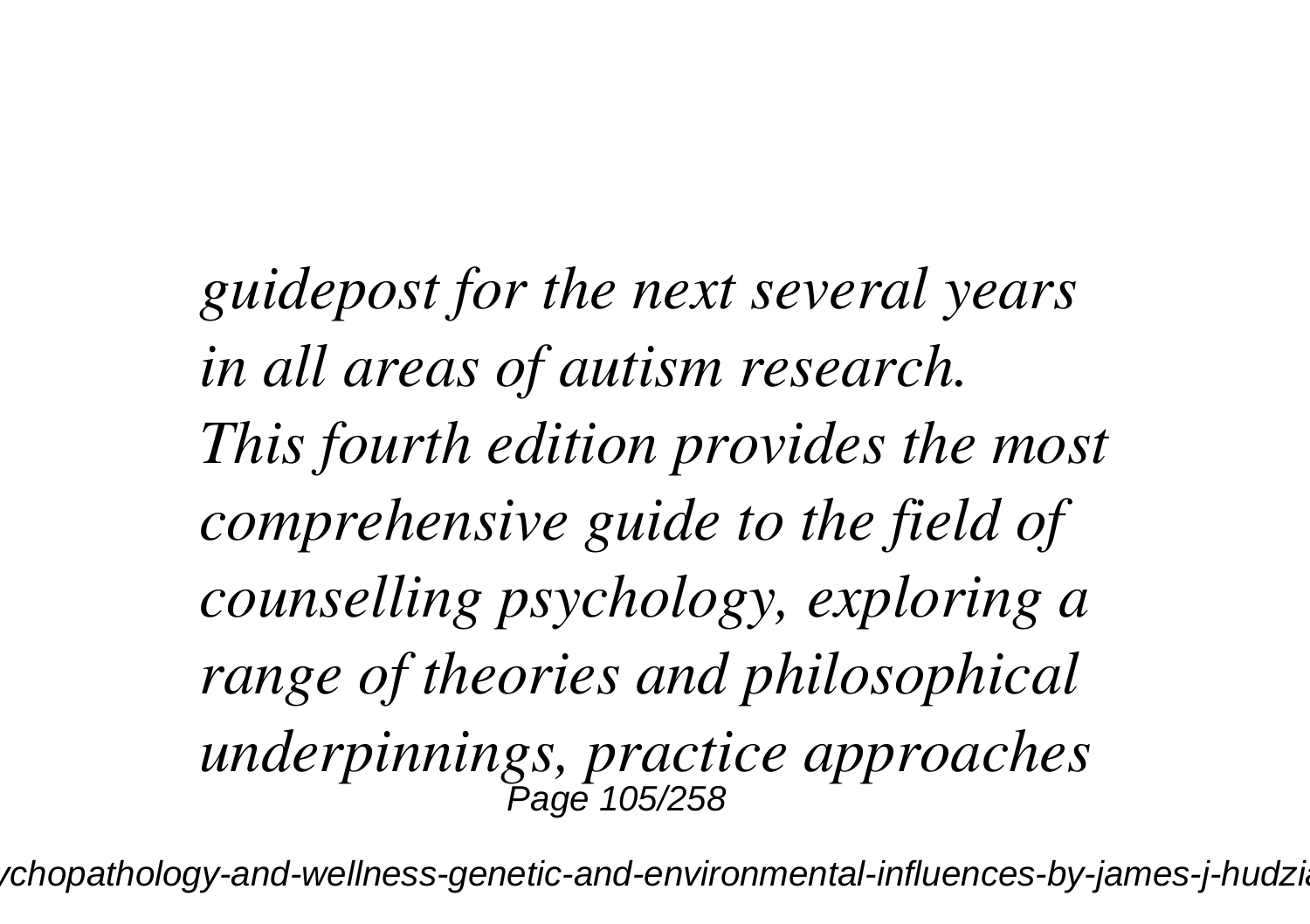*and contexts, and professional issues. It has been updated to reflect current issues and debates and to map onto the training standards, and offers the ultimate companion for your journey through counselling psychology training and* Page 106/258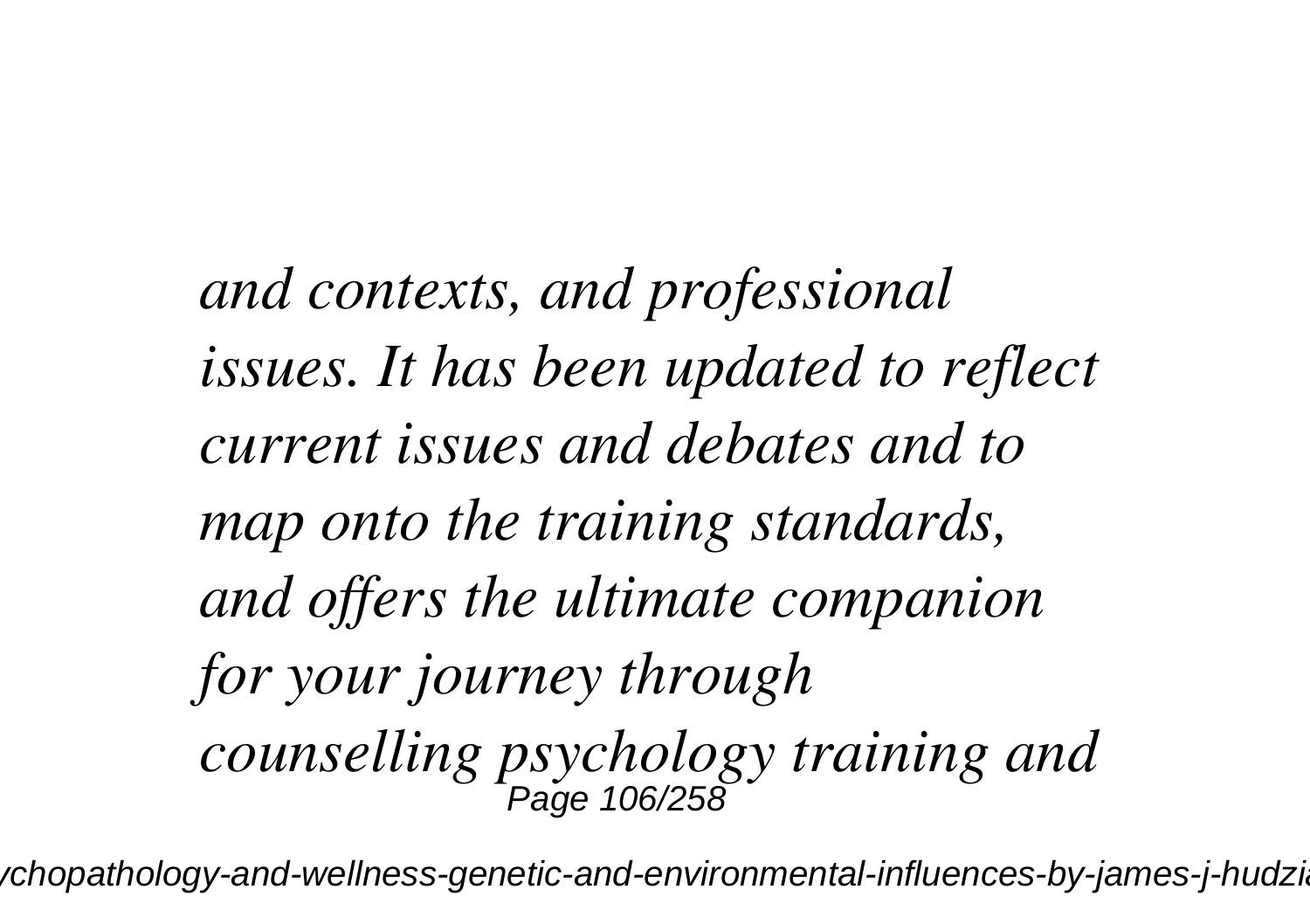*into the workplace. New to the fourth edition: Chapters on: Person-Centred Therapy; Mindfulness; Neuroscience; Engaging with and Carrying out Research; Reflective Practice; International Dimensions; and Ecopsychology A companion* Page 107/258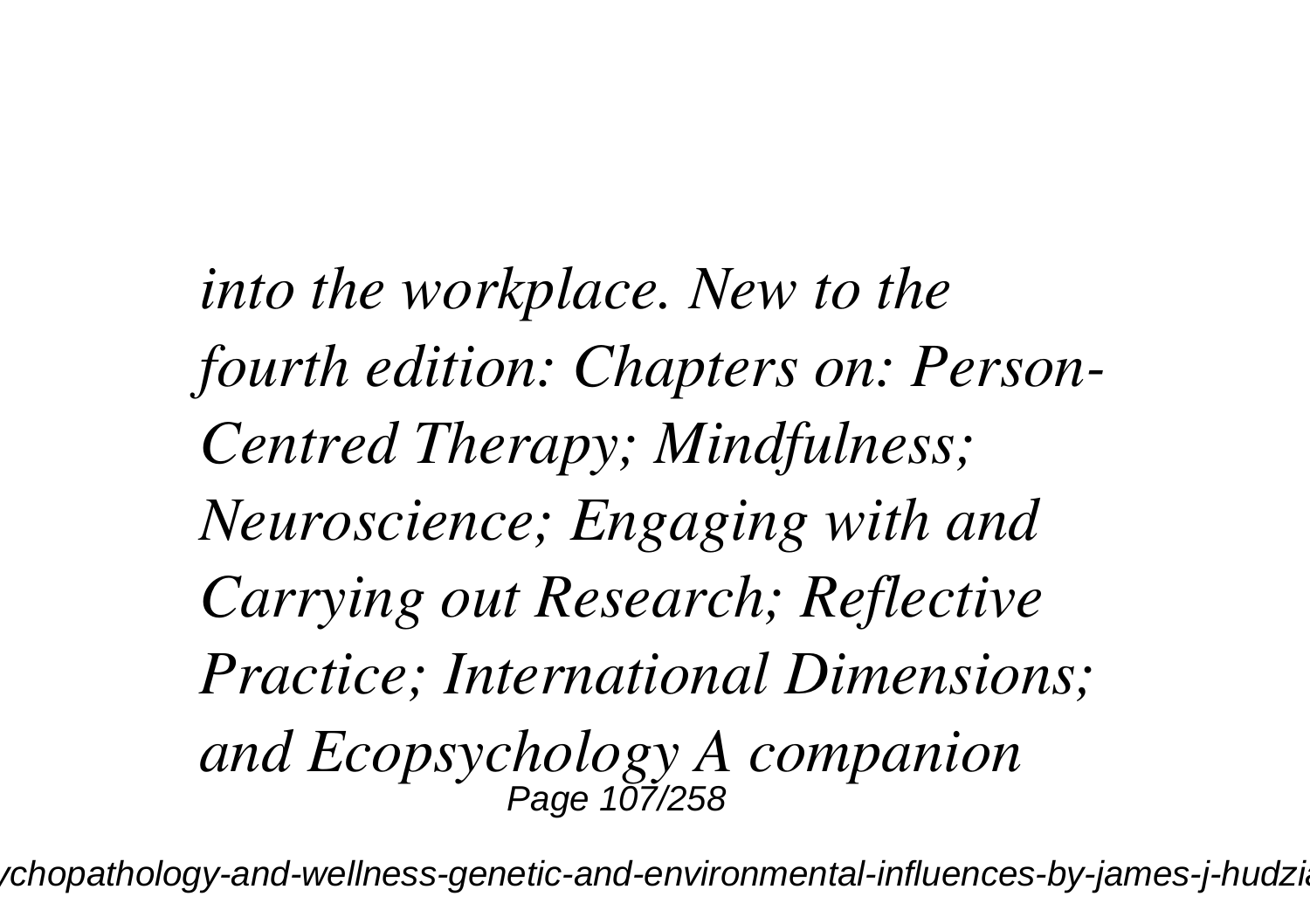*website offering hours of video and audio, including conversations with counselling psychology practitioners and trainees, and articles, exercises and case studies Other new features include: Further Reading, 'Day in the Life of' dialogues with* Page 108/258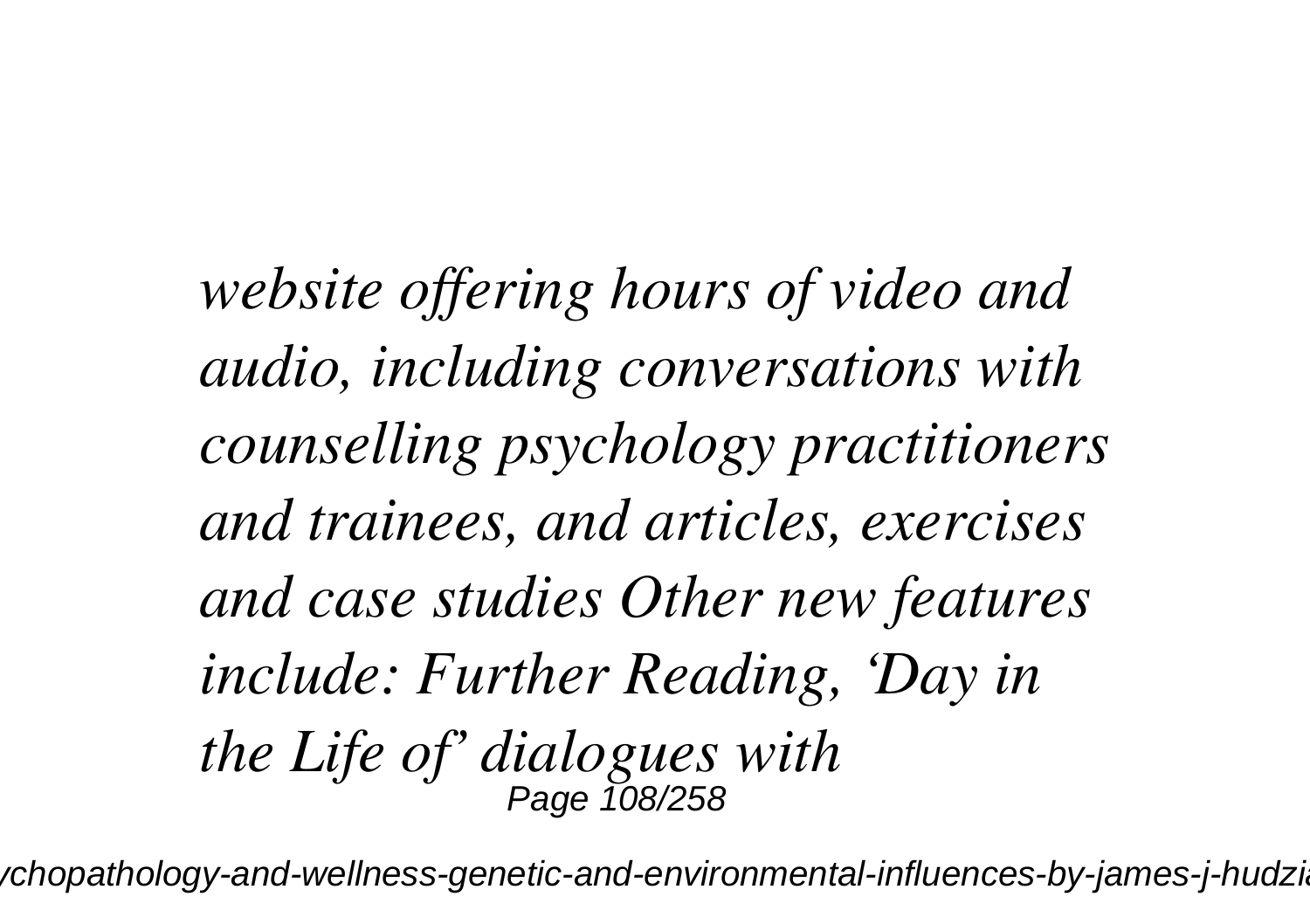*practitioners; Reflective Exercises, and Discussion Points, and new case studies. Special attention has been paid to the topic of research, both as a theme throughout the book, and through four new chapters covering the use, carry out* Page 109/258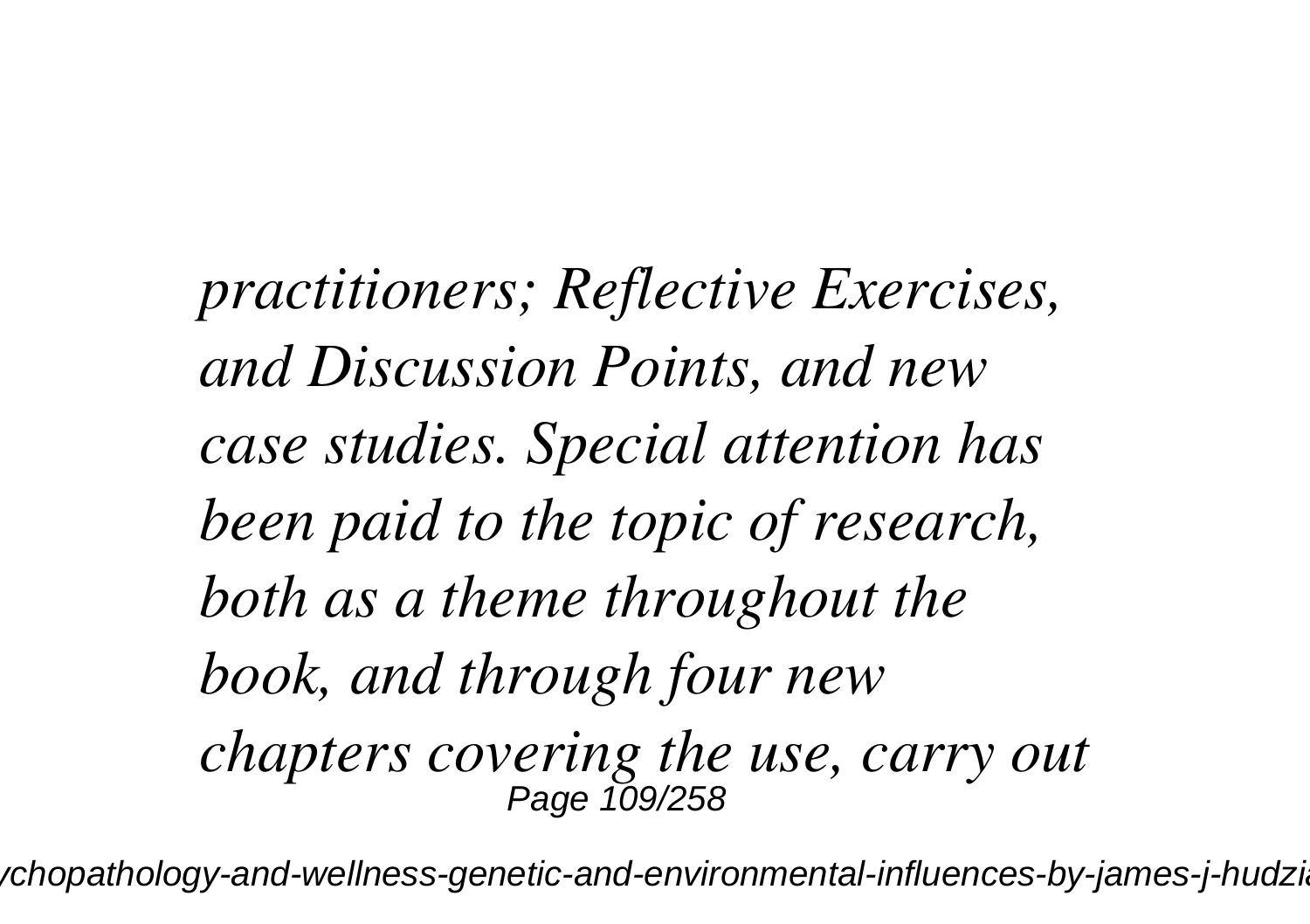*and publication of research at different stages of training and practice. The handbook is the essential textbook for students and practitioners in the field of counselling psychology and allied health professions, at all stages of* Page 110/258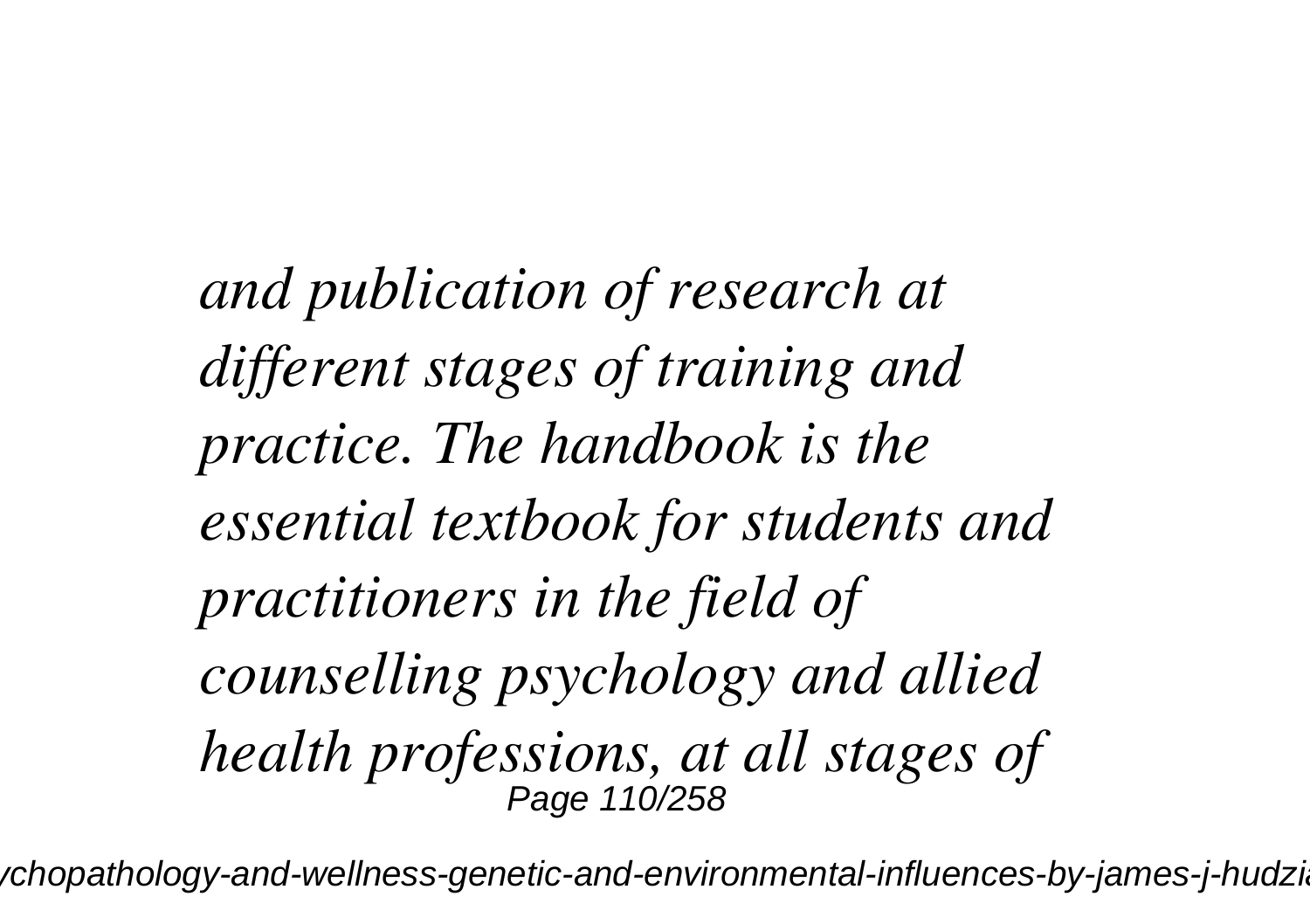*their career and across a range of settings, both in the UK and internationally. Contemporary Intellectual Assessment, Third Edition A critical perspective Parenting, Family Policy and* Page 111/258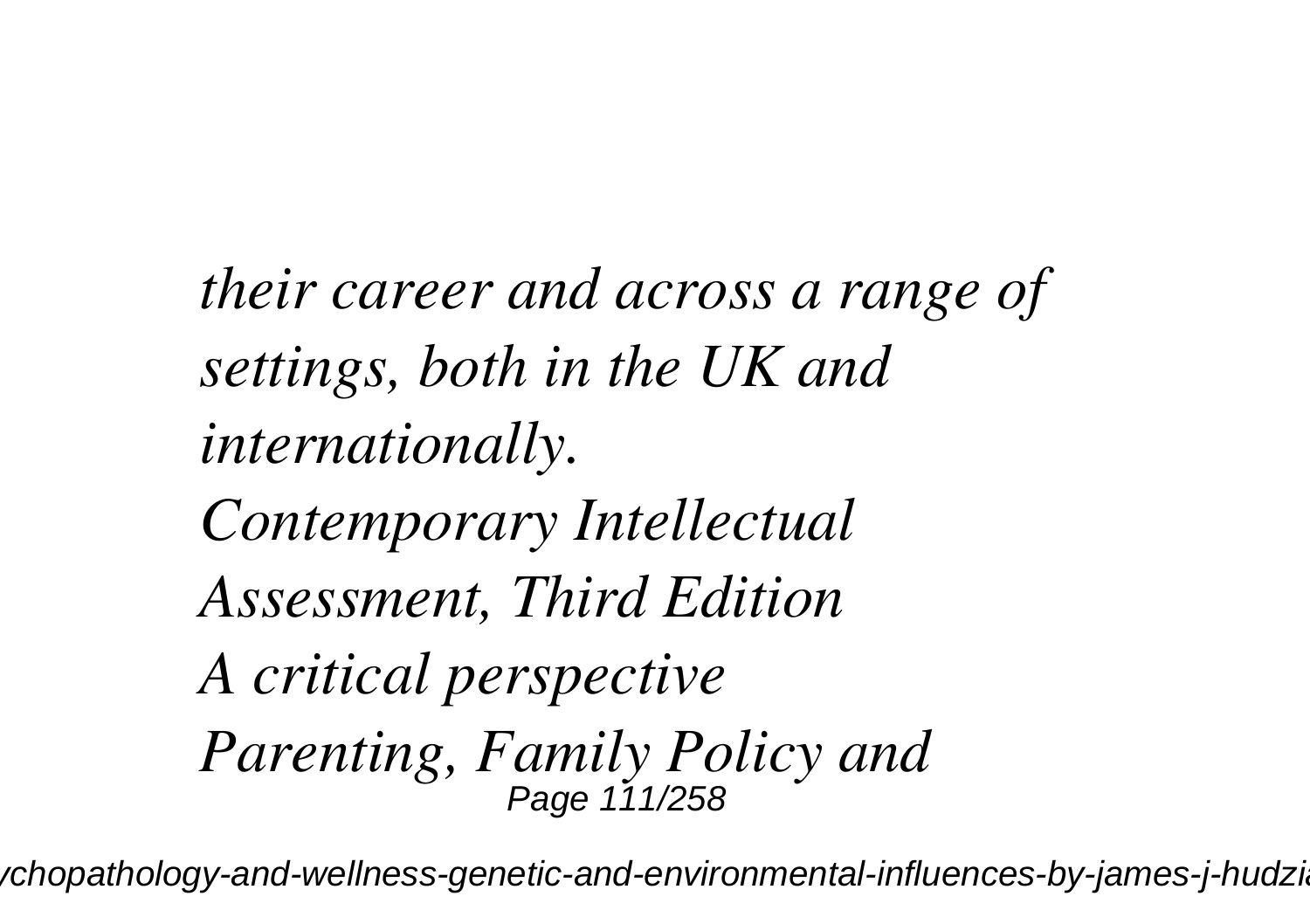*Children's Well-Being in an Unequal Society The Oxford Handbook of Child Psychological Assessment Autism Spectrum Disorders Child Temperament: New Thinking About the Boundary Between Traits* Page 112/258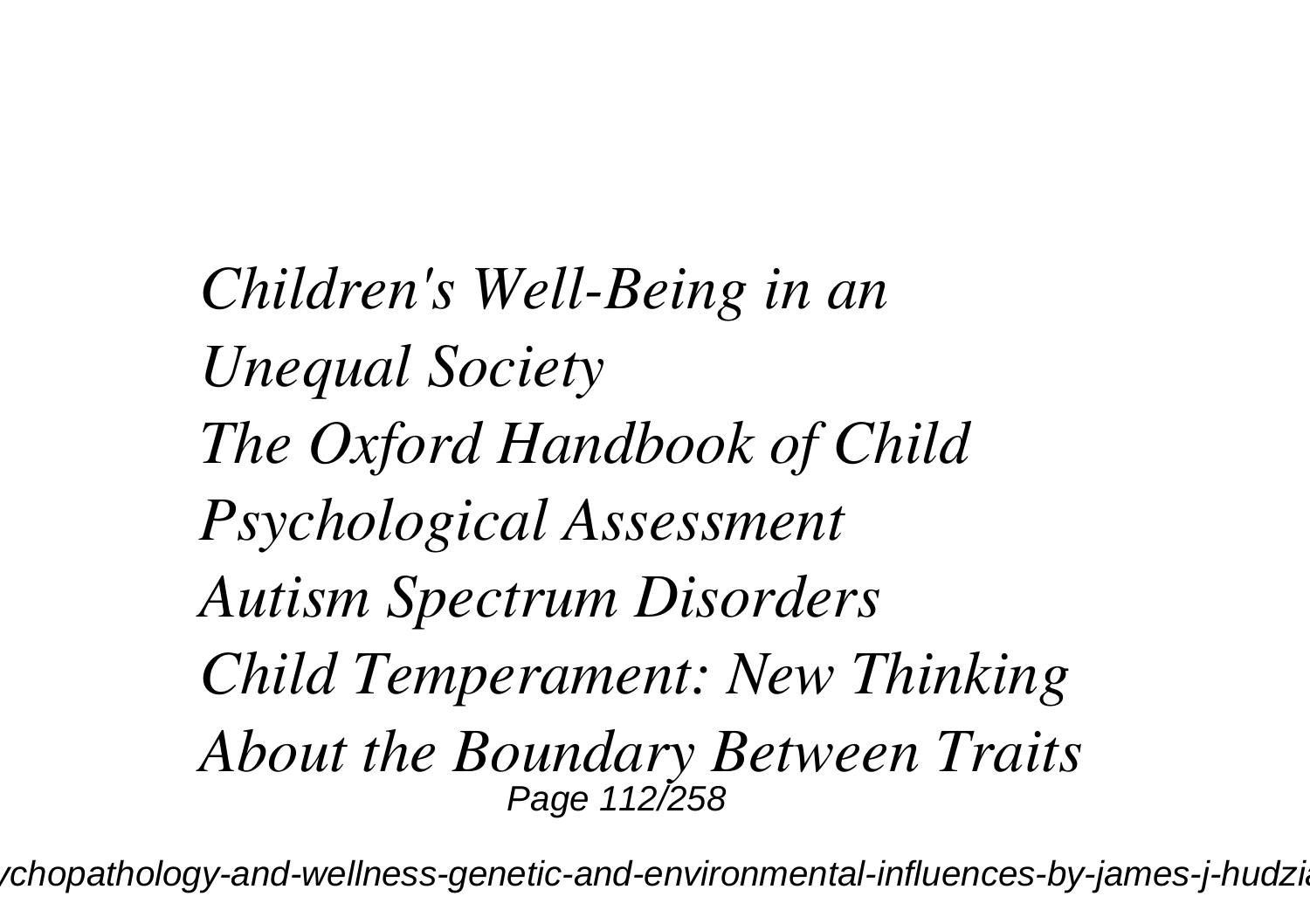*and Illness* This interdisciplinary volume examines the challenges adolescents face and the selfregulation tools that most effectively ease the transition to adulthood. In one volume, this authoritative

Page 113/258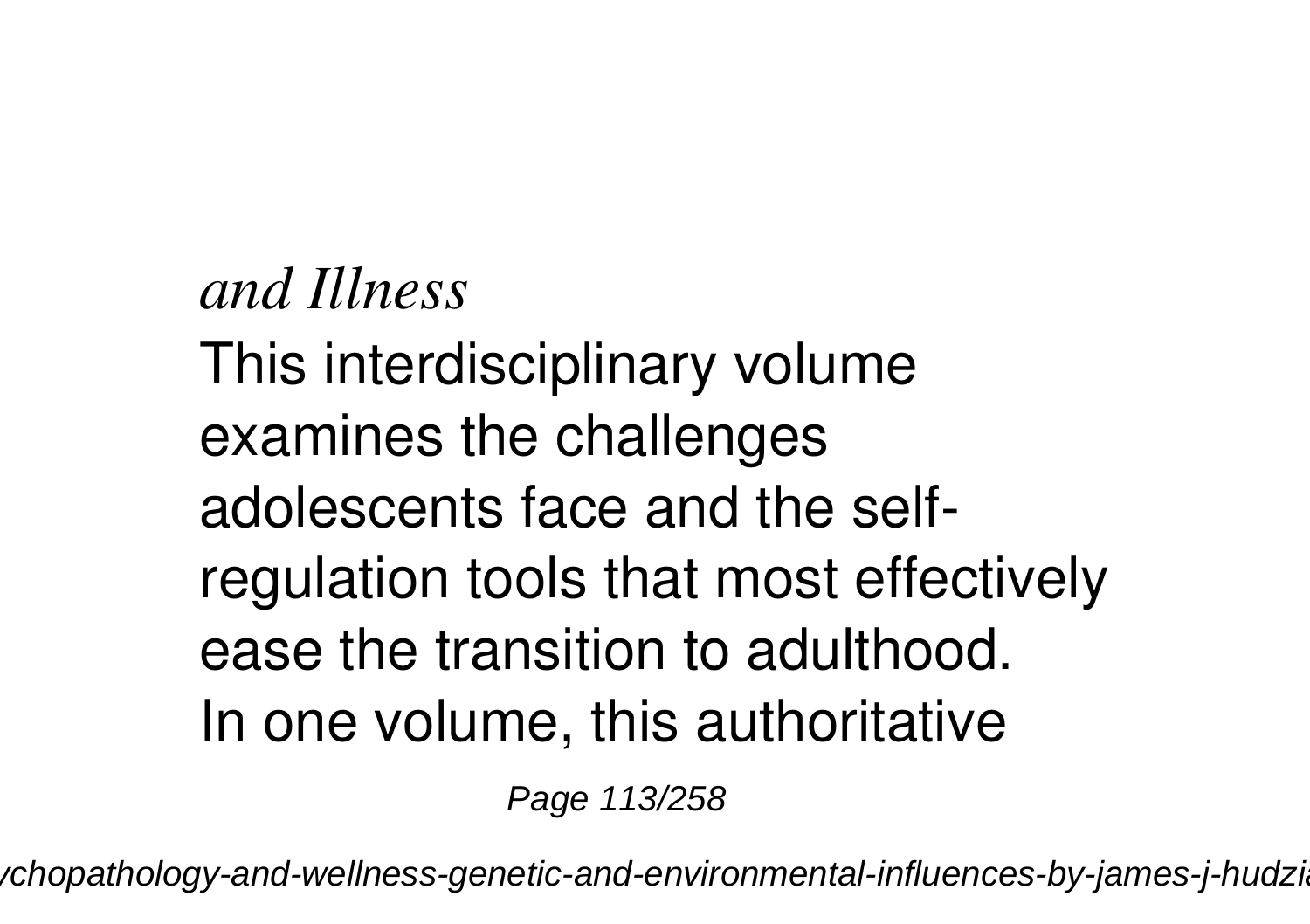reference presents a current, comprehensive overview of intellectual and cognitive assessment, with a focus on practical applications. Leaders in the field describe major theories of intelligence and provide the

Page 114/258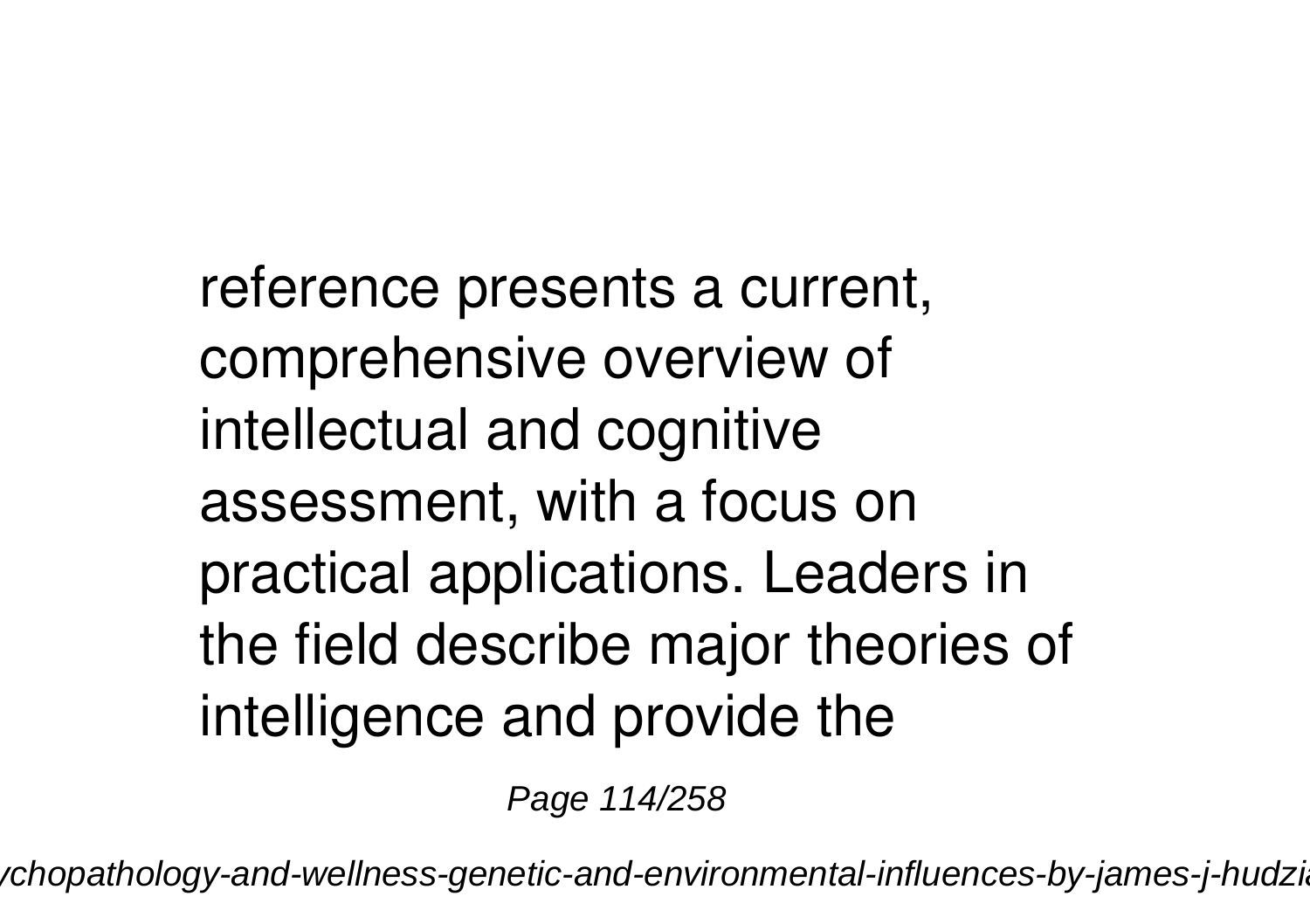knowledge needed to use the latest measures of cognitive abilities with individuals of all ages, from toddlers to adults. Evidence-based approaches to test interpretation, and their relevance for intervention, are described. The book addresses

Page 115/258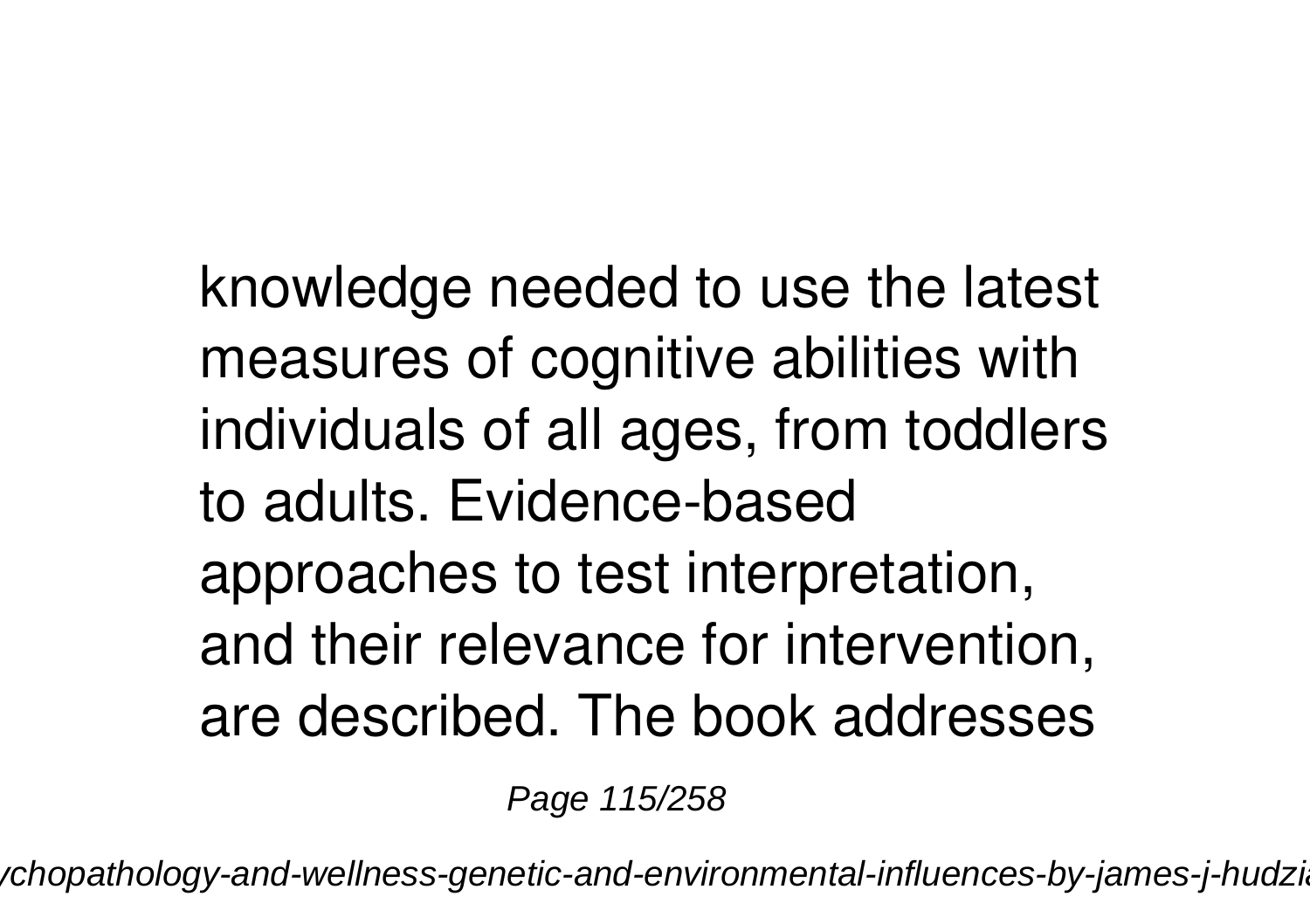critical issues in assessing particular populations—including culturally and linguistically diverse students, gifted students, and those with learning difficulties and disabilities—in today's educational settings. New to This

Page 116/258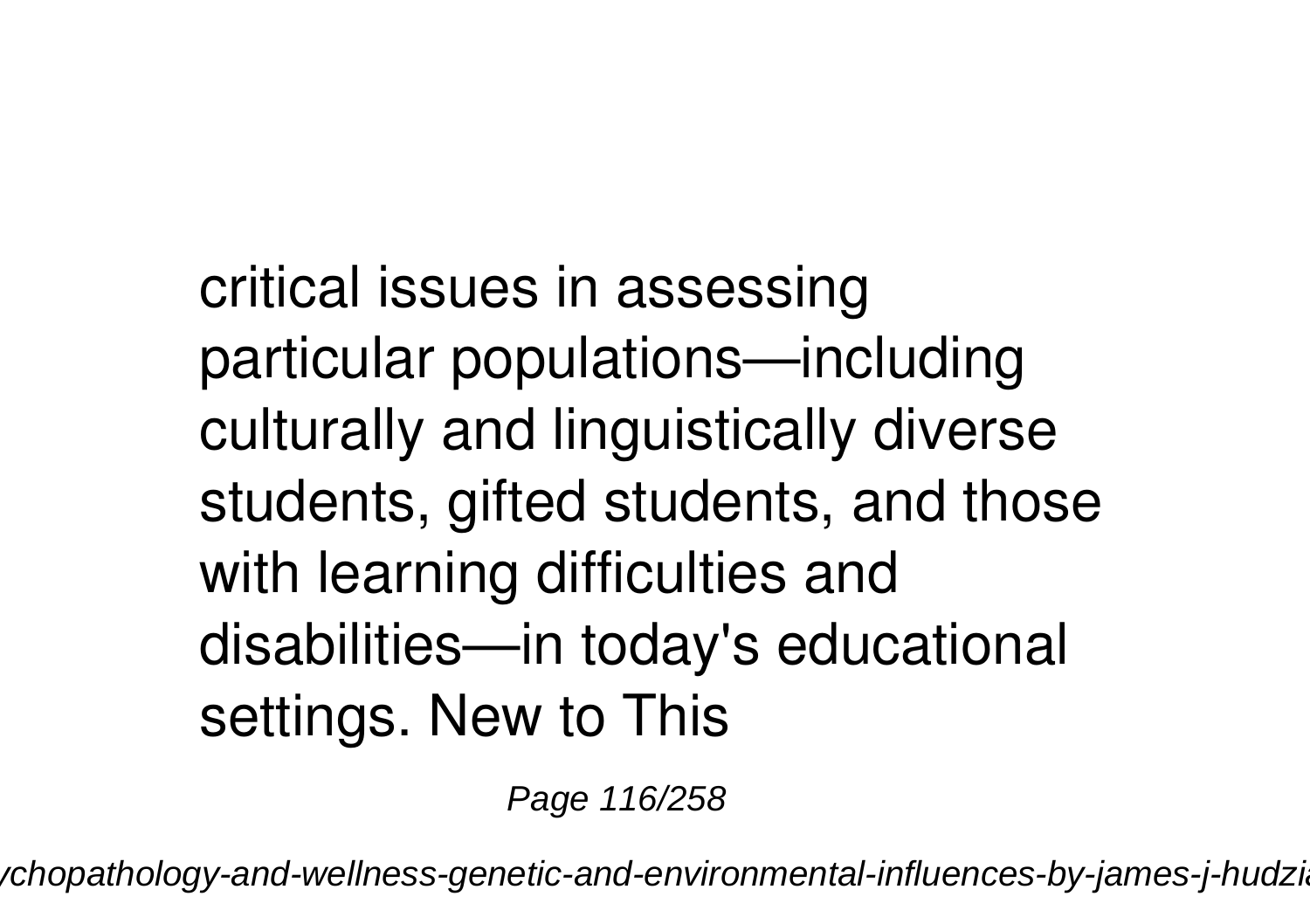Edition\*Incorporates major research advances and legislative and policy changes.\*Covers recent test revisions plus additional tests: the NEPSY-II and the Wechsler Nonverbal Scale of Ability.\*Expanded coverage of

Page 117/258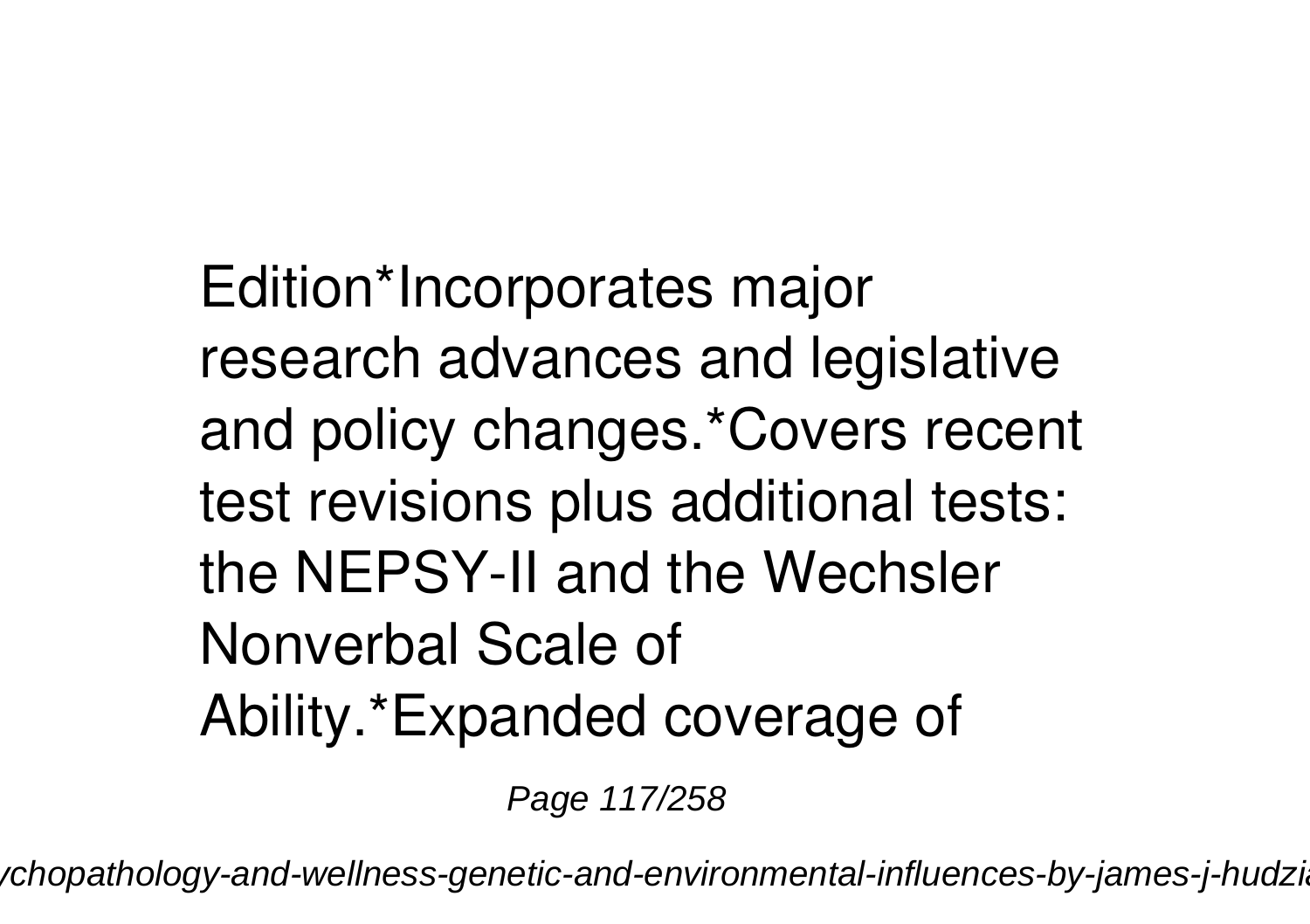specific populations: chapters on autism spectrum disorders, attention-deficit/hyperactivity disorder, sensory and physical disabilities and traumatic brain injury, and intellectual disabilities.\*Chapters on

Page 118/258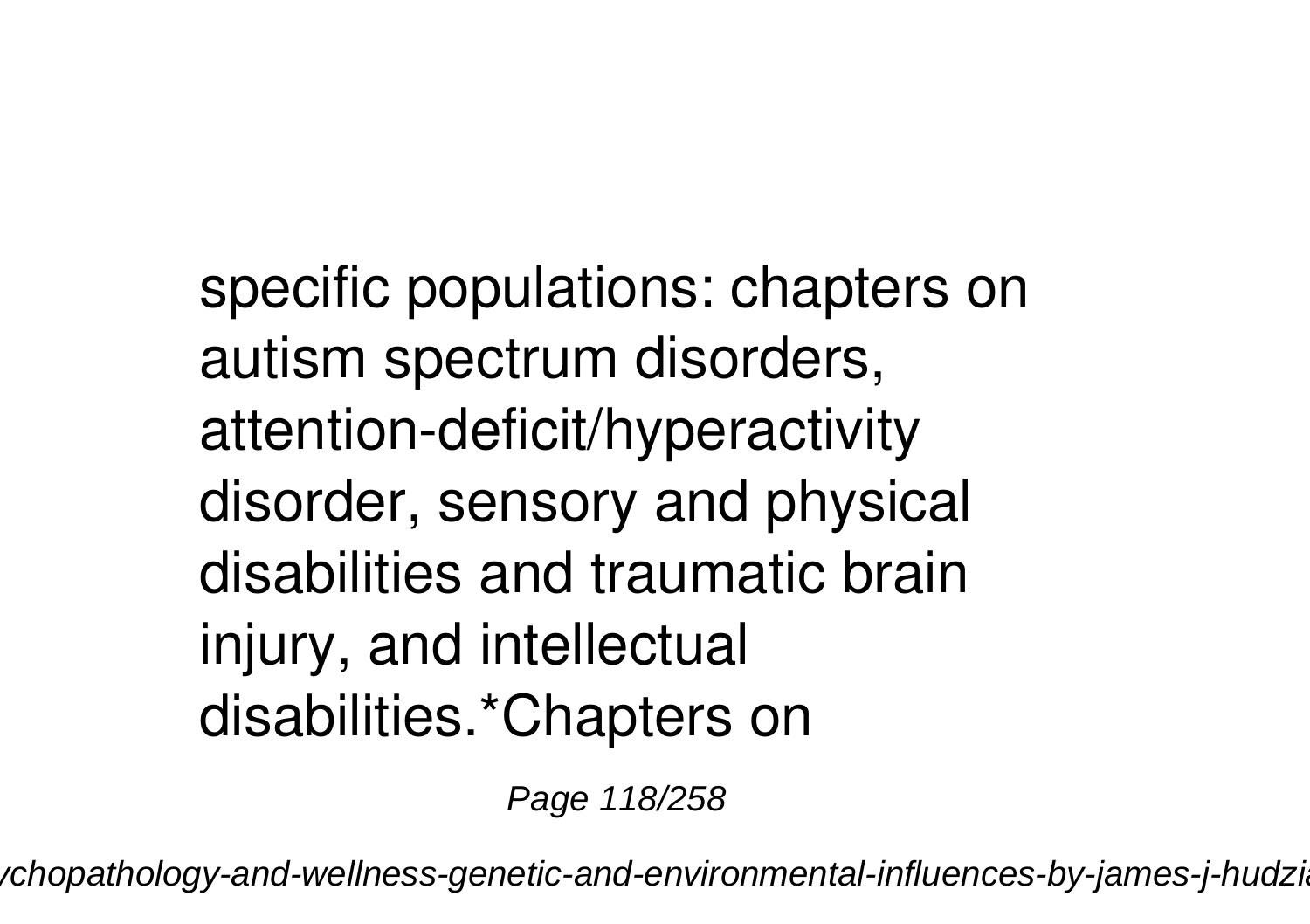neuropsychological approaches, assessment of executive functions, and multi-tiered service delivery models in schools. The complete reference of biological bases for

psychopathology at any age

Page 119/258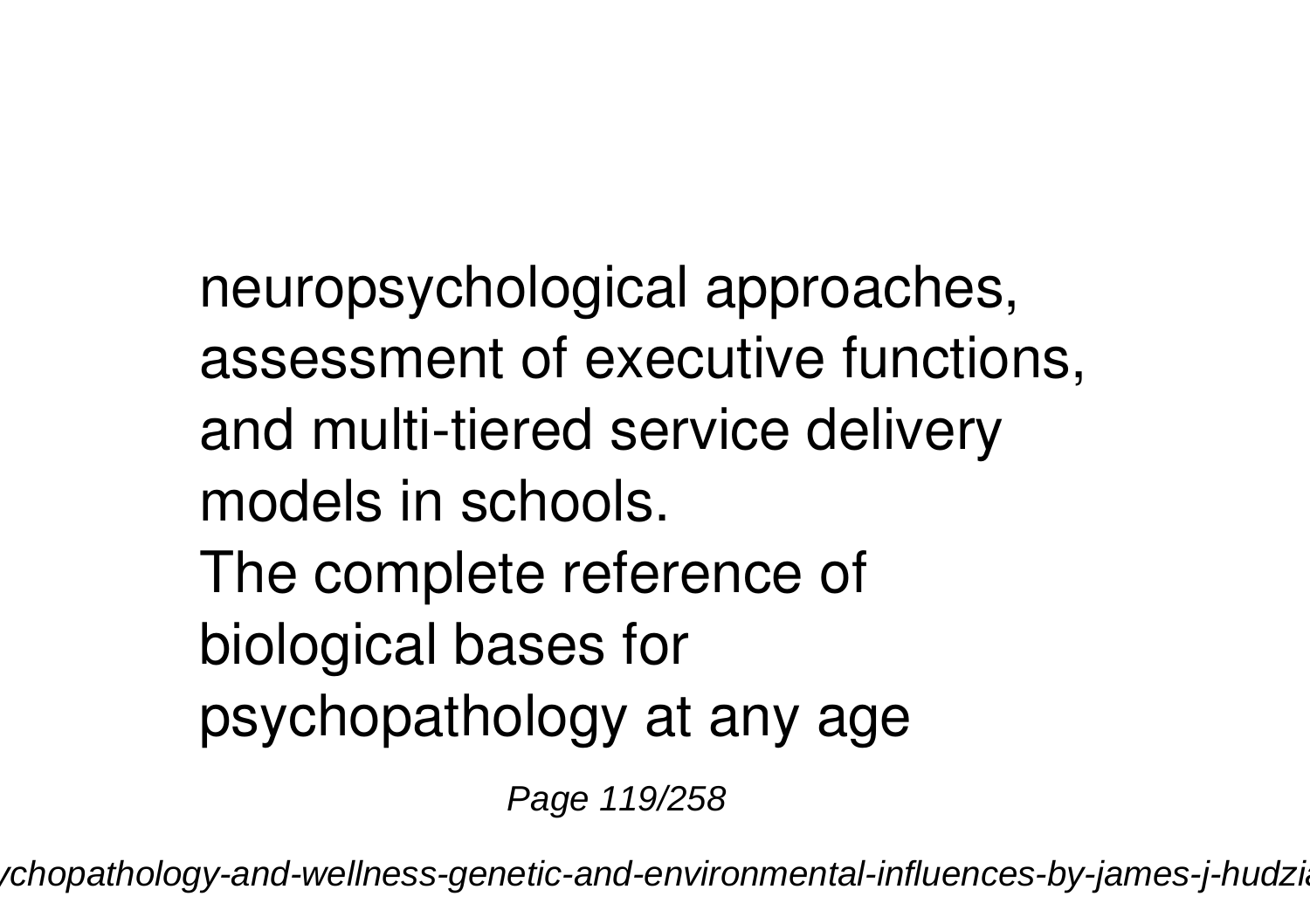Developmental Psychopathology is a four-volume compendium of the most complete and current research on every aspect of the field. Volume Two: Developmental Neuroscience focuses on the biological basis of psychopathology

Page 120/258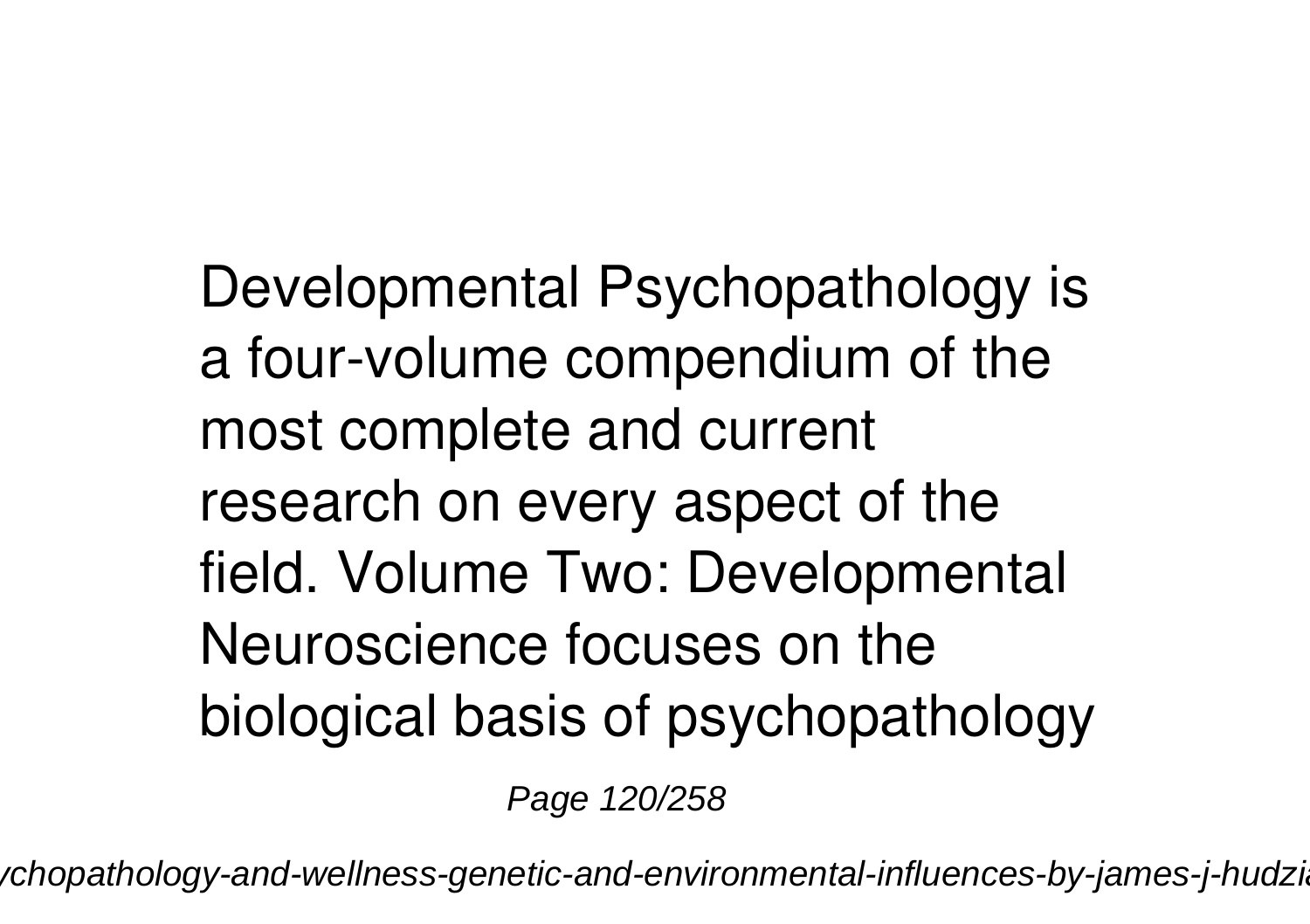at each life stage, from nutritional deficiencies to genetics to functional brain development to evolutionary perspectives and more. Now in its third edition, this comprehensive reference has been fully updated to better reflect the

Page 121/258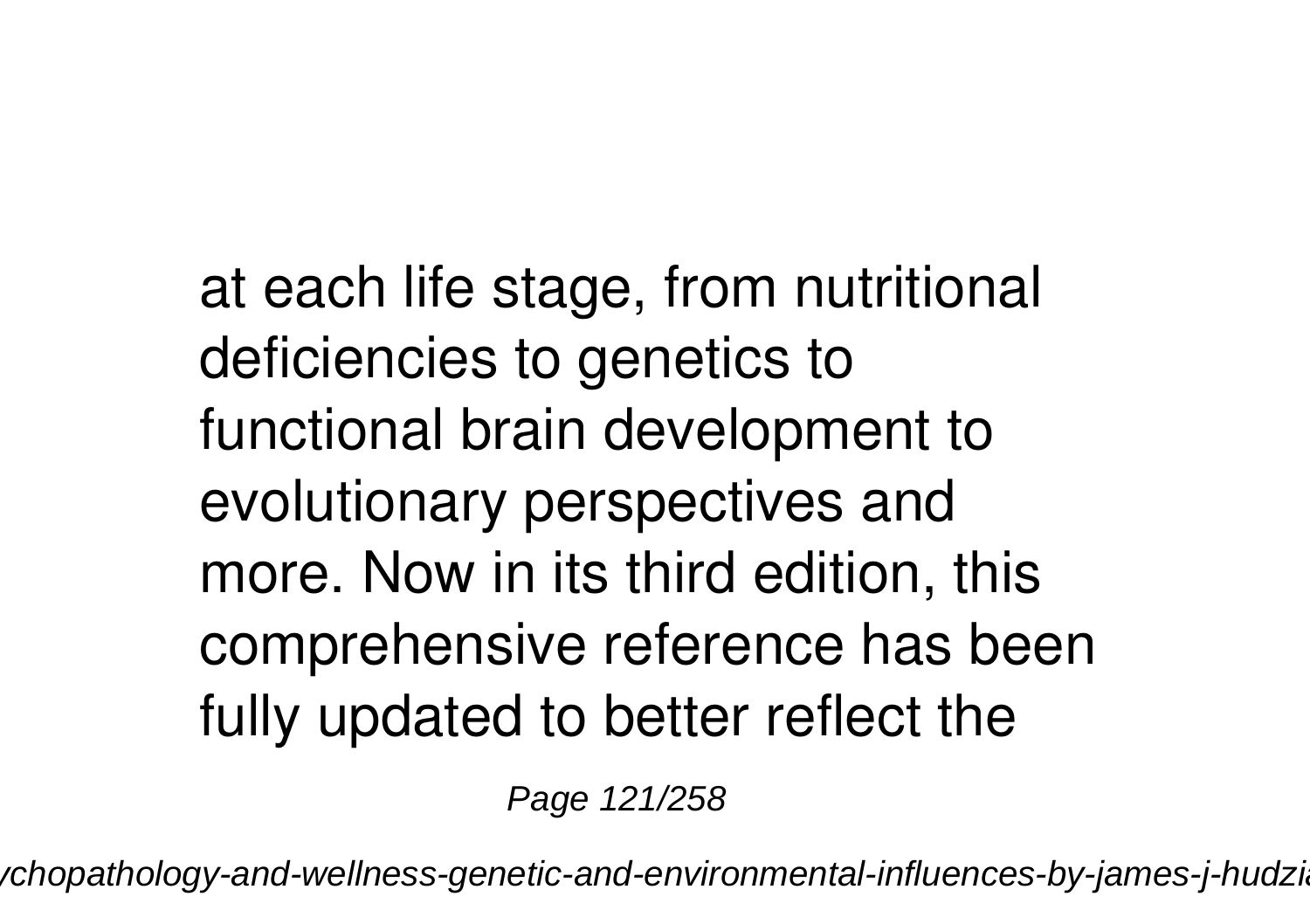current state of the field, and detail the newest findings made possible by advances in technology and neuroscience. Contributions from expert researchers and clinicians provide insight into brain development, molecular genetics

Page 122/258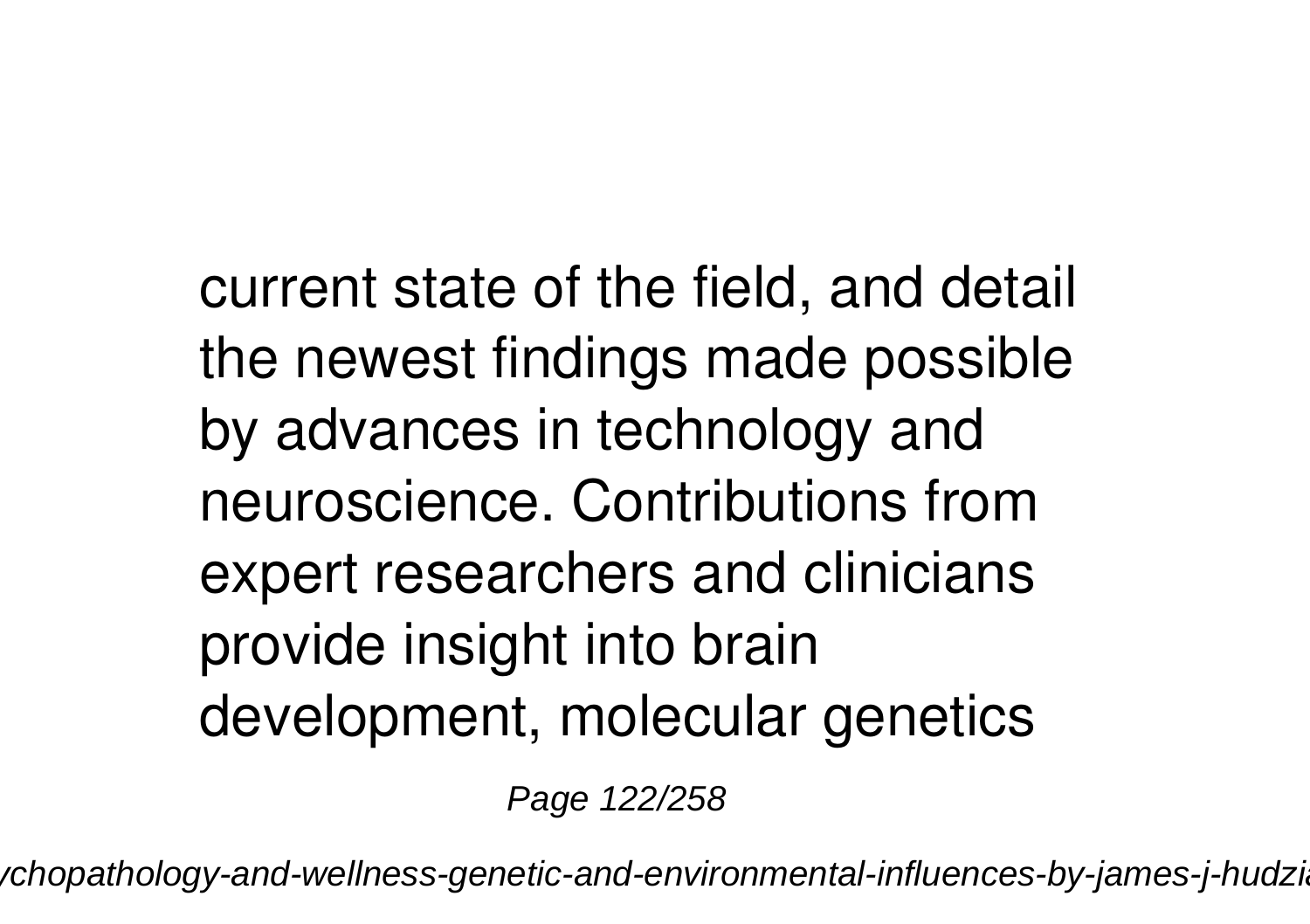methods, neurogenics approaches to pathway mapping, structural neuroimaging, and much more, including targeted discussions of specific disorders. Advances in developmental psychopathology have burgeoned since the 2006

Page 123/258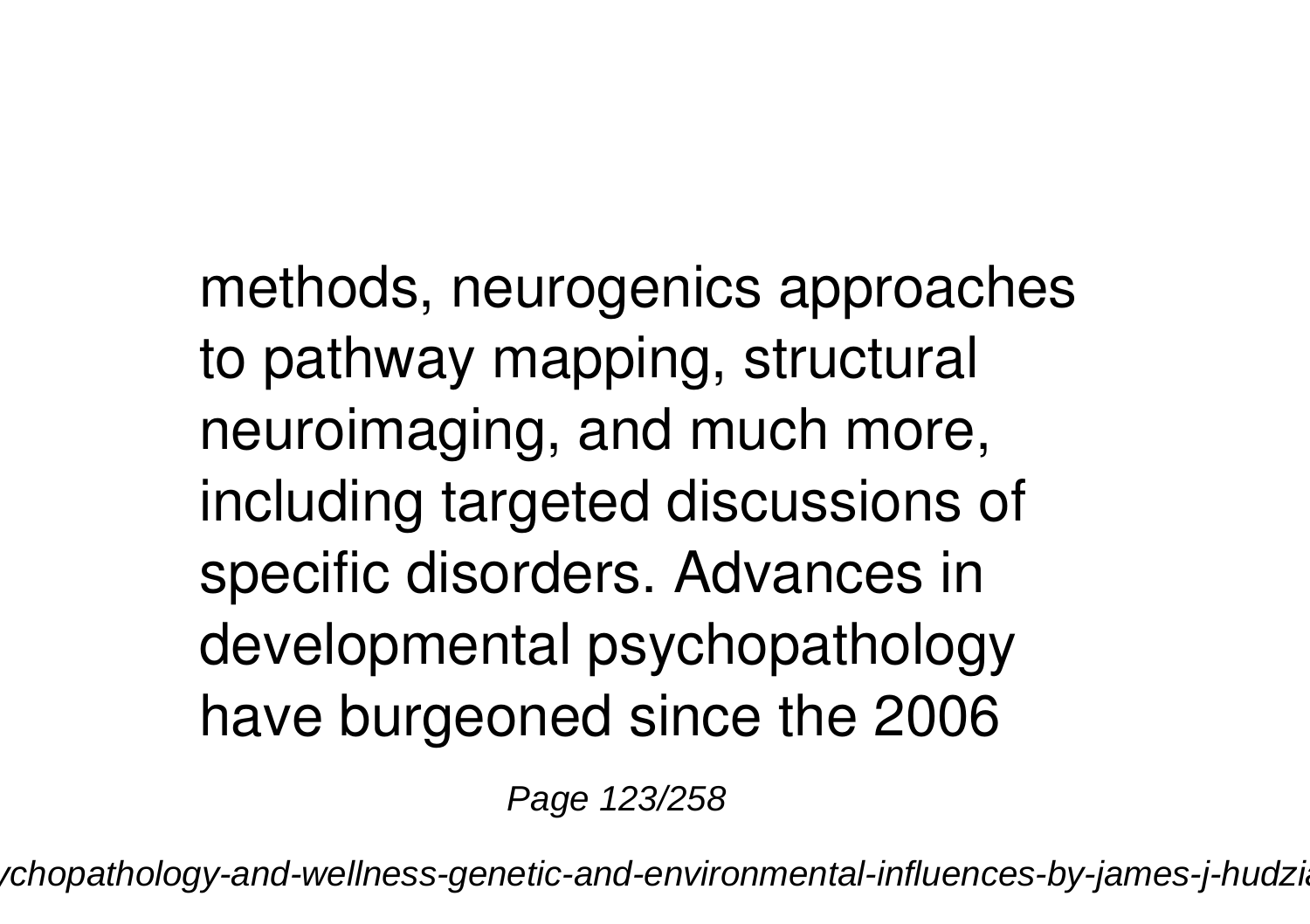publication of the second edition, and keeping up on the latest findings in multiple avenues of investigation can be burdensome to the busy professional. This series solves the problem by collecting the information into one place, with a

Page 124/258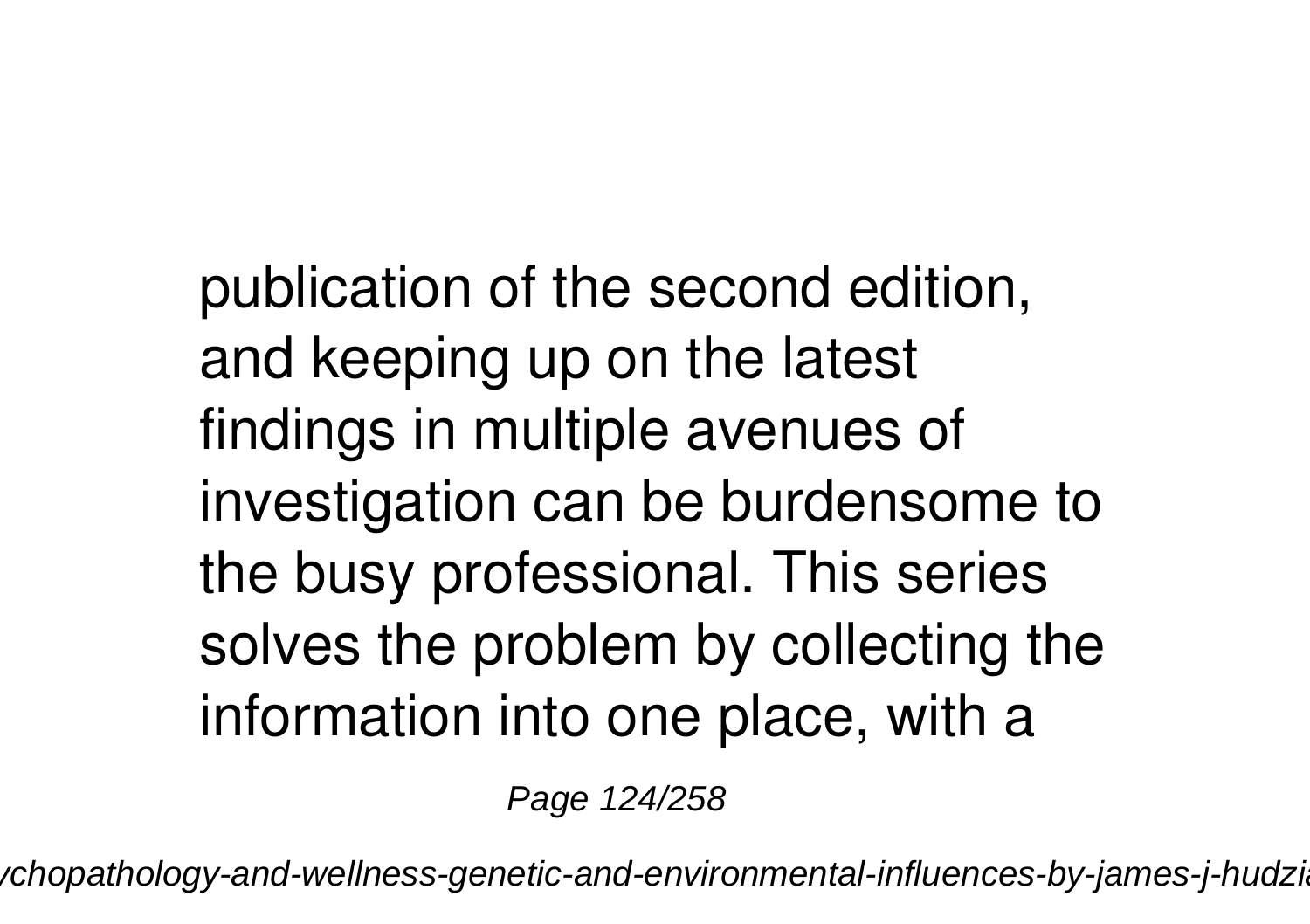logical organization designed for easy reference. Consider evolutionary perspectives in developmental psychopathology Explore typical and atypical brain development across the life span Examine the latest findings on

Page 125/258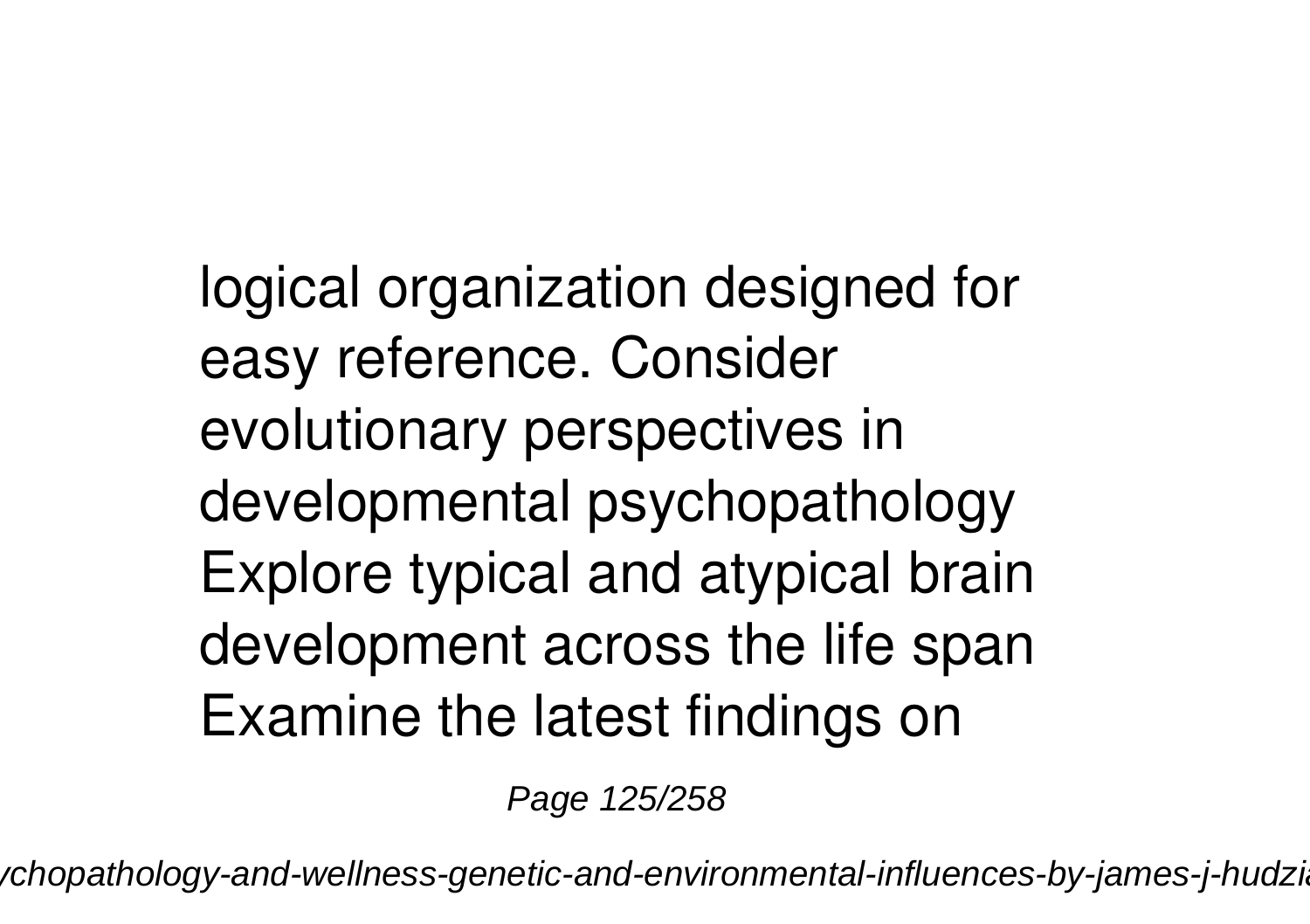stress, schizophrenia, anxiety, and more Learn how genetics are related to psychopathology at different life stages The complexity of a field as diverse as developmental psychopathology deepens with each emerging

Page 126/258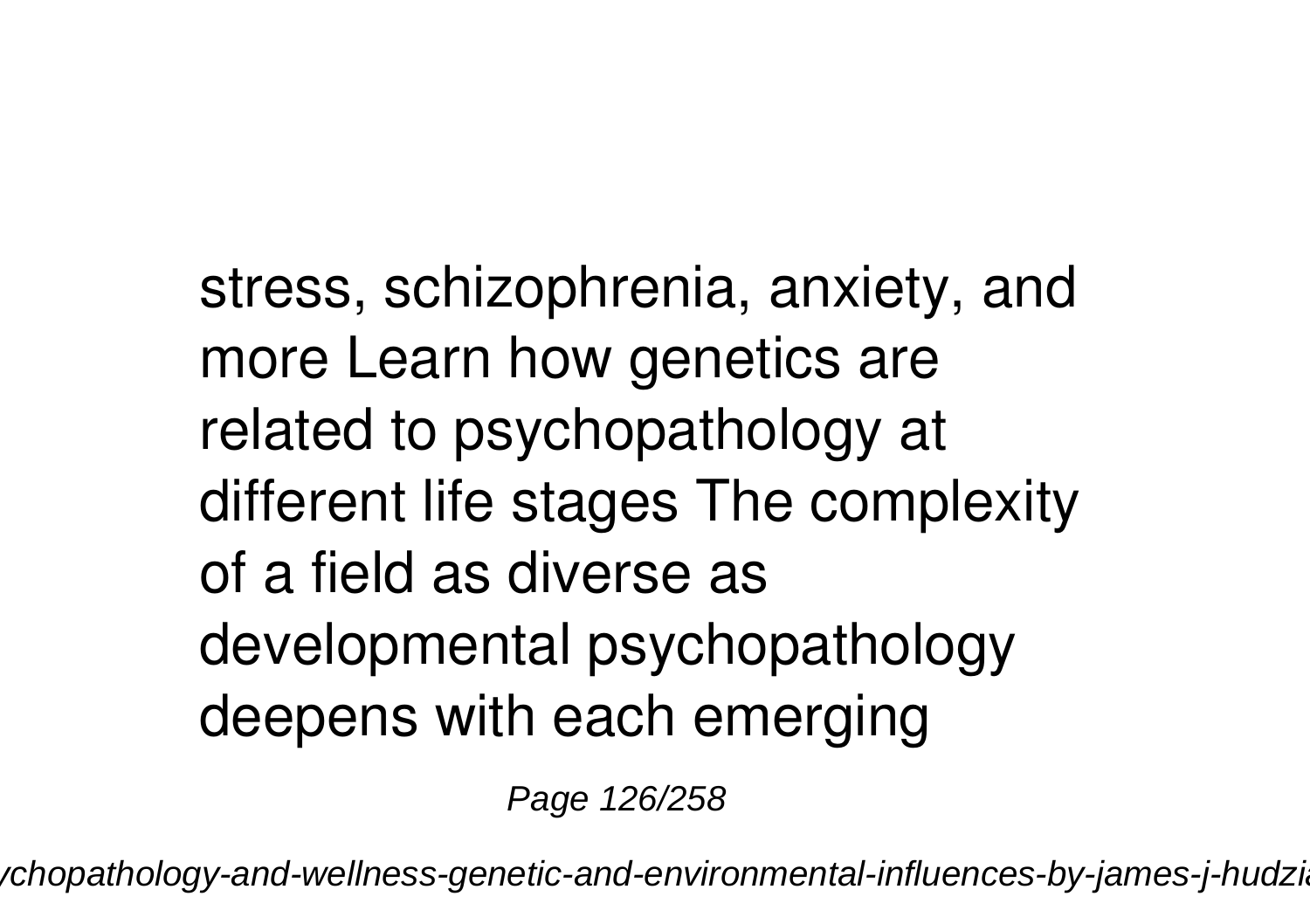theory, especially with consideration of the rapid pace of neuroscience advancement and genetic discovery. Developmental Psychopathology Volume Two: Developmental Neuroscience provides an invaluable resource by

Page 127/258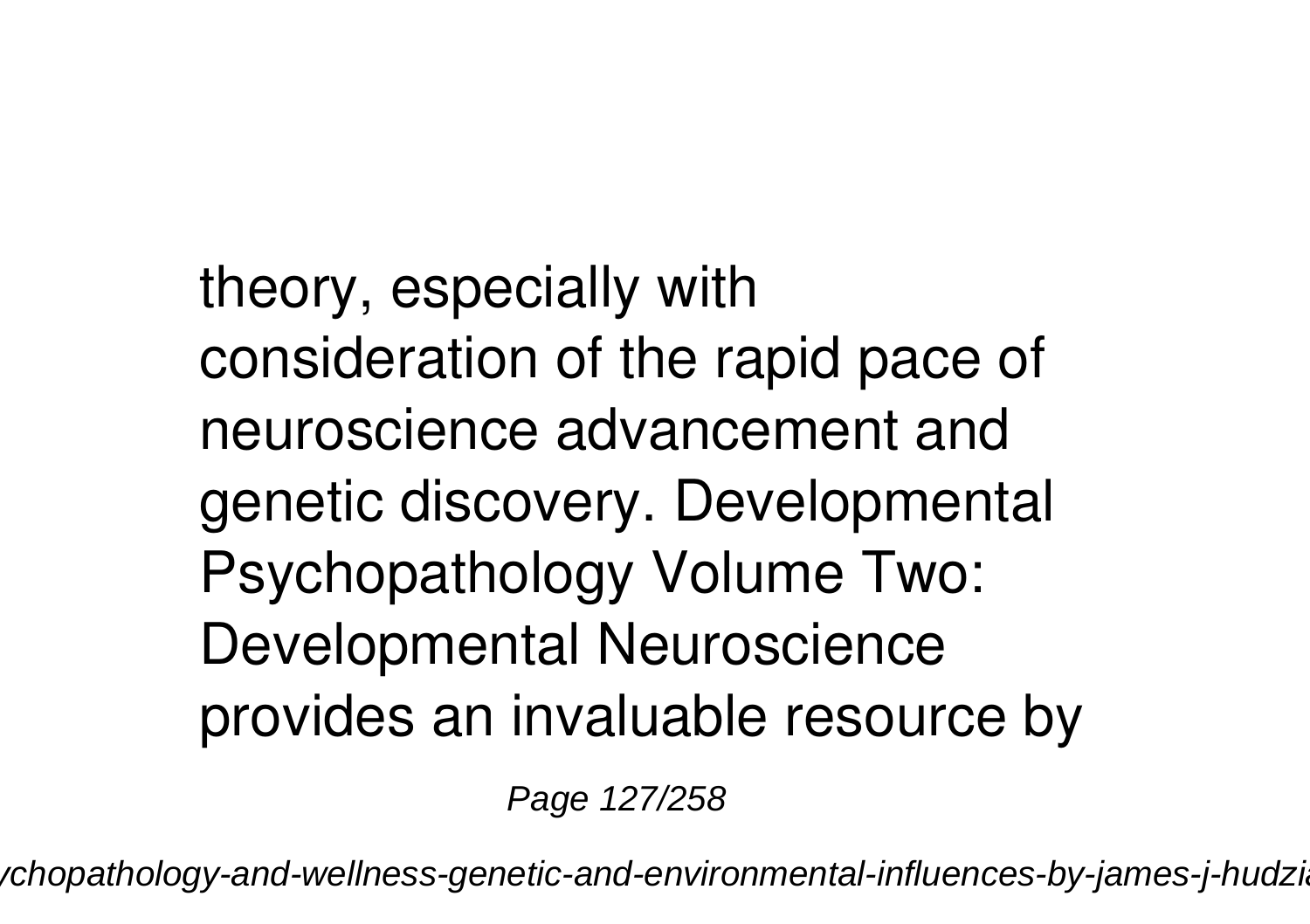compiling the latest information into a cohesive, broad-reaching reference.

Reflecting the latest research from the field, CASEBOOK IN CHILD BEHAVIOR DISORDERS, 5e vividly illustrates the rich and

Page 128/258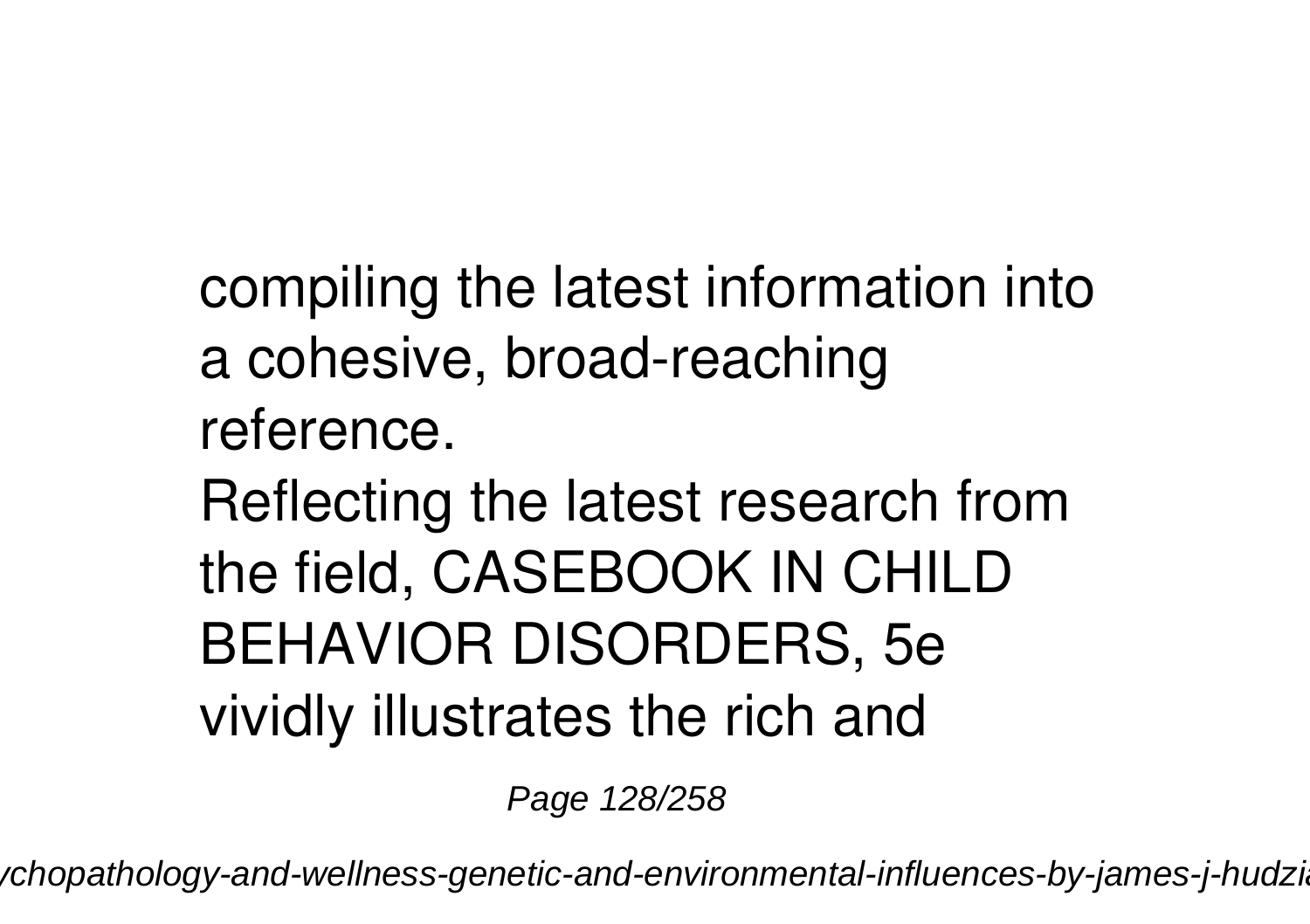arresting nature of disorders that first manifest themselves in childhood while also showing how a child's developmental patterns shape the expression of each disorder. Every complex case demonstrates how each disorder is

Page 129/258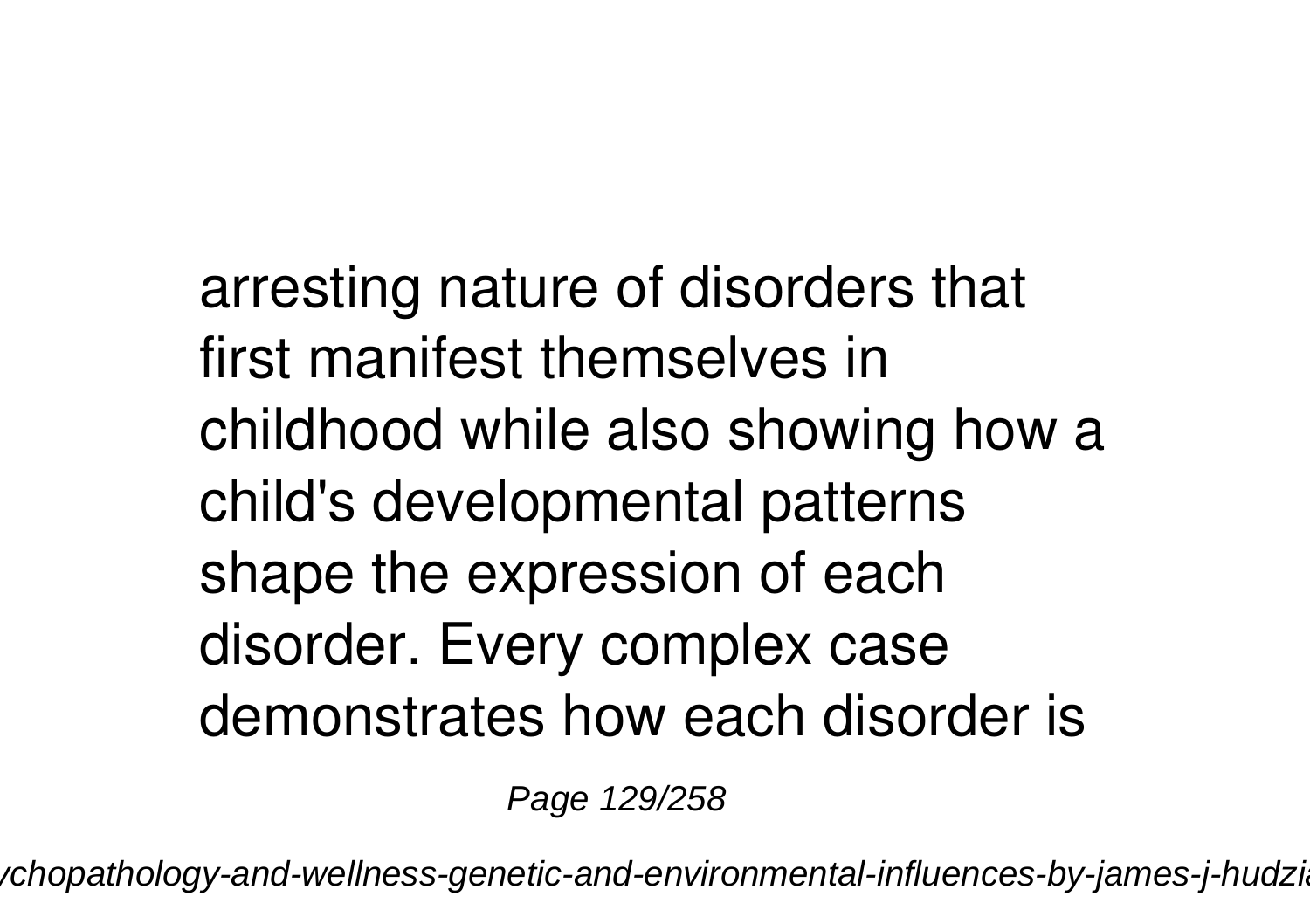expressed--from presentation through diagnosis and treatment--in an effective way. Throughout the book, the author explores the DSM-IV-TR criteria and highlights the interaction between developmental and environmental influences for

Page 130/258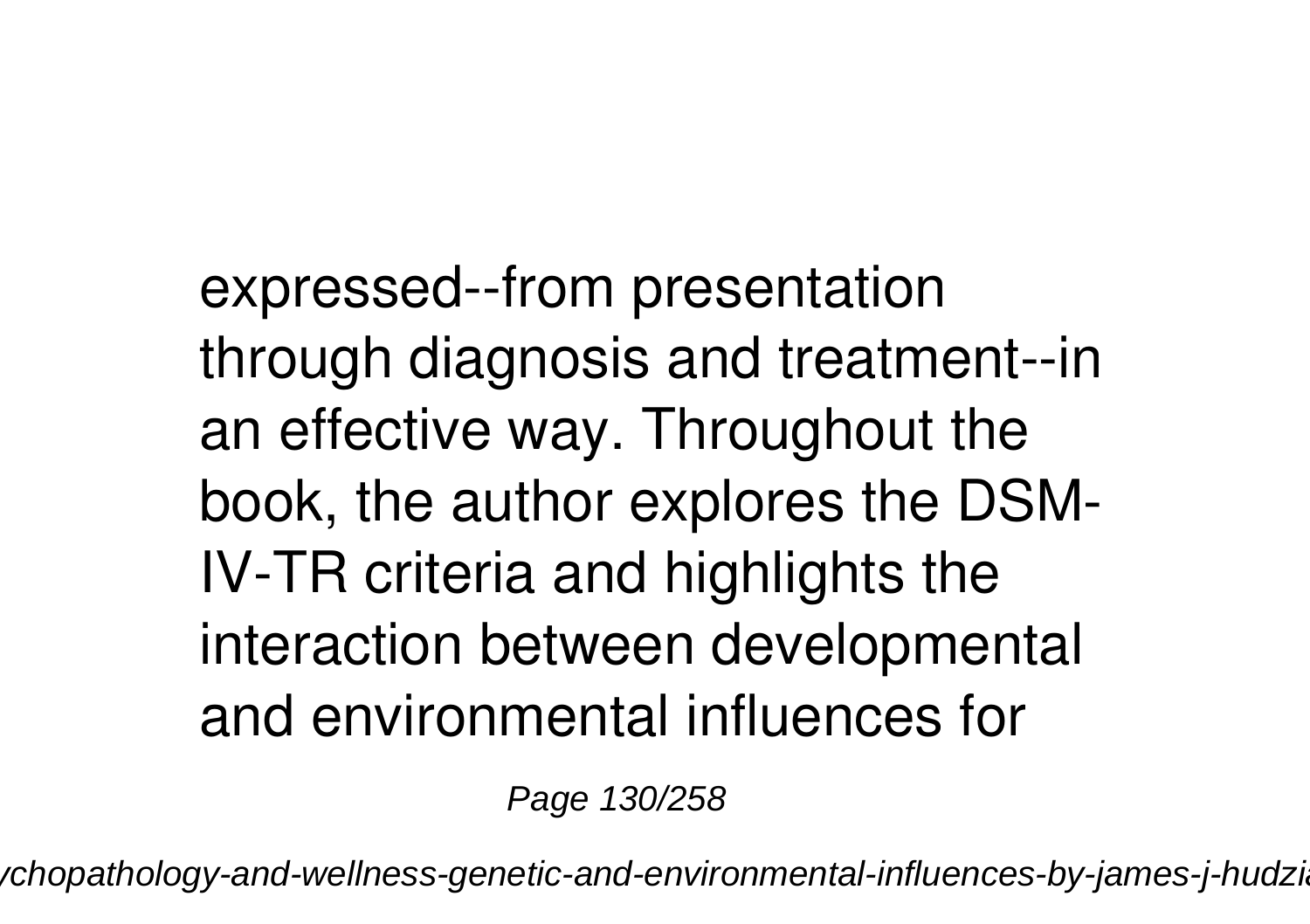each disorder. The Fifth Edition offers an assortment of cases. Helping instructors teach the course, sample cases focus on major mental disorders in youth. In addition, mixed cases encourage independent thinking as they

Page 131/258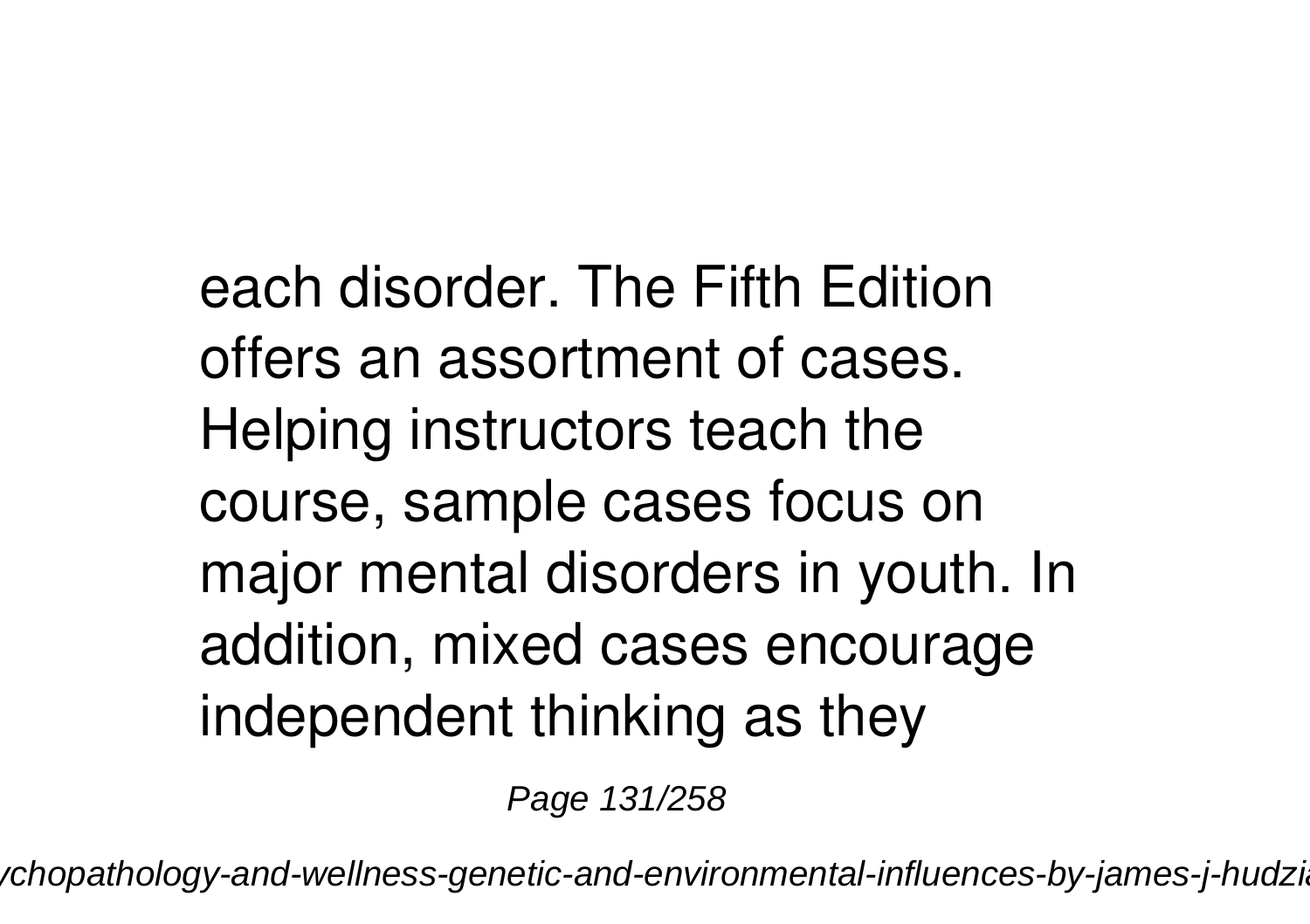challenge students to draw from their knowledge to come up with their own diagnosis. Important Notice: Media content referenced within the product description or the product text may not be available in the ebook version.

Page 132/258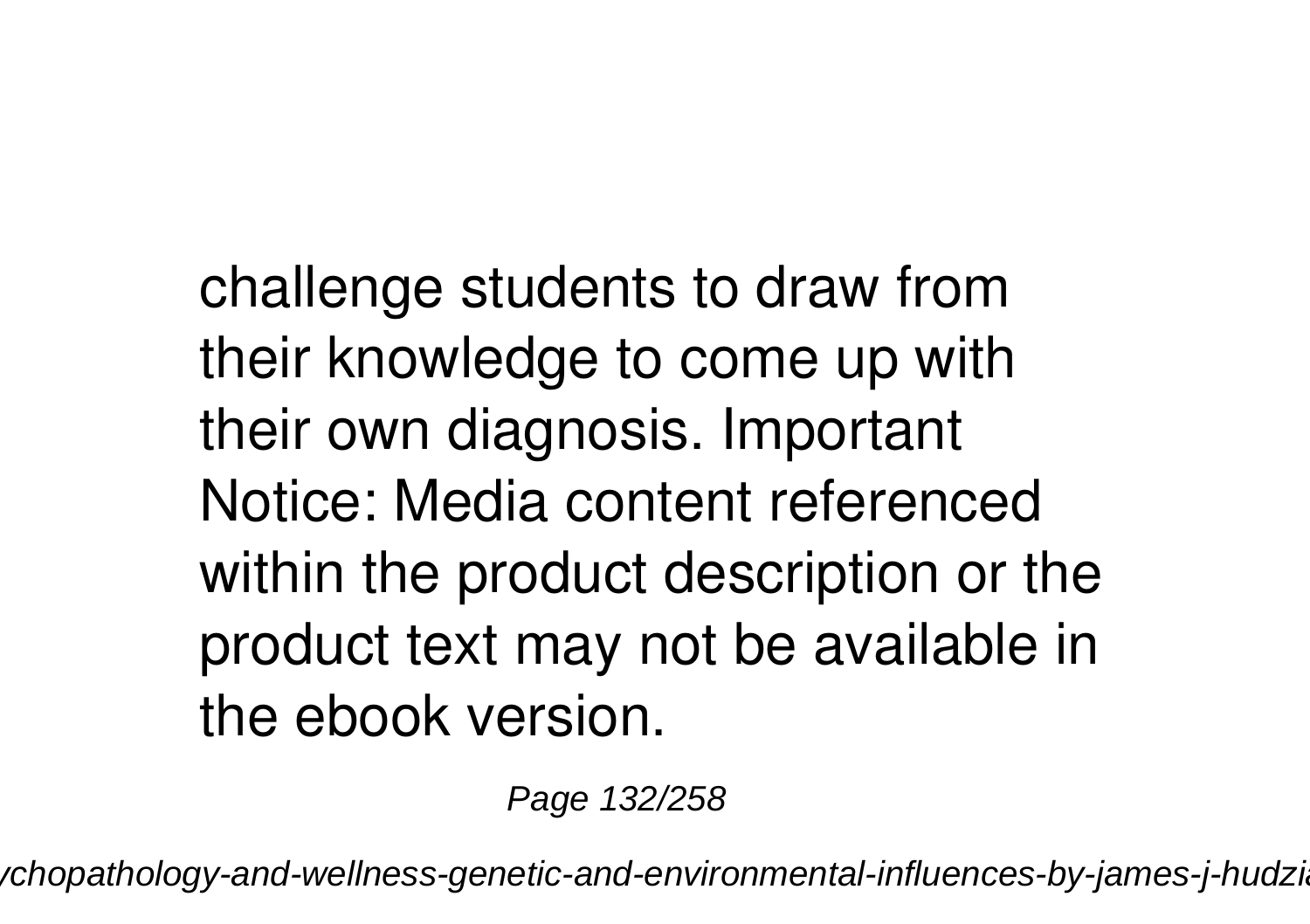Genetic and Environmental Influences Visualizing Psychology The Social Ecology of Resilience Child and Adolescent Resilience Within Medical Contexts A Clinical Handbook

Page 133/258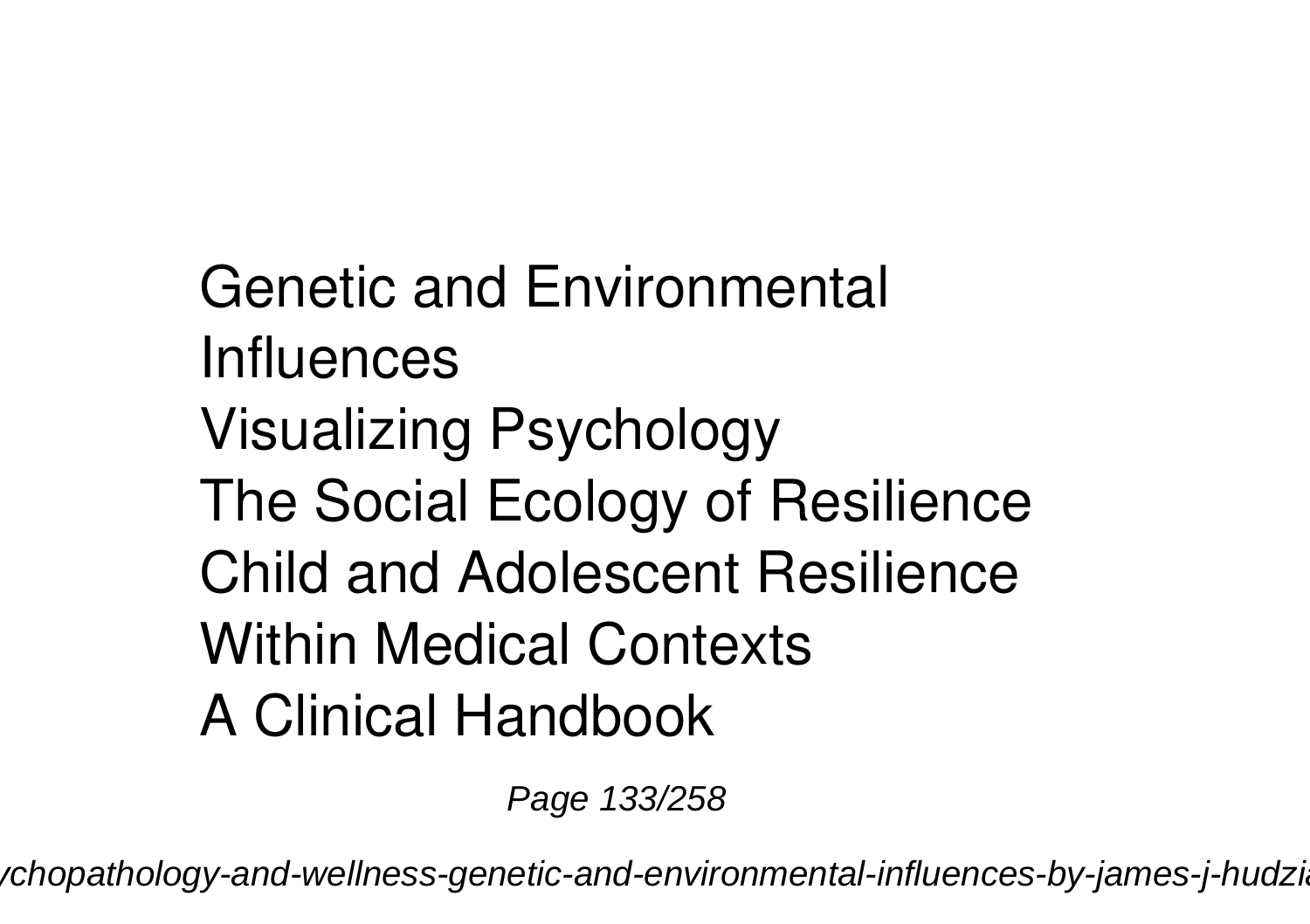Developmental Psychopathology, Developmental Neuroscience There has recently been an escalated interest in the interface between psychology and economics. The Cambridge Handbook of Psychology and Economic Behaviour is a valuable Page 134/258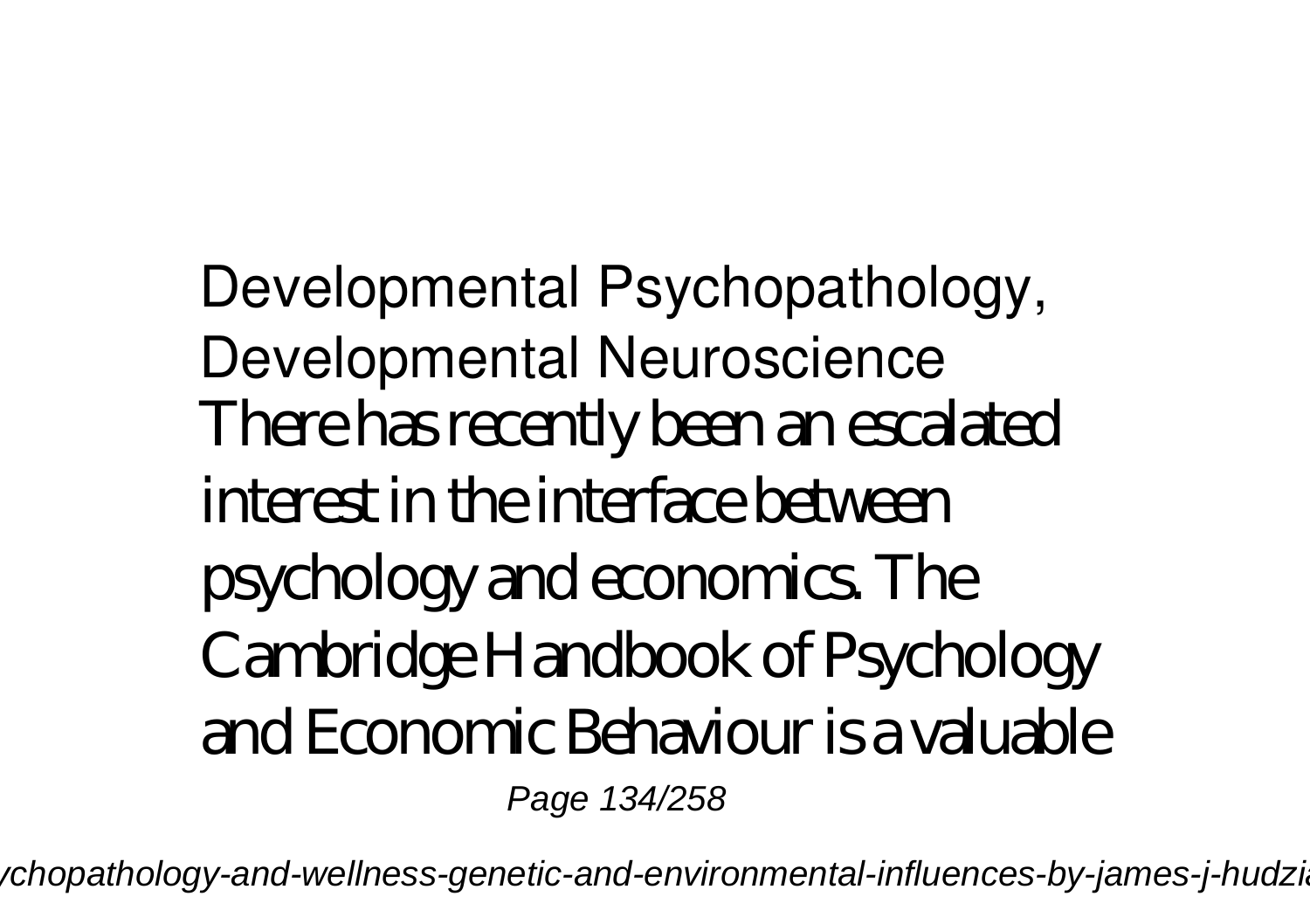reference dedicated to improving our understanding of the economic mind and economic behaviour. Employing empirical methods - including laboratory and field experiments, observations, questionnaires and interviews - the Handbook provides Page 135/258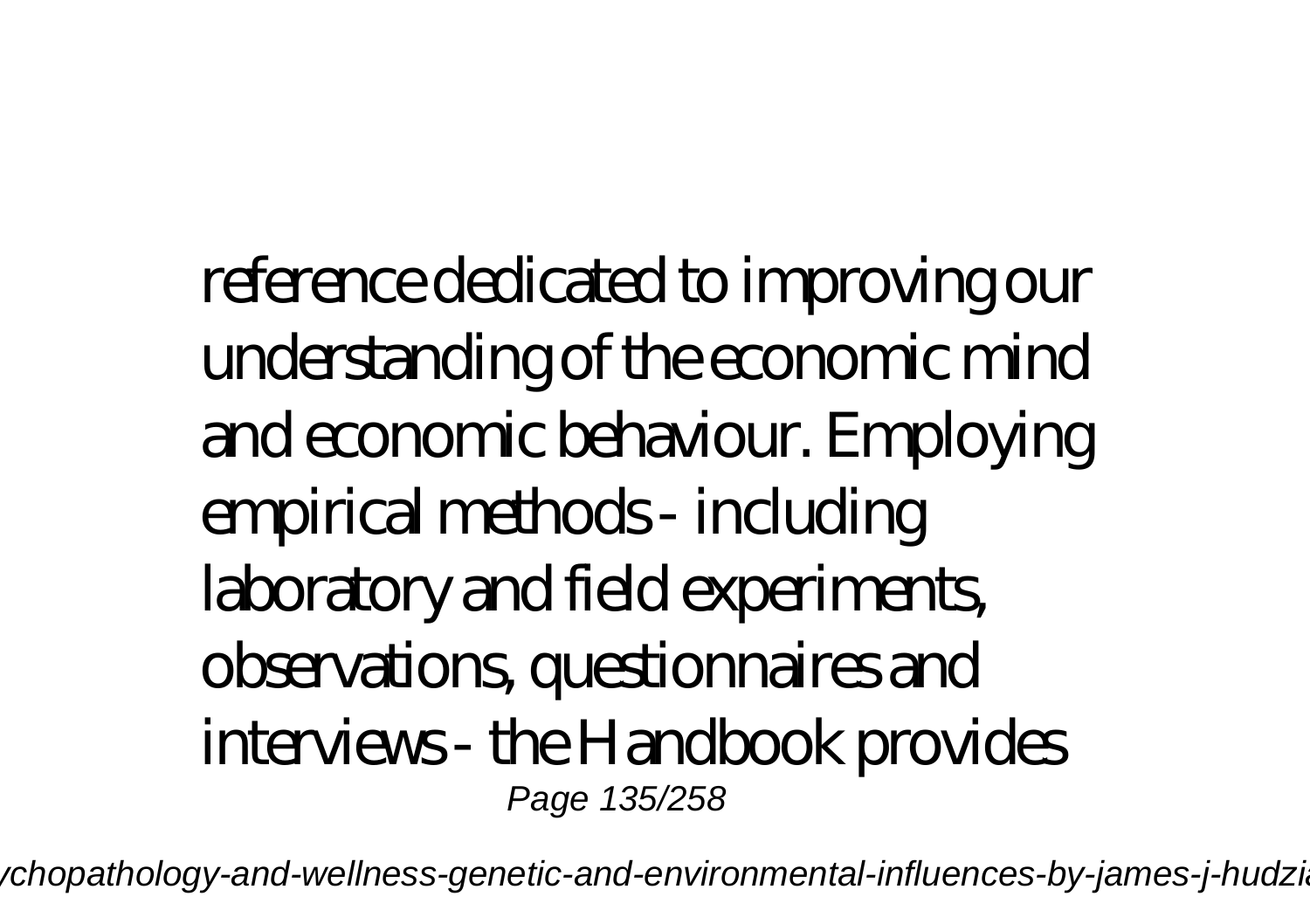comprehensive coverage of theory and method, financial and consumer behaviour, the environment and biological perspectives. This second edition also includes new chapters on topics such as neuroeconomics, unemployment, debt, behavioural Page 136/258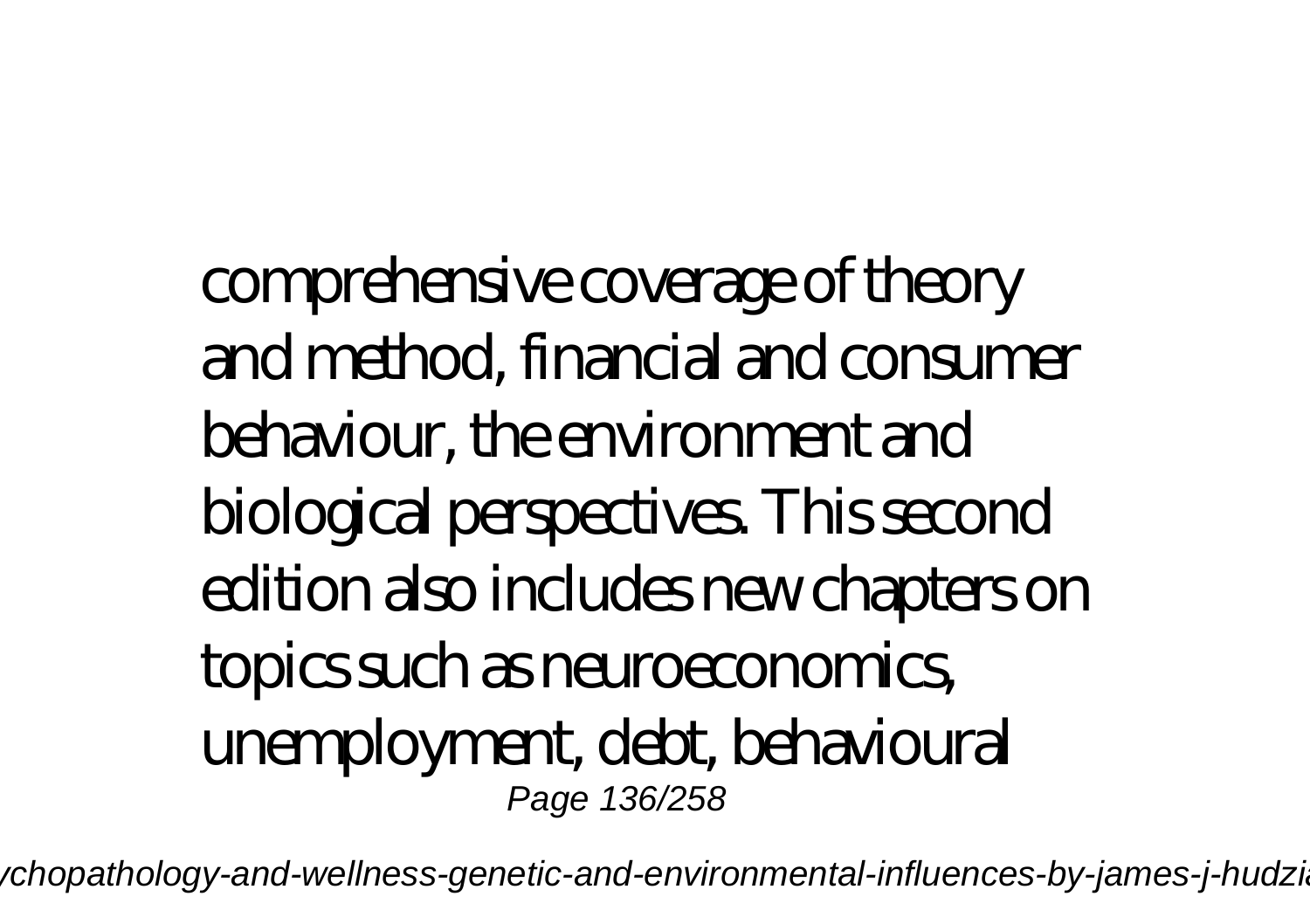public finance, and cutting-edge work on fuzzy trace theory and robots, cyborgs and consumption. With distinguished contributors from a variety of countries and theoretical backgrounds, the Handbook is an important step forward in the Page 137/258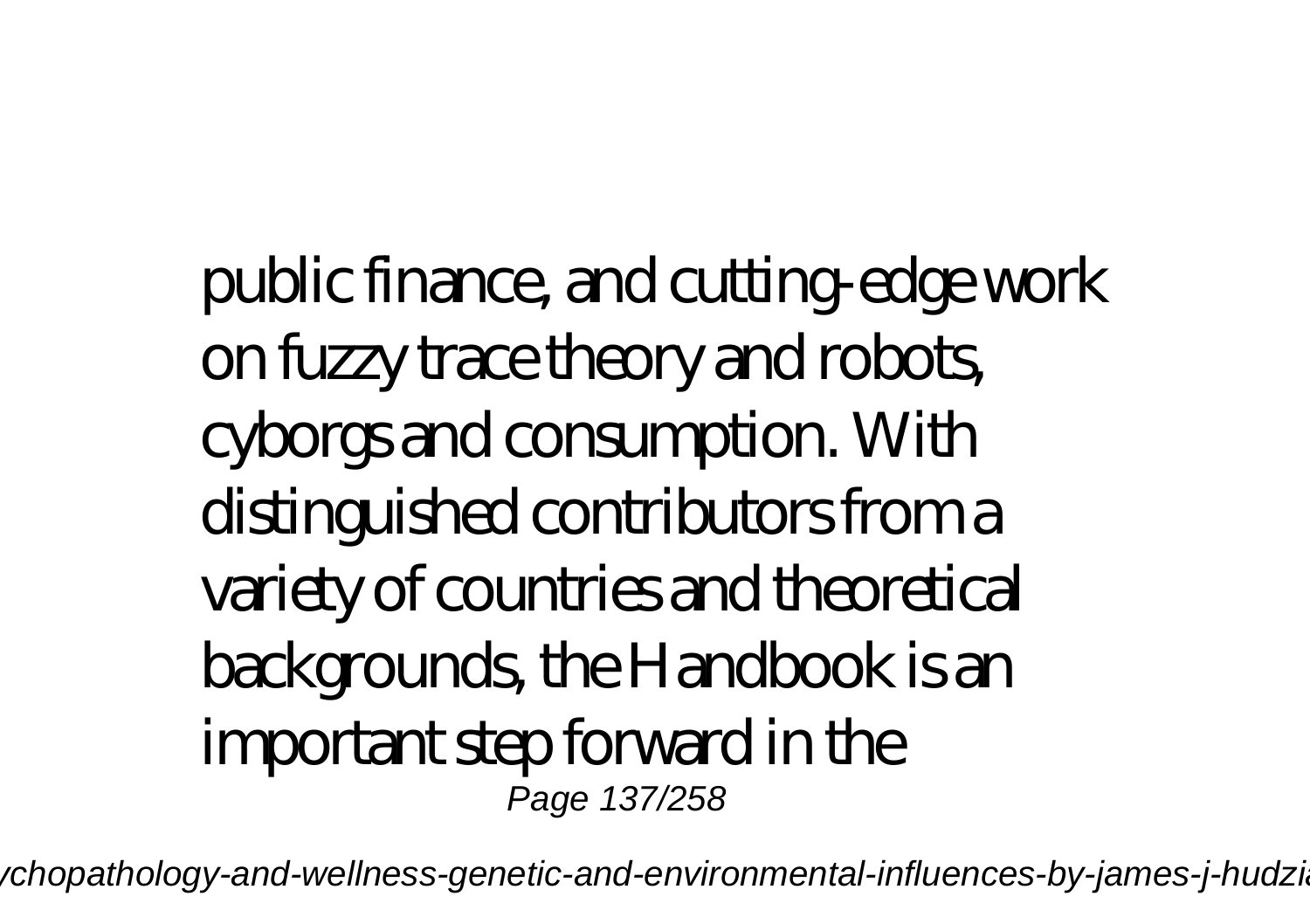improvement of communications between the disciplines of psychology and economics that will appeal to academic researchers and graduates in economic psychology and behavioral economics. When developmental psychologists Page 138/258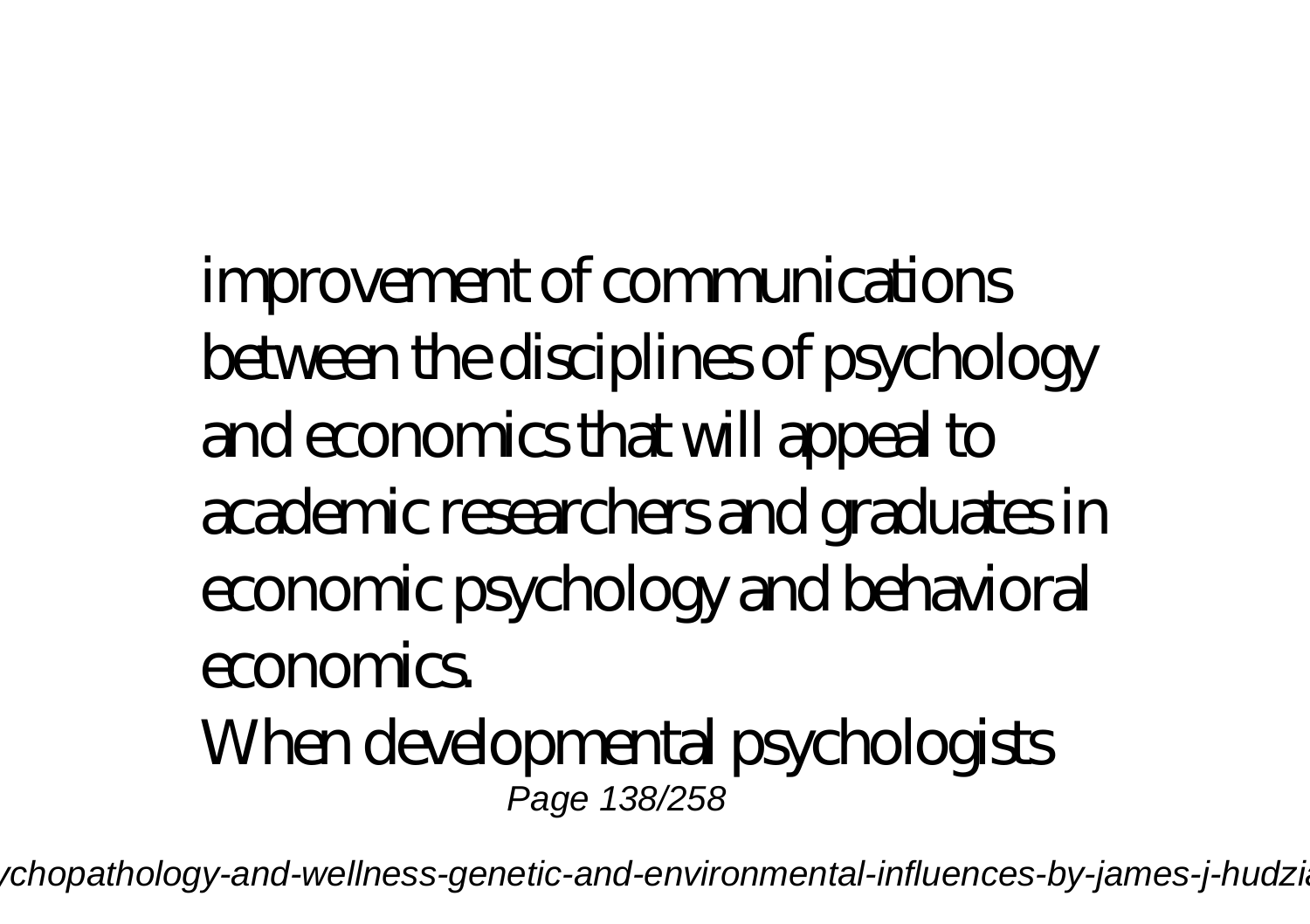set forth the theory that the roots of adult psychopathology could be traced to childhood experience and behavior, the idea quickly took hold. Subsequently, as significant research in this area advanced during the past decade, more sophisticated theory, Page 139/258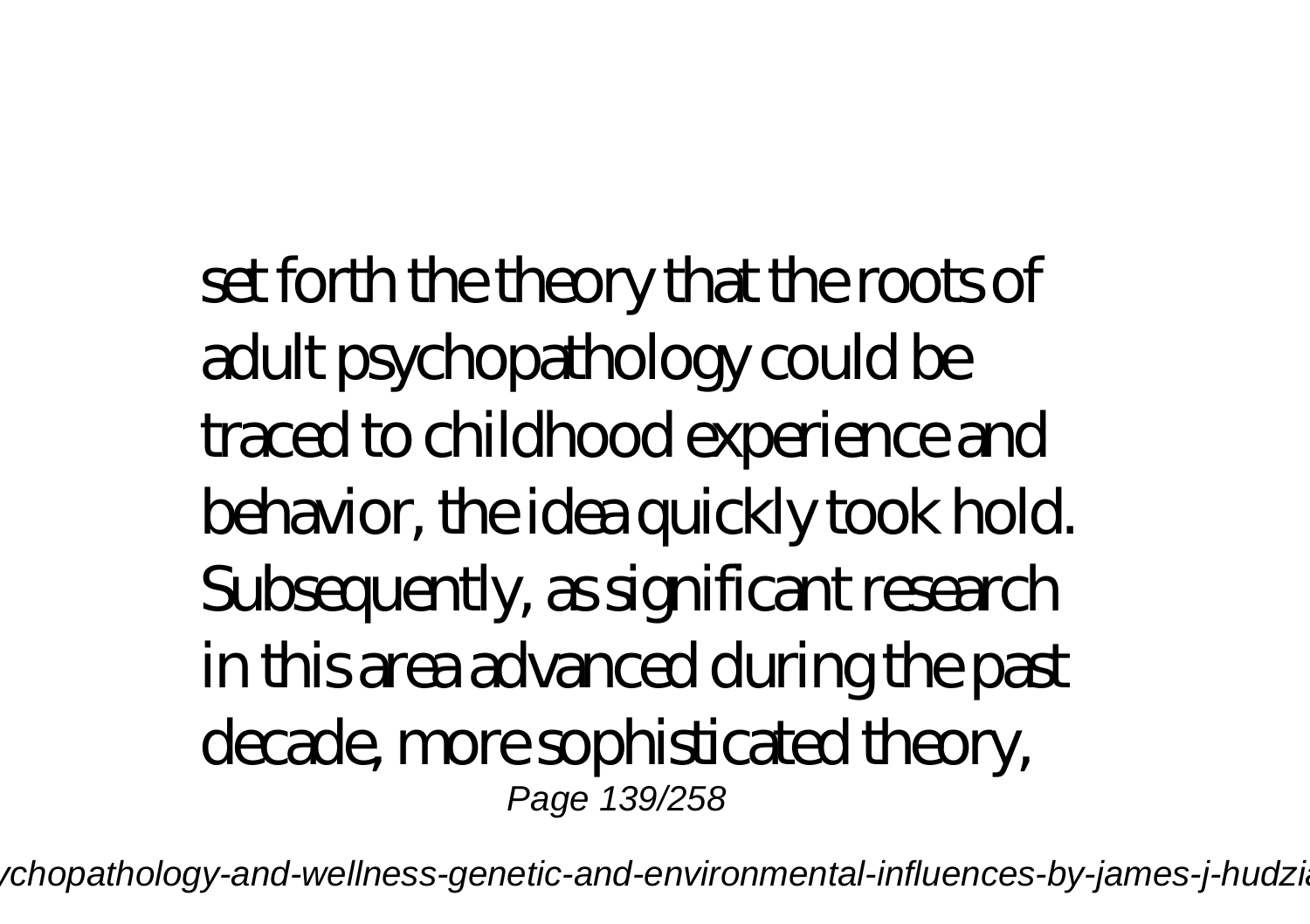more accurate research methodologies, and improved replication of empirical findings have been the result. The Third Edition of the Handbook of Developmental Psychopathology incorporates these research advances throughout its Page 140/258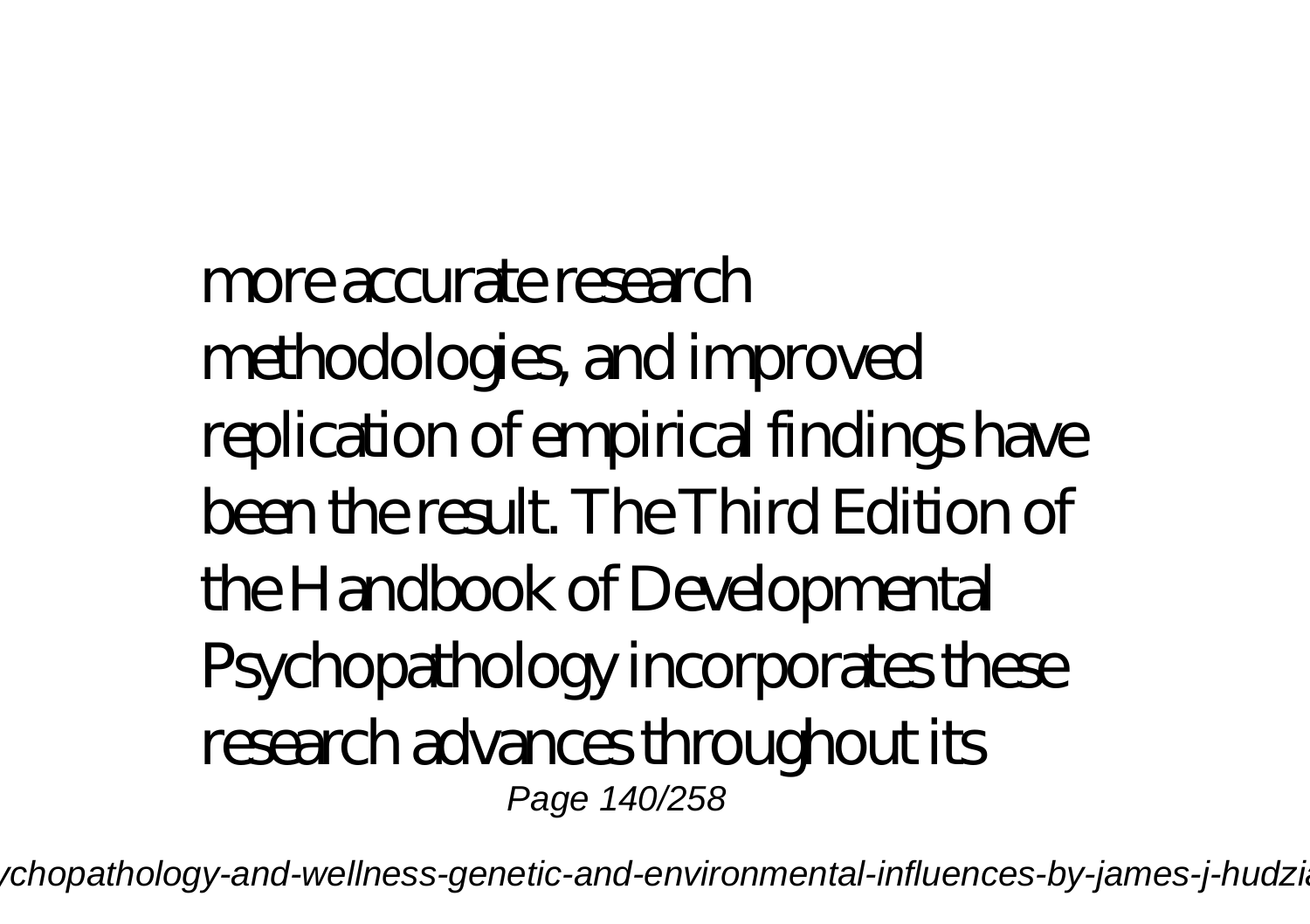comprehensive, up-to-date examination of this diverse and maturing field. Integrative state-of-theart models document the complex interplay of risk and protective factors and other variables contributing to normal and pathological Page 141/258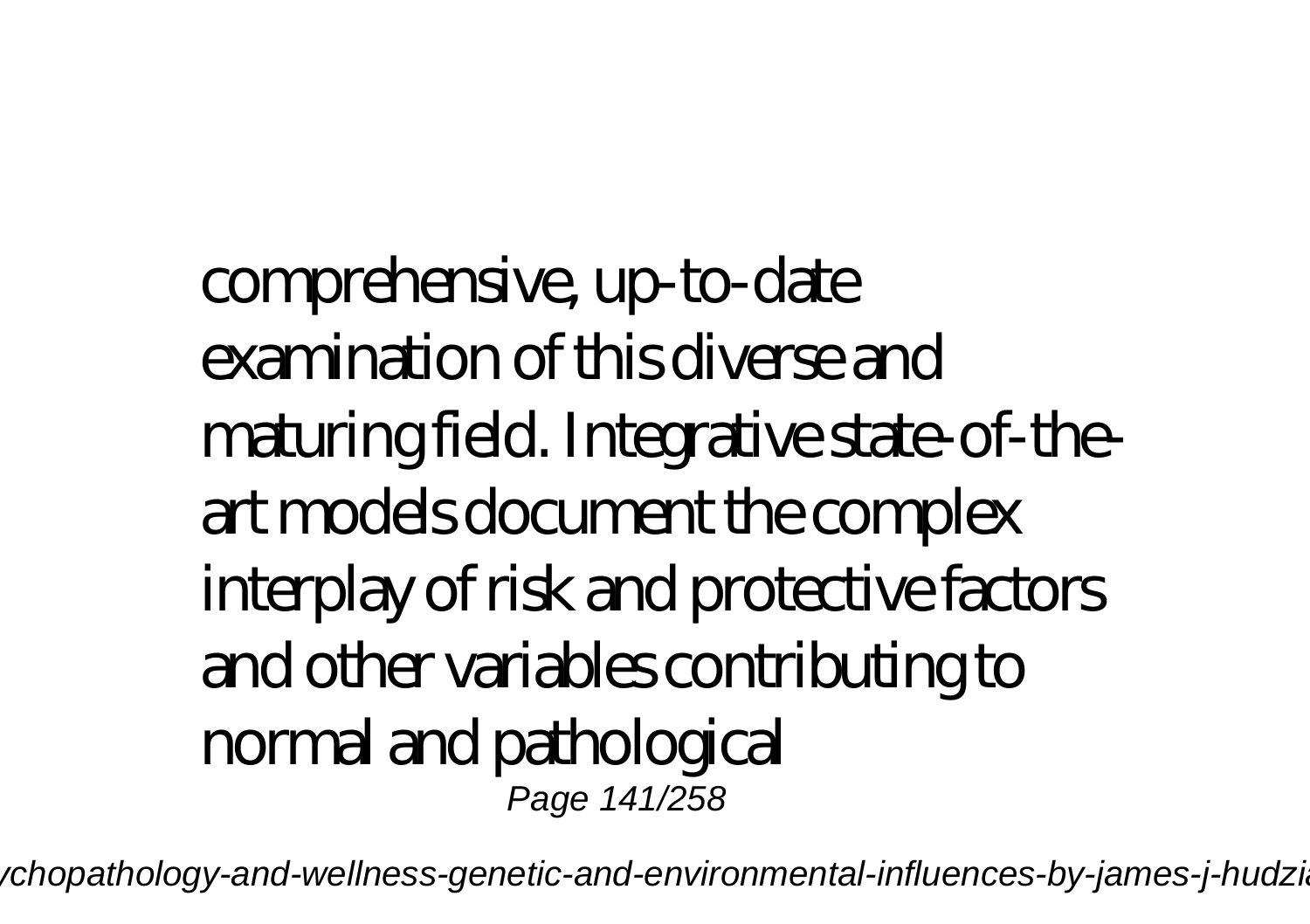development. New and updated chapters describe current refinements in assessment methods and offer the latest research findings from neuroscience. In addition, the Third Edition provides readers with a detailed review across the spectrum of Page 142/258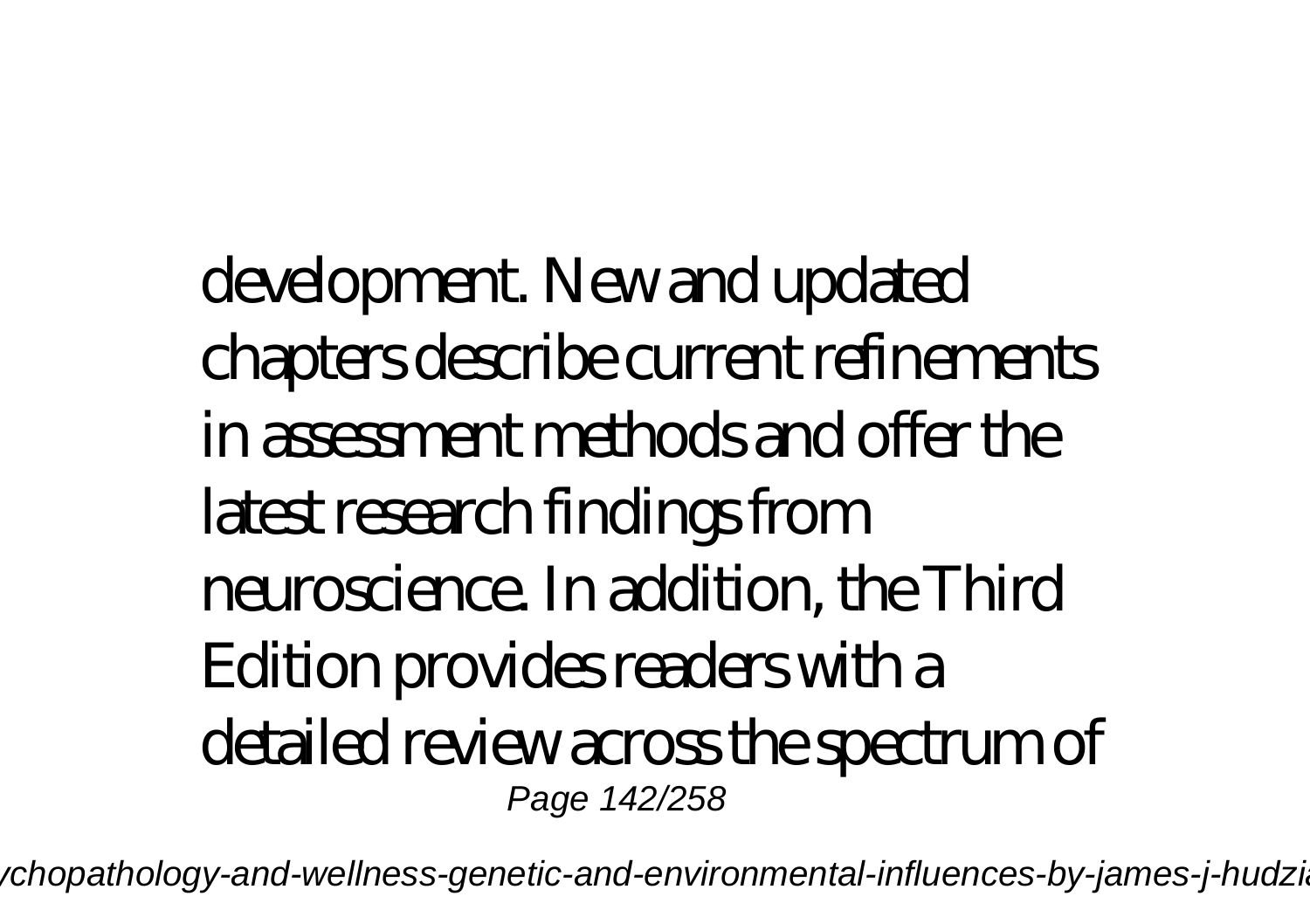salient topics, from the effects of early deprivation to the impact of puberty. As the field continues to shift from traditional symptom-based concepts of pathology to a contemporary, dynamic paradigm, the Third Edition addresses such key topics as: Early Page 143/258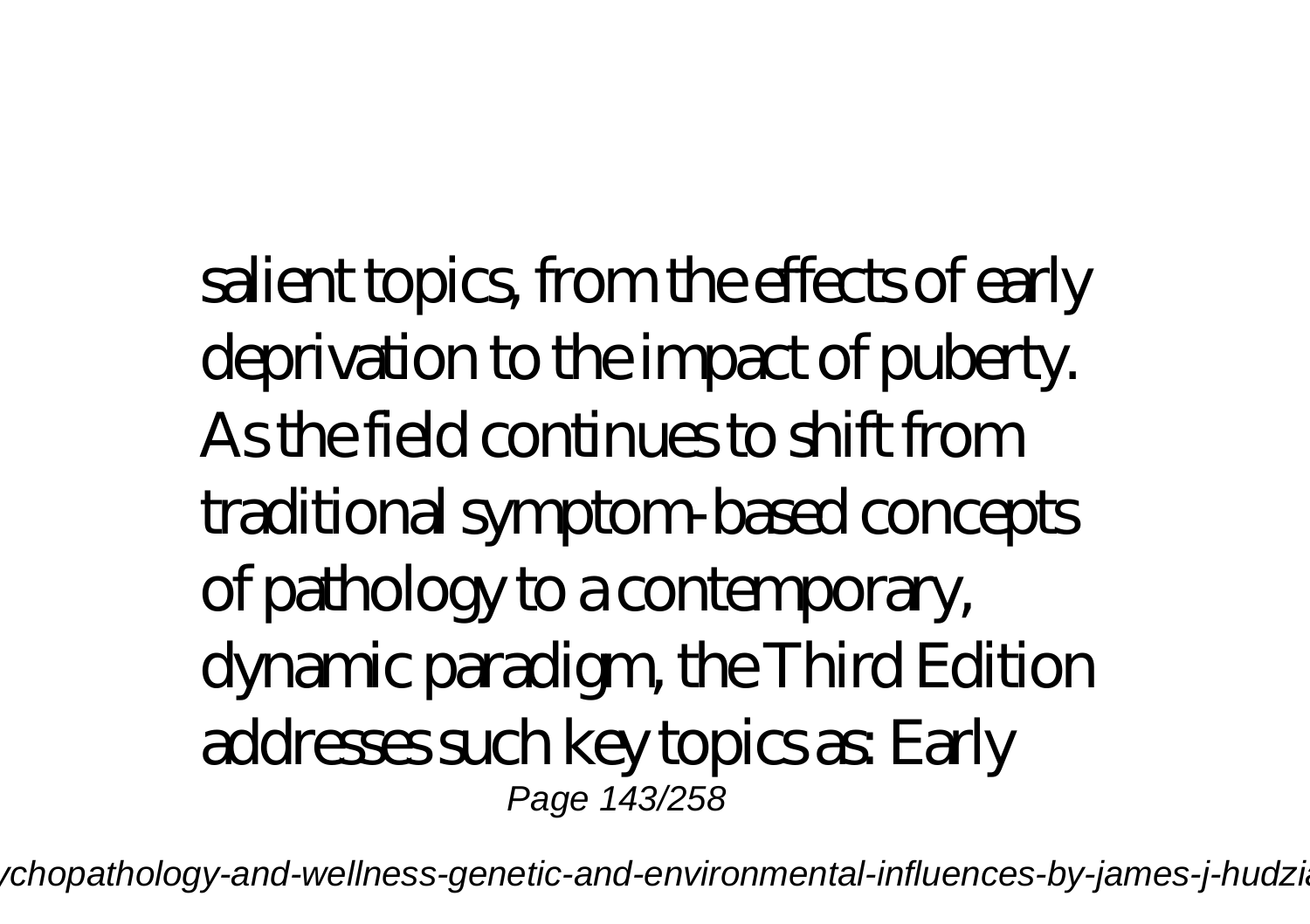Childhood disorders, including failure to thrive and attachment disorders. Aggression, ADHD, and other disruptive conditions. Developmental models of depression, anxiety, self-injury/suicide, and OCD. The autism spectrum and other Page 144/258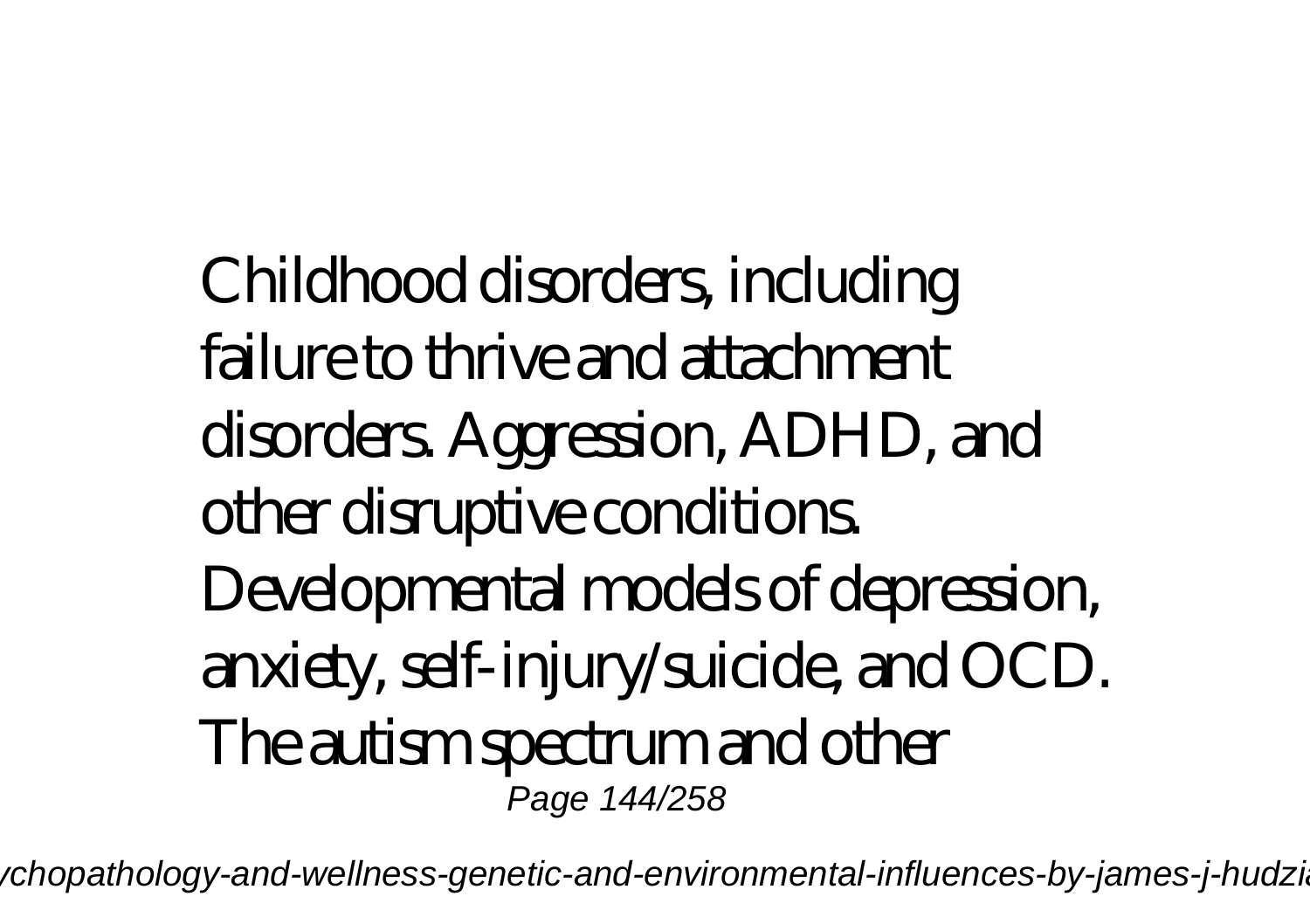chronic developmental disorders. Child maltreatment and trauma disorders. The Third Edition of the Handbook of Developmental Psychopathology is a disciplinedefining, forward-looking resource for researchers, clinicians, scientist-Page 145/258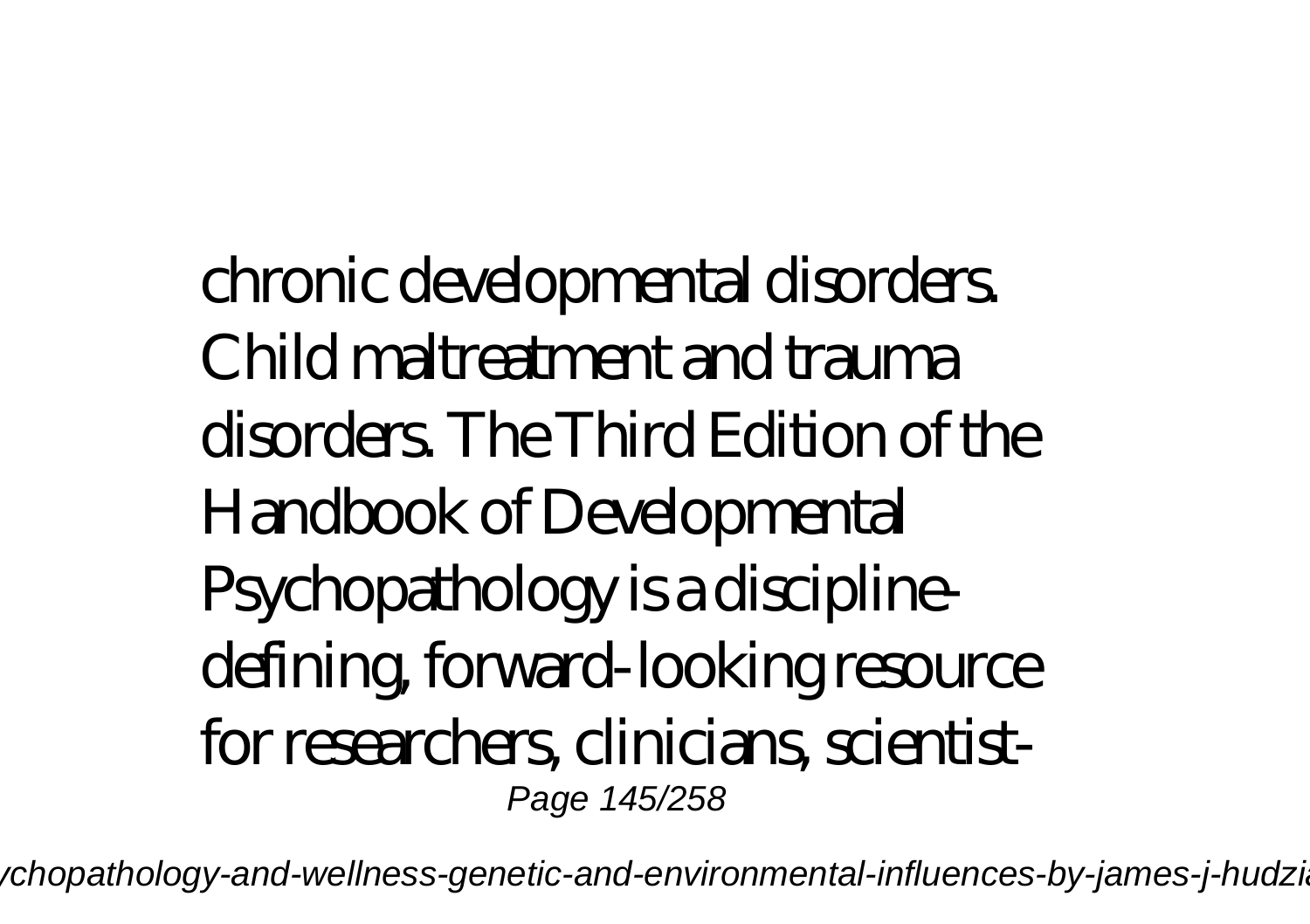practitioners, and graduate students in such fields as developmental psychology, psychiatry, social work, child and school psychology, educational psychology, and pediatrics."p> "This new edition has many new and Page 146/258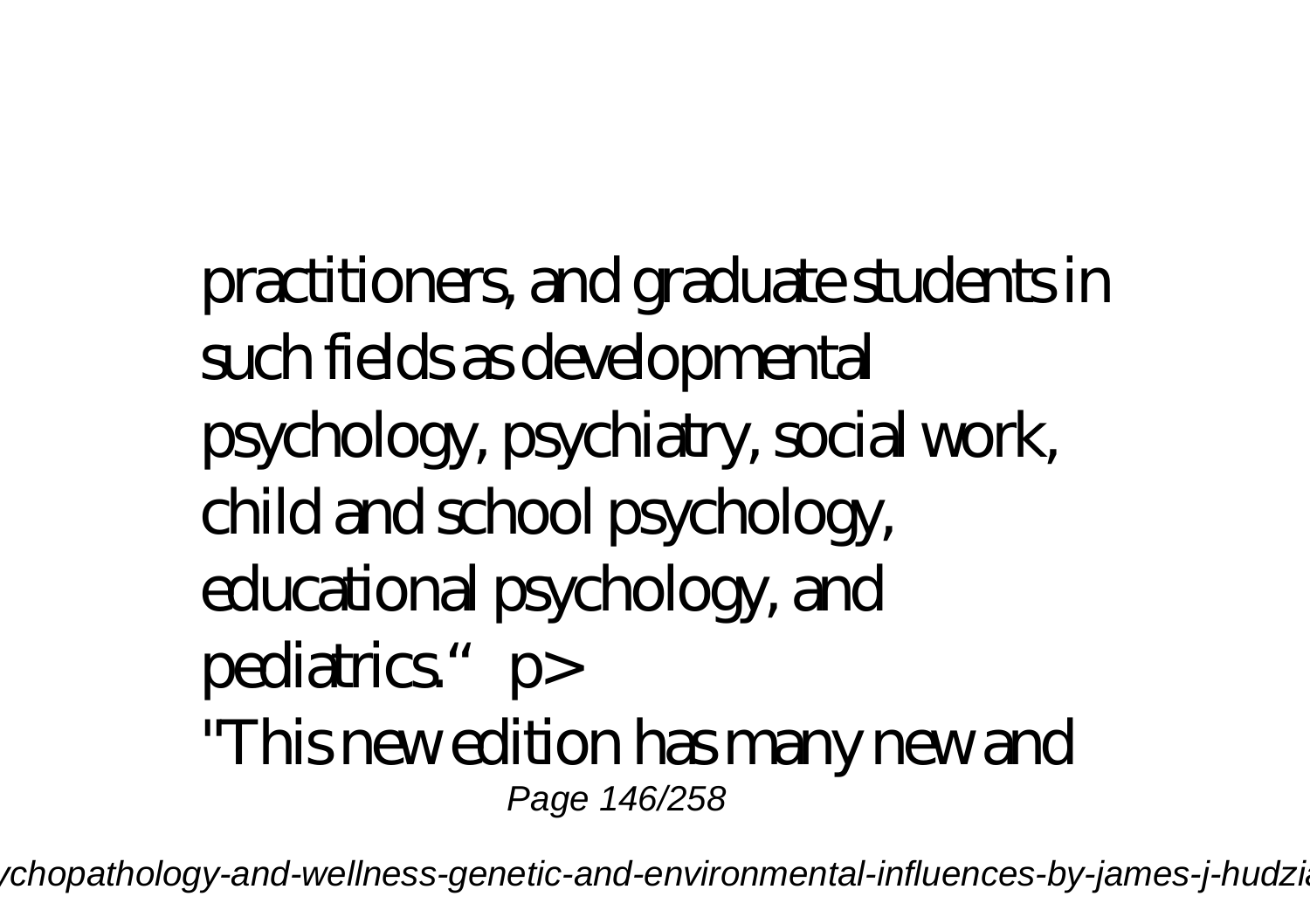enhanced features while it continues to rely heavily on the integration of visuals to elucidate concepts to solidify an understanding of them. Examples throughout show how to use psychology in the workplace and in personal relationships, while Page 147/258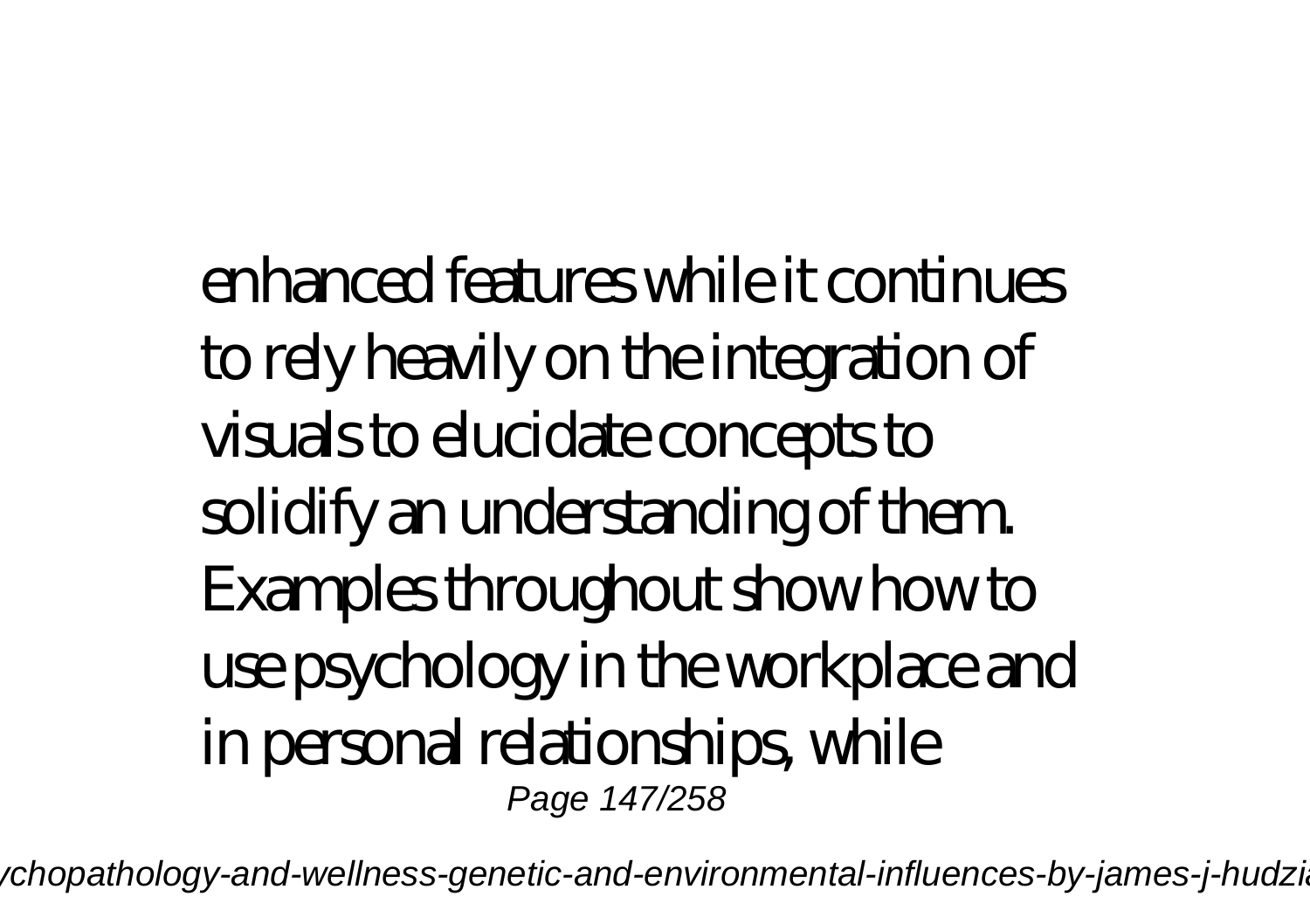demonstrating the role psychology plays in other practical everyday issues. This book helps examine personal studying and learning styles with several new pedagogical aids - encouraging readers to apply what they are learning to their everyday Page 148/258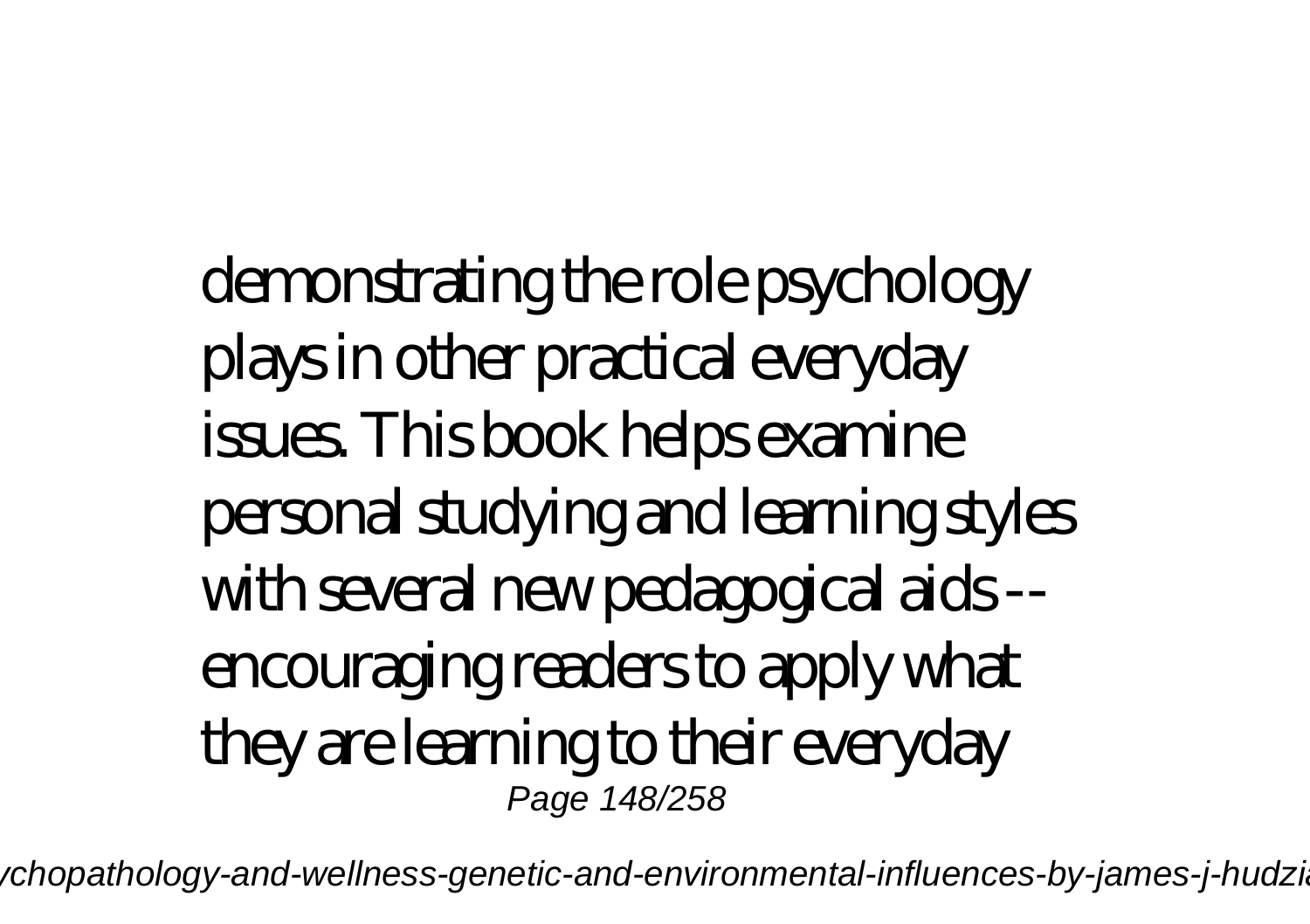lives"-- Social psychiatry is concerned with the effects of the social environment on the mental health of the individual, and with the effects of the person with a mental disorder on his/her social environment. The field encompasses Page 149/258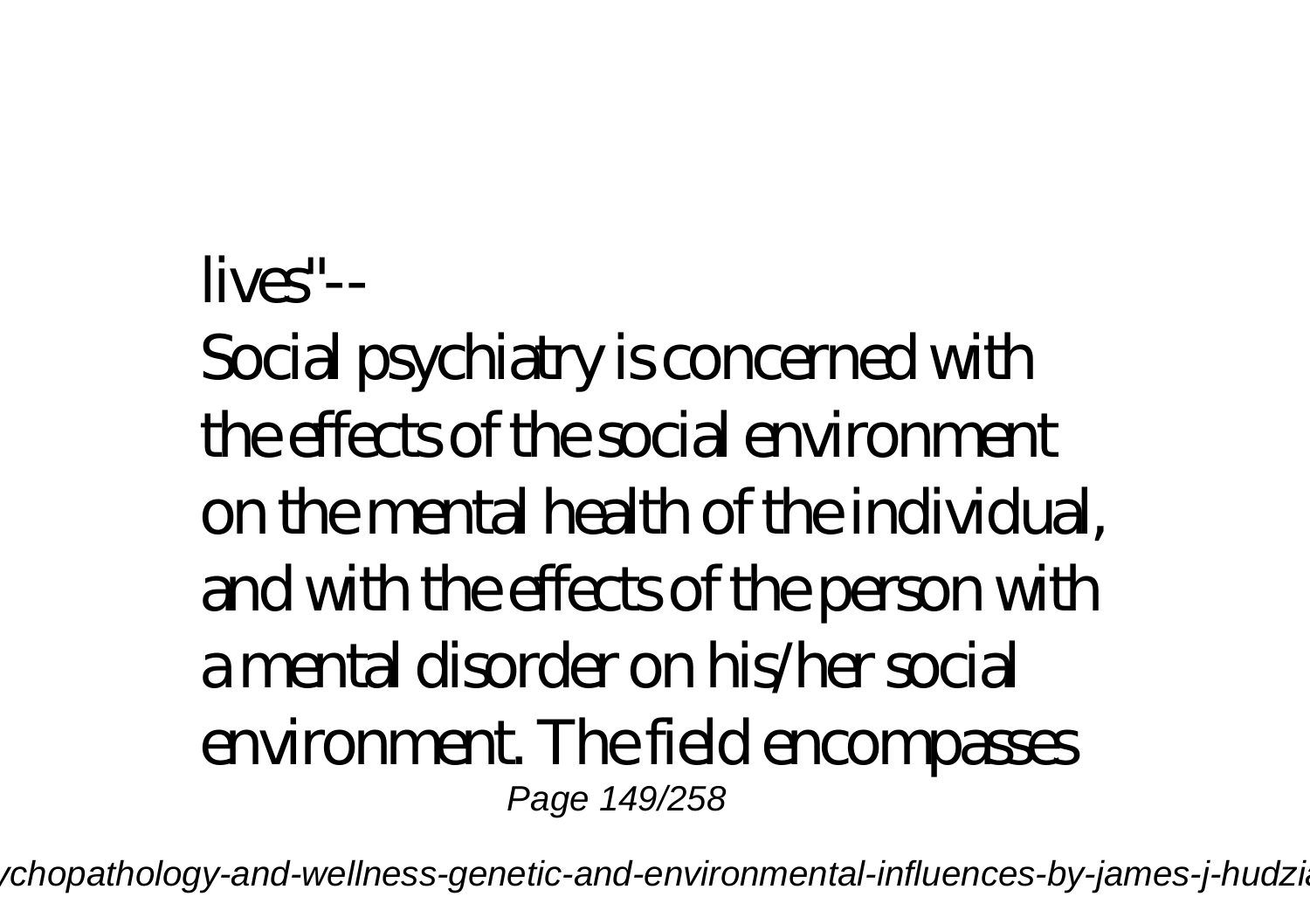social interventions, prevention and the promotion of mental health. This new edition of Principles of Social Psychiatry provides a broad overview of current thinking in this expanding field and will be a source of ideas both in research and for the management Page 150/258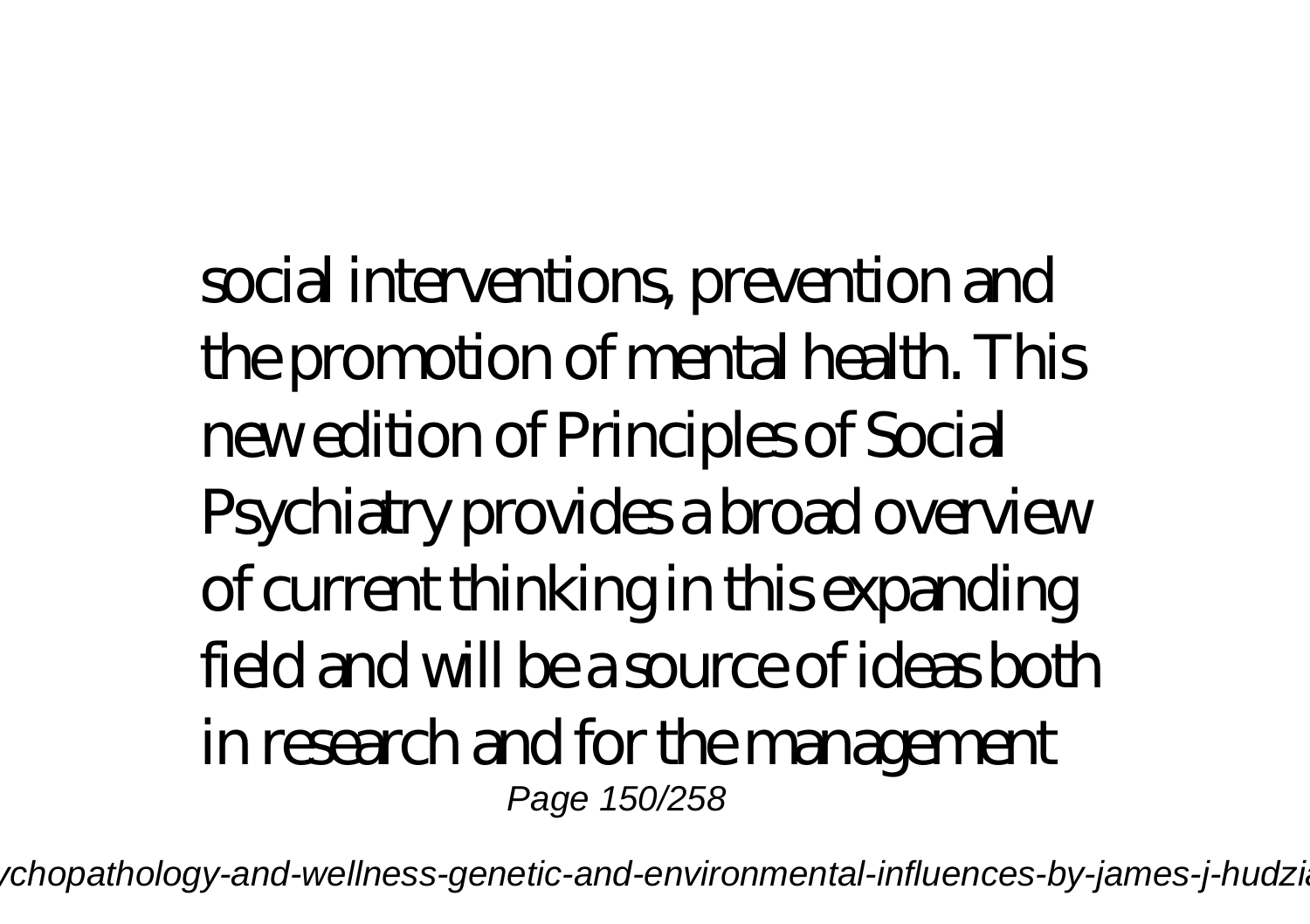of mental disorder. It opens by putting social psychiatry in perspective, within both psychiatry and the social sciences. From the patient's perspective, the outermost influence is the culture in which they live, followed by their Page 151/258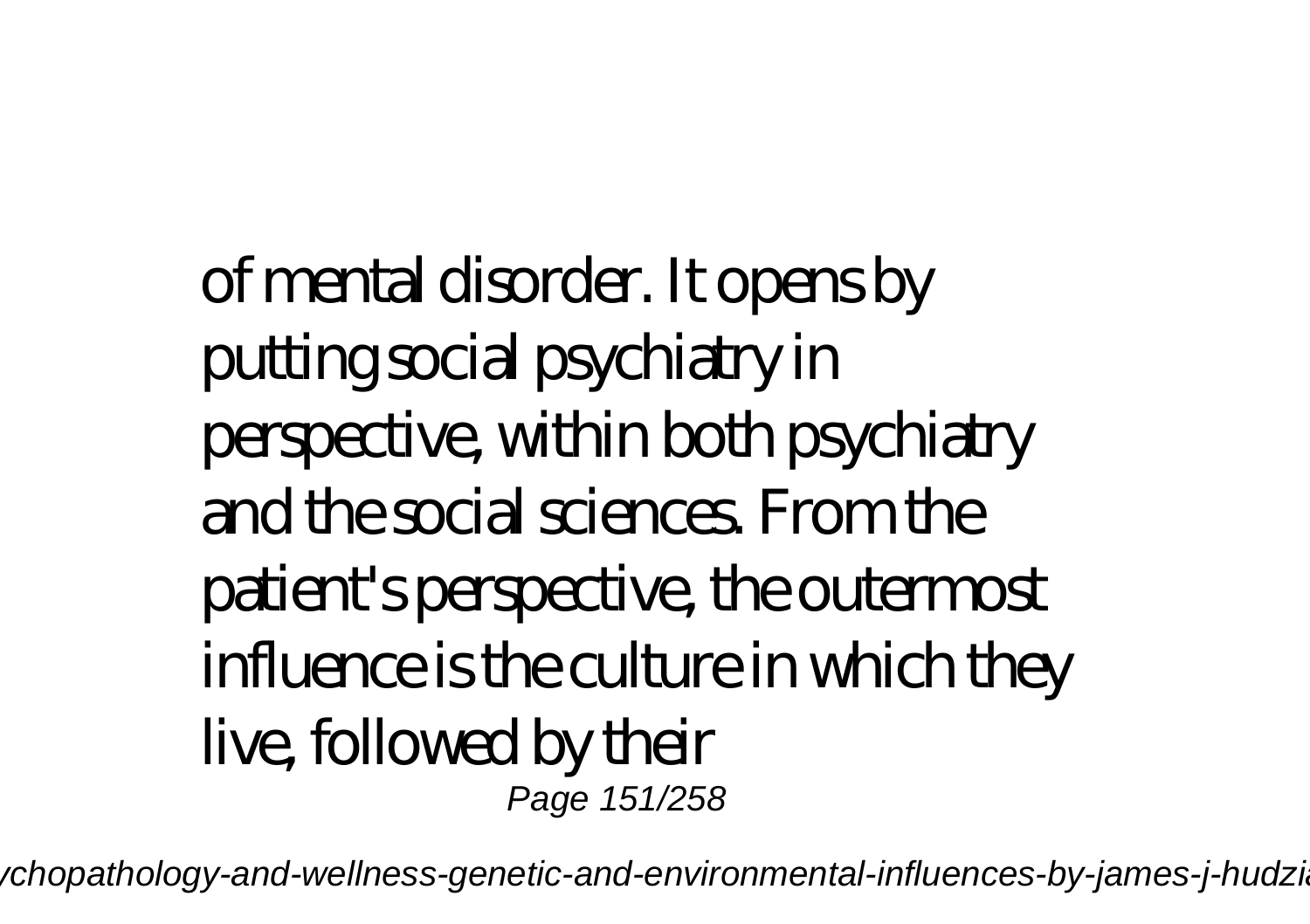neighbourhoods, workmates, and friends and family. The next section considers how we conceptualize the social world, from families through cultural identify and ethnicity to the wider social environment. The book reviews the social determinants and Page 152/258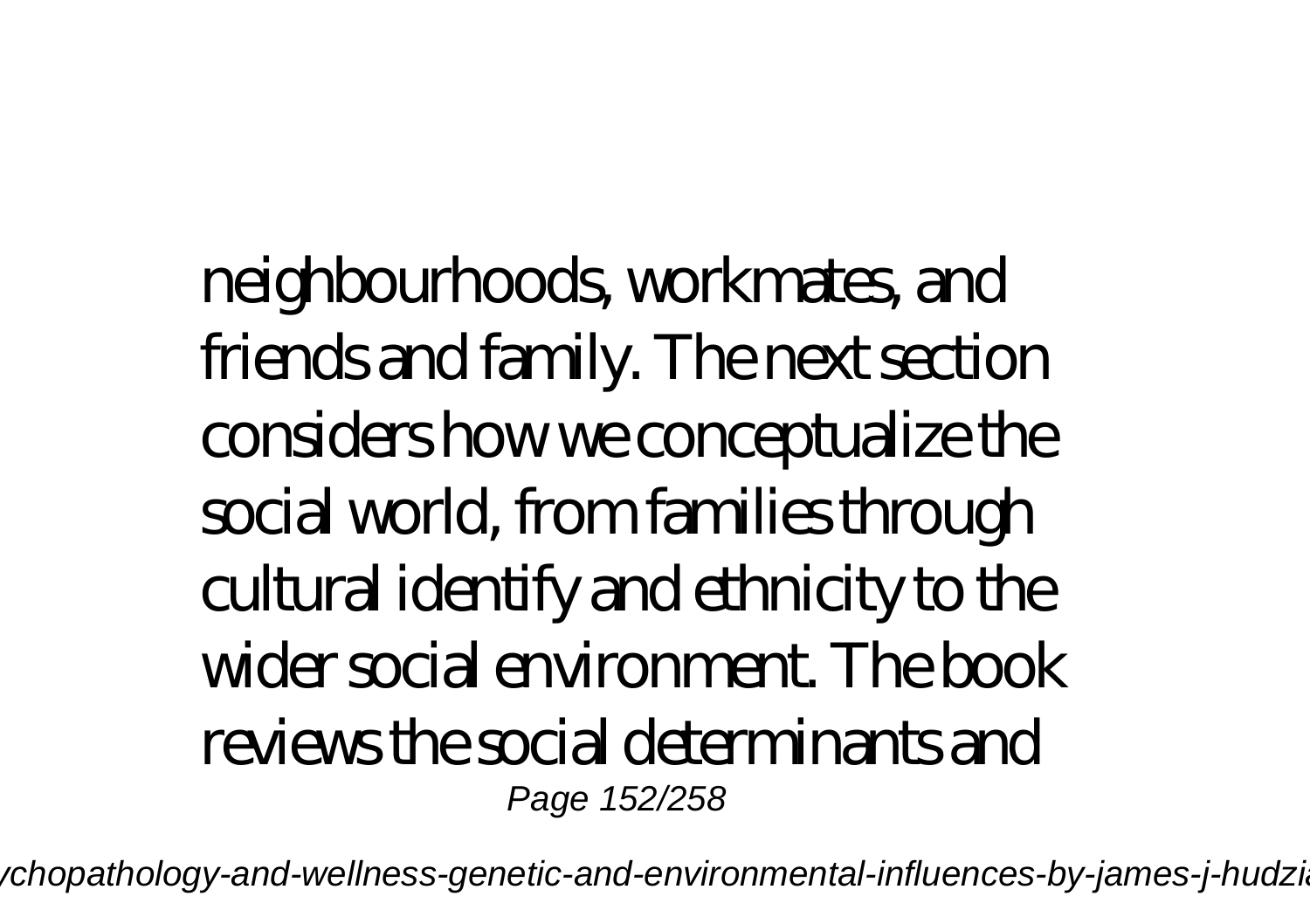consequences of the major mental disorders before considering interventions and service delivery at various levels to mitigate these. It closes with a review of the social impact of mental illness around the world and a thoughtful essay by the Page 153/258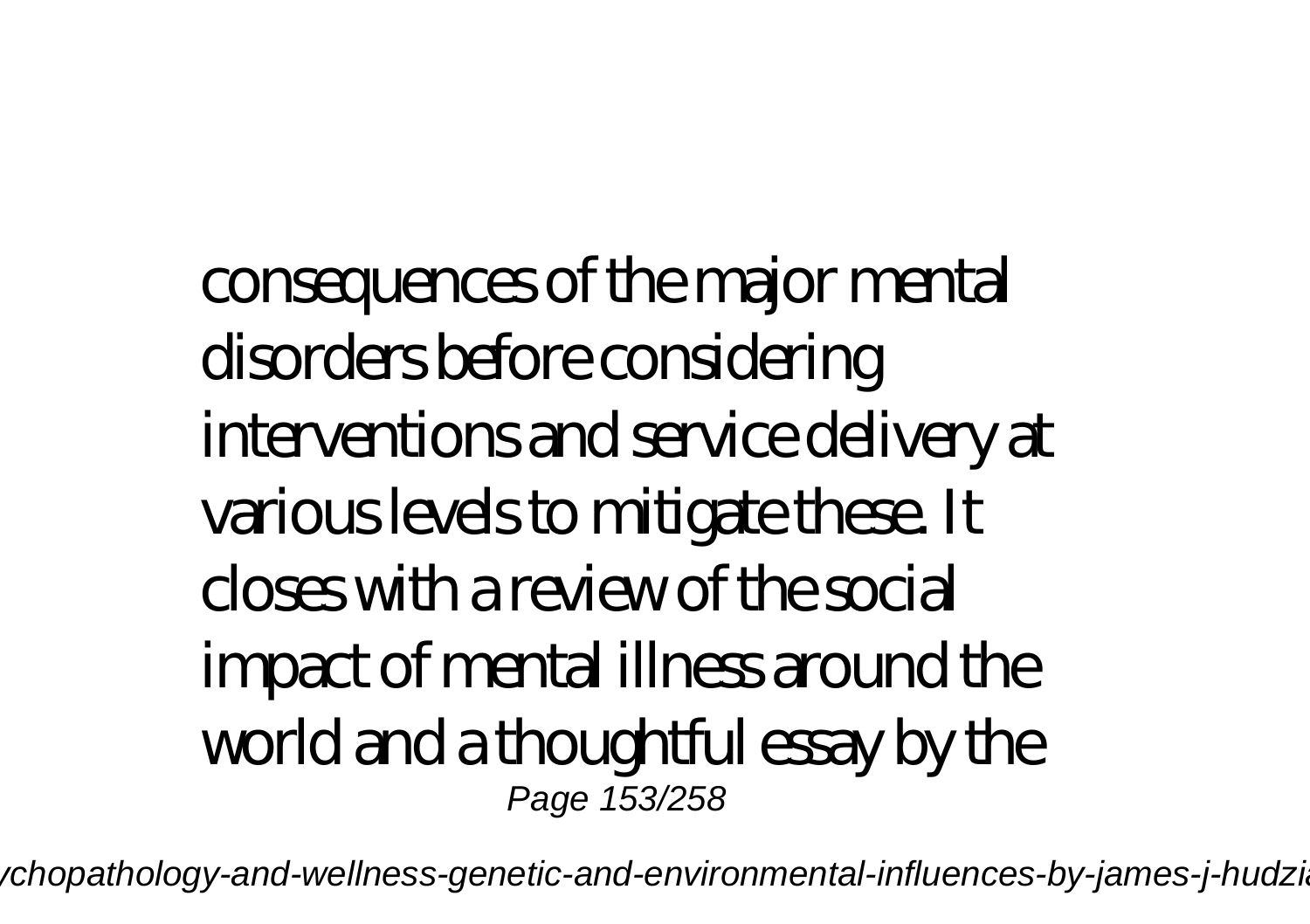editors on the current state of social psychiatry and where it is heading. Commonalities and Complexities Parenting Handbook of Family Resilience New Directions for Child and Adolescent Development Page 154/258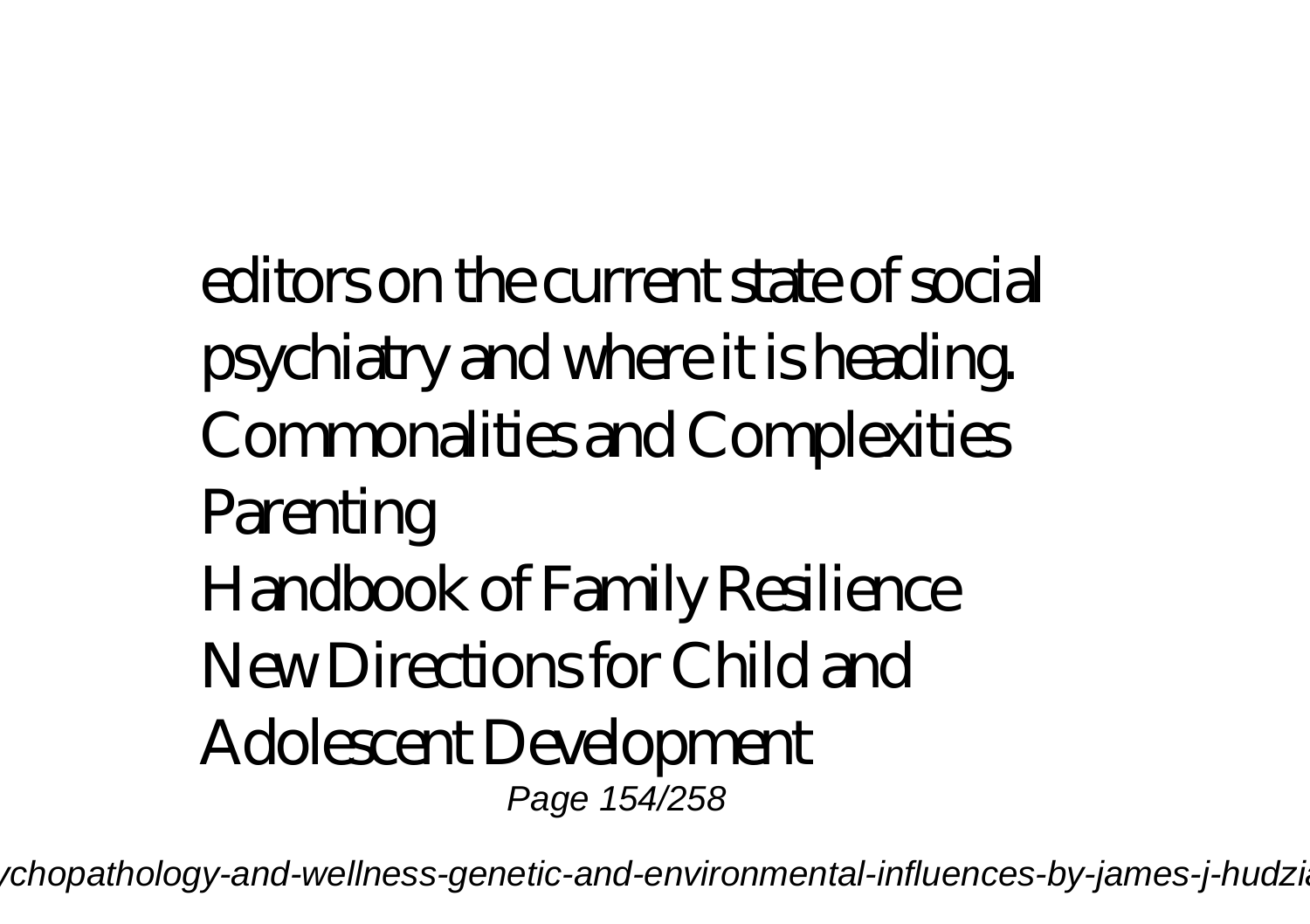Understanding Abnormal Child Psychology Cases on Small Business Economics and Development During Economic Crises

This book explores the social conditions that promote pediatric resilience. It Page 155/258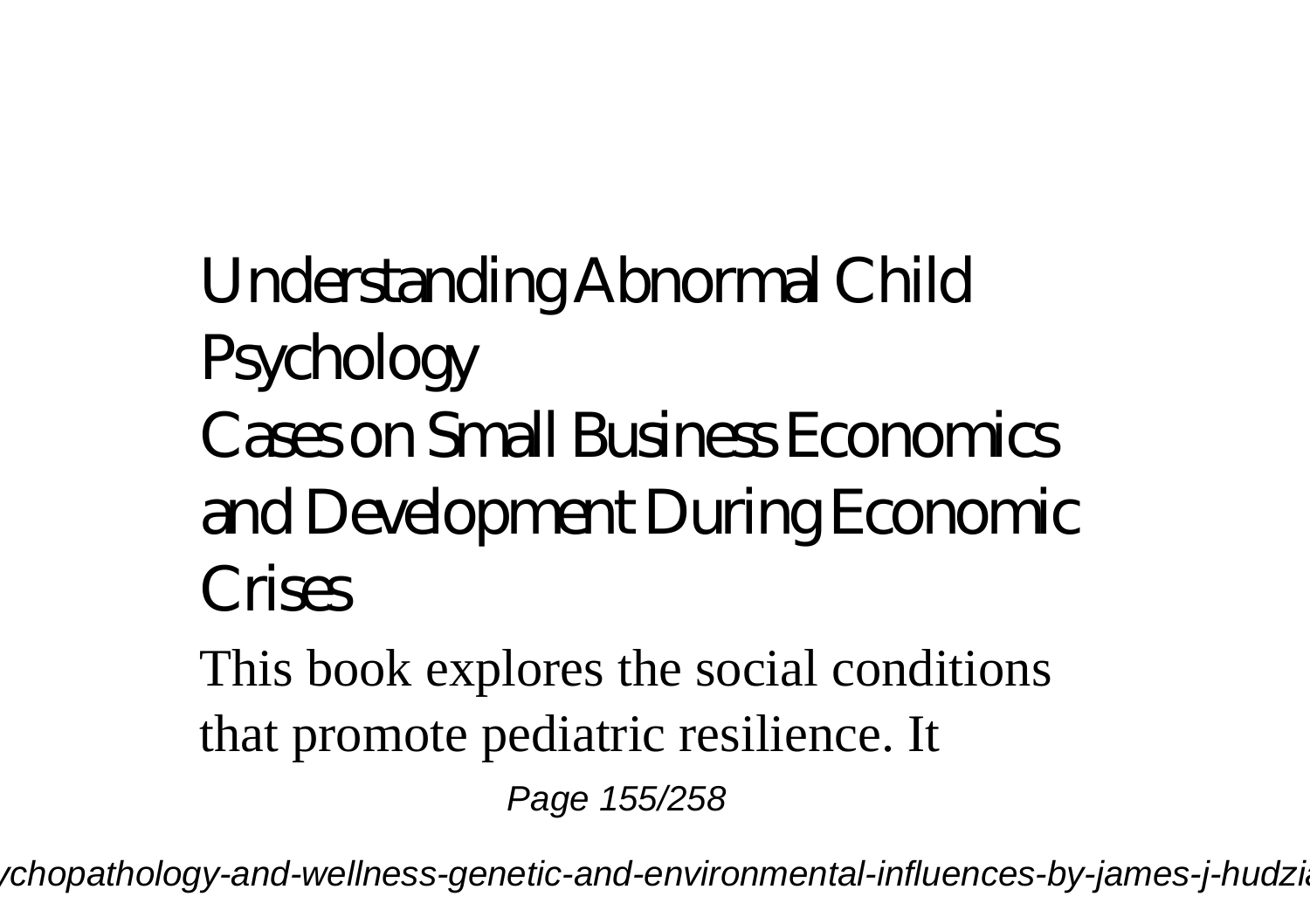presents resilience as a set of complex interpersonal, institutional, and political relationships that affect young patients' ability to "do well" in the face of medical adversity. Chapters analyze the impact of chronic or disabling conditions on children's development, while highlighting effective interventions that Page 156/258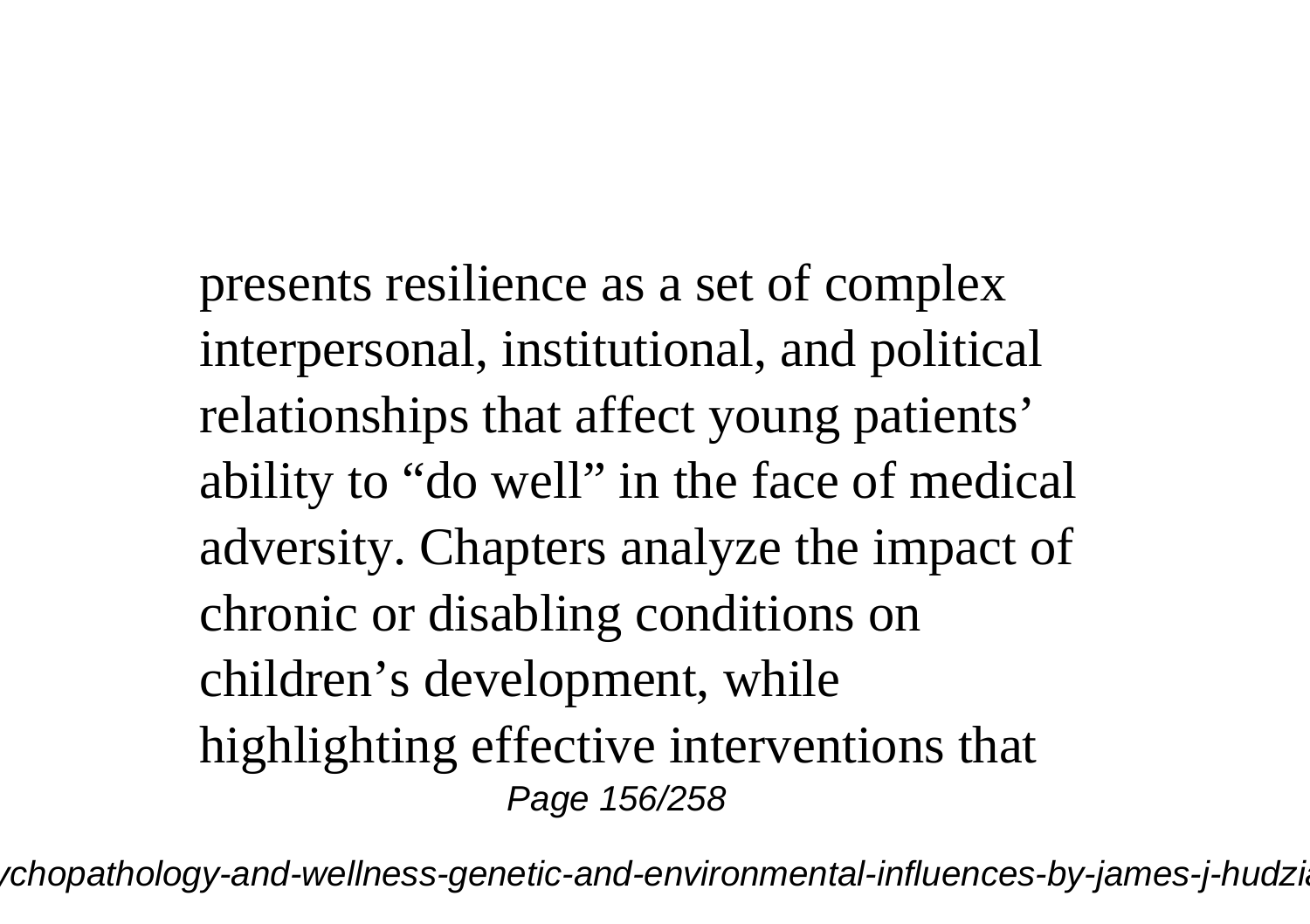promote family well-being. This book integrates research from psychology, social work, medical anthropology, child life specialty, palliative care, public health, and nursing to examine a wide variety of family, cultural, and medical contexts. Practical strategies for supporting children and families are discussed, from Page 157/258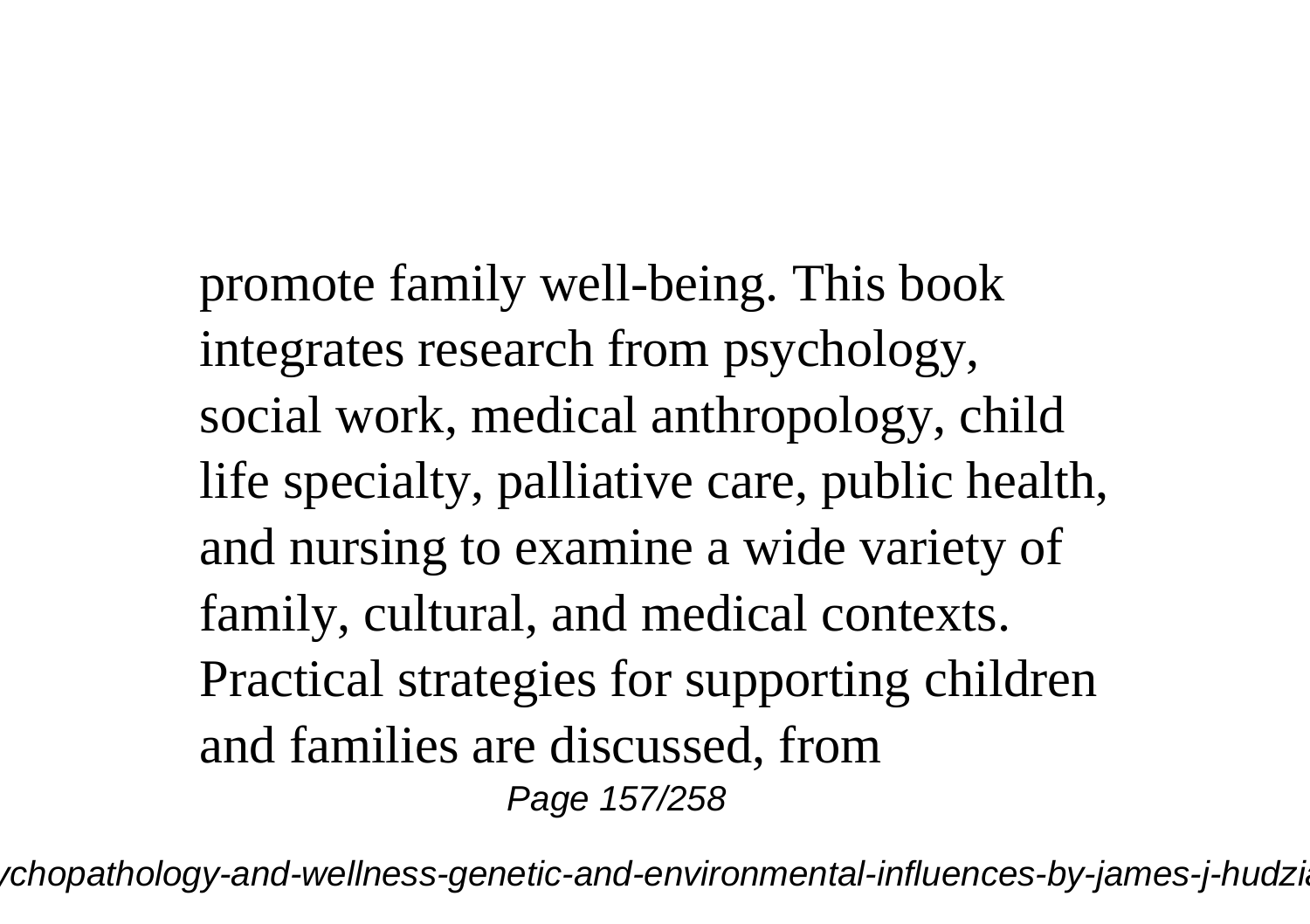meaningful assessment and interventions to social policy and advocacy. Featured topics include: Psychosocial factors influencing children with immune-related health conditions. Resilience and pediatric cancer survivorship within a cultural context. Promoting resilience in chronically ill children and their families Page 158/258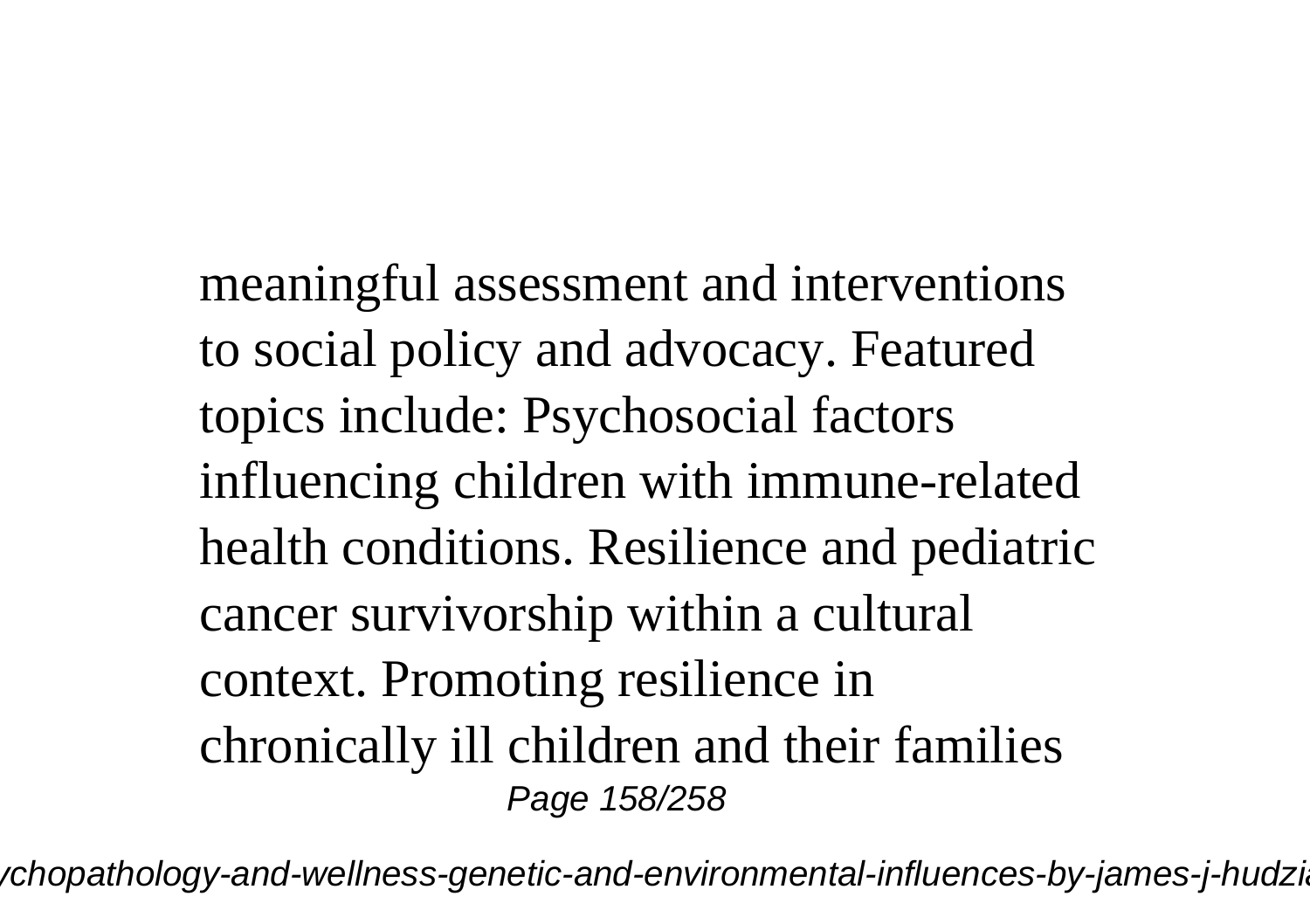during the transition to adolescence. Creating a context for resilience in medical settings. Promoting resilience through children's health and social care policy. Child and Adolescent Resilience Within Medical Contexts is a must-have resource for researchers, clinicians and other professionals, as well as graduate Page 159/258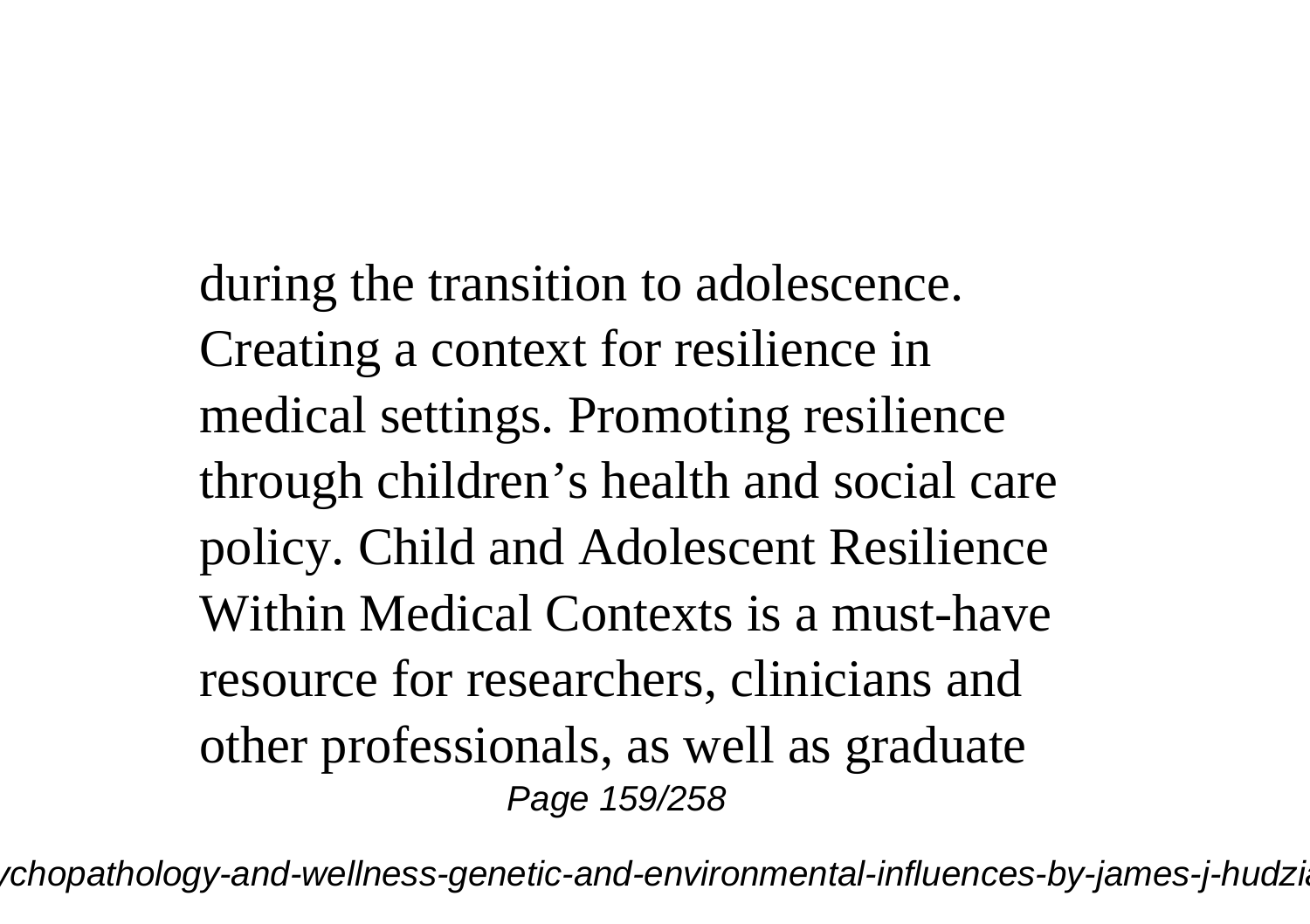students in child and school psychology, child and adolescent psychiatry, social work, pediatrics, medical anthropology, nursing, educational psychology and policy.

The Third Edition of George W. Holden's Parenting: A Dynamic Perspective provides a highly accessible and Page 160/258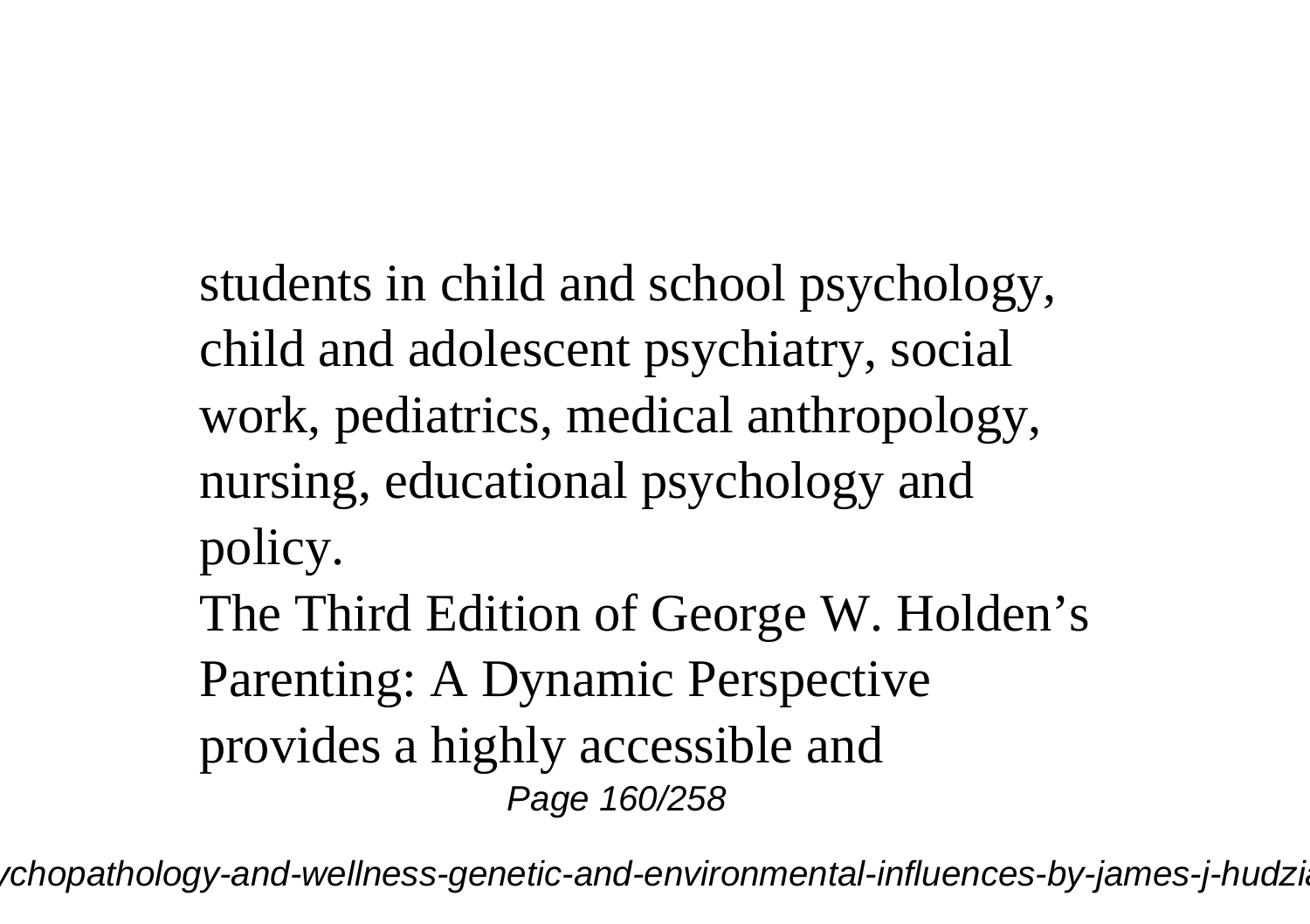intellectually rich review of what is currently known about parenting. Written from a psychological perspective but with applications to other disciplines, the text discusses a wide range of contemporary issues such as fertility problems, daycare, marital conflict, divorce, gay parents, and family violence. Additionally, Holden Page 161/258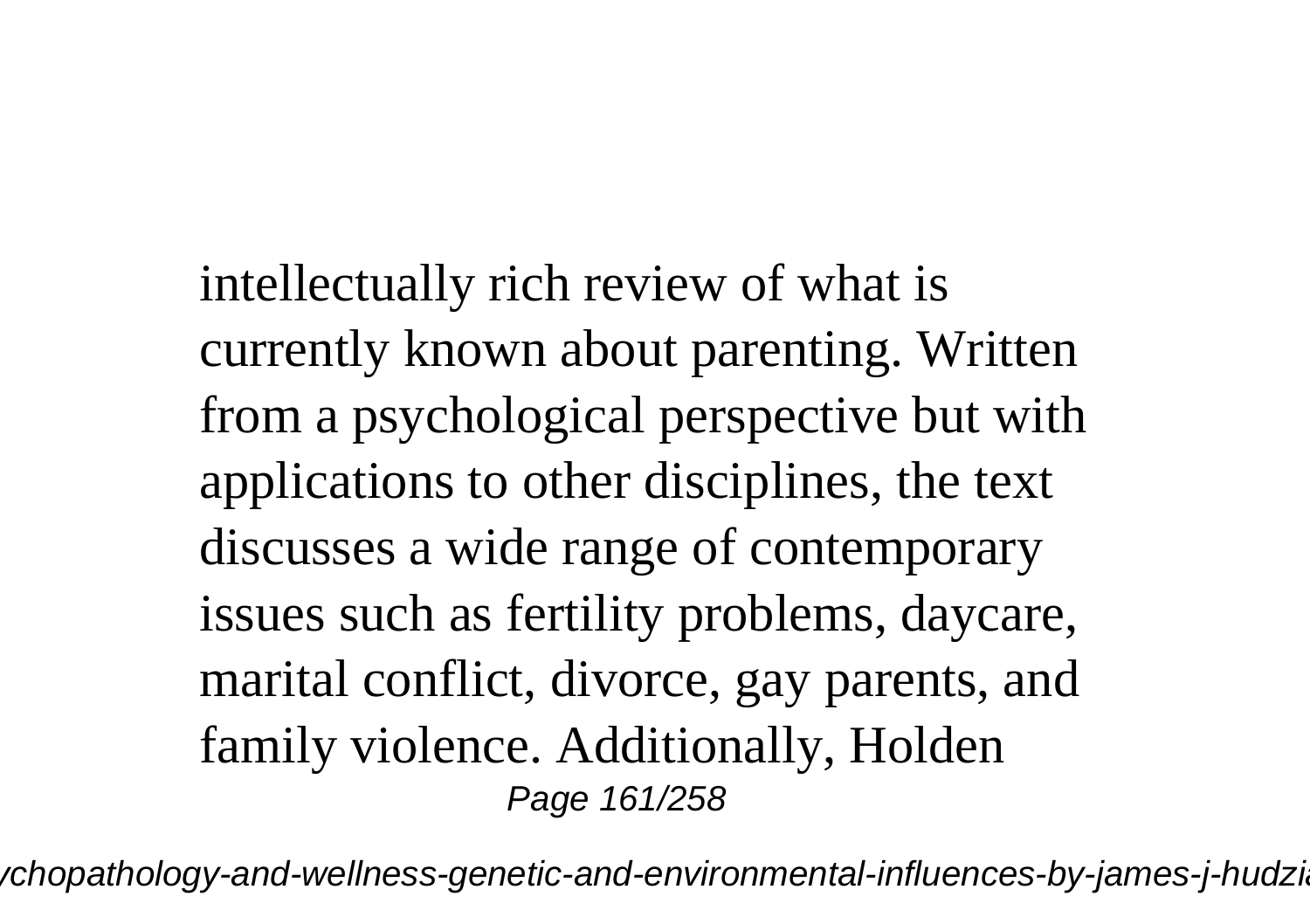includes studies from developing and non-Western countries, as well as recent statistics on such topics as U.S. and world birthrate, birth problems, adolescent pregnancy, child injury, divorce and remarriage, child maltreatment, and certain social policy issues. To reach the highest standards of Page 162/258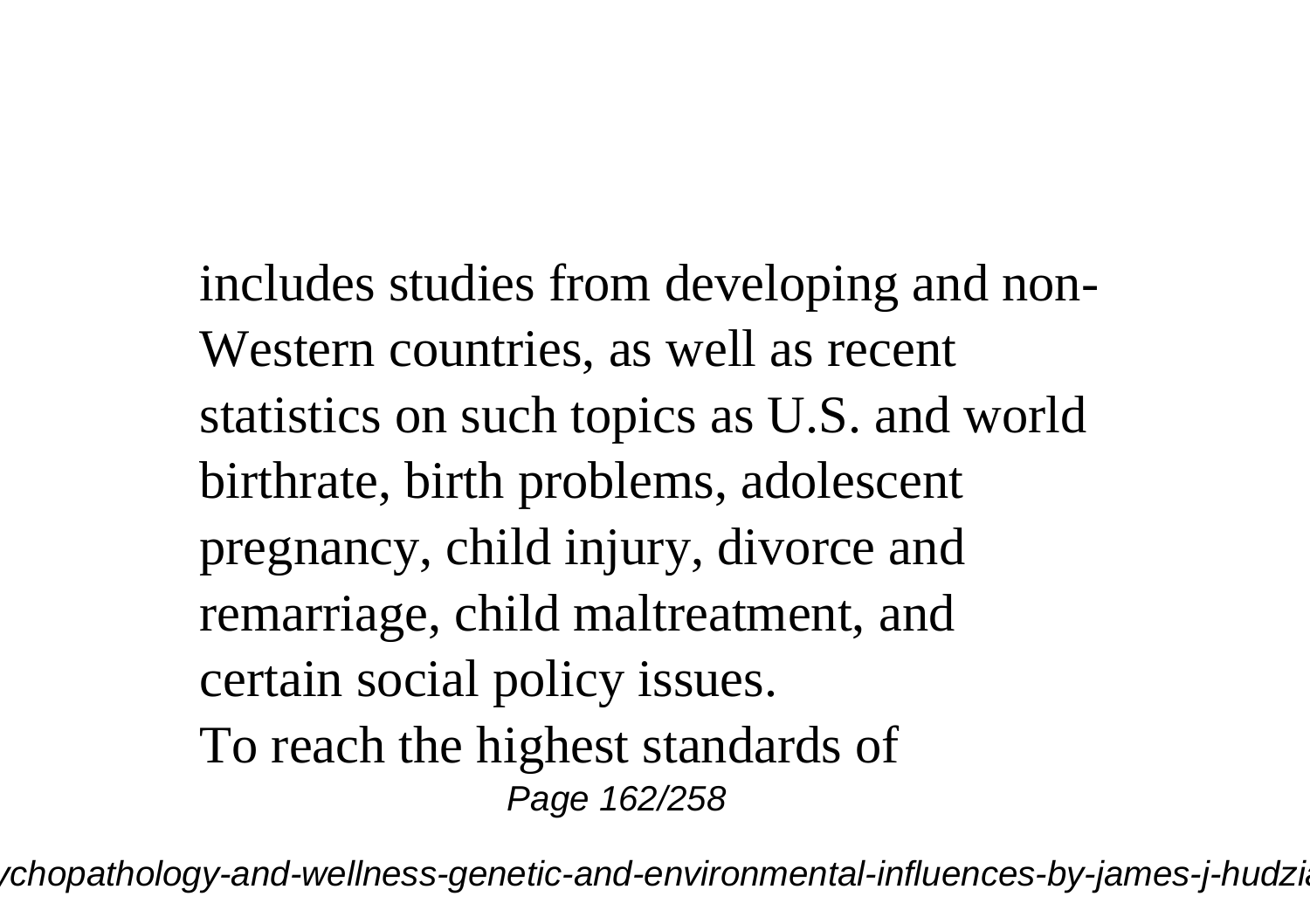instrumental performance, several years of sustained and focused learning are required. This requires perseverance, commitment and opportunities to learn and practise, often in a collective musical environment. This book brings together a wide range of enlightening current psychological and educational research to Page 163/258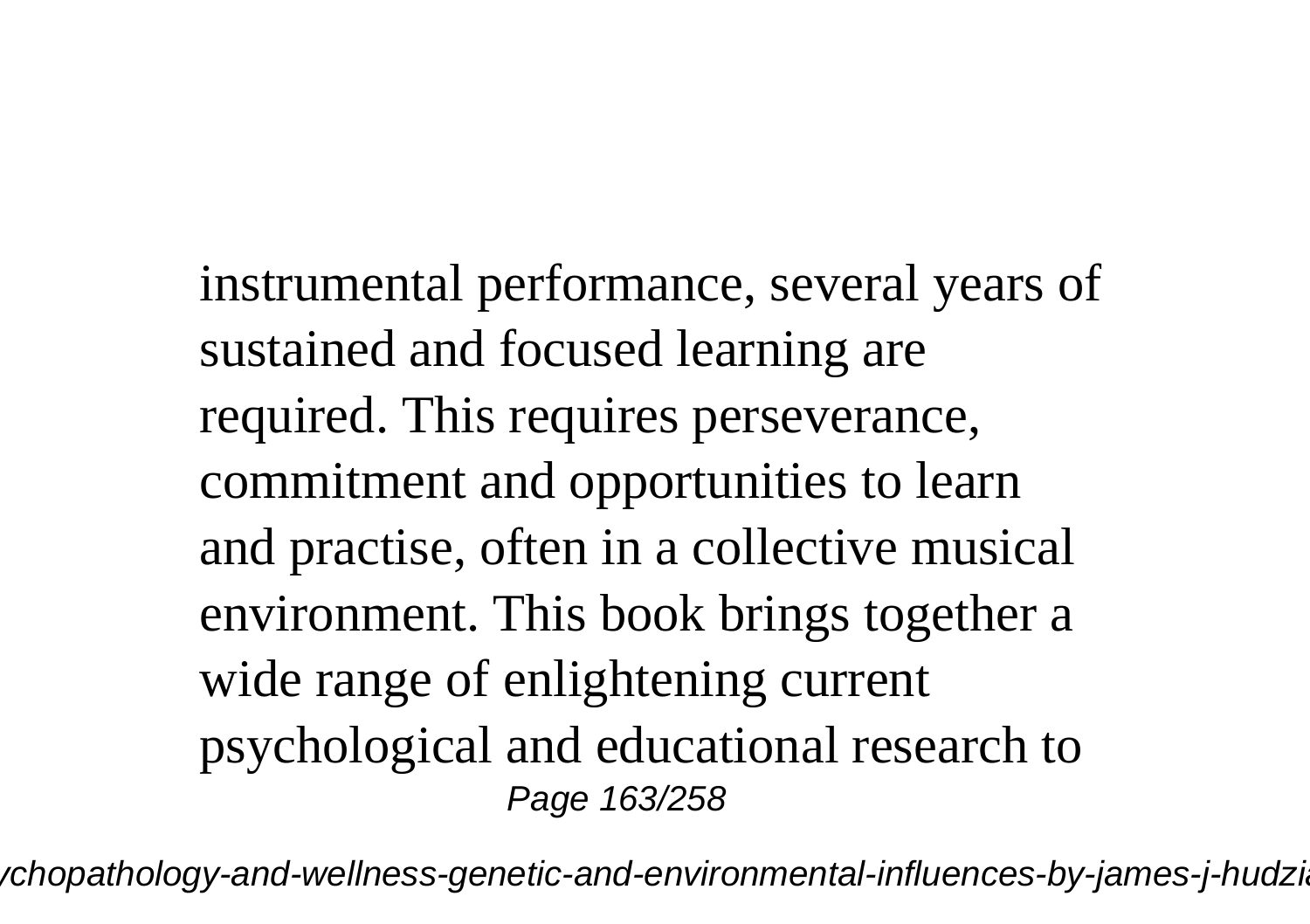offer deeper insights into the mosaic of factors and related experiences that combine to nurture (and sometimes hinder) advanced musical performance. Each of the book's four sections focus on one aspect of music performance and learning: musics in higher education and beyond; musical journeys and educational Page 164/258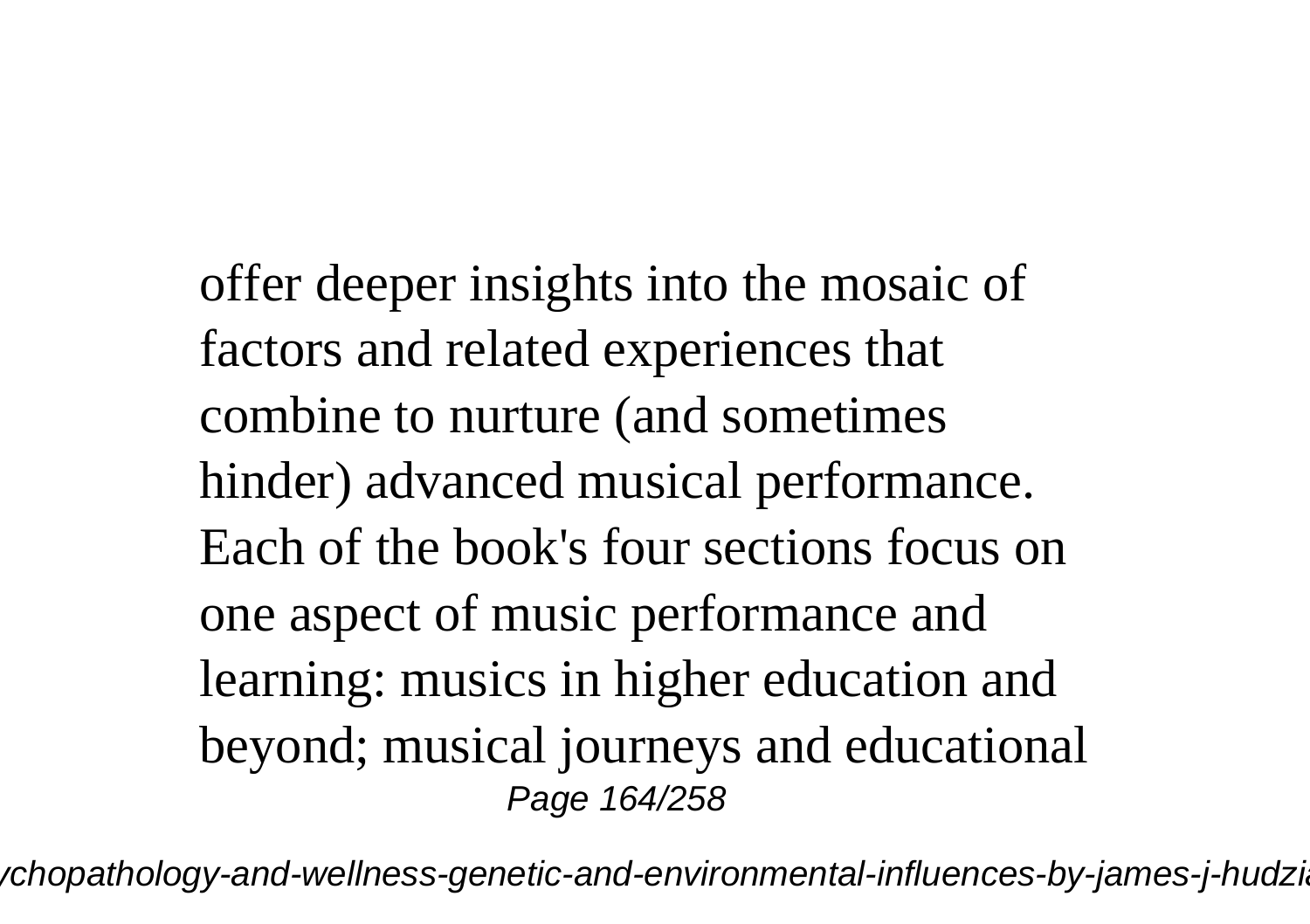reflections; performance learning; and developing expertise and professionalism. Although each chapter within its home section offers a particular focus, there is an underlying conception across all the book's contents of the achievability of advanced musical performance and of the important nurturing role that higher Page 165/258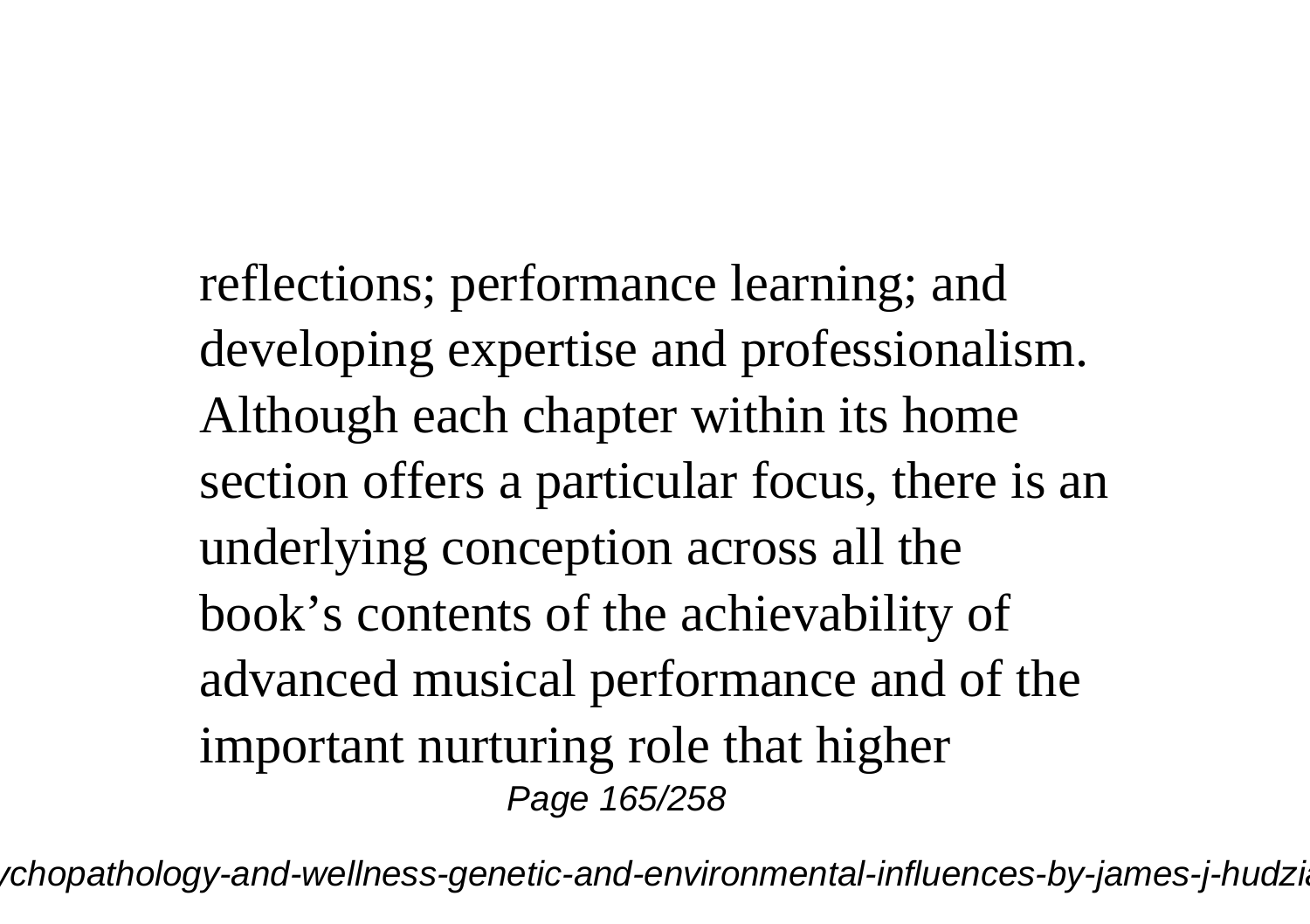education can play, particularly if policy and practice are evidence-based and draw on the latest international research findings. The narrative offers an insight into the world of advanced musicians, detailing their learning journeys and the processes involved in their quest for the development of expertise and Page 166/258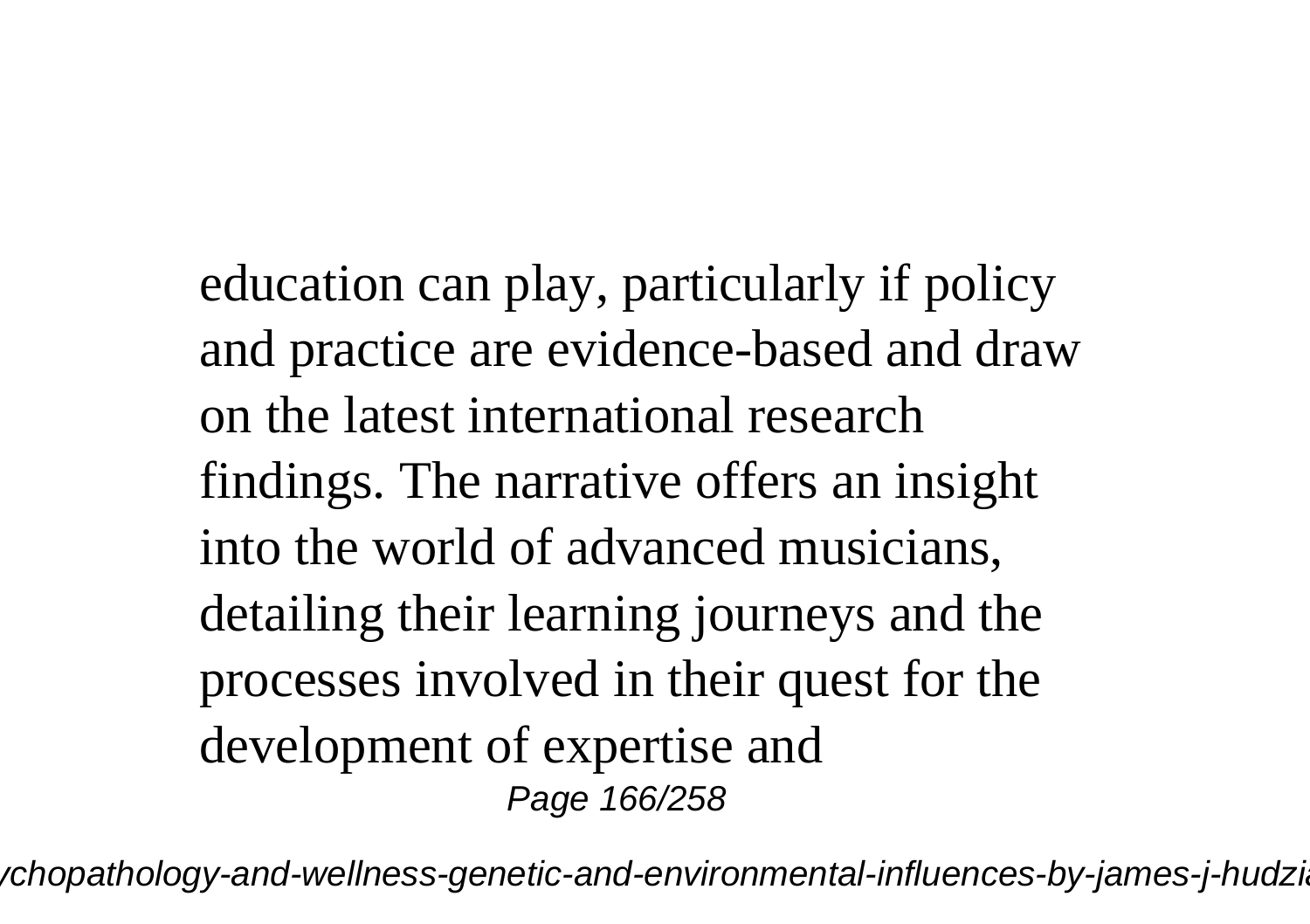professionalism. It is the first book of its kind to consider performance learning in higher education across a variety of musical genres, including classical, jazz, popular and folk musics. The editors have invited an international community of leading scholars and performance practitioners to contribute to this Page 167/258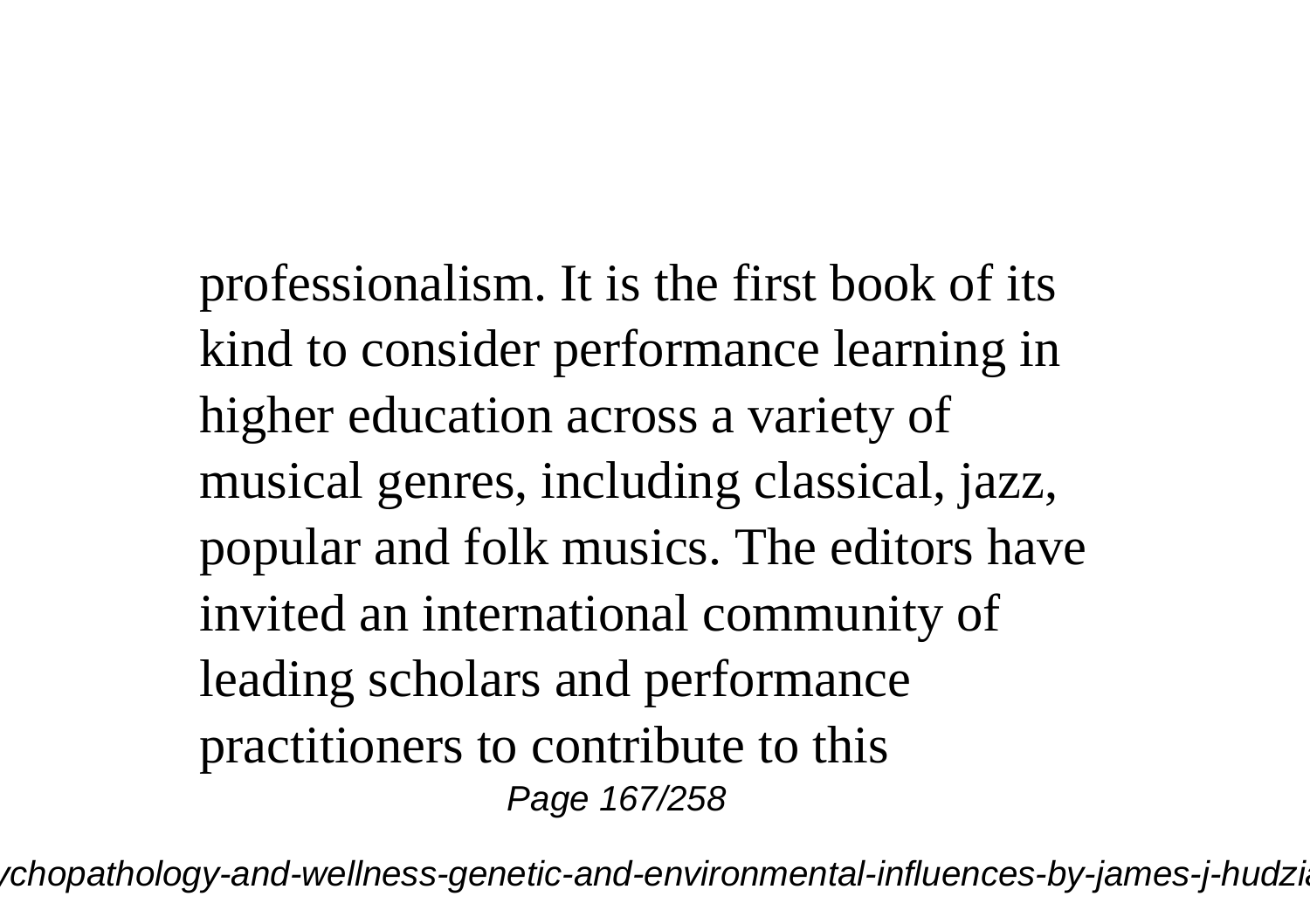publication, which draws on meticulous research and critical practice. This collection is an essential resource for all musicians, educators, researchers and policy makers who share our interest in promoting the development of advanced performance skills and professionalism. Rutter's Child and Adolescent Psychiatry Page 168/258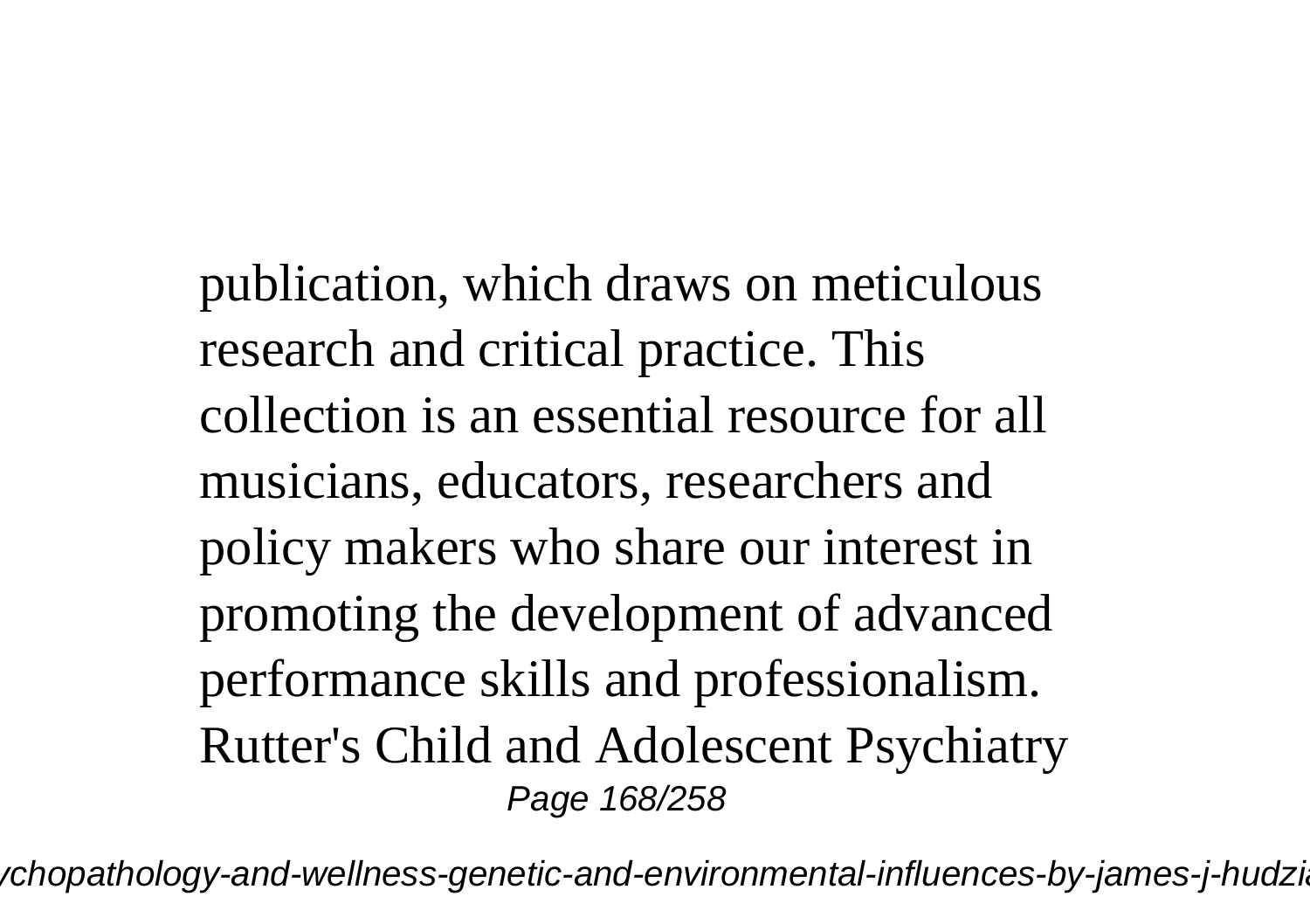is the leading textbook in its field. Both interdisciplinary and international, it provides a coherent appraisal of the current state of the field to help researchers, trainees and practicing clinicians in their daily work. Integrating science and clinical practice, it is a comprehensive reference for all aspects of Page 169/258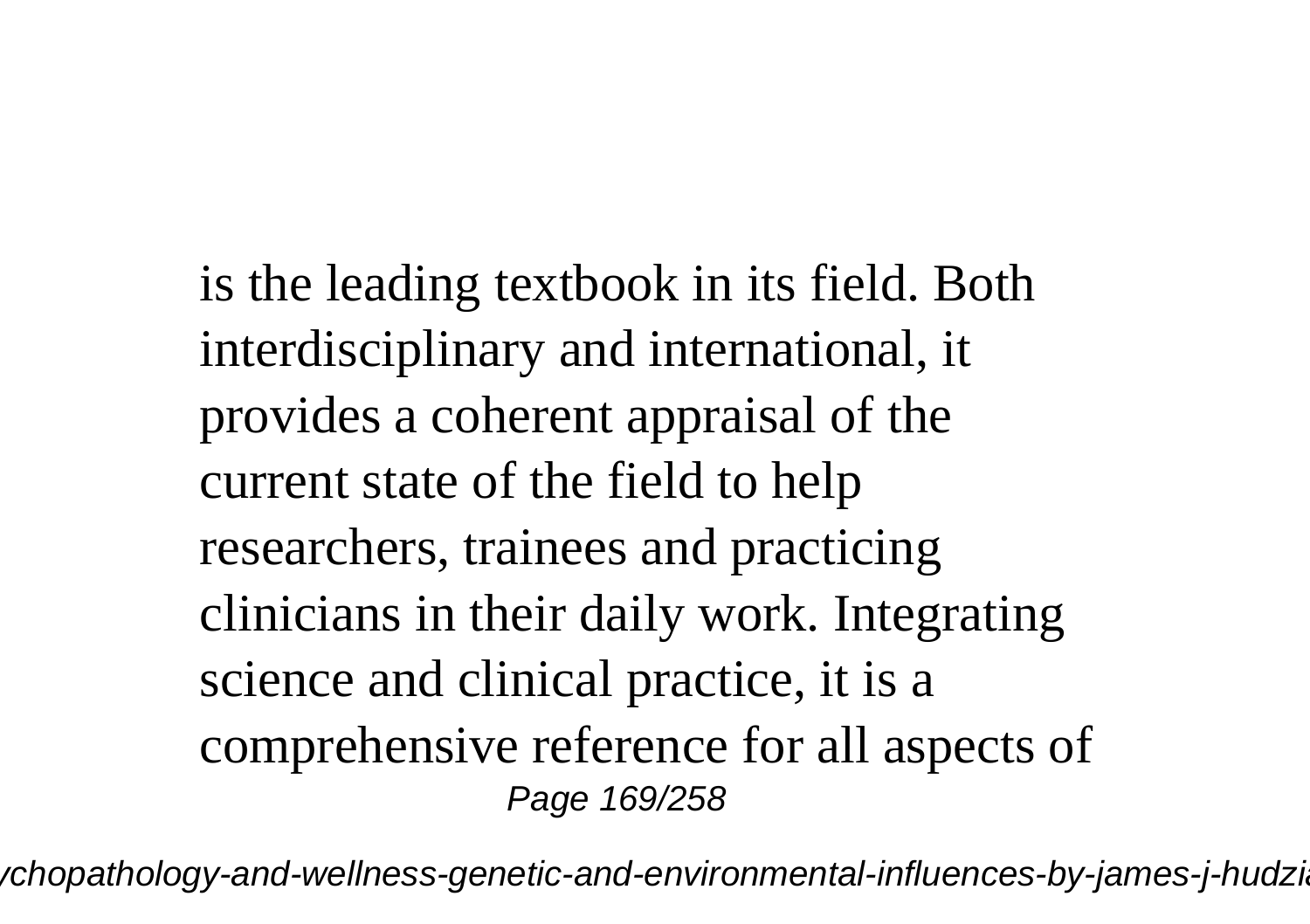child and adolescent psychiatry. New to this full color edition are expanded coverage on classification, including the newly revised Diagnostic and Statistical Manual of Mental Disorders (DSM-5), and new chapters on systems neuroscience, relationship-based treatments, resilience, global psychiatry, and infant mental Page 170/258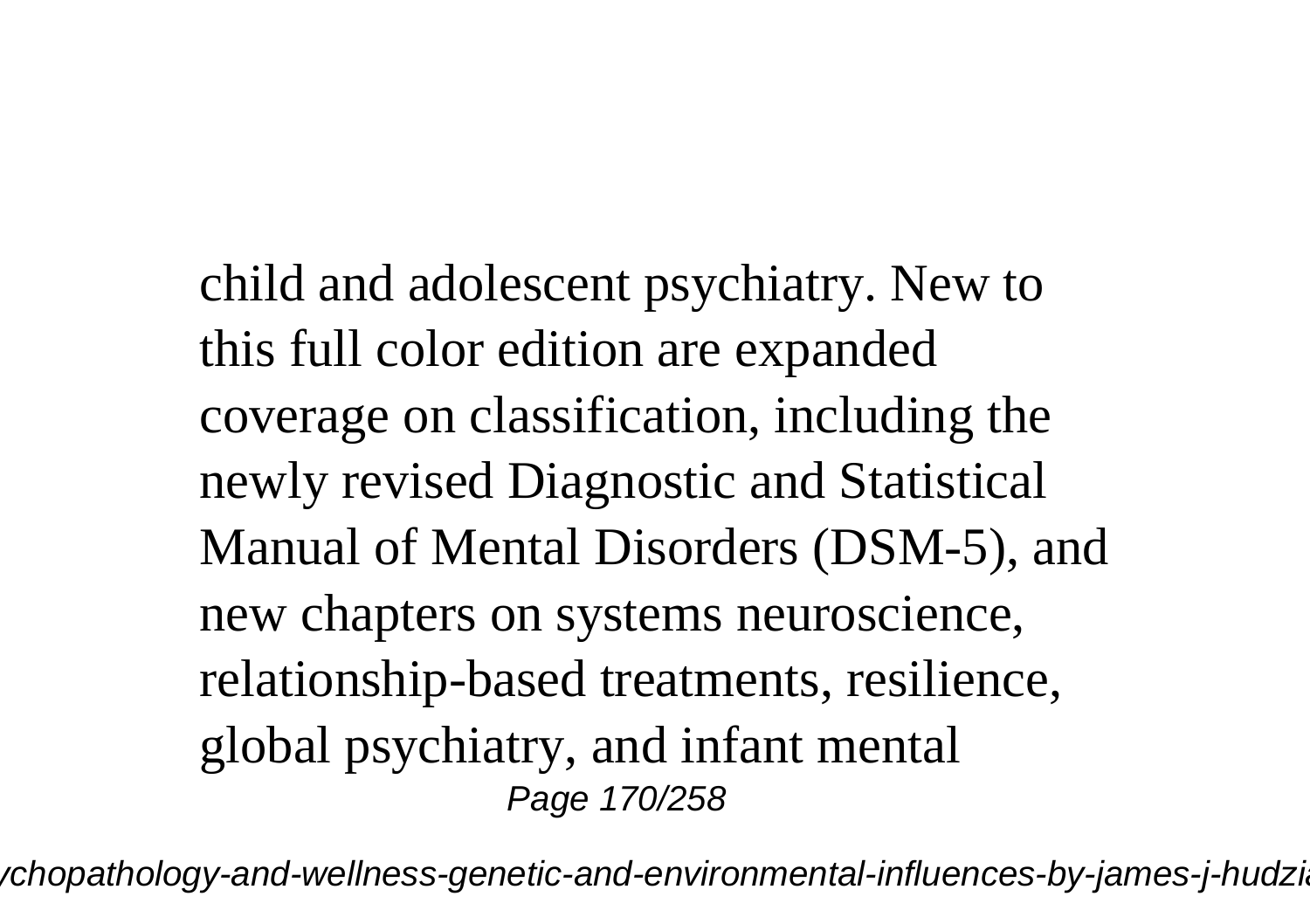health. From an international team of expert editors and contributors, this sixth edition is essential reading for all professionals working and learning in the fields of child and adolescent mental health and developmental psychopathology as well as for clinicians working in primary care and pediatric Page 171/258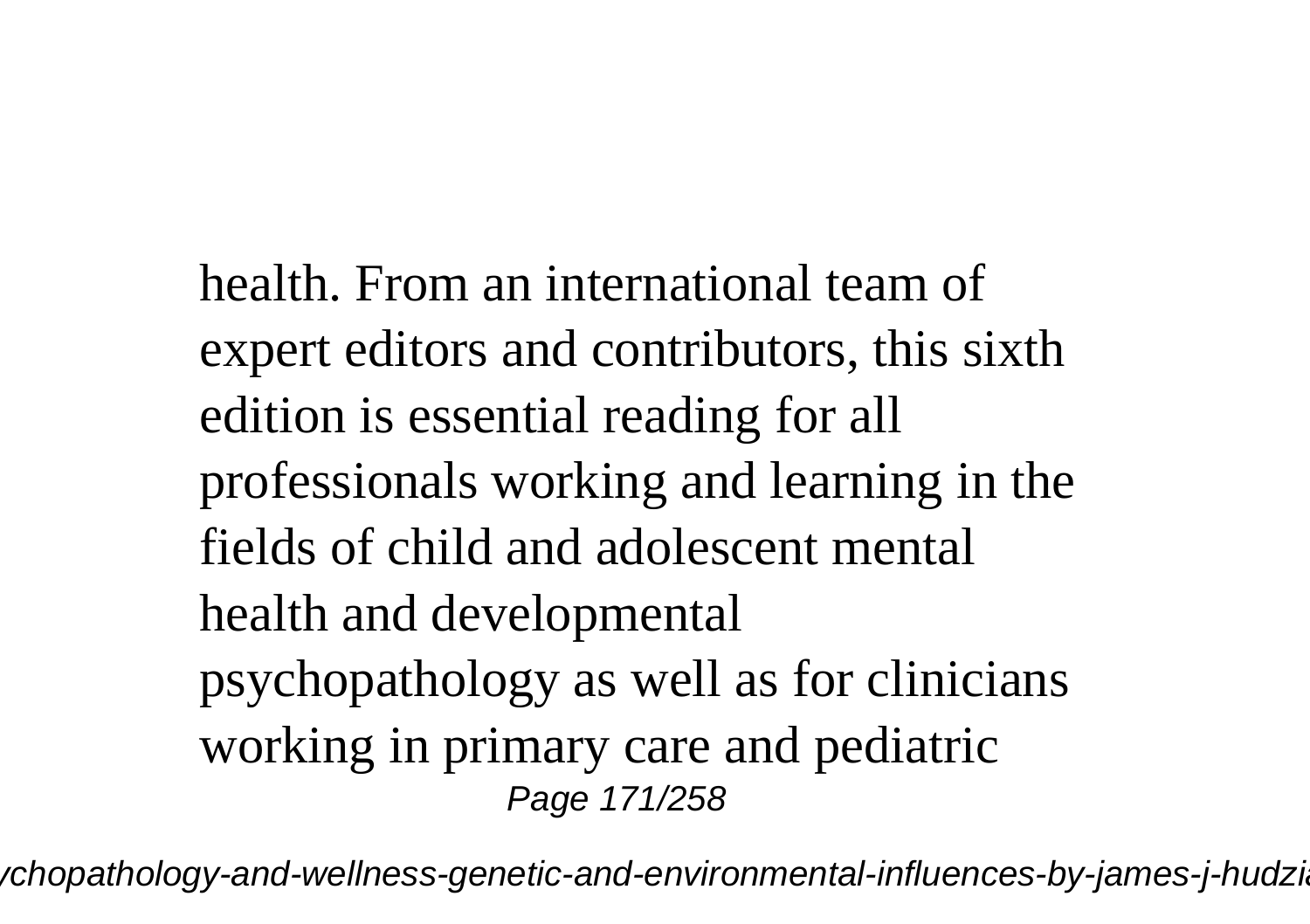settings. Michael Rutter has contributed a number of new chapters and a Foreword for this edition: "I greatly welcome this new edition as providing both a continuity with the past and a substantial new look." —Professor Sir Michael Rutter, extract from Foreword. Reviews of previous editions: "This book is by far the best Page 172/258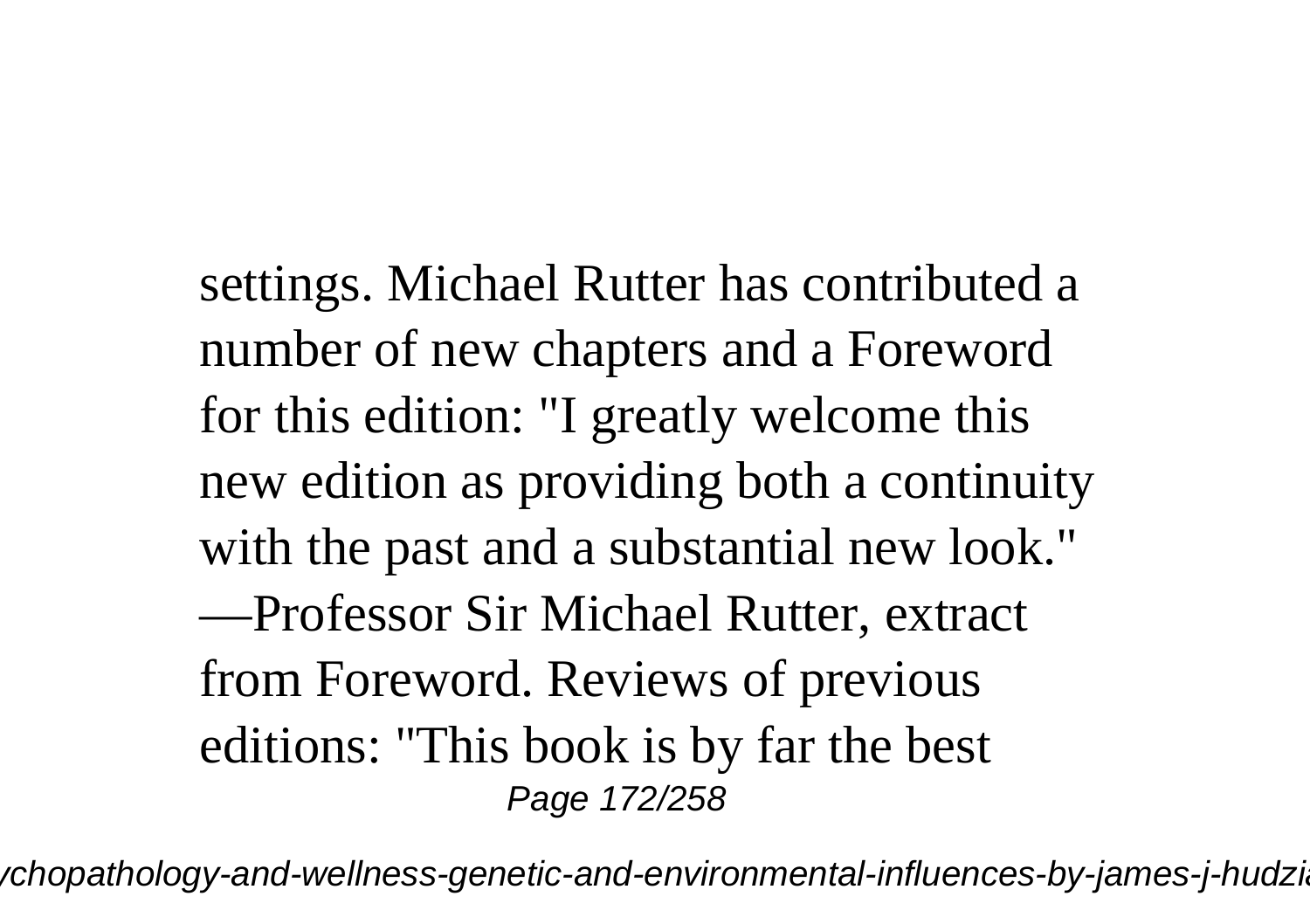textbook of Child & Adolescent Psychiatry written to date." —Dr Judith Rapoport, NIH "The editors and the authors are to be congratulated for providing us with such a high standard for a textbook on modern child psychiatry. I strongly recommend this book to every child psychiatrist who wants a reliable, up-Page 173/258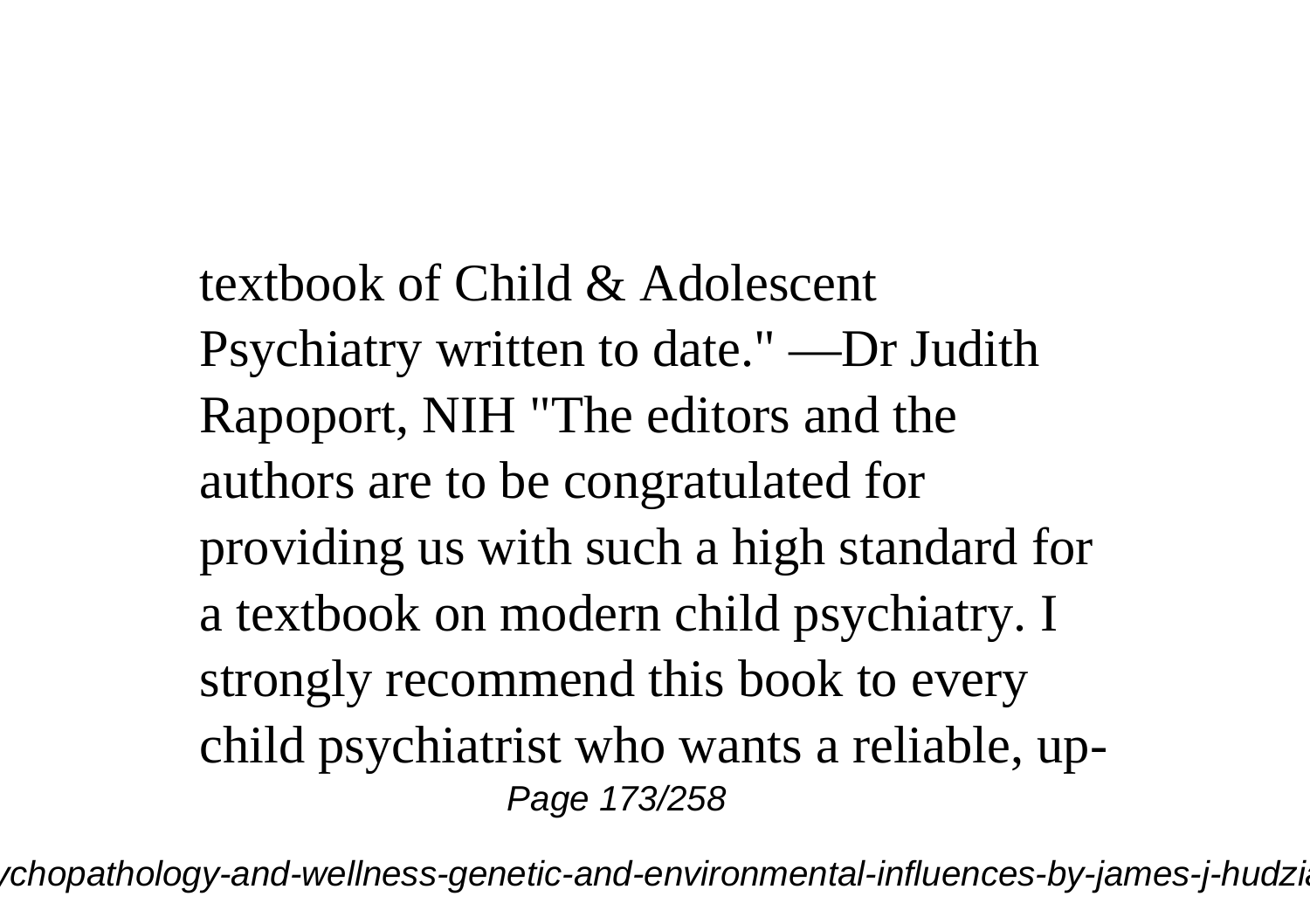to-date, comprehensive, informative and very useful textbook. To my mind this is the best book of its kind available today." —Journal of Child Psychology and **Psychiatry** Handbook of Developmental Psychopathology A New Culture War for Parents Page 174/258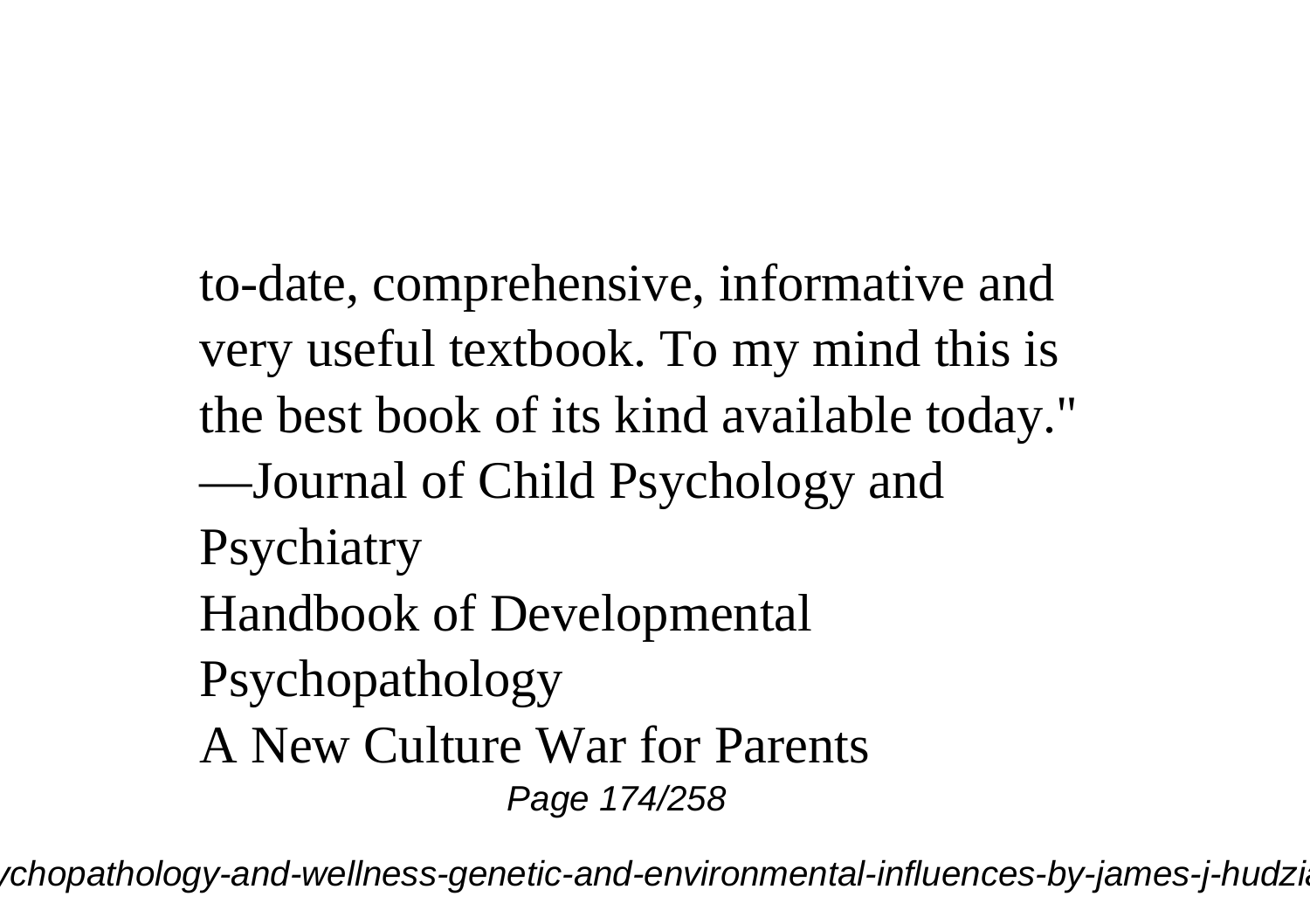Integration of Cognitive, Neuropsychological, and Psychodynamic Perspectives in Psychotherapy **Psychiatry** An Interdisciplinary Discussion CHILDREN IN THE URBAN ENVIRONMENT This encyclopedia Page 175/258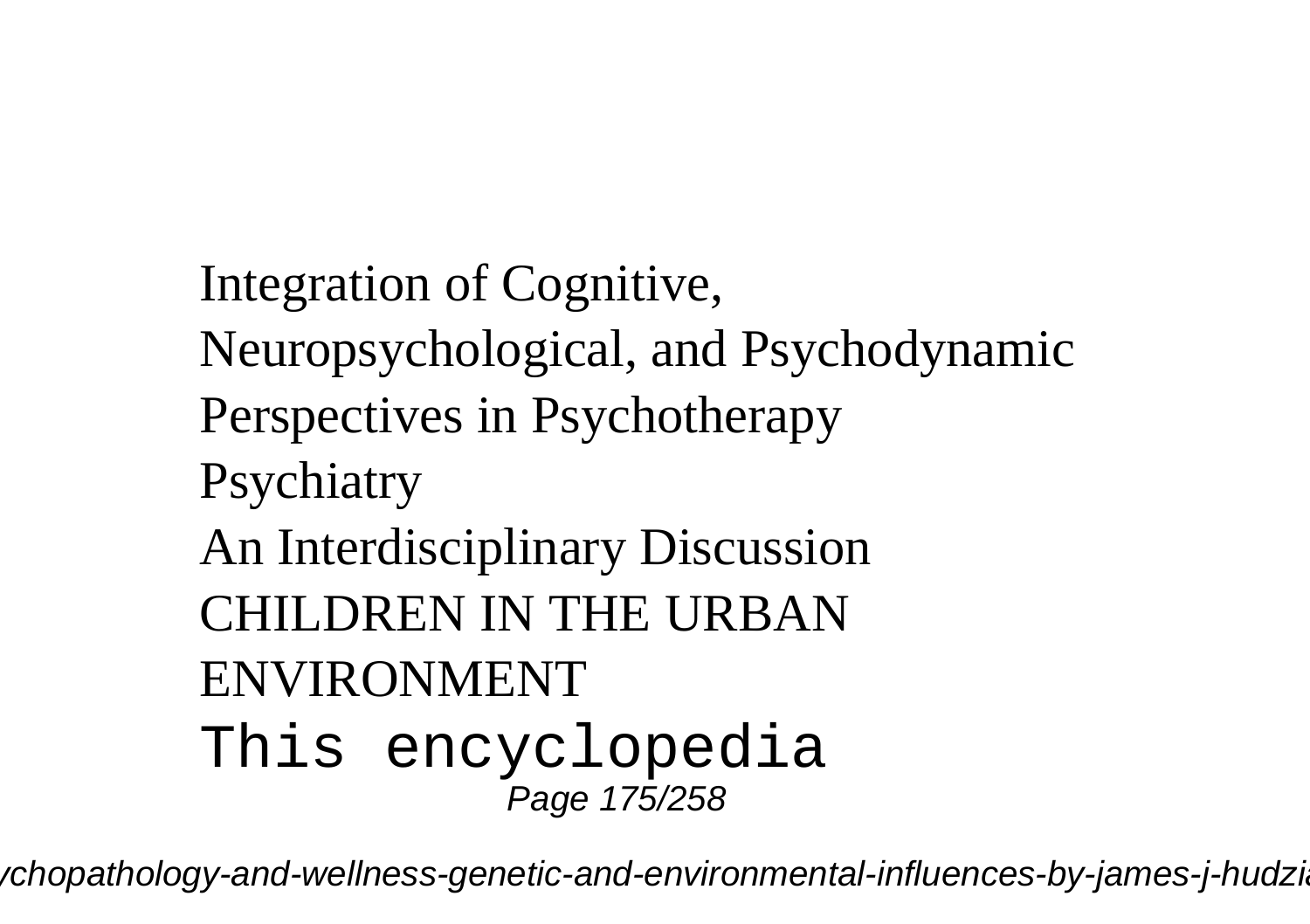```
provides an inter-
disciplinary approach,
discussing the
sociocultural
viewpoints, policy
implications,
educational applications
         Page 176/258
```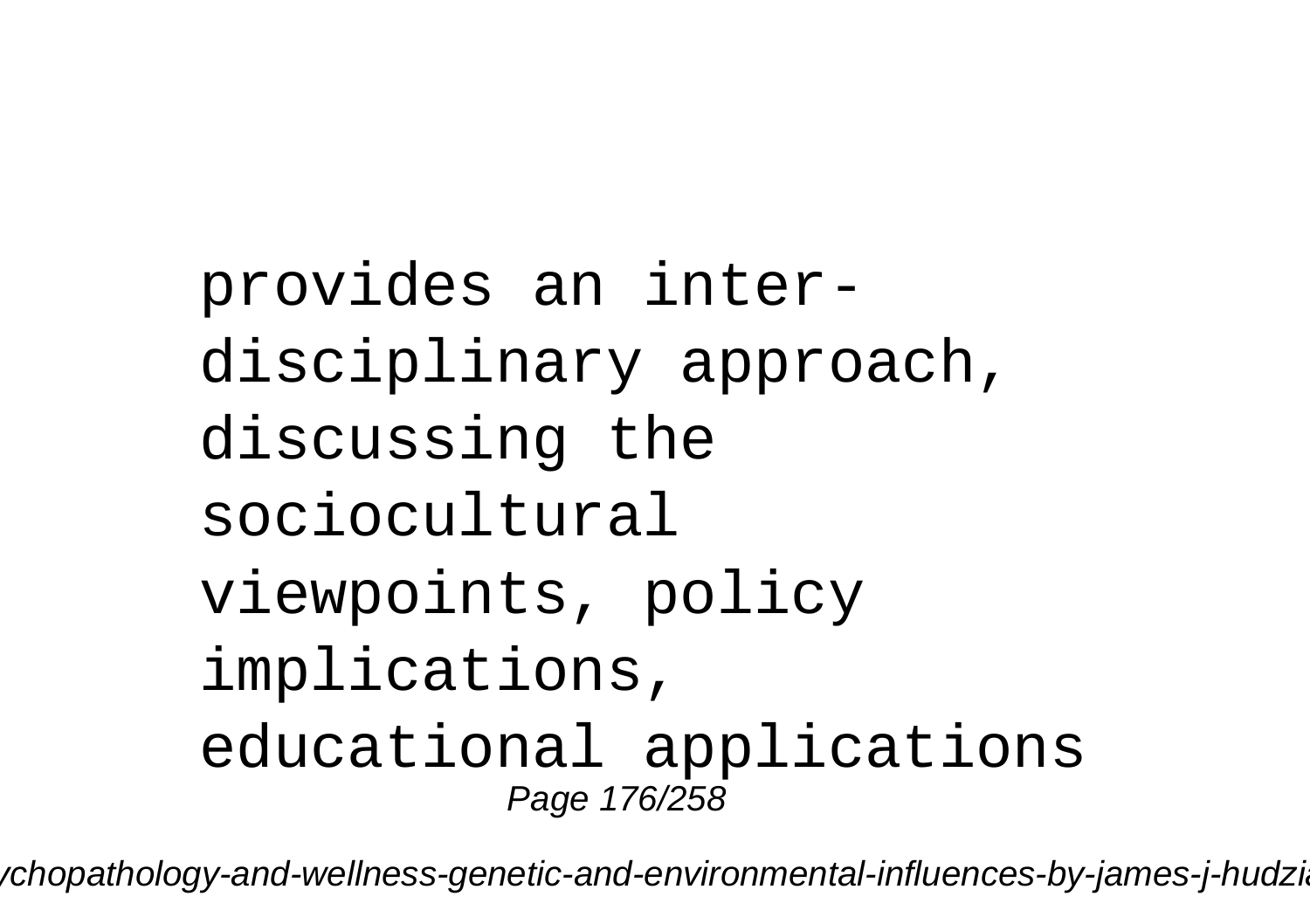and ethical issues involved in a wide range of disorders and interventions. Positive psychiatry is a new field, but one with a growing empirical Page 177/258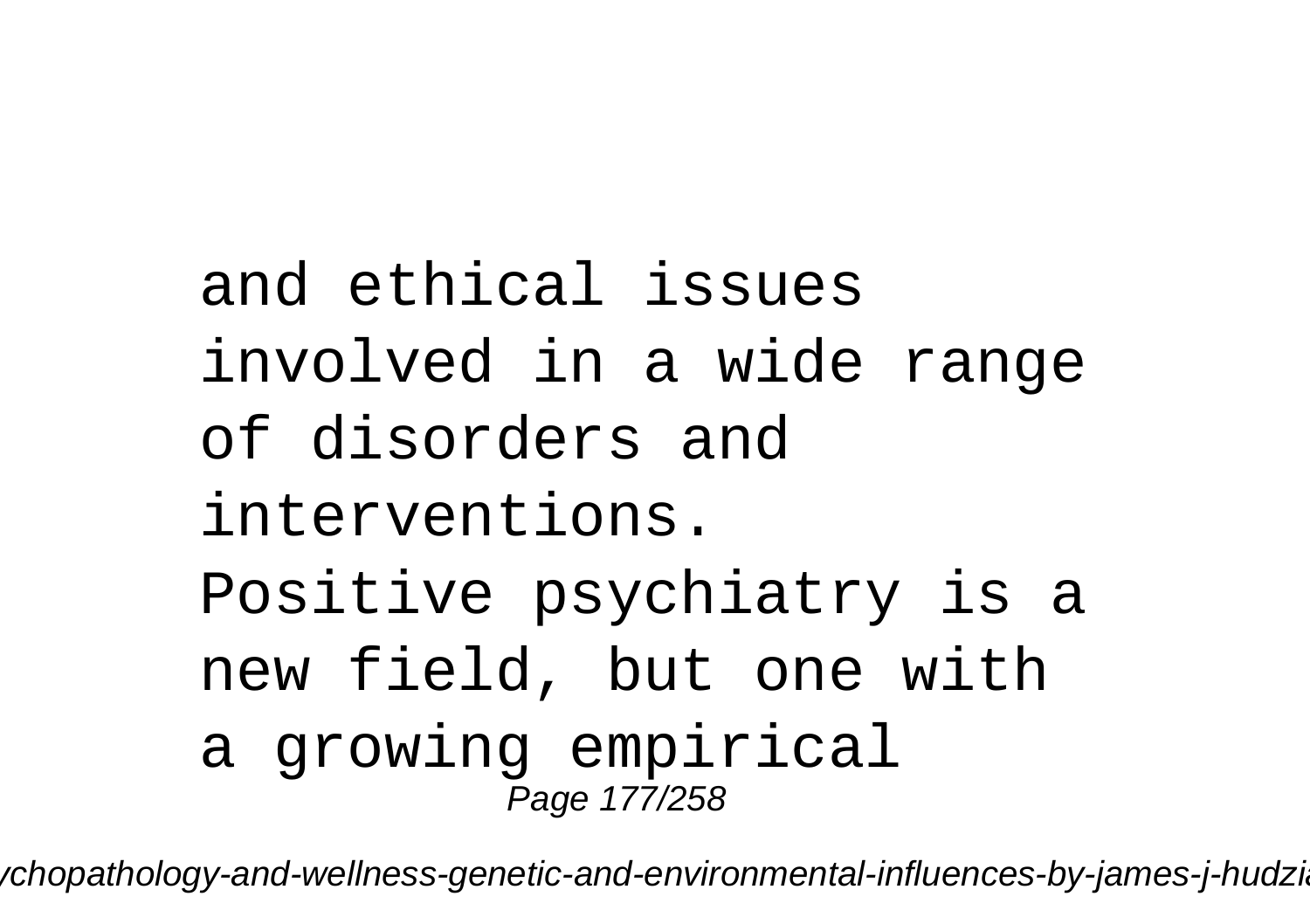## database and a developing literature. Still, for all positive psychiatry's potential to improve outcomes and transform care systems, many clinicians remain Page 178/258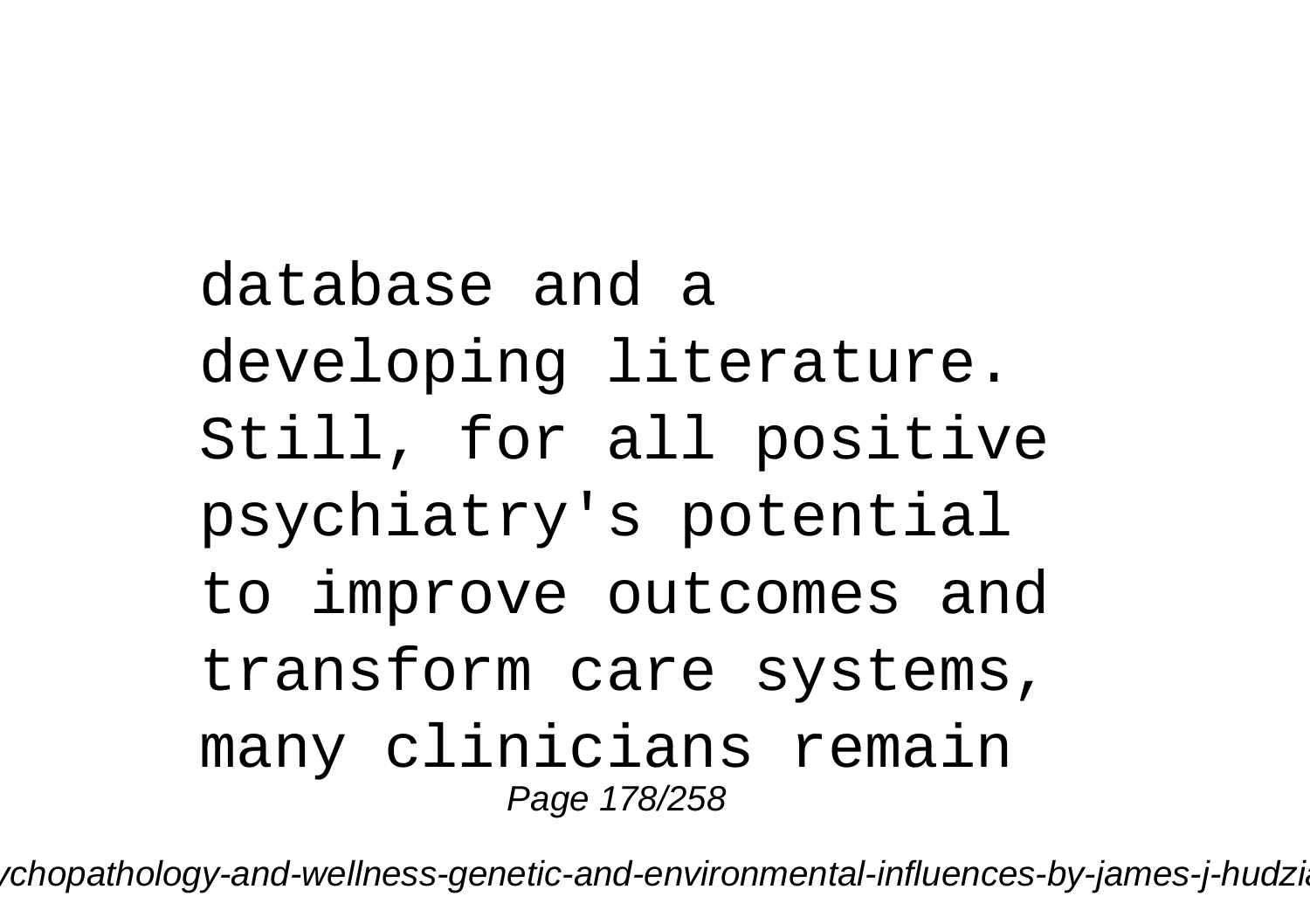unsure as to how to apply these interventions with their patients. It is this uncertainty that makes Positive Psychiatry: A Casebook such an Page 179/258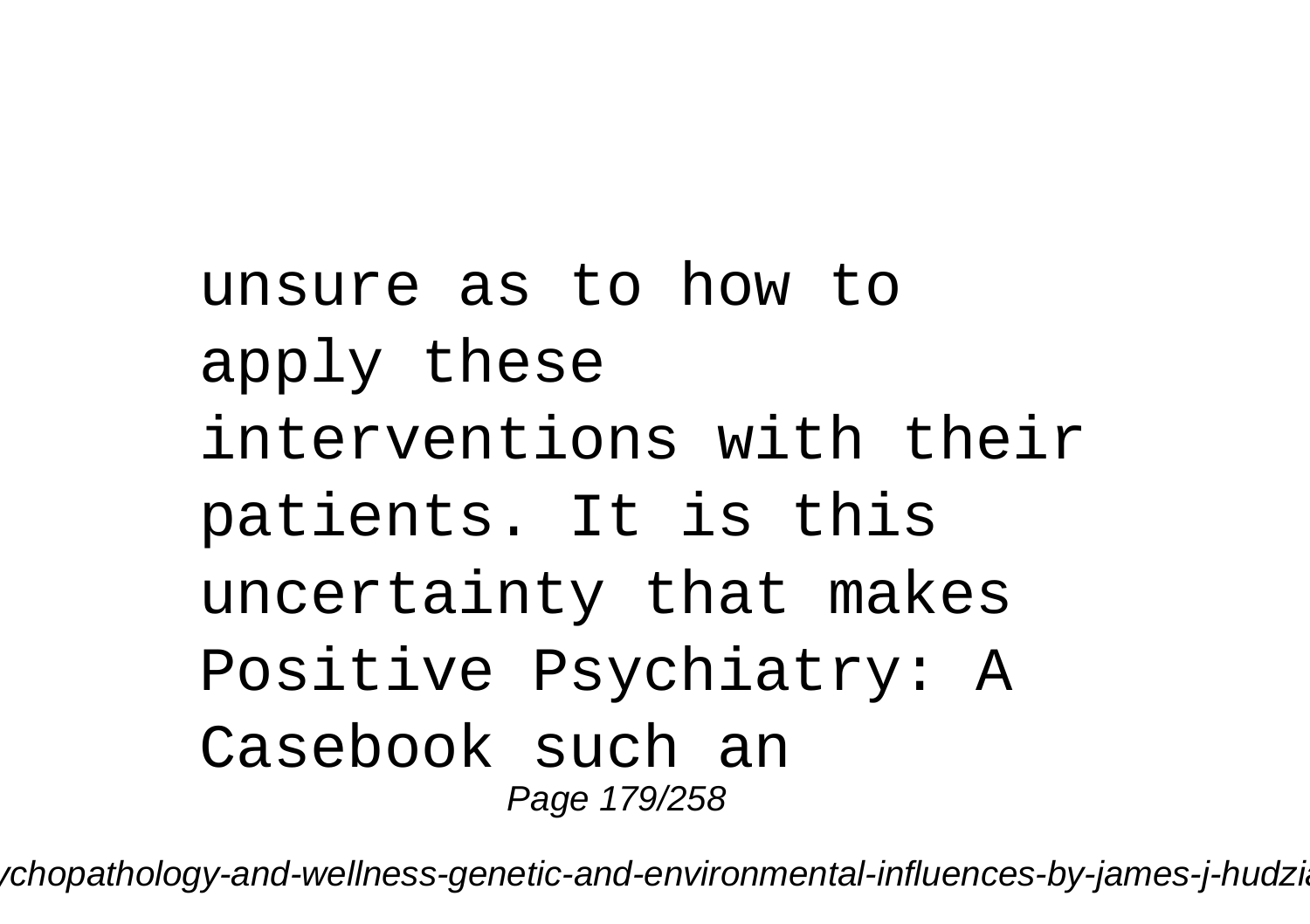indispensable resource. This guide illustrates how clinicians have successfully combined traditional psychiatry approaches and positive interventions, how Page 180/258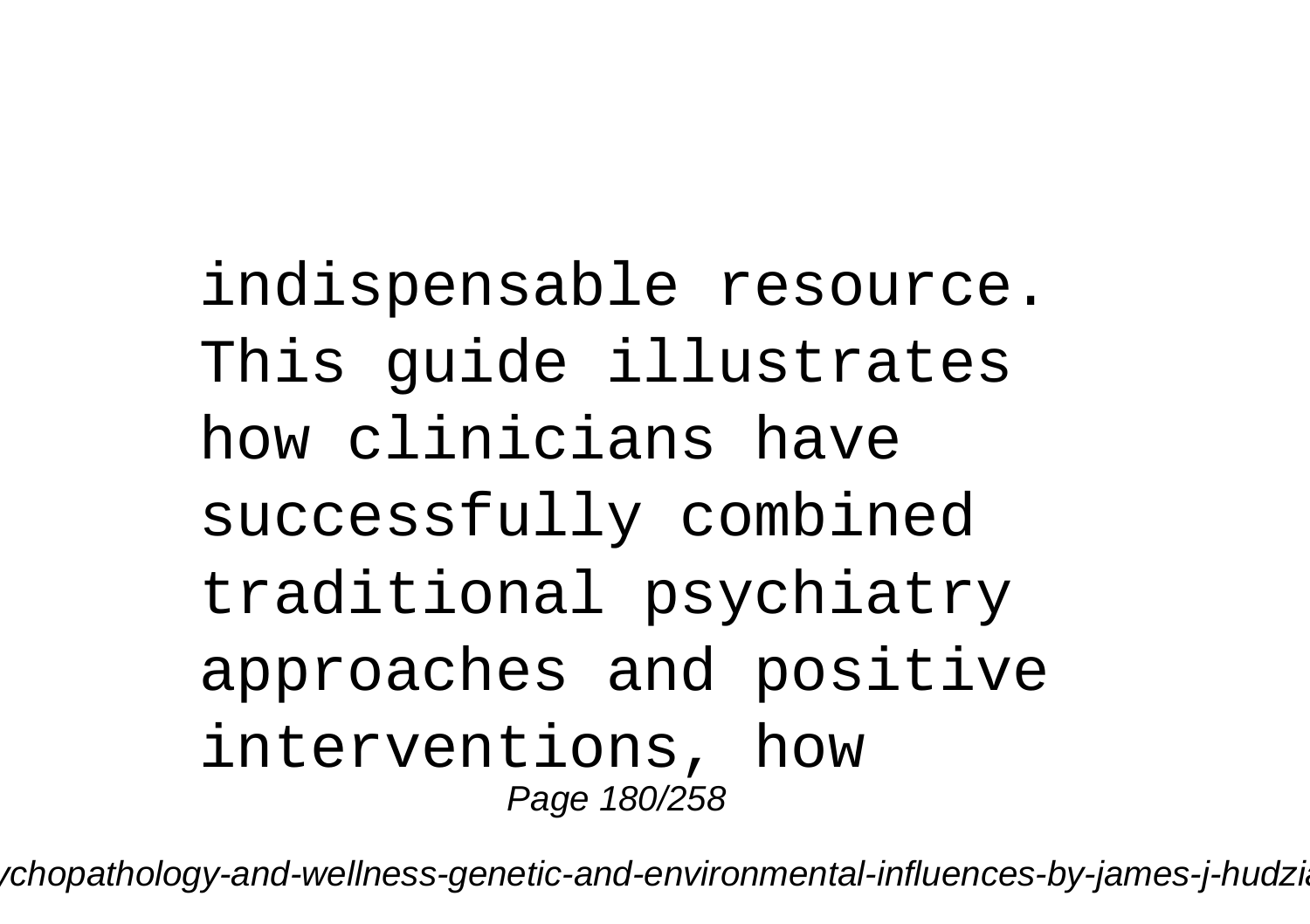positive interventions can enhance the quality of medical care, and how these interventions are employed in educational and coaching settings. The book opens with an Page 181/258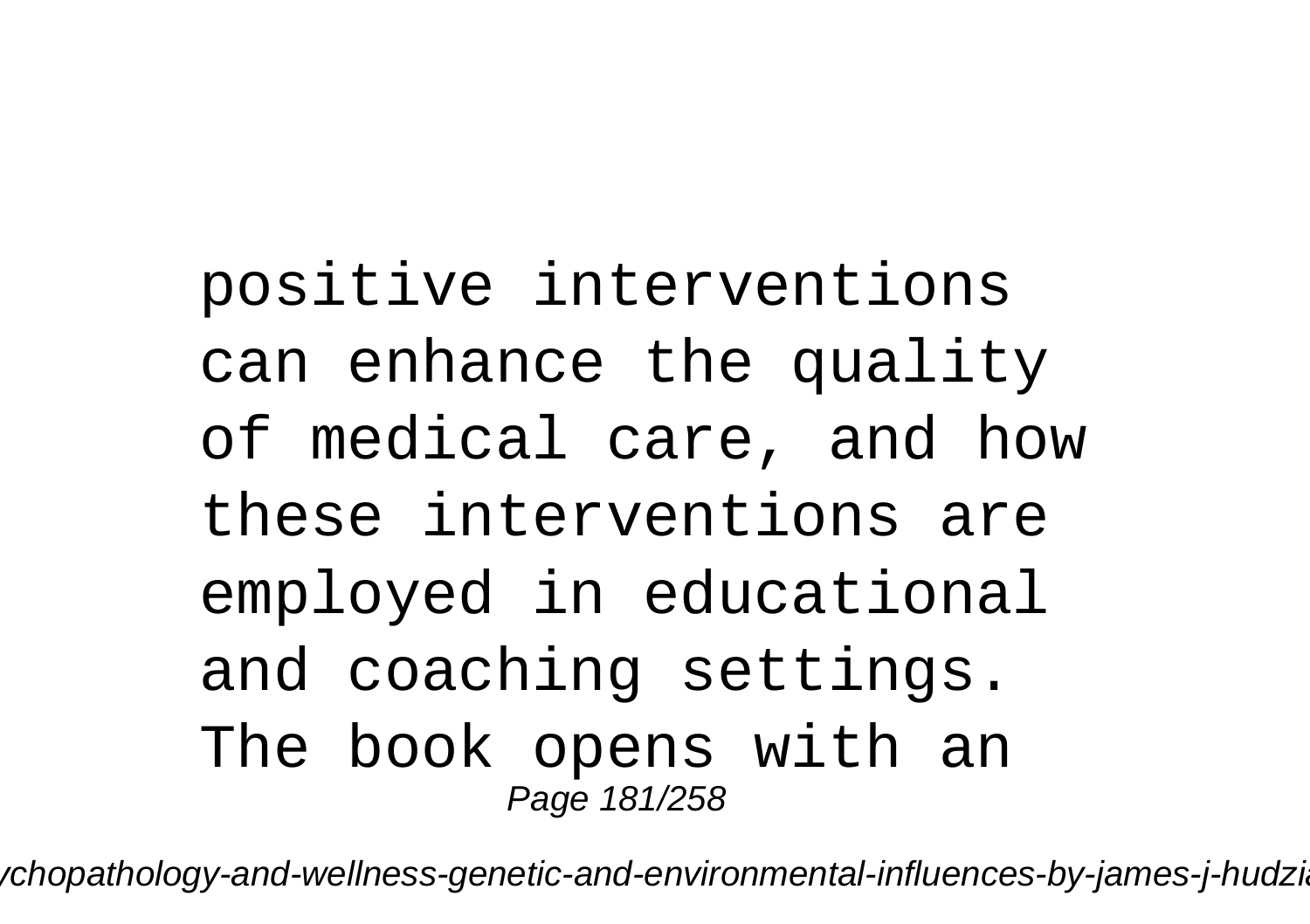overview of the history of the positive in psychiatry, a summary of the effectiveness of positive interventions, and an overarching conceptualization of the Page 182/258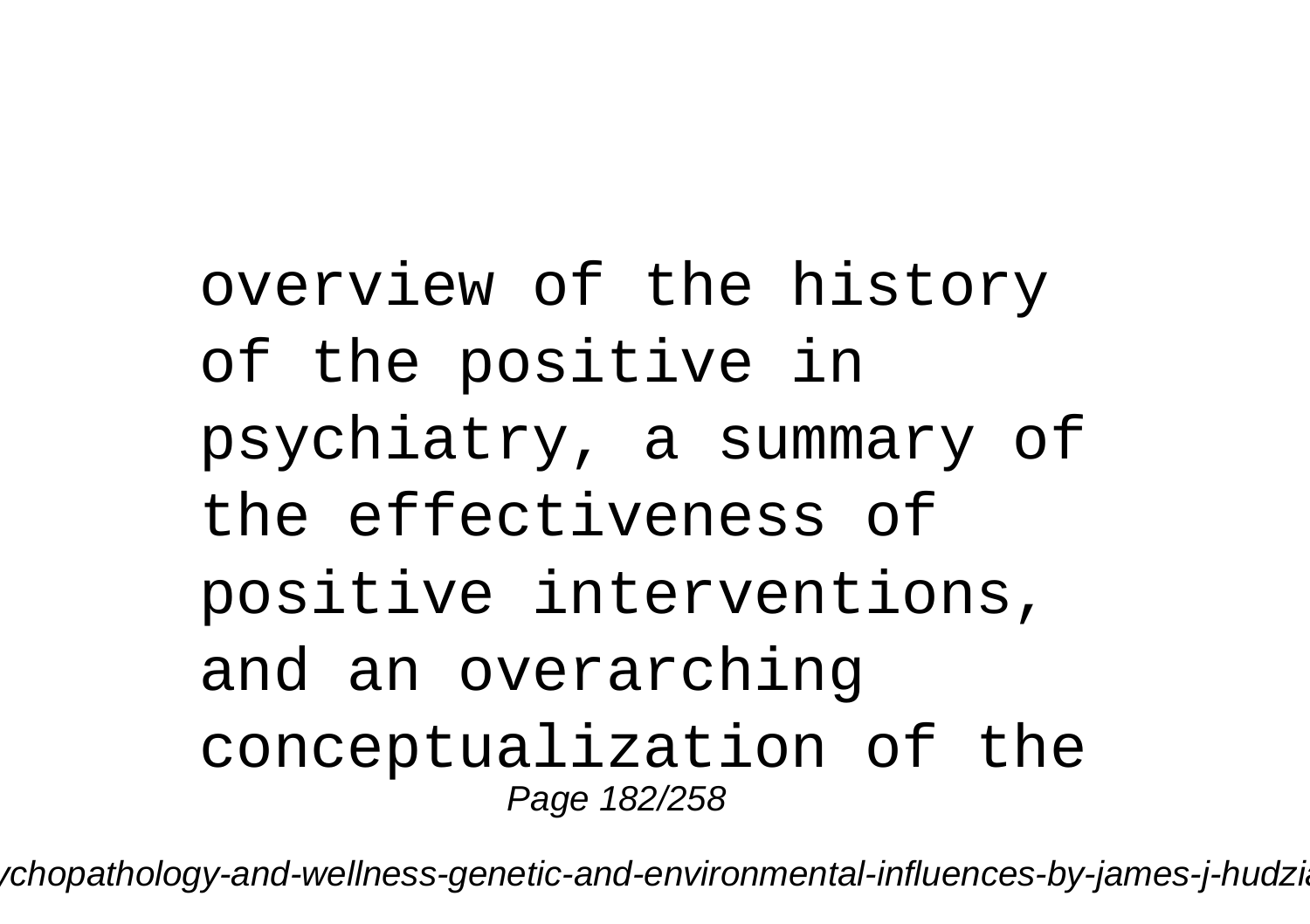field of positive psychiatry. Thirteen extensive, detailed cases follow, organized into three sections: mental health treatment (e.g., schizophrenia and Page 183/258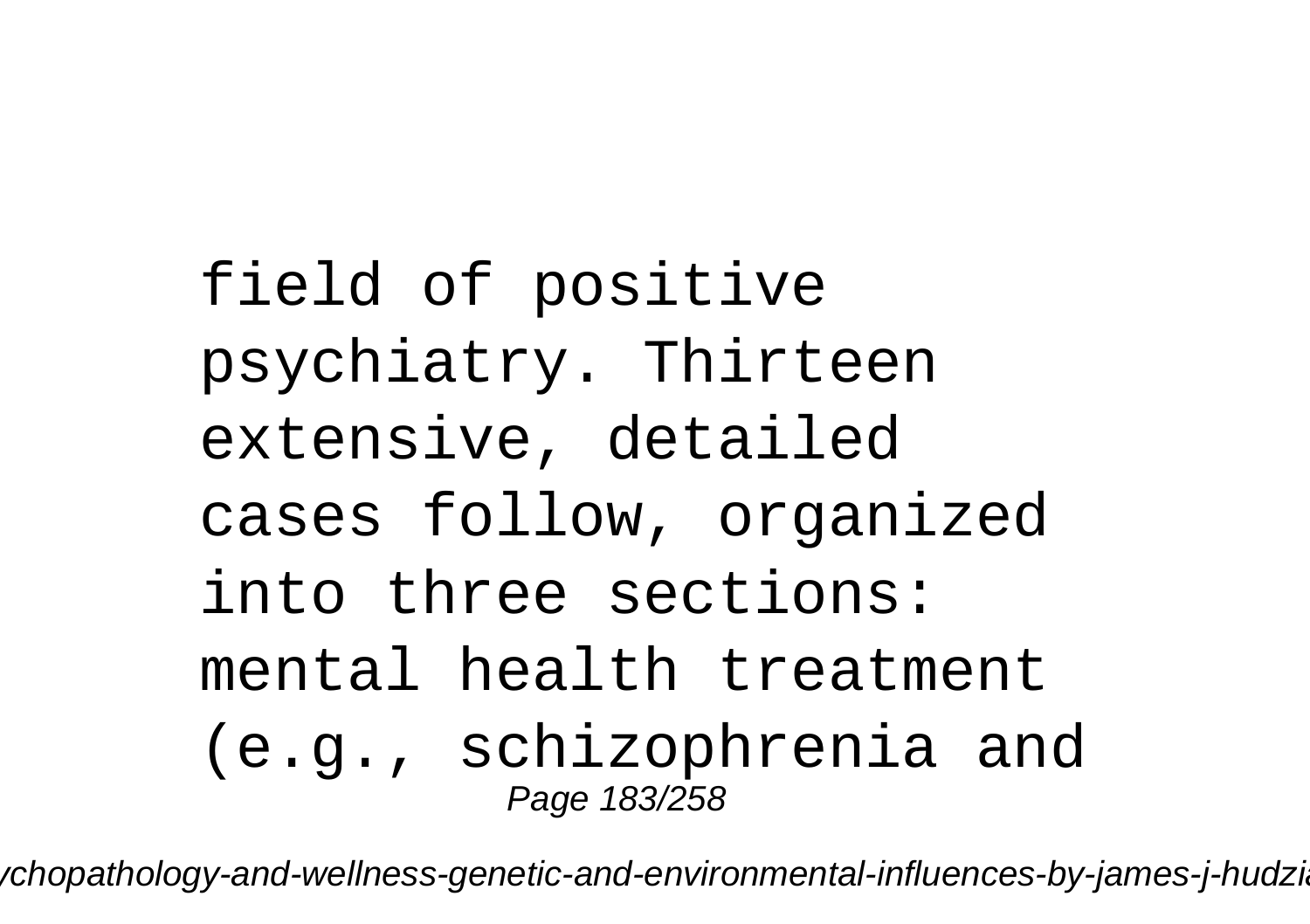bipolar disorder), medical care (e.g., diabetes and chronic stress in caregivers), and educational and coaching interventions (e.g., medical Page 184/258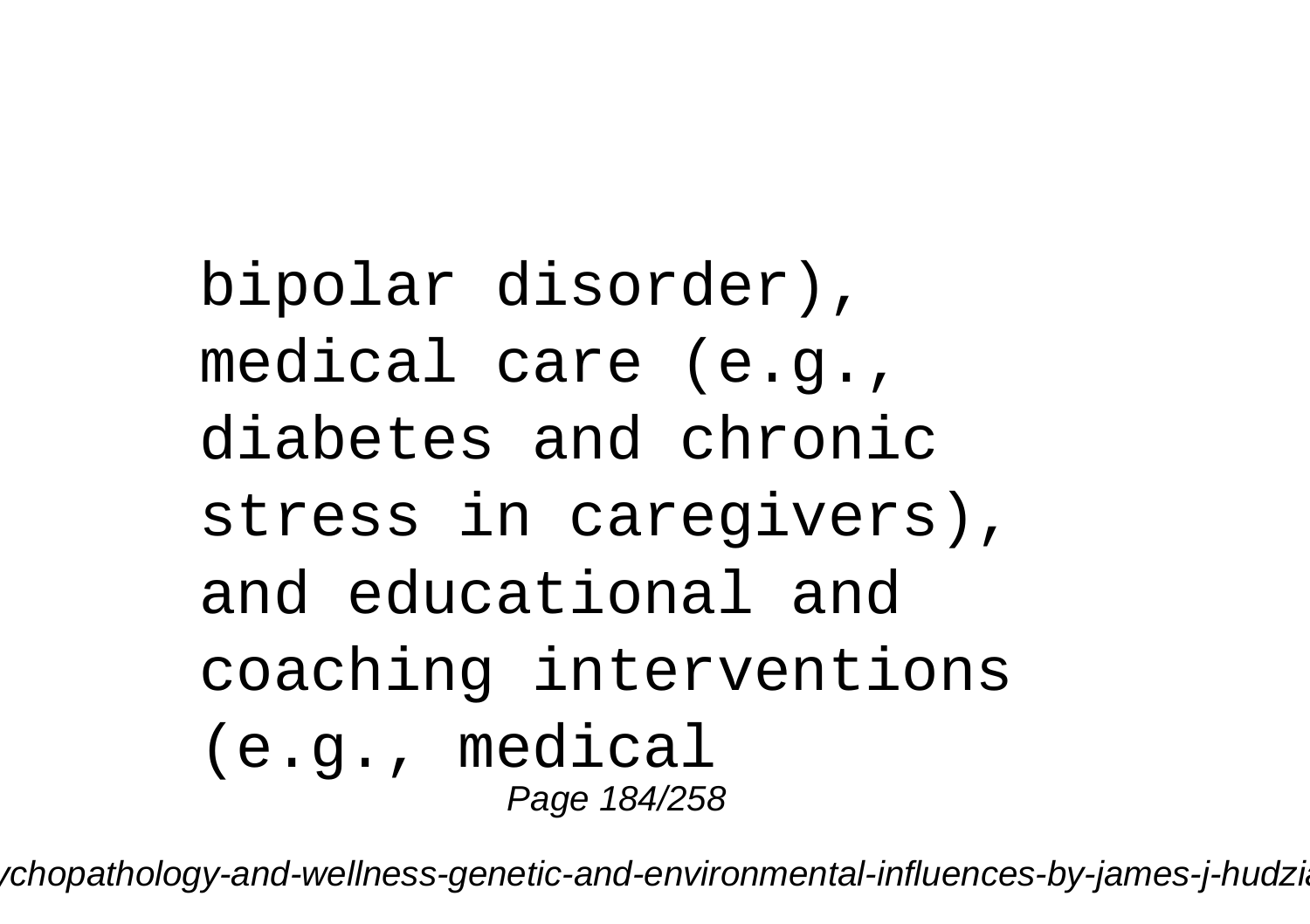internships and law school). The clinical cases include a summary, a description of the patient that takes into account his or her strengths and Page 185/258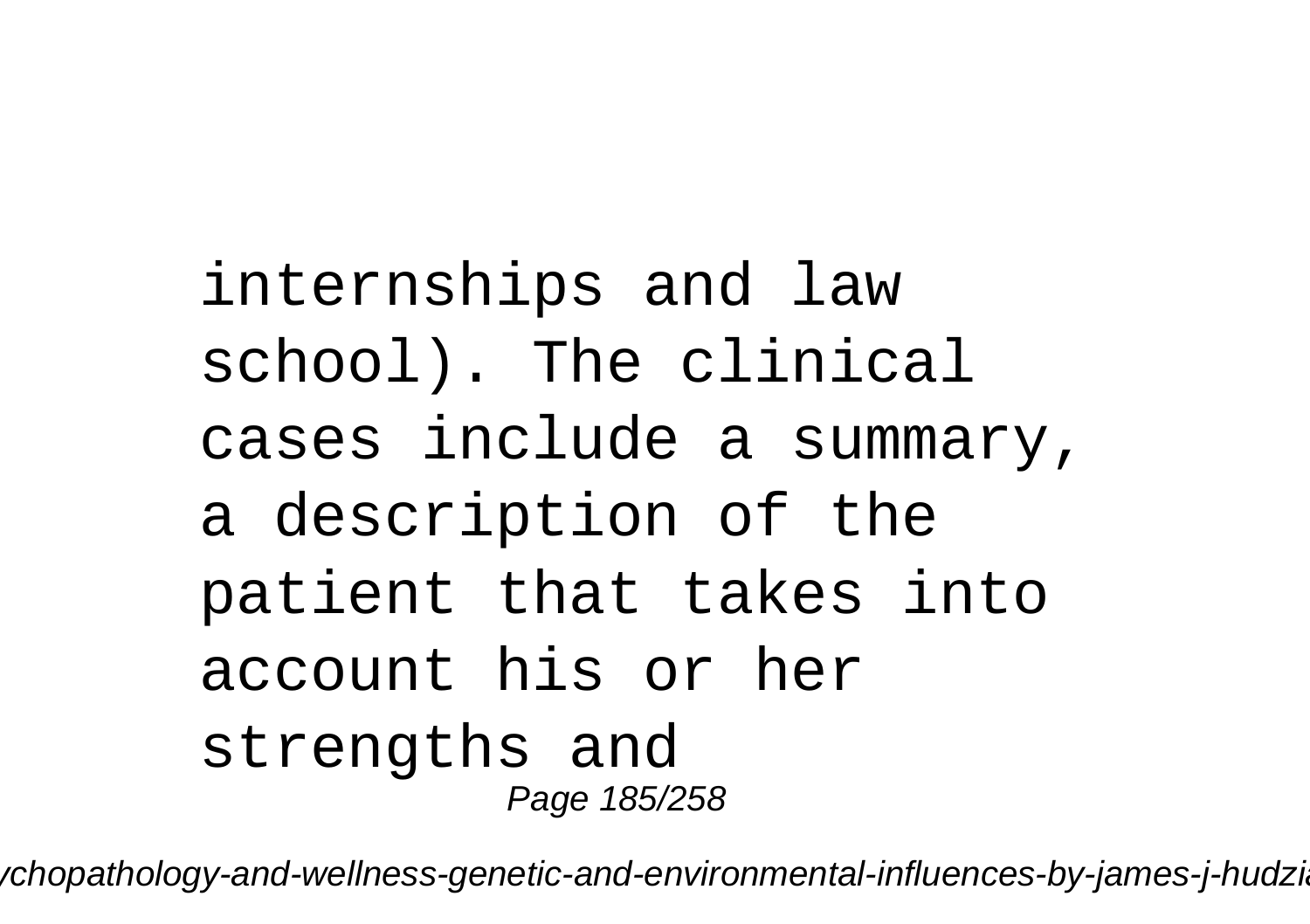weaknesses, a detailed discussion of the intervention(s), and the outcome of treatment. The examples from the third section on education and coaching Page 186/258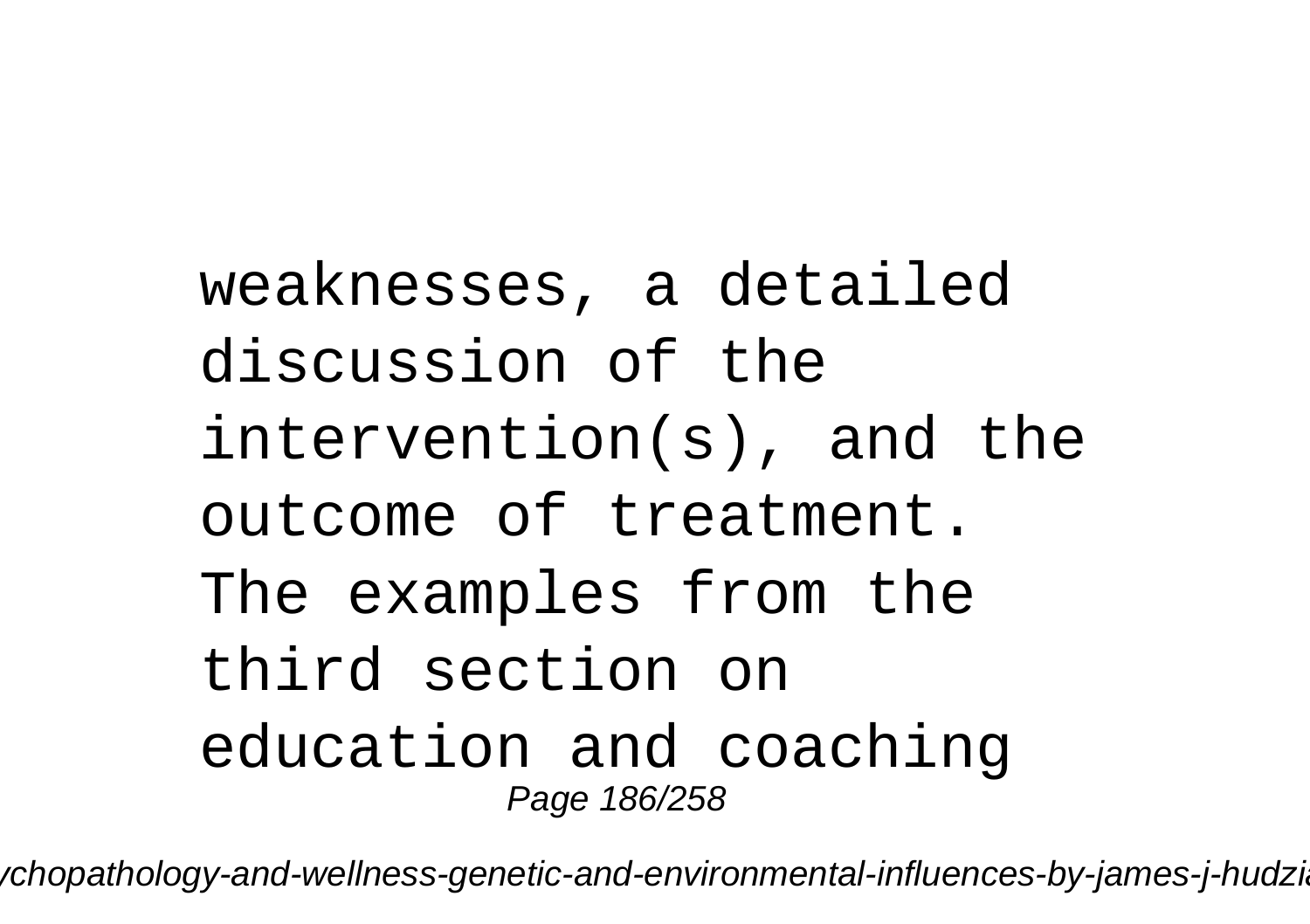provide a unique opportunity to assess the effectiveness of positive interventions in nonclinical settings. All chapters feature "take home points" that Page 187/258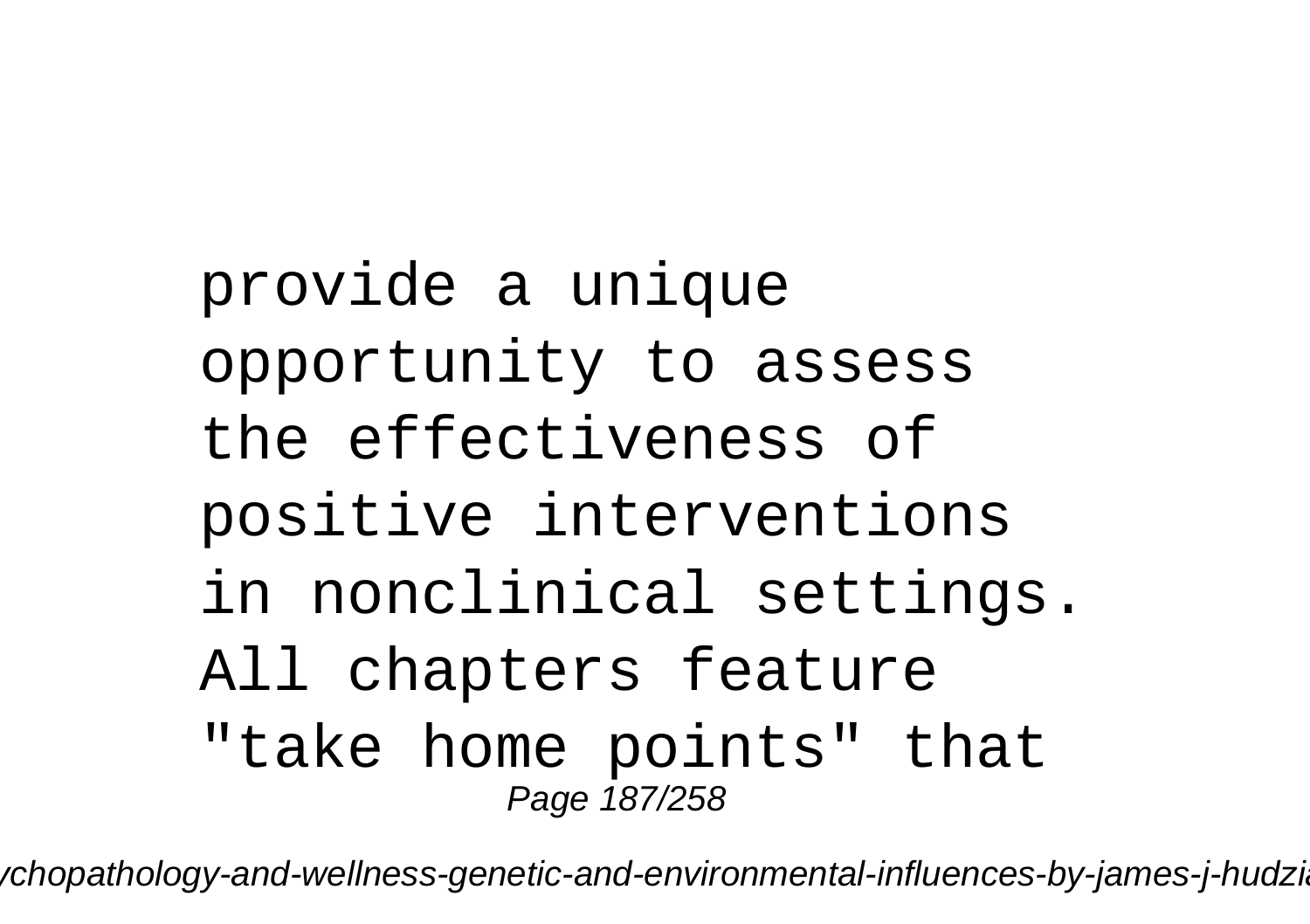summarize the salient concepts and allow for ease of reference. Featuring a wide array of settings unmatched by any other compendium of psychiatric or positive Page 188/258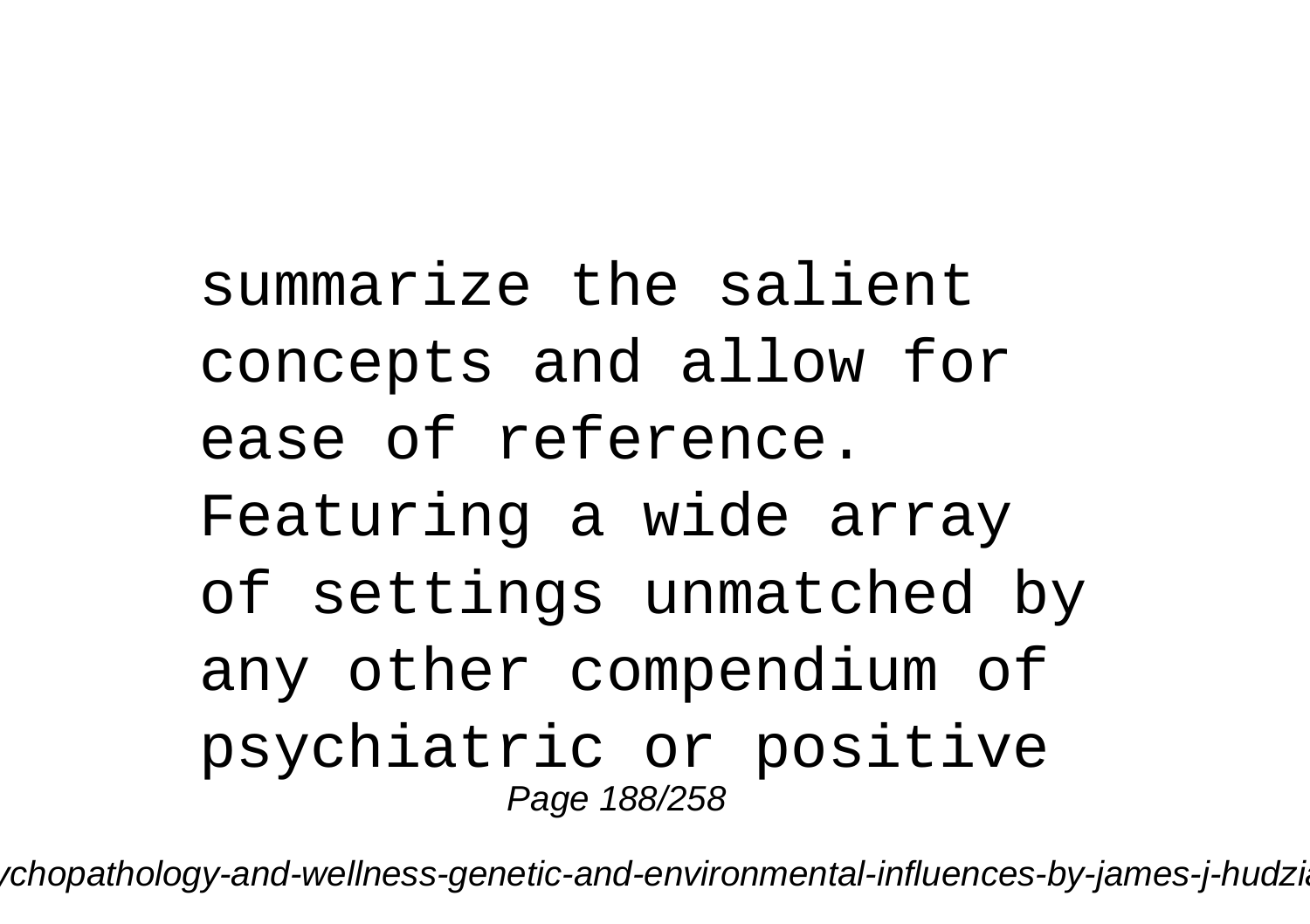## case material, Positive Psychiatry: A Casebook is a must-have reference for any clinician seeking to apply positive interventions to their practice. Page 189/258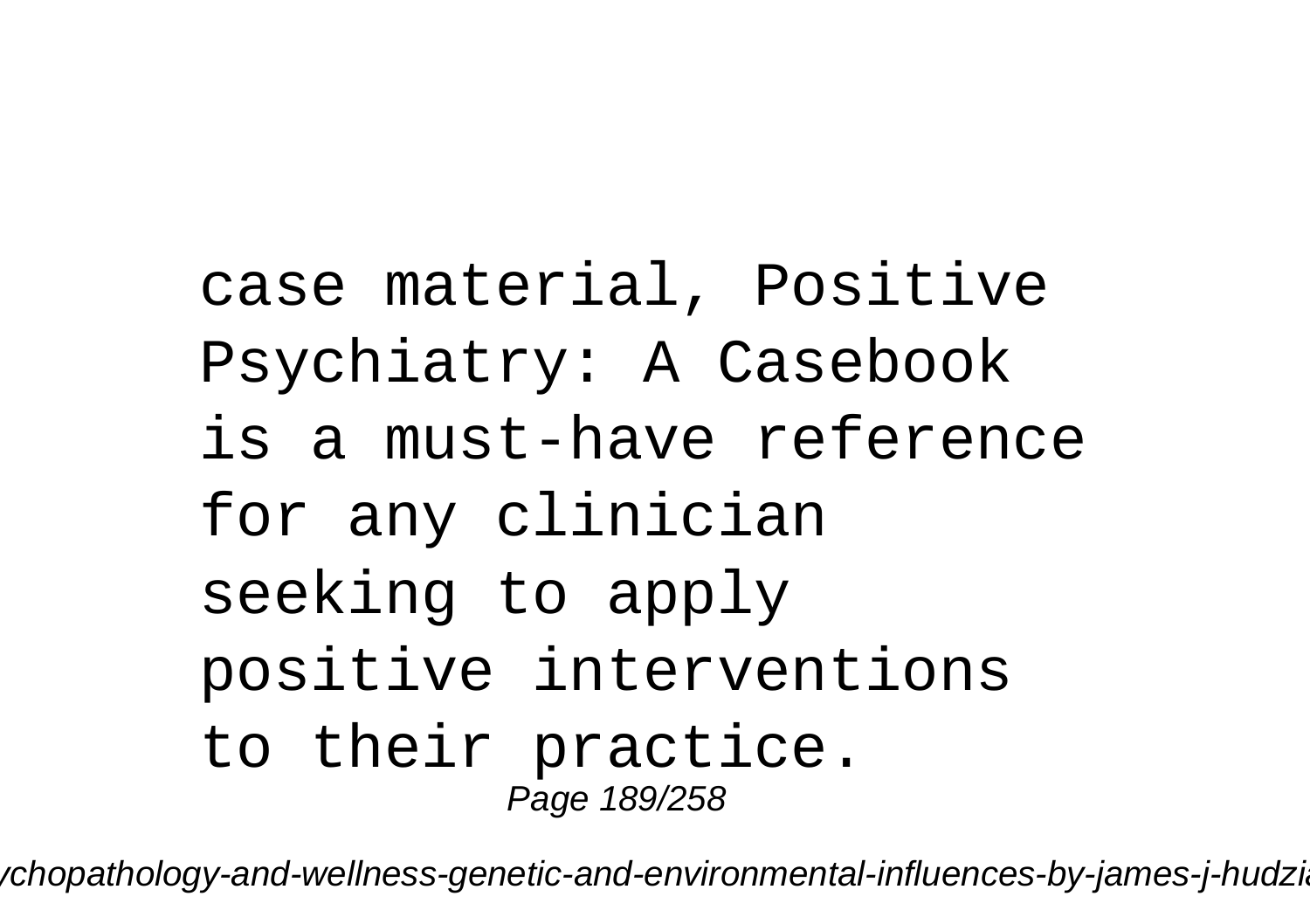Psychiatry: Past, Present, and Prospect provides a set of perspectives written in essay form from eminent contributors, covering the major developments Page 190/258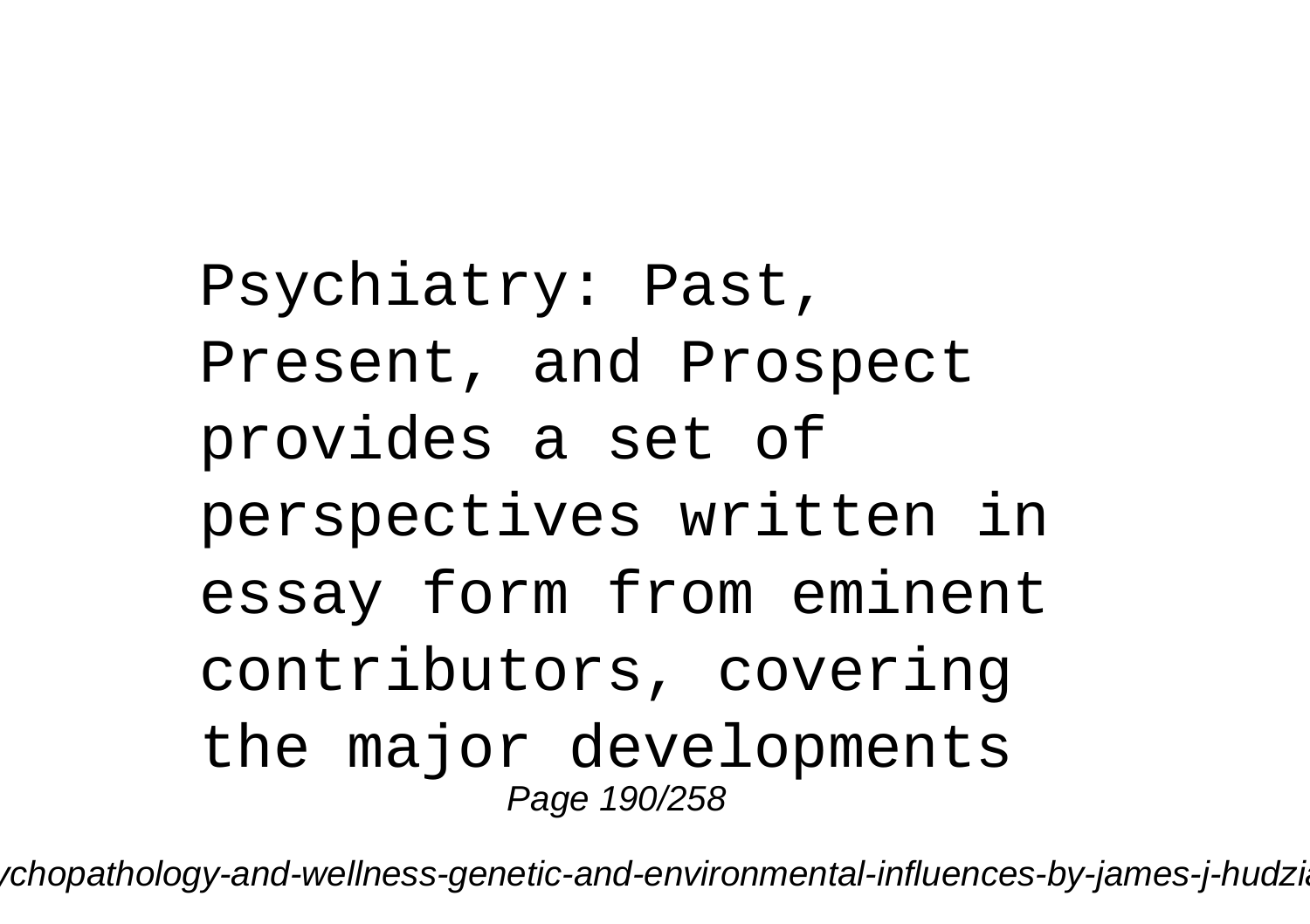## in psychiatry over the last 40 years. Psychological assessment has always paralleled the growth of psychology and its specialties, and it is not an Page 191/258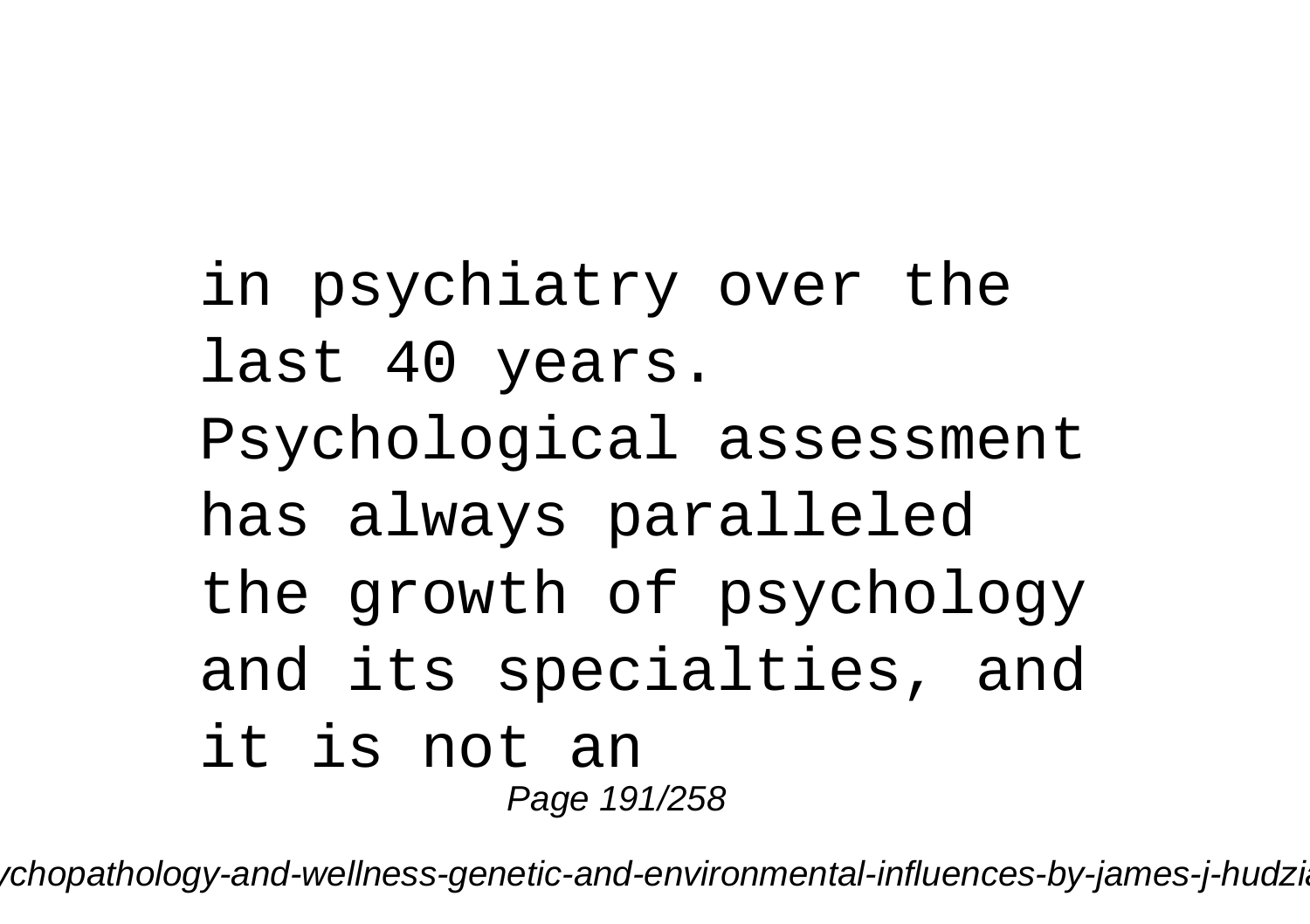overstatement to say that measurement and assessment are the cornerstones of psychology, providing the tools and techniques for gathering Page 192/258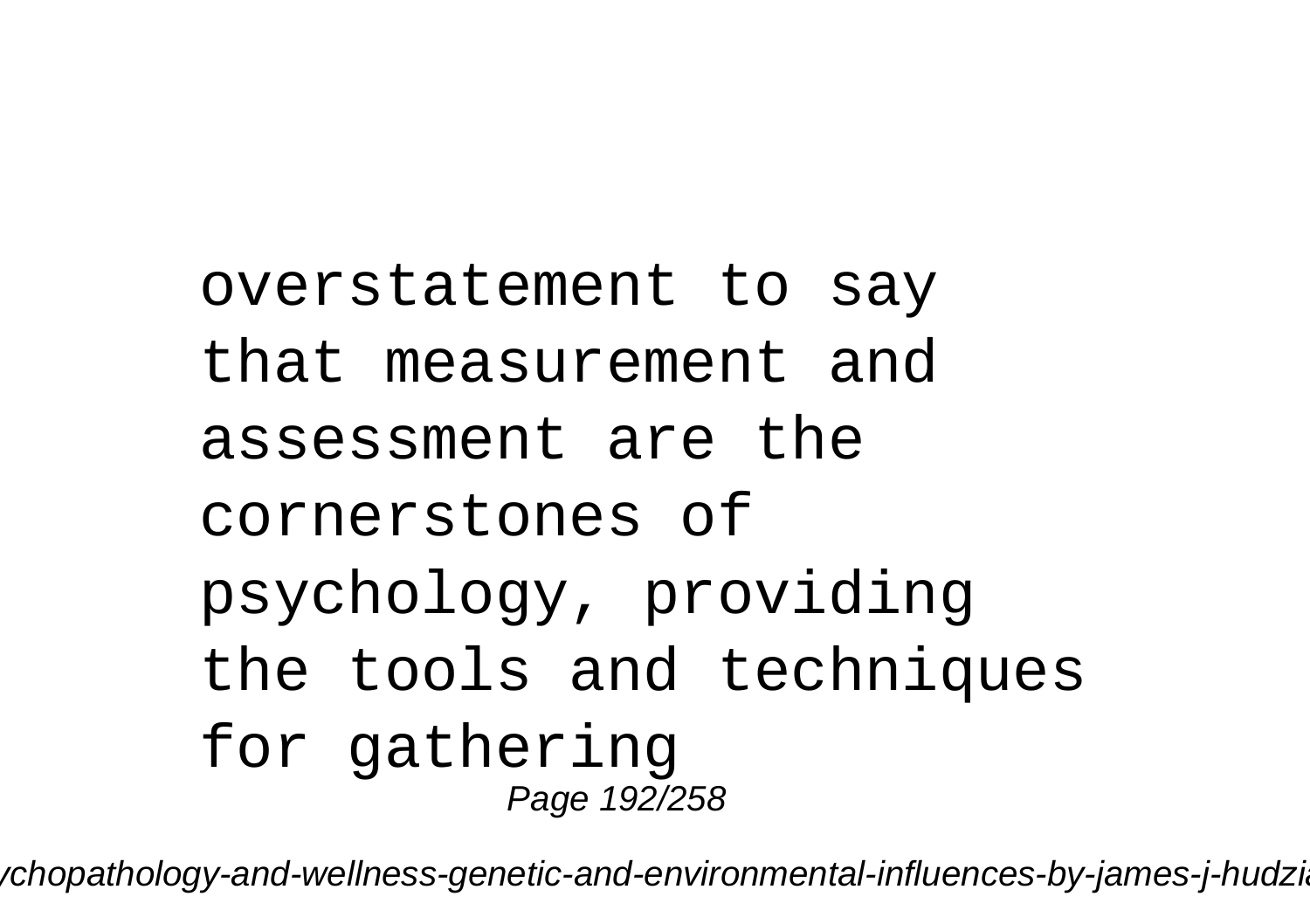information to inform our understanding of human behavior. However, the continued growth and new developments in the assessment literature requires an ongoing Page 193/258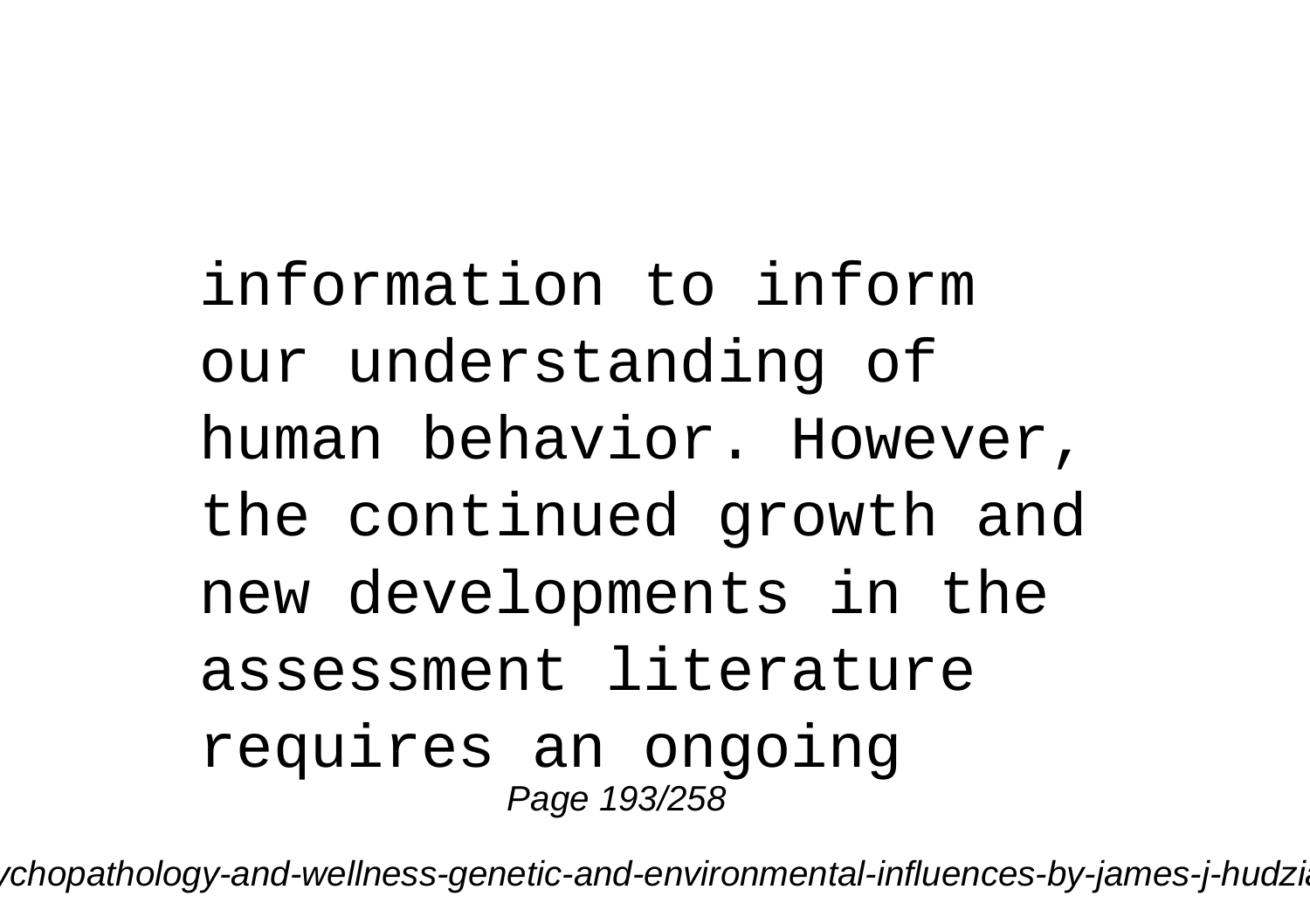examination of the principles and practices of central importance to psychological assessment. The Oxford Handbook of Child Psychological Assessment Page 194/258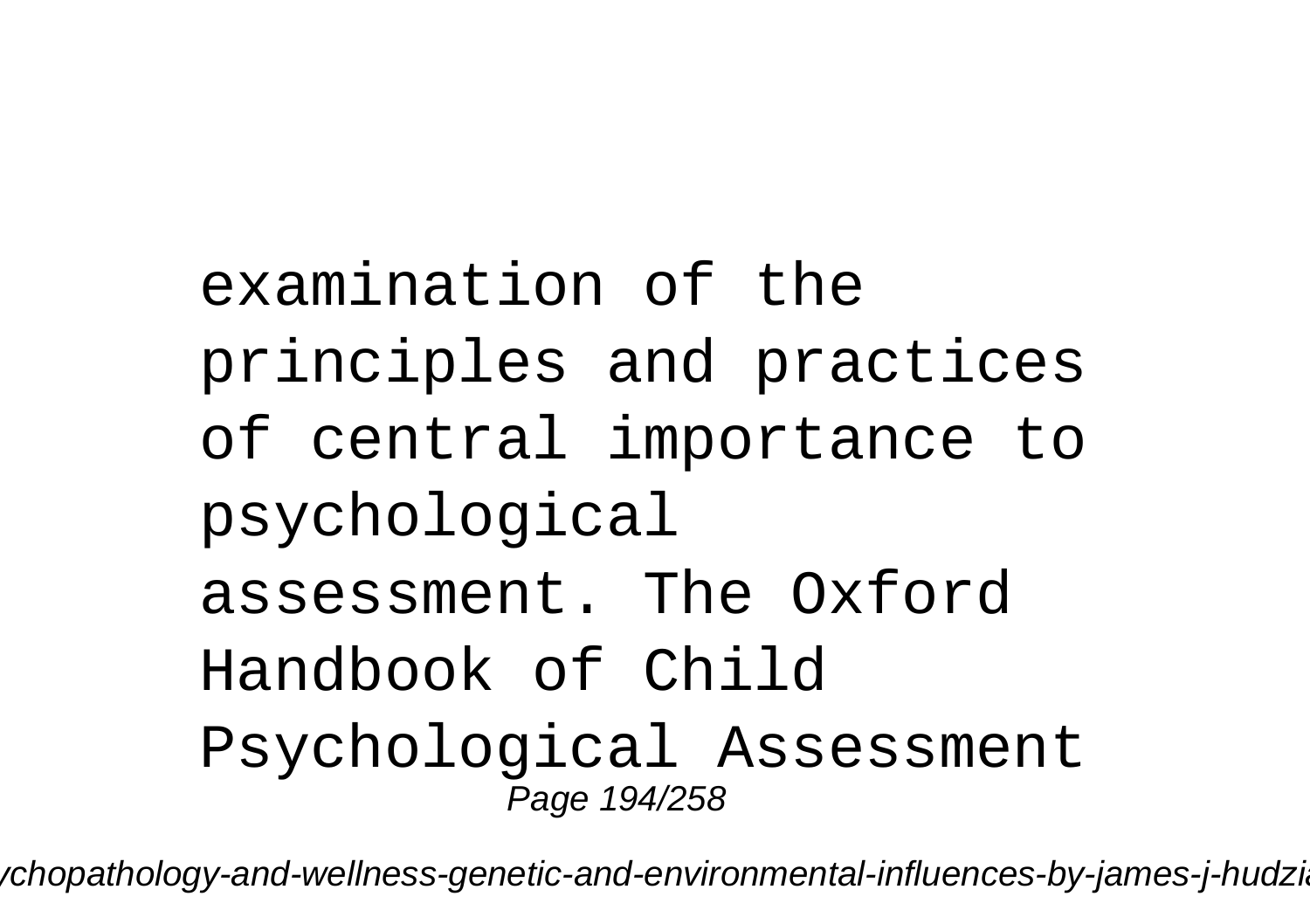covers all areas of child and adolescent assessment. Leaders in the field summarize and synthesize state-of-thescience assessment theories, techniques, Page 195/258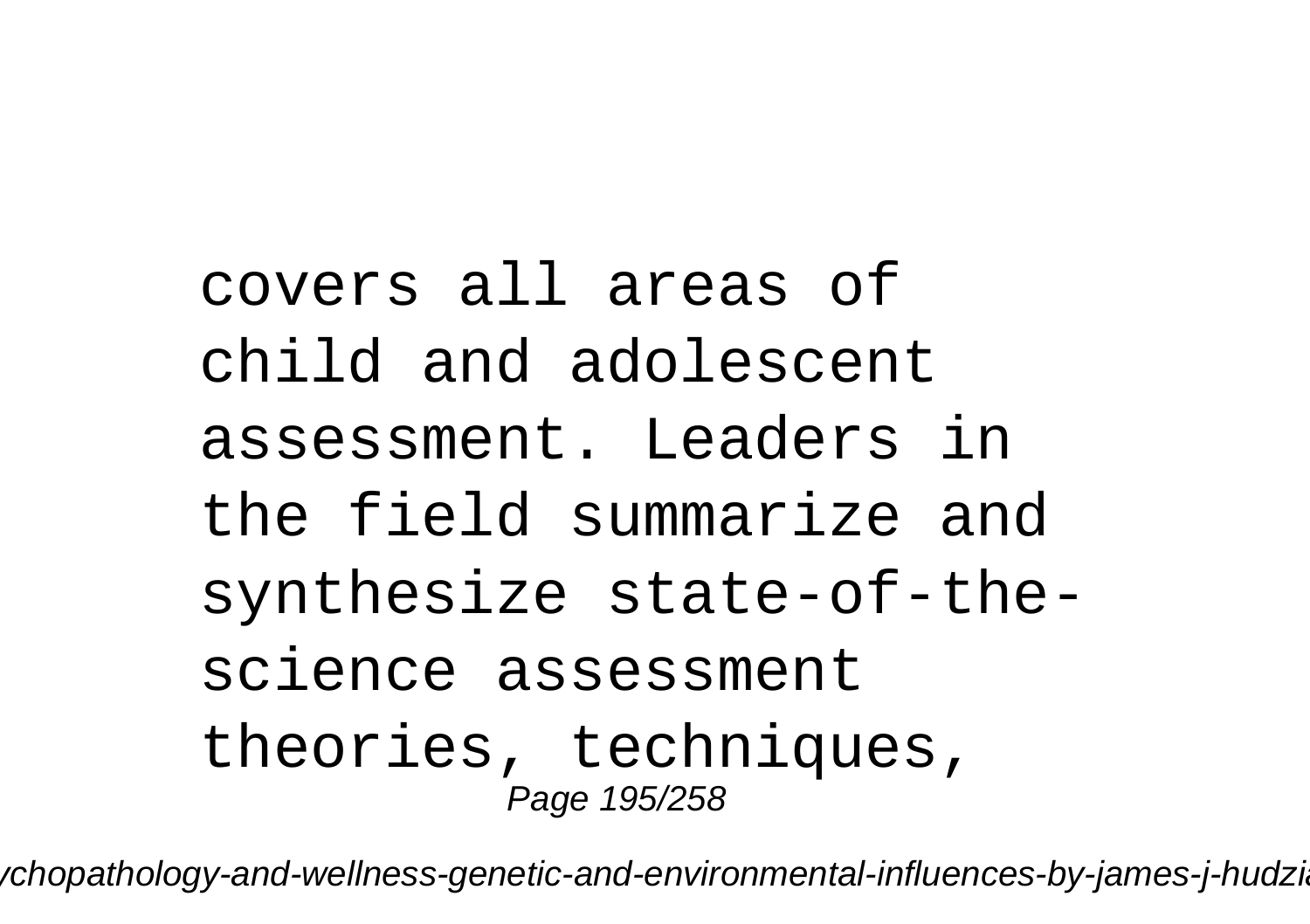and applications. Placing an emphasis on clinical and psychoeducational assessment issues, chapters explore issues related to the Page 196/258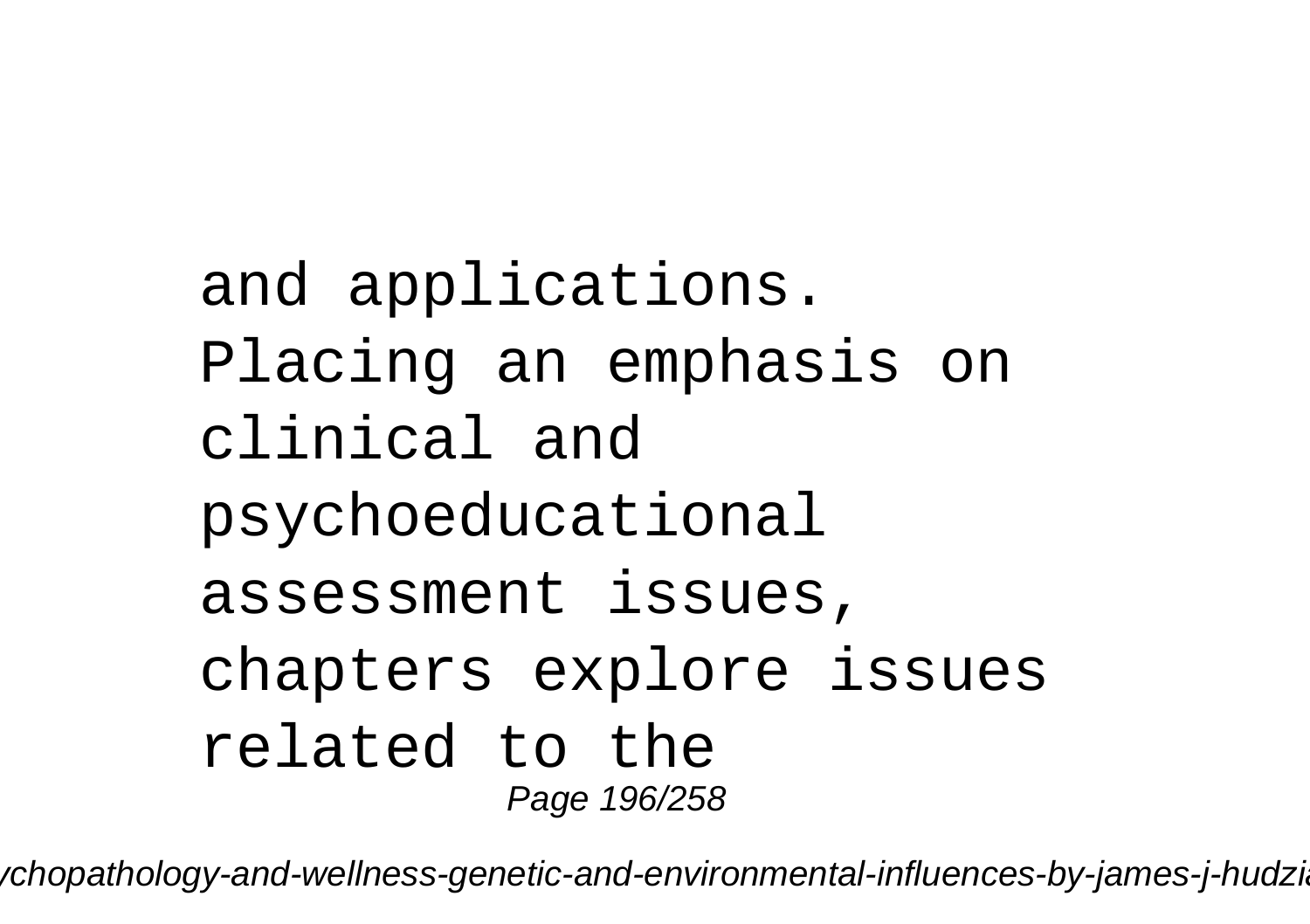foundations, models, special topics, and practice of psychological assessment. Appropriate as a desk reference or a cover-to-cover read, Page 197/258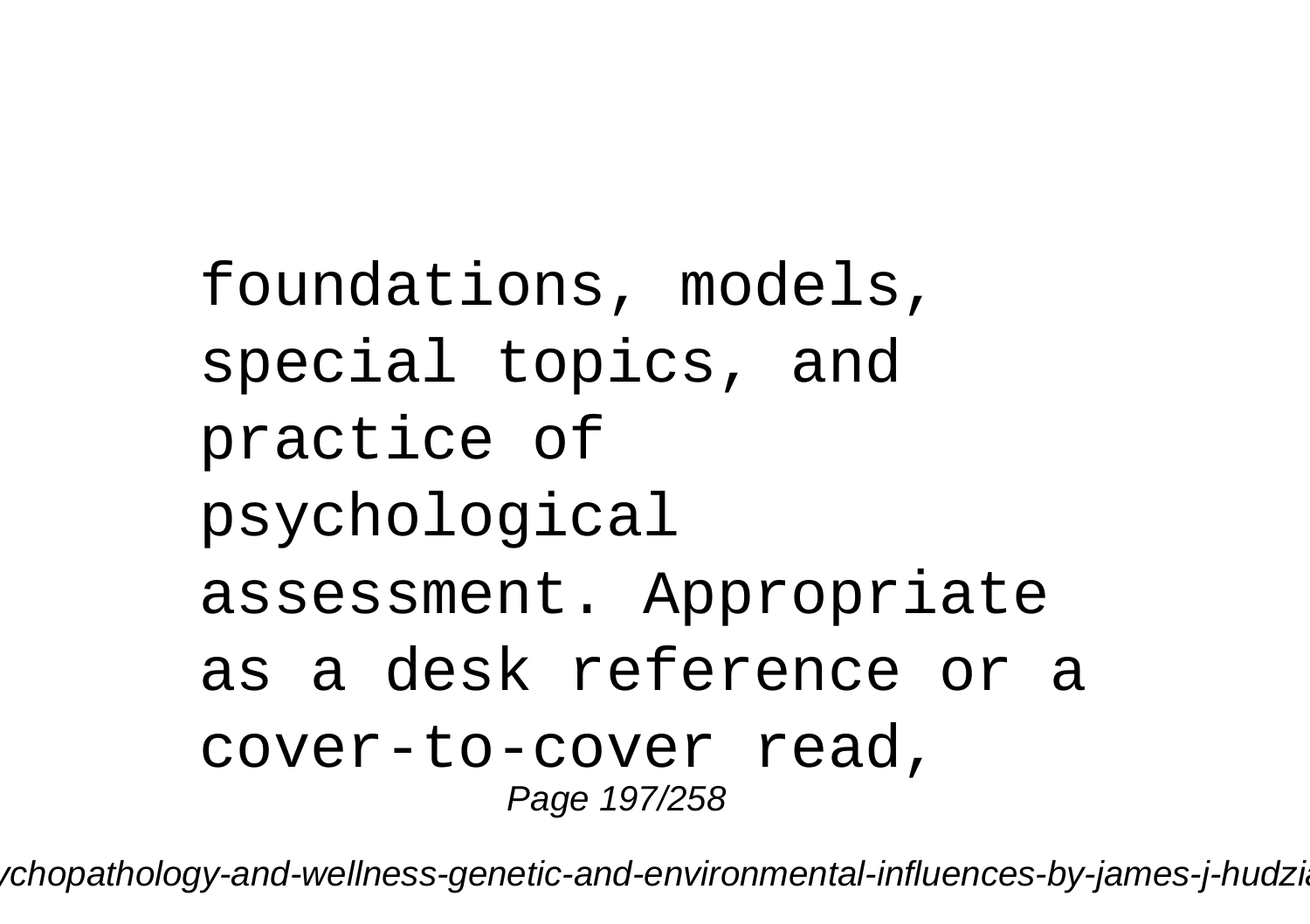this comprehensive volume surveys fundamental principles of child assessment, including ability, achievement, behavior, and personality; covers Page 198/258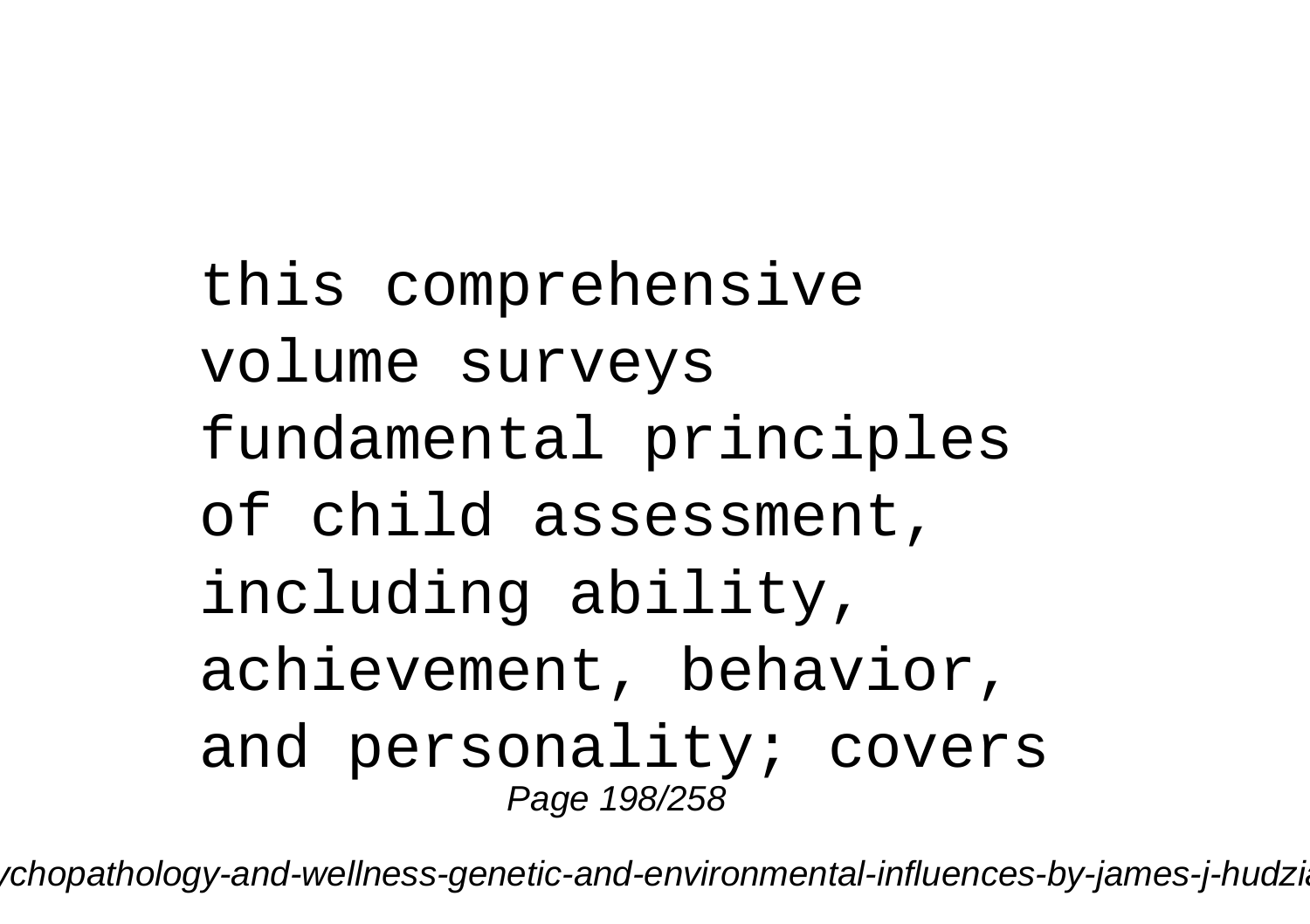the role of theory and measurement in psychological assessment; and presents new methods and data. Handbook of Early Intervention for Autism Page 199/258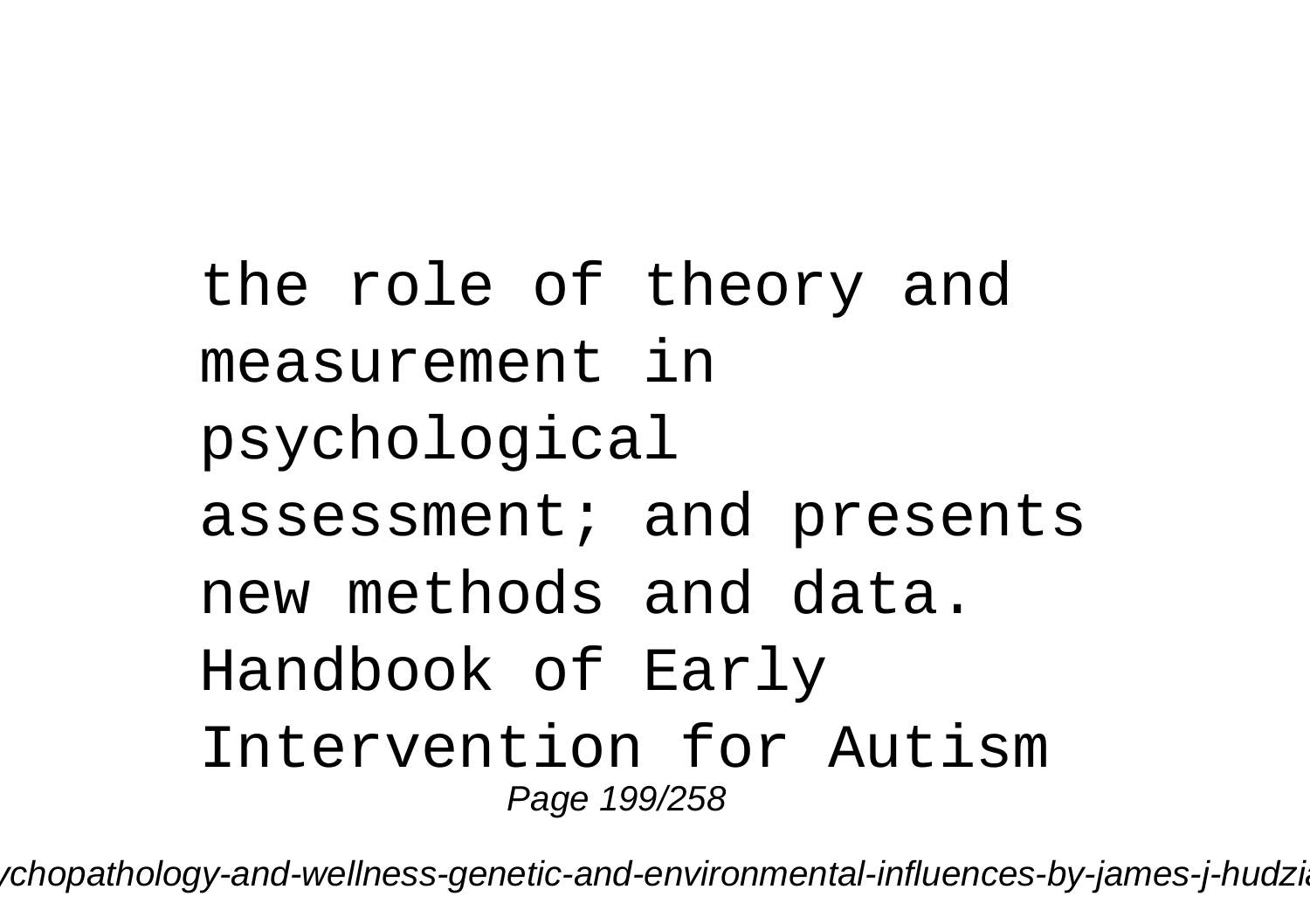Spectrum Disorders Handbook of Resilience in Children Attention Deficit Hyperactivity Disorder Theories, Tests, and Issues Page 200/258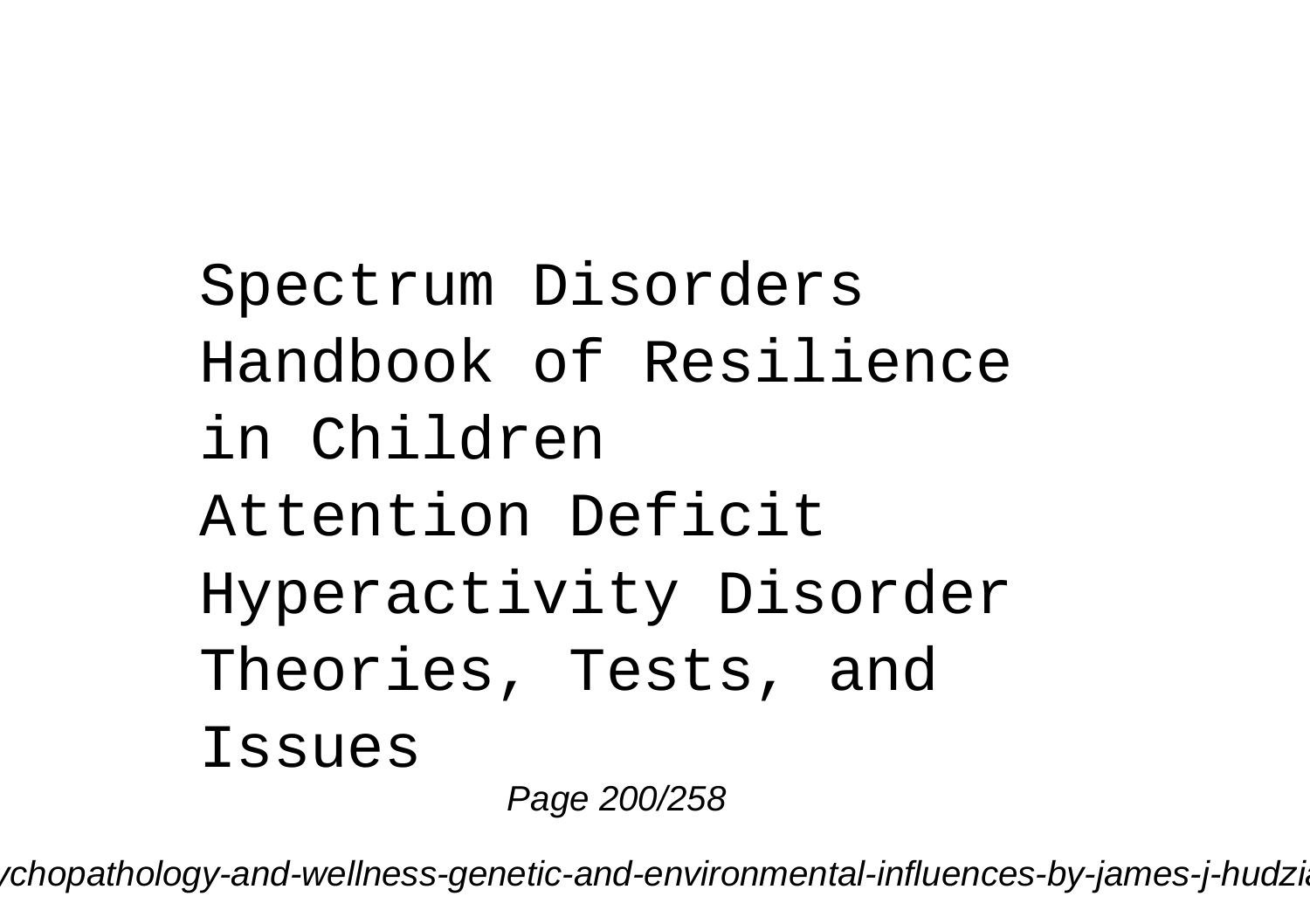Developmental Psychopathology and Wellness The Handbook of Counselling Psychology *This book challenges the concept of wellbeing as* Page 201/258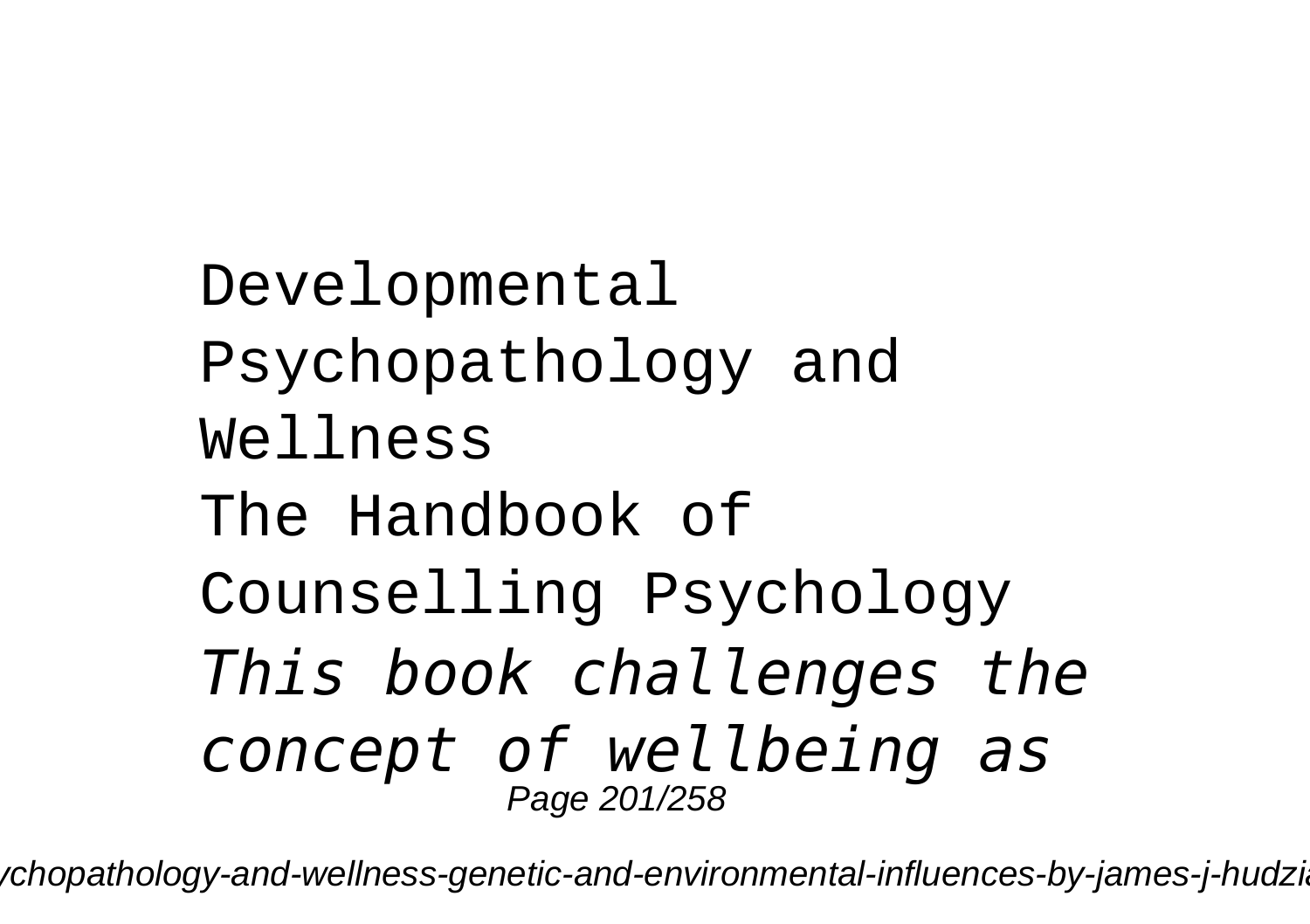*applied to children, particularly in a schoolbased context. Taking a post-structural approach, it suggests that wellbeing should be understood, and* Page 202/258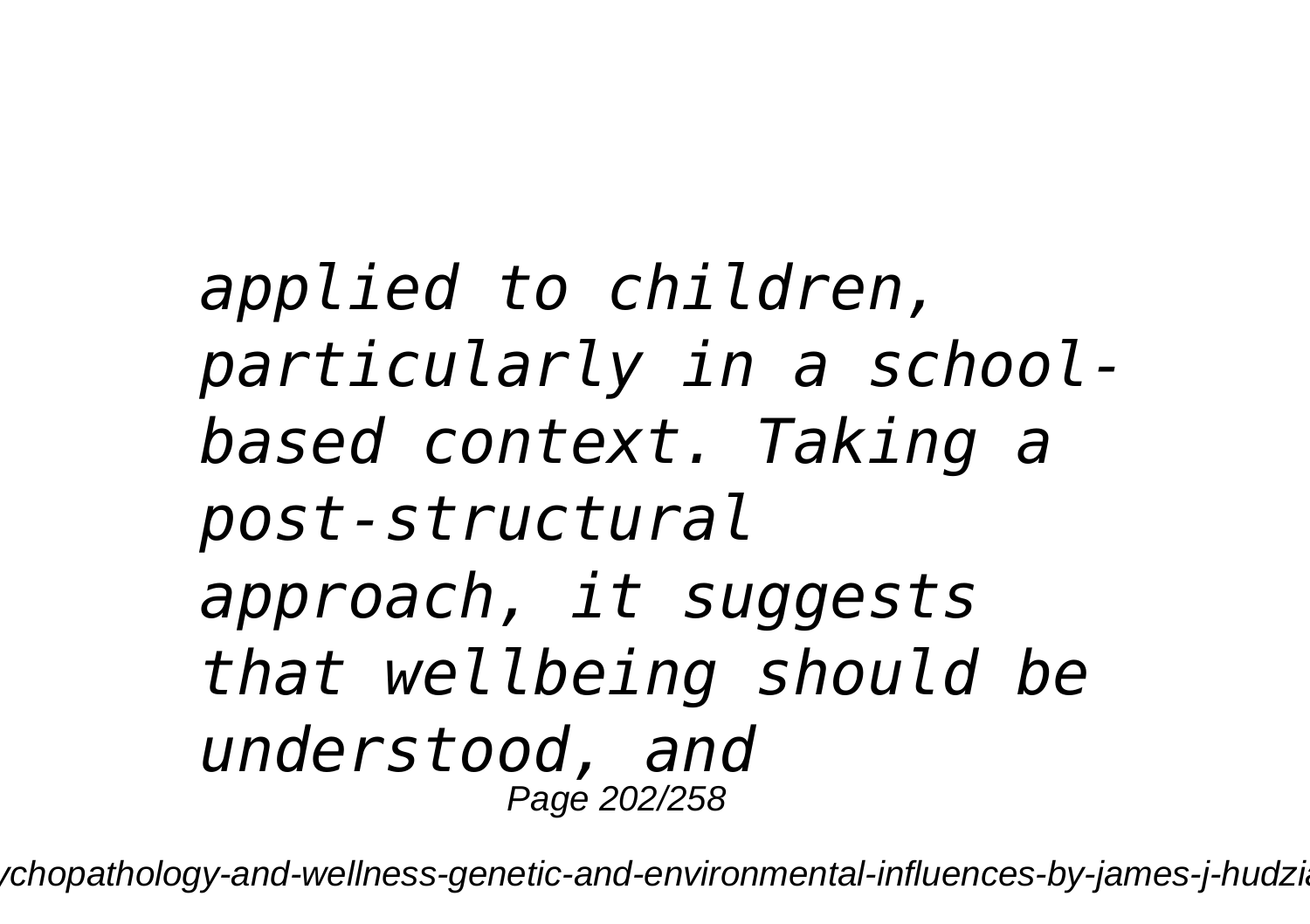*experiences revealed, at the level of the subjective child. This runs counter to contemporary accounts that reduce children's wellbeing to objective* Page 203/258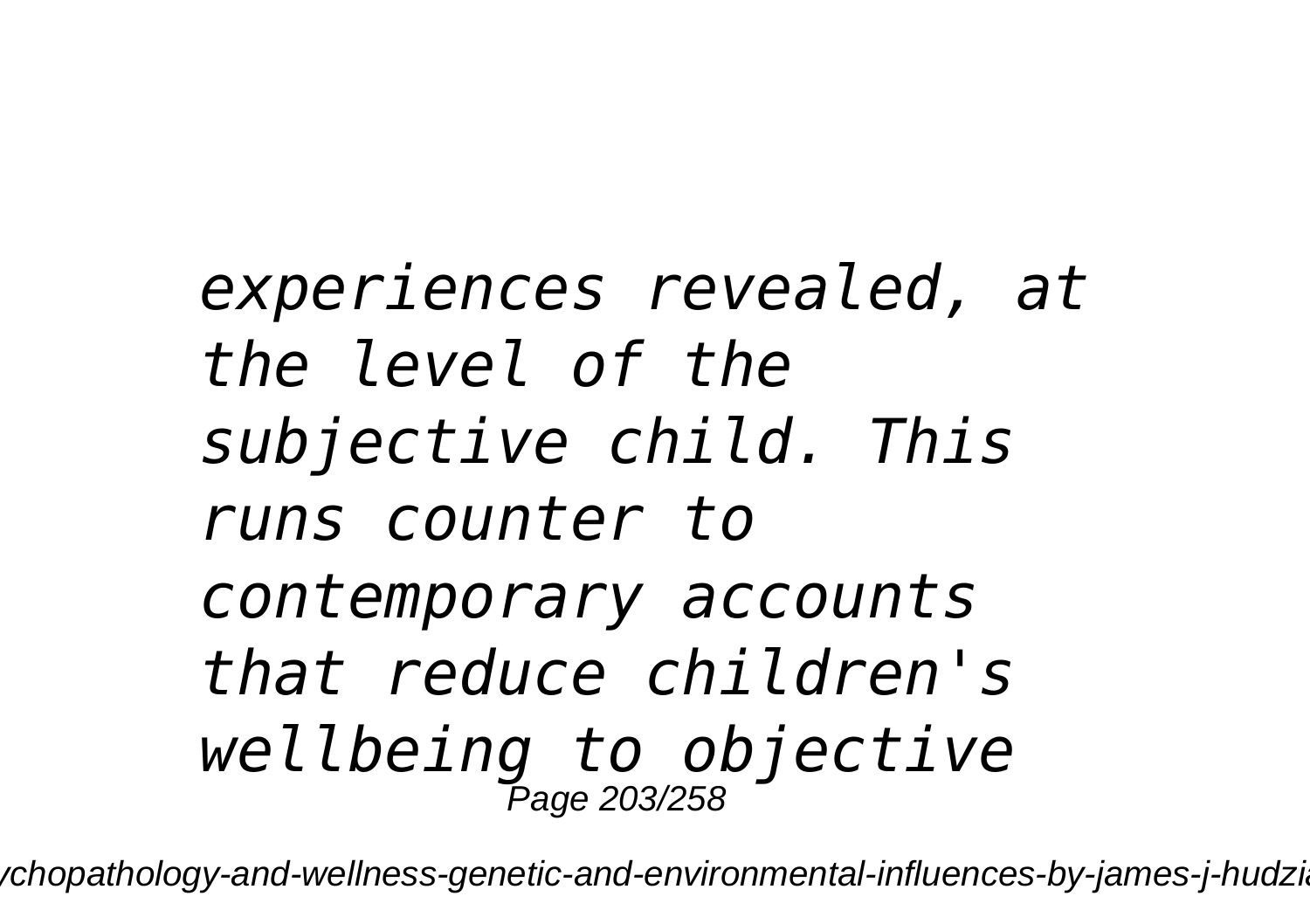*lists of things that are needed in order to live well. This book will be useful for academics and practitioners working directly with children, and anyone interested in* Page 204/258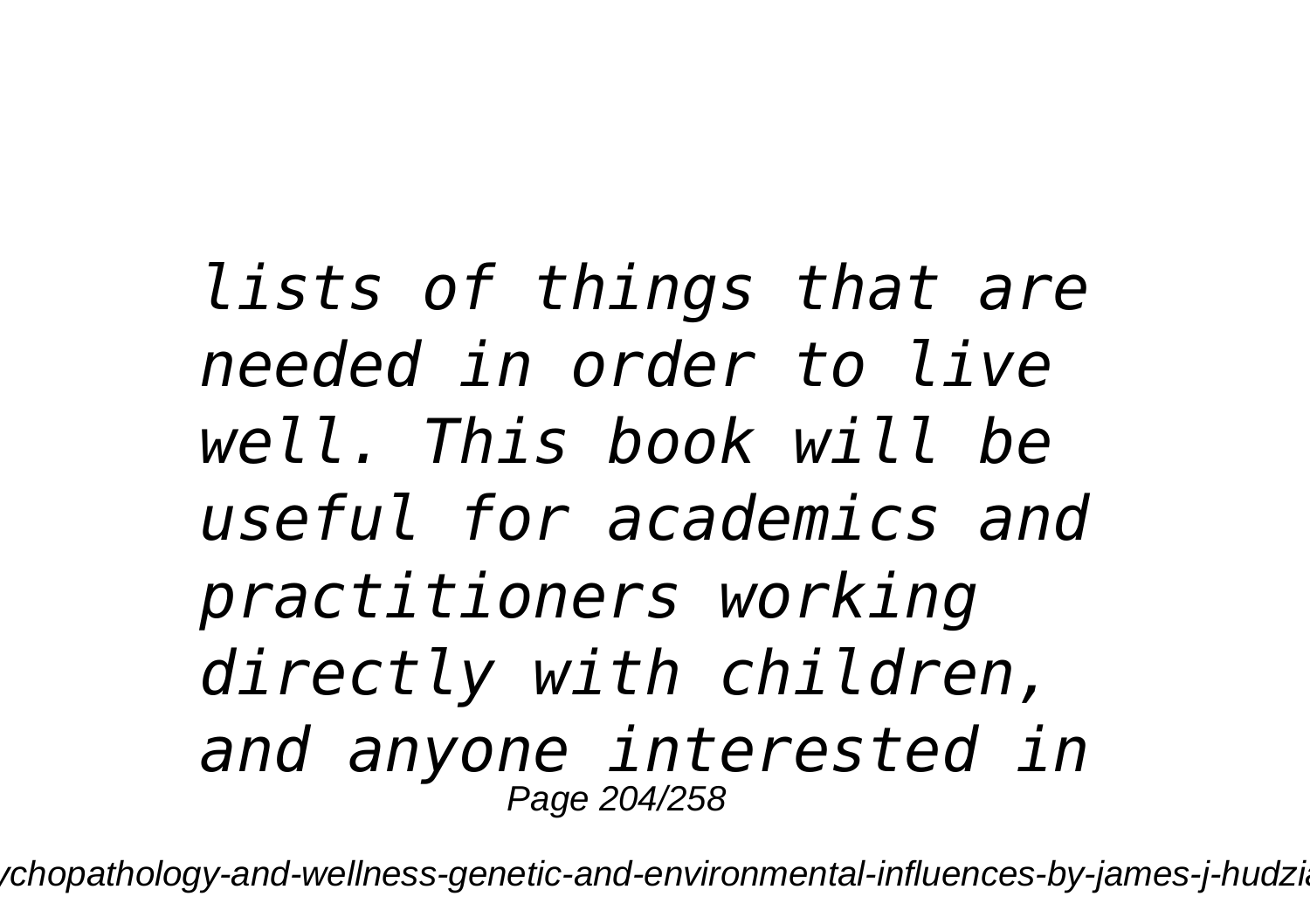*children's wellbeing. Today's children face a multitude of pressures, from the everyday challenges of life to the increasing threats of poverty,* Page 205/258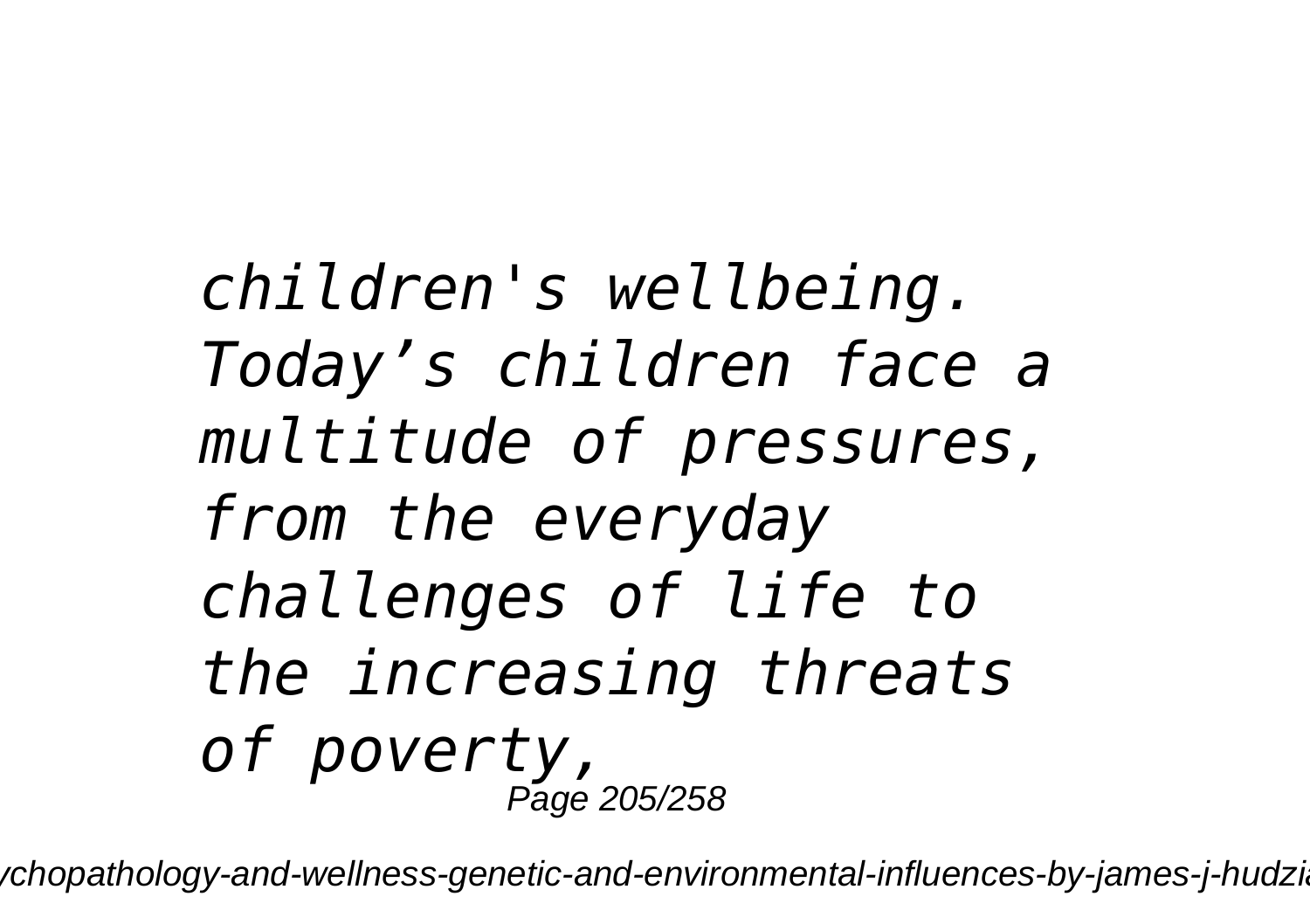*exploitation, and trauma. Central to growing up successfully is learning to deal with stress, endure hardships, and thrive despite adversity.* Page 206/258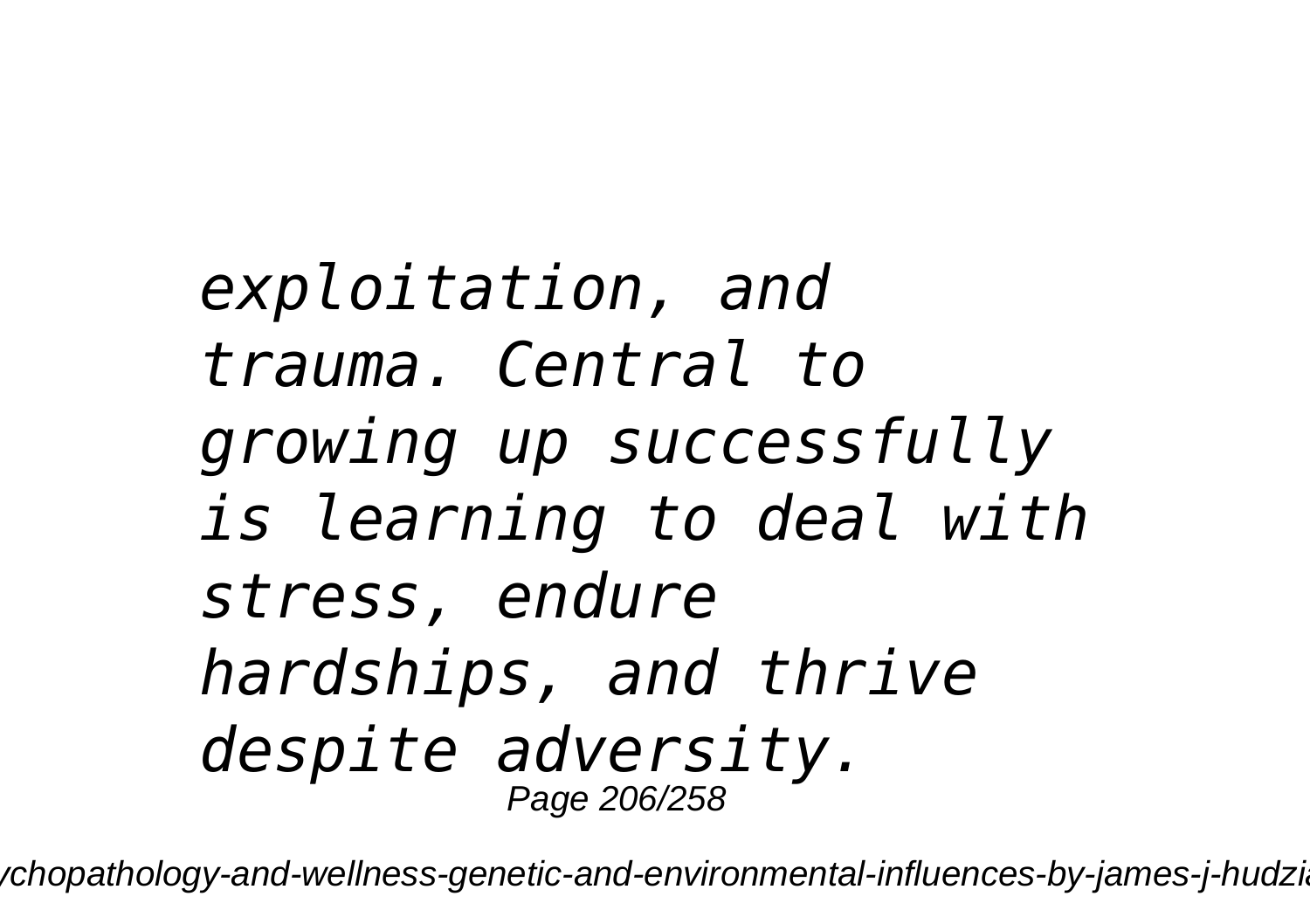*Resilience – the ability to cope with and overcome life's difficulties – is a quality that can potentially be nurtured in all young people. The* Page 207/258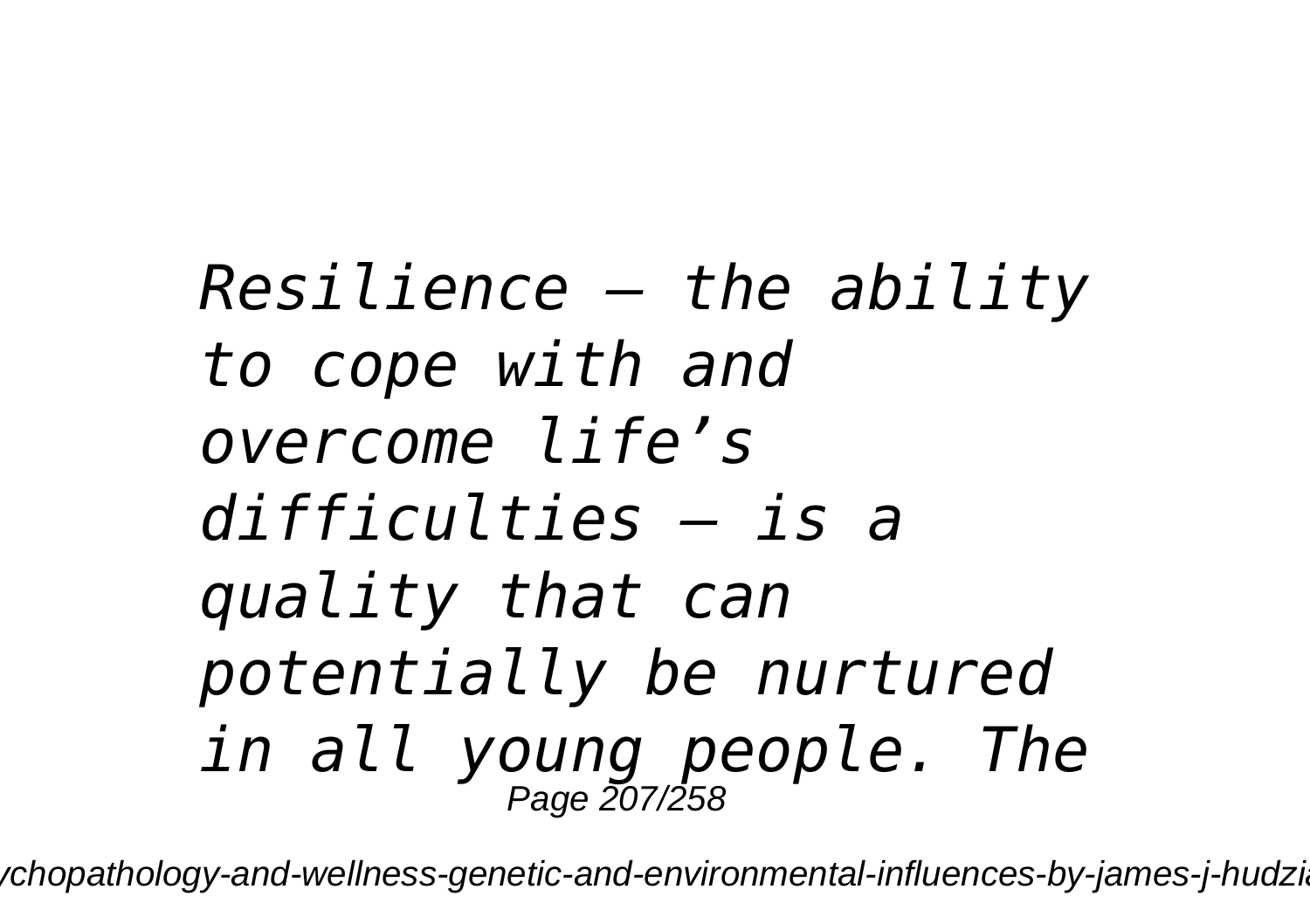*second edition of the Handbook of Resilience in Children updates and expands on its original focus of resilience in children who overcome adversity to include its* Page 208/258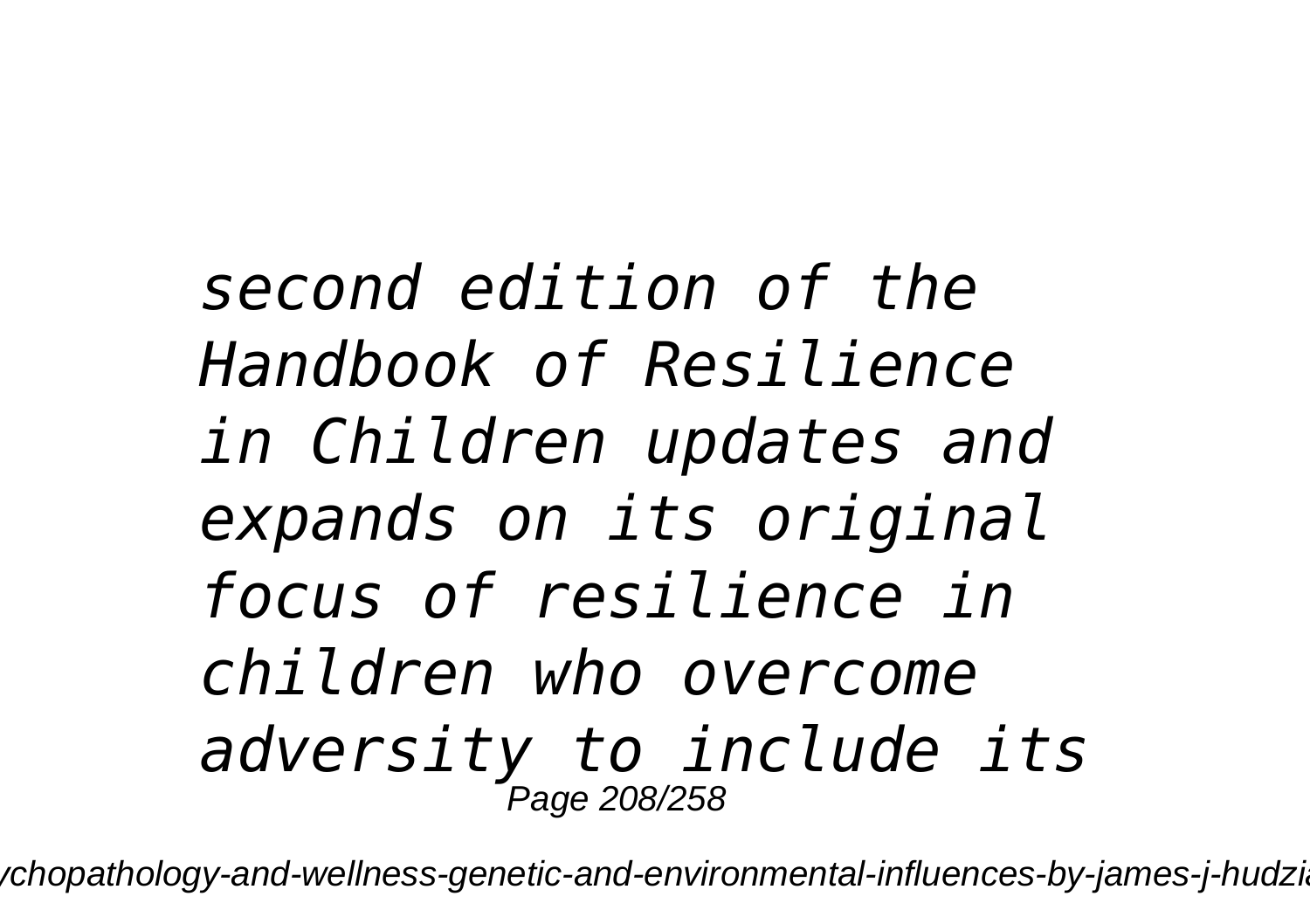*development in those not considered at risk, leading to better outcomes for all children across the lifespan. Expert contributors examine* Page 209/258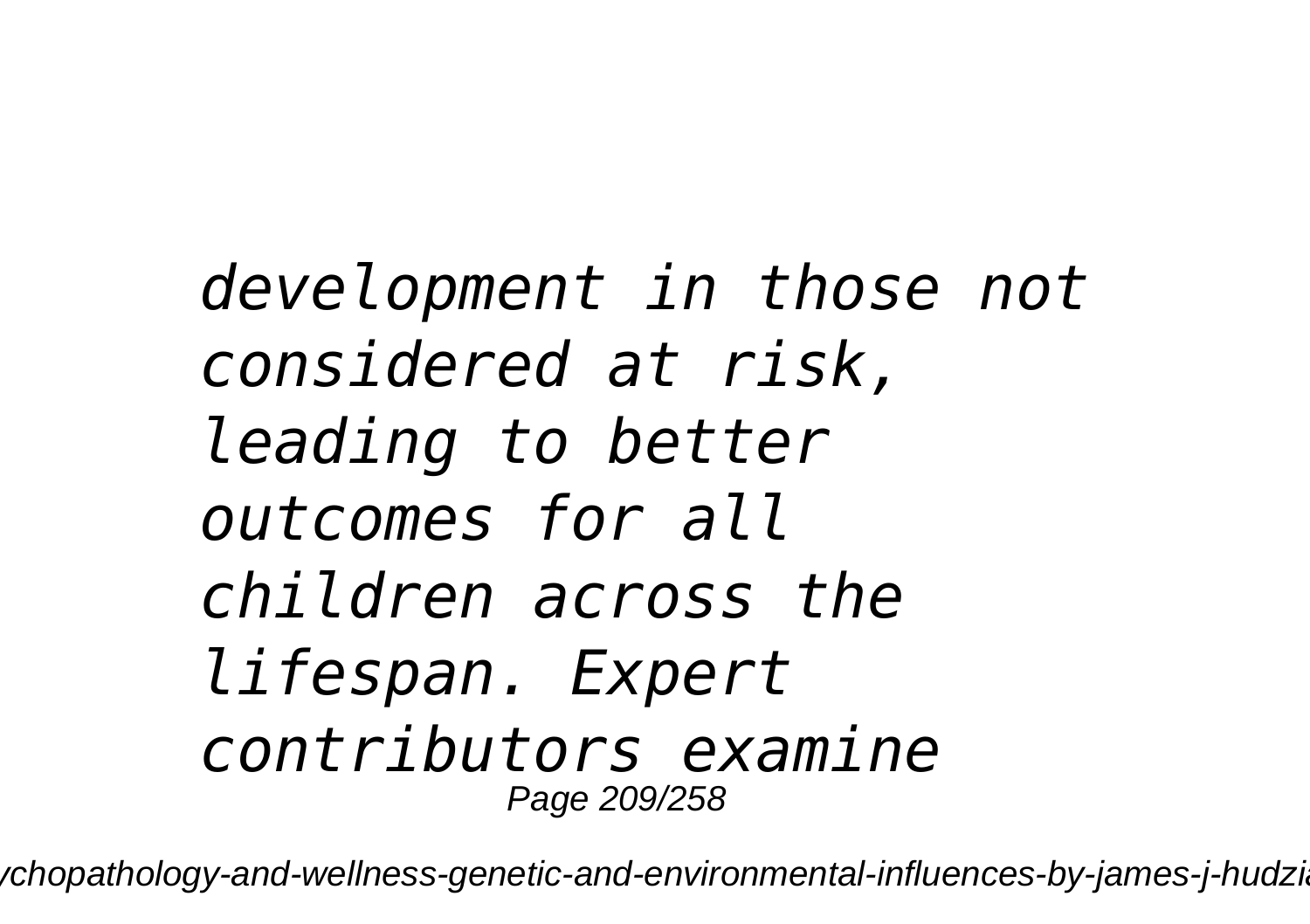*resilience in relation to environmental stressors, as a phenomenon in child and adolescent disorders, and as a means toward positive adaptation into* Page 210/258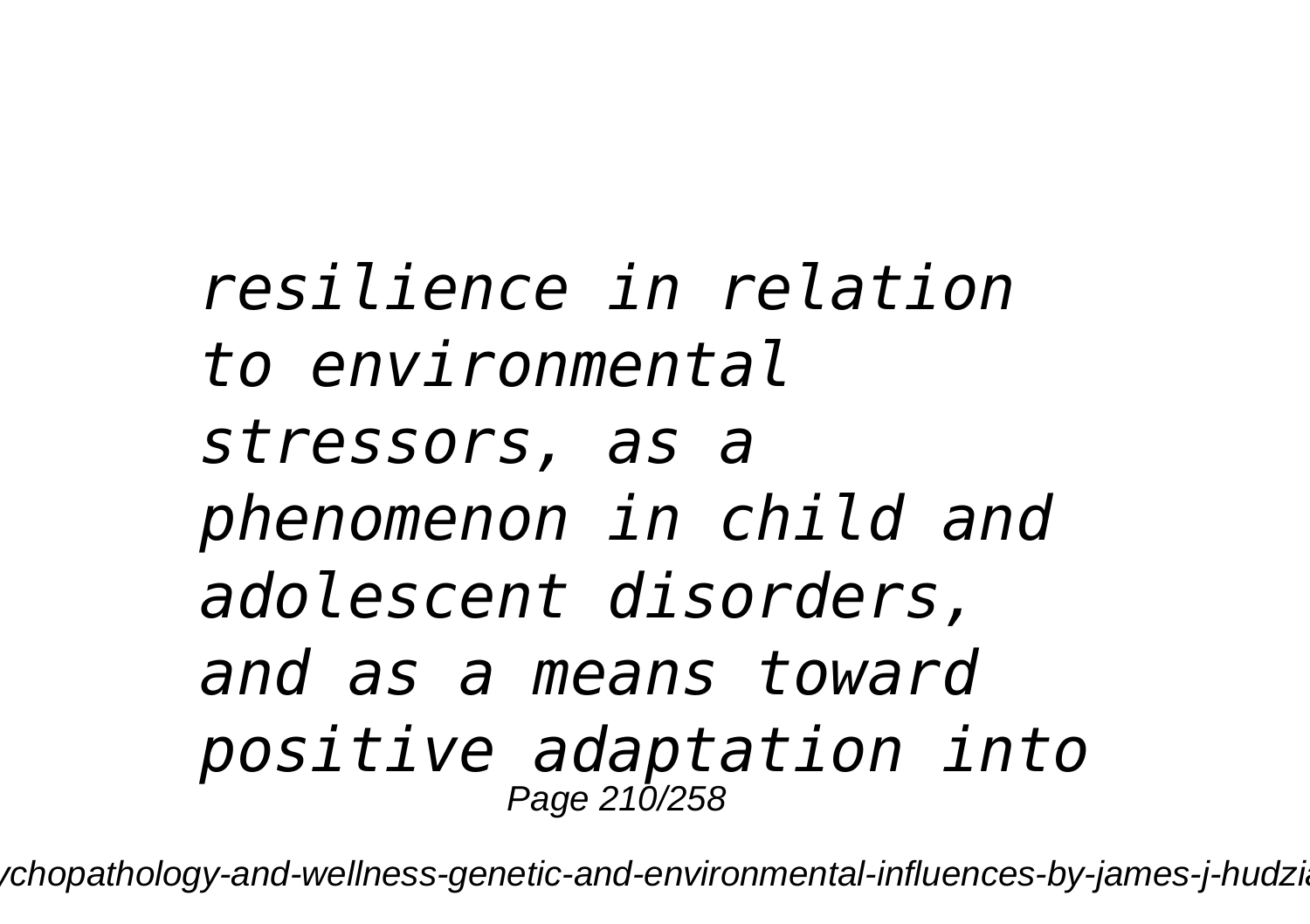*adulthood. New and revised chapters explore strategies for developing resilience in the family, the therapist's office, and the school as well as* Page 211/258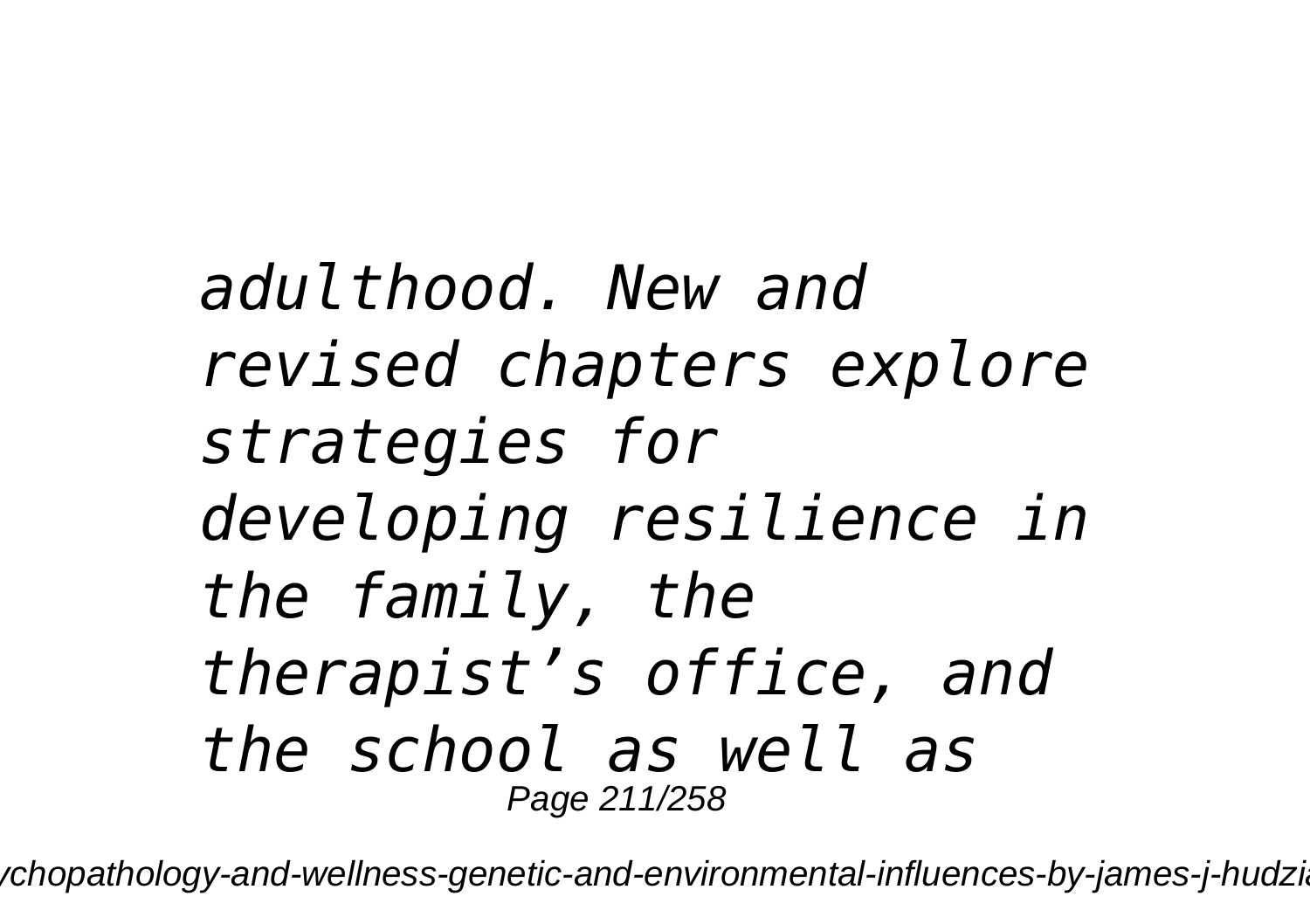*its nurturance in caregivers and teachers. Topics addressed include: Resilience in maltreated children and adults. Resilience and self-control impairment.* Page 212/258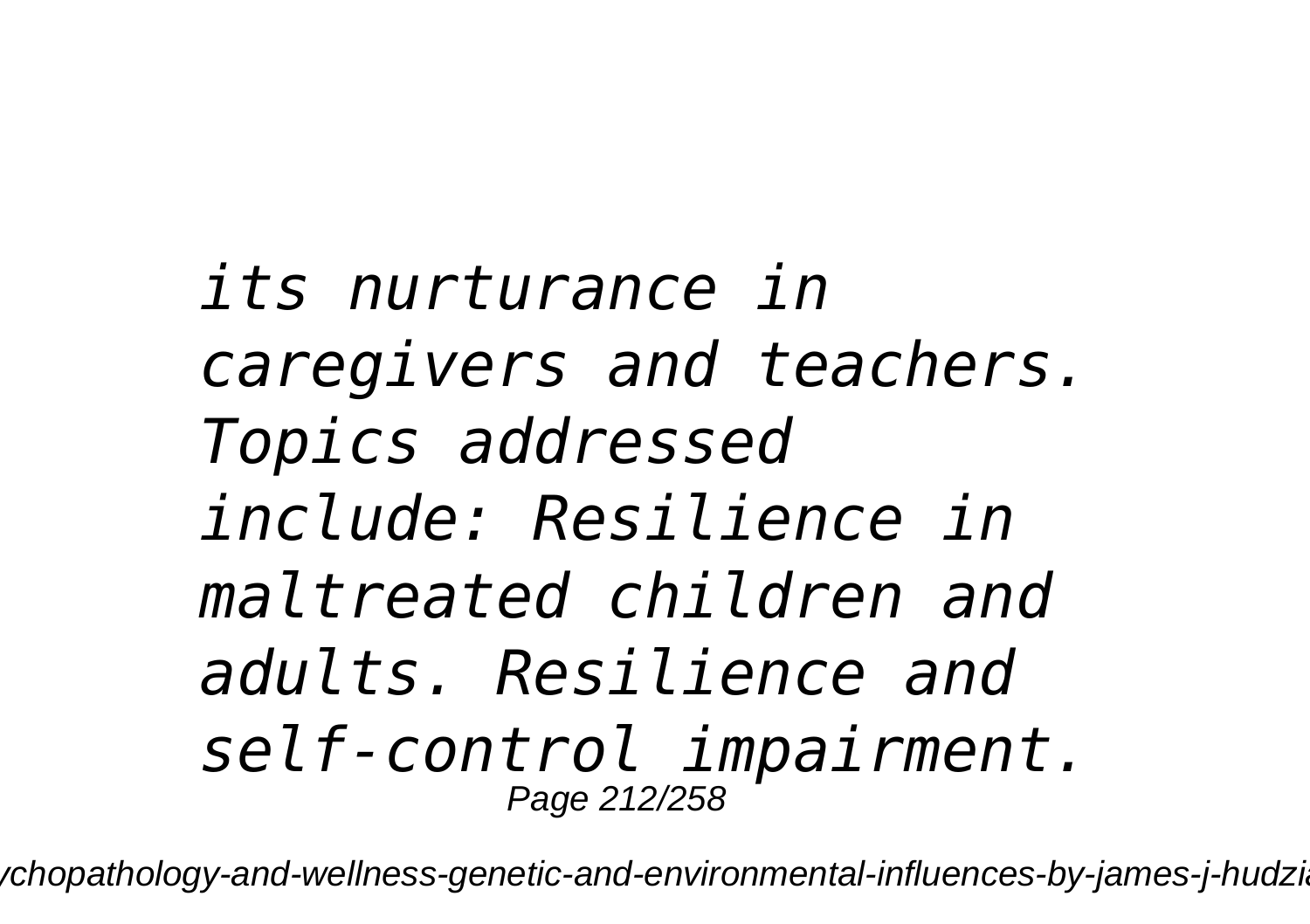*Relational resilience in young and adolescent girls. Asset-building as an essential component of treatment. Assessment of social and emotional competencies related to* Page 213/258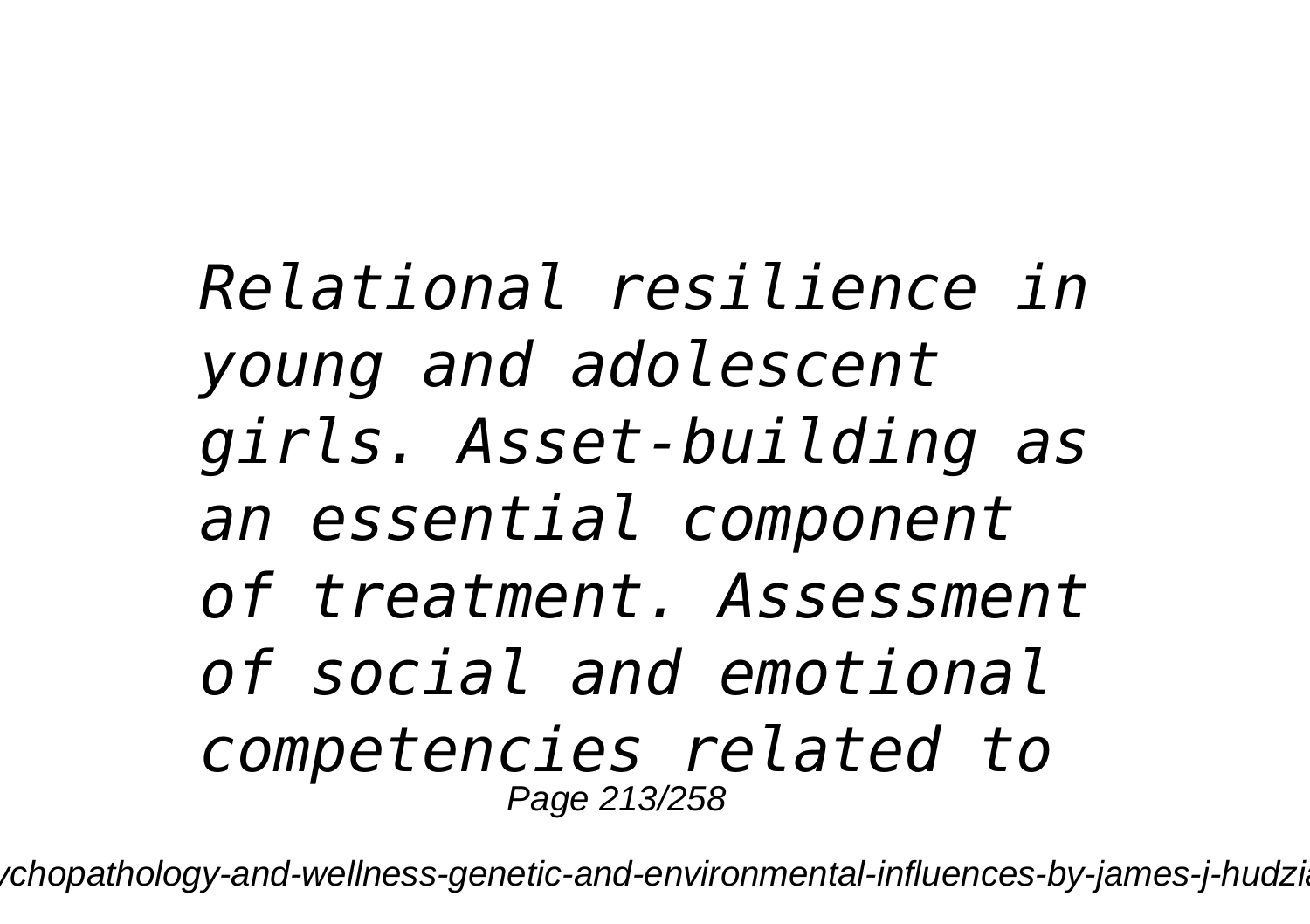*resilience. Building resilience through school bullying prevention programs. Large-scale longitudinal studies on resilience. The second edition of* Page 214/258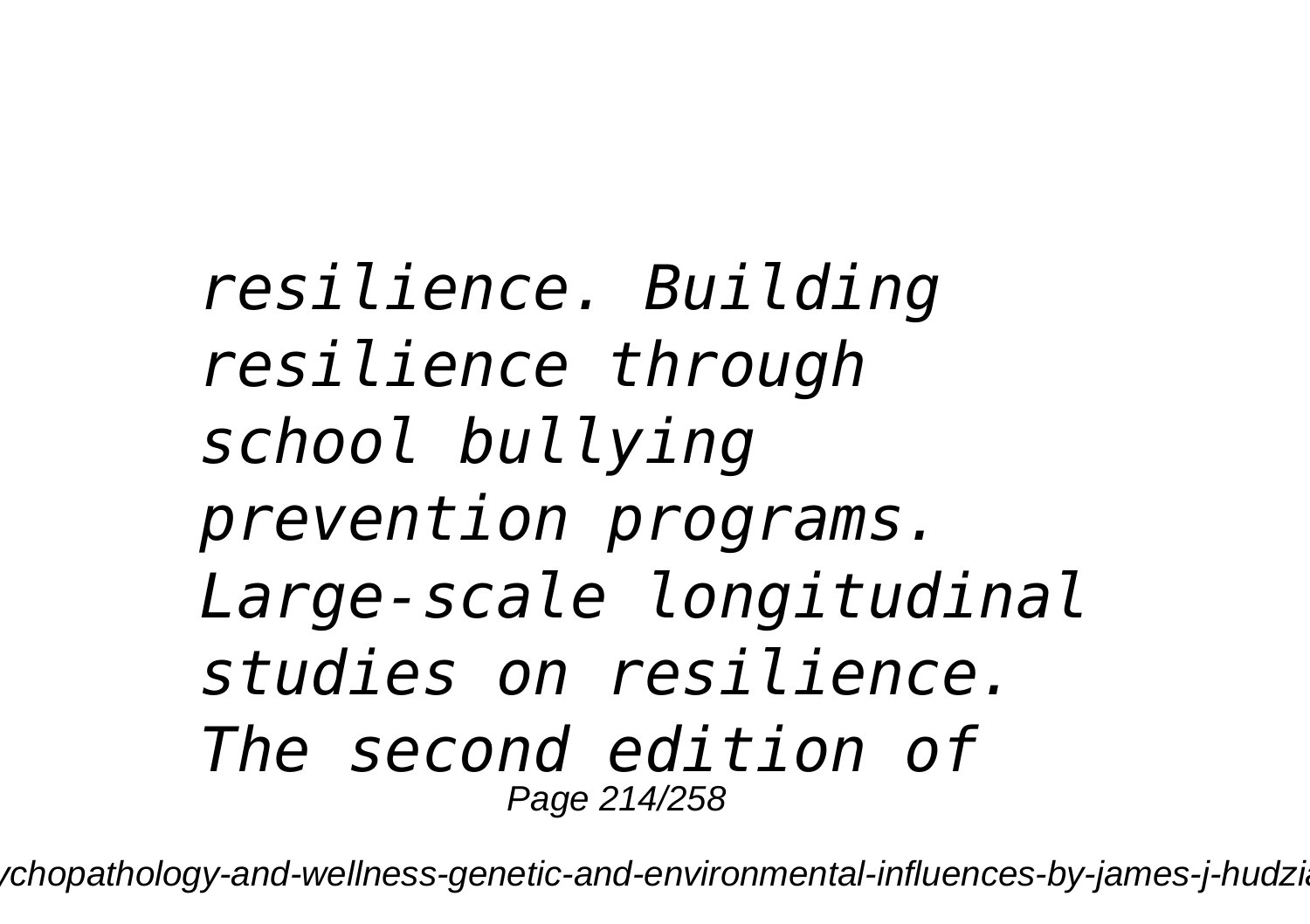## *the Handbook of Resilience in Children is a must-have reference for researchers, clinicians, allied practitioners and professionals, and* Page 215/258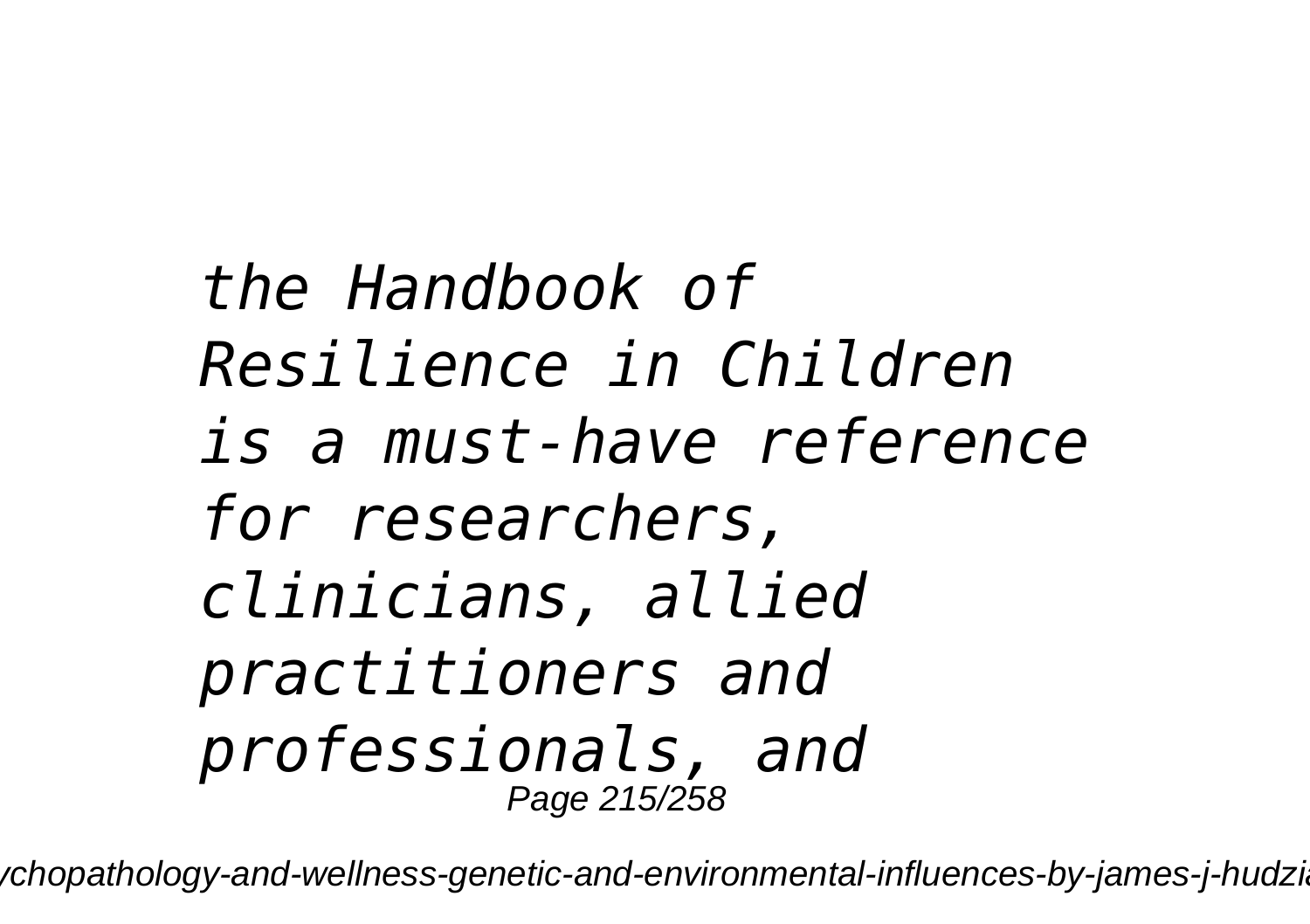*graduate students in school and clinical psychology, education, pediatrics, psychiatry, social work, school counseling, and public health.* Page 216/258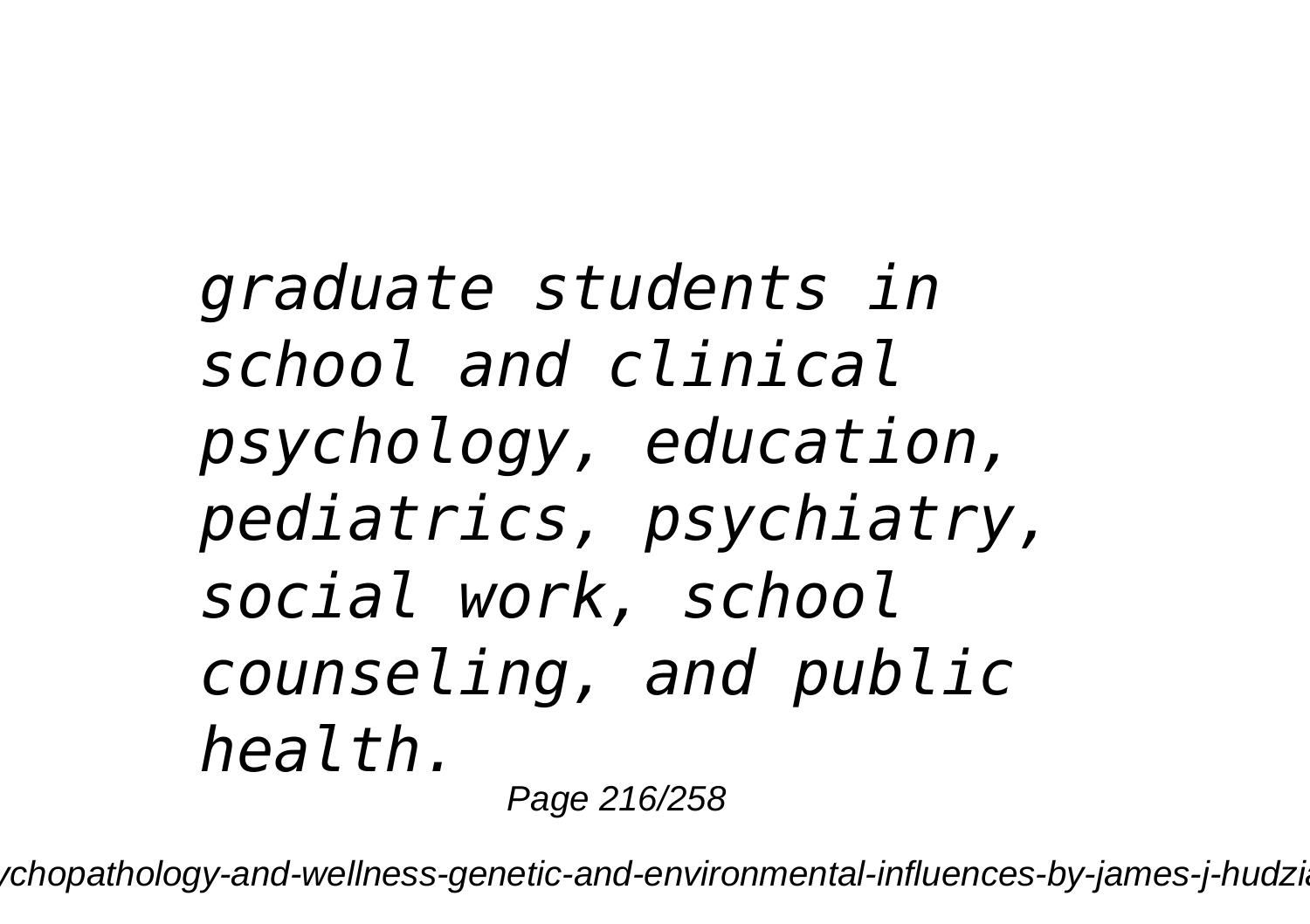# *While there are a number of books on positive psychology, Positive Psychiatry is unique in its biological foundation and medical rigor and is the only* Page 217/258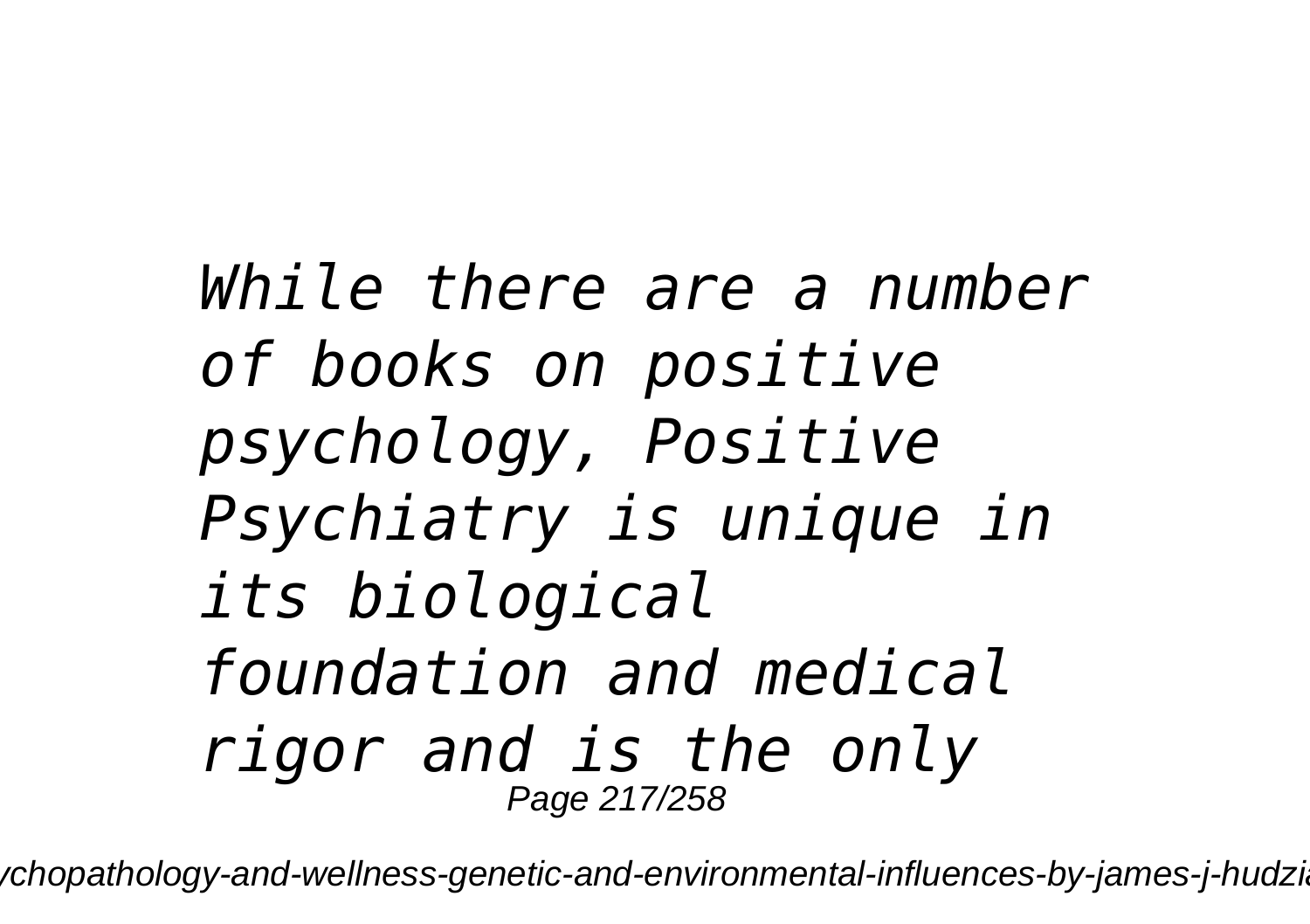# *book designed to bring positive mental health ideas and interventions into mainstream psychiatric research, training, and clinical practice. After an* Page 218/258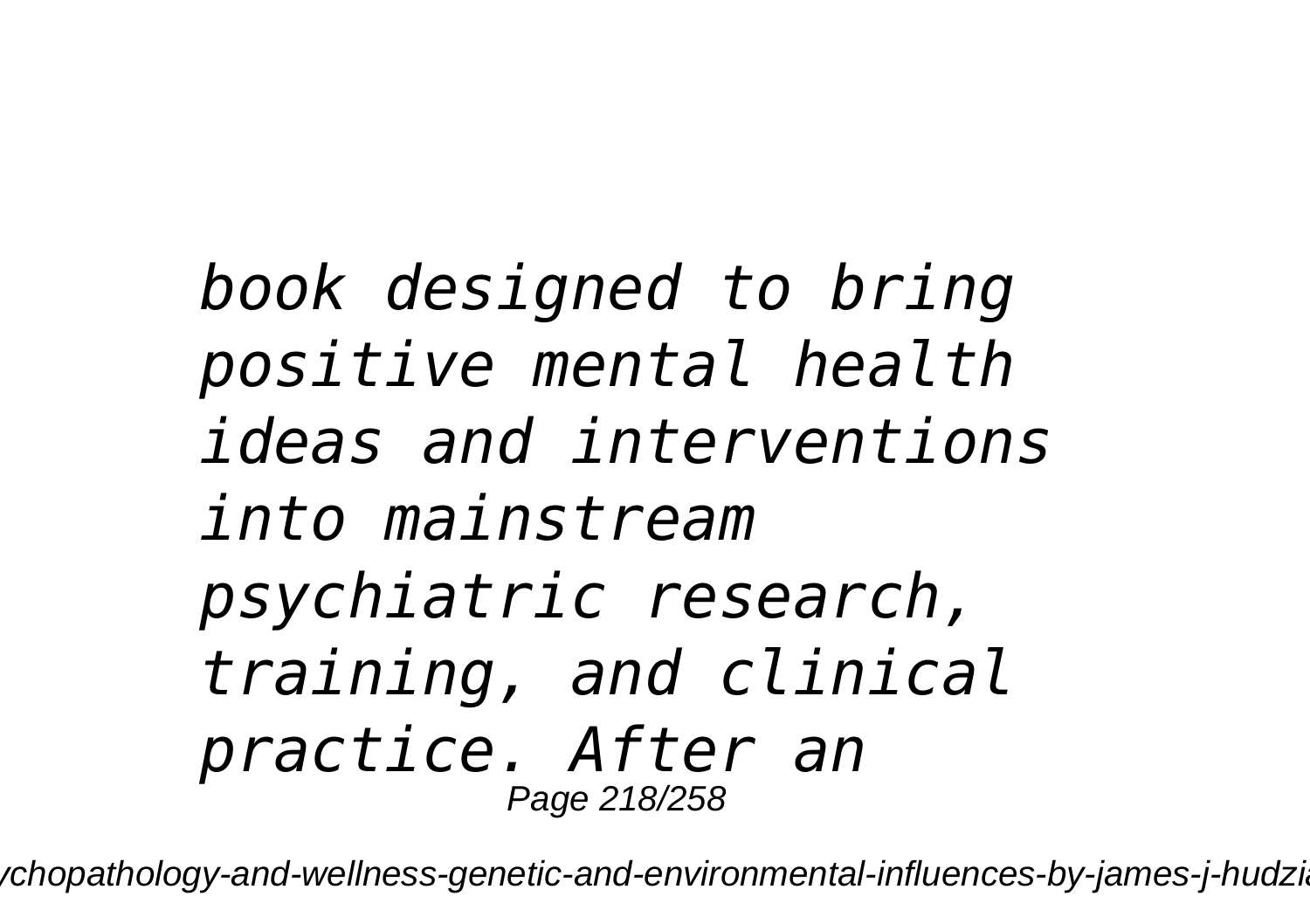# *overview describing the definition, history, and goals of positive psychiatry, the contributors—pioneers and thought leaders in the field—explore* Page 219/258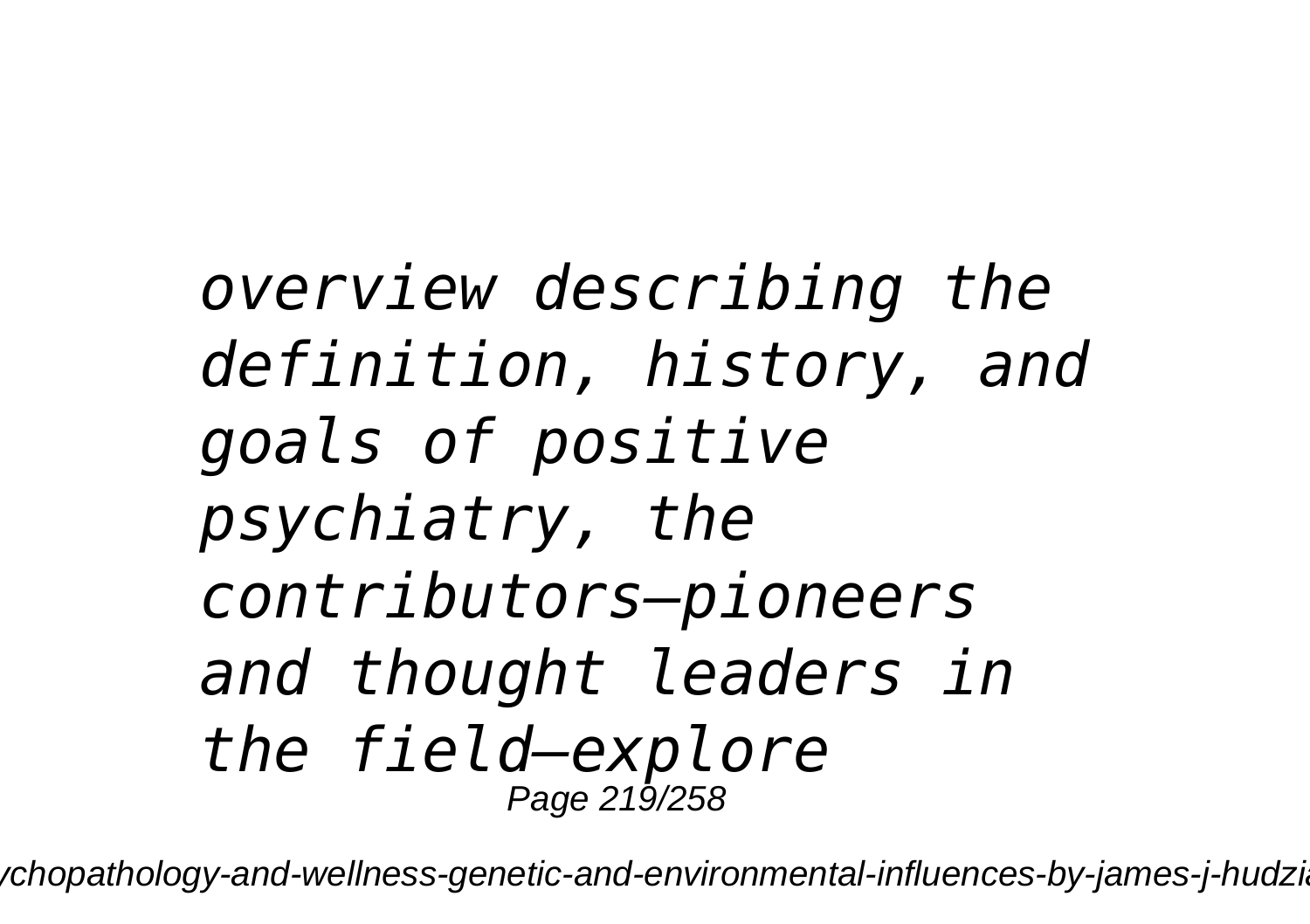*positive psychosocial factors, such as resilience and psychosocial growth; positive outcomes, such as recovery and wellbeing; psychotherapeutic* Page 220/258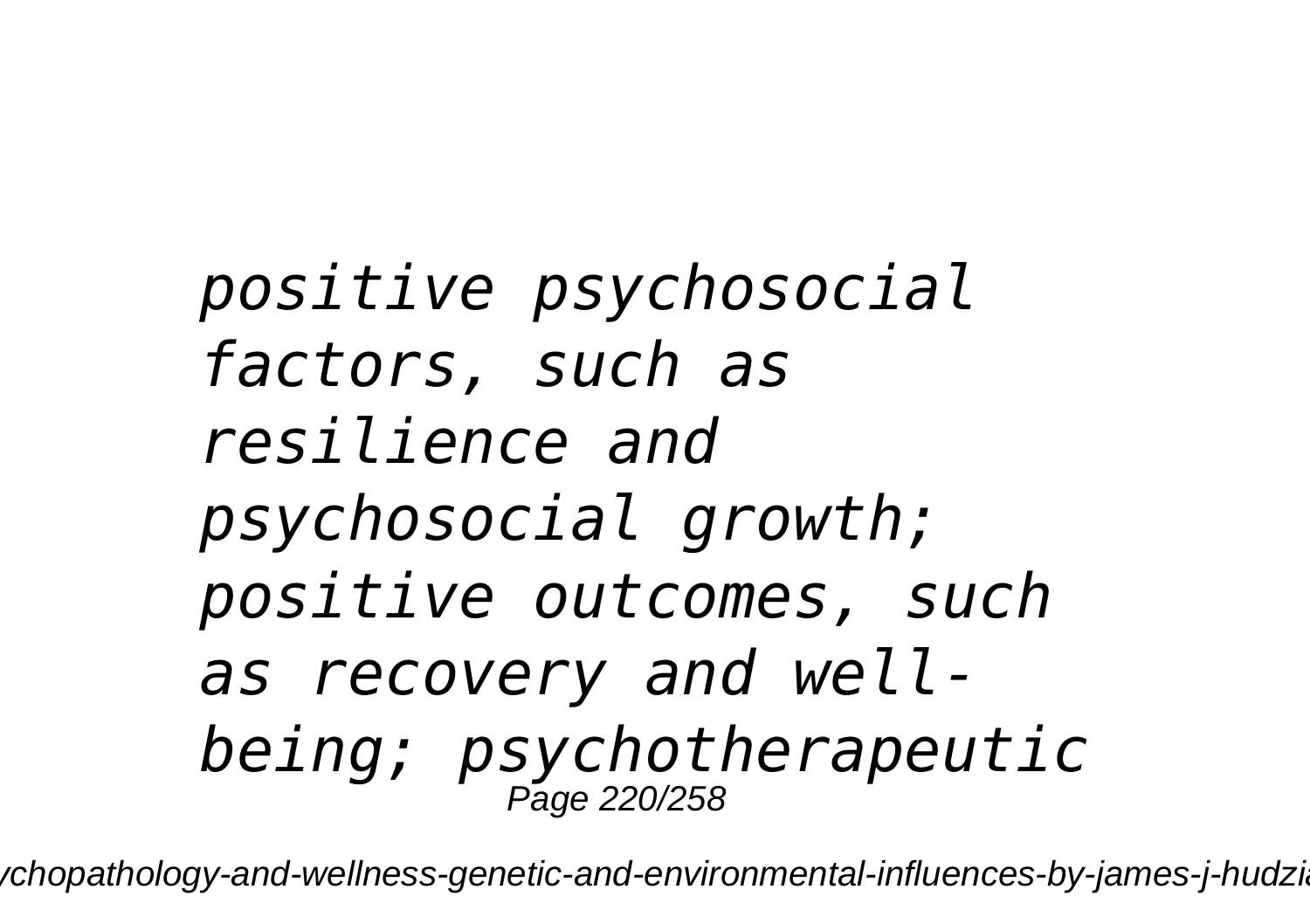*and behavioral interventions, among others; and special topics, such as child and geriatric psychiatry, diverse populations, and* Page 221/258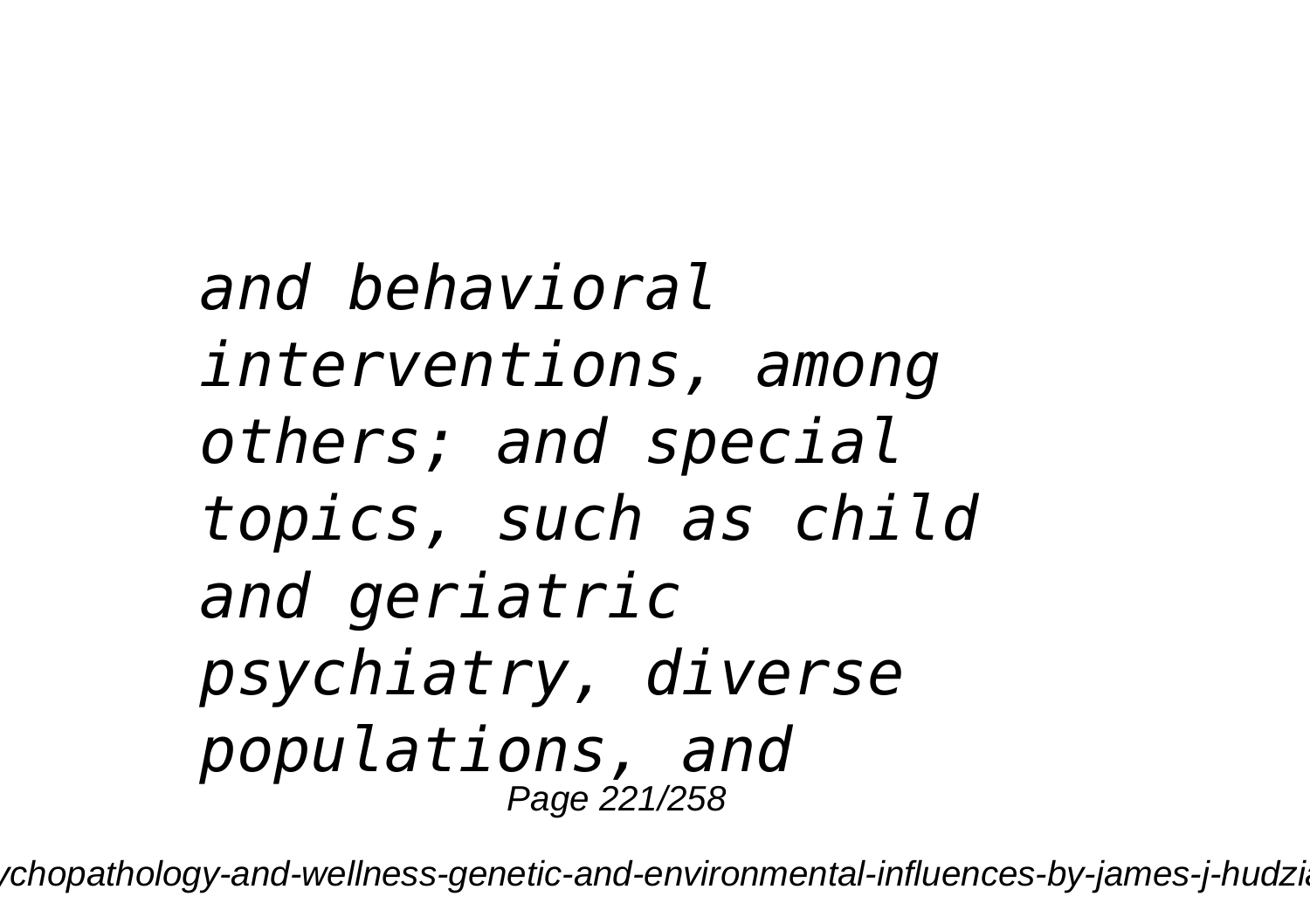*bioethics. The book successfully brings the unique skill sets and methods of psychiatry to the larger positive health movement. Each chapter highlights key* Page 222/258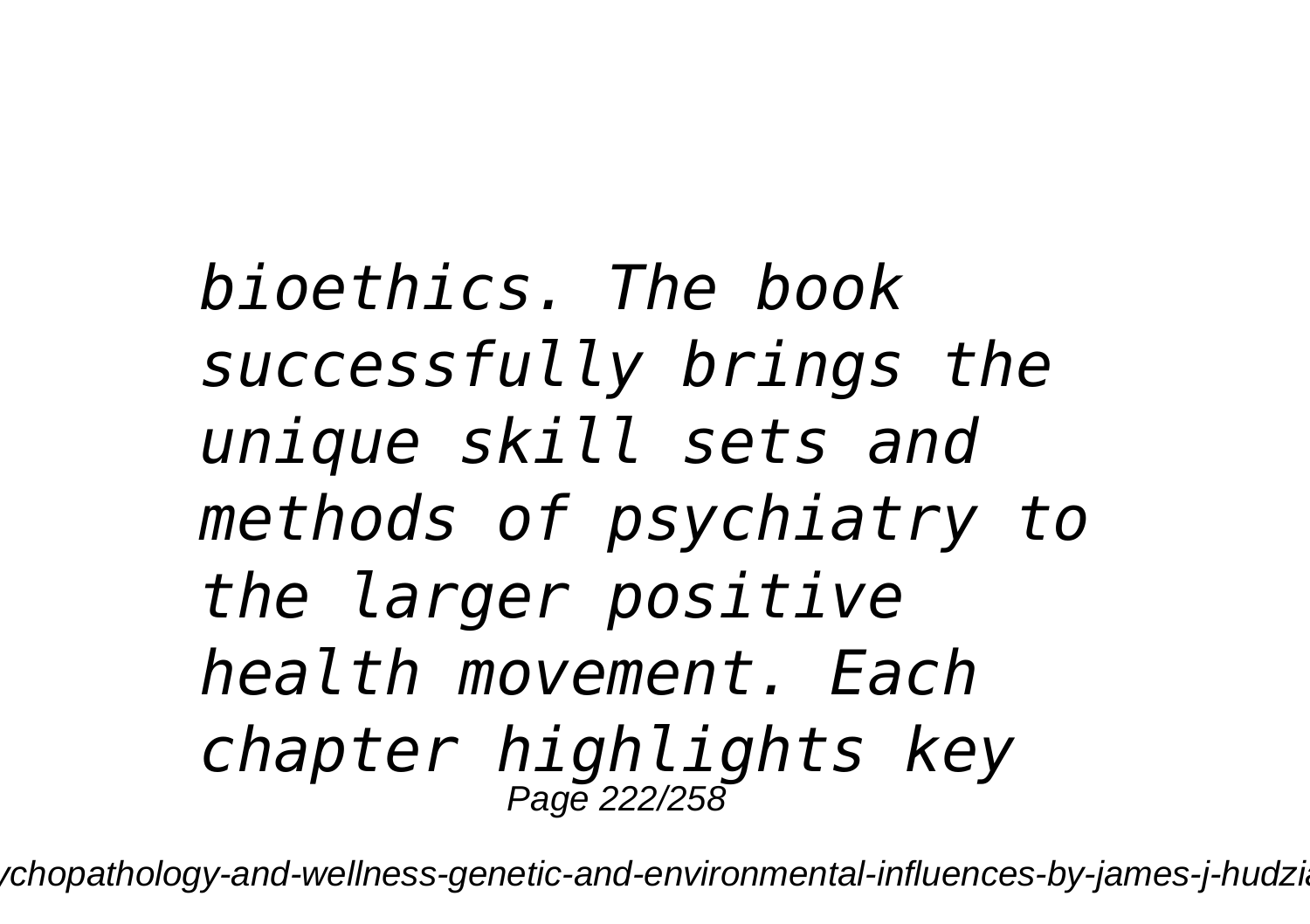# *points for current clinical services, as practiced by psychiatrists, primary care doctors, and nurses, as well as those in allied health and* Page 223/258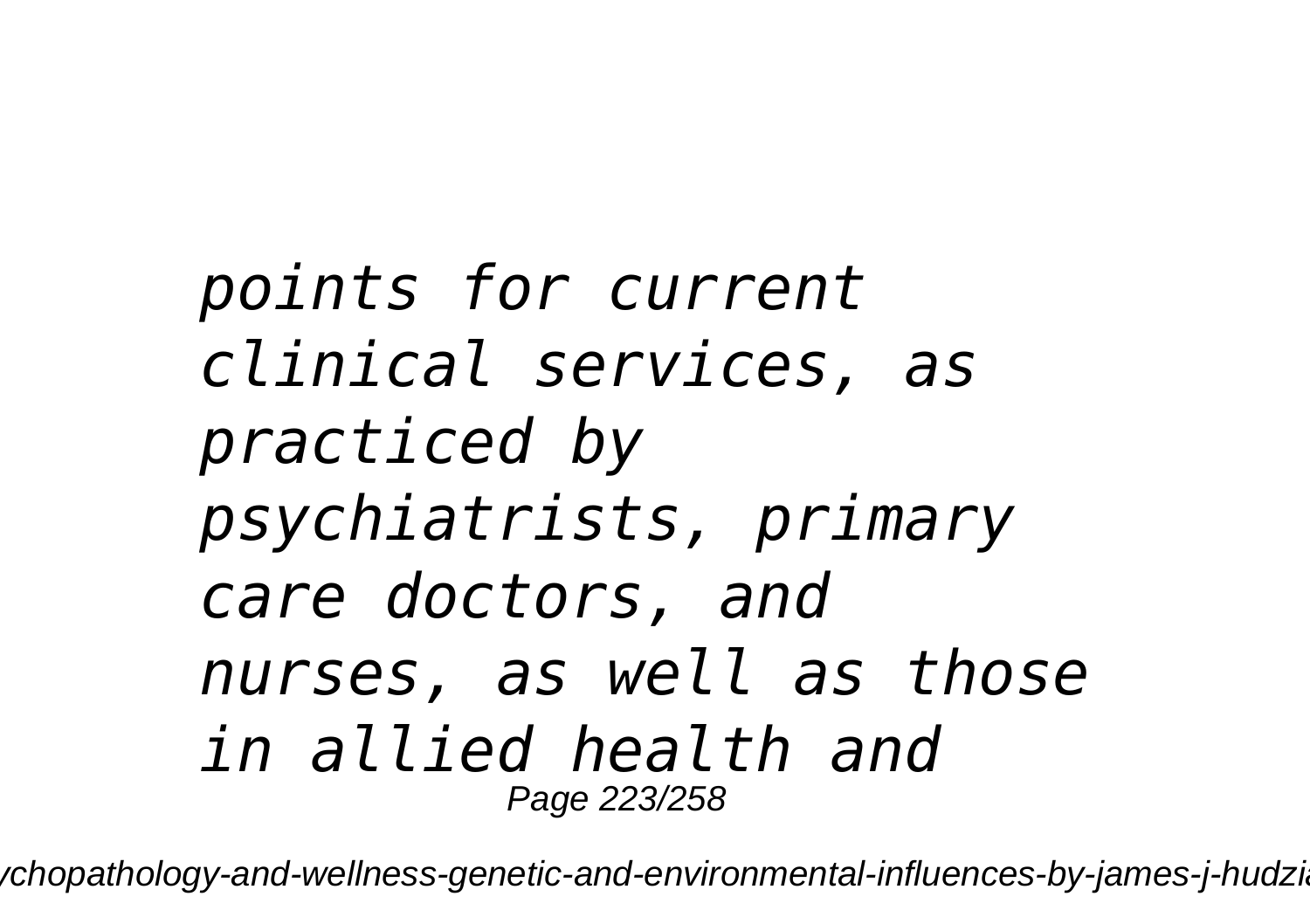# *mental health fields. These readers will find Positive Psychiatry to be immensely helpful in bringing positive mental health concepts and interventions into the* Page 224/258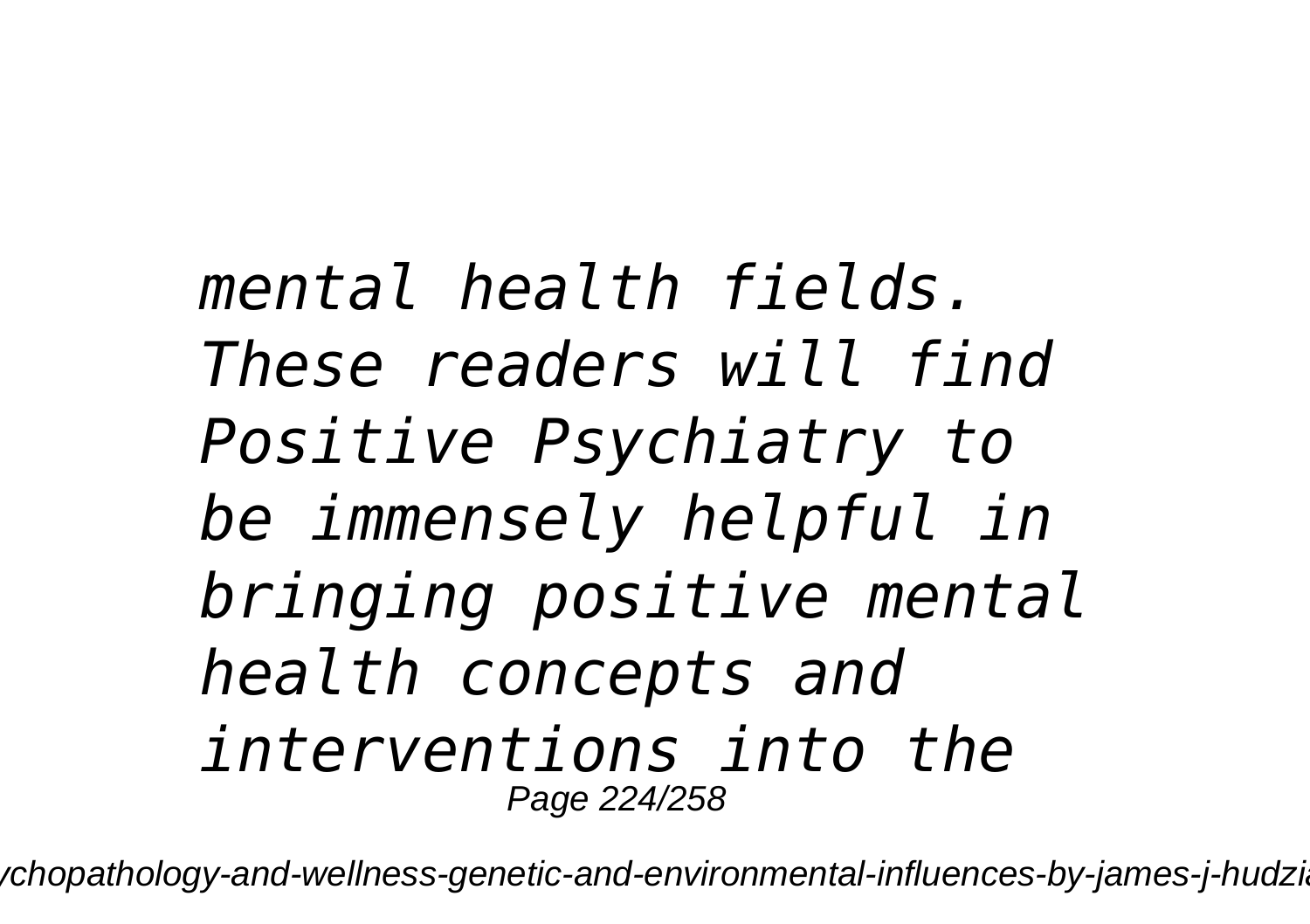*clinical arena. Current rates of autism diagnoses have been cause for concern and research as well as rumor and misinformation.* Page 225/258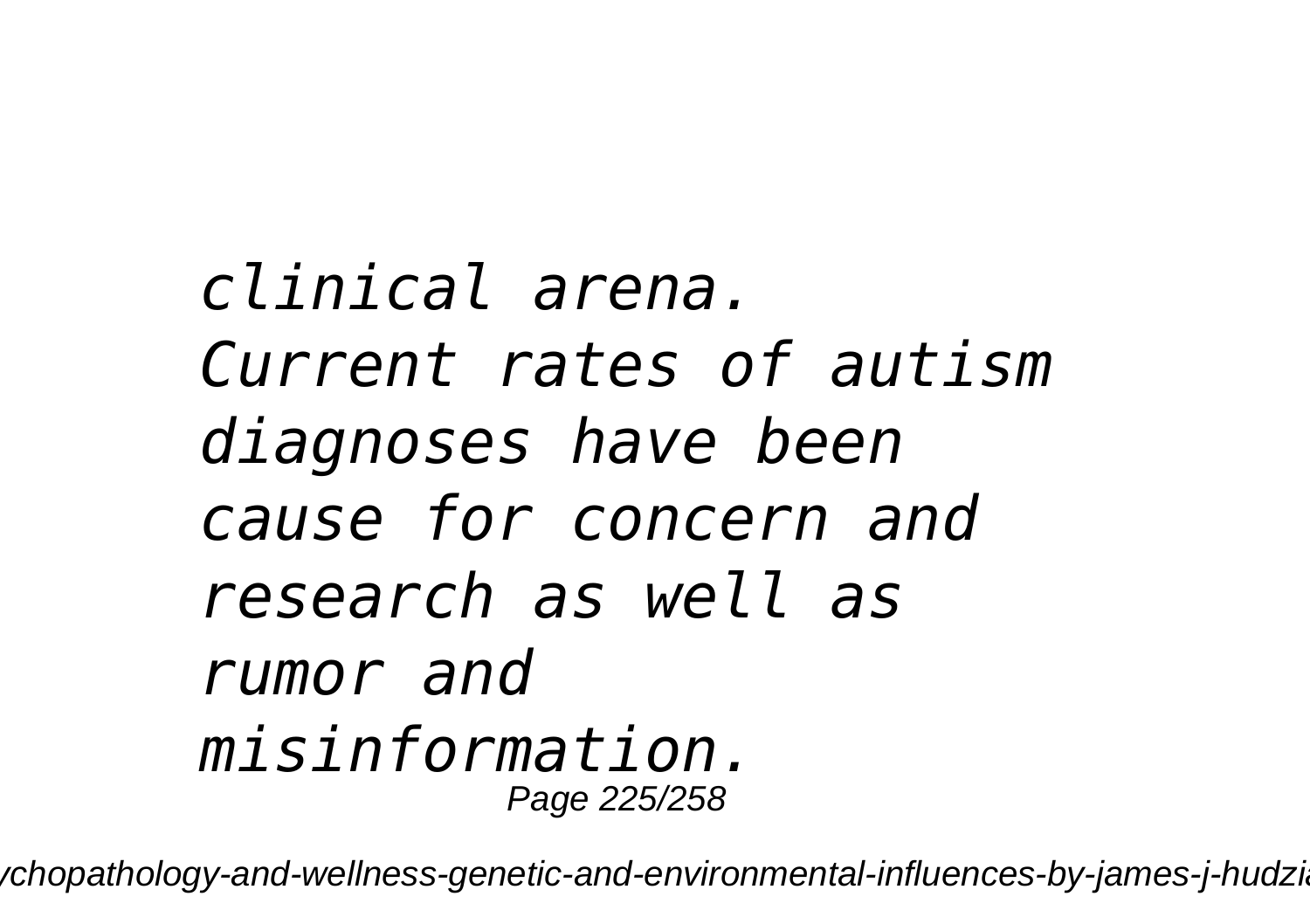*Important questions surround the condition: how early can an accurate diagnosis be made? At what age should intervention start? How can parents recognize* Page 226/258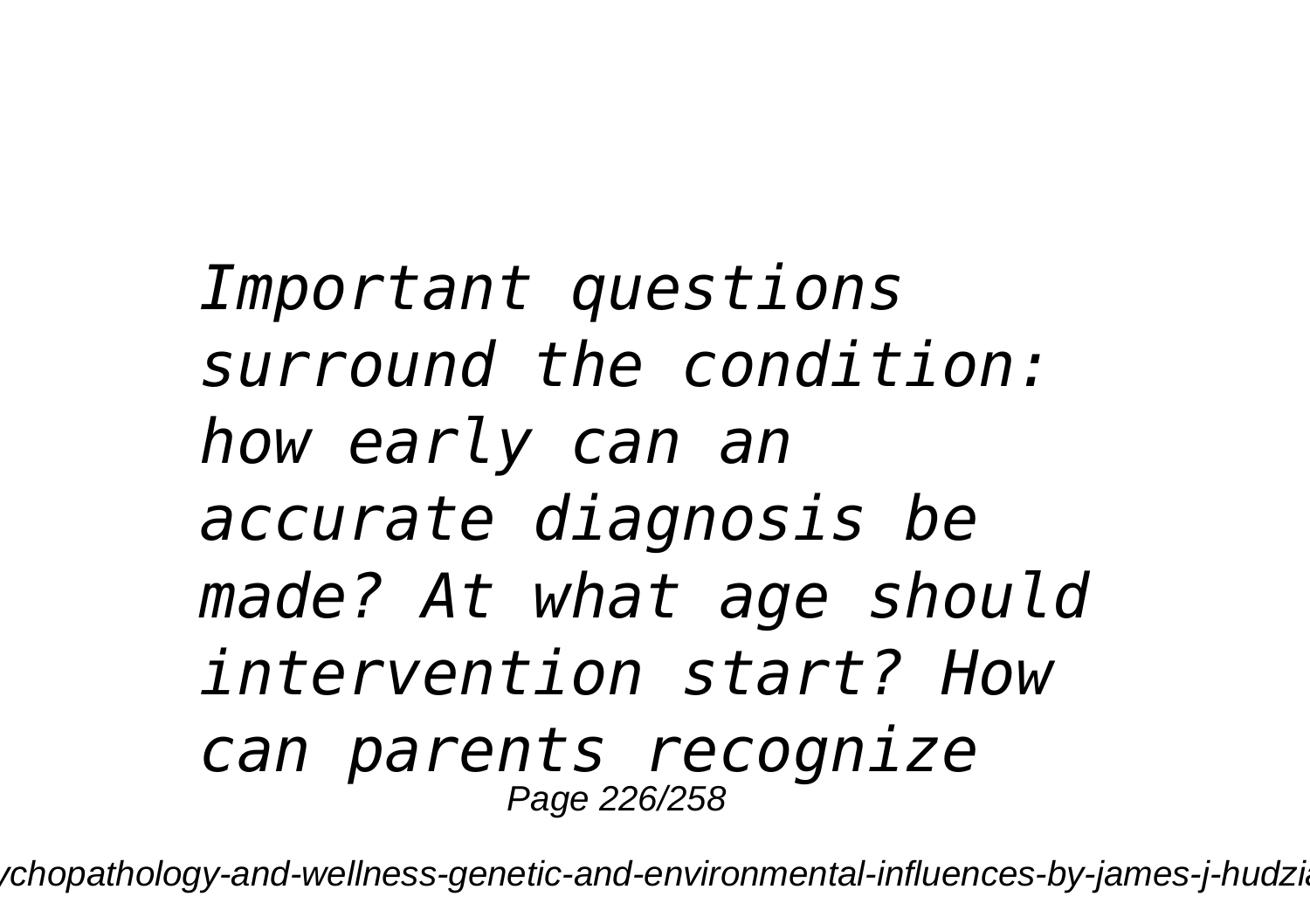*warning signs? And what causes autism in the first place? There are no easy answers, but the Handbook of Early Intervention for Autism Spectrum Disorders gives* Page 227/258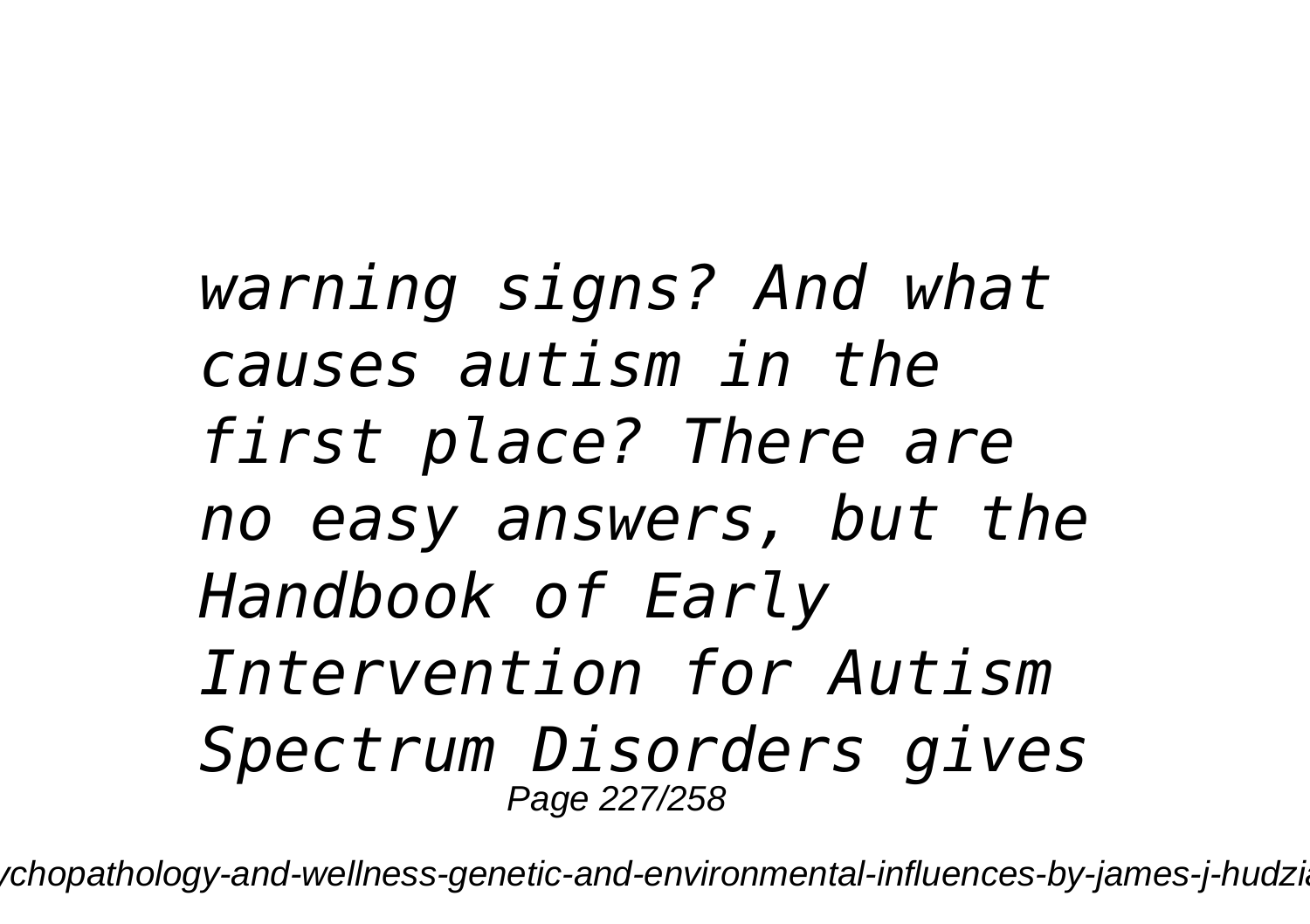*researchers, practitioners, and academics the science and guidance to better understand and intervene. Background chapters survey the* Page 228/258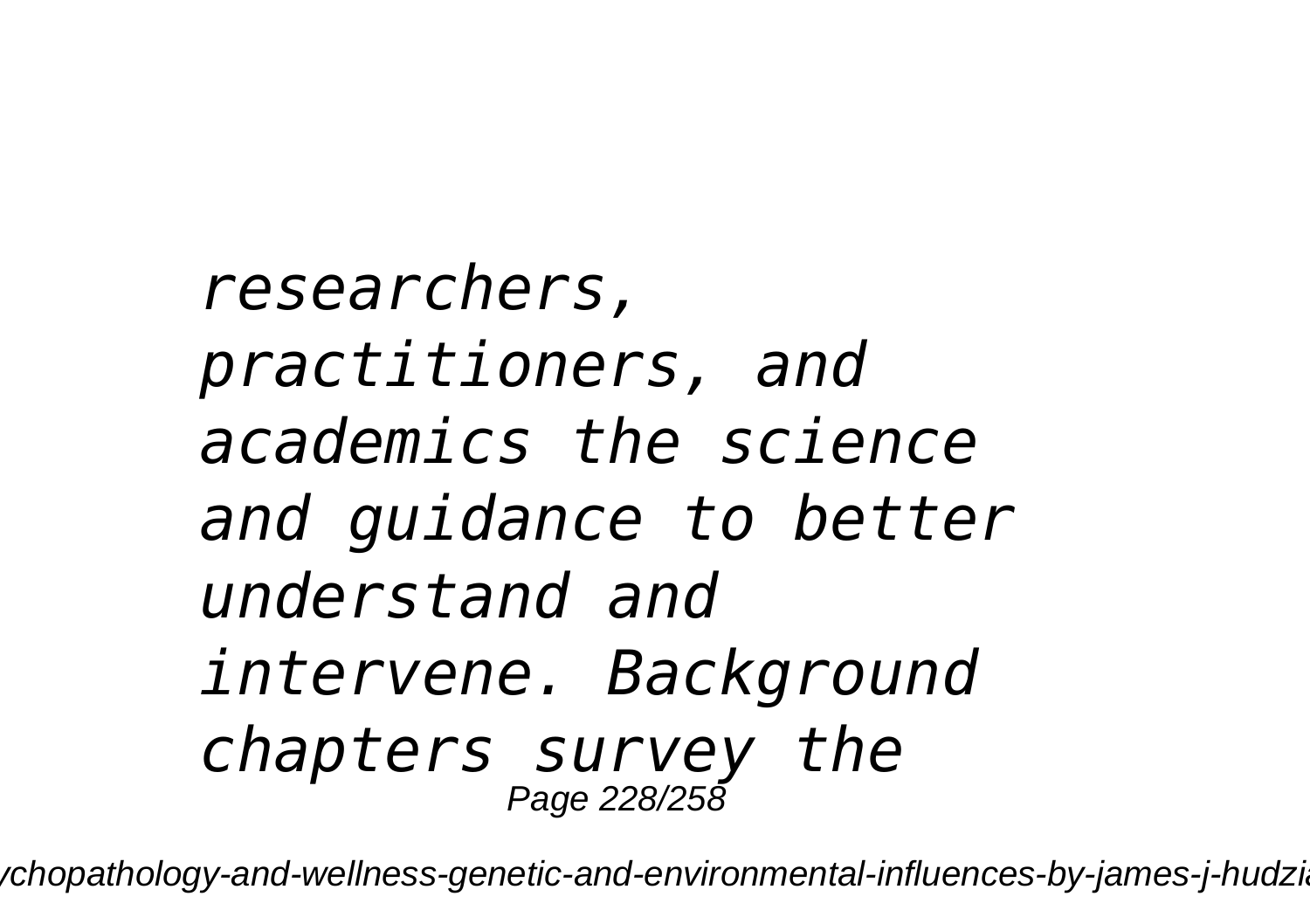*history of professional understanding of the disorders and the ongoing debate over autism as a single entity or a continuum. Chapters on best methods* Page 229/258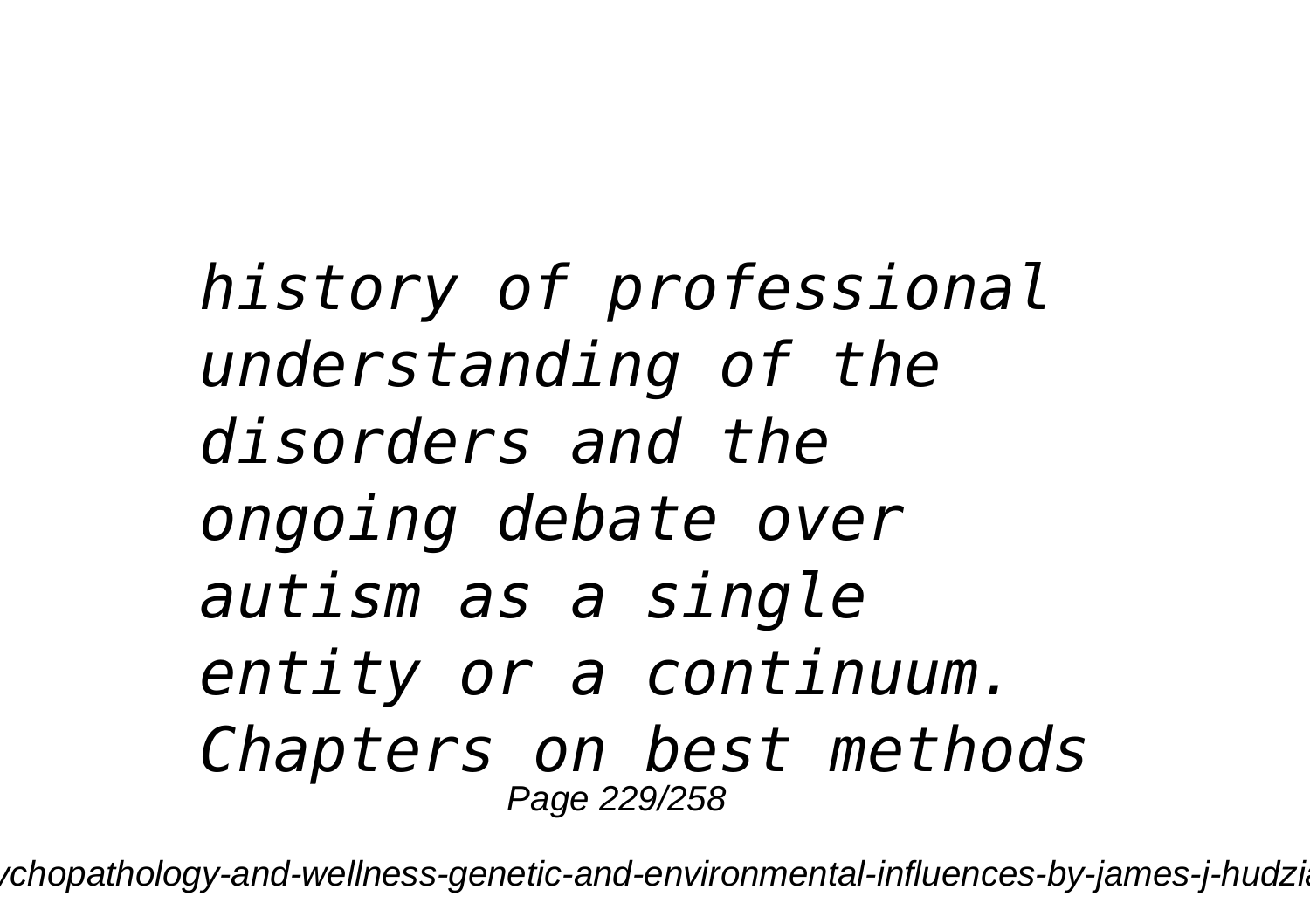*in screening, assessment, and diagnosis reflect the transition between the DSM-V and older diagnostic criteria. And at the heart of the* Page 230/258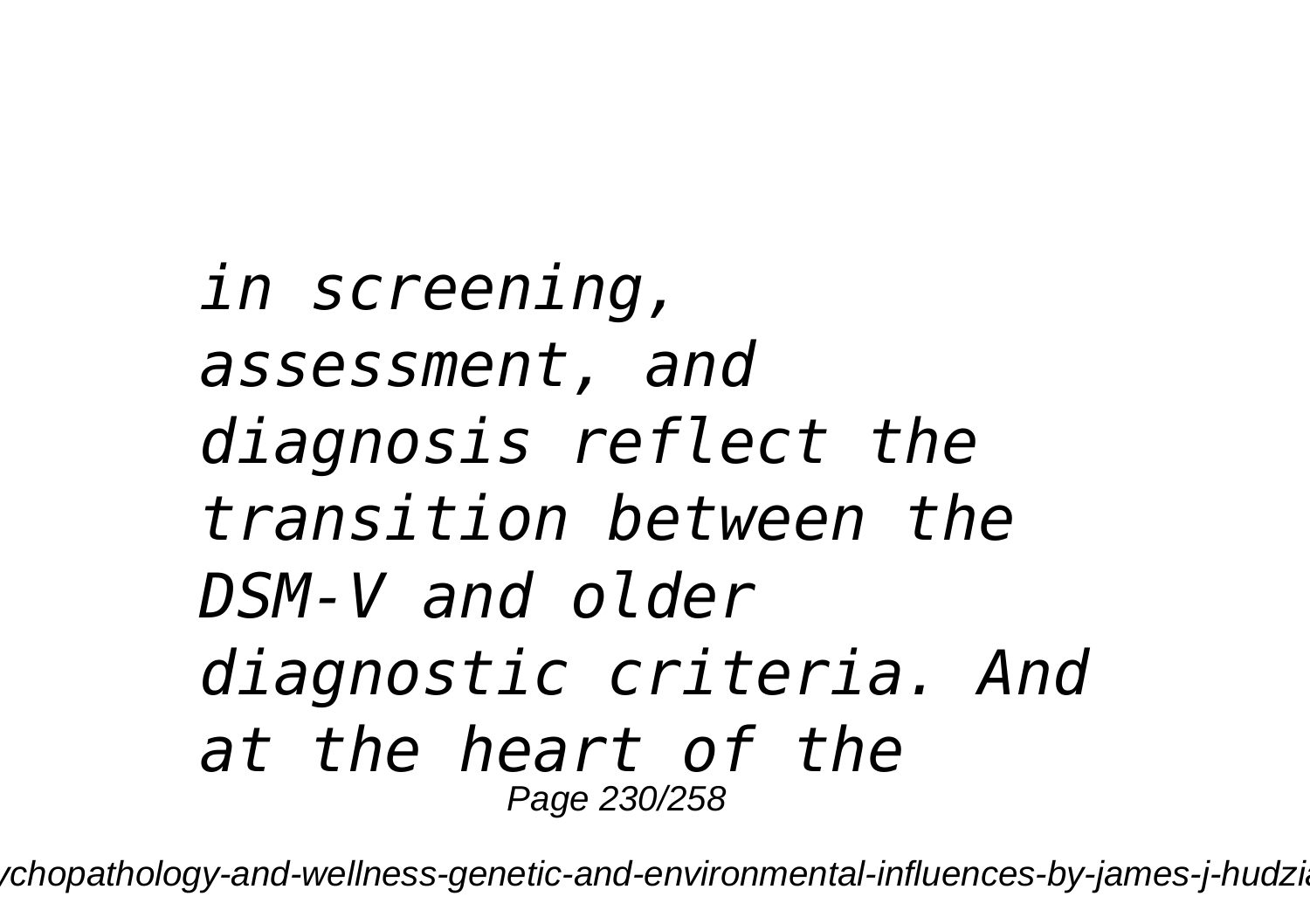# *book, the intervention section ranges from evidence-based strategies for developing core skills to ethical concerns, cultural considerations,* Page 231/258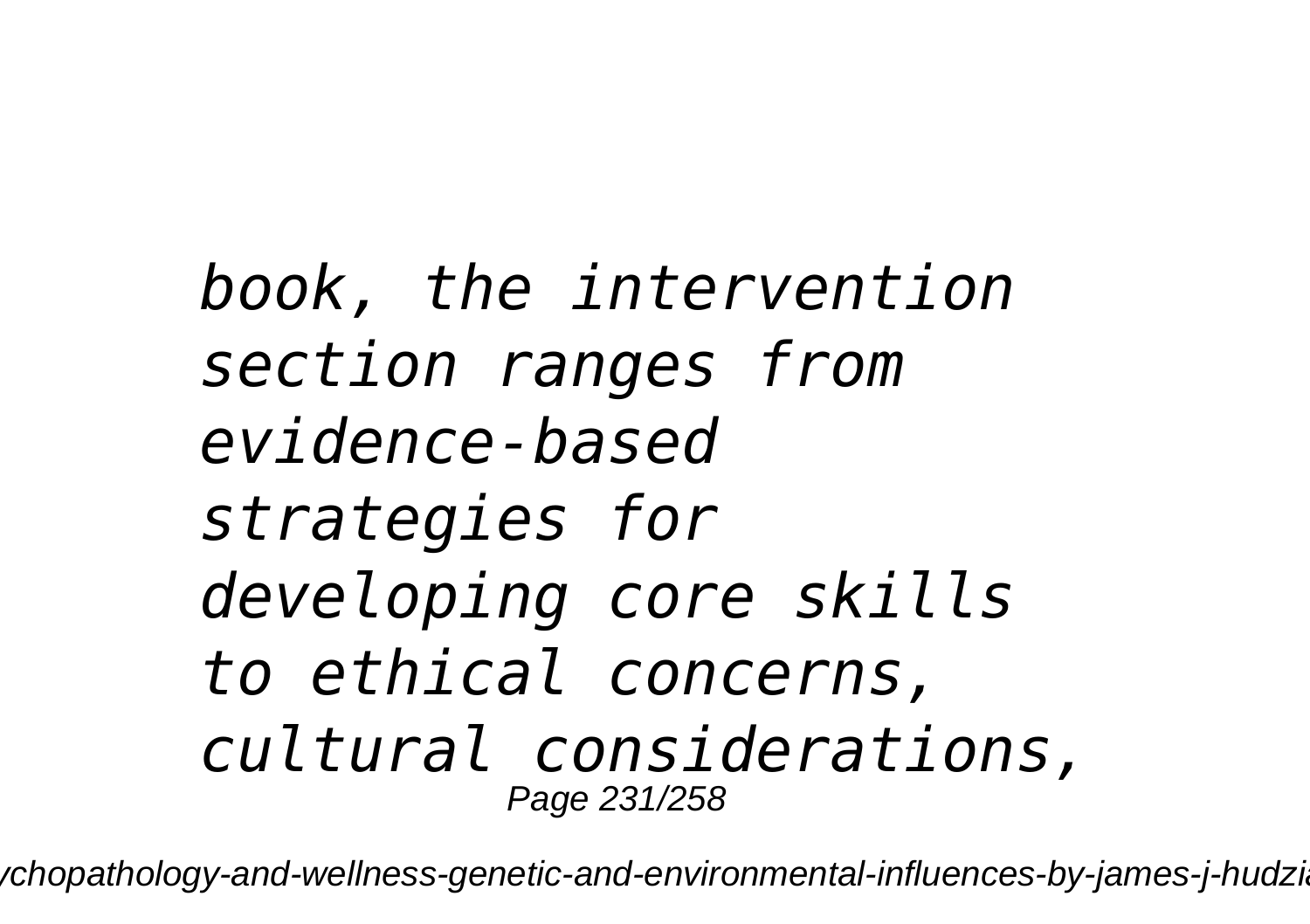*and controversial treatments. Included in the Handbook's broadbased coverage: Designing curriculum programs for children with autism spectrum* Page 232/258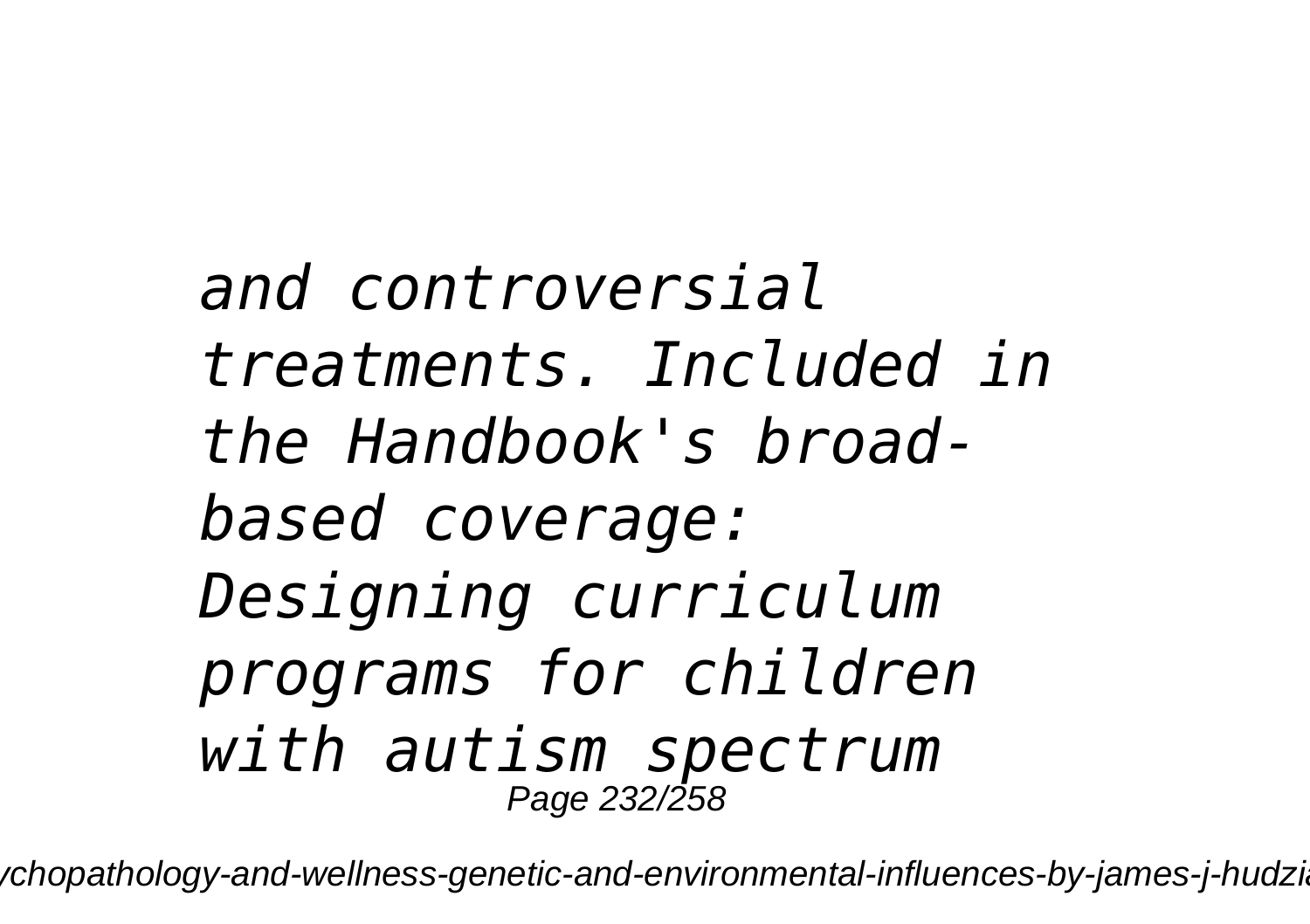*disorders (ASD). Mainstream education for children with ASD. Teaching independent living skills to children with ASD. Social skills and play.* Page 233/258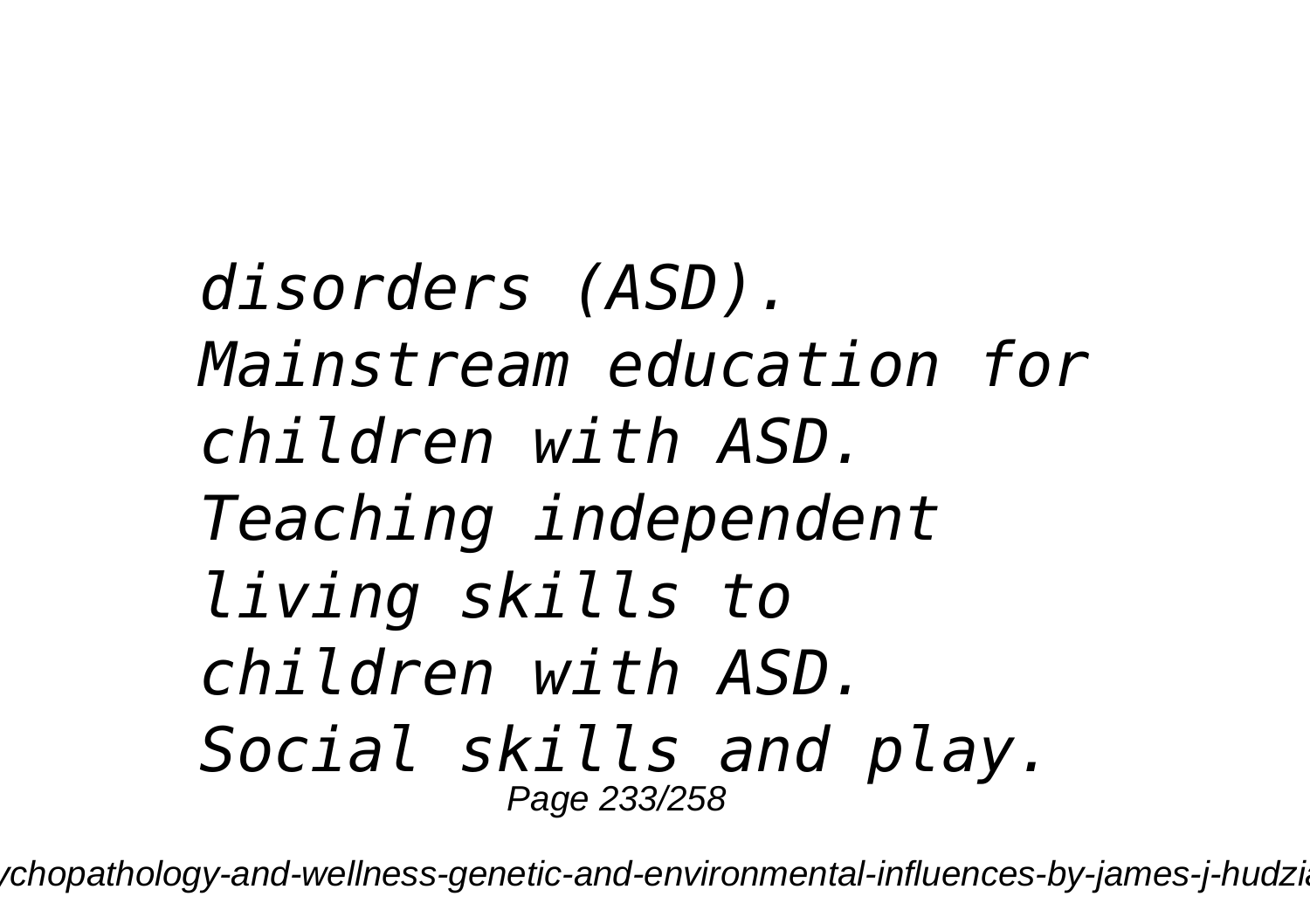*Behavioral and mental health disorders in children with ASD. Training and supporting caregivers in evidencebased practices. Teaching cognitive* Page 234/258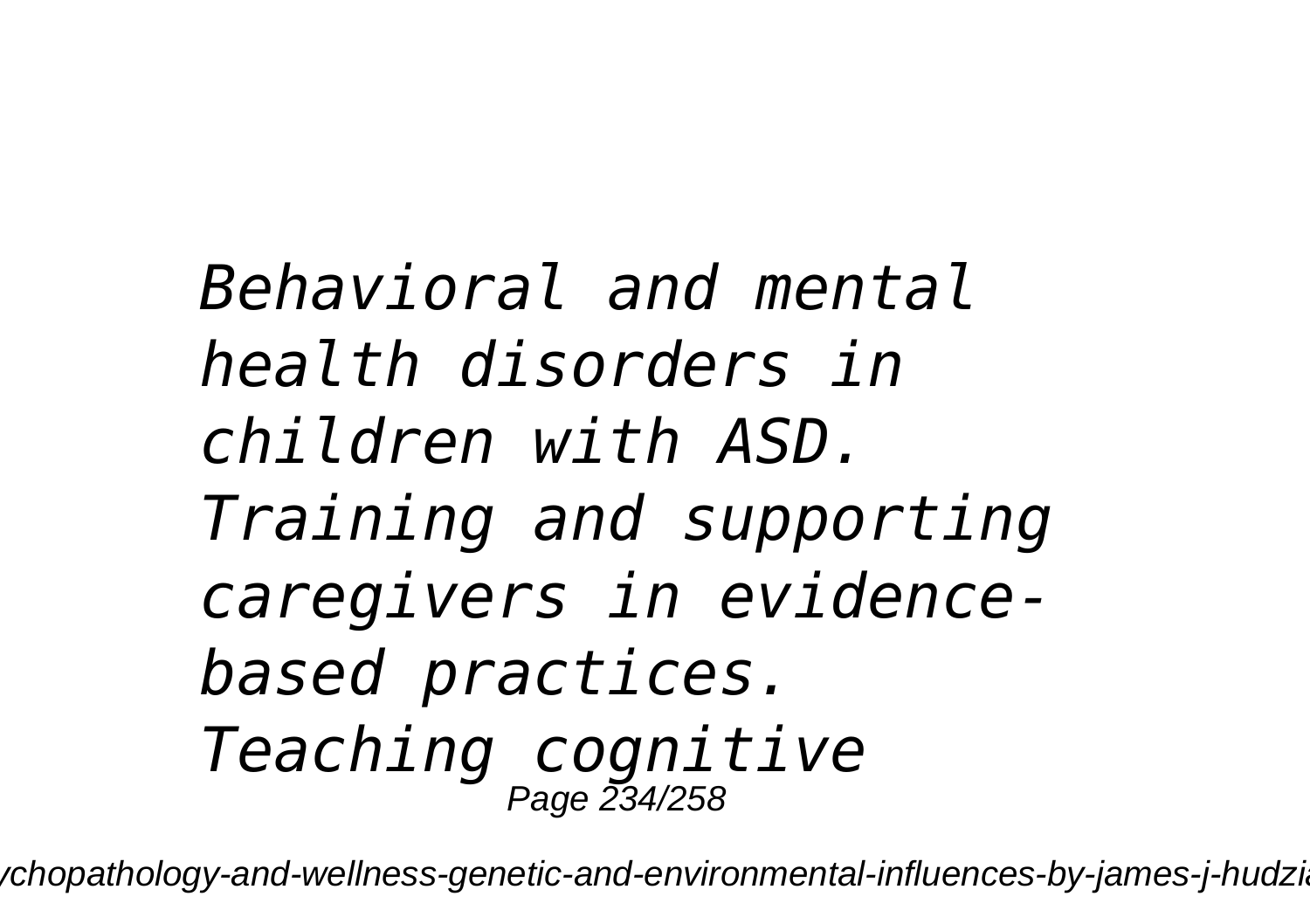*skills to children with ASD. The Handbook of Early Intervention for Autism Spectrum Disorders is a comprehensive reference for researchers,* Page 235/258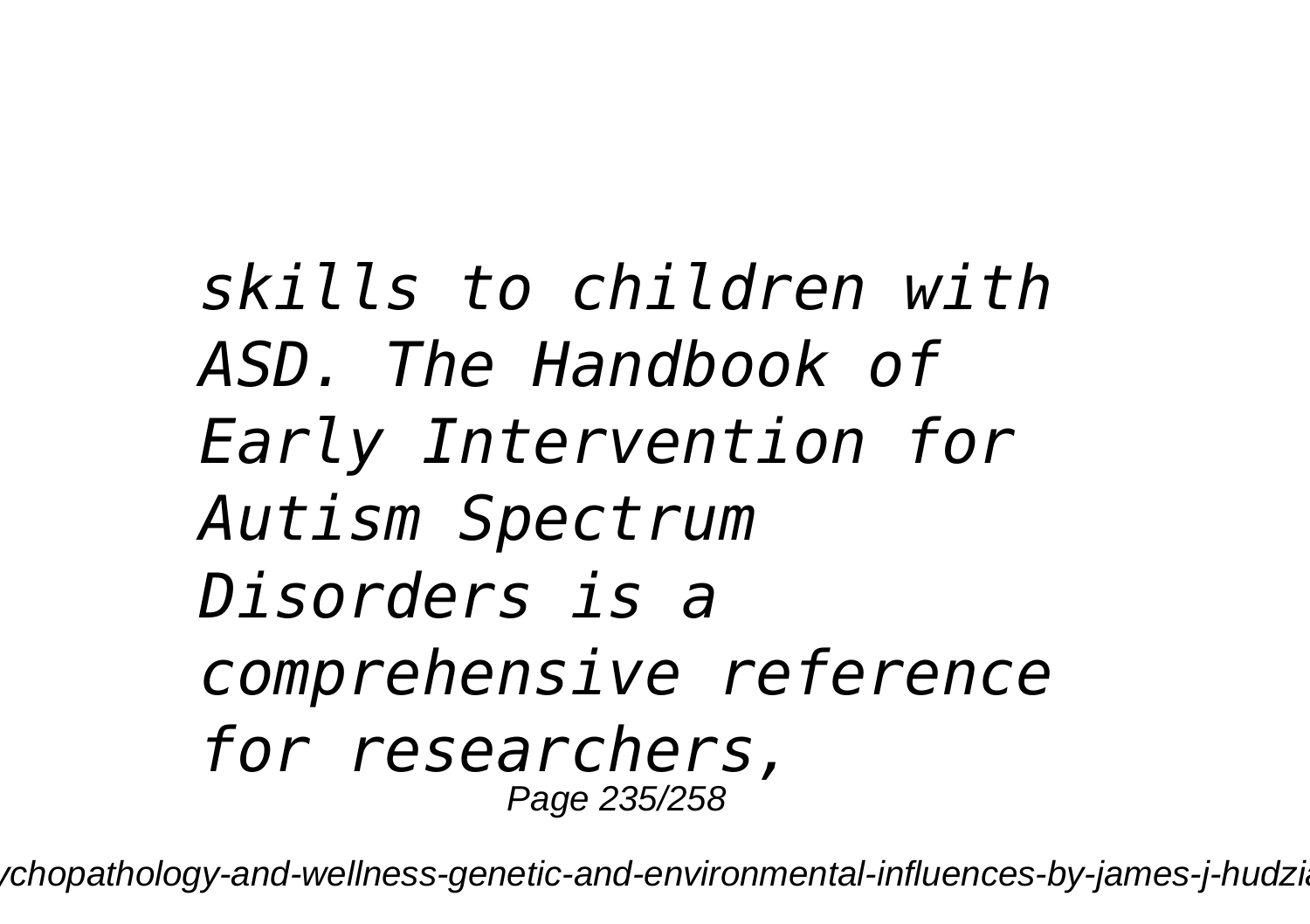*professors, and graduate students as well as clinicians and other scientist-practitioners in clinical child and school psychology, child and adolescent* Page 236/258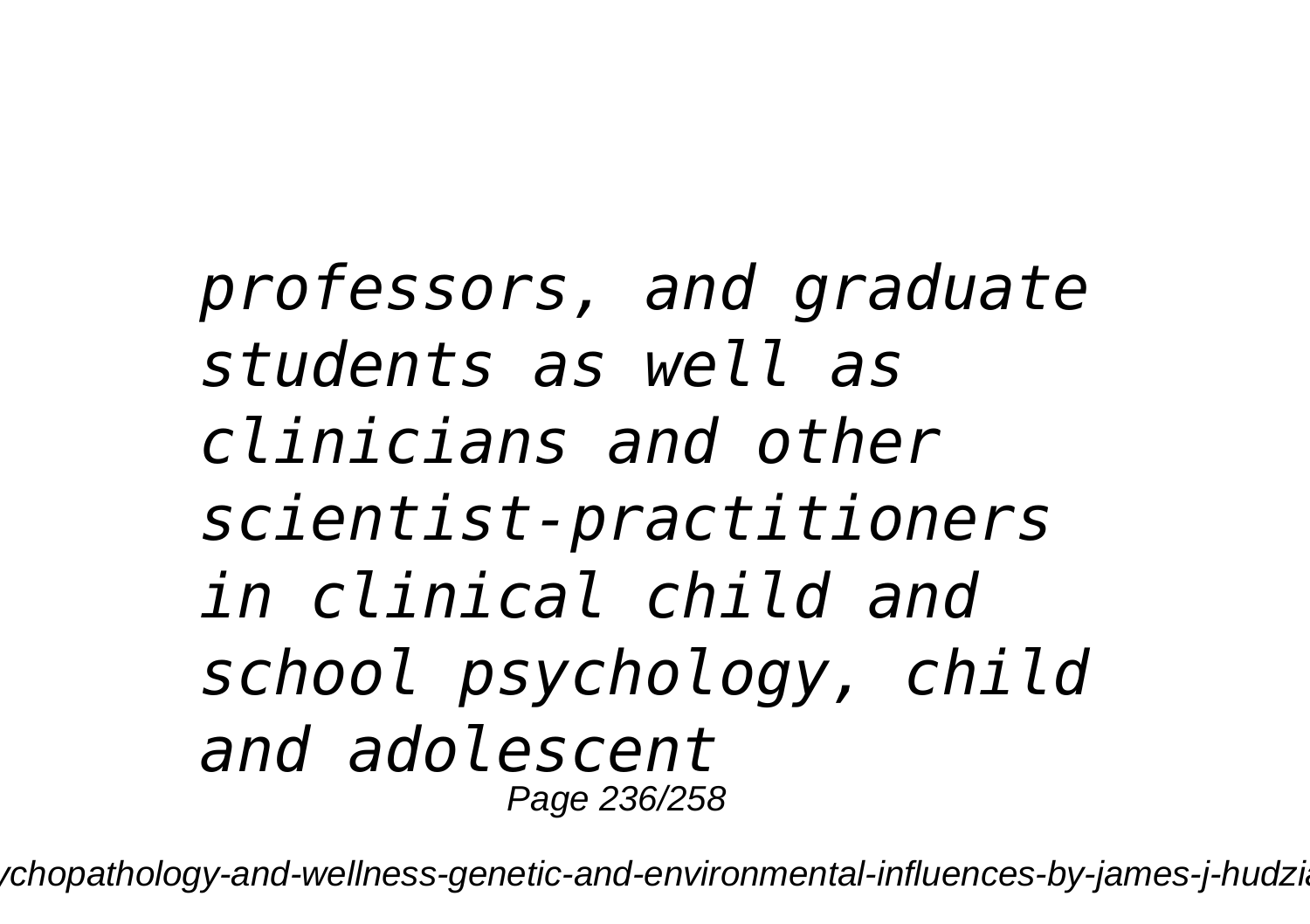*psychiatry, social work, rehabilitation, special education, and pediatric medicine. Principles of Social Psychiatry Rutter's Child and* Page 237/258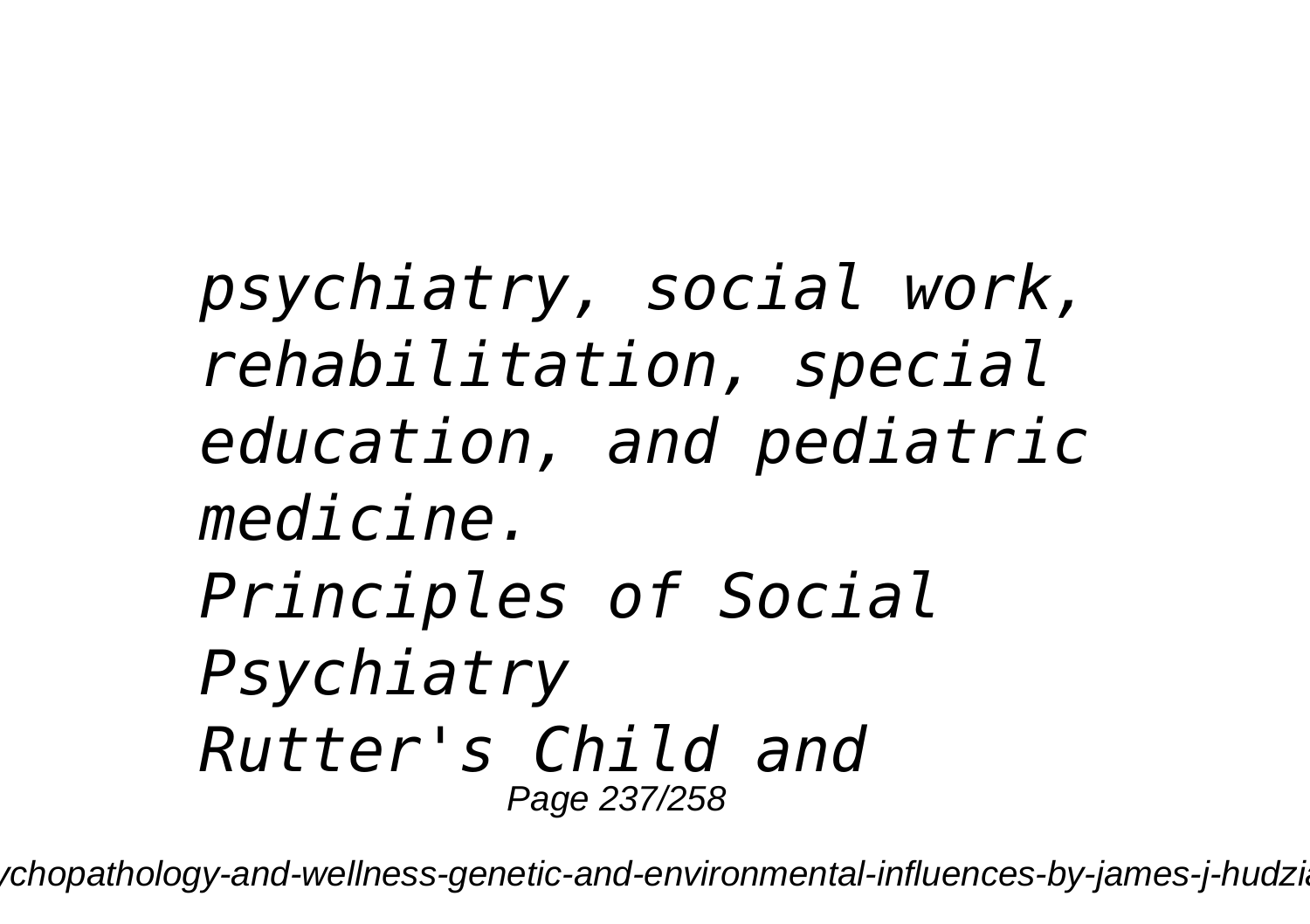*Adolescent Psychiatry Research, Policy, and Practice Unbecoming Irishness Theory, Trends, Risk Factors and Interventions* Page 238/258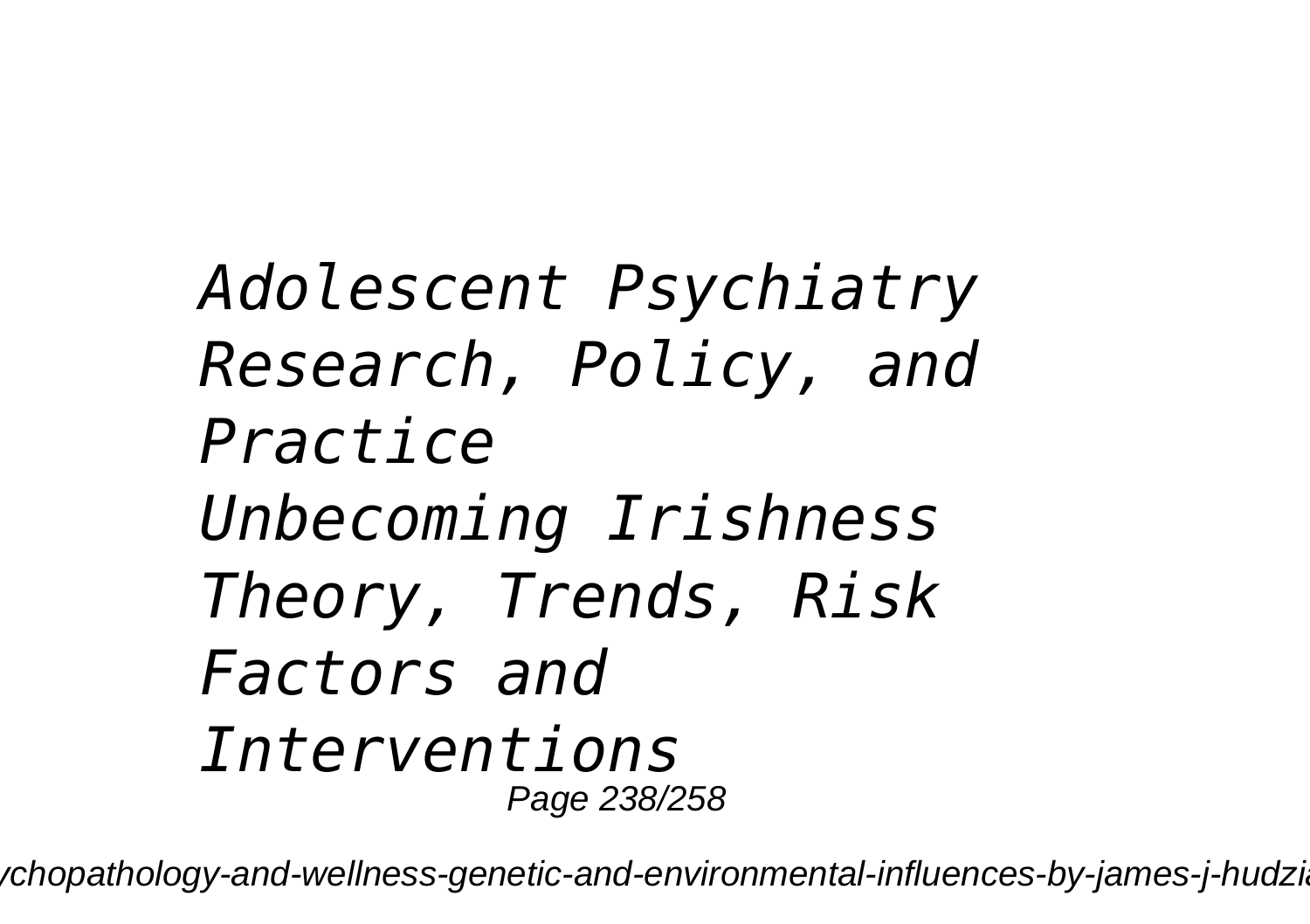*A Handbook of Theory and Practice* For many researchers, clinicians, teachers, patients, and family members, the discourse on ADHD has been occurring in Page 239/258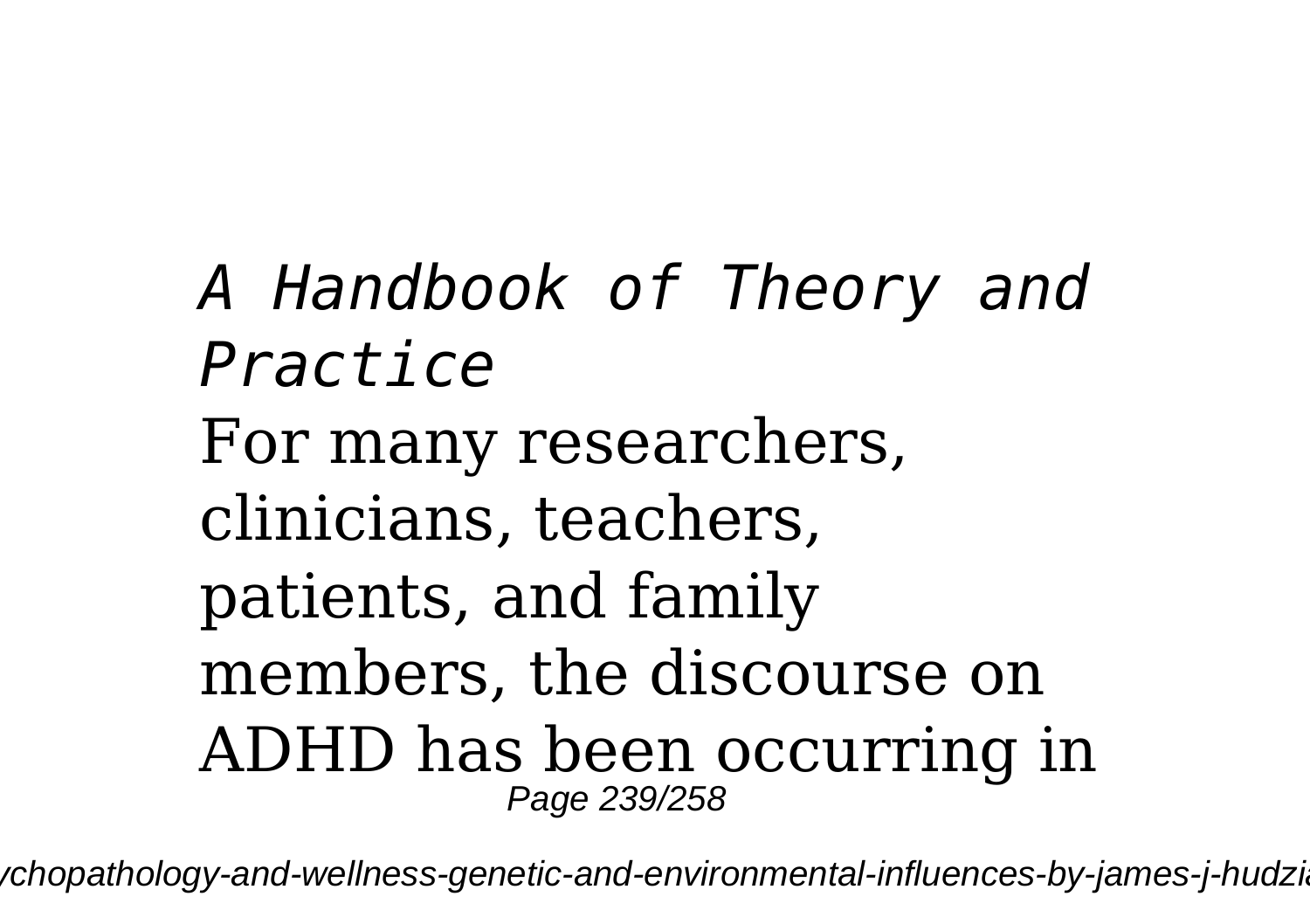silos. Traditional ADHD camps are organized primarily in terms of neurological and cognitive perspectives and to a lesser extent psychoanalytic/psych odynamic perspectives.<br>  $\frac{P_{\text{age 240/258}}}{P_{\text{age 240/258}}}$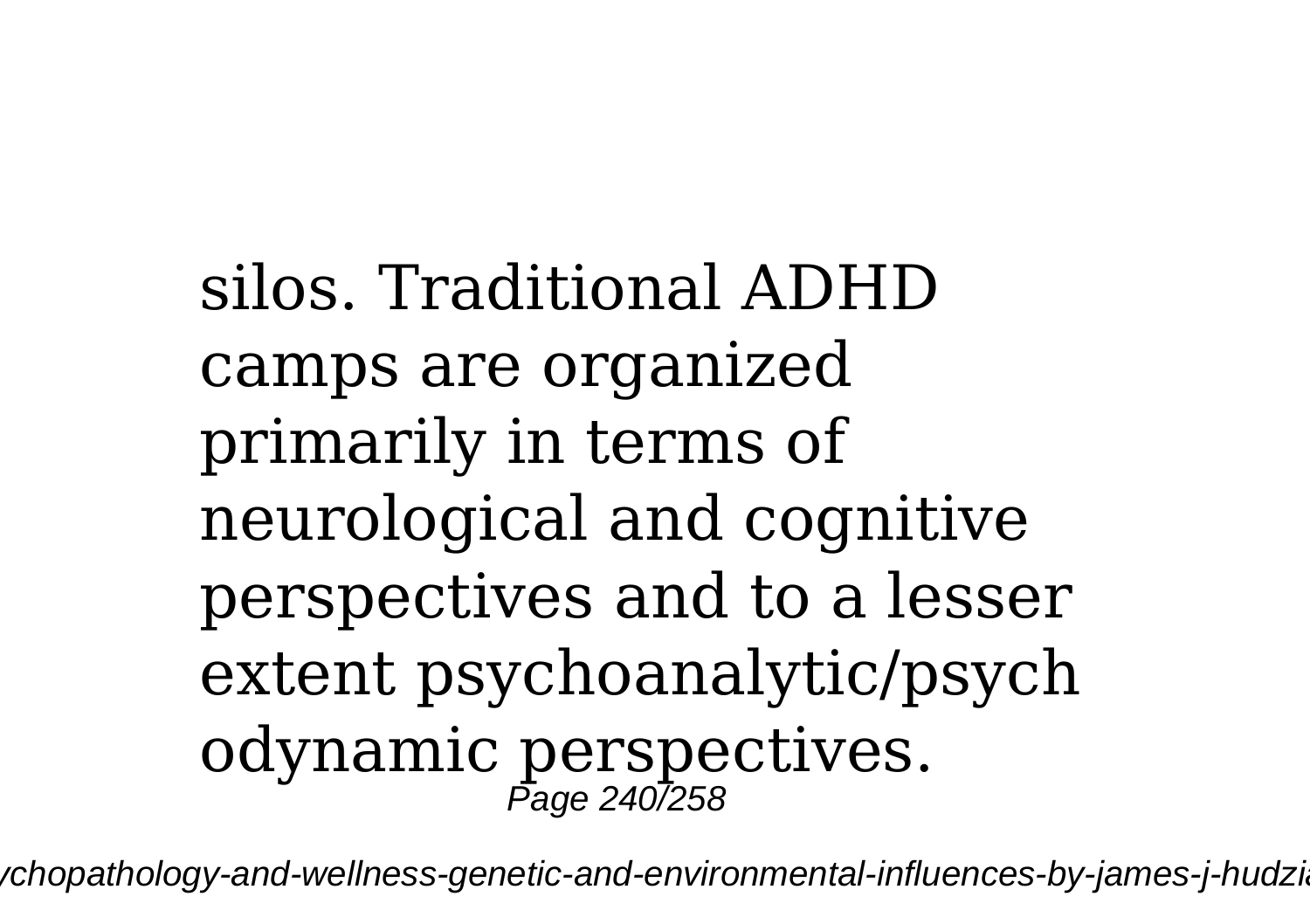Those with an interest in ADHD have not been able to obtain a comprehensive understanding of the disorder and consequently have been restricted in psychotherapy treatment Page 241/258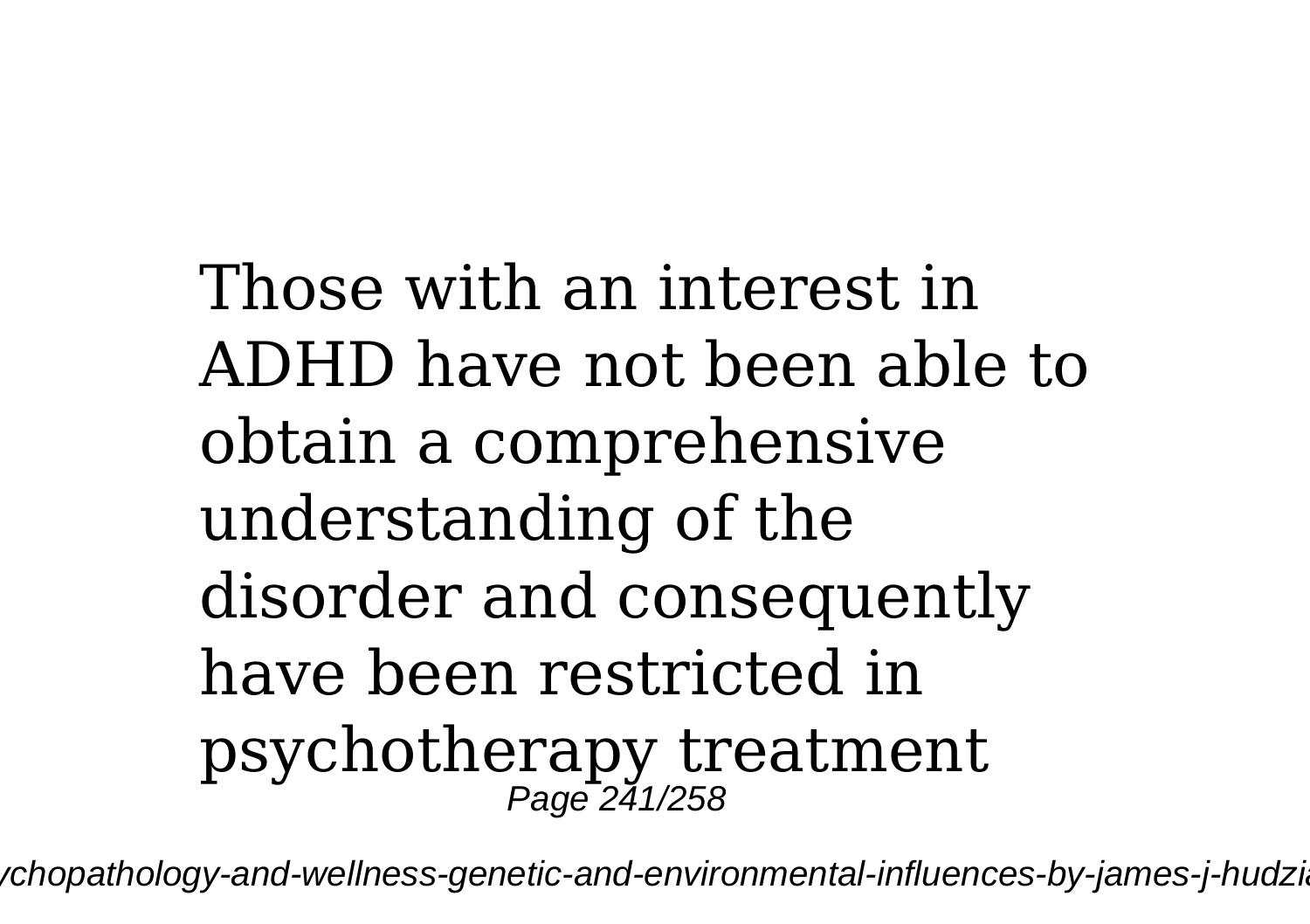options. This book argues for the integration of the three perspectives on ADHD. Drawing on the expertise of an international range of contributors, the volume addresses questions Page 242/258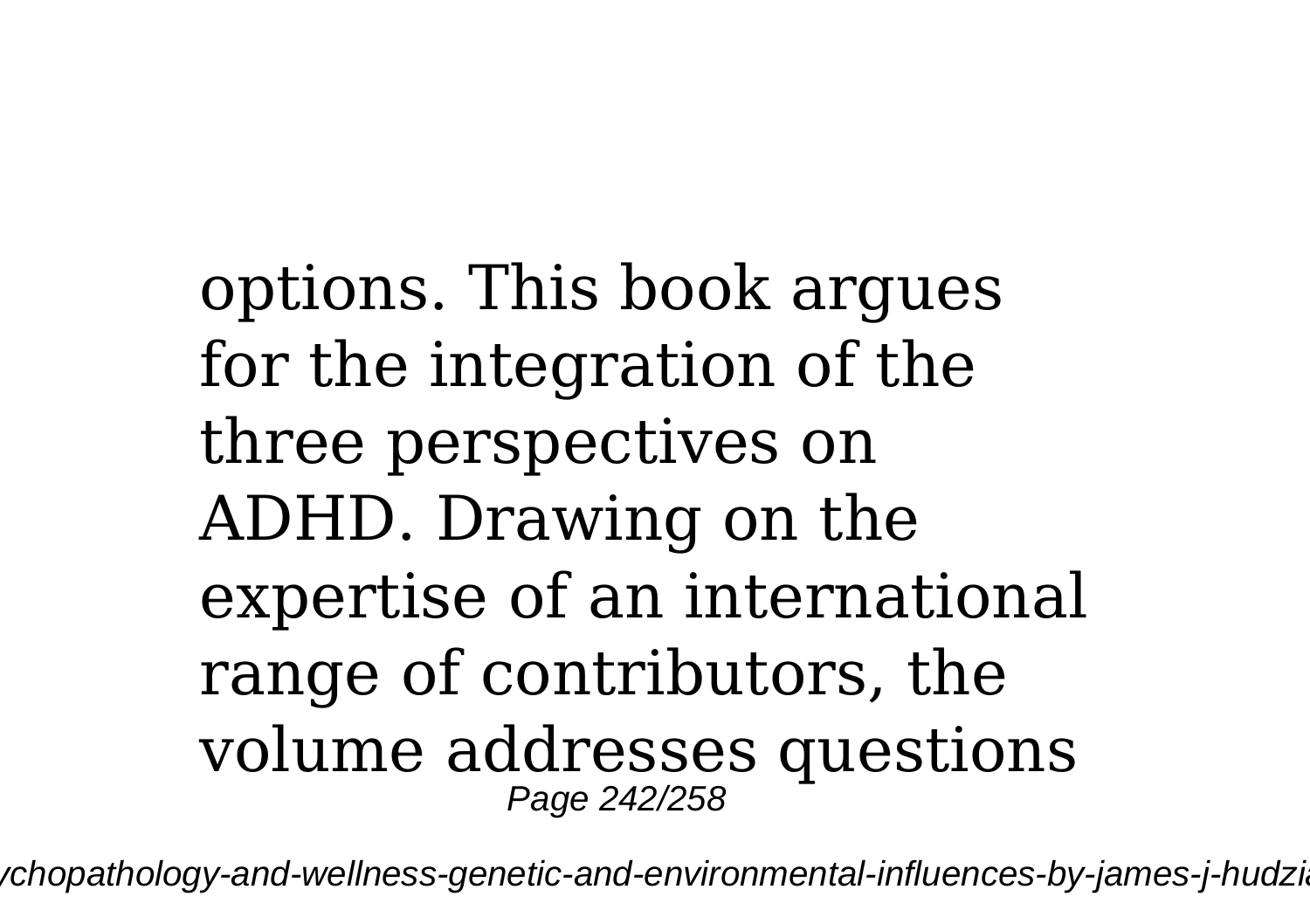from a psychoanalytic vantage point which have considerable meaning in clinical work with children who have ADHD. They examine the role of trauma and attachment problems as Page 243/258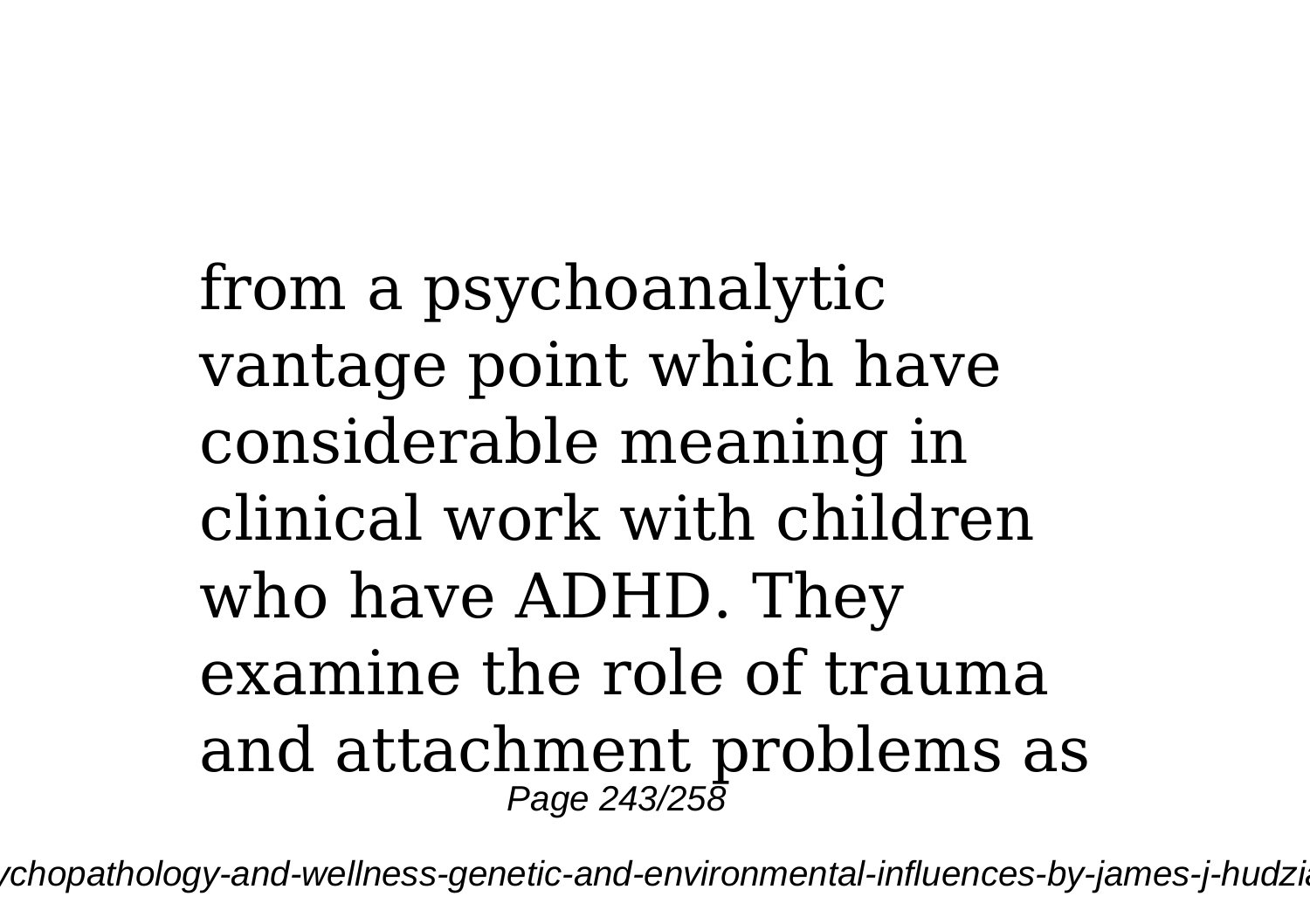both a possible antecedent to ADHD, and as an outgrowth of ADHD which predisposes the child to limitations in emotion regulation, social adversity, an even maltreatment. Page 244/258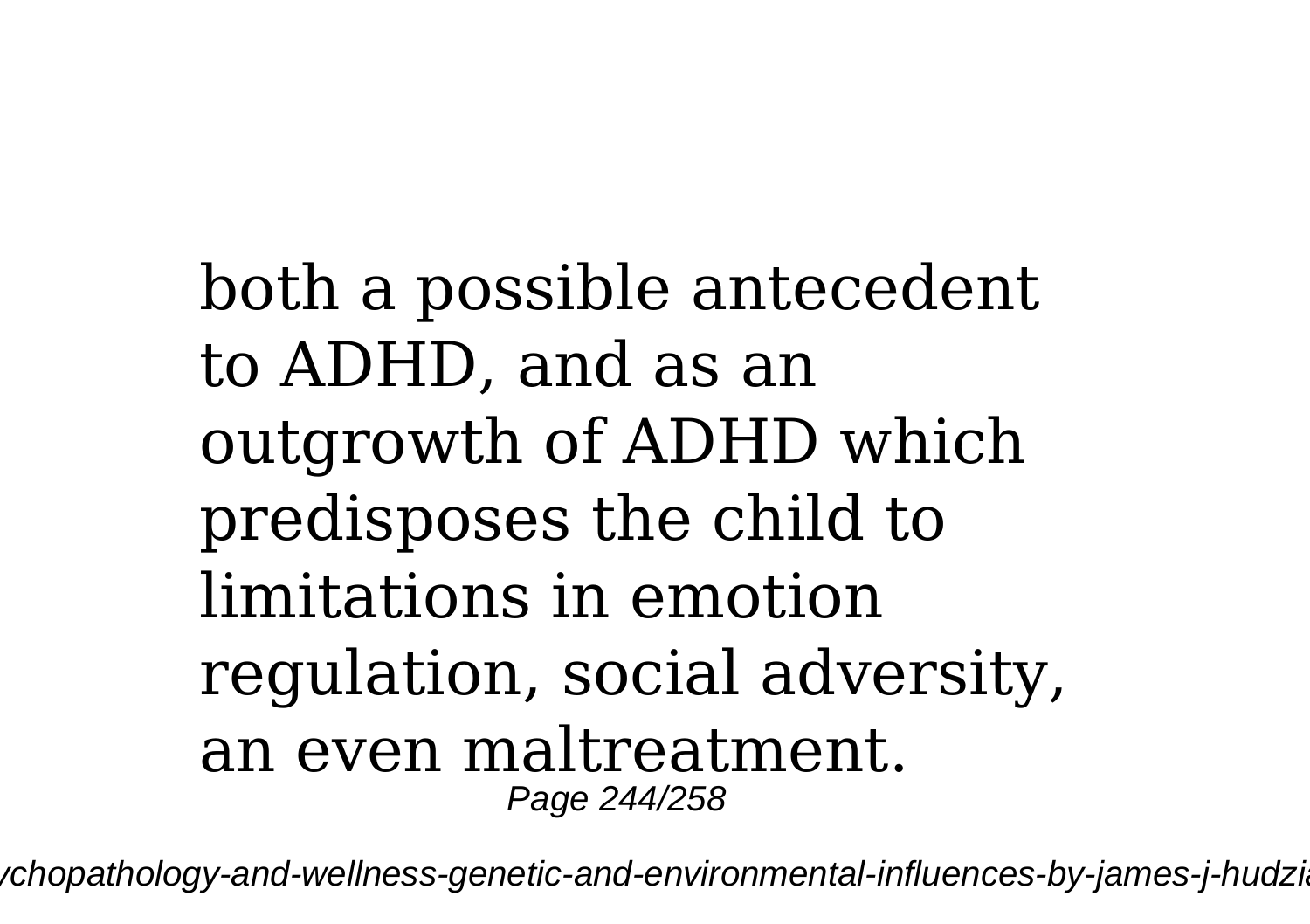Several questions pertinent to psychodynamic treatment and relevant case studies are discussed including: a) the viability of psychoanalysi s/psychodynamic treatment for ADHD children b) the Page 245/258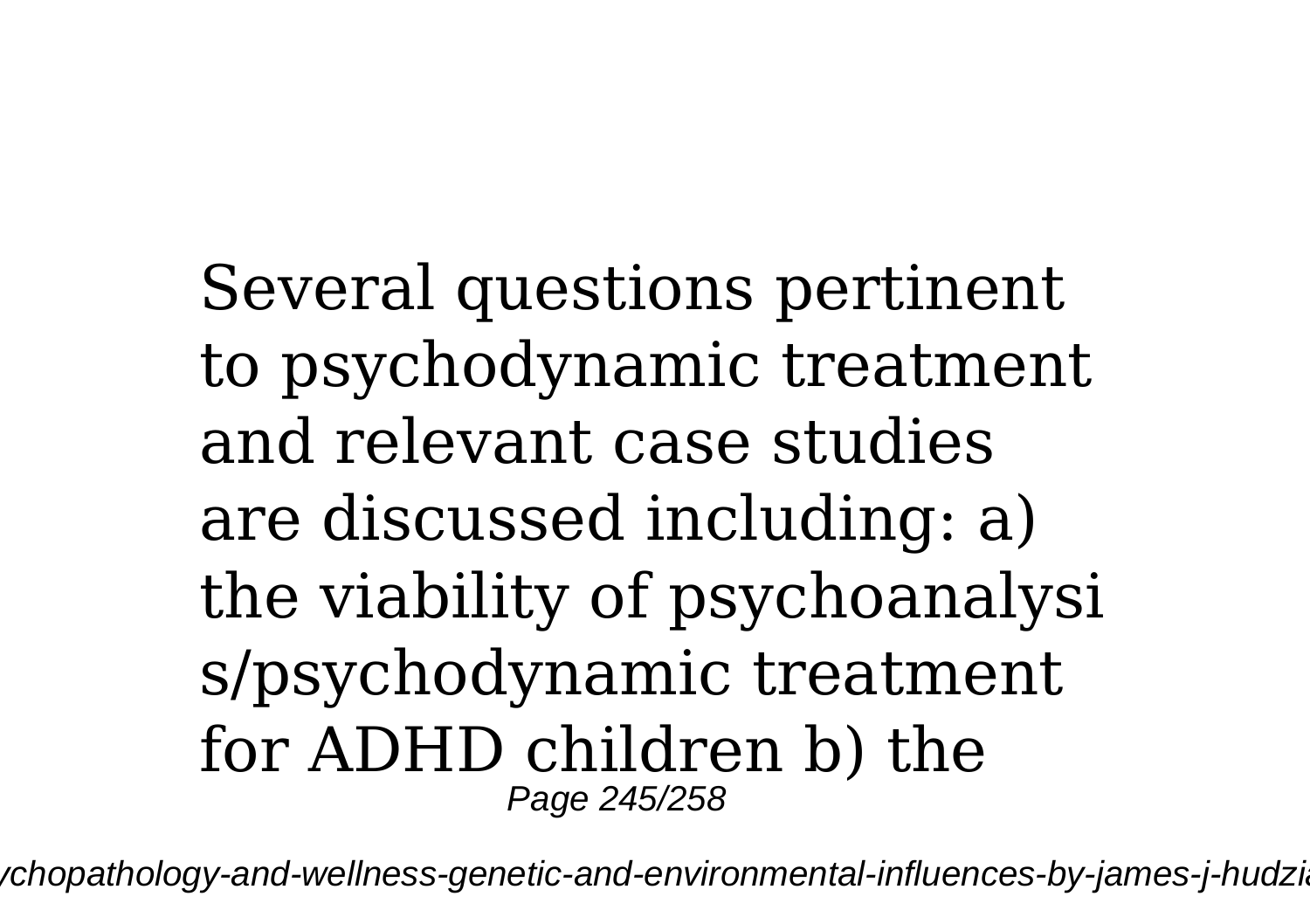impact of early traumatic experience on the child's specific weaknesses in attention, over-reactivity and dysregulation c) contributions of problems in object relations and Page 246/258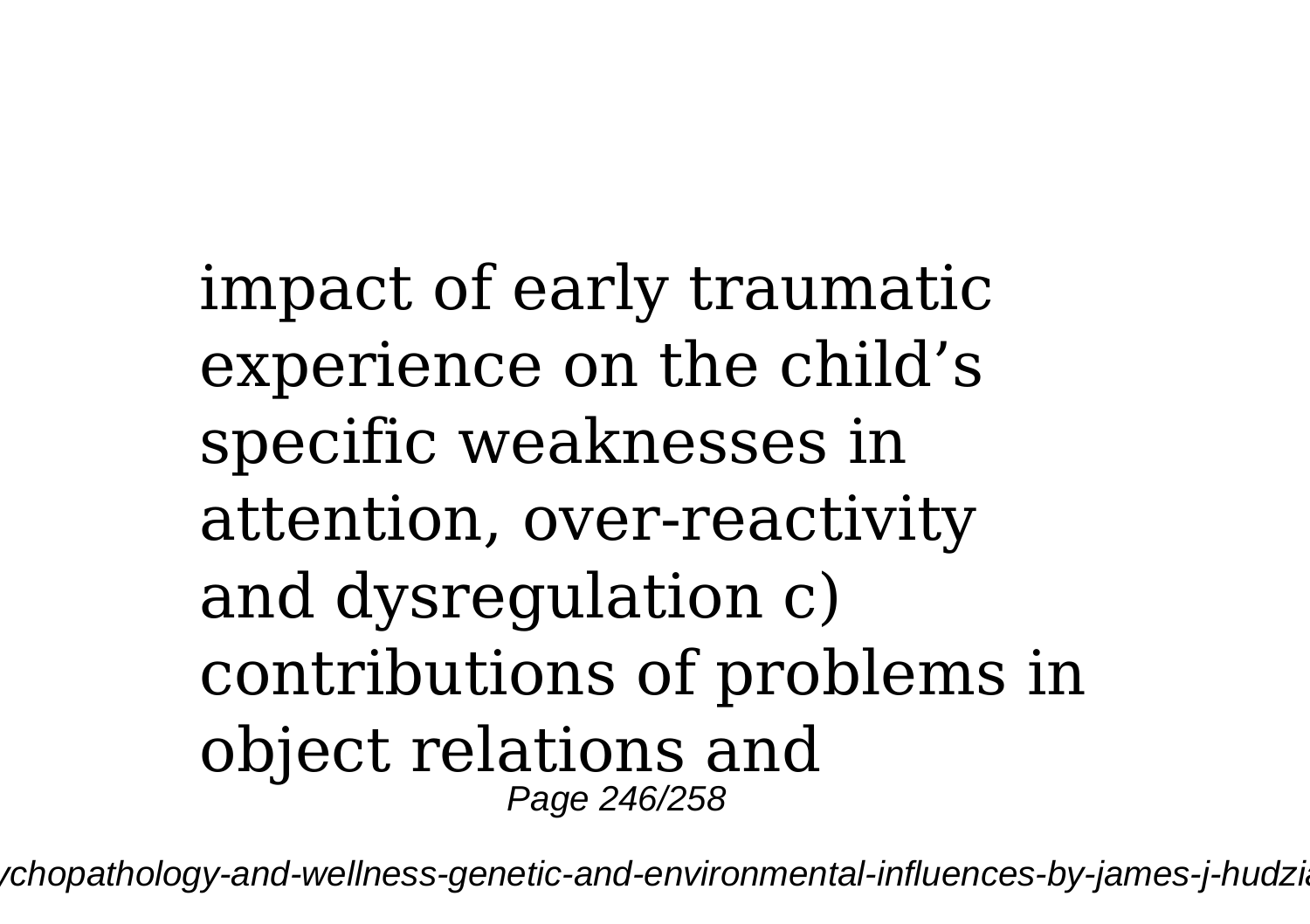regressive defences to ADHD symptoms d) and the importance of other intrapsychic issues. This book was originally published as a special issue of the Journal of Infant, Page 247/258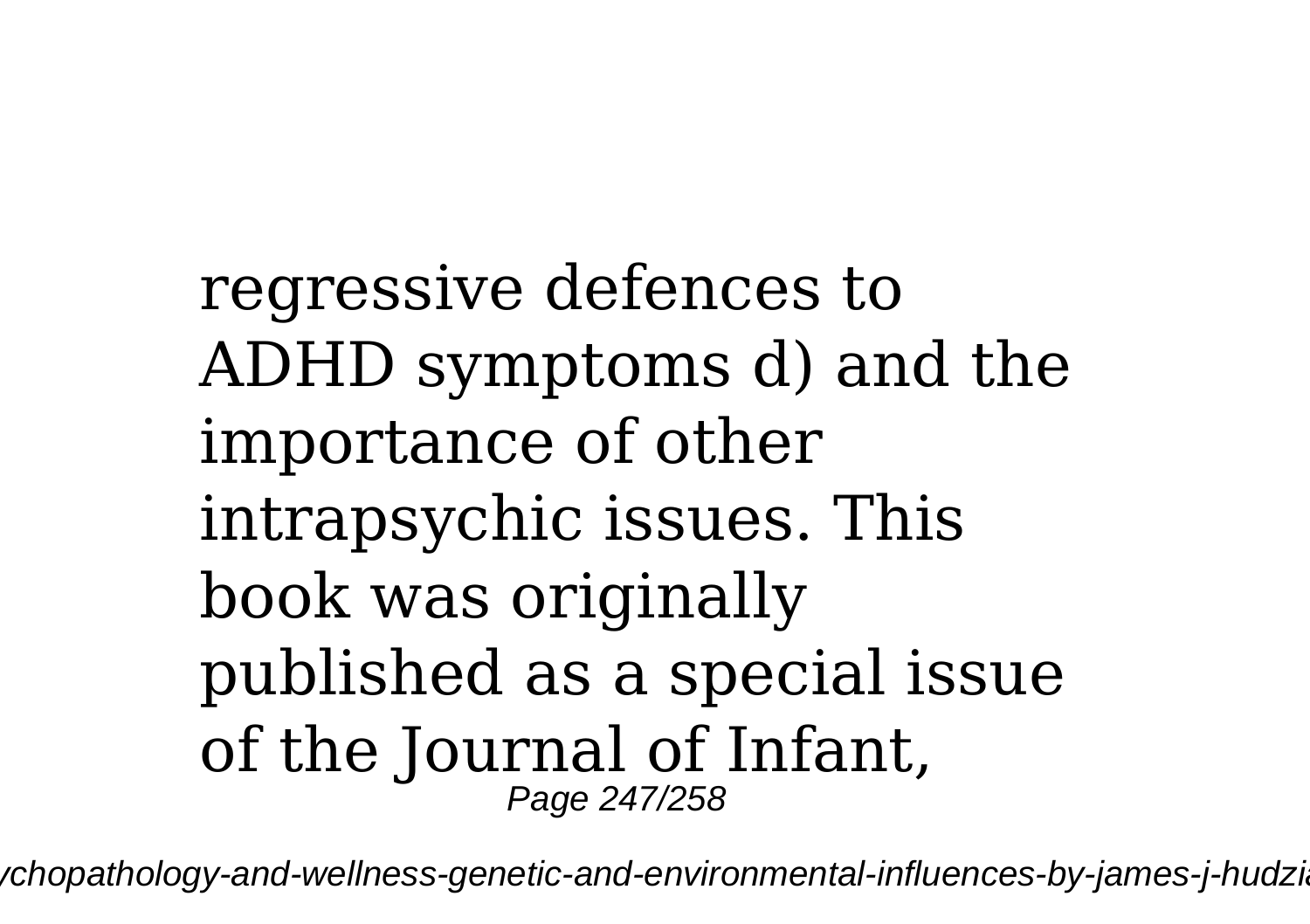Child and Adolescent Psychotherapy. This textbook offers a survey of clinical psychology including its history, content, and professional functions. Page 248/258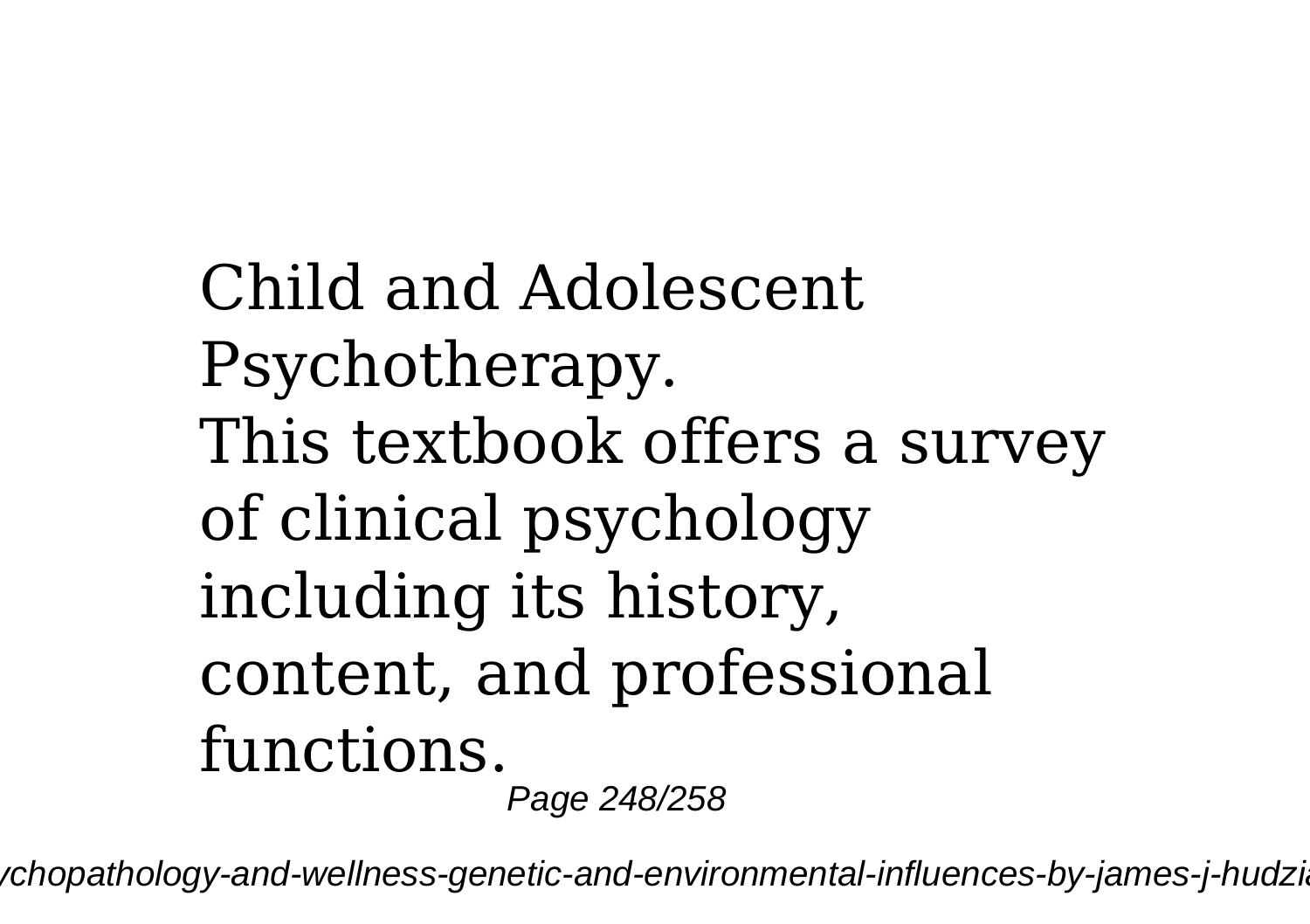This brief explores the current theories, trends, risk factors, and intervention efforts related to juvenile crime. Although arrest rates for juveniles in the US have declined over the last two Page 249/258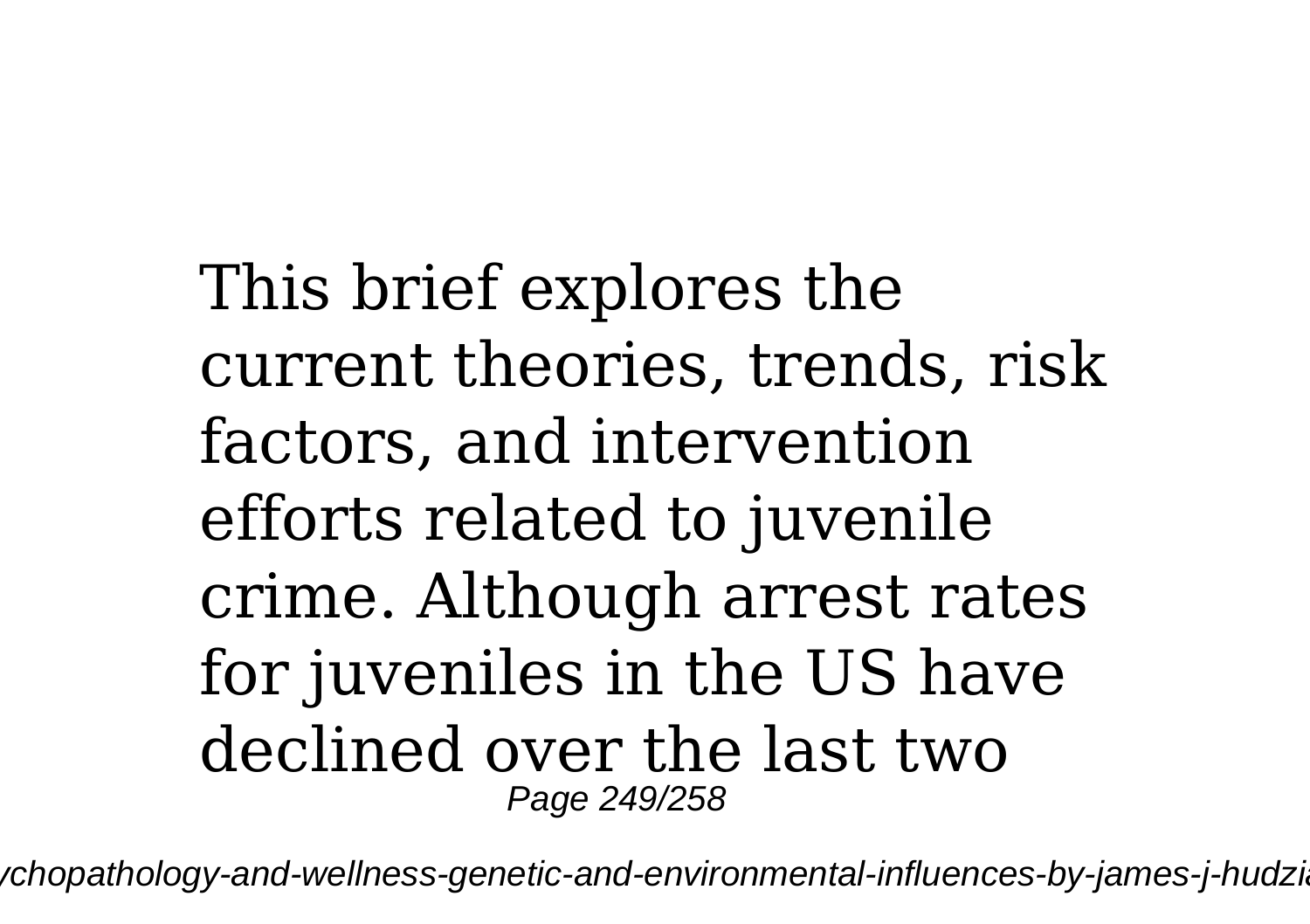decades, the amount of severe crimes warrants increased examination as the US reports higher rates than most other developed countries. The authors examine individual, family, Page 250/258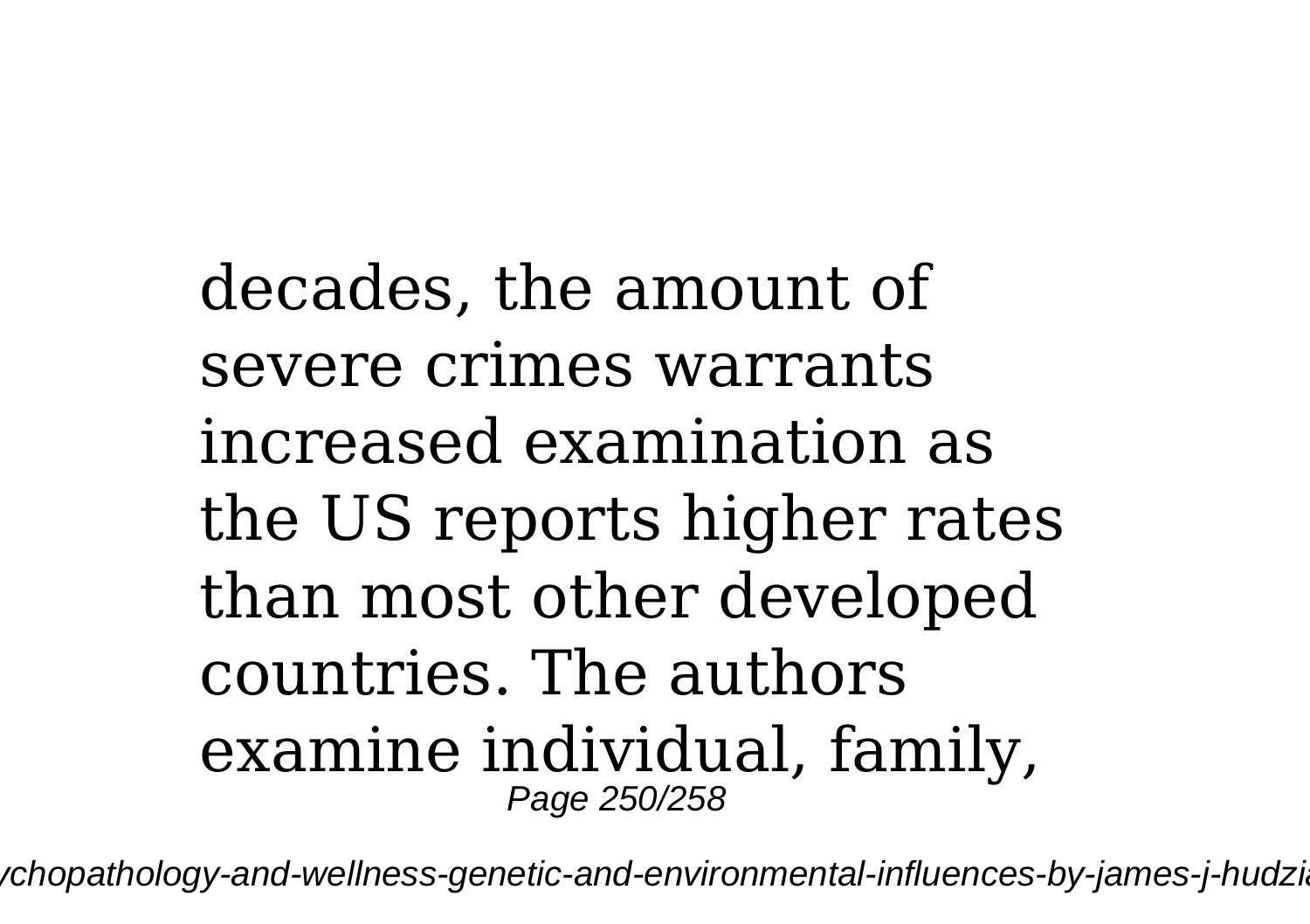and environmental risk and protective factors for juvenile crime, while considering the need for better integration of treatment into critically atrisk areas of the community. Page 251/258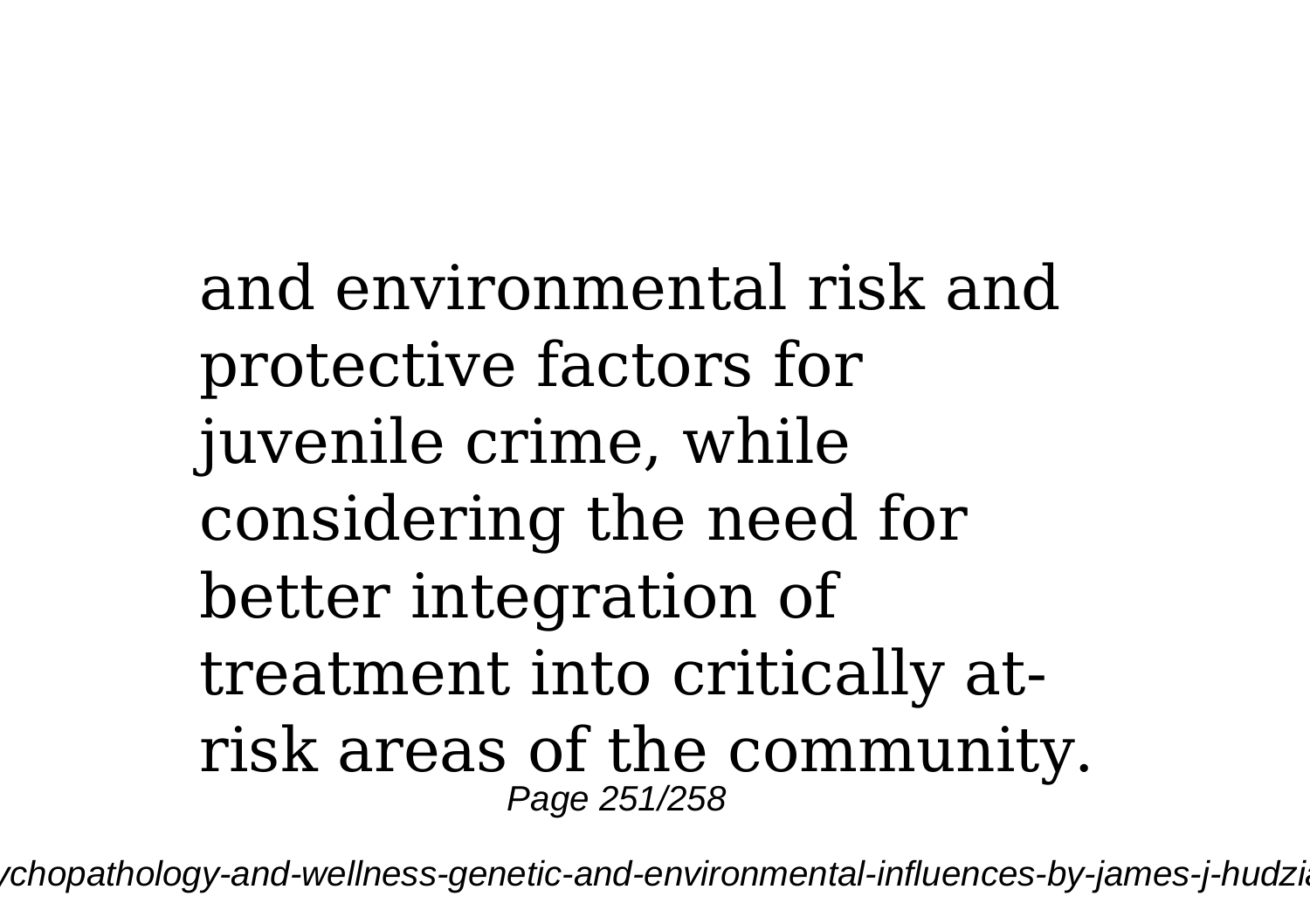Covering notable topics of interest for researchers and public policy makers alike, this brief provides an overview of factors and trends related to juvenile crime, aiming to support Page 252/258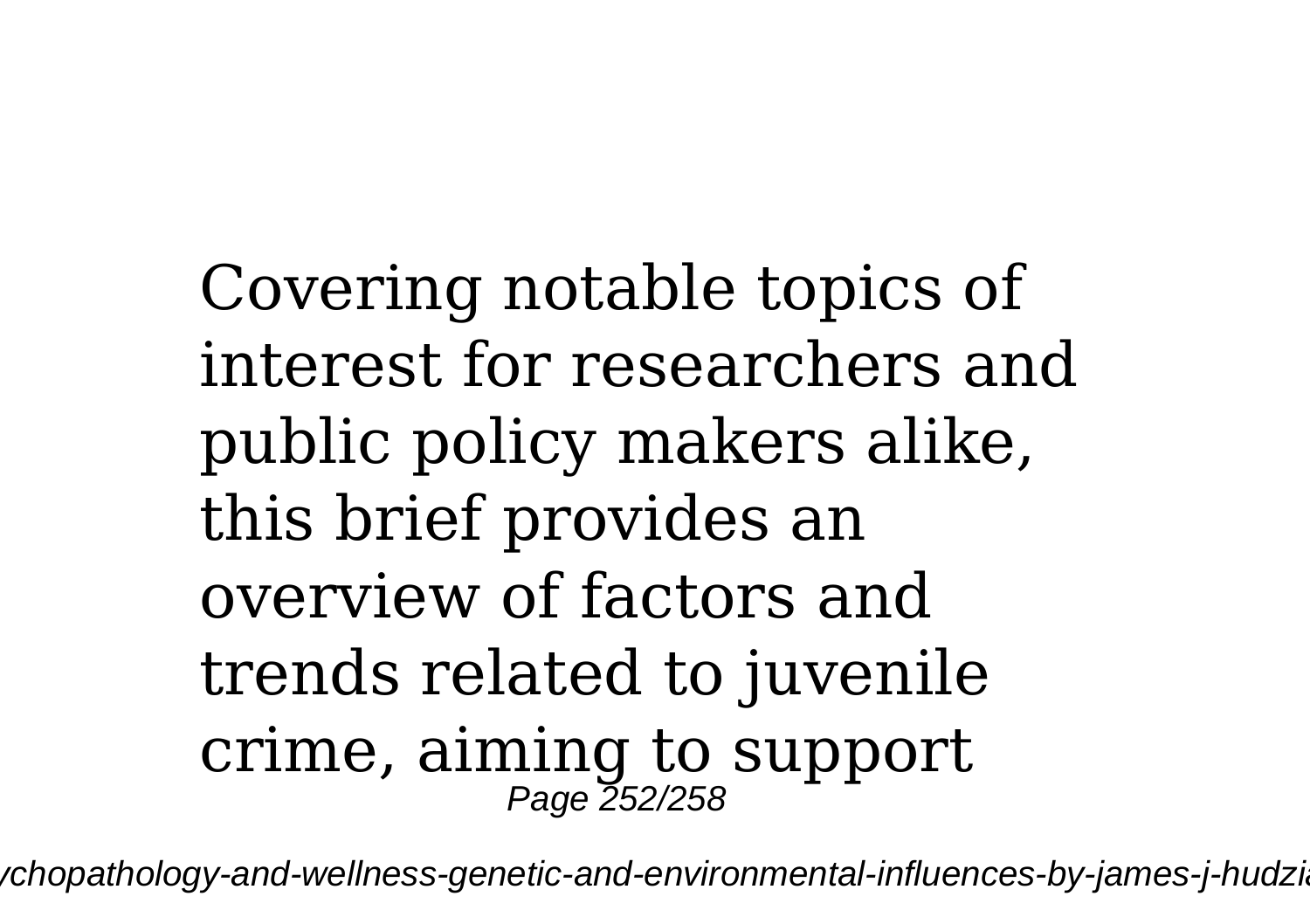more effective, evidencebased treatment and prevention. Recently, there has been a growing awareness of the multiple interrelationships between depression and Page 253/258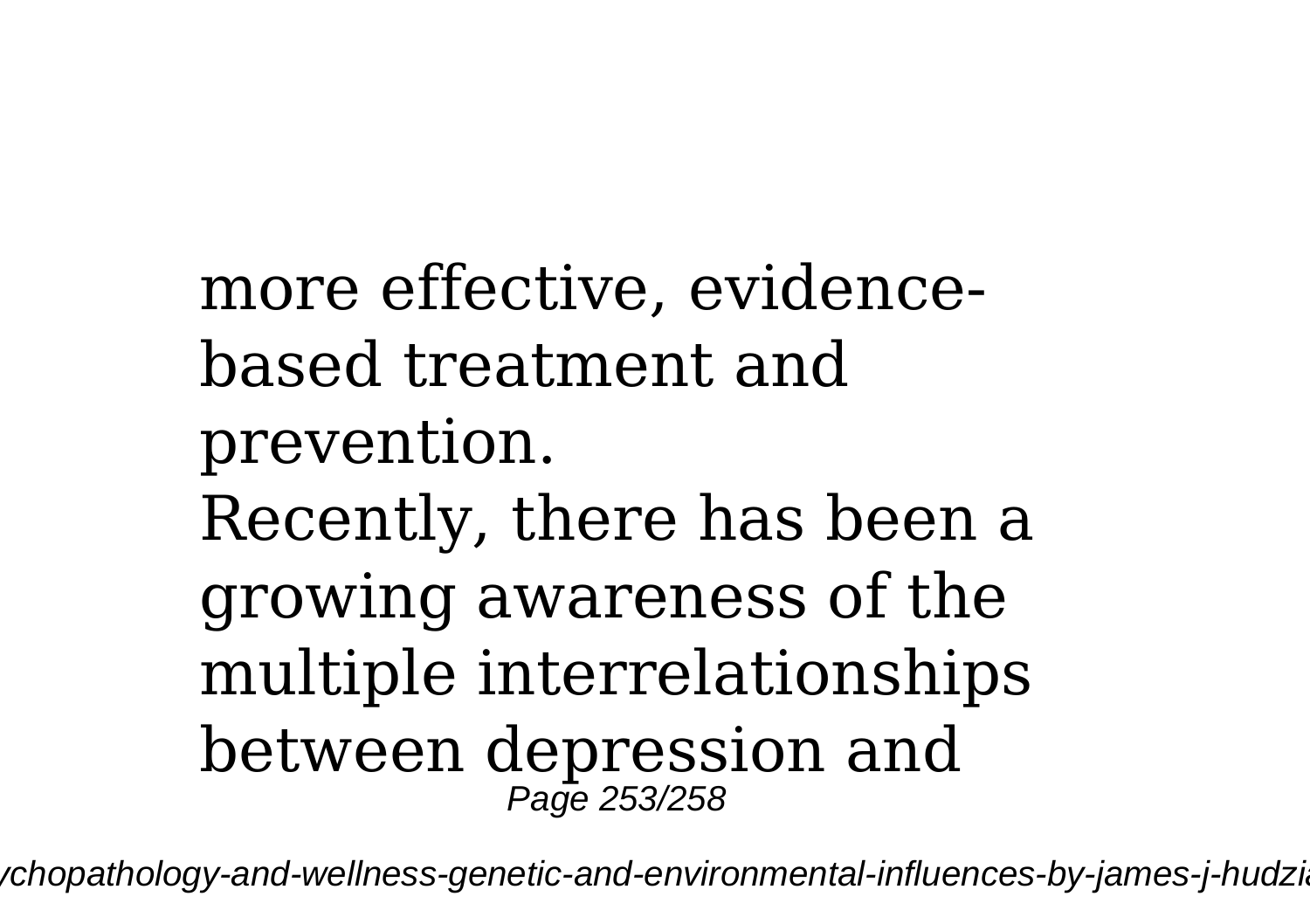various physical diseases. Patients with psychiatric problems, particularly depression, may be more susceptible to cardiovascular disorders. Depression and Heart Page 254/258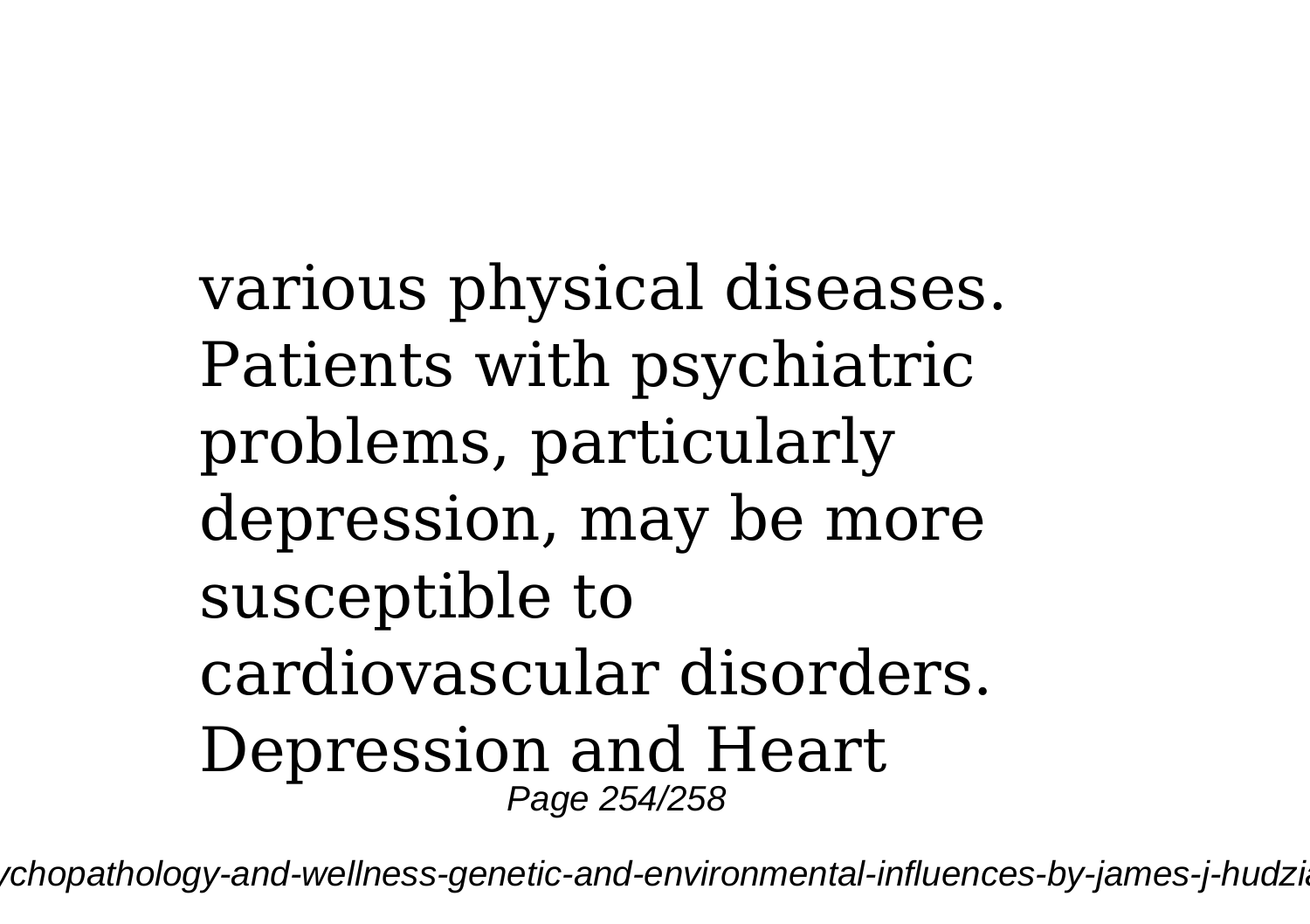Disease synthesizes current evidence, including some previously unpublished data, in a concise, easy-to-read format. The authors succinctly describe the epidemiology, pathogenesis Page 255/258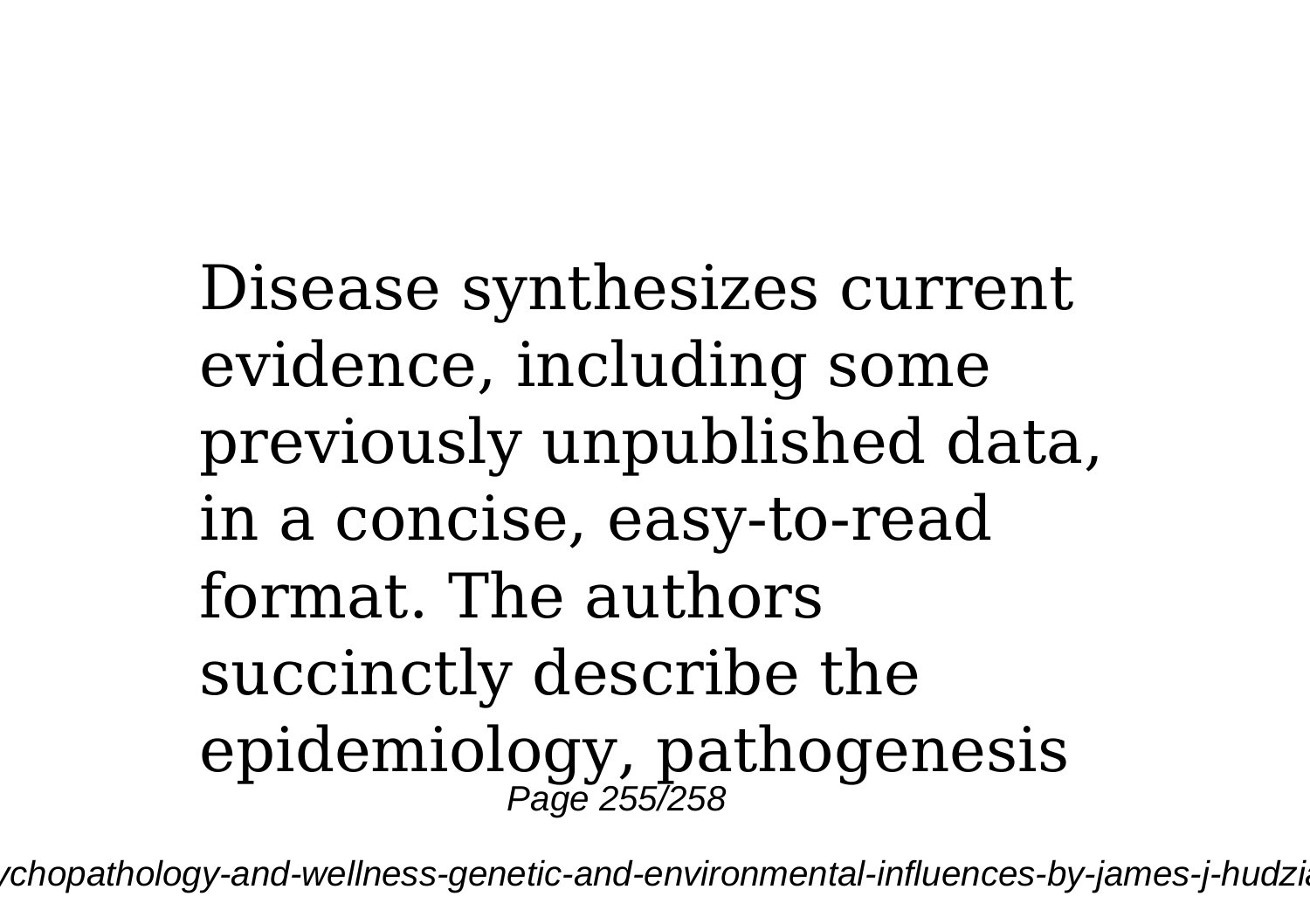(including cytokines and genetics), and risk factors of the comorbidity between depression and heart disease. The book also reviews the best pharmacological and Page 256/258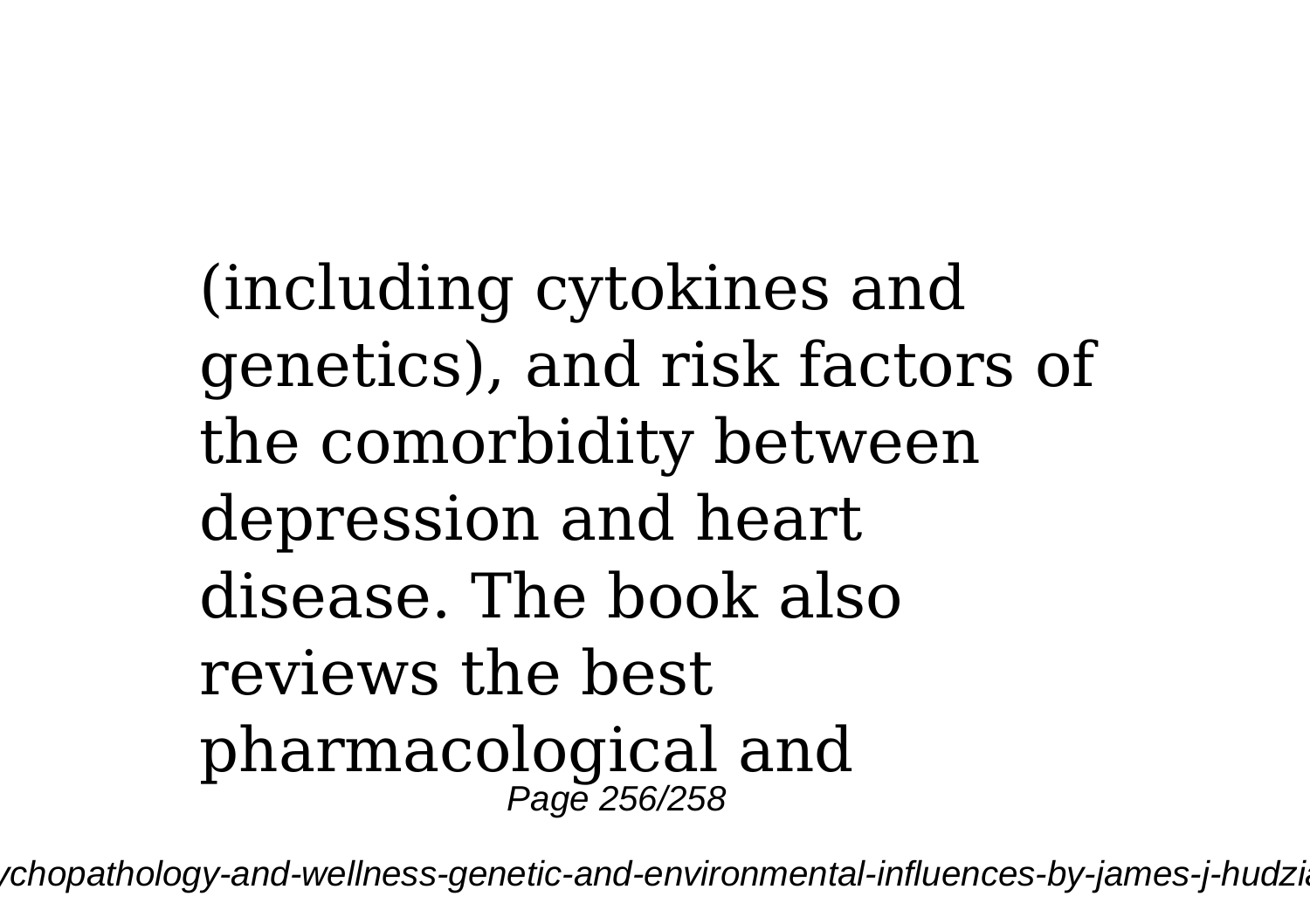psychotherapeutic approaches for people with this comorbidity. Self-Regulation in Adolescence Positive Psychiatry Youth Resilience and Page 257/258